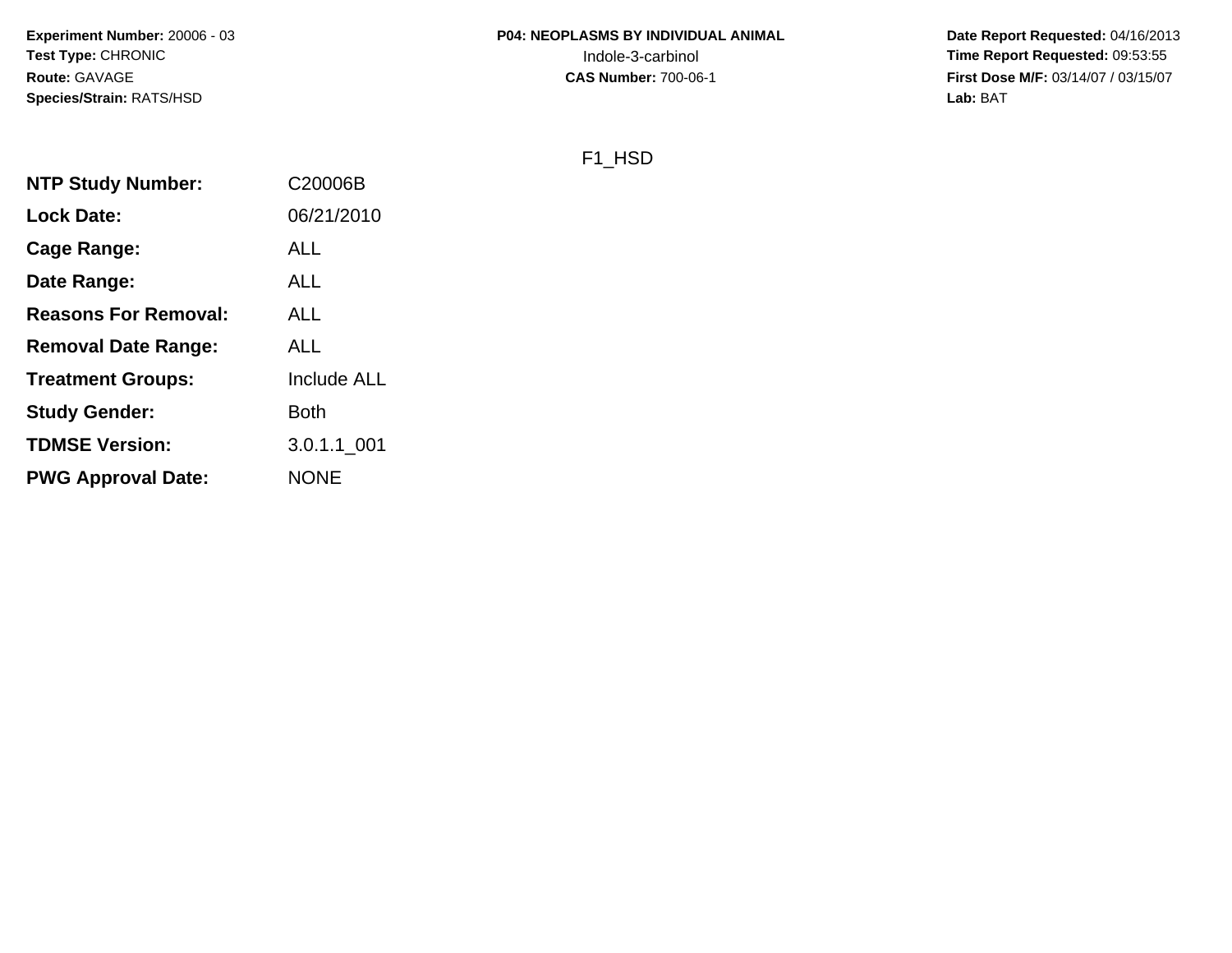**Date Report Requested:** 04/16/2013 **First Dose M/F:** 03/14/07 / 03/15/07<br>Lab: BAT **Lab:** BAT

| DAY ON TEST<br><b>HARLAN SPRAGUE DAWLEY RATS</b><br><b>MALE</b>                                                                            | $\frac{0}{7}$<br>$\frac{2}{7}$                               | $\frac{0}{7}$<br>$\frac{2}{7}$                                   | $_{6}^{\rm 0}$<br>$\ensuremath{\mathsf{3}}$<br>$\overline{4}$       | $\begin{smallmatrix}0\1\end{smallmatrix}$<br>$\frac{9}{7}$ | $\frac{0}{7}$<br>$\frac{2}{7}$                                      | $\frac{0}{7}$<br>$\sqrt{2}$<br>8                                      | $\frac{0}{7}$<br>$\overline{2}$<br>8                             | 0<br>$\overline{4}$<br>$\overline{5}$<br>$\Omega$             | 0<br>$\overline{6}$<br>$\bf 8$<br>$9\,$             | $_{6}^{\rm 0}$<br>$\overline{3}$<br>1                                     | 0<br>$\,6\,$<br>$\,6$<br>6                                              | 0<br>6<br>$\,8\,$<br>$\overline{2}$                     | $\begin{smallmatrix}0\\4\end{smallmatrix}$<br>$\frac{3}{8}$                     | 0<br>$6\phantom{a}$<br>$\bf 8$<br>$5\phantom{.0}$                      | 0<br>$\overline{6}$<br>$\bf 8$<br>5                             | $\begin{matrix} 0 \\ 5 \end{matrix}$<br>$\boldsymbol{9}$<br>9 | 0<br>$\,6\,$<br>$\boldsymbol{9}$<br>5                                       | 0<br>6<br>3<br>5                                     | $\begin{array}{c} 0 \\ 5 \\ 7 \end{array}$<br>5                        | $\frac{0}{7}$<br>$\overline{c}$<br>9                                                          | 0<br>$\overline{5}$<br>$\boldsymbol{0}$<br>5                                | $\begin{smallmatrix}0\0\0\end{smallmatrix}$<br>$\overline{7}$<br>5 | $_{6}^{\rm 0}$<br>$\overline{4}$<br>5                  | $\begin{array}{c} 0 \\ 7 \end{array}$<br>$\overline{2}$<br>$\mathbf 0$ | 0<br>$\,6\,$<br>8<br>$\mathbf{1}$                |                 |
|--------------------------------------------------------------------------------------------------------------------------------------------|--------------------------------------------------------------|------------------------------------------------------------------|---------------------------------------------------------------------|------------------------------------------------------------|---------------------------------------------------------------------|-----------------------------------------------------------------------|------------------------------------------------------------------|---------------------------------------------------------------|-----------------------------------------------------|---------------------------------------------------------------------------|-------------------------------------------------------------------------|---------------------------------------------------------|---------------------------------------------------------------------------------|------------------------------------------------------------------------|-----------------------------------------------------------------|---------------------------------------------------------------|-----------------------------------------------------------------------------|------------------------------------------------------|------------------------------------------------------------------------|-----------------------------------------------------------------------------------------------|-----------------------------------------------------------------------------|--------------------------------------------------------------------|--------------------------------------------------------|------------------------------------------------------------------------|--------------------------------------------------|-----------------|
| 0 mg/kg<br><b>ANIMAL ID</b>                                                                                                                | $\mathsf 0$<br>$\pmb{0}$<br>$\mathbf 0$<br>0<br>$\mathbf{1}$ | $\mathbf 0$<br>$\mathbf 0$<br>$\mathbf 0$<br>0<br>$\overline{2}$ | $\mathsf{O}\xspace$<br>$\mathsf{O}\xspace$<br>$\mathbf 0$<br>0<br>3 | 0<br>$\overline{0}$<br>0<br>0<br>4                         | $\pmb{0}$<br>$\ddot{\mathbf{0}}$<br>$\mathbf 0$<br>$\mathbf 0$<br>5 | $\mathbf 0$<br>$\ddot{\mathbf{0}}$<br>$\mathbf 0$<br>$\mathbf 0$<br>6 | $\mathbf 0$<br>$\mathbf 0$<br>$\mathbf 0$<br>0<br>$\overline{7}$ | $\mathbf 0$<br>$\mathbf 0$<br>$\mathbf 0$<br>$\mathbf 0$<br>8 | 0<br>$\mathbf 0$<br>$\mathbf 0$<br>$\mathbf 0$<br>9 | $\pmb{0}$<br>$\overline{0}$<br>$\mathbf 0$<br>$\mathbf{1}$<br>$\mathbf 0$ | $\pmb{0}$<br>$\mathbf 0$<br>$\mathbf 0$<br>$\mathbf{1}$<br>$\mathbf{1}$ | 0<br>$\mathbf 0$<br>0<br>$\mathbf{1}$<br>$\overline{c}$ | $\mathbf 0$<br>$\ddot{\mathbf{0}}$<br>$\pmb{0}$<br>$\mathbf{1}$<br>$\mathbf{3}$ | $\mathbf 0$<br>$\ddot{\mathbf{0}}$<br>$\mathbf 0$<br>$\mathbf{1}$<br>4 | $\pmb{0}$<br>$\overline{0}$<br>$\mathbf 0$<br>$\mathbf{1}$<br>5 | 0<br>$\mathbf 0$<br>$\mathbf 0$<br>$\mathbf{1}$<br>6          | $\mathbf 0$<br>$\mathbf 0$<br>$\mathbf 0$<br>$\mathbf{1}$<br>$\overline{7}$ | 0<br>$\mathbf 0$<br>$\mathbf 0$<br>$\mathbf{1}$<br>8 | $\mathbf 0$<br>$\mathsf{O}\xspace$<br>$\mathbf 0$<br>$\mathbf{1}$<br>9 | $\mathbf 0$<br>$\overline{0}$<br>$\pmb{0}$<br>$\boldsymbol{2}$<br>$\mathbf 0$                 | $\mathbf 0$<br>$\mathbf 0$<br>$\mathbf 0$<br>$\overline{c}$<br>$\mathbf{1}$ | $\mathbf 0$<br>$\mathsf 0$<br>$\mathbf 0$<br>$\frac{2}{2}$         | 0<br>$\mathsf{O}\xspace$<br>$\pmb{0}$<br>$\frac{2}{3}$ | $\pmb{0}$<br>$\overline{0}$<br>$\frac{0}{2}$                           | 0<br>$\mathbf 0$<br>$\mathbf 0$<br>$\frac{2}{5}$ | males<br>(cont) |
| <b>ALIMENTARY SYSTEM</b>                                                                                                                   |                                                              |                                                                  |                                                                     |                                                            |                                                                     |                                                                       |                                                                  |                                                               |                                                     |                                                                           |                                                                         |                                                         |                                                                                 |                                                                        |                                                                 |                                                               |                                                                             |                                                      |                                                                        |                                                                                               |                                                                             |                                                                    |                                                        |                                                                        |                                                  |                 |
| Esophagus                                                                                                                                  |                                                              |                                                                  |                                                                     |                                                            |                                                                     |                                                                       |                                                                  |                                                               |                                                     |                                                                           |                                                                         |                                                         |                                                                                 |                                                                        |                                                                 |                                                               |                                                                             |                                                      |                                                                        |                                                                                               |                                                                             |                                                                    |                                                        |                                                                        | $\ddot{}$                                        |                 |
| Intestine Large, Cecum                                                                                                                     |                                                              |                                                                  |                                                                     |                                                            |                                                                     |                                                                       |                                                                  |                                                               |                                                     |                                                                           |                                                                         |                                                         |                                                                                 |                                                                        |                                                                 |                                                               |                                                                             |                                                      |                                                                        |                                                                                               |                                                                             |                                                                    |                                                        |                                                                        | $\ddot{}$                                        |                 |
| Intestine Large, Colon                                                                                                                     |                                                              |                                                                  |                                                                     |                                                            |                                                                     |                                                                       |                                                                  |                                                               |                                                     |                                                                           |                                                                         |                                                         |                                                                                 |                                                                        |                                                                 |                                                               |                                                                             |                                                      |                                                                        |                                                                                               |                                                                             |                                                                    |                                                        |                                                                        |                                                  |                 |
| Intestine Large, Rectum                                                                                                                    |                                                              |                                                                  |                                                                     |                                                            |                                                                     |                                                                       |                                                                  |                                                               |                                                     |                                                                           |                                                                         |                                                         |                                                                                 |                                                                        |                                                                 |                                                               |                                                                             |                                                      |                                                                        |                                                                                               |                                                                             |                                                                    |                                                        | +                                                                      | $^{+}$                                           |                 |
| Intestine Small, Duodenum                                                                                                                  |                                                              |                                                                  |                                                                     |                                                            |                                                                     |                                                                       |                                                                  |                                                               |                                                     |                                                                           |                                                                         |                                                         |                                                                                 |                                                                        |                                                                 |                                                               |                                                                             |                                                      |                                                                        |                                                                                               |                                                                             |                                                                    |                                                        | $\ddot{}$                                                              | A                                                |                 |
| Intestine Small, Ileum                                                                                                                     |                                                              |                                                                  |                                                                     |                                                            |                                                                     |                                                                       |                                                                  |                                                               |                                                     |                                                                           |                                                                         |                                                         |                                                                                 | A                                                                      |                                                                 |                                                               |                                                                             | A                                                    | A                                                                      |                                                                                               |                                                                             |                                                                    |                                                        | A                                                                      | A                                                |                 |
| Intestine Small, Jejunum                                                                                                                   | $\div$                                                       |                                                                  |                                                                     |                                                            |                                                                     |                                                                       |                                                                  |                                                               | $\ddot{}$                                           | A                                                                         | $\ddot{}$                                                               | A                                                       |                                                                                 | $\ddot{}$                                                              |                                                                 |                                                               |                                                                             | A                                                    | A                                                                      |                                                                                               |                                                                             |                                                                    |                                                        | $+$                                                                    | A                                                |                 |
| Liver<br>Hepatocellular Adenoma                                                                                                            |                                                              |                                                                  |                                                                     |                                                            |                                                                     |                                                                       |                                                                  |                                                               |                                                     |                                                                           |                                                                         |                                                         |                                                                                 |                                                                        |                                                                 |                                                               |                                                                             |                                                      |                                                                        |                                                                                               |                                                                             |                                                                    |                                                        |                                                                        | $\ddot{}$                                        |                 |
| Mesentery                                                                                                                                  |                                                              |                                                                  |                                                                     |                                                            | $+$                                                                 |                                                                       |                                                                  |                                                               |                                                     |                                                                           |                                                                         |                                                         |                                                                                 |                                                                        | $+$                                                             |                                                               |                                                                             |                                                      |                                                                        |                                                                                               |                                                                             |                                                                    |                                                        |                                                                        |                                                  |                 |
| Oral Mucosa<br>Squamous Cell Carcinoma                                                                                                     |                                                              |                                                                  |                                                                     |                                                            |                                                                     |                                                                       |                                                                  |                                                               |                                                     |                                                                           |                                                                         |                                                         |                                                                                 |                                                                        |                                                                 |                                                               |                                                                             |                                                      |                                                                        |                                                                                               |                                                                             |                                                                    |                                                        | X                                                                      | $\ddot{}$                                        |                 |
| Pancreas<br>Acinus, Adenoma<br>Acinus, Adenoma, Multiple                                                                                   | $\div$                                                       | $\ddot{}$                                                        |                                                                     | $\ddot{}$                                                  | $\ddot{}$<br>X                                                      |                                                                       |                                                                  |                                                               |                                                     |                                                                           |                                                                         |                                                         |                                                                                 | $\ddot{}$                                                              | $\ddot{}$<br>X                                                  | +                                                             |                                                                             |                                                      | $\ddot{}$                                                              | $\ddot{}$<br>$\sf X$                                                                          | +                                                                           |                                                                    |                                                        |                                                                        | $^{+}$                                           |                 |
| <b>Salivary Glands</b><br>Schwannoma Malignant                                                                                             |                                                              |                                                                  |                                                                     |                                                            |                                                                     |                                                                       |                                                                  |                                                               |                                                     |                                                                           |                                                                         |                                                         |                                                                                 |                                                                        |                                                                 |                                                               |                                                                             |                                                      |                                                                        |                                                                                               |                                                                             |                                                                    |                                                        |                                                                        |                                                  |                 |
| *  Total animals with tissue examined microscopically; Total animals with tumor<br>+  Tissue examined microscopically<br>X  Lesion present |                                                              |                                                                  |                                                                     |                                                            |                                                                     |                                                                       |                                                                  |                                                               |                                                     |                                                                           |                                                                         |                                                         |                                                                                 |                                                                        |                                                                 |                                                               |                                                                             |                                                      |                                                                        | M  Missing tissue<br>A  Autolysis precludes evaluation<br>BLANK  Not examined microscopically |                                                                             |                                                                    |                                                        |                                                                        |                                                  |                 |

I .. Insufficient tissue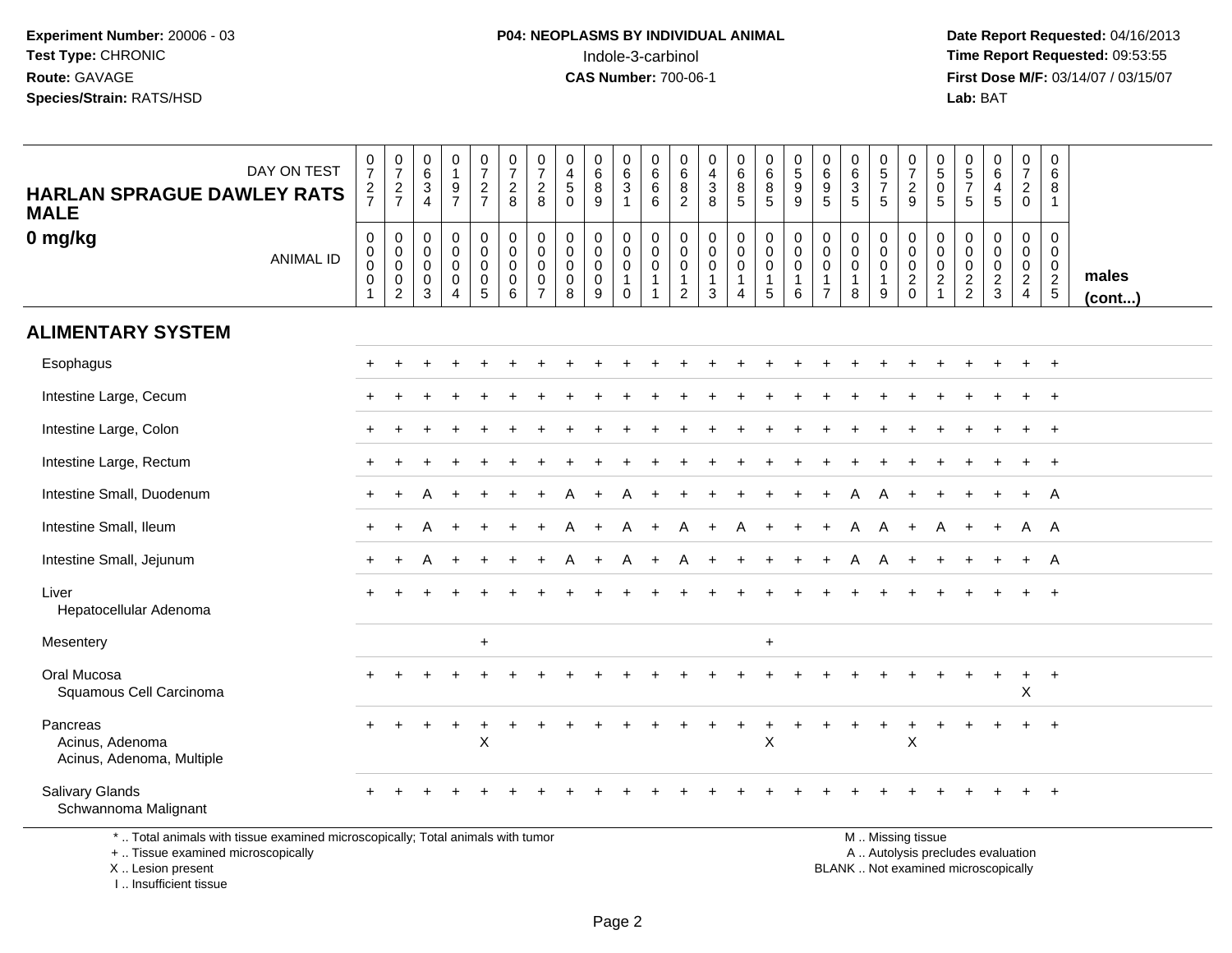**Date Report Requested:** 04/16/2013 **First Dose M/F:** 03/14/07 / 03/15/07<br>Lab: BAT

| DAY ON TEST<br><b>HARLAN SPRAGUE DAWLEY RATS</b><br><b>MALE</b>                                                                            | $\frac{0}{7}$<br>$\frac{2}{7}$                            | $\frac{0}{7}$<br>$\frac{2}{7}$                                                  | 0<br>6<br>$\mathbf{3}$<br>$\overline{4}$                      | $\begin{smallmatrix}0\1\end{smallmatrix}$<br>$\frac{9}{7}$ | $\begin{smallmatrix}0\\7\end{smallmatrix}$<br>$rac{2}{7}$                 | $\frac{0}{7}$<br>$\frac{2}{8}$                            | $\frac{0}{7}$<br>$\overline{c}$<br>8                                       | 0<br>$\overline{4}$<br>$\sqrt{5}$<br>$\Omega$                 | 0<br>$\,6$<br>$\bf8$<br>9                           | 0<br>$\,6\,$<br>$\ensuremath{\mathsf{3}}$<br>$\mathbf{1}$     | 0<br>$\,6\,$<br>6<br>6                     | 0<br>6<br>8<br>$\overline{2}$                        | $\boldsymbol{0}$<br>$\overline{\mathbf{4}}$<br>$\frac{3}{8}$                  | $\pmb{0}$<br>$\,6\,$<br>8<br>5                       | 0<br>$6\,$<br>8<br>5                                         | $\begin{array}{c} 0 \\ 5 \end{array}$<br>$\boldsymbol{9}$<br>9 | 0<br>$\,6\,$<br>9<br>$\overline{5}$                       | $\pmb{0}$<br>$6\phantom{a}$<br>$\frac{3}{5}$ | $\begin{array}{c} 0 \\ 5 \end{array}$<br>$\boldsymbol{7}$<br>5 | 0<br>$\overline{7}$<br>$\frac{2}{9}$                                                          | 0<br>$\sqrt{5}$<br>$\mathbf 0$<br>5                              | 0<br>$\sqrt{5}$<br>$\boldsymbol{7}$<br>5         | $_{6}^{\rm 0}$<br>4<br>5                     | $\mathbf 0$<br>$\overline{7}$<br>$\overline{a}$<br>$\mathbf 0$      | 0<br>$\,6\,$<br>8<br>$\overline{1}$            |                 |
|--------------------------------------------------------------------------------------------------------------------------------------------|-----------------------------------------------------------|---------------------------------------------------------------------------------|---------------------------------------------------------------|------------------------------------------------------------|---------------------------------------------------------------------------|-----------------------------------------------------------|----------------------------------------------------------------------------|---------------------------------------------------------------|-----------------------------------------------------|---------------------------------------------------------------|--------------------------------------------|------------------------------------------------------|-------------------------------------------------------------------------------|------------------------------------------------------|--------------------------------------------------------------|----------------------------------------------------------------|-----------------------------------------------------------|----------------------------------------------|----------------------------------------------------------------|-----------------------------------------------------------------------------------------------|------------------------------------------------------------------|--------------------------------------------------|----------------------------------------------|---------------------------------------------------------------------|------------------------------------------------|-----------------|
| 0 mg/kg<br><b>ANIMAL ID</b>                                                                                                                | $\mathbf 0$<br>$\mathbf 0$<br>$\pmb{0}$<br>$\Omega$<br>-1 | $\mathbf 0$<br>$\mathbf 0$<br>$\boldsymbol{0}$<br>$\mathbf 0$<br>$\overline{c}$ | $\mathbf 0$<br>$\mathbf 0$<br>$\mathbf 0$<br>$\mathbf 0$<br>3 | 0<br>$\mathbf 0$<br>0<br>$\mathbf 0$<br>4                  | 0<br>$\mathbf 0$<br>$\mathbf 0$<br>$\mathsf{O}\xspace$<br>$5\phantom{.0}$ | $\pmb{0}$<br>$\mathbf 0$<br>$\mathbf 0$<br>$\pmb{0}$<br>6 | $\mathbf 0$<br>$\mathbf 0$<br>$\mathbf 0$<br>$\mathbf 0$<br>$\overline{7}$ | $\mathbf 0$<br>$\mathbf 0$<br>$\mathbf 0$<br>$\mathbf 0$<br>8 | 0<br>$\mathbf 0$<br>$\mathbf 0$<br>$\mathbf 0$<br>9 | 0<br>$\mathbf 0$<br>$\mathbf 0$<br>$\overline{1}$<br>$\Omega$ | 0<br>$\mathbf 0$<br>0<br>$\mathbf{1}$<br>1 | $\mathbf 0$<br>$\mathbf 0$<br>0<br>$\mathbf{1}$<br>2 | $\boldsymbol{0}$<br>$\mathsf{O}\xspace$<br>$\mathbf 0$<br>$\overline{1}$<br>3 | 0<br>$\mathbf 0$<br>$\mathbf 0$<br>$\mathbf{1}$<br>4 | $\pmb{0}$<br>$\mathbf 0$<br>$\mathbf 0$<br>$\mathbf{1}$<br>5 | 0<br>$\mathbf 0$<br>$\mathbf 0$<br>$\mathbf{1}$<br>6           | 0<br>$\mathbf 0$<br>0<br>$\overline{1}$<br>$\overline{7}$ | 0<br>$\mathbf 0$<br>0<br>8                   | 0<br>$\mathbf 0$<br>$\mathbf 0$<br>$\mathbf{1}$<br>9           | $\mathbf 0$<br>$\mathbf 0$<br>0<br>$\overline{2}$<br>$\Omega$                                 | $\mathbf 0$<br>$\mathbf 0$<br>$\mathbf 0$<br>$\overline{2}$<br>1 | 0<br>$\mathbf 0$<br>$\mathbf 0$<br>$\frac{2}{2}$ | 0<br>$\mathbf 0$<br>0<br>$\overline{2}$<br>3 | 0<br>$\mathbf 0$<br>$\mathbf 0$<br>$\overline{2}$<br>$\overline{4}$ | 0<br>$\mathbf 0$<br>$\mathbf 0$<br>$rac{2}{5}$ | males<br>(cont) |
| Stomach, Forestomach<br>Squamous Cell Carcinoma                                                                                            |                                                           |                                                                                 |                                                               |                                                            |                                                                           |                                                           |                                                                            |                                                               |                                                     |                                                               |                                            |                                                      |                                                                               |                                                      |                                                              |                                                                |                                                           |                                              |                                                                |                                                                                               |                                                                  |                                                  |                                              |                                                                     | $\overline{+}$                                 |                 |
| Stomach, Glandular                                                                                                                         |                                                           |                                                                                 |                                                               |                                                            |                                                                           |                                                           |                                                                            |                                                               |                                                     |                                                               |                                            |                                                      |                                                                               |                                                      |                                                              |                                                                |                                                           |                                              |                                                                |                                                                                               |                                                                  |                                                  |                                              |                                                                     | $+$                                            |                 |
| Tooth                                                                                                                                      |                                                           |                                                                                 |                                                               |                                                            |                                                                           |                                                           |                                                                            |                                                               |                                                     |                                                               |                                            |                                                      |                                                                               |                                                      |                                                              |                                                                |                                                           |                                              |                                                                |                                                                                               |                                                                  |                                                  |                                              | $\ddot{}$                                                           |                                                |                 |
| <b>CARDIOVASCULAR SYSTEM</b>                                                                                                               |                                                           |                                                                                 |                                                               |                                                            |                                                                           |                                                           |                                                                            |                                                               |                                                     |                                                               |                                            |                                                      |                                                                               |                                                      |                                                              |                                                                |                                                           |                                              |                                                                |                                                                                               |                                                                  |                                                  |                                              |                                                                     |                                                |                 |
| <b>Blood Vessel</b>                                                                                                                        |                                                           |                                                                                 |                                                               |                                                            |                                                                           |                                                           |                                                                            |                                                               |                                                     |                                                               |                                            |                                                      |                                                                               |                                                      |                                                              |                                                                |                                                           |                                              |                                                                |                                                                                               |                                                                  |                                                  |                                              | ÷                                                                   | $+$                                            |                 |
| Heart<br>Schwannoma Malignant                                                                                                              |                                                           |                                                                                 |                                                               |                                                            |                                                                           |                                                           |                                                                            |                                                               |                                                     |                                                               |                                            |                                                      |                                                                               |                                                      |                                                              |                                                                |                                                           |                                              |                                                                |                                                                                               |                                                                  |                                                  |                                              |                                                                     | $\overline{ }$                                 |                 |
| <b>ENDOCRINE SYSTEM</b>                                                                                                                    |                                                           |                                                                                 |                                                               |                                                            |                                                                           |                                                           |                                                                            |                                                               |                                                     |                                                               |                                            |                                                      |                                                                               |                                                      |                                                              |                                                                |                                                           |                                              |                                                                |                                                                                               |                                                                  |                                                  |                                              |                                                                     |                                                |                 |
| <b>Adrenal Cortex</b>                                                                                                                      |                                                           |                                                                                 |                                                               |                                                            |                                                                           |                                                           |                                                                            |                                                               |                                                     |                                                               |                                            |                                                      |                                                                               |                                                      |                                                              |                                                                |                                                           |                                              |                                                                |                                                                                               |                                                                  |                                                  |                                              |                                                                     |                                                |                 |
| <b>Adrenal Medulla</b><br>Pheochromocytoma Benign<br>Pheochromocytoma Complex<br>Pheochromocytoma Malignant                                |                                                           |                                                                                 | X                                                             |                                                            |                                                                           |                                                           |                                                                            |                                                               |                                                     |                                                               |                                            |                                                      |                                                                               | X                                                    |                                                              |                                                                |                                                           |                                              |                                                                |                                                                                               |                                                                  |                                                  | $\div$<br>X                                  | $\ddot{}$                                                           | $\overline{ }$                                 |                 |
| Islets, Pancreatic<br>Adenoma                                                                                                              |                                                           |                                                                                 |                                                               |                                                            | X                                                                         |                                                           |                                                                            |                                                               |                                                     |                                                               |                                            |                                                      |                                                                               |                                                      |                                                              |                                                                |                                                           |                                              |                                                                |                                                                                               |                                                                  |                                                  |                                              |                                                                     |                                                |                 |
| Parathyroid Gland                                                                                                                          |                                                           |                                                                                 |                                                               |                                                            |                                                                           |                                                           |                                                                            |                                                               |                                                     |                                                               |                                            |                                                      |                                                                               |                                                      |                                                              |                                                                |                                                           |                                              |                                                                |                                                                                               |                                                                  |                                                  |                                              | м                                                                   | $+$                                            |                 |
| <b>Pituitary Gland</b><br>Pars Distalis, Adenoma                                                                                           |                                                           |                                                                                 |                                                               |                                                            |                                                                           |                                                           |                                                                            |                                                               |                                                     |                                                               |                                            |                                                      |                                                                               |                                                      |                                                              |                                                                |                                                           |                                              |                                                                |                                                                                               |                                                                  |                                                  | X                                            |                                                                     | $\overline{1}$                                 |                 |
| *  Total animals with tissue examined microscopically; Total animals with tumor<br>+  Tissue examined microscopically<br>X  Lesion present |                                                           |                                                                                 |                                                               |                                                            |                                                                           |                                                           |                                                                            |                                                               |                                                     |                                                               |                                            |                                                      |                                                                               |                                                      |                                                              |                                                                |                                                           |                                              |                                                                | M  Missing tissue<br>A  Autolysis precludes evaluation<br>BLANK  Not examined microscopically |                                                                  |                                                  |                                              |                                                                     |                                                |                 |

I .. Insufficient tissue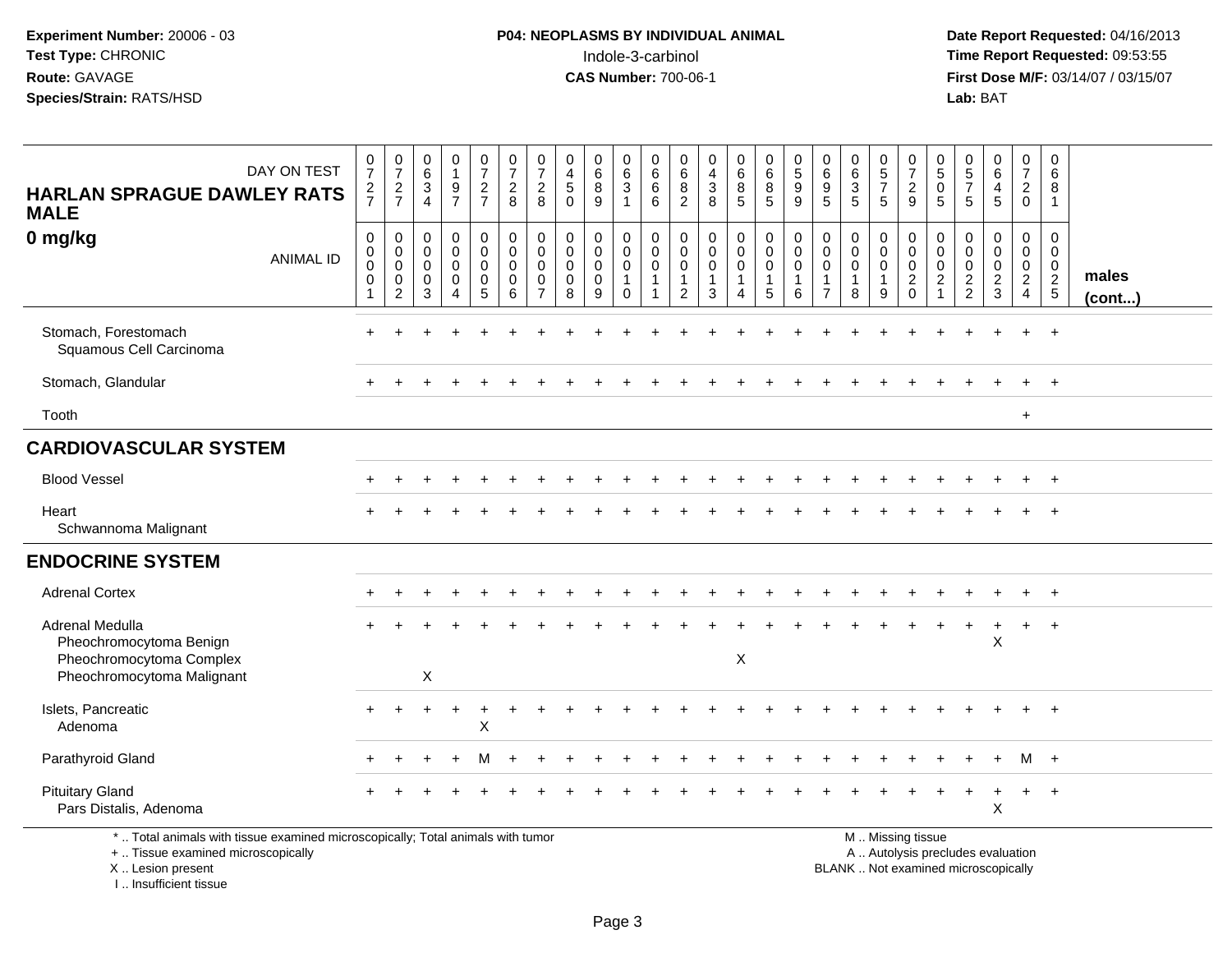| DAY ON TEST<br><b>HARLAN SPRAGUE DAWLEY RATS</b><br><b>MALE</b>                                                                                                     | $\frac{0}{7}$<br>$rac{2}{7}$                                     | $\frac{0}{7}$<br>$\frac{2}{7}$            | $\begin{matrix} 0 \\ 6 \end{matrix}$<br>$\sqrt{3}$<br>4    | 0<br>$\mathbf{1}$<br>9<br>$\overline{7}$                                 | $\frac{0}{7}$<br>$\frac{2}{7}$                    | $\frac{0}{7}$<br>$\frac{2}{8}$                          | $\frac{0}{7}$<br>$\frac{2}{8}$                                             | 0<br>$\overline{4}$<br>$\sqrt{5}$<br>$\Omega$                 | 0<br>$6\phantom{a}$<br>8<br>9                             | 0<br>$\,6\,$<br>$\ensuremath{\mathsf{3}}$<br>$\mathbf{1}$              | 0<br>$6\overline{6}$<br>6<br>6                | $\begin{array}{c} 0 \\ 6 \end{array}$<br>8<br>$\overline{2}$ | $_4^{\rm 0}$<br>$\mathbf{3}$<br>8                 | $\begin{matrix} 0 \\ 6 \\ 8 \end{matrix}$<br>$\overline{5}$                        | 0<br>$6\phantom{a}$<br>8<br>$5\phantom{1}$         | 0<br>5<br>9<br>9                                               | 0<br>0<br>0<br>5                                                            | 0<br>$\frac{6}{3}$<br>5                    | $\begin{array}{c} 0 \\ 5 \\ 7 \end{array}$<br>5    | $\frac{0}{7}$<br>$\frac{2}{9}$                                                                | 0<br>$\overline{5}$<br>$\mathbf 0$<br>5               | $\begin{array}{c} 0 \\ 5 \\ 7 \end{array}$<br>5                            | 0<br>$6\phantom{a}$<br>$\overline{4}$<br>5 | 0<br>$\overline{7}$<br>$_{0}^{2}$                | 0<br>6<br>8<br>$\mathbf{1}$                                     |                 |
|---------------------------------------------------------------------------------------------------------------------------------------------------------------------|------------------------------------------------------------------|-------------------------------------------|------------------------------------------------------------|--------------------------------------------------------------------------|---------------------------------------------------|---------------------------------------------------------|----------------------------------------------------------------------------|---------------------------------------------------------------|-----------------------------------------------------------|------------------------------------------------------------------------|-----------------------------------------------|--------------------------------------------------------------|---------------------------------------------------|------------------------------------------------------------------------------------|----------------------------------------------------|----------------------------------------------------------------|-----------------------------------------------------------------------------|--------------------------------------------|----------------------------------------------------|-----------------------------------------------------------------------------------------------|-------------------------------------------------------|----------------------------------------------------------------------------|--------------------------------------------|--------------------------------------------------|-----------------------------------------------------------------|-----------------|
| 0 mg/kg<br><b>ANIMAL ID</b>                                                                                                                                         | $\pmb{0}$<br>$\boldsymbol{0}$<br>$\mathbf 0$<br>$\mathbf 0$<br>1 | 0<br>$\mathbf 0$<br>0<br>$\mathbf 0$<br>2 | $\Omega$<br>$\mathbf 0$<br>$\mathbf 0$<br>$\mathbf 0$<br>3 | $\pmb{0}$<br>$\mathbf 0$<br>$\mathbf 0$<br>$\mathbf 0$<br>$\overline{4}$ | $\mathbf 0$<br>$\mathbf 0$<br>0<br>$\pmb{0}$<br>5 | $\pmb{0}$<br>$\pmb{0}$<br>$\mathbf 0$<br>$\pmb{0}$<br>6 | $\mathbf 0$<br>$\mathbf 0$<br>$\mathbf 0$<br>$\mathbf 0$<br>$\overline{7}$ | $\mathbf 0$<br>$\mathbf 0$<br>$\mathbf 0$<br>$\mathbf 0$<br>8 | $\pmb{0}$<br>$\mathbf 0$<br>$\mathbf 0$<br>$\pmb{0}$<br>9 | $\pmb{0}$<br>$\mathbf 0$<br>$\mathbf 0$<br>$\mathbf{1}$<br>$\mathbf 0$ | $\pmb{0}$<br>$\mathbf 0$<br>0<br>$\mathbf{1}$ | $\mathsf{O}\xspace$<br>$\mathbf 0$<br>0<br>$\mathbf{1}$<br>2 | $\pmb{0}$<br>$\mathbf 0$<br>$\mathbf 0$<br>1<br>3 | $\mathbf 0$<br>$\mathsf{O}\xspace$<br>$\mathbf 0$<br>$\mathbf 1$<br>$\overline{4}$ | $\pmb{0}$<br>$\mathbf 0$<br>0<br>$\mathbf{1}$<br>5 | $\mathbf 0$<br>$\mathbf 0$<br>$\mathbf 0$<br>$\mathbf{1}$<br>6 | $\mathbf 0$<br>$\mathbf 0$<br>$\mathbf 0$<br>$\mathbf{1}$<br>$\overline{7}$ | 0<br>$\mathbf 0$<br>0<br>$\mathbf{1}$<br>8 | $\pmb{0}$<br>$\mathbf 0$<br>0<br>$\mathbf{1}$<br>9 | $\pmb{0}$<br>$\Omega$<br>$\mathsf{O}\xspace$<br>$\sqrt{2}$<br>$\mathbf 0$                     | 0<br>$\mathbf 0$<br>0<br>$\sqrt{2}$<br>$\overline{1}$ | $\Omega$<br>$\mathbf 0$<br>$\mathbf 0$<br>$\overline{2}$<br>$\overline{2}$ | 0<br>$\mathbf 0$<br>0<br>$\frac{2}{3}$     | 0<br>$\mathbf 0$<br>$\mathbf 0$<br>$\frac{2}{4}$ | 0<br>$\mathbf 0$<br>$\mathbf 0$<br>$\overline{2}$<br>$\sqrt{5}$ | males<br>(cont) |
| <b>Thyroid Gland</b><br>Bilateral, C-cell, Adenoma<br>C-cell, Adenoma                                                                                               |                                                                  |                                           |                                                            |                                                                          |                                                   | $X$ $X$                                                 |                                                                            |                                                               |                                                           |                                                                        |                                               |                                                              |                                                   |                                                                                    | X                                                  |                                                                |                                                                             | X                                          |                                                    | X                                                                                             |                                                       |                                                                            | X                                          |                                                  | $\overline{1}$                                                  |                 |
| <b>GENERAL BODY SYSTEM</b>                                                                                                                                          |                                                                  |                                           |                                                            |                                                                          |                                                   |                                                         |                                                                            |                                                               |                                                           |                                                                        |                                               |                                                              |                                                   |                                                                                    |                                                    |                                                                |                                                                             |                                            |                                                    |                                                                                               |                                                       |                                                                            |                                            |                                                  |                                                                 |                 |
| <b>NONE</b>                                                                                                                                                         |                                                                  |                                           |                                                            |                                                                          |                                                   |                                                         |                                                                            |                                                               |                                                           |                                                                        |                                               |                                                              |                                                   |                                                                                    |                                                    |                                                                |                                                                             |                                            |                                                    |                                                                                               |                                                       |                                                                            |                                            |                                                  |                                                                 |                 |
| <b>GENITAL SYSTEM</b>                                                                                                                                               |                                                                  |                                           |                                                            |                                                                          |                                                   |                                                         |                                                                            |                                                               |                                                           |                                                                        |                                               |                                                              |                                                   |                                                                                    |                                                    |                                                                |                                                                             |                                            |                                                    |                                                                                               |                                                       |                                                                            |                                            |                                                  |                                                                 |                 |
| Epididymis<br>Mesothelioma Malignant                                                                                                                                |                                                                  |                                           |                                                            |                                                                          |                                                   |                                                         |                                                                            |                                                               |                                                           |                                                                        |                                               |                                                              |                                                   |                                                                                    |                                                    |                                                                |                                                                             |                                            |                                                    |                                                                                               |                                                       |                                                                            |                                            |                                                  | $\overline{+}$                                                  |                 |
| <b>Preputial Gland</b>                                                                                                                                              |                                                                  |                                           |                                                            |                                                                          |                                                   |                                                         |                                                                            |                                                               |                                                           |                                                                        |                                               |                                                              |                                                   |                                                                                    |                                                    |                                                                |                                                                             |                                            |                                                    |                                                                                               |                                                       |                                                                            |                                            |                                                  | $+$                                                             |                 |
| Prostate                                                                                                                                                            |                                                                  |                                           |                                                            |                                                                          |                                                   |                                                         |                                                                            |                                                               |                                                           |                                                                        |                                               |                                                              |                                                   |                                                                                    |                                                    |                                                                |                                                                             |                                            |                                                    |                                                                                               |                                                       |                                                                            |                                            |                                                  | $^{+}$                                                          |                 |
| <b>Seminal Vesicle</b>                                                                                                                                              |                                                                  |                                           |                                                            |                                                                          |                                                   |                                                         |                                                                            |                                                               |                                                           |                                                                        |                                               |                                                              |                                                   |                                                                                    |                                                    |                                                                |                                                                             |                                            |                                                    |                                                                                               |                                                       |                                                                            |                                            | A                                                | $+$                                                             |                 |
| <b>Testes</b><br>Mesothelioma Malignant<br>Interstitial Cell, Adenoma                                                                                               |                                                                  |                                           |                                                            |                                                                          |                                                   |                                                         |                                                                            |                                                               |                                                           |                                                                        |                                               |                                                              |                                                   | X                                                                                  |                                                    |                                                                |                                                                             | X                                          |                                                    |                                                                                               |                                                       |                                                                            |                                            |                                                  | $+$                                                             |                 |
| <b>HEMATOPOIETIC SYSTEM</b>                                                                                                                                         |                                                                  |                                           |                                                            |                                                                          |                                                   |                                                         |                                                                            |                                                               |                                                           |                                                                        |                                               |                                                              |                                                   |                                                                                    |                                                    |                                                                |                                                                             |                                            |                                                    |                                                                                               |                                                       |                                                                            |                                            |                                                  |                                                                 |                 |
| <b>Bone Marrow</b>                                                                                                                                                  |                                                                  |                                           |                                                            |                                                                          |                                                   |                                                         |                                                                            |                                                               |                                                           |                                                                        |                                               |                                                              |                                                   |                                                                                    |                                                    |                                                                |                                                                             |                                            |                                                    |                                                                                               |                                                       |                                                                            |                                            |                                                  | $\overline{+}$                                                  |                 |
| Lymph Node                                                                                                                                                          |                                                                  |                                           |                                                            |                                                                          |                                                   | $\ddot{}$                                               |                                                                            |                                                               |                                                           |                                                                        |                                               |                                                              |                                                   |                                                                                    |                                                    |                                                                |                                                                             |                                            |                                                    |                                                                                               |                                                       |                                                                            | $\div$                                     |                                                  |                                                                 |                 |
| Lymph Node, Mandibular                                                                                                                                              |                                                                  |                                           |                                                            |                                                                          |                                                   |                                                         |                                                                            |                                                               |                                                           |                                                                        |                                               |                                                              |                                                   |                                                                                    |                                                    |                                                                |                                                                             |                                            |                                                    |                                                                                               |                                                       |                                                                            |                                            |                                                  |                                                                 |                 |
| *  Total animals with tissue examined microscopically; Total animals with tumor<br>+  Tissue examined microscopically<br>X  Lesion present<br>I Insufficient tissue |                                                                  |                                           |                                                            |                                                                          |                                                   |                                                         |                                                                            |                                                               |                                                           |                                                                        |                                               |                                                              |                                                   |                                                                                    |                                                    |                                                                |                                                                             |                                            |                                                    | M  Missing tissue<br>A  Autolysis precludes evaluation<br>BLANK  Not examined microscopically |                                                       |                                                                            |                                            |                                                  |                                                                 |                 |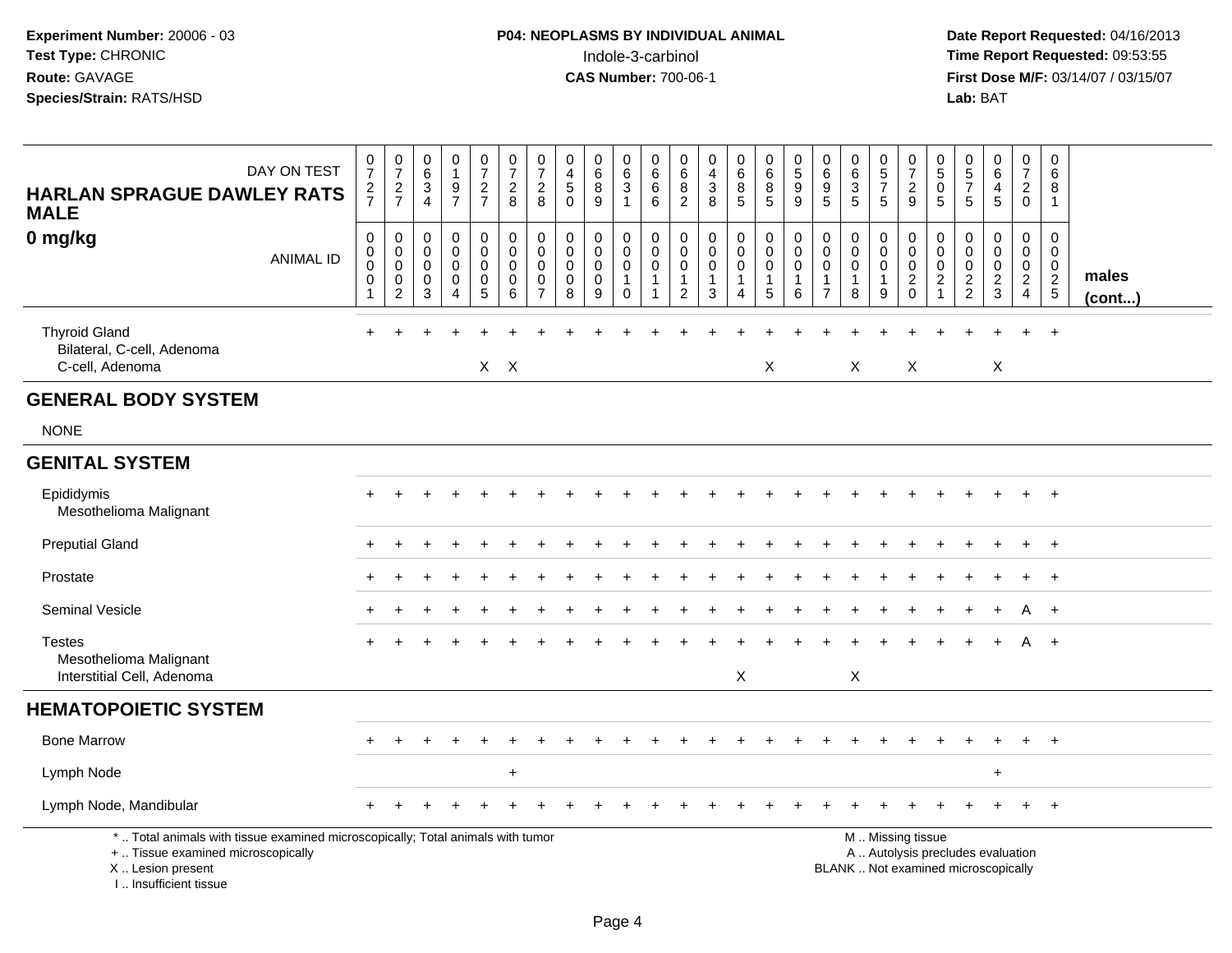| DAY ON TEST<br><b>HARLAN SPRAGUE DAWLEY RATS</b><br><b>MALE</b>                                                                                                                                                                | $\frac{0}{7}$<br>$\frac{2}{7}$                     | $\frac{0}{7}$<br>$\frac{2}{7}$                                             | $_{6}^{\rm 0}$<br>$\frac{3}{4}$                                             | $\begin{smallmatrix}0\1\end{smallmatrix}$<br>$\boldsymbol{9}$<br>$\overline{7}$ | $\frac{0}{7}$<br>$\frac{2}{7}$                                      | $\frac{0}{7}$<br>$\sqrt{2}$<br>8                                                      | $\frac{0}{7}$<br>$\overline{2}$<br>8                             | $\pmb{0}$<br>$\overline{4}$<br>$\overline{5}$<br>$\mathbf{0}$ | $_{6}^{\rm 0}$<br>$\bf 8$<br>9                                | $_{6}^{\rm 0}$<br>$\mathsf 3$<br>$\mathbf{1}$                                             | 0<br>$\overline{6}$<br>$\overline{6}$<br>6                 | 0<br>$\,6\,$<br>$\bf 8$<br>$\overline{2}$           | $\begin{smallmatrix}0\\4\end{smallmatrix}$<br>$\frac{3}{8}$                | $\begin{array}{c} 0 \\ 6 \end{array}$<br>8<br>$\sqrt{5}$ | $\pmb{0}$<br>$\overline{6}$<br>$\bf 8$<br>5                                | $\begin{array}{c} 0 \\ 5 \end{array}$<br>$\boldsymbol{9}$<br>9 | $\begin{array}{c} 0 \\ 6 \end{array}$<br>$\boldsymbol{9}$<br>$5\phantom{.0}$ | $\begin{matrix} 0 \\ 6 \\ 3 \end{matrix}$<br>5     | $\begin{array}{c} 0 \\ 5 \end{array}$<br>$\overline{7}$<br>5 | $\frac{0}{7}$<br>$\frac{2}{9}$                                                                | 0<br>$\overline{5}$<br>$\mathbf 0$<br>5                                | 0<br>$\overline{5}$<br>$\overline{7}$<br>5                 | $_{6}^{\rm 0}$<br>$\overline{4}$<br>5                      | 0<br>$\overline{7}$<br>$\overline{2}$<br>$\mathbf 0$     | 0<br>$\,6\,$<br>8<br>$\mathbf{1}$              |                       |
|--------------------------------------------------------------------------------------------------------------------------------------------------------------------------------------------------------------------------------|----------------------------------------------------|----------------------------------------------------------------------------|-----------------------------------------------------------------------------|---------------------------------------------------------------------------------|---------------------------------------------------------------------|---------------------------------------------------------------------------------------|------------------------------------------------------------------|---------------------------------------------------------------|---------------------------------------------------------------|-------------------------------------------------------------------------------------------|------------------------------------------------------------|-----------------------------------------------------|----------------------------------------------------------------------------|----------------------------------------------------------|----------------------------------------------------------------------------|----------------------------------------------------------------|------------------------------------------------------------------------------|----------------------------------------------------|--------------------------------------------------------------|-----------------------------------------------------------------------------------------------|------------------------------------------------------------------------|------------------------------------------------------------|------------------------------------------------------------|----------------------------------------------------------|------------------------------------------------|-----------------------|
| 0 mg/kg<br><b>ANIMAL ID</b>                                                                                                                                                                                                    | 0<br>$\pmb{0}$<br>$\mathbf 0$<br>0<br>$\mathbf{1}$ | $\mathbf 0$<br>$\mathbf 0$<br>$\mathbf 0$<br>$\mathbf 0$<br>$\overline{c}$ | 0<br>$\boldsymbol{0}$<br>$\mathsf{O}\xspace$<br>$\mathbf 0$<br>$\mathbf{3}$ | 0<br>$\overline{0}$<br>0<br>0<br>4                                              | 0<br>$\boldsymbol{0}$<br>$\mathbf 0$<br>$\pmb{0}$<br>$\overline{5}$ | $\begin{smallmatrix} 0\\0 \end{smallmatrix}$<br>$\mathbf 0$<br>$\mathbf 0$<br>$\,6\,$ | $\mathbf 0$<br>$\mathbf 0$<br>$\mathbf 0$<br>0<br>$\overline{7}$ | $\mathbf 0$<br>$\mathbf 0$<br>$\mathbf 0$<br>$\mathbf 0$<br>8 | $\mathbf 0$<br>$\mathbf 0$<br>$\mathbf 0$<br>$\mathbf 0$<br>9 | $\begin{smallmatrix}0\0\0\end{smallmatrix}$<br>$\mathbf 0$<br>$\mathbf{1}$<br>$\mathbf 0$ | 0<br>$\mathsf{O}\xspace$<br>$\pmb{0}$<br>$\mathbf{1}$<br>1 | 0<br>0<br>$\mathbf 0$<br>$\mathbf{1}$<br>$\sqrt{2}$ | $\mathbf 0$<br>$\overline{0}$<br>$\pmb{0}$<br>$\mathbf{1}$<br>$\mathbf{3}$ | 0<br>$\mathbf 0$<br>$\pmb{0}$<br>$\mathbf{1}$<br>4       | $\pmb{0}$<br>$\overline{0}$<br>$\mathbf 0$<br>$\overline{1}$<br>$\sqrt{5}$ | $\mathbf 0$<br>$\mathbf 0$<br>$\mathbf 0$<br>$\mathbf{1}$<br>6 | 0<br>$\mathbf 0$<br>$\mathbf 0$<br>$\mathbf{1}$<br>$\overline{7}$            | 0<br>$\pmb{0}$<br>$\mathbf 0$<br>$\mathbf{1}$<br>8 | 0<br>$\mathbf 0$<br>$\mathbf 0$<br>$\mathbf{1}$<br>9         | $\mathbf 0$<br>$\ddot{\mathbf{0}}$<br>$\overline{0}$<br>$\frac{2}{0}$                         | 0<br>$\Omega$<br>$\mathbf 0$<br>$\overline{2}$<br>$\blacktriangleleft$ | $\mathbf 0$<br>$\mathbf 0$<br>$\mathbf 0$<br>$\frac{2}{2}$ | $\mathbf 0$<br>$\mathbf 0$<br>$\mathbf 0$<br>$\frac{2}{3}$ | 0<br>$\mathsf{O}\xspace$<br>$\mathbf 0$<br>$\frac{2}{4}$ | 0<br>$\mathbf 0$<br>$\pmb{0}$<br>$\frac{2}{5}$ | males<br>$($ cont $)$ |
| Lymph Node, Mesenteric<br>Hemangiosarcoma                                                                                                                                                                                      |                                                    |                                                                            |                                                                             |                                                                                 |                                                                     |                                                                                       |                                                                  |                                                               |                                                               |                                                                                           |                                                            |                                                     |                                                                            |                                                          |                                                                            |                                                                |                                                                              |                                                    |                                                              |                                                                                               |                                                                        |                                                            |                                                            |                                                          | $\overline{+}$                                 |                       |
| Spleen                                                                                                                                                                                                                         |                                                    |                                                                            |                                                                             |                                                                                 |                                                                     |                                                                                       |                                                                  |                                                               |                                                               |                                                                                           |                                                            |                                                     |                                                                            |                                                          |                                                                            |                                                                |                                                                              |                                                    |                                                              |                                                                                               |                                                                        |                                                            |                                                            |                                                          | $\overline{1}$                                 |                       |
| Thymus<br>Thymoma Benign                                                                                                                                                                                                       |                                                    |                                                                            |                                                                             |                                                                                 |                                                                     |                                                                                       |                                                                  |                                                               |                                                               |                                                                                           |                                                            |                                                     |                                                                            |                                                          |                                                                            |                                                                |                                                                              |                                                    |                                                              |                                                                                               |                                                                        |                                                            | X                                                          |                                                          | $\overline{+}$                                 |                       |
| <b>INTEGUMENTARY SYSTEM</b>                                                                                                                                                                                                    |                                                    |                                                                            |                                                                             |                                                                                 |                                                                     |                                                                                       |                                                                  |                                                               |                                                               |                                                                                           |                                                            |                                                     |                                                                            |                                                          |                                                                            |                                                                |                                                                              |                                                    |                                                              |                                                                                               |                                                                        |                                                            |                                                            |                                                          |                                                |                       |
| Mammary Gland<br>Fibroadenoma                                                                                                                                                                                                  |                                                    |                                                                            |                                                                             |                                                                                 |                                                                     |                                                                                       |                                                                  |                                                               |                                                               |                                                                                           |                                                            |                                                     |                                                                            |                                                          |                                                                            |                                                                |                                                                              |                                                    |                                                              |                                                                                               |                                                                        |                                                            |                                                            |                                                          | $\overline{+}$                                 |                       |
| Skin<br><b>Basal Cell Carcinoma</b><br>Keratoacanthoma<br>Squamous Cell Carcinoma<br>Squamous Cell Papilloma<br>Subcutaneous Tissue, Fibroma<br>Subcutaneous Tissue, Fibrosarcoma<br>Subcutaneous Tissue, Fibrous Histiocytoma |                                                    | X<br>$\sf X$                                                               |                                                                             | X                                                                               |                                                                     | $\mathsf X$                                                                           |                                                                  |                                                               |                                                               | $X$ $X$                                                                                   |                                                            |                                                     |                                                                            |                                                          |                                                                            |                                                                |                                                                              | $X$ $X$                                            |                                                              | X                                                                                             |                                                                        |                                                            | X                                                          |                                                          |                                                |                       |
| <b>MUSCULOSKELETAL SYSTEM</b>                                                                                                                                                                                                  |                                                    |                                                                            |                                                                             |                                                                                 |                                                                     |                                                                                       |                                                                  |                                                               |                                                               |                                                                                           |                                                            |                                                     |                                                                            |                                                          |                                                                            |                                                                |                                                                              |                                                    |                                                              |                                                                                               |                                                                        |                                                            |                                                            |                                                          |                                                |                       |
| <b>Bone</b>                                                                                                                                                                                                                    |                                                    |                                                                            |                                                                             |                                                                                 |                                                                     |                                                                                       |                                                                  |                                                               |                                                               |                                                                                           |                                                            |                                                     |                                                                            |                                                          |                                                                            |                                                                |                                                                              |                                                    |                                                              |                                                                                               |                                                                        |                                                            |                                                            | $+$                                                      | $+$                                            |                       |
| <b>NERVOUS SYSTEM</b>                                                                                                                                                                                                          |                                                    |                                                                            |                                                                             |                                                                                 |                                                                     |                                                                                       |                                                                  |                                                               |                                                               |                                                                                           |                                                            |                                                     |                                                                            |                                                          |                                                                            |                                                                |                                                                              |                                                    |                                                              |                                                                                               |                                                                        |                                                            |                                                            |                                                          |                                                |                       |
| <b>Brain</b>                                                                                                                                                                                                                   |                                                    |                                                                            |                                                                             |                                                                                 |                                                                     |                                                                                       |                                                                  |                                                               |                                                               |                                                                                           |                                                            |                                                     |                                                                            |                                                          |                                                                            |                                                                |                                                                              |                                                    |                                                              |                                                                                               |                                                                        |                                                            |                                                            |                                                          |                                                |                       |
| *  Total animals with tissue examined microscopically; Total animals with tumor<br>+  Tissue examined microscopically<br>X  Lesion present<br>L. Insufficient tissue                                                           |                                                    |                                                                            |                                                                             |                                                                                 |                                                                     |                                                                                       |                                                                  |                                                               |                                                               |                                                                                           |                                                            |                                                     |                                                                            |                                                          |                                                                            |                                                                |                                                                              |                                                    |                                                              | M  Missing tissue<br>A  Autolysis precludes evaluation<br>BLANK  Not examined microscopically |                                                                        |                                                            |                                                            |                                                          |                                                |                       |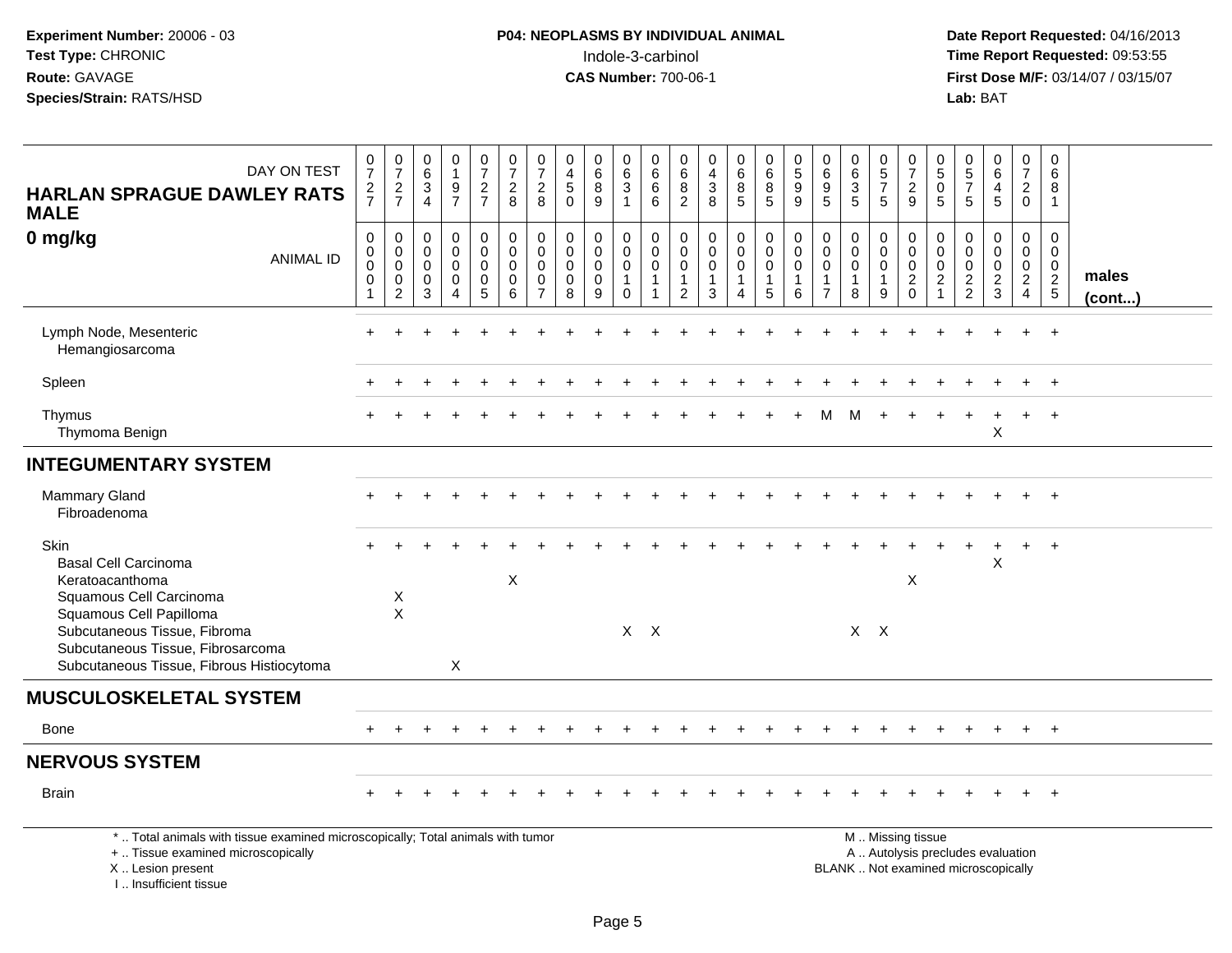**Date Report Requested:** 04/16/2013 **First Dose M/F:** 03/14/07 / 03/15/07<br>**Lab:** BAT **Lab:** BAT

| DAY ON TEST<br><b>HARLAN SPRAGUE DAWLEY RATS</b><br><b>MALE</b> | $\frac{0}{7}$<br>$rac{2}{7}$                                             | $\frac{0}{7}$<br>$\frac{2}{7}$                                 | $_{6}^{\rm 0}$<br>$\frac{3}{4}$                         | 0<br>$\mathbf{1}$<br>$\frac{9}{7}$                 | $\frac{0}{7}$<br>$\frac{2}{7}$  | $\frac{0}{7}$<br>$\frac{2}{8}$                    | $\frac{0}{7}$<br>$\frac{2}{8}$                                   | $\pmb{0}$<br>$\overline{4}$<br>$\mathbf 5$<br>$\Omega$            | $\begin{matrix}0\\6\\8\end{matrix}$<br>9  | $\begin{matrix} 0 \\ 6 \\ 3 \end{matrix}$<br>$\overline{1}$                                   | $\begin{array}{c} 0 \\ 6 \end{array}$<br>$\,6$<br>$6\phantom{1}$ | $068$<br>2                                                                                      | $\begin{array}{c} 0 \\ 4 \\ 3 \end{array}$<br>8                      | $_{6}^{\rm 0}$<br>$\bf 8$<br>$\overline{5}$               | 0<br>6<br>5<br>5                                                                 | $\begin{array}{c} 0 \\ 5 \end{array}$<br>$\boldsymbol{9}$<br>$\overline{9}$              | $\boldsymbol{0}$<br>$\,6\,$<br>$\begin{array}{c} 9 \\ 5 \end{array}$ | 0<br>6<br>3<br>5                                               | $\begin{array}{c} 0 \\ 5 \\ 7 \end{array}$<br>$\sqrt{5}$ | $\frac{0}{7}$<br>$\frac{2}{9}$                                              | $\begin{matrix} 0 \\ 5 \end{matrix}$<br>0<br>5 | $\begin{array}{c} 0 \\ 5 \\ 7 \end{array}$<br>5 | $_{6}^{\rm 0}$<br>$\frac{4}{5}$              | $\mathbf 0$<br>$\boldsymbol{7}$<br>$\frac{2}{0}$                                      | 0<br>$\,6\,$<br>8<br>$\overline{1}$               |                 |
|-----------------------------------------------------------------|--------------------------------------------------------------------------|----------------------------------------------------------------|---------------------------------------------------------|----------------------------------------------------|---------------------------------|---------------------------------------------------|------------------------------------------------------------------|-------------------------------------------------------------------|-------------------------------------------|-----------------------------------------------------------------------------------------------|------------------------------------------------------------------|-------------------------------------------------------------------------------------------------|----------------------------------------------------------------------|-----------------------------------------------------------|----------------------------------------------------------------------------------|------------------------------------------------------------------------------------------|----------------------------------------------------------------------|----------------------------------------------------------------|----------------------------------------------------------|-----------------------------------------------------------------------------|------------------------------------------------|-------------------------------------------------|----------------------------------------------|---------------------------------------------------------------------------------------|---------------------------------------------------|-----------------|
| 0 mg/kg<br><b>ANIMAL ID</b>                                     | $\mathbf 0$<br>$\mathbf 0$<br>$\mathbf 0$<br>$\mathbf 0$<br>$\mathbf{1}$ | 0<br>$\mathbf 0$<br>$\mathbf 0$<br>$\pmb{0}$<br>$\overline{c}$ | $\pmb{0}$<br>$\pmb{0}$<br>$\pmb{0}$<br>$\mathbf 0$<br>3 | $_0^0$<br>$\pmb{0}$<br>$\pmb{0}$<br>$\overline{4}$ | $_0^0$<br>$\mathbf 0$<br>0<br>5 | $_{\rm 0}^{\rm 0}$<br>$\pmb{0}$<br>$\pmb{0}$<br>6 | $\mathbf 0$<br>$\mathbf 0$<br>$\mathbf 0$<br>0<br>$\overline{7}$ | $\pmb{0}$<br>$\ddot{\mathbf{0}}$<br>$\mathbf 0$<br>$\pmb{0}$<br>8 | 0<br>$\mathbf 0$<br>$\mathbf 0$<br>0<br>9 | $\begin{smallmatrix}0\\0\end{smallmatrix}$<br>$\mathsf{O}\xspace$<br>$\mathbf{1}$<br>$\Omega$ | 0<br>$\ddot{\mathbf{0}}$<br>$\mathbf 0$                          | $\begin{smallmatrix} 0\\0 \end{smallmatrix}$<br>$\mathbf 0$<br>$\overline{1}$<br>$\overline{2}$ | $\pmb{0}$<br>$\ddot{\mathbf{0}}$<br>$\mathbf 0$<br>$\mathbf{1}$<br>3 | 0<br>$\ddot{\mathbf{0}}$<br>$\mathsf{O}\xspace$<br>1<br>4 | $\begin{smallmatrix} 0\\0 \end{smallmatrix}$<br>$\mathbf 0$<br>$\mathbf{1}$<br>5 | $\begin{smallmatrix} 0\\0 \end{smallmatrix}$<br>$\mathsf{O}\xspace$<br>$\mathbf{1}$<br>6 | 0<br>0<br>0                                                          | $\begin{smallmatrix} 0\\0 \end{smallmatrix}$<br>$\pmb{0}$<br>8 | 0<br>$\overline{0}$<br>$\pmb{0}$<br>$\mathbf 1$<br>9     | $\pmb{0}$<br>$\ddot{\mathbf{0}}$<br>$\pmb{0}$<br>$\overline{c}$<br>$\Omega$ | 0<br>$\mathbf 0$<br>$\mathbf 0$<br>2           | 0<br>0<br>$\pmb{0}$<br>$\frac{2}{2}$            | 0<br>$\pmb{0}$<br>$\pmb{0}$<br>$\frac{2}{3}$ | $\mathbf 0$<br>$\mathsf{O}\xspace$<br>$\mathbf 0$<br>$\overline{a}$<br>$\overline{4}$ | 0<br>$\mathbf{0}$<br>$\mathbf 0$<br>$\frac{2}{5}$ | males<br>(cont) |
| <b>RESPIRATORY SYSTEM</b>                                       |                                                                          |                                                                |                                                         |                                                    |                                 |                                                   |                                                                  |                                                                   |                                           |                                                                                               |                                                                  |                                                                                                 |                                                                      |                                                           |                                                                                  |                                                                                          |                                                                      |                                                                |                                                          |                                                                             |                                                |                                                 |                                              |                                                                                       |                                                   |                 |
| Lung                                                            |                                                                          |                                                                |                                                         |                                                    |                                 |                                                   |                                                                  |                                                                   |                                           |                                                                                               |                                                                  |                                                                                                 |                                                                      |                                                           |                                                                                  |                                                                                          |                                                                      |                                                                |                                                          |                                                                             |                                                |                                                 |                                              | $+$                                                                                   | $+$                                               |                 |
| Nose                                                            |                                                                          |                                                                |                                                         |                                                    |                                 |                                                   |                                                                  |                                                                   |                                           |                                                                                               |                                                                  |                                                                                                 |                                                                      |                                                           |                                                                                  |                                                                                          |                                                                      |                                                                |                                                          |                                                                             |                                                |                                                 |                                              | $\ddot{}$                                                                             | $+$                                               |                 |
| Trachea                                                         |                                                                          |                                                                |                                                         |                                                    |                                 |                                                   |                                                                  |                                                                   |                                           |                                                                                               |                                                                  |                                                                                                 |                                                                      |                                                           |                                                                                  |                                                                                          |                                                                      |                                                                |                                                          |                                                                             |                                                |                                                 |                                              | $+$                                                                                   | $+$                                               |                 |
| <b>SPECIAL SENSES SYSTEM</b>                                    |                                                                          |                                                                |                                                         |                                                    |                                 |                                                   |                                                                  |                                                                   |                                           |                                                                                               |                                                                  |                                                                                                 |                                                                      |                                                           |                                                                                  |                                                                                          |                                                                      |                                                                |                                                          |                                                                             |                                                |                                                 |                                              |                                                                                       |                                                   |                 |
| Eye                                                             |                                                                          |                                                                |                                                         |                                                    |                                 |                                                   |                                                                  |                                                                   |                                           |                                                                                               |                                                                  |                                                                                                 |                                                                      |                                                           |                                                                                  |                                                                                          |                                                                      |                                                                |                                                          |                                                                             |                                                |                                                 |                                              | $+$                                                                                   | $+$                                               |                 |
| <b>Harderian Gland</b>                                          |                                                                          |                                                                |                                                         |                                                    |                                 |                                                   |                                                                  |                                                                   |                                           |                                                                                               |                                                                  |                                                                                                 |                                                                      |                                                           |                                                                                  |                                                                                          |                                                                      |                                                                |                                                          |                                                                             |                                                |                                                 |                                              |                                                                                       | $+$                                               |                 |
| <b>Lacrimal Gland</b>                                           |                                                                          |                                                                |                                                         |                                                    |                                 |                                                   |                                                                  |                                                                   |                                           |                                                                                               |                                                                  |                                                                                                 |                                                                      |                                                           |                                                                                  |                                                                                          |                                                                      |                                                                |                                                          |                                                                             |                                                | $+$                                             |                                              |                                                                                       |                                                   |                 |
| <b>URINARY SYSTEM</b>                                           |                                                                          |                                                                |                                                         |                                                    |                                 |                                                   |                                                                  |                                                                   |                                           |                                                                                               |                                                                  |                                                                                                 |                                                                      |                                                           |                                                                                  |                                                                                          |                                                                      |                                                                |                                                          |                                                                             |                                                |                                                 |                                              |                                                                                       |                                                   |                 |
| Kidney<br>Renal Tubule, Adenoma                                 |                                                                          |                                                                |                                                         |                                                    |                                 |                                                   |                                                                  |                                                                   |                                           |                                                                                               |                                                                  |                                                                                                 |                                                                      |                                                           |                                                                                  |                                                                                          | $\pmb{\times}$                                                       |                                                                |                                                          |                                                                             |                                                |                                                 |                                              |                                                                                       | $+$                                               |                 |
| <b>Urinary Bladder</b>                                          |                                                                          |                                                                |                                                         |                                                    |                                 |                                                   |                                                                  |                                                                   |                                           |                                                                                               |                                                                  |                                                                                                 |                                                                      |                                                           |                                                                                  |                                                                                          |                                                                      |                                                                |                                                          |                                                                             |                                                |                                                 | $\div$                                       | $+$                                                                                   | $+$                                               |                 |
| <b>SYSTEMIC LESIONS</b>                                         |                                                                          |                                                                |                                                         |                                                    |                                 |                                                   |                                                                  |                                                                   |                                           |                                                                                               |                                                                  |                                                                                                 |                                                                      |                                                           |                                                                                  |                                                                                          |                                                                      |                                                                |                                                          |                                                                             |                                                |                                                 |                                              |                                                                                       |                                                   |                 |
| Multiple Organ<br>Mesothelioma Malignant                        |                                                                          |                                                                |                                                         |                                                    |                                 |                                                   |                                                                  |                                                                   |                                           |                                                                                               |                                                                  |                                                                                                 |                                                                      |                                                           |                                                                                  |                                                                                          |                                                                      |                                                                |                                                          |                                                                             |                                                |                                                 |                                              | $\pm$                                                                                 | $+$                                               |                 |

\* .. Total animals with tissue examined microscopically; Total animals with tumor

+ .. Tissue examined microscopically

X .. Lesion present

I .. Insufficient tissue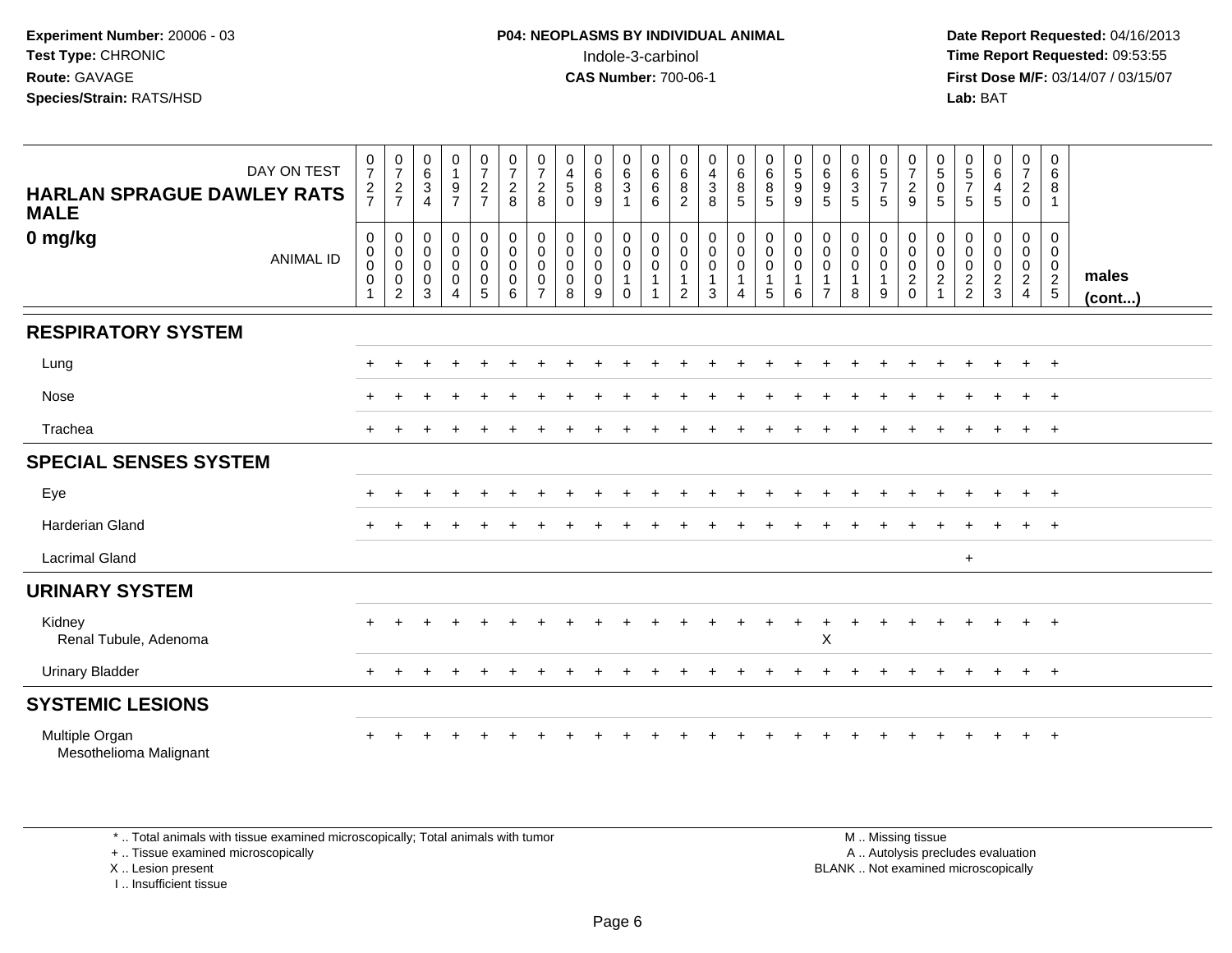**Date Report Requested:** 04/16/2013 **First Dose M/F:** 03/14/07 / 03/15/07<br>**Lab:** BAT **Lab:** BAT

| DAY ON TEST<br><b>HARLAN SPRAGUE DAWLEY RATS</b><br><b>MALE</b> | $\frac{0}{7}$<br>$rac{2}{7}$                        | $\begin{array}{c} 0 \\ 6 \end{array}$<br>$\frac{9}{3}$ | $\frac{0}{7}$<br>$\sqrt{2}$<br>9                | $\begin{smallmatrix} 0\\7 \end{smallmatrix}$<br>$\frac{2}{7}$ | $\begin{array}{c} 0 \\ 6 \end{array}$<br>$\bf 8$<br>5      | 0<br>$\,6\,$<br>$\bf 8$<br>$\overline{4}$                      | 0<br>$\mathbf{1}$<br>8<br>8                            | $_{6}^{\rm 0}$<br>$\,6\,$<br>9 | $\frac{0}{7}$<br>$\sqrt{2}$<br>8                                                         | $\frac{0}{7}$<br>$\frac{2}{8}$                   | $\pmb{0}$<br>$\frac{4}{2}$<br>$\overline{1}$               | $\frac{0}{7}$<br>$\sqrt{2}$<br>$\overline{7}$ | $\frac{0}{7}$<br>$\frac{2}{8}$                    | $\frac{0}{7}$<br>$\frac{2}{8}$                                       | $\frac{0}{7}$<br>$\frac{2}{8}$                                 | $\frac{0}{7}$<br>$\overline{1}$<br>6                           | $\pmb{0}$<br>$\overline{7}$<br>$\overline{2}$<br>9                  | $\frac{0}{7}$<br>$\frac{2}{9}$                         | $\frac{0}{7}$<br>$\overline{2}$<br>$\overline{7}$      | 0<br>5<br>3<br>9                                                       | $\frac{0}{7}$<br>$\frac{2}{8}$                                                   | $\frac{0}{7}$<br>$\overline{2}$<br>6      | $\frac{0}{7}$<br>$\sqrt{2}$<br>9                 | 0<br>$\overline{4}$<br>8<br>5                | $\boldsymbol{0}$<br>$\overline{4}$<br>$\overline{4}$<br>$\overline{4}$ |                    |
|-----------------------------------------------------------------|-----------------------------------------------------|--------------------------------------------------------|-------------------------------------------------|---------------------------------------------------------------|------------------------------------------------------------|----------------------------------------------------------------|--------------------------------------------------------|--------------------------------|------------------------------------------------------------------------------------------|--------------------------------------------------|------------------------------------------------------------|-----------------------------------------------|---------------------------------------------------|----------------------------------------------------------------------|----------------------------------------------------------------|----------------------------------------------------------------|---------------------------------------------------------------------|--------------------------------------------------------|--------------------------------------------------------|------------------------------------------------------------------------|----------------------------------------------------------------------------------|-------------------------------------------|--------------------------------------------------|----------------------------------------------|------------------------------------------------------------------------|--------------------|
| 0 mg/kg<br><b>ANIMAL ID</b>                                     | $\pmb{0}$<br>$_{\rm 0}^{\rm 0}$<br>$^2\phantom{1}6$ | 0<br>$\pmb{0}$<br>$\mathbf 0$<br>$\frac{2}{7}$         | $\mathbf 0$<br>0<br>$\mathbf 0$<br>$_{\rm 8}^2$ | $\mathbf 0$<br>$\mathbf 0$<br>$\mathbf 0$<br>$\frac{2}{9}$    | 0<br>$\mathsf{O}$<br>$\mathbf 0$<br>$\sqrt{3}$<br>$\Omega$ | $\mathbf 0$<br>$\mathbf 0$<br>$\mathbf 0$<br>3<br>$\mathbf{1}$ | $\pmb{0}$<br>$\mathsf{O}\xspace$<br>0<br>$\frac{3}{2}$ | 0<br>0<br>0<br>$\frac{3}{3}$   | $\mathbf 0$<br>$\mathbf 0$<br>$\mathbf 0$<br>$\ensuremath{\mathsf{3}}$<br>$\overline{4}$ | 0<br>$\mathbf 0$<br>$\mathbf 0$<br>$\frac{3}{5}$ | $\mathbf 0$<br>$\mathbf 0$<br>$\mathbf 0$<br>$\frac{3}{6}$ | 0<br>0<br>$\mathbf 0$<br>$\frac{3}{7}$        | $\mathbf 0$<br>$\pmb{0}$<br>$\mathbf 0$<br>$_8^3$ | 0<br>$\mathsf 0$<br>0<br>$\ensuremath{\mathsf{3}}$<br>$\overline{9}$ | 0<br>$\mathbf 0$<br>0<br>$\begin{array}{c} 4 \\ 0 \end{array}$ | $\mathbf 0$<br>$\pmb{0}$<br>$\mathbf 0$<br>4<br>$\overline{1}$ | 0<br>$\mathbf 0$<br>$\mathbf 0$<br>$\overline{4}$<br>$\overline{2}$ | $\mathbf 0$<br>$\pmb{0}$<br>$\mathbf 0$<br>$rac{4}{3}$ | 0<br>$\mathbf 0$<br>$\mathbf 0$<br>4<br>$\overline{4}$ | 0<br>$\pmb{0}$<br>$\mathbf 0$<br>$\begin{array}{c} 4 \\ 5 \end{array}$ | $\mathbf 0$<br>$\pmb{0}$<br>$\mathbf 0$<br>$\begin{array}{c} 4 \\ 6 \end{array}$ | 0<br>0<br>$\Omega$<br>4<br>$\overline{7}$ | $\mathbf 0$<br>$\Omega$<br>$\mathbf 0$<br>4<br>8 | 0<br>0<br>$\mathbf 0$<br>$\overline{4}$<br>9 | $\Omega$<br>$\mathbf 0$<br>0<br>$\overline{5}$<br>$\mathbf 0$          | * TOTALS           |
| <b>ALIMENTARY SYSTEM</b>                                        |                                                     |                                                        |                                                 |                                                               |                                                            |                                                                |                                                        |                                |                                                                                          |                                                  |                                                            |                                               |                                                   |                                                                      |                                                                |                                                                |                                                                     |                                                        |                                                        |                                                                        |                                                                                  |                                           |                                                  |                                              |                                                                        |                    |
| Esophagus                                                       |                                                     |                                                        |                                                 |                                                               |                                                            |                                                                |                                                        |                                |                                                                                          |                                                  |                                                            |                                               |                                                   |                                                                      |                                                                |                                                                |                                                                     |                                                        |                                                        |                                                                        |                                                                                  |                                           |                                                  |                                              |                                                                        | 50                 |
| Intestine Large, Cecum                                          |                                                     |                                                        |                                                 |                                                               |                                                            |                                                                |                                                        |                                |                                                                                          |                                                  |                                                            |                                               |                                                   |                                                                      |                                                                |                                                                |                                                                     |                                                        |                                                        |                                                                        |                                                                                  |                                           |                                                  |                                              |                                                                        | 50                 |
| Intestine Large, Colon                                          |                                                     |                                                        |                                                 |                                                               |                                                            |                                                                |                                                        |                                |                                                                                          |                                                  |                                                            |                                               |                                                   |                                                                      |                                                                |                                                                |                                                                     |                                                        |                                                        |                                                                        |                                                                                  |                                           |                                                  |                                              | $\ddot{}$                                                              | 50                 |
| Intestine Large, Rectum                                         |                                                     |                                                        |                                                 |                                                               |                                                            |                                                                |                                                        |                                |                                                                                          |                                                  |                                                            |                                               |                                                   |                                                                      |                                                                |                                                                |                                                                     |                                                        |                                                        |                                                                        |                                                                                  |                                           |                                                  |                                              |                                                                        | 50                 |
| Intestine Small, Duodenum                                       |                                                     |                                                        |                                                 |                                                               |                                                            |                                                                |                                                        |                                |                                                                                          |                                                  |                                                            |                                               |                                                   |                                                                      |                                                                |                                                                |                                                                     |                                                        |                                                        |                                                                        |                                                                                  |                                           |                                                  |                                              |                                                                        | 43                 |
| Intestine Small, Ileum                                          |                                                     |                                                        |                                                 |                                                               |                                                            |                                                                |                                                        |                                |                                                                                          |                                                  |                                                            |                                               |                                                   |                                                                      |                                                                |                                                                |                                                                     |                                                        |                                                        |                                                                        |                                                                                  | A                                         |                                                  | A                                            | $+$                                                                    | 35                 |
| Intestine Small, Jejunum                                        |                                                     |                                                        |                                                 |                                                               |                                                            |                                                                |                                                        |                                |                                                                                          |                                                  |                                                            |                                               |                                                   |                                                                      |                                                                |                                                                |                                                                     |                                                        |                                                        |                                                                        |                                                                                  |                                           |                                                  | $\ddot{}$                                    | $\ddot{}$                                                              | 40                 |
| Liver<br>Hepatocellular Adenoma                                 |                                                     |                                                        |                                                 |                                                               |                                                            |                                                                |                                                        | X                              |                                                                                          |                                                  |                                                            |                                               |                                                   |                                                                      |                                                                |                                                                |                                                                     |                                                        |                                                        |                                                                        |                                                                                  |                                           |                                                  |                                              |                                                                        | 50<br>$\mathbf{1}$ |
| Mesentery                                                       |                                                     |                                                        |                                                 |                                                               |                                                            |                                                                |                                                        |                                |                                                                                          |                                                  |                                                            |                                               |                                                   |                                                                      |                                                                |                                                                |                                                                     |                                                        |                                                        |                                                                        |                                                                                  |                                           |                                                  |                                              |                                                                        | $\overline{2}$     |
| Oral Mucosa<br>Squamous Cell Carcinoma                          |                                                     |                                                        |                                                 |                                                               |                                                            |                                                                |                                                        |                                |                                                                                          |                                                  |                                                            |                                               |                                                   |                                                                      |                                                                |                                                                |                                                                     |                                                        |                                                        |                                                                        |                                                                                  |                                           |                                                  |                                              |                                                                        | 50<br>$\mathbf{1}$ |
| Pancreas<br>Acinus, Adenoma<br>Acinus, Adenoma, Multiple        |                                                     |                                                        |                                                 | X                                                             |                                                            |                                                                |                                                        |                                |                                                                                          |                                                  |                                                            |                                               |                                                   |                                                                      | $\div$                                                         | +<br>$\boldsymbol{\mathsf{X}}$                                 |                                                                     |                                                        |                                                        |                                                                        |                                                                                  |                                           |                                                  |                                              | $\div$                                                                 | 50<br>1            |
| <b>Salivary Glands</b><br>Schwannoma Malignant                  |                                                     |                                                        |                                                 |                                                               |                                                            | X                                                              |                                                        |                                |                                                                                          |                                                  |                                                            |                                               |                                                   |                                                                      |                                                                |                                                                |                                                                     |                                                        |                                                        |                                                                        |                                                                                  |                                           |                                                  |                                              | $\ddot{}$                                                              | 50<br>-1           |

+ .. Tissue examined microscopically

X .. Lesion present

I .. Insufficient tissue

y the contract of the contract of the contract of the contract of the contract of the contract of the contract of  $A$ . Autolysis precludes evaluation

Lesion present BLANK .. Not examined microscopically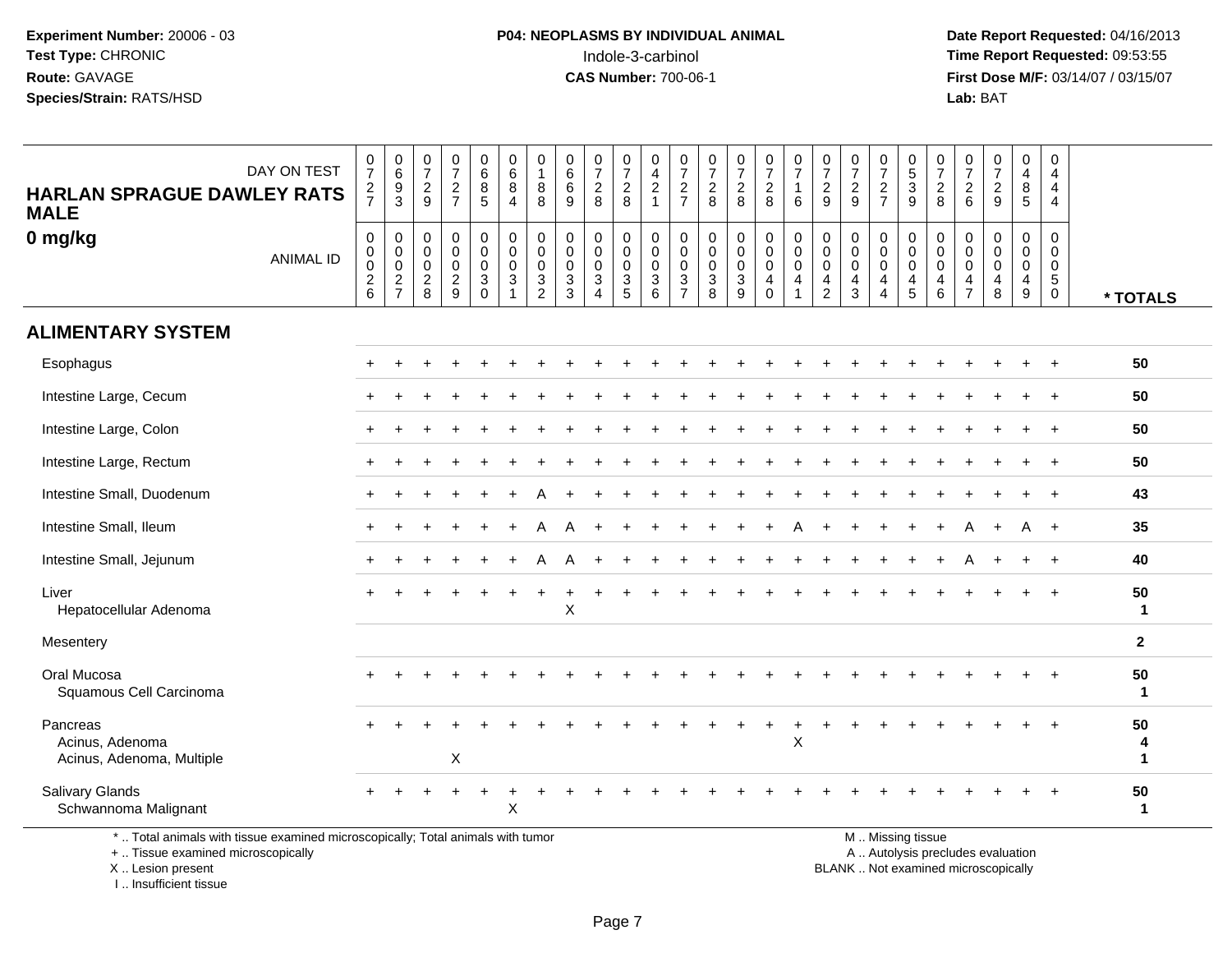**Date Report Requested:** 04/16/2013 **First Dose M/F:** 03/14/07 / 03/15/07<br>**Lab:** BAT

| DAY ON TEST<br><b>HARLAN SPRAGUE DAWLEY RATS</b><br><b>MALE</b>                                                                            | 0<br>$\overline{7}$<br>$\frac{2}{7}$                           | $\mathbf 0$<br>$6\overline{6}$<br>9<br>3                                      | $\frac{0}{7}$<br>$\frac{2}{9}$                                 | $\frac{0}{7}$<br>$\overline{2}$<br>$\overline{7}$                   | 0<br>$6\overline{6}$<br>8<br>5                      | 0<br>$\,6\,$<br>8<br>$\overline{4}$                                       | 0<br>$\mathbf{1}$<br>8<br>8                                               | 0<br>6<br>6<br>9                                             | $\frac{0}{7}$<br>$\overline{c}$<br>8                 | $\pmb{0}$<br>$\overline{7}$<br>$\overline{2}$<br>8               | 0<br>$\overline{4}$<br>$\sqrt{2}$<br>$\overline{1}$                         | 0<br>$\overline{7}$<br>$\boldsymbol{2}$<br>$\overline{7}$ | $\frac{0}{7}$<br>$\sqrt{2}$<br>8                             | $\frac{0}{7}$<br>$\overline{c}$<br>8               | $\frac{0}{7}$<br>$\overline{2}$<br>8             | $\begin{array}{c} 0 \\ 7 \end{array}$<br>1<br>6 | $\frac{0}{7}$<br>$\frac{2}{9}$                       | 0<br>$\overline{7}$<br>$\sqrt{2}$<br>9               | $\frac{0}{7}$<br>$\sqrt{2}$<br>$\overline{7}$                       | 0<br>$\overline{5}$<br>$\ensuremath{\mathsf{3}}$<br>9                       | 0<br>$\overline{7}$<br>$\overline{c}$<br>8 | 0<br>$\overline{7}$<br>$\overline{a}$<br>6                 | $\begin{smallmatrix}0\\7\end{smallmatrix}$<br>$\frac{2}{9}$              | 0<br>$\overline{\mathbf{4}}$<br>8<br>5              | 0<br>4<br>4<br>4                                               |                                           |
|--------------------------------------------------------------------------------------------------------------------------------------------|----------------------------------------------------------------|-------------------------------------------------------------------------------|----------------------------------------------------------------|---------------------------------------------------------------------|-----------------------------------------------------|---------------------------------------------------------------------------|---------------------------------------------------------------------------|--------------------------------------------------------------|------------------------------------------------------|------------------------------------------------------------------|-----------------------------------------------------------------------------|-----------------------------------------------------------|--------------------------------------------------------------|----------------------------------------------------|--------------------------------------------------|-------------------------------------------------|------------------------------------------------------|------------------------------------------------------|---------------------------------------------------------------------|-----------------------------------------------------------------------------|--------------------------------------------|------------------------------------------------------------|--------------------------------------------------------------------------|-----------------------------------------------------|----------------------------------------------------------------|-------------------------------------------|
| 0 mg/kg<br><b>ANIMAL ID</b>                                                                                                                | 0<br>$\mathbf 0$<br>$\mathbf 0$<br>$\boldsymbol{2}$<br>$\,6\,$ | $\mathbf 0$<br>$\mathbf 0$<br>$\mathsf 0$<br>$\overline{c}$<br>$\overline{7}$ | $\mathbf 0$<br>$\mathbf 0$<br>$\pmb{0}$<br>$\overline{2}$<br>8 | 0<br>$\mathbf 0$<br>$\mathsf 0$<br>$\overline{c}$<br>$\overline{9}$ | 0<br>$\mathbf 0$<br>$\mathbf 0$<br>3<br>$\mathbf 0$ | $\mathbf 0$<br>$\mathbf 0$<br>$\mathbf 0$<br>$\sqrt{3}$<br>$\overline{1}$ | $\mathbf 0$<br>$\mathbf 0$<br>$\mathbf 0$<br>$\sqrt{3}$<br>$\overline{2}$ | $\mathbf 0$<br>$\mathbf 0$<br>$\mathbf 0$<br>$\sqrt{3}$<br>3 | 0<br>$\mathbf 0$<br>$\mathbf 0$<br>$\mathbf{3}$<br>4 | 0<br>$\mathsf{O}\xspace$<br>$\mathsf{O}\xspace$<br>$\frac{3}{5}$ | 0<br>$\Omega$<br>$\mathbf 0$<br>$\ensuremath{\mathsf{3}}$<br>$6\phantom{1}$ | 0<br>$\mathbf 0$<br>$\mathbf 0$<br>3<br>$\overline{7}$    | $\mathbf 0$<br>$\mathbf 0$<br>$\mathbf 0$<br>$\sqrt{3}$<br>8 | 0<br>$\mathbf 0$<br>$\mathbf 0$<br>$\sqrt{3}$<br>9 | 0<br>$\mathbf 0$<br>$\mathbf 0$<br>4<br>$\Omega$ | 0<br>$\mathbf 0$<br>$\pmb{0}$<br>4              | 0<br>$\pmb{0}$<br>$\mathbf 0$<br>4<br>$\overline{2}$ | $\mathbf 0$<br>$\mathbf{0}$<br>$\mathbf 0$<br>4<br>3 | 0<br>$\mathbf 0$<br>$\mathbf 0$<br>$\overline{4}$<br>$\overline{4}$ | $\pmb{0}$<br>$\mathbf 0$<br>$\mathbf 0$<br>$\overline{4}$<br>$\overline{5}$ | 0<br>$\Omega$<br>$\mathbf 0$<br>4<br>6     | $\Omega$<br>$\Omega$<br>$\mathbf 0$<br>4<br>$\overline{7}$ | 0<br>$\mathbf 0$<br>$\mathbf 0$<br>4<br>8                                | $\mathbf 0$<br>$\mathbf 0$<br>$\mathbf 0$<br>4<br>9 | $\mathbf 0$<br>$\mathbf 0$<br>$\mathbf{0}$<br>5<br>$\mathbf 0$ | * TOTALS                                  |
| Stomach, Forestomach<br>Squamous Cell Carcinoma                                                                                            |                                                                |                                                                               |                                                                |                                                                     |                                                     |                                                                           |                                                                           |                                                              | X                                                    |                                                                  |                                                                             |                                                           |                                                              |                                                    |                                                  |                                                 |                                                      |                                                      |                                                                     |                                                                             |                                            |                                                            |                                                                          |                                                     |                                                                | 50<br>$\mathbf 1$                         |
| Stomach, Glandular                                                                                                                         |                                                                |                                                                               |                                                                |                                                                     |                                                     |                                                                           |                                                                           |                                                              |                                                      |                                                                  |                                                                             |                                                           |                                                              |                                                    |                                                  |                                                 |                                                      |                                                      |                                                                     |                                                                             |                                            |                                                            |                                                                          |                                                     |                                                                | 50                                        |
| Tooth                                                                                                                                      |                                                                |                                                                               |                                                                |                                                                     |                                                     |                                                                           |                                                                           |                                                              |                                                      |                                                                  |                                                                             |                                                           |                                                              |                                                    |                                                  |                                                 |                                                      |                                                      |                                                                     |                                                                             |                                            |                                                            |                                                                          |                                                     |                                                                | $\mathbf{1}$                              |
| <b>CARDIOVASCULAR SYSTEM</b>                                                                                                               |                                                                |                                                                               |                                                                |                                                                     |                                                     |                                                                           |                                                                           |                                                              |                                                      |                                                                  |                                                                             |                                                           |                                                              |                                                    |                                                  |                                                 |                                                      |                                                      |                                                                     |                                                                             |                                            |                                                            |                                                                          |                                                     |                                                                |                                           |
| <b>Blood Vessel</b>                                                                                                                        |                                                                |                                                                               |                                                                |                                                                     |                                                     |                                                                           |                                                                           |                                                              |                                                      |                                                                  |                                                                             |                                                           |                                                              |                                                    |                                                  |                                                 |                                                      |                                                      |                                                                     |                                                                             |                                            |                                                            |                                                                          |                                                     |                                                                | 50                                        |
| Heart<br>Schwannoma Malignant                                                                                                              |                                                                |                                                                               |                                                                |                                                                     |                                                     |                                                                           |                                                                           |                                                              |                                                      |                                                                  |                                                                             |                                                           |                                                              |                                                    |                                                  |                                                 | X                                                    |                                                      |                                                                     |                                                                             |                                            |                                                            |                                                                          |                                                     |                                                                | 50<br>$\mathbf{1}$                        |
| <b>ENDOCRINE SYSTEM</b>                                                                                                                    |                                                                |                                                                               |                                                                |                                                                     |                                                     |                                                                           |                                                                           |                                                              |                                                      |                                                                  |                                                                             |                                                           |                                                              |                                                    |                                                  |                                                 |                                                      |                                                      |                                                                     |                                                                             |                                            |                                                            |                                                                          |                                                     |                                                                |                                           |
| <b>Adrenal Cortex</b>                                                                                                                      |                                                                |                                                                               |                                                                |                                                                     |                                                     |                                                                           |                                                                           |                                                              |                                                      |                                                                  |                                                                             |                                                           |                                                              |                                                    |                                                  |                                                 |                                                      |                                                      |                                                                     |                                                                             |                                            |                                                            |                                                                          |                                                     |                                                                | 50                                        |
| Adrenal Medulla<br>Pheochromocytoma Benign<br>Pheochromocytoma Complex<br>Pheochromocytoma Malignant                                       | +<br>$\times$                                                  |                                                                               |                                                                |                                                                     |                                                     |                                                                           |                                                                           |                                                              |                                                      |                                                                  |                                                                             |                                                           | X                                                            | X                                                  | $\boldsymbol{\mathsf{X}}$                        | $\boldsymbol{\mathsf{X}}$                       |                                                      |                                                      |                                                                     |                                                                             |                                            |                                                            |                                                                          |                                                     |                                                                | 50<br>5<br>$\mathbf{1}$<br>$\overline{2}$ |
| Islets, Pancreatic<br>Adenoma                                                                                                              |                                                                |                                                                               |                                                                |                                                                     |                                                     |                                                                           |                                                                           |                                                              |                                                      |                                                                  |                                                                             |                                                           |                                                              |                                                    |                                                  | X                                               |                                                      |                                                      |                                                                     |                                                                             |                                            |                                                            |                                                                          |                                                     |                                                                | 50<br>$\overline{2}$                      |
| Parathyroid Gland                                                                                                                          |                                                                |                                                                               |                                                                |                                                                     |                                                     |                                                                           |                                                                           |                                                              |                                                      |                                                                  |                                                                             |                                                           |                                                              |                                                    |                                                  |                                                 |                                                      |                                                      |                                                                     |                                                                             |                                            |                                                            |                                                                          | м                                                   |                                                                | 43                                        |
| <b>Pituitary Gland</b><br>Pars Distalis, Adenoma                                                                                           | $\mathsf{X}$                                                   | $\boldsymbol{\mathsf{X}}$                                                     |                                                                |                                                                     | $\sf X$                                             |                                                                           |                                                                           |                                                              |                                                      |                                                                  |                                                                             |                                                           |                                                              |                                                    |                                                  |                                                 |                                                      | $\times$                                             |                                                                     |                                                                             |                                            |                                                            |                                                                          |                                                     |                                                                | 50<br>5                                   |
| *  Total animals with tissue examined microscopically; Total animals with tumor<br>+  Tissue examined microscopically<br>X  Lesion present |                                                                |                                                                               |                                                                |                                                                     |                                                     |                                                                           |                                                                           |                                                              |                                                      |                                                                  |                                                                             |                                                           |                                                              |                                                    |                                                  |                                                 |                                                      |                                                      |                                                                     | M  Missing tissue                                                           |                                            |                                                            | A  Autolysis precludes evaluation<br>BLANK  Not examined microscopically |                                                     |                                                                |                                           |

I .. Insufficient tissue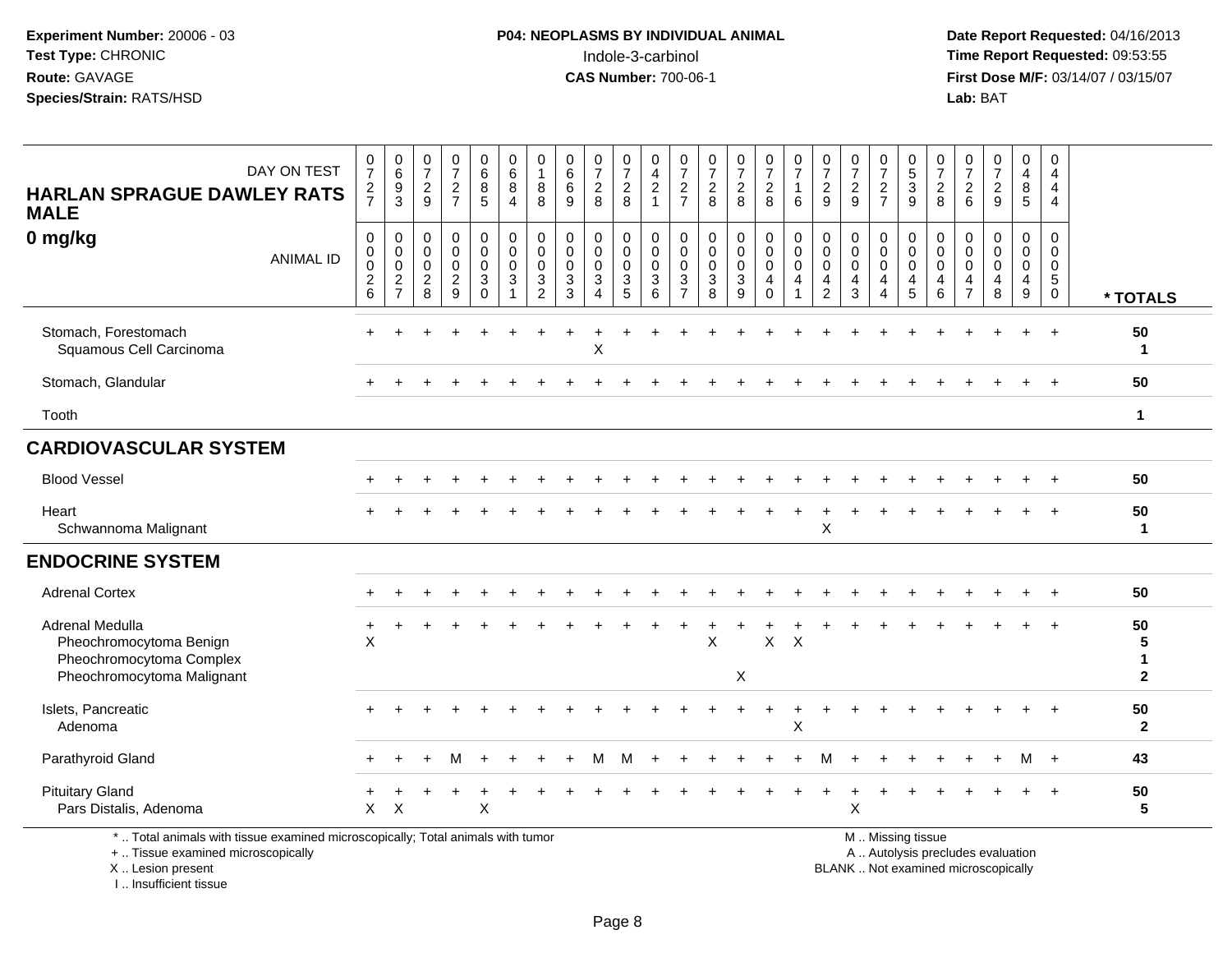| DAY ON TEST<br><b>HARLAN SPRAGUE DAWLEY RATS</b><br><b>MALE</b>                                                                                                     | $\frac{0}{7}$<br>$\frac{2}{7}$                           | $\begin{array}{c} 0 \\ 6 \end{array}$<br>$\frac{9}{3}$                    | $\begin{smallmatrix}0\\7\end{smallmatrix}$<br>$\frac{2}{9}$ | $\frac{0}{7}$<br>$\frac{2}{7}$                               | 0<br>$6\phantom{a}$<br>$\,8\,$<br>5                                       | 0<br>$6\phantom{a}$<br>8<br>4                              | 0<br>$\mathbf{1}$<br>$\bf 8$<br>8                                          | $\begin{array}{c} 0 \\ 6 \end{array}$<br>$6\phantom{1}$<br>9 | $\frac{0}{7}$<br>$\frac{2}{8}$                   | $\frac{0}{7}$<br>$^2_8$                                      | 0<br>$\overline{\mathbf{4}}$<br>$\frac{2}{1}$      | 0<br>$\overline{7}$<br>$\frac{2}{7}$                                        | $\frac{0}{7}$<br>$\frac{2}{8}$                                              | $\frac{0}{7}$<br>$\frac{2}{8}$  | $\begin{smallmatrix} 0\\7 \end{smallmatrix}$<br>$\frac{2}{8}$        | $\frac{0}{7}$<br>$\mathbf{1}$<br>6                                   | $\frac{0}{7}$<br>$\frac{2}{9}$                                                     | $\begin{array}{c} 0 \\ 7 \end{array}$<br>$\frac{2}{9}$           | 0<br>$\overline{7}$<br>$\frac{2}{7}$                                | $\begin{array}{c} 0 \\ 5 \\ 3 \\ 9 \end{array}$                     | $\frac{0}{7}$<br>$\frac{2}{8}$                    | $\frac{0}{7}$<br>$\overline{c}$<br>6 | $\begin{smallmatrix} 0\\7 \end{smallmatrix}$<br>$\frac{2}{9}$            | 0<br>$\overline{\mathbf{4}}$<br>8<br>5         | 0<br>$\overline{4}$<br>$\overline{4}$<br>$\overline{4}$             |                          |
|---------------------------------------------------------------------------------------------------------------------------------------------------------------------|----------------------------------------------------------|---------------------------------------------------------------------------|-------------------------------------------------------------|--------------------------------------------------------------|---------------------------------------------------------------------------|------------------------------------------------------------|----------------------------------------------------------------------------|--------------------------------------------------------------|--------------------------------------------------|--------------------------------------------------------------|----------------------------------------------------|-----------------------------------------------------------------------------|-----------------------------------------------------------------------------|---------------------------------|----------------------------------------------------------------------|----------------------------------------------------------------------|------------------------------------------------------------------------------------|------------------------------------------------------------------|---------------------------------------------------------------------|---------------------------------------------------------------------|---------------------------------------------------|--------------------------------------|--------------------------------------------------------------------------|------------------------------------------------|---------------------------------------------------------------------|--------------------------|
| 0 mg/kg<br><b>ANIMAL ID</b>                                                                                                                                         | $\pmb{0}$<br>$\pmb{0}$<br>$\mathbf 0$<br>$\sqrt{2}$<br>6 | $\pmb{0}$<br>$\pmb{0}$<br>$\mathsf 0$<br>$\overline{c}$<br>$\overline{7}$ | $\mathbf 0$<br>$\mathbf 0$<br>0<br>$\sqrt{2}$<br>8          | $\pmb{0}$<br>$\pmb{0}$<br>$\mathbf 0$<br>$\overline{2}$<br>9 | $\boldsymbol{0}$<br>$\mathbf 0$<br>$\mathbf 0$<br>$\mathsf 3$<br>$\Omega$ | $\pmb{0}$<br>$\mathbf 0$<br>$\mathbf 0$<br>$\sqrt{3}$<br>1 | $\pmb{0}$<br>$\pmb{0}$<br>0<br>$\ensuremath{\mathsf{3}}$<br>$\overline{2}$ | $\mathbf 0$<br>$\mathbf 0$<br>0<br>$\sqrt{3}$<br>3           | $\pmb{0}$<br>$\mathbf 0$<br>0<br>$\sqrt{3}$<br>4 | $\mathbf 0$<br>$\mathbf 0$<br>$\mathbf 0$<br>$\sqrt{3}$<br>5 | 0<br>$\mathbf 0$<br>$\mathbf 0$<br>$\sqrt{3}$<br>6 | $\mathbf 0$<br>$\mathbf 0$<br>$\mathbf 0$<br>$\mathbf{3}$<br>$\overline{7}$ | $\mathsf 0$<br>$\mathbf 0$<br>$\mathbf 0$<br>$\ensuremath{\mathsf{3}}$<br>8 | 0<br>$\mathbf 0$<br>0<br>3<br>9 | $\pmb{0}$<br>$\pmb{0}$<br>$\pmb{0}$<br>$\overline{4}$<br>$\mathbf 0$ | $\pmb{0}$<br>$\pmb{0}$<br>$\mathsf{O}\xspace$<br>$\overline{a}$<br>1 | $\boldsymbol{0}$<br>$\mathbf 0$<br>$\mathbf 0$<br>$\overline{a}$<br>$\overline{2}$ | $\mathbf 0$<br>$\mathbf 0$<br>$\mathbf 0$<br>$\overline{a}$<br>3 | 0<br>$\mathbf 0$<br>$\mathbf 0$<br>$\overline{4}$<br>$\overline{4}$ | $\,0\,$<br>$\pmb{0}$<br>$\mathbf 0$<br>$\overline{\mathbf{4}}$<br>5 | $\pmb{0}$<br>$\mathbf 0$<br>$\mathbf 0$<br>4<br>6 | 0<br>0<br>0<br>4<br>$\overline{7}$   | $\mathbf 0$<br>$\mathbf 0$<br>$\mathbf 0$<br>$\overline{4}$<br>8         | 0<br>$\mathbf 0$<br>0<br>4<br>$\boldsymbol{9}$ | $\Omega$<br>$\mathbf 0$<br>$\mathbf 0$<br>$\sqrt{5}$<br>$\mathbf 0$ | * TOTALS                 |
| <b>Thyroid Gland</b><br>Bilateral, C-cell, Adenoma<br>C-cell, Adenoma                                                                                               | $\ddot{}$<br>X                                           |                                                                           |                                                             |                                                              | X                                                                         |                                                            |                                                                            |                                                              | X                                                |                                                              | X                                                  |                                                                             |                                                                             |                                 | X                                                                    |                                                                      |                                                                                    |                                                                  |                                                                     |                                                                     |                                                   |                                      | $X$ $X$                                                                  |                                                | $\overline{+}$                                                      | 50<br>$\mathbf{2}$<br>11 |
| <b>GENERAL BODY SYSTEM</b>                                                                                                                                          |                                                          |                                                                           |                                                             |                                                              |                                                                           |                                                            |                                                                            |                                                              |                                                  |                                                              |                                                    |                                                                             |                                                                             |                                 |                                                                      |                                                                      |                                                                                    |                                                                  |                                                                     |                                                                     |                                                   |                                      |                                                                          |                                                |                                                                     |                          |
| <b>NONE</b>                                                                                                                                                         |                                                          |                                                                           |                                                             |                                                              |                                                                           |                                                            |                                                                            |                                                              |                                                  |                                                              |                                                    |                                                                             |                                                                             |                                 |                                                                      |                                                                      |                                                                                    |                                                                  |                                                                     |                                                                     |                                                   |                                      |                                                                          |                                                |                                                                     |                          |
| <b>GENITAL SYSTEM</b>                                                                                                                                               |                                                          |                                                                           |                                                             |                                                              |                                                                           |                                                            |                                                                            |                                                              |                                                  |                                                              |                                                    |                                                                             |                                                                             |                                 |                                                                      |                                                                      |                                                                                    |                                                                  |                                                                     |                                                                     |                                                   |                                      |                                                                          |                                                |                                                                     |                          |
| Epididymis<br>Mesothelioma Malignant                                                                                                                                |                                                          |                                                                           |                                                             |                                                              |                                                                           |                                                            |                                                                            |                                                              |                                                  |                                                              |                                                    |                                                                             |                                                                             |                                 |                                                                      |                                                                      | X                                                                                  |                                                                  |                                                                     |                                                                     |                                                   |                                      |                                                                          |                                                |                                                                     | 50<br>$\mathbf{1}$       |
| <b>Preputial Gland</b>                                                                                                                                              |                                                          |                                                                           |                                                             |                                                              |                                                                           |                                                            |                                                                            |                                                              |                                                  |                                                              |                                                    |                                                                             |                                                                             |                                 |                                                                      |                                                                      |                                                                                    |                                                                  |                                                                     |                                                                     |                                                   |                                      |                                                                          |                                                | $\overline{+}$                                                      | 50                       |
| Prostate                                                                                                                                                            |                                                          |                                                                           |                                                             |                                                              |                                                                           |                                                            |                                                                            |                                                              |                                                  |                                                              |                                                    |                                                                             |                                                                             |                                 |                                                                      |                                                                      |                                                                                    |                                                                  |                                                                     |                                                                     |                                                   |                                      |                                                                          |                                                | $\ddot{}$                                                           | 50                       |
| <b>Seminal Vesicle</b>                                                                                                                                              |                                                          |                                                                           |                                                             |                                                              |                                                                           |                                                            |                                                                            |                                                              |                                                  |                                                              |                                                    |                                                                             |                                                                             |                                 |                                                                      |                                                                      |                                                                                    |                                                                  |                                                                     |                                                                     |                                                   |                                      |                                                                          |                                                | $\div$                                                              | 49                       |
| <b>Testes</b><br>Mesothelioma Malignant<br>Interstitial Cell, Adenoma                                                                                               |                                                          |                                                                           |                                                             |                                                              |                                                                           |                                                            |                                                                            |                                                              |                                                  |                                                              |                                                    |                                                                             |                                                                             |                                 | X                                                                    |                                                                      | $\mathsf X$                                                                        |                                                                  |                                                                     |                                                                     |                                                   |                                      |                                                                          |                                                |                                                                     | 49<br>1<br>$\mathbf{3}$  |
| <b>HEMATOPOIETIC SYSTEM</b>                                                                                                                                         |                                                          |                                                                           |                                                             |                                                              |                                                                           |                                                            |                                                                            |                                                              |                                                  |                                                              |                                                    |                                                                             |                                                                             |                                 |                                                                      |                                                                      |                                                                                    |                                                                  |                                                                     |                                                                     |                                                   |                                      |                                                                          |                                                |                                                                     |                          |
| <b>Bone Marrow</b>                                                                                                                                                  |                                                          |                                                                           |                                                             |                                                              |                                                                           |                                                            |                                                                            |                                                              |                                                  |                                                              |                                                    |                                                                             |                                                                             |                                 |                                                                      |                                                                      |                                                                                    |                                                                  |                                                                     |                                                                     |                                                   |                                      |                                                                          |                                                |                                                                     | 50                       |
| Lymph Node                                                                                                                                                          |                                                          |                                                                           |                                                             |                                                              |                                                                           |                                                            |                                                                            |                                                              |                                                  | $\ddot{}$                                                    |                                                    |                                                                             |                                                                             |                                 |                                                                      |                                                                      |                                                                                    |                                                                  |                                                                     |                                                                     |                                                   |                                      |                                                                          | $+$                                            |                                                                     | $\overline{\mathbf{4}}$  |
| Lymph Node, Mandibular                                                                                                                                              |                                                          |                                                                           |                                                             |                                                              |                                                                           |                                                            |                                                                            |                                                              |                                                  |                                                              |                                                    |                                                                             |                                                                             |                                 |                                                                      |                                                                      |                                                                                    |                                                                  |                                                                     |                                                                     |                                                   |                                      |                                                                          |                                                |                                                                     | 50                       |
| *  Total animals with tissue examined microscopically; Total animals with tumor<br>+  Tissue examined microscopically<br>X  Lesion present<br>I Insufficient tissue |                                                          |                                                                           |                                                             |                                                              |                                                                           |                                                            |                                                                            |                                                              |                                                  |                                                              |                                                    |                                                                             |                                                                             |                                 |                                                                      |                                                                      |                                                                                    |                                                                  |                                                                     | M  Missing tissue                                                   |                                                   |                                      | A  Autolysis precludes evaluation<br>BLANK  Not examined microscopically |                                                |                                                                     |                          |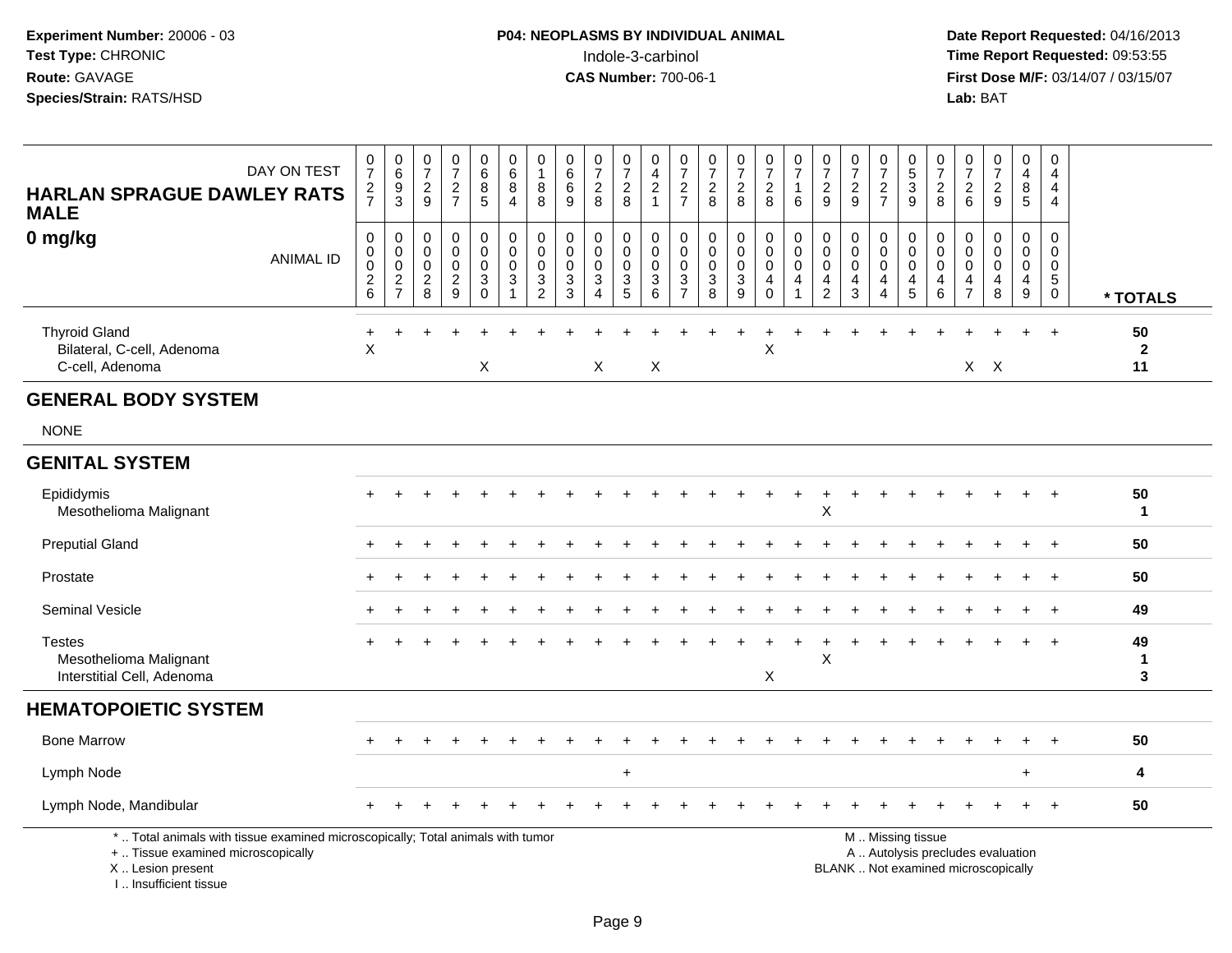I .. Insufficient tissue

| DAY ON TEST<br><b>HARLAN SPRAGUE DAWLEY RATS</b><br><b>MALE</b>                                                                                                                                                                | $\frac{0}{7}$<br>$\frac{2}{7}$                           | $\begin{array}{c} 0 \\ 6 \end{array}$<br>$\frac{9}{3}$              | $\frac{0}{7}$<br>$\overline{c}$<br>9                     | $\frac{0}{7}$<br>$\frac{2}{7}$                            | 0<br>6<br>8<br>5                                  | $_{6}^{\rm 0}$<br>8<br>4             | 0<br>$\mathbf{1}$<br>8<br>8                                             | $\begin{smallmatrix}0\0\0\end{smallmatrix}$<br>$\,6\,$<br>9   | $\frac{0}{7}$<br>$\sqrt{2}$<br>8                               | $\frac{0}{7}$<br>$_{8}^2$                               | 0<br>$\frac{4}{2}$<br>1                                  | $\frac{0}{7}$<br>$\frac{2}{7}$                          | $\frac{0}{7}$<br>$\frac{2}{8}$  | $\frac{0}{7}$<br>$\frac{2}{8}$                         | $\frac{0}{7}$<br>$\frac{2}{8}$         | 0<br>$\overline{7}$<br>$\mathbf{1}$<br>6               | $\frac{0}{7}$<br>$\frac{2}{9}$                       | $\frac{0}{7}$<br>$\frac{2}{9}$     | $\frac{0}{7}$<br>$\frac{2}{7}$                                                      | $0$<br>$5$<br>$3$                                     | $\frac{0}{7}$<br>8                                               | 0<br>$\overline{7}$<br>$\overline{c}$<br>6          | $\frac{0}{7}$<br>$\sqrt{2}$<br>9                                         | $\pmb{0}$<br>$\overline{\mathbf{4}}$<br>$\bf 8$<br>$\overline{5}$       | 0<br>$\overline{4}$<br>$\overline{4}$<br>$\overline{4}$                |                                  |
|--------------------------------------------------------------------------------------------------------------------------------------------------------------------------------------------------------------------------------|----------------------------------------------------------|---------------------------------------------------------------------|----------------------------------------------------------|-----------------------------------------------------------|---------------------------------------------------|--------------------------------------|-------------------------------------------------------------------------|---------------------------------------------------------------|----------------------------------------------------------------|---------------------------------------------------------|----------------------------------------------------------|---------------------------------------------------------|---------------------------------|--------------------------------------------------------|----------------------------------------|--------------------------------------------------------|------------------------------------------------------|------------------------------------|-------------------------------------------------------------------------------------|-------------------------------------------------------|------------------------------------------------------------------|-----------------------------------------------------|--------------------------------------------------------------------------|-------------------------------------------------------------------------|------------------------------------------------------------------------|----------------------------------|
| 0 mg/kg<br><b>ANIMAL ID</b>                                                                                                                                                                                                    | $\pmb{0}$<br>$\pmb{0}$<br>$\mathbf 0$<br>$\sqrt{2}$<br>6 | $\,0\,$<br>$\pmb{0}$<br>$\mathbf 0$<br>$\sqrt{2}$<br>$\overline{7}$ | 0<br>$\mathbf 0$<br>$\mathbf 0$<br>$\boldsymbol{2}$<br>8 | $\mathbf 0$<br>$\Omega$<br>$\mathbf 0$<br>$\sqrt{2}$<br>9 | 0<br>0<br>$\mathsf 0$<br>$\mathbf{3}$<br>$\Omega$ | 0<br>$\mathbf 0$<br>$\mathbf 0$<br>3 | $\pmb{0}$<br>$\pmb{0}$<br>$\pmb{0}$<br>$\mathfrak{Z}$<br>$\overline{2}$ | $\mathbf 0$<br>$\mathbf 0$<br>$\mathbf 0$<br>$\mathbf 3$<br>3 | $\mathbf 0$<br>$\mathbf 0$<br>$\mathbf 0$<br>$\mathbf{3}$<br>4 | 0<br>0<br>$\mathbf 0$<br>$\ensuremath{\mathsf{3}}$<br>5 | $\pmb{0}$<br>$\pmb{0}$<br>$\mathsf 0$<br>$\sqrt{3}$<br>6 | 0<br>0<br>$\mathbf 0$<br>$\mathbf{3}$<br>$\overline{7}$ | $\mathbf 0$<br>0<br>0<br>3<br>8 | $\pmb{0}$<br>$\pmb{0}$<br>$\pmb{0}$<br>$\sqrt{3}$<br>9 | 0<br>0<br>$\mathbf 0$<br>4<br>$\Omega$ | $\mathbf 0$<br>$\mathbf 0$<br>0<br>$\overline{4}$<br>1 | 0<br>0<br>$\mathsf{O}\xspace$<br>4<br>$\overline{2}$ | 0<br>0<br>0<br>$\overline{4}$<br>3 | $\mathbf 0$<br>$\mathbf 0$<br>$\pmb{0}$<br>$\overline{4}$<br>$\boldsymbol{\Lambda}$ | 0<br>0<br>$\mathbf 0$<br>$\overline{\mathbf{4}}$<br>5 | $\mathbf 0$<br>$\mathbf 0$<br>$\mathbf 0$<br>$\overline{4}$<br>6 | 0<br>$\Omega$<br>$\mathbf 0$<br>4<br>$\overline{7}$ | 0<br>$\Omega$<br>$\mathbf 0$<br>$\overline{4}$<br>8                      | $\mathbf 0$<br>$\mathbf 0$<br>$\pmb{0}$<br>$\overline{\mathbf{4}}$<br>9 | $\mathbf 0$<br>$\mathbf 0$<br>$\mathbf 0$<br>$\sqrt{5}$<br>$\mathbf 0$ | * TOTALS                         |
| Lymph Node, Mesenteric<br>Hemangiosarcoma                                                                                                                                                                                      |                                                          |                                                                     |                                                          |                                                           |                                                   |                                      |                                                                         |                                                               |                                                                |                                                         |                                                          |                                                         |                                 |                                                        |                                        |                                                        |                                                      | X                                  |                                                                                     |                                                       |                                                                  |                                                     |                                                                          |                                                                         |                                                                        | 50<br>$\mathbf{1}$               |
| Spleen                                                                                                                                                                                                                         |                                                          |                                                                     |                                                          |                                                           |                                                   |                                      |                                                                         |                                                               |                                                                |                                                         |                                                          |                                                         |                                 |                                                        |                                        |                                                        |                                                      |                                    |                                                                                     |                                                       |                                                                  |                                                     |                                                                          |                                                                         |                                                                        | 50                               |
| Thymus<br>Thymoma Benign                                                                                                                                                                                                       |                                                          |                                                                     |                                                          |                                                           |                                                   |                                      |                                                                         |                                                               |                                                                |                                                         |                                                          |                                                         |                                 |                                                        |                                        |                                                        |                                                      |                                    |                                                                                     |                                                       | м                                                                |                                                     |                                                                          |                                                                         |                                                                        | 46<br>$\mathbf{1}$               |
| <b>INTEGUMENTARY SYSTEM</b>                                                                                                                                                                                                    |                                                          |                                                                     |                                                          |                                                           |                                                   |                                      |                                                                         |                                                               |                                                                |                                                         |                                                          |                                                         |                                 |                                                        |                                        |                                                        |                                                      |                                    |                                                                                     |                                                       |                                                                  |                                                     |                                                                          |                                                                         |                                                                        |                                  |
| <b>Mammary Gland</b><br>Fibroadenoma                                                                                                                                                                                           |                                                          |                                                                     |                                                          |                                                           |                                                   |                                      |                                                                         |                                                               |                                                                |                                                         |                                                          |                                                         |                                 |                                                        |                                        |                                                        |                                                      |                                    |                                                                                     | X                                                     |                                                                  |                                                     |                                                                          |                                                                         | $\ddot{}$                                                              | 50<br>$\mathbf{1}$               |
| Skin<br><b>Basal Cell Carcinoma</b><br>Keratoacanthoma<br>Squamous Cell Carcinoma<br>Squamous Cell Papilloma<br>Subcutaneous Tissue, Fibroma<br>Subcutaneous Tissue, Fibrosarcoma<br>Subcutaneous Tissue, Fibrous Histiocytoma |                                                          | X                                                                   |                                                          |                                                           | $\times$                                          |                                      |                                                                         |                                                               |                                                                |                                                         | $\mathsf{X}$                                             |                                                         |                                 |                                                        |                                        |                                                        |                                                      |                                    | X                                                                                   |                                                       |                                                                  |                                                     |                                                                          |                                                                         |                                                                        | 50<br>1<br>5<br>1<br>$\mathbf 1$ |
| <b>MUSCULOSKELETAL SYSTEM</b>                                                                                                                                                                                                  |                                                          |                                                                     |                                                          |                                                           |                                                   |                                      |                                                                         |                                                               |                                                                |                                                         |                                                          |                                                         |                                 |                                                        |                                        |                                                        |                                                      |                                    |                                                                                     |                                                       |                                                                  |                                                     |                                                                          |                                                                         |                                                                        |                                  |
| <b>Bone</b>                                                                                                                                                                                                                    |                                                          |                                                                     |                                                          |                                                           |                                                   |                                      |                                                                         |                                                               |                                                                |                                                         |                                                          |                                                         |                                 |                                                        |                                        |                                                        |                                                      |                                    |                                                                                     |                                                       |                                                                  |                                                     |                                                                          |                                                                         |                                                                        | 50                               |
| <b>NERVOUS SYSTEM</b>                                                                                                                                                                                                          |                                                          |                                                                     |                                                          |                                                           |                                                   |                                      |                                                                         |                                                               |                                                                |                                                         |                                                          |                                                         |                                 |                                                        |                                        |                                                        |                                                      |                                    |                                                                                     |                                                       |                                                                  |                                                     |                                                                          |                                                                         |                                                                        |                                  |
| <b>Brain</b>                                                                                                                                                                                                                   |                                                          |                                                                     |                                                          |                                                           |                                                   |                                      |                                                                         |                                                               |                                                                |                                                         |                                                          |                                                         |                                 |                                                        |                                        |                                                        |                                                      |                                    |                                                                                     |                                                       |                                                                  |                                                     |                                                                          |                                                                         | $\overline{+}$                                                         | 50                               |
| *  Total animals with tissue examined microscopically; Total animals with tumor<br>+  Tissue examined microscopically<br>X  Lesion present                                                                                     |                                                          |                                                                     |                                                          |                                                           |                                                   |                                      |                                                                         |                                                               |                                                                |                                                         |                                                          |                                                         |                                 |                                                        |                                        |                                                        |                                                      |                                    |                                                                                     | M  Missing tissue                                     |                                                                  |                                                     | A  Autolysis precludes evaluation<br>BLANK  Not examined microscopically |                                                                         |                                                                        |                                  |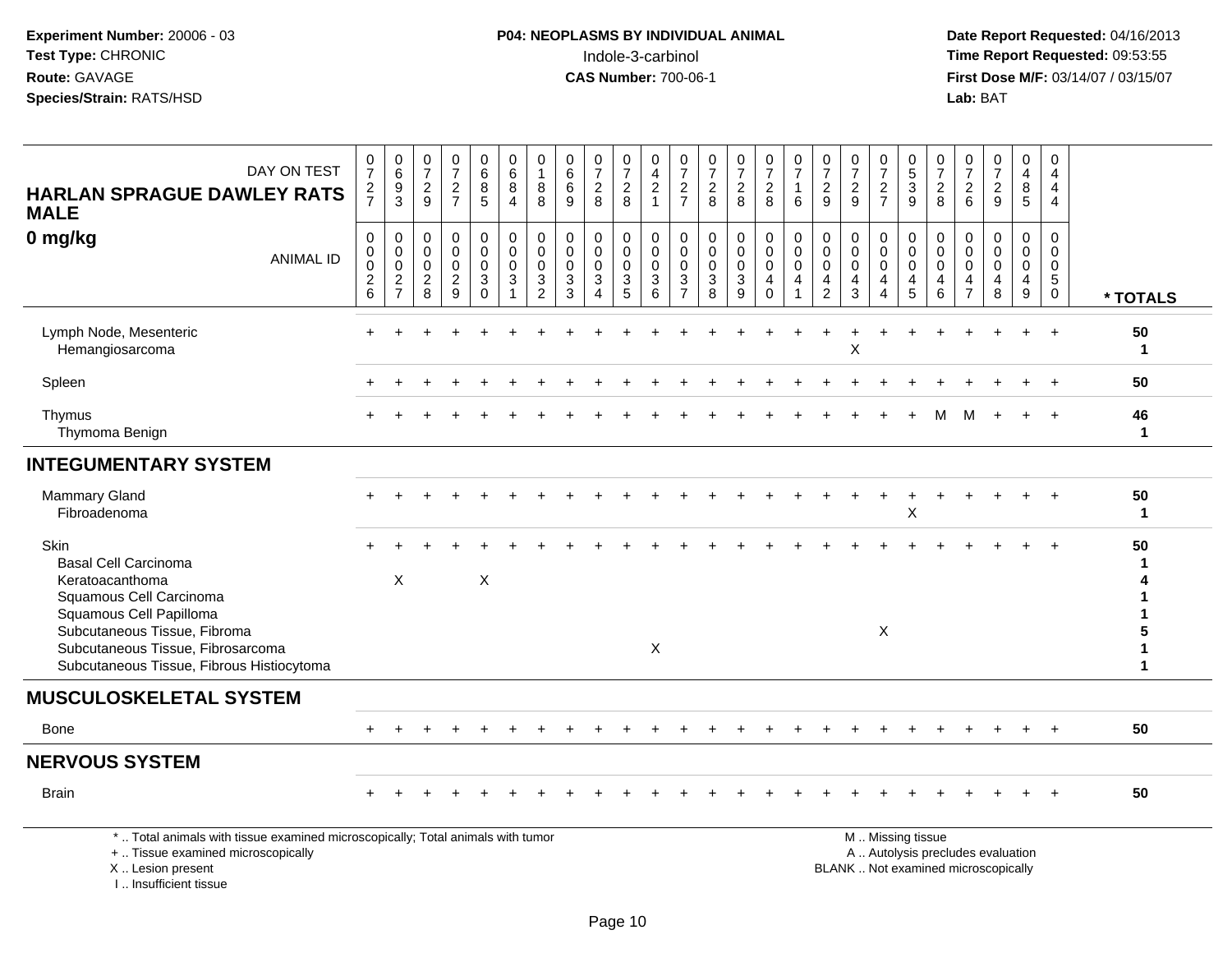**Date Report Requested:** 04/16/2013 **First Dose M/F:** 03/14/07 / 03/15/07<br>**Lab:** BAT

| DAY ON TEST<br><b>HARLAN SPRAGUE DAWLEY RATS</b><br><b>MALE</b> | $\frac{0}{7}$<br>$\frac{2}{7}$                                                        | $\begin{array}{c} 0 \\ 6 \\ 9 \\ 3 \end{array}$        | $\frac{0}{7}$<br>$\frac{2}{9}$                                         | $\frac{0}{7}$<br>$\frac{2}{7}$                                    | 0<br>$6\phantom{a}$<br>8<br>5                                                             | $\begin{array}{c} 0 \\ 6 \end{array}$<br>8<br>4 | 0<br>$\mathbf{1}$<br>$\,8\,$<br>8                                            | 0<br>$\overline{6}$<br>$\,6\,$<br>9                                      | $\begin{smallmatrix}0\\7\end{smallmatrix}$<br>$\frac{2}{8}$                                              | $\frac{0}{7}$<br>$\frac{2}{8}$                                | 0<br>$\overline{4}$<br>$\boldsymbol{2}$<br>$\blacktriangleleft$ | 0<br>$\overline{7}$<br>$\boldsymbol{2}$<br>$\overline{7}$                         | $\frac{0}{7}$<br>$\frac{2}{8}$                                          | $\frac{0}{7}$<br>$\overline{a}$<br>8                                                                              | $\frac{0}{7}$<br>$\frac{2}{8}$                                                  | 0<br>$\overline{7}$<br>6 | $\frac{0}{7}$<br>$\frac{2}{9}$                                                                        | $\frac{0}{7}$<br>$\frac{2}{9}$                   | $\frac{0}{7}$<br>$\frac{2}{7}$                                                                  | $\begin{array}{c} 0 \\ 5 \end{array}$<br>$\ensuremath{\mathsf{3}}$<br>9 | $\frac{0}{7}$<br>$\frac{2}{8}$                              | $\frac{0}{7}$<br>$\frac{2}{6}$                            | $\frac{0}{7}$<br>$\frac{2}{9}$                                                                    | 0<br>$\overline{\mathbf{4}}$<br>$^8_5$                  | 0<br>4<br>$\overline{4}$<br>$\overline{4}$         |          |
|-----------------------------------------------------------------|---------------------------------------------------------------------------------------|--------------------------------------------------------|------------------------------------------------------------------------|-------------------------------------------------------------------|-------------------------------------------------------------------------------------------|-------------------------------------------------|------------------------------------------------------------------------------|--------------------------------------------------------------------------|----------------------------------------------------------------------------------------------------------|---------------------------------------------------------------|-----------------------------------------------------------------|-----------------------------------------------------------------------------------|-------------------------------------------------------------------------|-------------------------------------------------------------------------------------------------------------------|---------------------------------------------------------------------------------|--------------------------|-------------------------------------------------------------------------------------------------------|--------------------------------------------------|-------------------------------------------------------------------------------------------------|-------------------------------------------------------------------------|-------------------------------------------------------------|-----------------------------------------------------------|---------------------------------------------------------------------------------------------------|---------------------------------------------------------|----------------------------------------------------|----------|
| 0 mg/kg<br><b>ANIMAL ID</b>                                     | $\mathbf 0$<br>$\pmb{0}$<br>$\boldsymbol{0}$<br>$\begin{array}{c} 2 \\ 6 \end{array}$ | $\mathbf 0$<br>$\pmb{0}$<br>$\pmb{0}$<br>$\frac{2}{7}$ | $\pmb{0}$<br>$\mathsf{O}\xspace$<br>$\pmb{0}$<br>$\boldsymbol{2}$<br>8 | 0<br>$\mathbf 0$<br>$\pmb{0}$<br>$\overline{c}$<br>$\overline{9}$ | $\begin{smallmatrix} 0\\0 \end{smallmatrix}$<br>$\mathbf 0$<br>$\mathsf 3$<br>$\mathbf 0$ | 0<br>$\mathbf 0$<br>$\mathbf 0$<br>3            | 0<br>$\mathsf{O}\xspace$<br>0<br>$\ensuremath{\mathsf{3}}$<br>$\overline{2}$ | 0<br>$\pmb{0}$<br>$\pmb{0}$<br>$\ensuremath{\mathsf{3}}$<br>$\mathbf{3}$ | $\begin{smallmatrix} 0\\0 \end{smallmatrix}$<br>$\pmb{0}$<br>$\ensuremath{\mathsf{3}}$<br>$\overline{4}$ | 0<br>$\mathbf 0$<br>$\pmb{0}$<br>$\sqrt{3}$<br>$\overline{5}$ | 0<br>$\pmb{0}$<br>$\mathbf 0$<br>3<br>6                         | 0<br>$\pmb{0}$<br>$\boldsymbol{0}$<br>$\ensuremath{\mathsf{3}}$<br>$\overline{7}$ | 0<br>$\ddot{\mathbf{0}}$<br>$\pmb{0}$<br>$\ensuremath{\mathsf{3}}$<br>8 | $\begin{smallmatrix}0\0\0\end{smallmatrix}$<br>$\mathsf{O}\xspace$<br>$\ensuremath{\mathsf{3}}$<br>$\overline{9}$ | $\begin{smallmatrix} 0\\0 \end{smallmatrix}$<br>$\mathbf 0$<br>4<br>$\mathbf 0$ | 0<br>$\pmb{0}$<br>0<br>4 | $\begin{smallmatrix}0\0\0\end{smallmatrix}$<br>$\pmb{0}$<br>$\overline{\mathbf{4}}$<br>$\overline{2}$ | 0<br>$\pmb{0}$<br>$\pmb{0}$<br>4<br>$\mathbf{3}$ | $\begin{smallmatrix} 0\\0 \end{smallmatrix}$<br>$\mathbf 0$<br>$\overline{4}$<br>$\overline{4}$ | 0<br>$\pmb{0}$<br>$\pmb{0}$<br>4<br>5                                   | 0<br>$\mathbf 0$<br>$\boldsymbol{0}$<br>4<br>$6\phantom{1}$ | 0<br>$\bar{0}$<br>$\boldsymbol{0}$<br>4<br>$\overline{7}$ | $\begin{smallmatrix}0\0\0\end{smallmatrix}$<br>$\pmb{0}$<br>$\begin{array}{c} 4 \\ 8 \end{array}$ | 0<br>$\overline{0}$<br>$\pmb{0}$<br>$\overline{4}$<br>9 | 0<br>0<br>$\mathbf 0$<br>$\sqrt{5}$<br>$\mathbf 0$ | * TOTALS |
| <b>RESPIRATORY SYSTEM</b>                                       |                                                                                       |                                                        |                                                                        |                                                                   |                                                                                           |                                                 |                                                                              |                                                                          |                                                                                                          |                                                               |                                                                 |                                                                                   |                                                                         |                                                                                                                   |                                                                                 |                          |                                                                                                       |                                                  |                                                                                                 |                                                                         |                                                             |                                                           |                                                                                                   |                                                         |                                                    |          |
| Lung                                                            |                                                                                       |                                                        |                                                                        |                                                                   |                                                                                           |                                                 |                                                                              |                                                                          |                                                                                                          |                                                               |                                                                 |                                                                                   |                                                                         |                                                                                                                   |                                                                                 |                          |                                                                                                       |                                                  |                                                                                                 |                                                                         |                                                             |                                                           |                                                                                                   |                                                         | $\ddot{}$                                          | 49       |
| Nose                                                            |                                                                                       |                                                        |                                                                        |                                                                   |                                                                                           |                                                 |                                                                              |                                                                          |                                                                                                          |                                                               |                                                                 |                                                                                   |                                                                         |                                                                                                                   |                                                                                 |                          |                                                                                                       |                                                  |                                                                                                 |                                                                         |                                                             |                                                           |                                                                                                   | $+$                                                     | $\overline{+}$                                     | 50       |
| Trachea                                                         |                                                                                       |                                                        |                                                                        |                                                                   |                                                                                           |                                                 |                                                                              |                                                                          |                                                                                                          |                                                               |                                                                 |                                                                                   |                                                                         |                                                                                                                   |                                                                                 |                          |                                                                                                       |                                                  |                                                                                                 |                                                                         |                                                             |                                                           |                                                                                                   | $+$                                                     | $\overline{+}$                                     | 50       |
| <b>SPECIAL SENSES SYSTEM</b>                                    |                                                                                       |                                                        |                                                                        |                                                                   |                                                                                           |                                                 |                                                                              |                                                                          |                                                                                                          |                                                               |                                                                 |                                                                                   |                                                                         |                                                                                                                   |                                                                                 |                          |                                                                                                       |                                                  |                                                                                                 |                                                                         |                                                             |                                                           |                                                                                                   |                                                         |                                                    |          |
| Eye                                                             |                                                                                       |                                                        |                                                                        |                                                                   |                                                                                           |                                                 |                                                                              |                                                                          |                                                                                                          |                                                               |                                                                 |                                                                                   |                                                                         |                                                                                                                   |                                                                                 |                          |                                                                                                       |                                                  |                                                                                                 |                                                                         |                                                             |                                                           |                                                                                                   |                                                         |                                                    | 50       |
| Harderian Gland                                                 |                                                                                       |                                                        |                                                                        |                                                                   |                                                                                           |                                                 |                                                                              |                                                                          |                                                                                                          |                                                               |                                                                 |                                                                                   |                                                                         |                                                                                                                   |                                                                                 |                          |                                                                                                       |                                                  |                                                                                                 |                                                                         |                                                             |                                                           |                                                                                                   |                                                         | $\div$                                             | 50       |
| <b>Lacrimal Gland</b>                                           |                                                                                       |                                                        |                                                                        |                                                                   |                                                                                           |                                                 |                                                                              |                                                                          |                                                                                                          |                                                               |                                                                 |                                                                                   |                                                                         |                                                                                                                   |                                                                                 |                          |                                                                                                       |                                                  |                                                                                                 |                                                                         |                                                             |                                                           |                                                                                                   |                                                         |                                                    | 1        |
| <b>URINARY SYSTEM</b>                                           |                                                                                       |                                                        |                                                                        |                                                                   |                                                                                           |                                                 |                                                                              |                                                                          |                                                                                                          |                                                               |                                                                 |                                                                                   |                                                                         |                                                                                                                   |                                                                                 |                          |                                                                                                       |                                                  |                                                                                                 |                                                                         |                                                             |                                                           |                                                                                                   |                                                         |                                                    |          |
| Kidney<br>Renal Tubule, Adenoma                                 |                                                                                       |                                                        |                                                                        |                                                                   |                                                                                           |                                                 |                                                                              |                                                                          |                                                                                                          |                                                               |                                                                 |                                                                                   |                                                                         |                                                                                                                   |                                                                                 |                          |                                                                                                       |                                                  |                                                                                                 |                                                                         |                                                             |                                                           |                                                                                                   |                                                         |                                                    | 50<br>1  |
| <b>Urinary Bladder</b>                                          | $\ddot{}$                                                                             |                                                        |                                                                        |                                                                   |                                                                                           |                                                 |                                                                              |                                                                          |                                                                                                          |                                                               |                                                                 |                                                                                   |                                                                         |                                                                                                                   |                                                                                 |                          |                                                                                                       |                                                  |                                                                                                 |                                                                         |                                                             |                                                           |                                                                                                   |                                                         | $\pm$                                              | 50       |
| <b>SYSTEMIC LESIONS</b>                                         |                                                                                       |                                                        |                                                                        |                                                                   |                                                                                           |                                                 |                                                                              |                                                                          |                                                                                                          |                                                               |                                                                 |                                                                                   |                                                                         |                                                                                                                   |                                                                                 |                          |                                                                                                       |                                                  |                                                                                                 |                                                                         |                                                             |                                                           |                                                                                                   |                                                         |                                                    |          |
| Multiple Organ<br>Mesothelioma Malignant                        |                                                                                       |                                                        |                                                                        |                                                                   |                                                                                           |                                                 |                                                                              |                                                                          |                                                                                                          |                                                               |                                                                 |                                                                                   |                                                                         |                                                                                                                   |                                                                                 |                          | X                                                                                                     |                                                  |                                                                                                 |                                                                         |                                                             |                                                           |                                                                                                   |                                                         | $\overline{+}$                                     | 50<br>1  |

\* .. Total animals with tissue examined microscopically; Total animals with tumor

+ .. Tissue examined microscopically

X .. Lesion present

I .. Insufficient tissue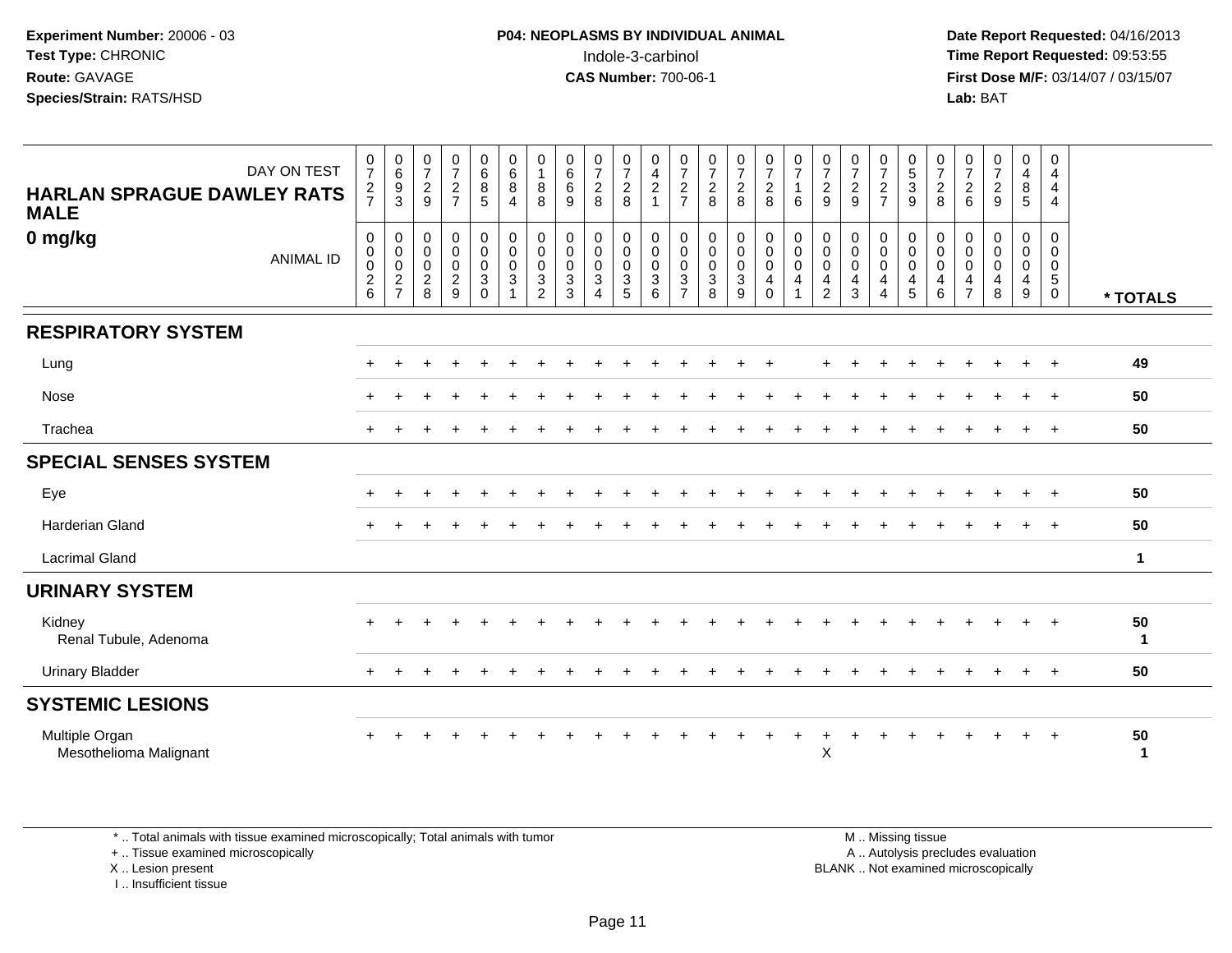**Date Report Requested:** 04/16/2013 **First Dose M/F:** 03/14/07 / 03/15/07<br>**Lab:** BAT **Lab:** BAT

| DAY ON TEST<br><b>HARLAN SPRAGUE DAWLEY RATS</b><br><b>MALE</b>                                                                            |                  | $_{6}^{\rm 0}$<br>$\frac{9}{2}$                                                       | $\frac{0}{7}$<br>$\frac{2}{9}$                         | $\begin{array}{c} 0 \\ 6 \end{array}$<br>$\frac{3}{7}$               | $\begin{array}{c} 0 \\ 3 \\ 8 \end{array}$<br>$\overline{2}$        | $_4^{\rm 0}$<br>$\overline{4}$<br>1                                                  | $\frac{0}{7}$<br>$\frac{2}{7}$                                  | 0<br>$\,6\,$<br>8<br>9                                           | $\mathbf 0$<br>$6\phantom{1}6$<br>8<br>$\Omega$                       | $\begin{array}{c} 0 \\ 5 \end{array}$<br>$6\phantom{a}$<br>9 | $0$<br>$3$<br>$5$<br>$7$                                             | $\pmb{0}$<br>$\overline{6}$<br>$\frac{9}{5}$  | $\mathbf 0$<br>$6\overline{6}$<br>1<br>$\overline{7}$            | $\begin{smallmatrix} 0\\7 \end{smallmatrix}$<br>$\frac{2}{8}$ | $\begin{array}{c} 0 \\ 7 \end{array}$<br>$\frac{2}{7}$         | $\frac{0}{7}$<br>$\overline{c}$<br>8                        | $\begin{array}{c} 0 \\ 6 \end{array}$<br>$\overline{7}$<br>1         | $\begin{array}{c} 0 \\ 6 \end{array}$<br>4<br>8                  | 0<br>$\overline{4}$<br>$\sqrt{5}$<br>$\boldsymbol{\Lambda}$ | $\begin{array}{c} 0 \\ 7 \end{array}$<br>$_{\rm 8}^2$ | 0<br>$\overline{5}$<br>$\overline{7}$<br>$\overline{1}$                                       | $\mathbf 0$<br>$\overline{7}$<br>$\mathbf 0$<br>3                   | 0<br>$6\overline{6}$<br>$\,$ 5 $\,$<br>$\Omega$                     | 0<br>$\mathbf{1}$<br>$\boldsymbol{9}$<br>$\mathbf{1}$     | $\begin{array}{c} 0 \\ 5 \\ 5 \end{array}$<br>$\boldsymbol{9}$                             | $\mathbf 0$<br>$\,6\,$<br>$\mathbf 0$<br>$\overline{2}$                |                 |
|--------------------------------------------------------------------------------------------------------------------------------------------|------------------|---------------------------------------------------------------------------------------|--------------------------------------------------------|----------------------------------------------------------------------|---------------------------------------------------------------------|--------------------------------------------------------------------------------------|-----------------------------------------------------------------|------------------------------------------------------------------|-----------------------------------------------------------------------|--------------------------------------------------------------|----------------------------------------------------------------------|-----------------------------------------------|------------------------------------------------------------------|---------------------------------------------------------------|----------------------------------------------------------------|-------------------------------------------------------------|----------------------------------------------------------------------|------------------------------------------------------------------|-------------------------------------------------------------|-------------------------------------------------------|-----------------------------------------------------------------------------------------------|---------------------------------------------------------------------|---------------------------------------------------------------------|-----------------------------------------------------------|--------------------------------------------------------------------------------------------|------------------------------------------------------------------------|-----------------|
| 75 mg/kg                                                                                                                                   | <b>ANIMAL ID</b> | $\boldsymbol{0}$<br>$\boldsymbol{0}$<br>$\mathbf 0$<br>$\overline{5}$<br>$\mathbf{1}$ | 0<br>$\mathbf 0$<br>$\mathbf 0$<br>5<br>$\overline{c}$ | $\mathsf{O}\xspace$<br>$\mathbf 0$<br>$\mathbf 0$<br>$\sqrt{5}$<br>3 | $\mathbf 0$<br>$\overline{0}$<br>$\mathbf 0$<br>5<br>$\overline{4}$ | $\mathbf 0$<br>$\overline{0}$<br>$\mathsf{O}\xspace$<br>$\sqrt{5}$<br>$\overline{5}$ | $\mathbf 0$<br>$\overline{0}$<br>$\mathbf 0$<br>$\sqrt{5}$<br>6 | $\mathbf 0$<br>$\mathbf 0$<br>$\mathbf 0$<br>5<br>$\overline{7}$ | $\boldsymbol{0}$<br>$\mathbf 0$<br>$\mathbf 0$<br>$\overline{5}$<br>8 | 0<br>$\mathbf 0$<br>$\mathbf 0$<br>5<br>9                    | $\pmb{0}$<br>$\ddot{\mathbf{0}}$<br>$\mathbf 0$<br>$\,6$<br>$\Omega$ | $\pmb{0}$<br>$\pmb{0}$<br>$\pmb{0}$<br>6<br>1 | $\mathbf 0$<br>$\mathbf 0$<br>$\mathbf 0$<br>6<br>$\overline{2}$ | $\mathbf 0$<br>$\ddot{\mathbf{0}}$<br>$\mathbf 0$<br>6<br>3   | 0<br>$\mathsf{O}\xspace$<br>$\mathbf 0$<br>6<br>$\overline{4}$ | $\mathbf 0$<br>$\ddot{\mathbf{0}}$<br>$\mathbf 0$<br>6<br>5 | $\mathbf 0$<br>$\pmb{0}$<br>$\mathbf 0$<br>$\,6\,$<br>$6\phantom{1}$ | $\mathbf 0$<br>$\mathbf 0$<br>$\mathbf 0$<br>6<br>$\overline{7}$ | 0<br>$\mathbf 0$<br>$\mathbf 0$<br>6<br>8                   | $\mathbf 0$<br>$\pmb{0}$<br>$\pmb{0}$<br>$\,6\,$<br>9 | $\mathbf 0$<br>$\mathbf 0$<br>$\mathbf 0$<br>$\overline{7}$<br>$\mathbf 0$                    | $\mathbf 0$<br>$\overline{0}$<br>$\mathbf 0$<br>$\overline{7}$<br>1 | 0<br>$\mathbf 0$<br>$\mathbf 0$<br>$\overline{7}$<br>$\overline{2}$ | 0<br>$\overline{0}$<br>$\mathbf 0$<br>$\overline{7}$<br>3 | $\boldsymbol{0}$<br>$\ddot{\mathbf{0}}$<br>$\begin{smallmatrix}0\\7\end{smallmatrix}$<br>4 | $\mathbf 0$<br>$\mathbf 0$<br>$\mathbf 0$<br>$\boldsymbol{7}$<br>$5\,$ | males<br>(cont) |
| <b>ALIMENTARY SYSTEM</b>                                                                                                                   |                  |                                                                                       |                                                        |                                                                      |                                                                     |                                                                                      |                                                                 |                                                                  |                                                                       |                                                              |                                                                      |                                               |                                                                  |                                                               |                                                                |                                                             |                                                                      |                                                                  |                                                             |                                                       |                                                                                               |                                                                     |                                                                     |                                                           |                                                                                            |                                                                        |                 |
| Esophagus                                                                                                                                  |                  |                                                                                       |                                                        |                                                                      |                                                                     |                                                                                      |                                                                 |                                                                  |                                                                       |                                                              |                                                                      |                                               |                                                                  |                                                               |                                                                |                                                             |                                                                      |                                                                  |                                                             |                                                       |                                                                                               |                                                                     |                                                                     |                                                           |                                                                                            | $+$                                                                    |                 |
| Intestine Large, Cecum<br>Lipoma                                                                                                           |                  |                                                                                       |                                                        |                                                                      |                                                                     |                                                                                      |                                                                 |                                                                  |                                                                       |                                                              |                                                                      |                                               |                                                                  |                                                               |                                                                |                                                             |                                                                      |                                                                  |                                                             |                                                       |                                                                                               |                                                                     |                                                                     |                                                           |                                                                                            |                                                                        |                 |
| Intestine Large, Colon                                                                                                                     |                  |                                                                                       |                                                        |                                                                      |                                                                     |                                                                                      |                                                                 |                                                                  |                                                                       |                                                              |                                                                      |                                               |                                                                  |                                                               |                                                                |                                                             |                                                                      |                                                                  |                                                             |                                                       |                                                                                               |                                                                     |                                                                     |                                                           |                                                                                            |                                                                        |                 |
| Intestine Large, Rectum<br>Mesothelioma Malignant                                                                                          |                  |                                                                                       |                                                        |                                                                      |                                                                     | $\sf X$                                                                              |                                                                 |                                                                  |                                                                       |                                                              |                                                                      |                                               |                                                                  |                                                               |                                                                |                                                             |                                                                      |                                                                  |                                                             |                                                       |                                                                                               |                                                                     |                                                                     |                                                           |                                                                                            | $\overline{ }$                                                         |                 |
| Intestine Small, Duodenum<br>Carcinoma                                                                                                     |                  |                                                                                       |                                                        |                                                                      |                                                                     |                                                                                      |                                                                 |                                                                  |                                                                       |                                                              |                                                                      |                                               |                                                                  |                                                               |                                                                |                                                             |                                                                      |                                                                  |                                                             |                                                       |                                                                                               |                                                                     |                                                                     |                                                           |                                                                                            | $\overline{+}$                                                         |                 |
| Intestine Small, Ileum                                                                                                                     |                  | A                                                                                     |                                                        |                                                                      |                                                                     |                                                                                      |                                                                 |                                                                  |                                                                       |                                                              |                                                                      |                                               |                                                                  |                                                               |                                                                |                                                             |                                                                      |                                                                  |                                                             |                                                       |                                                                                               |                                                                     |                                                                     |                                                           | $\ddot{}$                                                                                  | A                                                                      |                 |
| Intestine Small, Jejunum                                                                                                                   |                  | A                                                                                     |                                                        |                                                                      |                                                                     |                                                                                      |                                                                 |                                                                  |                                                                       |                                                              |                                                                      |                                               |                                                                  |                                                               |                                                                |                                                             |                                                                      |                                                                  |                                                             |                                                       |                                                                                               |                                                                     |                                                                     |                                                           | $+$                                                                                        | A                                                                      |                 |
| Liver                                                                                                                                      |                  |                                                                                       |                                                        |                                                                      |                                                                     |                                                                                      |                                                                 |                                                                  |                                                                       |                                                              |                                                                      |                                               |                                                                  |                                                               |                                                                |                                                             |                                                                      |                                                                  |                                                             |                                                       |                                                                                               |                                                                     |                                                                     |                                                           |                                                                                            | $\overline{1}$                                                         |                 |
| Mesentery<br>Mesothelioma Malignant                                                                                                        |                  |                                                                                       |                                                        |                                                                      |                                                                     | $\ddot{}$<br>X                                                                       |                                                                 |                                                                  |                                                                       |                                                              |                                                                      |                                               |                                                                  |                                                               |                                                                |                                                             |                                                                      |                                                                  |                                                             |                                                       |                                                                                               |                                                                     |                                                                     |                                                           |                                                                                            |                                                                        |                 |
| Oral Mucosa                                                                                                                                |                  |                                                                                       |                                                        |                                                                      |                                                                     |                                                                                      |                                                                 |                                                                  |                                                                       |                                                              |                                                                      |                                               |                                                                  |                                                               |                                                                |                                                             |                                                                      |                                                                  |                                                             |                                                       |                                                                                               |                                                                     |                                                                     |                                                           |                                                                                            | $+$                                                                    |                 |
| Pancreas<br>Mesothelioma Malignant<br>Acinus, Adenoma<br>Acinus, Adenoma, Multiple                                                         |                  |                                                                                       |                                                        |                                                                      |                                                                     | ÷<br>X                                                                               |                                                                 |                                                                  |                                                                       |                                                              |                                                                      |                                               |                                                                  |                                                               |                                                                |                                                             | $X$ $X$                                                              |                                                                  |                                                             | X                                                     |                                                                                               |                                                                     |                                                                     |                                                           |                                                                                            |                                                                        |                 |
| *  Total animals with tissue examined microscopically; Total animals with tumor<br>+  Tissue examined microscopically<br>X  Lesion present |                  |                                                                                       |                                                        |                                                                      |                                                                     |                                                                                      |                                                                 |                                                                  |                                                                       |                                                              |                                                                      |                                               |                                                                  |                                                               |                                                                |                                                             |                                                                      |                                                                  |                                                             |                                                       | M  Missing tissue<br>A  Autolysis precludes evaluation<br>BLANK  Not examined microscopically |                                                                     |                                                                     |                                                           |                                                                                            |                                                                        |                 |

I .. Insufficient tissue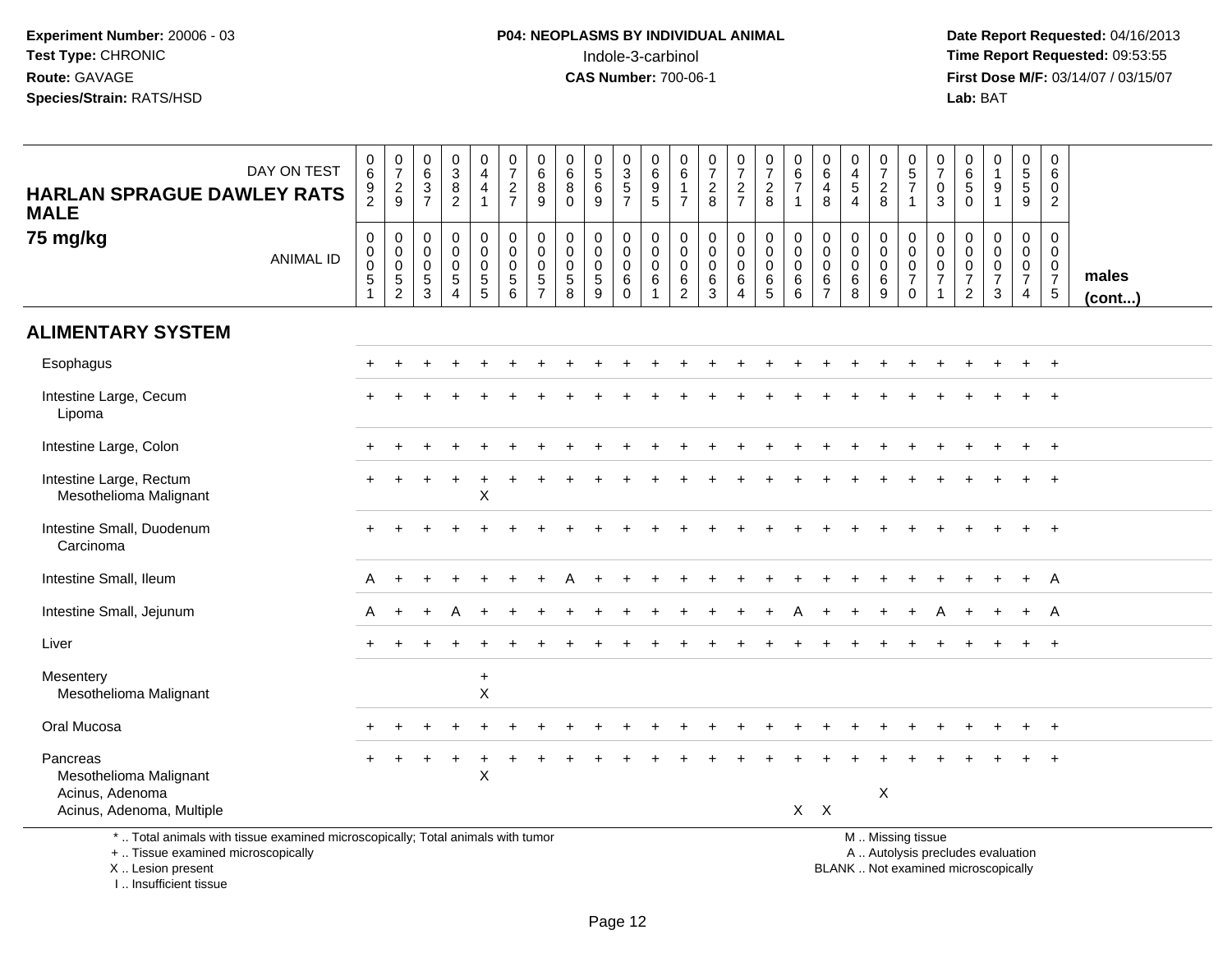**Date Report Requested:** 04/16/2013 **First Dose M/F:** 03/14/07 / 03/15/07<br>**Lab:** BAT **Lab:** BAT

| DAY ON TEST<br><b>HARLAN SPRAGUE DAWLEY RATS</b><br><b>MALE</b>          | $\begin{array}{c} 0 \\ 6 \end{array}$<br>$\frac{9}{2}$           | $\frac{0}{7}$<br>$\frac{2}{9}$                                               | $\begin{array}{c} 0 \\ 6 \end{array}$<br>$\overline{3}$<br>$\overline{7}$ | $\begin{array}{c} 0 \\ 3 \\ 8 \end{array}$<br>$\overline{2}$    | $\begin{smallmatrix}0\0\4\end{smallmatrix}$<br>$\overline{4}$<br>$\mathbf{1}$ | $\frac{0}{7}$<br>$\mathbf 2$<br>$\overline{7}$      | $\begin{matrix} 0 \\ 6 \end{matrix}$<br>$\bf 8$<br>9            | $\begin{matrix} 0 \\ 6 \\ 8 \end{matrix}$<br>$\mathbf{0}$ | $\begin{array}{c} 0 \\ 5 \\ 6 \end{array}$<br>9     | $\begin{array}{c} 0 \\ 3 \\ 5 \end{array}$<br>$\overline{7}$ | 0<br>$\overline{6}$<br>9<br>5            | $\begin{matrix} 0 \\ 6 \end{matrix}$<br>$\mathbf{1}$<br>$\overline{7}$ | $\frac{0}{7}$<br>$\frac{2}{8}$                                     | $\frac{0}{7}$<br>$\frac{2}{7}$                                         | $\begin{matrix} 0 \\ 7 \\ 2 \end{matrix}$<br>8                     | 0<br>$rac{6}{7}$<br>$\mathbf{1}$                | $\begin{array}{c} 0 \\ 6 \\ 4 \end{array}$<br>8                      | 0<br>$\overline{4}$<br>$\overline{5}$<br>$\overline{4}$ | $\begin{array}{c} 0 \\ 7 \\ 2 \end{array}$<br>8     | $\begin{array}{c} 0 \\ 5 \\ 7 \end{array}$<br>$\mathbf{1}$             | 0<br>$\overline{7}$<br>$\mathbf 0$<br>3           | $\begin{array}{c} 0 \\ 6 \end{array}$<br>$\sqrt{5}$<br>$\mathbf 0$              | 0<br>$\mathbf{1}$<br>$9\,$<br>$\mathbf{1}$              | $\begin{array}{c} 0 \\ 5 \\ 5 \end{array}$<br>9                     | 0<br>6<br>0<br>$\overline{2}$                                      |                 |
|--------------------------------------------------------------------------|------------------------------------------------------------------|------------------------------------------------------------------------------|---------------------------------------------------------------------------|-----------------------------------------------------------------|-------------------------------------------------------------------------------|-----------------------------------------------------|-----------------------------------------------------------------|-----------------------------------------------------------|-----------------------------------------------------|--------------------------------------------------------------|------------------------------------------|------------------------------------------------------------------------|--------------------------------------------------------------------|------------------------------------------------------------------------|--------------------------------------------------------------------|-------------------------------------------------|----------------------------------------------------------------------|---------------------------------------------------------|-----------------------------------------------------|------------------------------------------------------------------------|---------------------------------------------------|---------------------------------------------------------------------------------|---------------------------------------------------------|---------------------------------------------------------------------|--------------------------------------------------------------------|-----------------|
| 75 mg/kg<br><b>ANIMAL ID</b>                                             | 0<br>$\mathbf 0$<br>$\mathbf 0$<br>$\mathbf 5$<br>$\overline{1}$ | $\begin{smallmatrix} 0\\0 \end{smallmatrix}$<br>$\mathbf 0$<br>$\frac{5}{2}$ | $\mathbf 0$<br>$\mathbf 0$<br>$\mathbf 0$<br>$\,$ 5 $\,$<br>3             | 0<br>$\mathbf 0$<br>$\mathbf 0$<br>$\sqrt{5}$<br>$\overline{4}$ | $_{\rm 0}^{\rm 0}$<br>$\mathbf 0$<br>$\sqrt{5}$<br>5                          | $\mathbf 0$<br>$\mathbf 0$<br>$\mathbf 0$<br>5<br>6 | 0<br>$\mathbf 0$<br>$\mathbf 0$<br>$\sqrt{5}$<br>$\overline{7}$ | 0<br>$\pmb{0}$<br>$\pmb{0}$<br>$\,$ 5 $\,$<br>8           | 0<br>$\mathbf{0}$<br>$\mathbf 0$<br>$\sqrt{5}$<br>9 | 0<br>$\mathbf 0$<br>$\mathbf 0$<br>$\,6\,$<br>$\mathbf 0$    | 0<br>$\mathbf 0$<br>$\mathbf 0$<br>$\,6$ | $\mathbf 0$<br>0<br>$\mathbf 0$<br>$\,6\,$<br>$\overline{2}$           | $\pmb{0}$<br>$\mathbf 0$<br>$\mathbf 0$<br>$\,6\,$<br>$\mathbf{3}$ | $\mathbf 0$<br>$\mathbf 0$<br>$\mathbf 0$<br>$\,6\,$<br>$\overline{4}$ | $\mathbf 0$<br>$\mathbf 0$<br>$\mathbf 0$<br>$\,6\,$<br>$\sqrt{5}$ | 0<br>$\mathbf 0$<br>$\mathbf 0$<br>$\,6\,$<br>6 | $\pmb{0}$<br>$\mathbf 0$<br>$\mathbf 0$<br>$\,6\,$<br>$\overline{7}$ | 0<br>$\mathbf 0$<br>$\mathbf 0$<br>$\,6\,$<br>8         | 0<br>$\mathbf 0$<br>$\mathbf 0$<br>$\,6\,$<br>$9\,$ | 0<br>$\mathbf 0$<br>$\mathsf{O}\xspace$<br>$\overline{7}$<br>$\pmb{0}$ | 0<br>$\mathbf 0$<br>$\mathbf 0$<br>$\overline{7}$ | $\mathbf 0$<br>$\mathbf 0$<br>$\mathbf 0$<br>$\boldsymbol{7}$<br>$\overline{2}$ | 0<br>$\mathbf{0}$<br>$\mathbf 0$<br>$\overline{7}$<br>3 | 0<br>$\mathbf 0$<br>$\mathbf 0$<br>$\overline{7}$<br>$\overline{4}$ | 0<br>$\overline{0}$<br>$\mathbf 0$<br>$\overline{7}$<br>$\sqrt{5}$ | males<br>(cont) |
| Salivary Glands                                                          |                                                                  |                                                                              |                                                                           |                                                                 |                                                                               |                                                     |                                                                 |                                                           |                                                     |                                                              |                                          |                                                                        |                                                                    |                                                                        |                                                                    |                                                 |                                                                      |                                                         |                                                     |                                                                        |                                                   |                                                                                 |                                                         |                                                                     | $\overline{+}$                                                     |                 |
| Stomach, Forestomach                                                     |                                                                  |                                                                              |                                                                           |                                                                 |                                                                               |                                                     |                                                                 |                                                           |                                                     |                                                              |                                          |                                                                        |                                                                    |                                                                        |                                                                    |                                                 |                                                                      |                                                         |                                                     |                                                                        |                                                   |                                                                                 |                                                         |                                                                     | $+$                                                                |                 |
| Stomach, Glandular                                                       |                                                                  |                                                                              |                                                                           |                                                                 |                                                                               |                                                     |                                                                 |                                                           |                                                     |                                                              |                                          |                                                                        |                                                                    |                                                                        |                                                                    |                                                 |                                                                      |                                                         |                                                     |                                                                        |                                                   |                                                                                 |                                                         | $+$                                                                 | $+$                                                                |                 |
| <b>CARDIOVASCULAR SYSTEM</b>                                             |                                                                  |                                                                              |                                                                           |                                                                 |                                                                               |                                                     |                                                                 |                                                           |                                                     |                                                              |                                          |                                                                        |                                                                    |                                                                        |                                                                    |                                                 |                                                                      |                                                         |                                                     |                                                                        |                                                   |                                                                                 |                                                         |                                                                     |                                                                    |                 |
| <b>Blood Vessel</b>                                                      |                                                                  |                                                                              |                                                                           |                                                                 |                                                                               |                                                     |                                                                 |                                                           |                                                     |                                                              |                                          |                                                                        |                                                                    |                                                                        |                                                                    |                                                 |                                                                      |                                                         |                                                     |                                                                        |                                                   |                                                                                 |                                                         |                                                                     | $+$                                                                |                 |
| Heart<br>Schwannoma Malignant                                            | $\ddot{}$<br>$\sf X$                                             |                                                                              |                                                                           |                                                                 |                                                                               |                                                     |                                                                 |                                                           |                                                     |                                                              |                                          |                                                                        |                                                                    |                                                                        |                                                                    |                                                 |                                                                      |                                                         |                                                     |                                                                        |                                                   |                                                                                 |                                                         |                                                                     |                                                                    |                 |
| <b>ENDOCRINE SYSTEM</b>                                                  |                                                                  |                                                                              |                                                                           |                                                                 |                                                                               |                                                     |                                                                 |                                                           |                                                     |                                                              |                                          |                                                                        |                                                                    |                                                                        |                                                                    |                                                 |                                                                      |                                                         |                                                     |                                                                        |                                                   |                                                                                 |                                                         |                                                                     |                                                                    |                 |
| <b>Adrenal Cortex</b><br>Adenoma<br>Carcinoma<br>Mesothelioma Malignant  |                                                                  |                                                                              |                                                                           |                                                                 | X                                                                             |                                                     |                                                                 |                                                           |                                                     |                                                              |                                          |                                                                        |                                                                    |                                                                        |                                                                    |                                                 |                                                                      |                                                         |                                                     |                                                                        |                                                   | $\mathsf X$                                                                     |                                                         |                                                                     |                                                                    |                 |
| Adrenal Medulla<br>Pheochromocytoma Benign<br>Pheochromocytoma Malignant |                                                                  |                                                                              |                                                                           |                                                                 |                                                                               |                                                     |                                                                 |                                                           |                                                     |                                                              |                                          |                                                                        |                                                                    | $\overline{+}$                                                         | $_{+}$<br>$\boldsymbol{\mathsf{X}}$                                |                                                 | X                                                                    |                                                         | $X$ $X$                                             |                                                                        |                                                   |                                                                                 |                                                         |                                                                     | $+$                                                                |                 |
| Islets, Pancreatic<br>Adenoma                                            | $\pm$                                                            | $\pm$                                                                        | $\ddot{}$<br>X                                                            | ٠                                                               |                                                                               |                                                     |                                                                 |                                                           |                                                     |                                                              |                                          |                                                                        |                                                                    |                                                                        |                                                                    |                                                 |                                                                      |                                                         |                                                     |                                                                        |                                                   |                                                                                 |                                                         |                                                                     | $\overline{+}$                                                     |                 |
| Parathyroid Gland<br>Carcinoma                                           |                                                                  |                                                                              |                                                                           |                                                                 |                                                                               |                                                     |                                                                 |                                                           |                                                     |                                                              |                                          |                                                                        |                                                                    |                                                                        |                                                                    |                                                 |                                                                      |                                                         |                                                     | м                                                                      | м                                                 | $\ddot{}$                                                                       | M                                                       | $M +$                                                               |                                                                    |                 |

\* .. Total animals with tissue examined microscopically; Total animals with tumor

+ .. Tissue examined microscopically

X .. Lesion present

I .. Insufficient tissue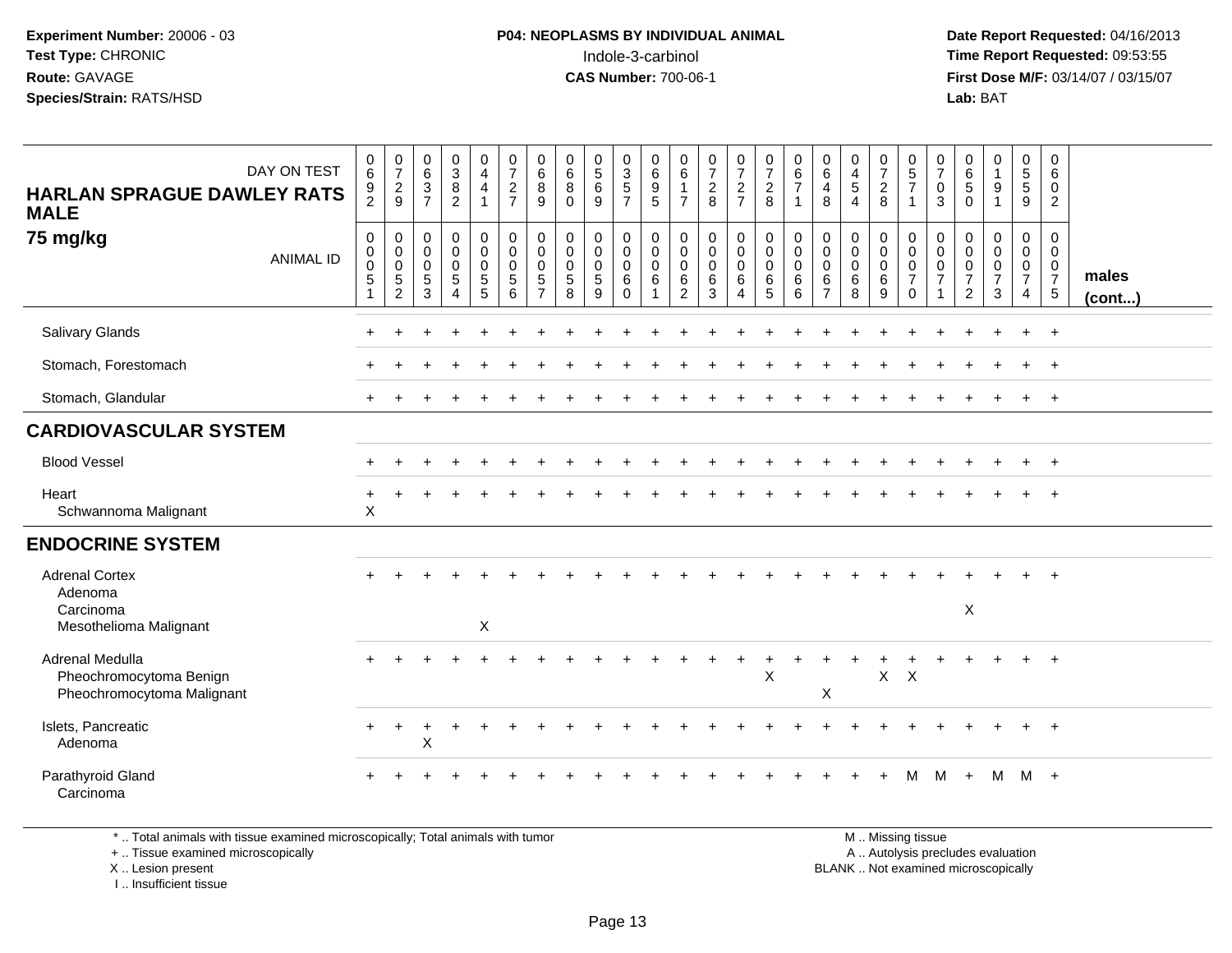**Date Report Requested:** 04/16/2013 **First Dose M/F:** 03/14/07 / 03/15/07<br>**Lab: BAT** 

| <b>HARLAN SPRAGUE DAWLEY RATS</b><br><b>MALE</b><br>75 mg/kg                             | DAY ON TEST<br><b>ANIMAL ID</b> | $_{6}^{\rm 0}$<br>$\frac{9}{2}$<br>$\begin{matrix} 0 \\ 0 \\ 0 \\ 5 \end{matrix}$<br>$\mathbf{1}$ | $\frac{0}{7}$<br>$\frac{2}{9}$<br>$\pmb{0}$<br>$\mathsf{O}\xspace$<br>$\ddot{\mathbf{0}}$<br>$\overline{5}$<br>2 | $\begin{array}{c} 0 \\ 6 \end{array}$<br>$\frac{3}{7}$<br>$\boldsymbol{0}$<br>$\mathbf 0$<br>$\mathbf 0$<br>$\frac{5}{3}$ | $_{3}^{\rm 0}$<br>$\bf8$<br>$\overline{2}$<br>$\mathsf 0$<br>$\mathbf 0$<br>$\mathbf 0$<br>$\sqrt{5}$<br>$\boldsymbol{\Lambda}$ | $\begin{smallmatrix}0\0\4\end{smallmatrix}$<br>$\overline{4}$<br>$\mathbf{1}$<br>$\pmb{0}$<br>$\pmb{0}$<br>$\pmb{0}$<br>$\frac{5}{5}$ | $\begin{smallmatrix}0\\7\end{smallmatrix}$<br>$\frac{2}{7}$<br>$\mathsf 0$<br>$\mathsf{O}\xspace$<br>$\ddot{\mathbf{0}}$<br>$\sqrt{5}$<br>6 | 0<br>$6\phantom{a}$<br>8<br>9<br>$\mathbf 0$<br>$\mathbf 0$<br>$\mathbf 0$<br>$\frac{5}{7}$ | 0<br>$6\overline{6}$<br>8<br>$\mathbf 0$<br>$\mathbf 0$<br>$\mathbf 0$<br>$\mathbf 0$<br>$\sqrt{5}$<br>8 | $\begin{smallmatrix}0\0\5\end{smallmatrix}$<br>$\,6\,$<br>$\overline{9}$<br>$\mathbf 0$<br>$\mathbf 0$<br>$\pmb{0}$<br>$\sqrt{5}$<br>9 | $\frac{0}{3}$<br>5<br>7<br>$\mathbf 0$<br>$\mathsf{O}\xspace$<br>$\mathbf 0$<br>$\,6\,$<br>$\Omega$ | $\begin{array}{c} 0 \\ 6 \end{array}$<br>$\frac{9}{5}$<br>$\pmb{0}$<br>$\mathbf 0$<br>$\mathbf 0$<br>$\,6\,$<br>$\overline{1}$ | 0<br>$\,6\,$<br>$\mathbf{1}$<br>$\overline{7}$<br>$\boldsymbol{0}$<br>$\mathbf 0$<br>$\mathbf 0$<br>6<br>2 | $\frac{0}{7}$<br>$\boldsymbol{2}$<br>8<br>$\mathbf 0$<br>$\mathbf 0$<br>$\mathbf 0$<br>6<br>3 | $\frac{0}{7}$<br>$\frac{2}{7}$<br>$\mathbf 0$<br>$\mathbf 0$<br>$\mathbf 0$<br>6<br>$\boldsymbol{\Lambda}$ | $\frac{0}{7}$<br>$\overline{c}$<br>8<br>$\pmb{0}$<br>$\mathsf{O}\xspace$<br>$\pmb{0}$<br>6<br>5 | $\begin{array}{c} 0 \\ 6 \end{array}$<br>$\overline{7}$<br>1<br>$\pmb{0}$<br>$\pmb{0}$<br>$\overline{0}$<br>$\,6\,$<br>6 | 0<br>$\,6\,$<br>$\overline{4}$<br>8<br>$\mathbf 0$<br>$\mathbf 0$<br>$\mathbf 0$<br>6<br>$\overline{7}$ | $\begin{smallmatrix}0\\4\end{smallmatrix}$<br>$\overline{5}$<br>$\overline{4}$<br>$\boldsymbol{0}$<br>$\mathsf 0$<br>$\mathsf 0$<br>$\,6$<br>8 | $\frac{0}{7}$<br>$\overline{2}$<br>8<br>$\mathbf 0$<br>$\mathbf 0$<br>$\mathbf 0$<br>$\,6\,$<br>9 | $\frac{0}{5}$<br>$\overline{7}$<br>$\overline{1}$<br>$\pmb{0}$<br>$\mathbf 0$<br>$\mathbf 0$<br>$\overline{7}$<br>$\Omega$ | 0<br>$\overline{7}$<br>0<br>3<br>0<br>$\mathbf 0$<br>$\mathbf 0$<br>$\overline{7}$ | 0<br>$6\phantom{a}$<br>5<br>$\overline{0}$<br>0<br>$\mathbf 0$<br>$\pmb{0}$<br>$\boldsymbol{7}$<br>2 | $\begin{smallmatrix}0\1\end{smallmatrix}$<br>9<br>$\mathbf{1}$<br>$\mathbf 0$<br>$\mathsf{O}$<br>$\pmb{0}$<br>$\overline{7}$<br>3 | $\begin{array}{c} 0 \\ 5 \\ 5 \end{array}$<br>$\overline{9}$<br>0<br>$\overline{0}$<br>$\mathbf 0$<br>$\overline{7}$<br>$\overline{4}$ | 0<br>$6\phantom{1}6$<br>$\mathbf 0$<br>$\overline{2}$<br>$\mathbf 0$<br>$\boldsymbol{0}$<br>$\mathbf 0$<br>$\overline{7}$<br>$\sqrt{5}$ | males        |
|------------------------------------------------------------------------------------------|---------------------------------|---------------------------------------------------------------------------------------------------|------------------------------------------------------------------------------------------------------------------|---------------------------------------------------------------------------------------------------------------------------|---------------------------------------------------------------------------------------------------------------------------------|---------------------------------------------------------------------------------------------------------------------------------------|---------------------------------------------------------------------------------------------------------------------------------------------|---------------------------------------------------------------------------------------------|----------------------------------------------------------------------------------------------------------|----------------------------------------------------------------------------------------------------------------------------------------|-----------------------------------------------------------------------------------------------------|--------------------------------------------------------------------------------------------------------------------------------|------------------------------------------------------------------------------------------------------------|-----------------------------------------------------------------------------------------------|------------------------------------------------------------------------------------------------------------|-------------------------------------------------------------------------------------------------|--------------------------------------------------------------------------------------------------------------------------|---------------------------------------------------------------------------------------------------------|------------------------------------------------------------------------------------------------------------------------------------------------|---------------------------------------------------------------------------------------------------|----------------------------------------------------------------------------------------------------------------------------|------------------------------------------------------------------------------------|------------------------------------------------------------------------------------------------------|-----------------------------------------------------------------------------------------------------------------------------------|----------------------------------------------------------------------------------------------------------------------------------------|-----------------------------------------------------------------------------------------------------------------------------------------|--------------|
| <b>Pituitary Gland</b><br>Pars Distalis, Adenoma<br>Pars Distalis, Carcinoma             |                                 | $+$                                                                                               |                                                                                                                  |                                                                                                                           | $\ddot{}$                                                                                                                       | M                                                                                                                                     | $\ddot{}$                                                                                                                                   | $\ddot{}$<br>X                                                                              |                                                                                                          |                                                                                                                                        |                                                                                                     | $\mathsf X$                                                                                                                    | $\boldsymbol{\mathsf{X}}$                                                                                  |                                                                                               |                                                                                                            |                                                                                                 |                                                                                                                          |                                                                                                         |                                                                                                                                                | $\ddot{}$<br>X                                                                                    |                                                                                                                            |                                                                                    |                                                                                                      |                                                                                                                                   | $+$                                                                                                                                    | $+$                                                                                                                                     | $($ cont $)$ |
| <b>Thyroid Gland</b><br>C-cell, Adenoma<br>C-cell, Carcinoma<br>Follicular Cell, Adenoma |                                 |                                                                                                   |                                                                                                                  | X                                                                                                                         | A                                                                                                                               |                                                                                                                                       |                                                                                                                                             |                                                                                             |                                                                                                          |                                                                                                                                        |                                                                                                     |                                                                                                                                |                                                                                                            |                                                                                               |                                                                                                            |                                                                                                 |                                                                                                                          | X                                                                                                       |                                                                                                                                                | $\pmb{\mathsf{X}}$                                                                                | $\sf X$                                                                                                                    | $\mathsf X$                                                                        |                                                                                                      |                                                                                                                                   |                                                                                                                                        | $\overline{+}$                                                                                                                          |              |
| <b>GENERAL BODY SYSTEM</b>                                                               |                                 |                                                                                                   |                                                                                                                  |                                                                                                                           |                                                                                                                                 |                                                                                                                                       |                                                                                                                                             |                                                                                             |                                                                                                          |                                                                                                                                        |                                                                                                     |                                                                                                                                |                                                                                                            |                                                                                               |                                                                                                            |                                                                                                 |                                                                                                                          |                                                                                                         |                                                                                                                                                |                                                                                                   |                                                                                                                            |                                                                                    |                                                                                                      |                                                                                                                                   |                                                                                                                                        |                                                                                                                                         |              |
| <b>NONE</b>                                                                              |                                 |                                                                                                   |                                                                                                                  |                                                                                                                           |                                                                                                                                 |                                                                                                                                       |                                                                                                                                             |                                                                                             |                                                                                                          |                                                                                                                                        |                                                                                                     |                                                                                                                                |                                                                                                            |                                                                                               |                                                                                                            |                                                                                                 |                                                                                                                          |                                                                                                         |                                                                                                                                                |                                                                                                   |                                                                                                                            |                                                                                    |                                                                                                      |                                                                                                                                   |                                                                                                                                        |                                                                                                                                         |              |
| <b>GENITAL SYSTEM</b>                                                                    |                                 |                                                                                                   |                                                                                                                  |                                                                                                                           |                                                                                                                                 |                                                                                                                                       |                                                                                                                                             |                                                                                             |                                                                                                          |                                                                                                                                        |                                                                                                     |                                                                                                                                |                                                                                                            |                                                                                               |                                                                                                            |                                                                                                 |                                                                                                                          |                                                                                                         |                                                                                                                                                |                                                                                                   |                                                                                                                            |                                                                                    |                                                                                                      |                                                                                                                                   |                                                                                                                                        |                                                                                                                                         |              |
| Epididymis<br>Mesothelioma Malignant                                                     |                                 |                                                                                                   |                                                                                                                  |                                                                                                                           |                                                                                                                                 | X                                                                                                                                     |                                                                                                                                             |                                                                                             |                                                                                                          |                                                                                                                                        |                                                                                                     |                                                                                                                                |                                                                                                            |                                                                                               |                                                                                                            |                                                                                                 |                                                                                                                          |                                                                                                         |                                                                                                                                                |                                                                                                   |                                                                                                                            |                                                                                    |                                                                                                      |                                                                                                                                   |                                                                                                                                        |                                                                                                                                         |              |
| <b>Preputial Gland</b>                                                                   |                                 |                                                                                                   |                                                                                                                  |                                                                                                                           |                                                                                                                                 |                                                                                                                                       |                                                                                                                                             |                                                                                             |                                                                                                          |                                                                                                                                        |                                                                                                     |                                                                                                                                |                                                                                                            |                                                                                               |                                                                                                            |                                                                                                 |                                                                                                                          |                                                                                                         |                                                                                                                                                |                                                                                                   |                                                                                                                            |                                                                                    |                                                                                                      |                                                                                                                                   |                                                                                                                                        | $\overline{+}$                                                                                                                          |              |
| Prostate<br>Mesothelioma Malignant                                                       |                                 |                                                                                                   |                                                                                                                  |                                                                                                                           |                                                                                                                                 | X                                                                                                                                     |                                                                                                                                             |                                                                                             |                                                                                                          |                                                                                                                                        |                                                                                                     |                                                                                                                                |                                                                                                            |                                                                                               |                                                                                                            |                                                                                                 |                                                                                                                          |                                                                                                         |                                                                                                                                                |                                                                                                   |                                                                                                                            |                                                                                    |                                                                                                      |                                                                                                                                   |                                                                                                                                        | $\overline{+}$                                                                                                                          |              |
| <b>Seminal Vesicle</b><br>Mesothelioma Malignant                                         |                                 |                                                                                                   |                                                                                                                  |                                                                                                                           |                                                                                                                                 | X                                                                                                                                     |                                                                                                                                             |                                                                                             |                                                                                                          |                                                                                                                                        |                                                                                                     |                                                                                                                                |                                                                                                            |                                                                                               |                                                                                                            |                                                                                                 |                                                                                                                          |                                                                                                         |                                                                                                                                                |                                                                                                   |                                                                                                                            |                                                                                    |                                                                                                      |                                                                                                                                   |                                                                                                                                        | $\ddot{}$                                                                                                                               |              |
| <b>Testes</b><br>Mesothelioma Malignant<br>Interstitial Cell, Adenoma                    |                                 | $+$                                                                                               |                                                                                                                  |                                                                                                                           |                                                                                                                                 | X                                                                                                                                     |                                                                                                                                             |                                                                                             |                                                                                                          |                                                                                                                                        |                                                                                                     |                                                                                                                                |                                                                                                            |                                                                                               |                                                                                                            |                                                                                                 | $\boldsymbol{\mathsf{X}}$                                                                                                |                                                                                                         |                                                                                                                                                |                                                                                                   |                                                                                                                            |                                                                                    |                                                                                                      |                                                                                                                                   |                                                                                                                                        | $\overline{+}$                                                                                                                          |              |

\* .. Total animals with tissue examined microscopically; Total animals with tumor

+ .. Tissue examined microscopically

X .. Lesion present

I .. Insufficient tissue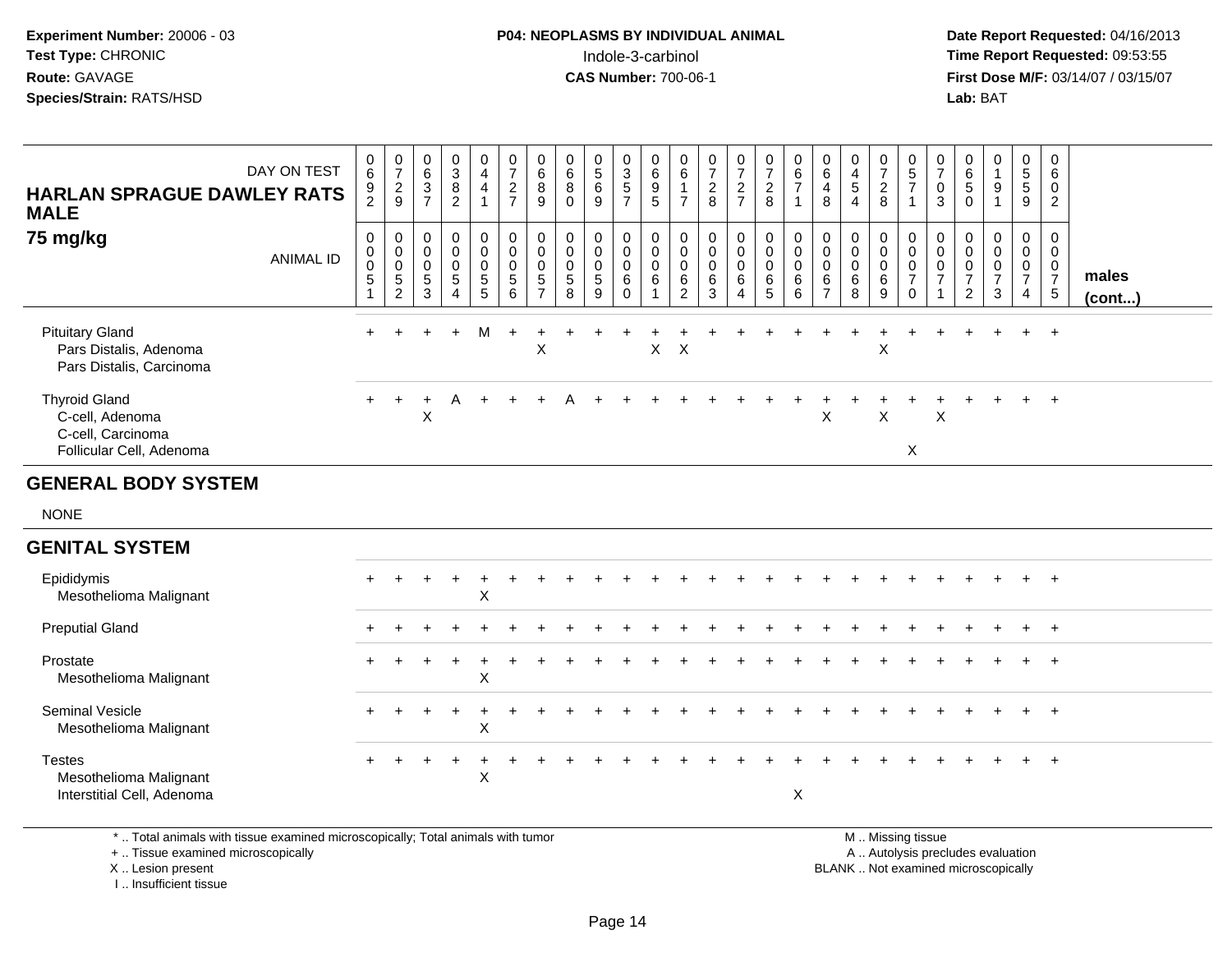**Date Report Requested:** 04/16/2013 **First Dose M/F:** 03/14/07 / 03/15/07<br>**Lab: BAT** 

| DAY ON TEST<br><b>HARLAN SPRAGUE DAWLEY RATS</b><br><b>MALE</b><br>75 mg/kg<br><b>ANIMAL ID</b>                                                                      | $0\over 6$<br>$\frac{9}{2}$<br>$\mathsf{O}\xspace$<br>$\ddot{\mathbf{0}}$<br>$\mathsf 0$<br>5 | $\frac{0}{7}$<br>$\frac{2}{9}$<br>$\mathbf 0$<br>$\mathbf 0$<br>$\mathbf 0$<br>$\sqrt{5}$<br>$\overline{2}$ | $\begin{matrix} 0 \\ 6 \end{matrix}$<br>$\frac{3}{7}$<br>$\mathsf{O}$<br>$\mathbf 0$<br>$\mathbf 0$<br>5<br>3 | $\frac{0}{3}$<br>$\frac{8}{2}$<br>0<br>$\mathbf 0$<br>$\mathbf 0$<br>5 | 0<br>$\overline{4}$<br>$\overline{4}$<br>$\overline{1}$<br>$\mathsf{O}\xspace$<br>$\mathbf 0$<br>$\mathbf 0$<br>$\overline{5}$<br>5 | $\frac{0}{7}$<br>$\frac{2}{7}$<br>$\pmb{0}$<br>$\mathsf{O}\xspace$<br>$\mathbf 0$<br>$\sqrt{5}$<br>6 | $\begin{matrix}0\\6\\8\end{matrix}$<br>9<br>$\begin{smallmatrix} 0\\0 \end{smallmatrix}$<br>$\mathbf 0$<br>$\sqrt{5}$<br>$\overline{7}$ | $\begin{array}{c} 0 \\ 6 \end{array}$<br>$\overline{8}$<br>$\Omega$<br>$\mathsf{O}\xspace$<br>$\mathbf 0$<br>$\mathbf 0$<br>$\sqrt{5}$<br>8 | $\begin{array}{c} 0 \\ 5 \end{array}$<br>$\,6$<br>9<br>0<br>$\mathbf 0$<br>$\mathbf 0$<br>5<br>9 | $\begin{array}{c} 0 \\ 3 \\ 5 \\ 7 \end{array}$<br>$_{\rm 0}^{\rm 0}$<br>$\mathbf 0$<br>6<br>$\Omega$ | $\begin{array}{c} 0 \\ 6 \end{array}$<br>$\frac{9}{5}$<br>$\pmb{0}$<br>$\ddot{\mathbf{0}}$<br>$\mathbf 0$<br>6<br>1 | $\begin{matrix} 0 \\ 6 \end{matrix}$<br>$\overline{7}$<br>$\mathbf 0$<br>0<br>$\mathbf 0$<br>6<br>2 | $\frac{0}{7}$<br>$\frac{2}{8}$<br>$\pmb{0}$<br>$\overline{0}$<br>$\pmb{0}$<br>6<br>3 | $\frac{0}{7}$<br>$\frac{2}{7}$<br>$\mathbf 0$<br>$\boldsymbol{0}$<br>$\mathbf 0$<br>6<br>4 | $\frac{0}{7}$<br>$\frac{2}{8}$<br>$\mathsf{O}$<br>$\mathbf 0$<br>$\mathbf 0$<br>6<br>5 | $\begin{matrix} 0 \\ 6 \end{matrix}$<br>$\overline{7}$<br>$\mathbf{1}$<br>0<br>$\mathbf 0$<br>$\mathbf 0$<br>6<br>6 | 0<br>$\,6\,$<br>$\overline{4}$<br>8<br>$\pmb{0}$<br>0<br>$\mathbf 0$<br>6<br>$\overline{7}$ | $\begin{smallmatrix}0\0\4\end{smallmatrix}$<br>$\sqrt{5}$<br>$\overline{4}$<br>$\mathbf 0$<br>$\ddot{\mathbf{0}}$<br>$\mathbf 0$<br>$\,6\,$<br>8 | $\frac{0}{7}$<br>$\sqrt{2}$<br>$\,8\,$<br>0<br>$\mathbf 0$<br>$\mathbf 0$<br>$\,6\,$<br>9 | $\begin{matrix} 0 \\ 5 \end{matrix}$<br>$\overline{7}$<br>$\overline{1}$<br>$\pmb{0}$<br>$\mathsf 0$<br>$\mathbf 0$<br>$\overline{7}$<br>$\Omega$ | $\frac{0}{7}$<br>0<br>3<br>0<br>0<br>$\mathbf 0$<br>$\overline{7}$ | $\begin{matrix} 0 \\ 6 \end{matrix}$<br>$\overline{5}$<br>$\Omega$<br>$\mathbf 0$<br>$\mathbf 0$<br>$\mathbf 0$<br>$\overline{7}$<br>2 | $\begin{smallmatrix}0\1\end{smallmatrix}$<br>$\boldsymbol{9}$<br>1<br>$\mathsf{O}\xspace$<br>$\mathbf 0$<br>$\pmb{0}$<br>$\overline{7}$<br>3 | 0<br>5<br>5<br>9<br>$\mathbf 0$<br>$\overline{0}$<br>$\mathbf 0$<br>$\overline{7}$<br>$\overline{4}$ | 0<br>6<br>0<br>$\overline{2}$<br>0<br>$\mathbf 0$<br>$\mathbf{0}$<br>$\overline{7}$<br>$5\phantom{.0}$ | males<br>(cont) |
|----------------------------------------------------------------------------------------------------------------------------------------------------------------------|-----------------------------------------------------------------------------------------------|-------------------------------------------------------------------------------------------------------------|---------------------------------------------------------------------------------------------------------------|------------------------------------------------------------------------|-------------------------------------------------------------------------------------------------------------------------------------|------------------------------------------------------------------------------------------------------|-----------------------------------------------------------------------------------------------------------------------------------------|---------------------------------------------------------------------------------------------------------------------------------------------|--------------------------------------------------------------------------------------------------|-------------------------------------------------------------------------------------------------------|---------------------------------------------------------------------------------------------------------------------|-----------------------------------------------------------------------------------------------------|--------------------------------------------------------------------------------------|--------------------------------------------------------------------------------------------|----------------------------------------------------------------------------------------|---------------------------------------------------------------------------------------------------------------------|---------------------------------------------------------------------------------------------|--------------------------------------------------------------------------------------------------------------------------------------------------|-------------------------------------------------------------------------------------------|---------------------------------------------------------------------------------------------------------------------------------------------------|--------------------------------------------------------------------|----------------------------------------------------------------------------------------------------------------------------------------|----------------------------------------------------------------------------------------------------------------------------------------------|------------------------------------------------------------------------------------------------------|--------------------------------------------------------------------------------------------------------|-----------------|
| <b>HEMATOPOIETIC SYSTEM</b>                                                                                                                                          |                                                                                               |                                                                                                             |                                                                                                               |                                                                        |                                                                                                                                     |                                                                                                      |                                                                                                                                         |                                                                                                                                             |                                                                                                  |                                                                                                       |                                                                                                                     |                                                                                                     |                                                                                      |                                                                                            |                                                                                        |                                                                                                                     |                                                                                             |                                                                                                                                                  |                                                                                           |                                                                                                                                                   |                                                                    |                                                                                                                                        |                                                                                                                                              |                                                                                                      |                                                                                                        |                 |
| <b>Bone Marrow</b>                                                                                                                                                   |                                                                                               |                                                                                                             |                                                                                                               |                                                                        |                                                                                                                                     |                                                                                                      |                                                                                                                                         |                                                                                                                                             |                                                                                                  |                                                                                                       |                                                                                                                     |                                                                                                     |                                                                                      |                                                                                            |                                                                                        |                                                                                                                     |                                                                                             |                                                                                                                                                  |                                                                                           |                                                                                                                                                   |                                                                    |                                                                                                                                        |                                                                                                                                              |                                                                                                      | $+$                                                                                                    |                 |
| Lymph Node                                                                                                                                                           |                                                                                               |                                                                                                             | $\ddot{}$                                                                                                     |                                                                        |                                                                                                                                     |                                                                                                      |                                                                                                                                         |                                                                                                                                             |                                                                                                  |                                                                                                       | $\ddot{}$                                                                                                           |                                                                                                     |                                                                                      |                                                                                            |                                                                                        | $\ddot{}$                                                                                                           |                                                                                             |                                                                                                                                                  |                                                                                           |                                                                                                                                                   |                                                                    |                                                                                                                                        |                                                                                                                                              | $\ddot{}$                                                                                            |                                                                                                        |                 |
| Lymph Node, Mandibular                                                                                                                                               |                                                                                               |                                                                                                             |                                                                                                               |                                                                        |                                                                                                                                     |                                                                                                      |                                                                                                                                         |                                                                                                                                             |                                                                                                  |                                                                                                       |                                                                                                                     |                                                                                                     |                                                                                      |                                                                                            |                                                                                        |                                                                                                                     |                                                                                             |                                                                                                                                                  |                                                                                           |                                                                                                                                                   |                                                                    |                                                                                                                                        |                                                                                                                                              |                                                                                                      |                                                                                                        |                 |
| Lymph Node, Mesenteric                                                                                                                                               |                                                                                               |                                                                                                             |                                                                                                               |                                                                        |                                                                                                                                     |                                                                                                      |                                                                                                                                         |                                                                                                                                             |                                                                                                  |                                                                                                       |                                                                                                                     |                                                                                                     |                                                                                      |                                                                                            |                                                                                        |                                                                                                                     |                                                                                             |                                                                                                                                                  |                                                                                           |                                                                                                                                                   |                                                                    |                                                                                                                                        |                                                                                                                                              |                                                                                                      | $\overline{+}$                                                                                         |                 |
| Spleen<br>Mesothelioma Malignant                                                                                                                                     |                                                                                               |                                                                                                             |                                                                                                               |                                                                        | $\mathsf X$                                                                                                                         |                                                                                                      |                                                                                                                                         |                                                                                                                                             |                                                                                                  |                                                                                                       |                                                                                                                     |                                                                                                     |                                                                                      |                                                                                            |                                                                                        |                                                                                                                     |                                                                                             |                                                                                                                                                  |                                                                                           |                                                                                                                                                   |                                                                    |                                                                                                                                        |                                                                                                                                              |                                                                                                      | $\overline{1}$                                                                                         |                 |
| Thymus<br>Thymoma Benign                                                                                                                                             |                                                                                               |                                                                                                             |                                                                                                               |                                                                        |                                                                                                                                     |                                                                                                      |                                                                                                                                         |                                                                                                                                             |                                                                                                  |                                                                                                       | X                                                                                                                   |                                                                                                     |                                                                                      |                                                                                            |                                                                                        |                                                                                                                     |                                                                                             |                                                                                                                                                  |                                                                                           |                                                                                                                                                   |                                                                    |                                                                                                                                        |                                                                                                                                              |                                                                                                      | M                                                                                                      |                 |
| <b>INTEGUMENTARY SYSTEM</b>                                                                                                                                          |                                                                                               |                                                                                                             |                                                                                                               |                                                                        |                                                                                                                                     |                                                                                                      |                                                                                                                                         |                                                                                                                                             |                                                                                                  |                                                                                                       |                                                                                                                     |                                                                                                     |                                                                                      |                                                                                            |                                                                                        |                                                                                                                     |                                                                                             |                                                                                                                                                  |                                                                                           |                                                                                                                                                   |                                                                    |                                                                                                                                        |                                                                                                                                              |                                                                                                      |                                                                                                        |                 |
| Mammary Gland<br>Fibroadenoma<br>Mesothelioma Malignant                                                                                                              |                                                                                               |                                                                                                             |                                                                                                               | $\overline{ }$<br>X                                                    | X                                                                                                                                   |                                                                                                      |                                                                                                                                         |                                                                                                                                             |                                                                                                  |                                                                                                       |                                                                                                                     |                                                                                                     |                                                                                      |                                                                                            |                                                                                        |                                                                                                                     |                                                                                             |                                                                                                                                                  |                                                                                           |                                                                                                                                                   |                                                                    |                                                                                                                                        |                                                                                                                                              |                                                                                                      | $+$                                                                                                    |                 |
| Skin<br><b>Basal Cell Carcinoma</b><br>Sebaceous Gland, Adenoma<br>Subcutaneous Tissue, Fibroma<br>Subcutaneous Tissue, Fibrosarcoma<br>Subcutaneous Tissue, Sarcoma |                                                                                               |                                                                                                             | $\boldsymbol{\mathsf{X}}$                                                                                     | X                                                                      |                                                                                                                                     |                                                                                                      |                                                                                                                                         |                                                                                                                                             |                                                                                                  |                                                                                                       |                                                                                                                     |                                                                                                     |                                                                                      |                                                                                            |                                                                                        |                                                                                                                     | X                                                                                           |                                                                                                                                                  |                                                                                           |                                                                                                                                                   |                                                                    |                                                                                                                                        |                                                                                                                                              |                                                                                                      |                                                                                                        |                 |

#### **MUSCULOSKELETAL SYSTEM**

\* .. Total animals with tissue examined microscopically; Total animals with tumor

+ .. Tissue examined microscopically

X .. Lesion present

I .. Insufficient tissue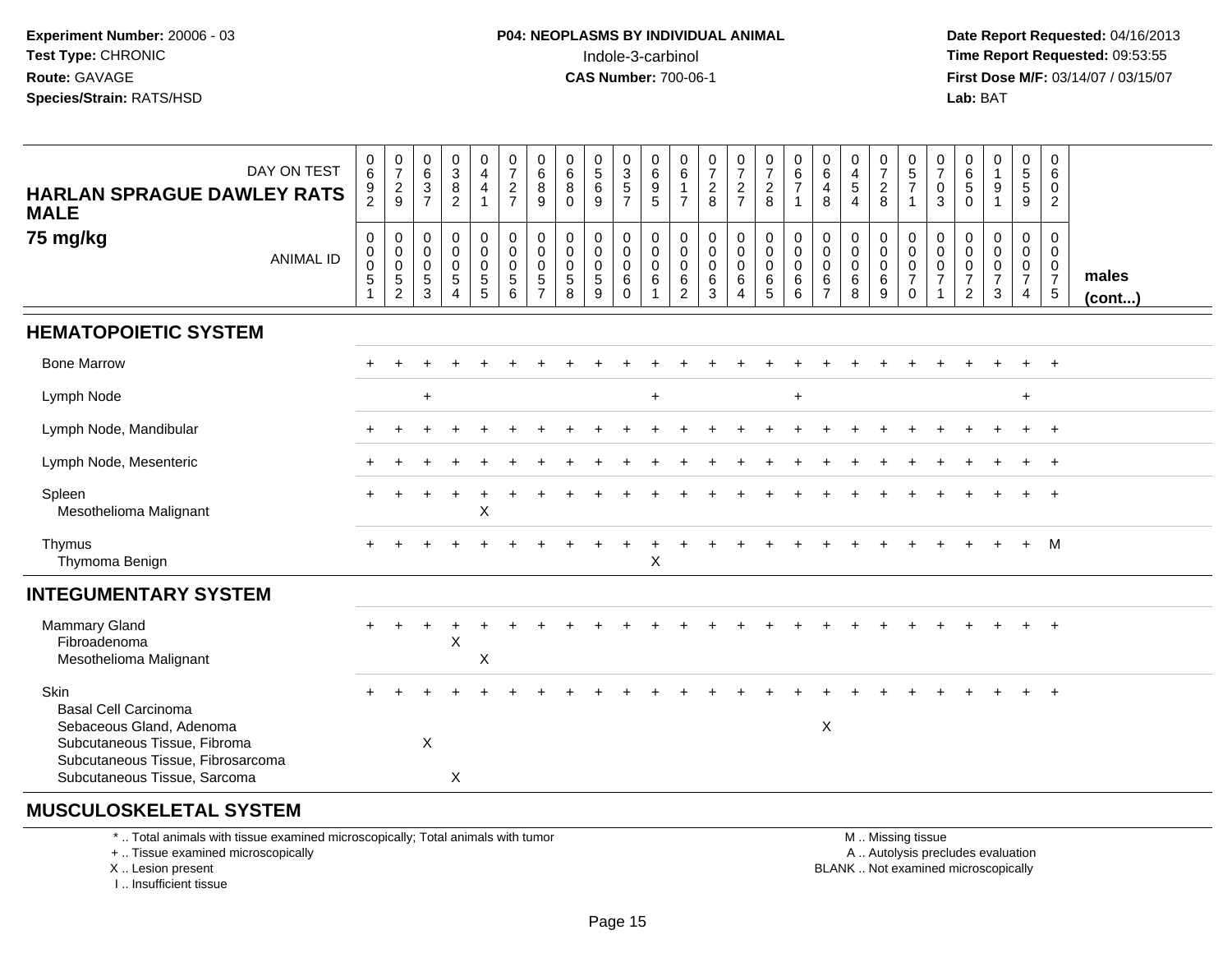| DAY ON TEST<br><b>HARLAN SPRAGUE DAWLEY RATS</b><br><b>MALE</b>                                                                                                     | 0<br>$6\overline{6}$<br>$\frac{9}{2}$                         | $\frac{0}{7}$<br>$\frac{2}{9}$                   | $\pmb{0}$<br>6<br>$\mathbf{3}$<br>$\overline{7}$    | $\frac{0}{3}$<br>8<br>$\overline{2}$                                 | $\begin{smallmatrix}0\\4\end{smallmatrix}$<br>4<br>$\overline{1}$ | $\frac{0}{7}$<br>$\frac{2}{7}$                         | $\begin{smallmatrix}0\0\0\end{smallmatrix}$<br>$\bf8$<br>9       | $\begin{array}{c} 0 \\ 6 \end{array}$<br>8<br>$\mathbf{0}$   | $\begin{array}{c} 0 \\ 5 \\ 6 \end{array}$<br>9  | $\begin{array}{c} 0 \\ 3 \\ 5 \end{array}$<br>$\overline{7}$                   | 0<br>$6\phantom{a}$<br>$\boldsymbol{9}$<br>$\overline{5}$ | 0<br>$\,6\,$<br>$\mathbf{1}$<br>$\overline{7}$                         | $\begin{array}{c} 0 \\ 7 \end{array}$<br>$\frac{2}{8}$ | $\frac{0}{7}$<br>$rac{2}{7}$                    | $\frac{0}{7}$<br>$\overline{2}$<br>8          | $\begin{array}{c} 0 \\ 6 \\ 7 \end{array}$<br>$\mathbf 1$ | $\begin{smallmatrix}0\0\0\end{smallmatrix}$<br>$\overline{4}$<br>8 | $\pmb{0}$<br>$\frac{4}{5}$<br>$\boldsymbol{\Lambda}$      | $\begin{array}{c} 0 \\ 7 \\ 2 \end{array}$<br>8                | $\begin{array}{c} 0 \\ 5 \\ 7 \end{array}$<br>$\mathbf{1}$                                    | 0<br>$\overline{7}$<br>0<br>3                   | $_{6}^{\rm 0}$<br>5<br>$\Omega$                                     | $\begin{smallmatrix}0\1\end{smallmatrix}$<br>$\boldsymbol{9}$<br>$\mathbf 1$ | $\begin{array}{c} 0 \\ 5 \\ 5 \end{array}$<br>9                        | $\mathbf 0$<br>$\,6\,$<br>$\mathbf 0$<br>$\overline{2}$                          |                       |
|---------------------------------------------------------------------------------------------------------------------------------------------------------------------|---------------------------------------------------------------|--------------------------------------------------|-----------------------------------------------------|----------------------------------------------------------------------|-------------------------------------------------------------------|--------------------------------------------------------|------------------------------------------------------------------|--------------------------------------------------------------|--------------------------------------------------|--------------------------------------------------------------------------------|-----------------------------------------------------------|------------------------------------------------------------------------|--------------------------------------------------------|-------------------------------------------------|-----------------------------------------------|-----------------------------------------------------------|--------------------------------------------------------------------|-----------------------------------------------------------|----------------------------------------------------------------|-----------------------------------------------------------------------------------------------|-------------------------------------------------|---------------------------------------------------------------------|------------------------------------------------------------------------------|------------------------------------------------------------------------|----------------------------------------------------------------------------------|-----------------------|
| 75 mg/kg<br><b>ANIMAL ID</b>                                                                                                                                        | $\pmb{0}$<br>$\mathbf 0$<br>$\overline{0}$<br>$\sqrt{5}$<br>1 | 0<br>$\mathbf 0$<br>$\pmb{0}$<br>$\sqrt{5}$<br>2 | $\mathbf 0$<br>$\mathbf 0$<br>$\mathbf 0$<br>5<br>3 | 0<br>$\mathbf 0$<br>$\boldsymbol{0}$<br>5<br>$\overline{\mathbf{4}}$ | 0<br>$\mathbf 0$<br>$\mathbf 0$<br>$\sqrt{5}$<br>5                | $\pmb{0}$<br>$\pmb{0}$<br>$\pmb{0}$<br>$\sqrt{5}$<br>6 | 0<br>$\mathbf 0$<br>$\mathbf 0$<br>$\,$ 5 $\,$<br>$\overline{7}$ | $\mathbf 0$<br>$\mathbf 0$<br>$\mathbf 0$<br>$\sqrt{5}$<br>8 | 0<br>$\mathbf 0$<br>$\pmb{0}$<br>$\sqrt{5}$<br>9 | $\pmb{0}$<br>$\mathsf{O}\xspace$<br>$\ddot{\mathbf{0}}$<br>$\,6\,$<br>$\Omega$ | 0<br>$\mathbf 0$<br>$\mathsf{O}\xspace$<br>$\,6\,$<br>1   | $\mathbf 0$<br>$\mathbf 0$<br>$\mathbf 0$<br>$\,6\,$<br>$\overline{c}$ | 0<br>$\mathsf{O}\xspace$<br>$\pmb{0}$<br>$\,6\,$<br>3  | 0<br>$\mathbf 0$<br>$\mathbf 0$<br>$\,6\,$<br>4 | $\pmb{0}$<br>$\mathbf 0$<br>0<br>$\,6\,$<br>5 | $\mathbf 0$<br>$\mathbf 0$<br>$\mathbf 0$<br>$\,6\,$<br>6 | 0<br>0<br>0<br>$\,6\,$<br>$\overline{7}$                           | $\mathbf 0$<br>$\mathbf 0$<br>$\mathbf 0$<br>$\,6\,$<br>8 | $\mathbf 0$<br>$\mathbf 0$<br>$\boldsymbol{0}$<br>$\,6\,$<br>9 | $\mathbf 0$<br>$\mathbf 0$<br>$\pmb{0}$<br>$\overline{7}$<br>$\Omega$                         | 0<br>$\mathbf 0$<br>$\pmb{0}$<br>$\overline{7}$ | $\mathbf 0$<br>0<br>$\pmb{0}$<br>$\boldsymbol{7}$<br>$\overline{2}$ | 0<br>0<br>$\pmb{0}$<br>$\overline{7}$<br>3                                   | 0<br>$\mathbf 0$<br>$\overline{0}$<br>$\overline{7}$<br>$\overline{4}$ | $\mathbf 0$<br>$\mathbf 0$<br>$\boldsymbol{0}$<br>$\boldsymbol{7}$<br>$\sqrt{5}$ | males<br>$($ cont $)$ |
| Bone                                                                                                                                                                | $\pm$                                                         | $\ddot{}$                                        |                                                     |                                                                      |                                                                   |                                                        |                                                                  |                                                              |                                                  |                                                                                |                                                           |                                                                        |                                                        |                                                 |                                               |                                                           |                                                                    |                                                           |                                                                |                                                                                               |                                                 |                                                                     | $\div$                                                                       | $\ddot{}$                                                              | $+$                                                                              |                       |
| <b>NERVOUS SYSTEM</b>                                                                                                                                               |                                                               |                                                  |                                                     |                                                                      |                                                                   |                                                        |                                                                  |                                                              |                                                  |                                                                                |                                                           |                                                                        |                                                        |                                                 |                                               |                                                           |                                                                    |                                                           |                                                                |                                                                                               |                                                 |                                                                     |                                                                              |                                                                        |                                                                                  |                       |
| <b>Brain</b><br>Glioma Malignant<br>Meningioma Malignant                                                                                                            |                                                               |                                                  |                                                     |                                                                      |                                                                   |                                                        | ÷.                                                               | $\ddot{}$                                                    | $\overline{+}$                                   | $\ddot{}$<br>X                                                                 | $\ddot{}$                                                 | ٠                                                                      |                                                        | $\ddot{}$                                       |                                               |                                                           |                                                                    |                                                           |                                                                | $\boldsymbol{\mathsf{X}}$                                                                     |                                                 |                                                                     |                                                                              | $\ddot{}$                                                              | $+$                                                                              |                       |
| Spinal Cord                                                                                                                                                         |                                                               |                                                  | $\ddot{}$                                           |                                                                      |                                                                   |                                                        |                                                                  |                                                              |                                                  |                                                                                |                                                           |                                                                        |                                                        |                                                 |                                               | $\ddot{}$                                                 |                                                                    |                                                           |                                                                |                                                                                               |                                                 |                                                                     |                                                                              |                                                                        |                                                                                  |                       |
| <b>RESPIRATORY SYSTEM</b>                                                                                                                                           |                                                               |                                                  |                                                     |                                                                      |                                                                   |                                                        |                                                                  |                                                              |                                                  |                                                                                |                                                           |                                                                        |                                                        |                                                 |                                               |                                                           |                                                                    |                                                           |                                                                |                                                                                               |                                                 |                                                                     |                                                                              |                                                                        |                                                                                  |                       |
| Lung<br>Squamous Cell Carcinoma                                                                                                                                     | $\ddot{}$                                                     | +<br>X                                           |                                                     |                                                                      |                                                                   |                                                        |                                                                  |                                                              |                                                  |                                                                                |                                                           |                                                                        |                                                        |                                                 |                                               |                                                           |                                                                    |                                                           |                                                                |                                                                                               |                                                 |                                                                     |                                                                              | $+$                                                                    | $+$                                                                              |                       |
| Nose                                                                                                                                                                |                                                               |                                                  |                                                     |                                                                      |                                                                   |                                                        |                                                                  |                                                              |                                                  |                                                                                |                                                           |                                                                        |                                                        |                                                 |                                               |                                                           |                                                                    |                                                           |                                                                |                                                                                               |                                                 |                                                                     |                                                                              |                                                                        | $+$                                                                              |                       |
| Trachea                                                                                                                                                             |                                                               |                                                  |                                                     |                                                                      |                                                                   |                                                        |                                                                  |                                                              |                                                  |                                                                                |                                                           |                                                                        |                                                        |                                                 |                                               |                                                           |                                                                    |                                                           |                                                                |                                                                                               |                                                 |                                                                     |                                                                              |                                                                        | $+$                                                                              |                       |
| <b>SPECIAL SENSES SYSTEM</b>                                                                                                                                        |                                                               |                                                  |                                                     |                                                                      |                                                                   |                                                        |                                                                  |                                                              |                                                  |                                                                                |                                                           |                                                                        |                                                        |                                                 |                                               |                                                           |                                                                    |                                                           |                                                                |                                                                                               |                                                 |                                                                     |                                                                              |                                                                        |                                                                                  |                       |
| Eye                                                                                                                                                                 |                                                               |                                                  |                                                     |                                                                      |                                                                   |                                                        |                                                                  |                                                              |                                                  |                                                                                |                                                           |                                                                        |                                                        |                                                 |                                               |                                                           |                                                                    |                                                           |                                                                |                                                                                               |                                                 |                                                                     |                                                                              |                                                                        | $+$                                                                              |                       |
| <b>Harderian Gland</b>                                                                                                                                              |                                                               |                                                  |                                                     |                                                                      |                                                                   |                                                        |                                                                  |                                                              |                                                  |                                                                                |                                                           |                                                                        |                                                        |                                                 |                                               |                                                           |                                                                    |                                                           |                                                                |                                                                                               |                                                 |                                                                     |                                                                              |                                                                        | $+$                                                                              |                       |
| <b>Lacrimal Gland</b>                                                                                                                                               |                                                               |                                                  |                                                     |                                                                      |                                                                   |                                                        |                                                                  |                                                              |                                                  |                                                                                |                                                           |                                                                        |                                                        |                                                 |                                               |                                                           |                                                                    |                                                           |                                                                |                                                                                               |                                                 |                                                                     |                                                                              |                                                                        |                                                                                  |                       |
| <b>URINARY SYSTEM</b>                                                                                                                                               |                                                               |                                                  |                                                     |                                                                      |                                                                   |                                                        |                                                                  |                                                              |                                                  |                                                                                |                                                           |                                                                        |                                                        |                                                 |                                               |                                                           |                                                                    |                                                           |                                                                |                                                                                               |                                                 |                                                                     |                                                                              |                                                                        |                                                                                  |                       |
| Kidney                                                                                                                                                              |                                                               |                                                  |                                                     |                                                                      |                                                                   |                                                        |                                                                  |                                                              |                                                  |                                                                                |                                                           |                                                                        |                                                        |                                                 |                                               |                                                           |                                                                    |                                                           |                                                                |                                                                                               |                                                 |                                                                     |                                                                              |                                                                        |                                                                                  |                       |
| *  Total animals with tissue examined microscopically; Total animals with tumor<br>+  Tissue examined microscopically<br>X  Lesion present<br>I Insufficient tissue |                                                               |                                                  |                                                     |                                                                      |                                                                   |                                                        |                                                                  |                                                              |                                                  |                                                                                |                                                           |                                                                        |                                                        |                                                 |                                               |                                                           |                                                                    |                                                           |                                                                | M  Missing tissue<br>A  Autolysis precludes evaluation<br>BLANK  Not examined microscopically |                                                 |                                                                     |                                                                              |                                                                        |                                                                                  |                       |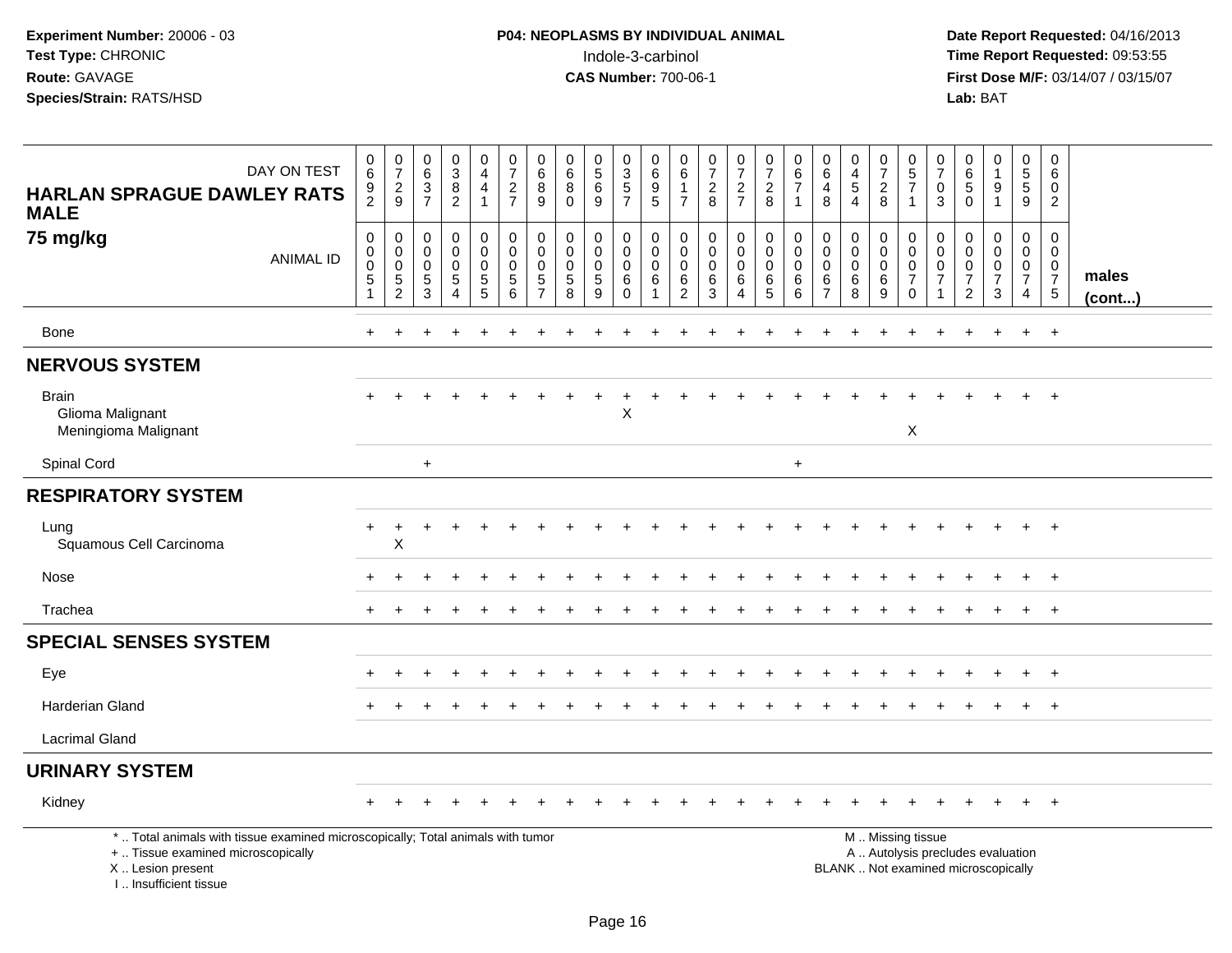# **P04: NEOPLASMS BY INDIVIDUAL ANIMAL**Indole-3-carbinol **Time Report Requested:** 09:53:55

 **Date Report Requested:** 04/16/2013 **First Dose M/F:** 03/14/07 / 03/15/07<br>**Lab: BAT** 

| <b>Urinary Bladder</b><br><b>SYSTEMIC LESIONS</b> |                  | $+$              |                                |             |                           |                       |                                            |                                                                  |                                                |             |                                  |                                 |             |                                           |                                                        |                                             |                       |                          |                            |                  |                                             |                               | $+$                           | +                | $+$                                      | $+$                                          |                 |
|---------------------------------------------------|------------------|------------------|--------------------------------|-------------|---------------------------|-----------------------|--------------------------------------------|------------------------------------------------------------------|------------------------------------------------|-------------|----------------------------------|---------------------------------|-------------|-------------------------------------------|--------------------------------------------------------|---------------------------------------------|-----------------------|--------------------------|----------------------------|------------------|---------------------------------------------|-------------------------------|-------------------------------|------------------|------------------------------------------|----------------------------------------------|-----------------|
| 75 mg/kg                                          | <b>ANIMAL ID</b> | 0<br>0<br>U<br>5 | 0<br>э<br>$\sim$               | 0<br>5<br>3 | 0<br>0<br>0<br>5<br>4     | 0<br>0<br>0<br>5<br>5 | 0<br>$\overline{0}$<br>$\pmb{0}$<br>5<br>6 | 0<br>0<br>$\begin{array}{c} 0 \\ 5 \end{array}$<br>$\rightarrow$ | 0<br>$\mathbf 0$<br>$\boldsymbol{0}$<br>5<br>8 | 5<br>9      | $\mathbf 0$<br>0<br>6<br>$\sim$  | 0<br>0<br>0<br>6                | 0<br>6<br>⌒ | 0<br>0<br>0<br>6<br>3                     | $\mathbf{0}$<br>0<br>0<br>6<br>4                       | 0<br>$\pmb{0}$<br>$\pmb{0}$<br>$\,6\,$<br>5 | $\mathbf 0$<br>6<br>6 | 0<br>6<br>$\overline{ }$ | 0<br>0<br>0<br>6<br>8      | 0<br>0<br>6<br>9 | 0<br>0<br>$\mathbf 0$<br>$\rightarrow$<br>0 | 0<br>0<br>0<br>$\overline{ }$ | 0<br>0<br>0<br>$\overline{2}$ | 0<br>0<br>0<br>3 | 0<br>$\mathbf 0$<br>$\overline{ }$<br>4  | 0<br>0<br>$\mathbf 0$<br>$\overline{ }$<br>5 | males<br>(cont) |
| <b>HARLAN SPRAGUE DAWLEY RATS</b><br><b>MALE</b>  | DAY ON TEST      | 0<br>6<br>9      | U<br>$\sim$<br>$\epsilon$<br>9 | 0<br>6<br>3 | 0<br>3<br>8<br>$\sqrt{2}$ | 0<br>4<br>4           | 0<br>$\overline{ }$<br>$\frac{2}{7}$       | 0<br>$\,6$<br>8<br>9                                             | 0<br>$\,6$<br>8<br>0                           | 5<br>6<br>9 | 3<br>$\sqrt{5}$<br>$\rightarrow$ | $\mathbf{0}$<br>$\,6$<br>9<br>5 | U<br>6      | 0<br>$\rightarrow$<br>$\overline{2}$<br>8 | 0<br>$\overline{ }$<br>$\overline{2}$<br>$\rightarrow$ | 0<br>$\overline{c}$<br>8                    | 6                     | 6<br>4<br>8              | 0<br>4<br>$5^{\circ}$<br>4 | U<br>⌒<br>∠<br>8 | 0<br>$\mathbf 5$                            | 0<br>$\rightarrow$<br>0<br>3  | 0<br>$\,6$<br>5<br>0          | 0<br>9           | 0<br>$5\phantom{.0}$<br>$\,$ 5 $\,$<br>9 | 0<br>6<br>$\mathbf{0}$<br>ົ<br>∠             |                 |

Multiple Organn + Mesothelioma Malignant

<sup>+</sup> <sup>+</sup> <sup>+</sup> <sup>+</sup> <sup>+</sup> <sup>+</sup> <sup>+</sup> <sup>+</sup> <sup>+</sup> <sup>+</sup> <sup>+</sup> <sup>+</sup> <sup>+</sup> <sup>+</sup> <sup>+</sup> <sup>+</sup> <sup>+</sup> <sup>+</sup> <sup>+</sup> <sup>+</sup> <sup>+</sup> <sup>+</sup> <sup>+</sup> <sup>+</sup>

t X

\* .. Total animals with tissue examined microscopically; Total animals with tumor

+ .. Tissue examined microscopically

X .. Lesion present

I .. Insufficient tissue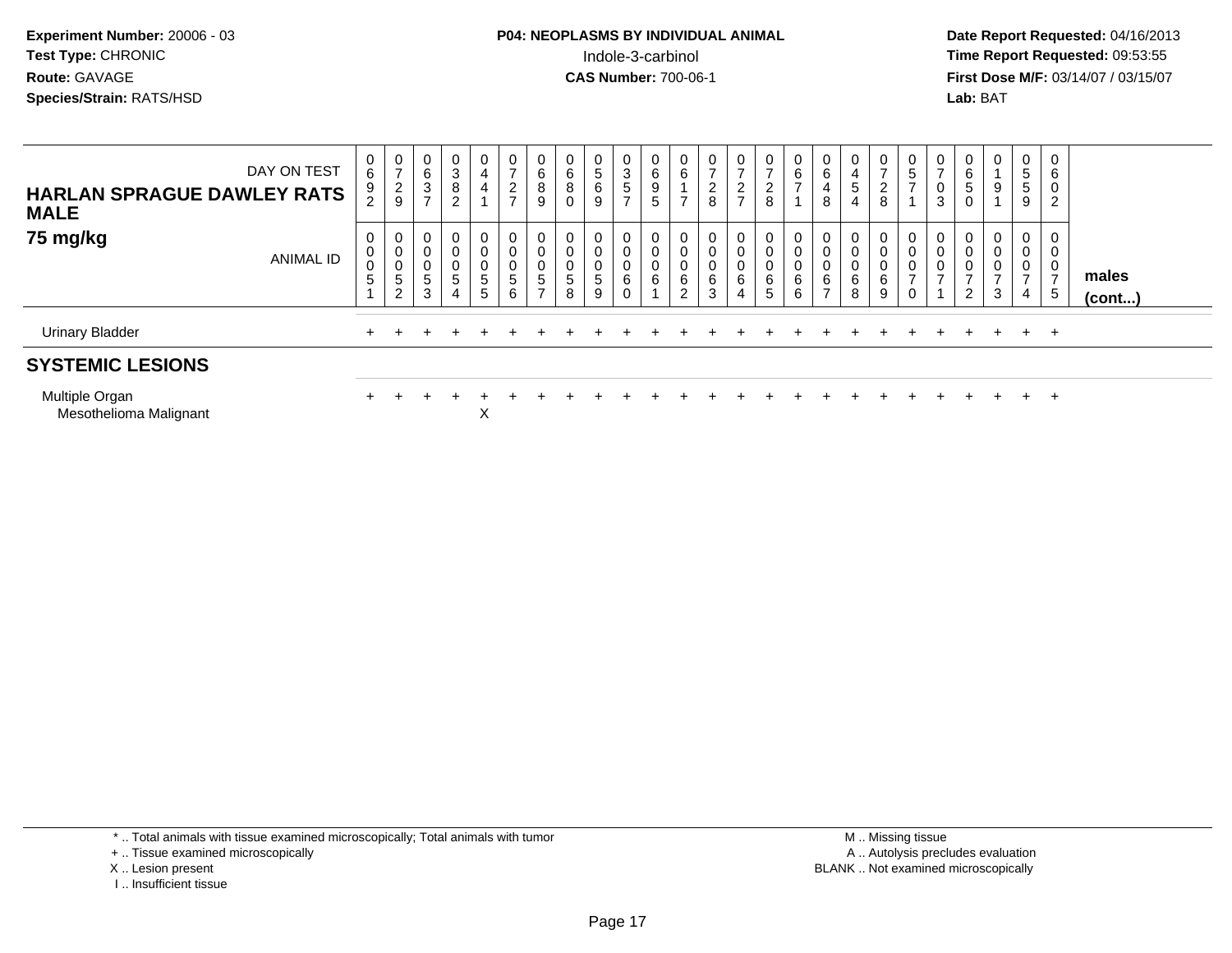**Date Report Requested:** 04/16/2013 **First Dose M/F:** 03/14/07 / 03/15/07<br>**Lab:** BAT **Lab:** BAT

| DAY ON TEST<br><b>HARLAN SPRAGUE DAWLEY RATS</b><br><b>MALE</b>                    | $_{6}^{\rm 0}$<br>$\frac{3}{7}$                                        | $\begin{array}{c} 0 \\ 6 \end{array}$<br>$\mathbf{1}$<br>$\overline{7}$     | $\begin{array}{c} 0 \\ 6 \end{array}$<br>$\overline{2}$<br>$\mathbf{3}$ | $\begin{array}{c} 0 \\ 5 \end{array}$<br>$\mathbf{1}$<br>6 | $\frac{0}{7}$<br>$\overline{2}$<br>$\overline{7}$ | $\begin{array}{c} 0 \\ 7 \\ 2 \end{array}$<br>$\overline{9}$ | 0<br>$\overline{7}$<br>$\mathbf{2}$<br>8                         | 0<br>$\overline{\mathbf{4}}$<br>$\overline{4}$<br>8 | $\begin{array}{c} 0 \\ 6 \end{array}$<br>$\mathbf{1}$<br>6           | 0<br>$\overline{4}$<br>$\,$ 5 $\,$<br>6        | $\pmb{0}$<br>$\sqrt{5}$<br>$\mathbf 0$<br>5            | 0<br>$\,6$<br>$\sqrt{5}$<br>5                | $\begin{array}{c} 0 \\ 5 \end{array}$<br>$\mathbf{3}$<br>3 | $\begin{array}{c} 0 \\ 6 \\ 5 \end{array}$<br>$\mathbf{1}$ | $\begin{array}{c} 0 \\ 5 \\ 9 \end{array}$<br>$\overline{7}$       | $\frac{0}{7}$<br>$\sqrt{2}$<br>8                                     | 0<br>$\overline{4}$<br>8<br>9                                    | 0<br>$\,6$<br>$\,6\,$<br>1                          | 0<br>$\frac{6}{7}$<br>9                                                        | $\begin{array}{c} 0 \\ 5 \\ 8 \end{array}$<br>$\overline{2}$   | $\boldsymbol{0}$<br>$\,6\,$<br>$\bf 8$<br>5                    | $\mathbf 0$<br>$\boldsymbol{7}$<br>$\sqrt{2}$<br>$\overline{7}$ | $\pmb{0}$<br>$\,6\,$<br>$\mathbf{1}$<br>$\overline{4}$       | $\pmb{0}$<br>$\boldsymbol{7}$<br>$\overline{a}$<br>8          | $\mathbf 0$<br>$\overline{7}$<br>$\overline{2}$<br>9                        |                             |
|------------------------------------------------------------------------------------|------------------------------------------------------------------------|-----------------------------------------------------------------------------|-------------------------------------------------------------------------|------------------------------------------------------------|---------------------------------------------------|--------------------------------------------------------------|------------------------------------------------------------------|-----------------------------------------------------|----------------------------------------------------------------------|------------------------------------------------|--------------------------------------------------------|----------------------------------------------|------------------------------------------------------------|------------------------------------------------------------|--------------------------------------------------------------------|----------------------------------------------------------------------|------------------------------------------------------------------|-----------------------------------------------------|--------------------------------------------------------------------------------|----------------------------------------------------------------|----------------------------------------------------------------|-----------------------------------------------------------------|--------------------------------------------------------------|---------------------------------------------------------------|-----------------------------------------------------------------------------|-----------------------------|
| 75 mg/kg<br><b>ANIMAL ID</b>                                                       | $\pmb{0}$<br>$\pmb{0}$<br>$\mathsf{O}\xspace$<br>$\boldsymbol{7}$<br>6 | $\mathbf 0$<br>$\pmb{0}$<br>$\mathsf 0$<br>$\overline{7}$<br>$\overline{7}$ | $\mathbf 0$<br>$\mathbf 0$<br>$\mathbf 0$<br>$\overline{7}$<br>8        | 0<br>$\mathbf 0$<br>$\mathbf 0$<br>$\overline{7}$<br>9     | 0<br>$\mathbf 0$<br>$\mathbf 0$<br>8<br>$\Omega$  | $\pmb{0}$<br>$\mathbf 0$<br>$\mathsf 0$<br>8<br>$\mathbf{1}$ | $\mathbf 0$<br>$\mathbf 0$<br>$\mathbf 0$<br>8<br>$\overline{2}$ | 0<br>$\mathbf 0$<br>$\mathbf 0$<br>8<br>3           | $\mathbf 0$<br>$\pmb{0}$<br>$\mathbf 0$<br>$\,8\,$<br>$\overline{4}$ | 0<br>0<br>$\mathbf 0$<br>$\bf 8$<br>$\sqrt{5}$ | $\mathbf 0$<br>$\mathbf 0$<br>$\overline{0}$<br>8<br>6 | 0<br>0<br>$\mathbf 0$<br>8<br>$\overline{7}$ | 0<br>$\mathbf 0$<br>$\mathbf 0$<br>8<br>8                  | 0<br>$\mathsf 0$<br>$\mathbf 0$<br>$\bf 8$<br>9            | 0<br>$\mathbf 0$<br>$\mathbf 0$<br>$\boldsymbol{9}$<br>$\mathbf 0$ | $\mathbf 0$<br>$\mathbf 0$<br>$\mathbf 0$<br>$9\,$<br>$\overline{1}$ | $\mathbf 0$<br>$\mathbf 0$<br>$\mathbf 0$<br>9<br>$\overline{2}$ | $\mathbf 0$<br>$\mathbf 0$<br>$\mathbf 0$<br>9<br>3 | 0<br>$\mathbf 0$<br>$\mathbf 0$<br>$\boldsymbol{9}$<br>$\overline{\mathbf{A}}$ | 0<br>0<br>$\mathbf 0$<br>$\begin{array}{c} 9 \\ 5 \end{array}$ | $\mathbf 0$<br>0<br>$\mathbf 0$<br>$\boldsymbol{9}$<br>$\,6\,$ | $\mathbf 0$<br>$\mathbf 0$<br>$\mathbf 0$<br>$\frac{9}{7}$      | $\mathbf 0$<br>$\Omega$<br>$\Omega$<br>$\boldsymbol{9}$<br>8 | 0<br>0<br>$\mathbf 0$<br>$\boldsymbol{9}$<br>$\boldsymbol{9}$ | $\mathbf 0$<br>$\mathbf 0$<br>$\mathbf{1}$<br>$\overline{0}$<br>$\mathbf 0$ | * TOTALS                    |
| <b>ALIMENTARY SYSTEM</b>                                                           |                                                                        |                                                                             |                                                                         |                                                            |                                                   |                                                              |                                                                  |                                                     |                                                                      |                                                |                                                        |                                              |                                                            |                                                            |                                                                    |                                                                      |                                                                  |                                                     |                                                                                |                                                                |                                                                |                                                                 |                                                              |                                                               |                                                                             |                             |
| Esophagus                                                                          | $\pm$                                                                  |                                                                             |                                                                         |                                                            |                                                   |                                                              |                                                                  |                                                     |                                                                      |                                                |                                                        |                                              |                                                            |                                                            |                                                                    |                                                                      |                                                                  |                                                     |                                                                                |                                                                |                                                                |                                                                 |                                                              |                                                               | $\overline{+}$                                                              | 50                          |
| Intestine Large, Cecum<br>Lipoma                                                   |                                                                        |                                                                             |                                                                         |                                                            |                                                   |                                                              |                                                                  |                                                     |                                                                      |                                                |                                                        |                                              |                                                            |                                                            |                                                                    | $\sf X$                                                              |                                                                  |                                                     |                                                                                |                                                                |                                                                |                                                                 |                                                              |                                                               |                                                                             | 50<br>-1                    |
| Intestine Large, Colon                                                             |                                                                        |                                                                             |                                                                         |                                                            |                                                   |                                                              |                                                                  |                                                     |                                                                      |                                                |                                                        |                                              |                                                            |                                                            |                                                                    |                                                                      |                                                                  |                                                     |                                                                                |                                                                |                                                                |                                                                 |                                                              |                                                               | $\overline{+}$                                                              | 50                          |
| Intestine Large, Rectum<br>Mesothelioma Malignant                                  |                                                                        |                                                                             |                                                                         |                                                            |                                                   |                                                              |                                                                  |                                                     |                                                                      |                                                |                                                        |                                              |                                                            |                                                            |                                                                    |                                                                      |                                                                  |                                                     |                                                                                |                                                                |                                                                |                                                                 |                                                              |                                                               |                                                                             | 50<br>$\mathbf{1}$          |
| Intestine Small, Duodenum<br>Carcinoma                                             | $+$                                                                    |                                                                             |                                                                         |                                                            |                                                   |                                                              |                                                                  |                                                     | A                                                                    | $\ddot{}$<br>X                                 |                                                        |                                              |                                                            |                                                            |                                                                    |                                                                      |                                                                  |                                                     |                                                                                |                                                                |                                                                |                                                                 |                                                              |                                                               |                                                                             | 48<br>1                     |
| Intestine Small, Ileum                                                             | $\pm$                                                                  |                                                                             | А                                                                       |                                                            |                                                   |                                                              |                                                                  |                                                     |                                                                      |                                                |                                                        |                                              |                                                            |                                                            |                                                                    |                                                                      |                                                                  |                                                     |                                                                                |                                                                |                                                                |                                                                 |                                                              |                                                               |                                                                             | 43                          |
| Intestine Small, Jejunum                                                           |                                                                        |                                                                             |                                                                         |                                                            |                                                   |                                                              |                                                                  |                                                     |                                                                      |                                                |                                                        |                                              |                                                            |                                                            |                                                                    |                                                                      |                                                                  |                                                     |                                                                                |                                                                |                                                                |                                                                 |                                                              |                                                               |                                                                             | 39                          |
| Liver                                                                              |                                                                        |                                                                             |                                                                         |                                                            |                                                   |                                                              |                                                                  |                                                     |                                                                      |                                                |                                                        |                                              |                                                            |                                                            |                                                                    |                                                                      |                                                                  |                                                     |                                                                                |                                                                |                                                                |                                                                 |                                                              |                                                               |                                                                             | 50                          |
| Mesentery<br>Mesothelioma Malignant                                                |                                                                        |                                                                             |                                                                         |                                                            |                                                   |                                                              |                                                                  |                                                     |                                                                      |                                                | $\ddot{}$                                              |                                              |                                                            |                                                            |                                                                    |                                                                      |                                                                  |                                                     |                                                                                |                                                                |                                                                |                                                                 |                                                              |                                                               |                                                                             | $\mathbf{2}$<br>$\mathbf 1$ |
| Oral Mucosa                                                                        |                                                                        |                                                                             |                                                                         |                                                            |                                                   |                                                              |                                                                  |                                                     |                                                                      |                                                |                                                        |                                              |                                                            |                                                            |                                                                    |                                                                      |                                                                  |                                                     |                                                                                |                                                                |                                                                |                                                                 |                                                              |                                                               |                                                                             | 50                          |
| Pancreas<br>Mesothelioma Malignant<br>Acinus, Adenoma<br>Acinus, Adenoma, Multiple |                                                                        |                                                                             |                                                                         |                                                            |                                                   | X                                                            |                                                                  |                                                     |                                                                      |                                                |                                                        |                                              |                                                            |                                                            |                                                                    |                                                                      |                                                                  |                                                     |                                                                                |                                                                |                                                                |                                                                 |                                                              |                                                               |                                                                             | 50<br>$\mathbf 1$<br>3      |
| *  Total animals with tissue examined microscopically; Total animals with tumor    |                                                                        |                                                                             |                                                                         |                                                            |                                                   |                                                              |                                                                  |                                                     |                                                                      |                                                |                                                        |                                              |                                                            |                                                            |                                                                    |                                                                      |                                                                  |                                                     |                                                                                | M  Missing tissue                                              |                                                                |                                                                 |                                                              |                                                               |                                                                             |                             |

+ .. Tissue examined microscopically

X .. Lesion present

I .. Insufficient tissue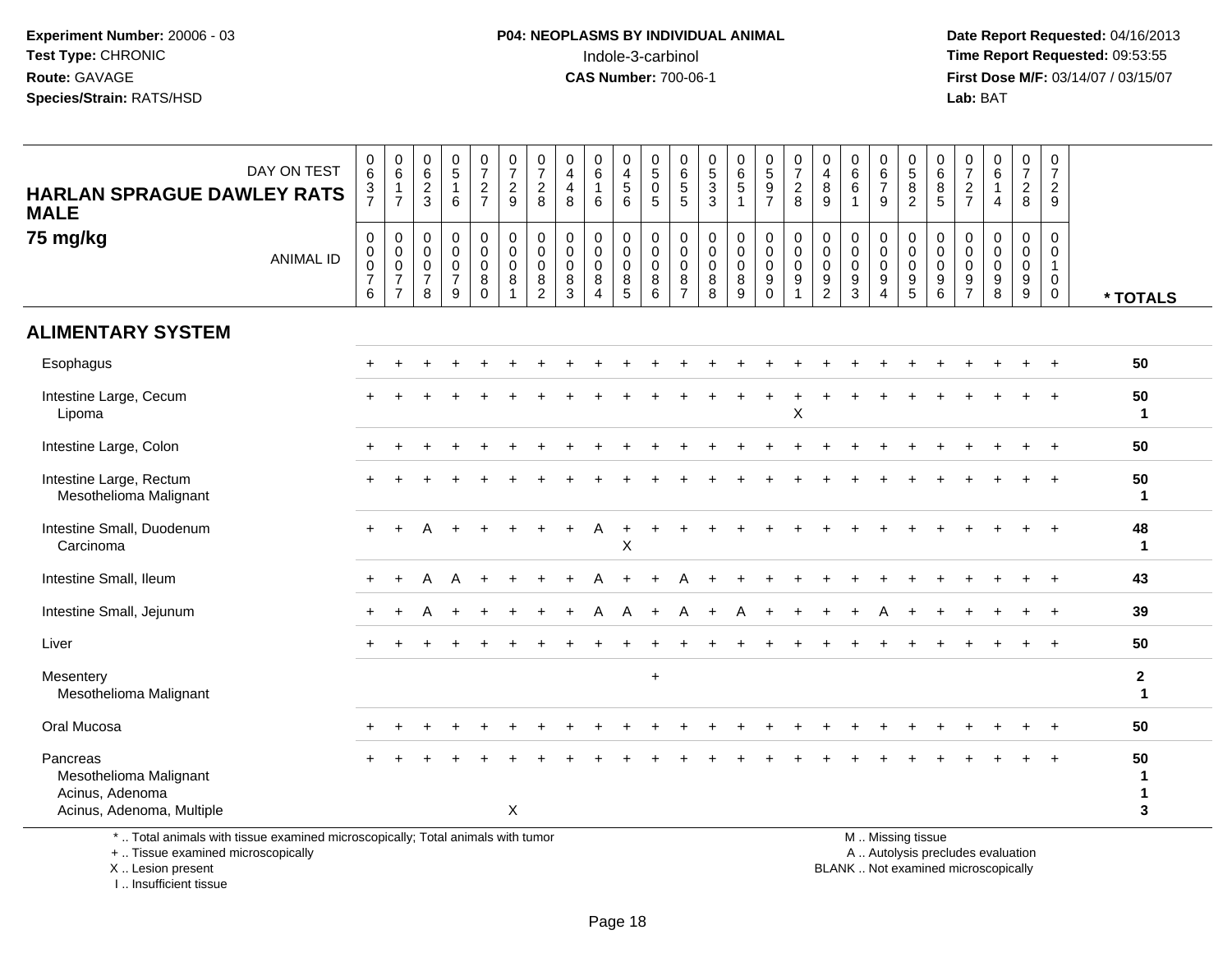**Date Report Requested:** 04/16/2013 **First Dose M/F:** 03/14/07 / 03/15/07<br>**Lab: BAT** 

| DAY ON TEST<br><b>HARLAN SPRAGUE DAWLEY RATS</b><br><b>MALE</b>          | $\begin{array}{c} 0 \\ 6 \end{array}$<br>$\frac{3}{7}$         | $\begin{array}{c} 0 \\ 6 \end{array}$<br>$\overline{1}$<br>$\overline{7}$ | $\begin{matrix} 0 \\ 6 \end{matrix}$<br>$\frac{2}{3}$            | $\begin{array}{c} 0 \\ 5 \end{array}$<br>$\mathbf{1}$<br>6 | $\frac{0}{7}$<br>$\frac{2}{7}$         | $\frac{0}{7}$<br>$\boldsymbol{2}$<br>$\boldsymbol{9}$ | $\frac{0}{7}$<br>$\frac{2}{8}$                                      | 0<br>$\overline{4}$<br>$\overline{4}$<br>8     | 0<br>6<br>$\mathbf{1}$<br>6                          | 0456                                       | $\begin{smallmatrix}0\5\0\end{smallmatrix}$<br>5        | $\begin{array}{c} 0 \\ 6 \\ 5 \end{array}$<br>5 | $\begin{array}{c} 0 \\ 5 \\ 3 \end{array}$                       | $\begin{matrix} 0 \\ 6 \\ 5 \end{matrix}$<br>$\mathbf{1}$ | $0$<br>$5$<br>$9$<br>$7$                                      | $\frac{0}{7}$<br>$\overline{2}$<br>8    | $\begin{smallmatrix}0\0\4\end{smallmatrix}$<br>$\bf 8$<br>9 | $\begin{matrix}0\6\6\end{matrix}$                                | $\begin{array}{c} 0 \\ 6 \\ 7 \end{array}$<br>9 | $\begin{array}{c} 0 \\ 5 \\ 8 \end{array}$<br>$\sqrt{2}$              | 0<br>$\,6\,$<br>$\overline{8}$<br>$5\phantom{.0}$   | $\frac{0}{7}$<br>$\boldsymbol{2}$<br>$\overline{7}$    | $\begin{array}{c} 0 \\ 6 \end{array}$<br>$\mathbf{1}$<br>$\overline{4}$ | $\begin{smallmatrix}0\\7\end{smallmatrix}$<br>$\frac{2}{8}$ | $\boldsymbol{0}$<br>$\overline{7}$<br>$\overline{2}$<br>9                  |              |
|--------------------------------------------------------------------------|----------------------------------------------------------------|---------------------------------------------------------------------------|------------------------------------------------------------------|------------------------------------------------------------|----------------------------------------|-------------------------------------------------------|---------------------------------------------------------------------|------------------------------------------------|------------------------------------------------------|--------------------------------------------|---------------------------------------------------------|-------------------------------------------------|------------------------------------------------------------------|-----------------------------------------------------------|---------------------------------------------------------------|-----------------------------------------|-------------------------------------------------------------|------------------------------------------------------------------|-------------------------------------------------|-----------------------------------------------------------------------|-----------------------------------------------------|--------------------------------------------------------|-------------------------------------------------------------------------|-------------------------------------------------------------|----------------------------------------------------------------------------|--------------|
| 75 mg/kg<br><b>ANIMAL ID</b>                                             | $\mathbf 0$<br>$\mathbf 0$<br>$\pmb{0}$<br>$\overline{7}$<br>6 | 0<br>$\mathbf 0$<br>$\mathbf 0$<br>$\overline{7}$<br>$\overline{7}$       | $\mathbf 0$<br>$\mathbf 0$<br>$\mathbf 0$<br>$\overline{7}$<br>8 | 0<br>$\mathbf 0$<br>$\mathbf 0$<br>$\overline{7}$<br>9     | 0<br>$\mathbf 0$<br>0<br>8<br>$\Omega$ | 0<br>$\tilde{0}$<br>$\mathbf 0$<br>8                  | $\mathbf 0$<br>$\overline{0}$<br>$\mathbf 0$<br>8<br>$\overline{2}$ | 0<br>$\mathbf 0$<br>$\mathbf 0$<br>$\bf8$<br>3 | 0<br>$\mathbf 0$<br>0<br>8<br>$\boldsymbol{\Lambda}$ | 0<br>$\overline{0}$<br>$\pmb{0}$<br>8<br>5 | 0<br>$\mathsf{O}\xspace$<br>$\mathbf 0$<br>$\bf 8$<br>6 | 0<br>0<br>0<br>8<br>$\overline{7}$              | $\mathbf 0$<br>$\ddot{\mathbf{0}}$<br>$\mathbf 0$<br>$\, 8$<br>8 | 0<br>$\mathbf 0$<br>$\mathbf 0$<br>$\, 8$<br>9            | $\mathbf 0$<br>$\overline{0}$<br>$\mathbf 0$<br>9<br>$\Omega$ | 0<br>$\mathsf{O}\xspace$<br>0<br>9<br>1 | 0<br>$\pmb{0}$<br>0<br>9<br>$\overline{c}$                  | $\mathbf 0$<br>$\mathbf 0$<br>$\pmb{0}$<br>$\boldsymbol{9}$<br>3 | 0<br>$\mathsf{O}$<br>0<br>9<br>4                | $\mathbf 0$<br>$\overline{0}$<br>$\mathbf 0$<br>$\boldsymbol{9}$<br>5 | $\mathbf 0$<br>$\mathbf 0$<br>$\mathbf 0$<br>9<br>6 | $\mathbf 0$<br>$\mathbf 0$<br>0<br>9<br>$\overline{7}$ | 0<br>$\mathbf 0$<br>$\pmb{0}$<br>$\boldsymbol{9}$<br>8                  | 0<br>$\mathbf 0$<br>$\mathbf 0$<br>$^9_9$                   | $\mathbf 0$<br>$\mathbf 0$<br>$\mathbf{1}$<br>$\mathbf{0}$<br>$\mathbf{0}$ | * TOTALS     |
| Salivary Glands                                                          |                                                                |                                                                           |                                                                  |                                                            |                                        |                                                       |                                                                     |                                                |                                                      |                                            |                                                         |                                                 |                                                                  |                                                           |                                                               |                                         |                                                             |                                                                  |                                                 |                                                                       |                                                     |                                                        |                                                                         |                                                             | $\overline{+}$                                                             | 50           |
| Stomach, Forestomach                                                     |                                                                |                                                                           |                                                                  |                                                            |                                        |                                                       |                                                                     |                                                |                                                      |                                            |                                                         |                                                 |                                                                  |                                                           |                                                               |                                         |                                                             |                                                                  |                                                 |                                                                       |                                                     |                                                        |                                                                         |                                                             | $+$                                                                        | 50           |
| Stomach, Glandular                                                       |                                                                |                                                                           |                                                                  |                                                            |                                        |                                                       |                                                                     |                                                |                                                      |                                            |                                                         |                                                 |                                                                  |                                                           |                                                               |                                         |                                                             |                                                                  |                                                 |                                                                       |                                                     |                                                        |                                                                         |                                                             | $+$                                                                        | 50           |
| <b>CARDIOVASCULAR SYSTEM</b>                                             |                                                                |                                                                           |                                                                  |                                                            |                                        |                                                       |                                                                     |                                                |                                                      |                                            |                                                         |                                                 |                                                                  |                                                           |                                                               |                                         |                                                             |                                                                  |                                                 |                                                                       |                                                     |                                                        |                                                                         |                                                             |                                                                            |              |
| <b>Blood Vessel</b>                                                      |                                                                |                                                                           |                                                                  |                                                            |                                        |                                                       |                                                                     |                                                |                                                      |                                            |                                                         |                                                 |                                                                  |                                                           |                                                               |                                         |                                                             |                                                                  |                                                 |                                                                       |                                                     |                                                        |                                                                         |                                                             |                                                                            | 50           |
| Heart<br>Schwannoma Malignant                                            |                                                                |                                                                           |                                                                  |                                                            |                                        |                                                       |                                                                     |                                                |                                                      |                                            |                                                         |                                                 |                                                                  |                                                           |                                                               |                                         |                                                             |                                                                  |                                                 |                                                                       |                                                     |                                                        |                                                                         |                                                             |                                                                            | 50<br>1      |
| <b>ENDOCRINE SYSTEM</b>                                                  |                                                                |                                                                           |                                                                  |                                                            |                                        |                                                       |                                                                     |                                                |                                                      |                                            |                                                         |                                                 |                                                                  |                                                           |                                                               |                                         |                                                             |                                                                  |                                                 |                                                                       |                                                     |                                                        |                                                                         |                                                             |                                                                            |              |
| <b>Adrenal Cortex</b><br>Adenoma<br>Carcinoma<br>Mesothelioma Malignant  | М                                                              |                                                                           |                                                                  |                                                            |                                        |                                                       |                                                                     |                                                |                                                      |                                            |                                                         |                                                 |                                                                  |                                                           |                                                               |                                         |                                                             |                                                                  |                                                 | X                                                                     |                                                     |                                                        |                                                                         |                                                             |                                                                            | 49           |
| Adrenal Medulla<br>Pheochromocytoma Benign<br>Pheochromocytoma Malignant | м                                                              | $\ddot{}$<br>$\mathsf X$                                                  |                                                                  |                                                            |                                        |                                                       |                                                                     |                                                |                                                      |                                            |                                                         | Χ                                               |                                                                  |                                                           |                                                               |                                         |                                                             |                                                                  |                                                 |                                                                       |                                                     |                                                        |                                                                         |                                                             |                                                                            | 49<br>5<br>1 |
| Islets, Pancreatic<br>Adenoma                                            |                                                                |                                                                           |                                                                  |                                                            |                                        |                                                       |                                                                     |                                                |                                                      |                                            |                                                         |                                                 |                                                                  |                                                           |                                                               |                                         |                                                             |                                                                  |                                                 |                                                                       |                                                     |                                                        |                                                                         |                                                             | $+$                                                                        | 50<br>1      |
| Parathyroid Gland<br>Carcinoma                                           |                                                                |                                                                           |                                                                  |                                                            |                                        |                                                       |                                                                     |                                                |                                                      |                                            | $\mathsf X$                                             |                                                 |                                                                  |                                                           |                                                               |                                         |                                                             |                                                                  |                                                 |                                                                       |                                                     |                                                        |                                                                         |                                                             |                                                                            | 46<br>1      |

\* .. Total animals with tissue examined microscopically; Total animals with tumor

+ .. Tissue examined microscopically

X .. Lesion present

I .. Insufficient tissue

M .. Missing tissue

y the contract of the contract of the contract of the contract of the contract of the contract of the contract of  $A$ . Autolysis precludes evaluation

Lesion present BLANK .. Not examined microscopically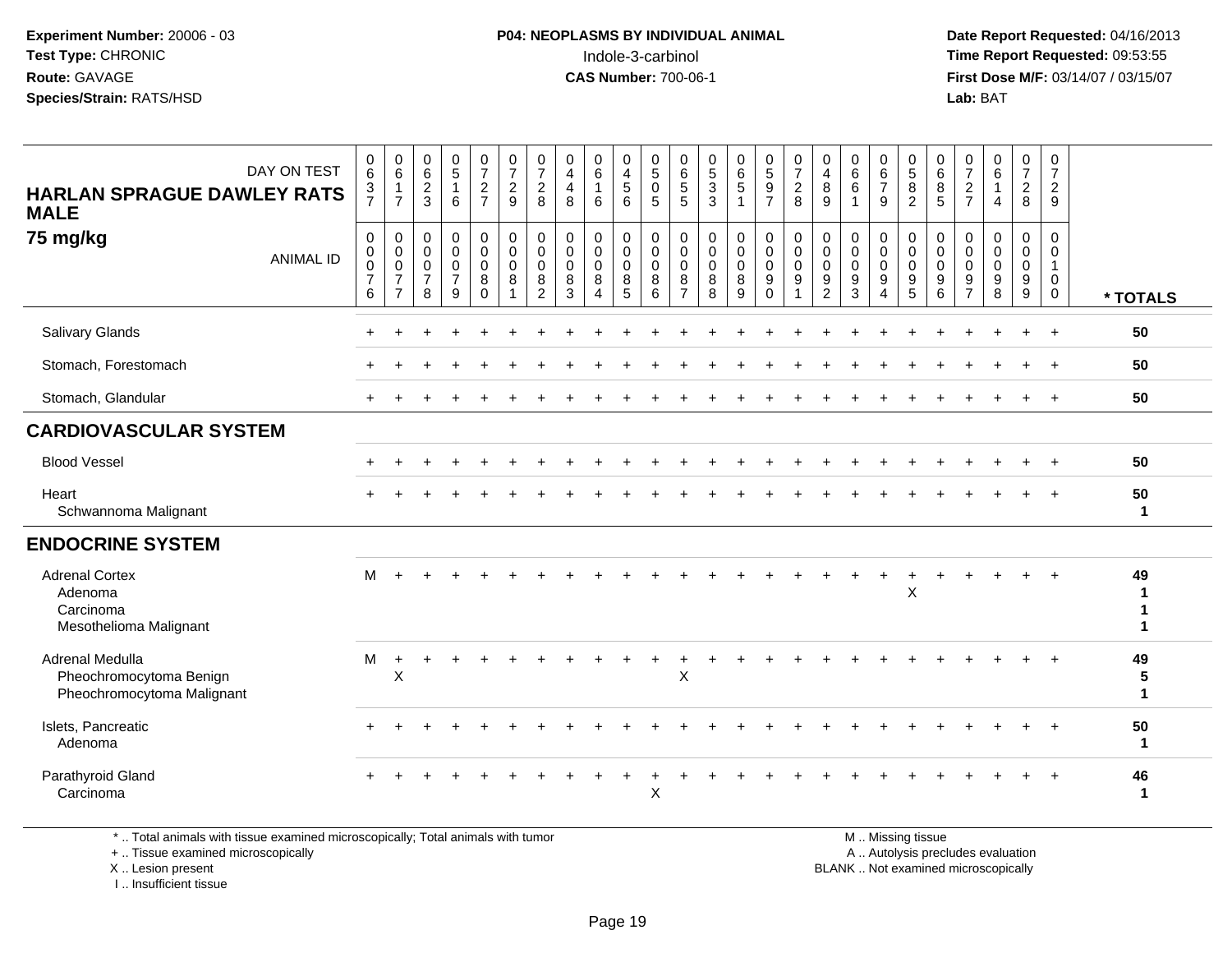**Date Report Requested:** 04/16/2013 **First Dose M/F:** 03/14/07 / 03/15/07<br>**Lab:** BAT **Lab:** BAT

| <b>HARLAN SPRAGUE DAWLEY RATS</b><br><b>MALE</b>                                         | DAY ON TEST      | $\mathbf 0$<br>$\,6\,$<br>$\frac{3}{7}$                             | $\pmb{0}$<br>6<br>$\mathbf{1}$<br>$\overline{7}$                | $\,0\,$<br>$\,6\,$<br>$\overline{c}$<br>3    | $\begin{array}{c} 0 \\ 5 \end{array}$<br>1<br>6    | $\begin{array}{c} 0 \\ 7 \end{array}$<br>$rac{2}{7}$ | $\begin{array}{c} 0 \\ 7 \end{array}$<br>$\overline{2}$<br>9          | 0<br>$\overline{7}$<br>$\overline{c}$<br>8 | $\pmb{0}$<br>$\overline{\mathbf{4}}$<br>$\overline{\mathbf{4}}$<br>8 | $\pmb{0}$<br>$\,6\,$<br>1<br>6                                     | $\,0\,$<br>$\overline{\mathbf{4}}$<br>$\sqrt{5}$<br>6          | $\pmb{0}$<br>$\sqrt{5}$<br>0<br>$5\phantom{1}$           | $\mathbf 0$<br>$\,6\,$<br>5<br>5                    | $\begin{array}{c} 0 \\ 5 \\ 3 \end{array}$ | $\pmb{0}$<br>$\frac{6}{5}$<br>$\mathbf{1}$   | $\begin{array}{c} 0 \\ 5 \end{array}$<br>$\frac{9}{7}$  | $\begin{array}{c} 0 \\ 7 \end{array}$<br>$\overline{c}$<br>8                    | $\pmb{0}$<br>$\overline{4}$<br>$\, 8$<br>9                         | $\pmb{0}$<br>$\,6\,$<br>6<br>$\mathbf{1}$                | $\begin{array}{c} 0 \\ 6 \end{array}$<br>$\overline{7}$<br>9    | $\begin{array}{c} 0 \\ 5 \end{array}$<br>8<br>$\overline{c}$     | $\mathbf 0$<br>$\,6\,$<br>$\bf 8$<br>$\overline{5}$ | 0<br>$\overline{7}$<br>$\overline{2}$<br>$\overline{7}$ | 0<br>$\,6\,$<br>1<br>$\overline{4}$    | $\frac{0}{7}$<br>$\overline{2}$<br>8 | $\begin{array}{c} 0 \\ 7 \end{array}$<br>$\overline{2}$<br>9 |                                   |
|------------------------------------------------------------------------------------------|------------------|---------------------------------------------------------------------|-----------------------------------------------------------------|----------------------------------------------|----------------------------------------------------|------------------------------------------------------|-----------------------------------------------------------------------|--------------------------------------------|----------------------------------------------------------------------|--------------------------------------------------------------------|----------------------------------------------------------------|----------------------------------------------------------|-----------------------------------------------------|--------------------------------------------|----------------------------------------------|---------------------------------------------------------|---------------------------------------------------------------------------------|--------------------------------------------------------------------|----------------------------------------------------------|-----------------------------------------------------------------|------------------------------------------------------------------|-----------------------------------------------------|---------------------------------------------------------|----------------------------------------|--------------------------------------|--------------------------------------------------------------|-----------------------------------|
| 75 mg/kg                                                                                 | <b>ANIMAL ID</b> | $\mathbf 0$<br>$\boldsymbol{0}$<br>$\pmb{0}$<br>$\overline{7}$<br>6 | 0<br>$\pmb{0}$<br>$\pmb{0}$<br>$\overline{7}$<br>$\overline{7}$ | 0<br>0<br>$\mathbf 0$<br>$\overline{7}$<br>8 | 0<br>$\pmb{0}$<br>$\pmb{0}$<br>$\overline{7}$<br>9 | 0<br>$\mathbf 0$<br>$\mathbf 0$<br>8<br>$\Omega$     | $\overline{0}$<br>$\mathbf 0$<br>$\Omega$<br>$\bf8$<br>$\overline{1}$ | 0<br>$\mathbf 0$<br>$\Omega$<br>8<br>2     | 0<br>$\mathbf 0$<br>$\Omega$<br>8<br>3                               | 0<br>$\pmb{0}$<br>$\mathbf 0$<br>$\bf 8$<br>$\boldsymbol{\Lambda}$ | 0<br>$\mathsf{O}\xspace$<br>$\mathbf 0$<br>8<br>$\overline{5}$ | $\mathbf 0$<br>$\mathsf{O}\xspace$<br>$\Omega$<br>8<br>6 | 0<br>$\mathbf 0$<br>$\Omega$<br>8<br>$\overline{7}$ | 0<br>$\pmb{0}$<br>$\mathbf 0$<br>$_{8}^8$  | 0<br>$\pmb{0}$<br>$\pmb{0}$<br>$\frac{8}{9}$ | 0<br>$\overline{0}$<br>$\mathbf 0$<br>$9\,$<br>$\Omega$ | $\mathbf 0$<br>$\mathbf 0$<br>$\mathbf 0$<br>$\boldsymbol{9}$<br>$\overline{1}$ | $\mathbf 0$<br>$\pmb{0}$<br>$\mathbf 0$<br>$9\,$<br>$\overline{2}$ | $\mathbf 0$<br>$\mathbf 0$<br>$\pmb{0}$<br>$\frac{9}{3}$ | 0<br>$\mathsf{O}$<br>$\mathbf 0$<br>9<br>$\boldsymbol{\Lambda}$ | 0<br>$\mathsf{O}\xspace$<br>$\mathsf{O}\xspace$<br>$\frac{9}{5}$ | 0<br>$\mathbf 0$<br>$\mathbf 0$<br>$9\,$<br>6       | 0<br>0<br>$\Omega$<br>9<br>$\overline{7}$               | 0<br>$\mathbf 0$<br>$\Omega$<br>9<br>8 | 0<br>0<br>$\pmb{0}$<br>$\frac{9}{9}$ | 0<br>0<br>$\mathbf{1}$<br>$\mathbf 0$<br>$\mathbf 0$         | * TOTALS                          |
| <b>Pituitary Gland</b><br>Pars Distalis, Adenoma<br>Pars Distalis, Carcinoma             |                  |                                                                     |                                                                 |                                              |                                                    |                                                      | $\times$                                                              |                                            |                                                                      |                                                                    |                                                                |                                                          |                                                     |                                            |                                              |                                                         | $\boldsymbol{\mathsf{X}}$                                                       |                                                                    | $\mathsf{X}$                                             | $\times$                                                        |                                                                  |                                                     |                                                         | X                                      |                                      | $\div$                                                       | 49<br>8<br>$\mathbf{1}$           |
| <b>Thyroid Gland</b><br>C-cell, Adenoma<br>C-cell, Carcinoma<br>Follicular Cell, Adenoma |                  |                                                                     |                                                                 | $\boldsymbol{\mathsf{X}}$                    |                                                    | $\mathsf{X}$                                         | $\mathsf{X}$                                                          |                                            |                                                                      |                                                                    | $\pmb{\times}$                                                 |                                                          |                                                     |                                            |                                              |                                                         |                                                                                 |                                                                    |                                                          |                                                                 |                                                                  |                                                     | X                                                       | $\boldsymbol{X}$                       |                                      | $\ddot{}$                                                    | 46<br>9<br>1<br>1                 |
| <b>GENERAL BODY SYSTEM</b>                                                               |                  |                                                                     |                                                                 |                                              |                                                    |                                                      |                                                                       |                                            |                                                                      |                                                                    |                                                                |                                                          |                                                     |                                            |                                              |                                                         |                                                                                 |                                                                    |                                                          |                                                                 |                                                                  |                                                     |                                                         |                                        |                                      |                                                              |                                   |
| <b>NONE</b>                                                                              |                  |                                                                     |                                                                 |                                              |                                                    |                                                      |                                                                       |                                            |                                                                      |                                                                    |                                                                |                                                          |                                                     |                                            |                                              |                                                         |                                                                                 |                                                                    |                                                          |                                                                 |                                                                  |                                                     |                                                         |                                        |                                      |                                                              |                                   |
| <b>GENITAL SYSTEM</b>                                                                    |                  |                                                                     |                                                                 |                                              |                                                    |                                                      |                                                                       |                                            |                                                                      |                                                                    |                                                                |                                                          |                                                     |                                            |                                              |                                                         |                                                                                 |                                                                    |                                                          |                                                                 |                                                                  |                                                     |                                                         |                                        |                                      |                                                              |                                   |
| Epididymis<br>Mesothelioma Malignant                                                     |                  |                                                                     |                                                                 |                                              |                                                    |                                                      |                                                                       |                                            |                                                                      |                                                                    |                                                                |                                                          |                                                     |                                            |                                              |                                                         |                                                                                 |                                                                    |                                                          |                                                                 |                                                                  |                                                     |                                                         |                                        |                                      | $\overline{+}$                                               | 50<br>$\mathbf 1$                 |
| <b>Preputial Gland</b>                                                                   |                  |                                                                     |                                                                 |                                              |                                                    |                                                      |                                                                       |                                            |                                                                      |                                                                    |                                                                |                                                          |                                                     |                                            |                                              |                                                         |                                                                                 |                                                                    |                                                          |                                                                 |                                                                  |                                                     |                                                         |                                        |                                      |                                                              | 50                                |
| Prostate<br>Mesothelioma Malignant                                                       |                  |                                                                     |                                                                 |                                              |                                                    |                                                      |                                                                       |                                            |                                                                      |                                                                    |                                                                |                                                          |                                                     |                                            |                                              |                                                         |                                                                                 |                                                                    |                                                          |                                                                 |                                                                  |                                                     |                                                         |                                        |                                      | $\ddot{}$                                                    | 50<br>$\mathbf{1}$                |
| Seminal Vesicle<br>Mesothelioma Malignant                                                |                  |                                                                     |                                                                 |                                              |                                                    |                                                      |                                                                       |                                            |                                                                      |                                                                    |                                                                |                                                          |                                                     |                                            |                                              |                                                         |                                                                                 |                                                                    |                                                          |                                                                 |                                                                  |                                                     |                                                         |                                        |                                      |                                                              | 50<br>$\overline{1}$              |
| <b>Testes</b><br>Mesothelioma Malignant<br>Interstitial Cell, Adenoma                    |                  |                                                                     |                                                                 |                                              |                                                    |                                                      |                                                                       |                                            |                                                                      |                                                                    |                                                                |                                                          |                                                     |                                            |                                              |                                                         | X                                                                               |                                                                    |                                                          |                                                                 |                                                                  |                                                     |                                                         |                                        |                                      |                                                              | 50<br>$\mathbf 1$<br>$\mathbf{2}$ |

\* .. Total animals with tissue examined microscopically; Total animals with tumor

+ .. Tissue examined microscopically

X .. Lesion present

I .. Insufficient tissue

M .. Missing tissue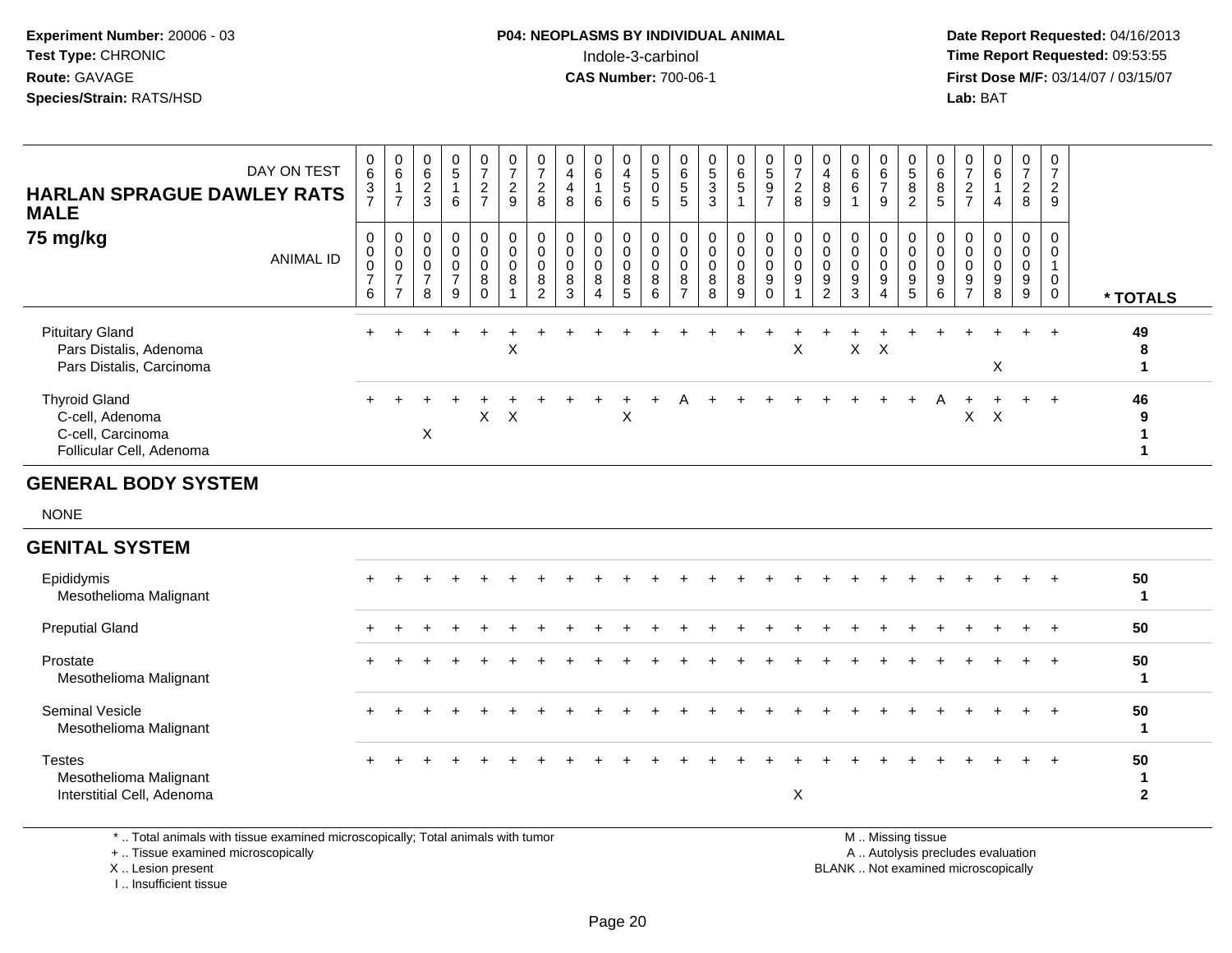**Date Report Requested:** 04/16/2013 **First Dose M/F:** 03/14/07 / 03/15/07<br>**Lab: BAT Lab:** BAT

| DAY ON TEST<br><b>HARLAN SPRAGUE DAWLEY RATS</b><br><b>MALE</b>                                   | 0<br>6<br>$\frac{3}{7}$                                         | 0<br>$6\phantom{1}$<br>$\mathbf{1}$<br>$\overline{7}$             | $\begin{array}{c} 0 \\ 6 \end{array}$<br>$\frac{2}{3}$                   | $\frac{0}{5}$<br>$\mathbf{1}$<br>6                                | $\frac{0}{7}$<br>$\sqrt{2}$<br>$\overline{7}$                 | 0<br>$\overline{7}$<br>$\overline{c}$<br>9  | $\frac{0}{7}$<br>$\boldsymbol{2}$<br>8                        | 0<br>$\overline{4}$<br>4<br>8   | 0<br>$6\phantom{1}$<br>6                      | 0<br>$\overline{4}$<br>$\sqrt{5}$<br>6                        | 0<br>$\overline{5}$<br>$\mathbf 0$<br>5          | $\begin{matrix} 0 \\ 6 \end{matrix}$<br>$\sqrt{5}$<br>5               | $\begin{matrix}0\\5\\3\end{matrix}$<br>3            | 0<br>$6\phantom{1}$<br>$\overline{5}$<br>$\overline{1}$ | $0$<br>$5$<br>$9$<br>$7$                                              | 0<br>$\overline{7}$<br>$\boldsymbol{2}$<br>8 | $\boldsymbol{0}$<br>$\overline{4}$<br>$\, 8$<br>9                         | 0<br>$6\phantom{1}$<br>$\,6\,$<br>$\overline{1}$         | 0<br>$\,6\,$<br>$\overline{7}$<br>9                                               | 0<br>5<br>8<br>$\overline{2}$             | 0<br>6<br>$\bf 8$<br>5          | $\frac{0}{7}$<br>$\sqrt{2}$<br>$\overline{7}$                       | 0<br>$6\phantom{a}$<br>$\overline{4}$                  | $\boldsymbol{0}$<br>$\overline{7}$<br>$\sqrt{2}$<br>8              | 0<br>$\overline{7}$<br>$\overline{2}$<br>9                 |                                                         |
|---------------------------------------------------------------------------------------------------|-----------------------------------------------------------------|-------------------------------------------------------------------|--------------------------------------------------------------------------|-------------------------------------------------------------------|---------------------------------------------------------------|---------------------------------------------|---------------------------------------------------------------|---------------------------------|-----------------------------------------------|---------------------------------------------------------------|--------------------------------------------------|-----------------------------------------------------------------------|-----------------------------------------------------|---------------------------------------------------------|-----------------------------------------------------------------------|----------------------------------------------|---------------------------------------------------------------------------|----------------------------------------------------------|-----------------------------------------------------------------------------------|-------------------------------------------|---------------------------------|---------------------------------------------------------------------|--------------------------------------------------------|--------------------------------------------------------------------|------------------------------------------------------------|---------------------------------------------------------|
| 75 mg/kg<br><b>ANIMAL ID</b>                                                                      | $\mathsf{O}$<br>$\mathsf{O}\xspace$<br>0<br>$\overline{7}$<br>6 | $\pmb{0}$<br>0<br>$\mathsf 0$<br>$\overline{7}$<br>$\overline{7}$ | $\mathbf 0$<br>$\mathbf 0$<br>$\mathsf{O}\xspace$<br>$\overline{7}$<br>8 | $\mathbf 0$<br>$\overline{0}$<br>$\pmb{0}$<br>$\overline{7}$<br>9 | $\pmb{0}$<br>$\mathbf 0$<br>$\mathbf 0$<br>$\bf8$<br>$\Omega$ | $\mathbf 0$<br>$\mathbf 0$<br>$\Omega$<br>8 | $\mathbf 0$<br>$\mathbf 0$<br>$\Omega$<br>8<br>$\overline{2}$ | 0<br>0<br>$\mathbf 0$<br>8<br>3 | 0<br>$\mathbf 0$<br>$\Omega$<br>8<br>$\Delta$ | $\pmb{0}$<br>$\ddot{\mathbf{0}}$<br>$\pmb{0}$<br>$\,8\,$<br>5 | $\mathbf 0$<br>$\mathbf 0$<br>$\Omega$<br>8<br>6 | $\boldsymbol{0}$<br>$\mathbf 0$<br>$\mathbf 0$<br>8<br>$\overline{7}$ | $\mathbf 0$<br>$\mathbf 0$<br>$\mathbf 0$<br>8<br>8 | $\mathbf 0$<br>$\mathbf 0$<br>$\mathbf 0$<br>8<br>9     | $\pmb{0}$<br>$\pmb{0}$<br>$\mathbf 0$<br>$\boldsymbol{9}$<br>$\Omega$ | 0<br>$\mathbf 0$<br>$\Omega$<br>9            | $\boldsymbol{0}$<br>$\mathbf 0$<br>$\mathbf 0$<br>$9\,$<br>$\overline{2}$ | 0<br>$\mathbf 0$<br>$\mathbf 0$<br>$\boldsymbol{9}$<br>3 | $\boldsymbol{0}$<br>$\mathbf 0$<br>$\mathbf 0$<br>$9\,$<br>$\boldsymbol{\Lambda}$ | 0<br>$\mathbf 0$<br>$\mathbf 0$<br>9<br>5 | 0<br>0<br>$\mathbf 0$<br>9<br>6 | 0<br>0<br>$\mathsf{O}\xspace$<br>$\boldsymbol{9}$<br>$\overline{7}$ | $\mathbf 0$<br>$\overline{0}$<br>$\mathbf 0$<br>9<br>8 | $\mathbf 0$<br>$\mathbf 0$<br>$\mathbf 0$<br>$\boldsymbol{9}$<br>9 | $\Omega$<br>$\Omega$<br>$\overline{1}$<br>0<br>$\mathbf 0$ | * TOTALS                                                |
| <b>HEMATOPOIETIC SYSTEM</b>                                                                       |                                                                 |                                                                   |                                                                          |                                                                   |                                                               |                                             |                                                               |                                 |                                               |                                                               |                                                  |                                                                       |                                                     |                                                         |                                                                       |                                              |                                                                           |                                                          |                                                                                   |                                           |                                 |                                                                     |                                                        |                                                                    |                                                            |                                                         |
| <b>Bone Marrow</b>                                                                                |                                                                 |                                                                   |                                                                          |                                                                   |                                                               |                                             |                                                               |                                 |                                               |                                                               |                                                  |                                                                       |                                                     |                                                         |                                                                       |                                              |                                                                           |                                                          |                                                                                   |                                           |                                 |                                                                     |                                                        |                                                                    |                                                            | 50                                                      |
| Lymph Node                                                                                        | $+$                                                             |                                                                   |                                                                          |                                                                   | $\ddot{}$                                                     |                                             |                                                               |                                 | $+$                                           |                                                               |                                                  |                                                                       |                                                     |                                                         |                                                                       |                                              |                                                                           | $+$                                                      |                                                                                   |                                           |                                 |                                                                     |                                                        |                                                                    |                                                            | 8                                                       |
| Lymph Node, Mandibular                                                                            |                                                                 |                                                                   |                                                                          |                                                                   |                                                               |                                             |                                                               |                                 |                                               |                                                               |                                                  |                                                                       |                                                     |                                                         |                                                                       |                                              |                                                                           |                                                          |                                                                                   |                                           |                                 |                                                                     |                                                        |                                                                    |                                                            | 50                                                      |
| Lymph Node, Mesenteric                                                                            |                                                                 |                                                                   |                                                                          |                                                                   |                                                               |                                             |                                                               |                                 |                                               |                                                               |                                                  |                                                                       |                                                     |                                                         |                                                                       |                                              |                                                                           |                                                          |                                                                                   |                                           |                                 |                                                                     |                                                        |                                                                    | $\ddot{}$                                                  | 50                                                      |
| Spleen<br>Mesothelioma Malignant                                                                  |                                                                 |                                                                   |                                                                          |                                                                   |                                                               |                                             |                                                               |                                 |                                               |                                                               |                                                  |                                                                       |                                                     |                                                         |                                                                       |                                              |                                                                           |                                                          |                                                                                   |                                           |                                 |                                                                     |                                                        |                                                                    |                                                            | 50<br>$\mathbf{1}$                                      |
| Thymus<br>Thymoma Benign                                                                          |                                                                 |                                                                   |                                                                          |                                                                   |                                                               |                                             |                                                               |                                 |                                               |                                                               |                                                  |                                                                       |                                                     |                                                         |                                                                       |                                              |                                                                           |                                                          |                                                                                   |                                           |                                 |                                                                     |                                                        |                                                                    |                                                            | 49<br>$\mathbf{1}$                                      |
| <b>INTEGUMENTARY SYSTEM</b>                                                                       |                                                                 |                                                                   |                                                                          |                                                                   |                                                               |                                             |                                                               |                                 |                                               |                                                               |                                                  |                                                                       |                                                     |                                                         |                                                                       |                                              |                                                                           |                                                          |                                                                                   |                                           |                                 |                                                                     |                                                        |                                                                    |                                                            |                                                         |
| Mammary Gland<br>Fibroadenoma<br>Mesothelioma Malignant                                           |                                                                 |                                                                   |                                                                          |                                                                   |                                                               |                                             |                                                               |                                 |                                               |                                                               |                                                  |                                                                       |                                                     |                                                         |                                                                       |                                              |                                                                           |                                                          |                                                                                   |                                           |                                 |                                                                     |                                                        |                                                                    |                                                            | 50<br>$\mathbf 1$<br>$\mathbf 1$                        |
| Skin<br><b>Basal Cell Carcinoma</b><br>Sebaceous Gland, Adenoma                                   | $\ddot{}$<br>$\pmb{\times}$                                     |                                                                   |                                                                          |                                                                   |                                                               |                                             |                                                               |                                 |                                               |                                                               |                                                  |                                                                       |                                                     |                                                         |                                                                       |                                              |                                                                           |                                                          |                                                                                   |                                           |                                 |                                                                     |                                                        |                                                                    |                                                            | 50<br>1<br>1                                            |
| Subcutaneous Tissue, Fibroma<br>Subcutaneous Tissue, Fibrosarcoma<br>Subcutaneous Tissue, Sarcoma |                                                                 |                                                                   |                                                                          |                                                                   |                                                               |                                             |                                                               | X                               |                                               | $\boldsymbol{\mathsf{X}}$                                     |                                                  |                                                                       |                                                     |                                                         | X                                                                     | $\mathsf X$                                  |                                                                           |                                                          |                                                                                   |                                           |                                 |                                                                     |                                                        |                                                                    |                                                            | $\mathbf{2}$<br>$\overline{\mathbf{2}}$<br>$\mathbf{2}$ |

## **MUSCULOSKELETAL SYSTEM**

\* .. Total animals with tissue examined microscopically; Total animals with tumor

+ .. Tissue examined microscopically

X .. Lesion present

I .. Insufficient tissue

M .. Missing tissue

y the contract of the contract of the contract of the contract of the contract of the contract of the contract of  $A$ . Autolysis precludes evaluation

Lesion present BLANK .. Not examined microscopically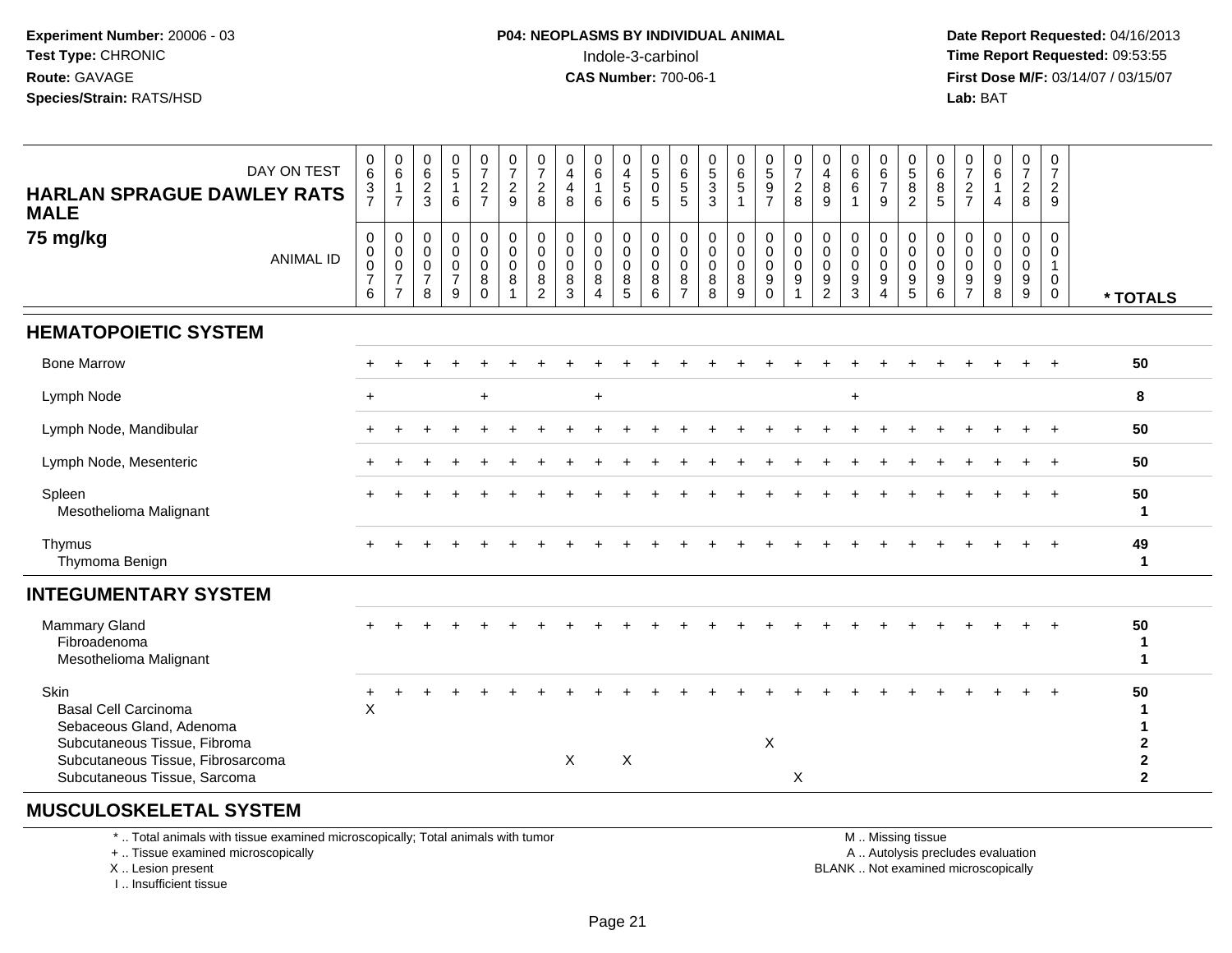| DAY ON TEST<br><b>HARLAN SPRAGUE DAWLEY RATS</b><br><b>MALE</b>                                                                                                     | 0<br>$\,6\,$<br>$\frac{3}{7}$              | 0<br>$\,6\,$<br>$\mathbf{1}$<br>$\overline{7}$  | $\begin{array}{c} 0 \\ 6 \end{array}$<br>$\frac{2}{3}$                | 0<br>$\overline{5}$<br>$\overline{1}$<br>6   | $\frac{0}{7}$<br>$\frac{2}{7}$                               | 0<br>$\overline{7}$<br>$\overline{2}$<br>9 | $\frac{0}{7}$<br>$\overline{2}$<br>8                                 | 0<br>$\overline{4}$<br>$\overline{\mathbf{4}}$<br>8 | 0<br>$\,6\,$<br>$\mathbf{1}$<br>6                  | 0<br>$\overline{4}$<br>$\sqrt{5}$<br>$\overline{6}$ | $\begin{array}{c} 0 \\ 5 \end{array}$<br>$\mathbf 0$<br>5 | $\begin{matrix} 0 \\ 6 \end{matrix}$<br>$\sqrt{5}$<br>5               | $\begin{array}{c} 0 \\ 5 \\ 3 \end{array}$<br>$\overline{3}$ | $\begin{array}{c} 0 \\ 6 \\ 5 \end{array}$<br>$\mathbf{1}$      | $\begin{array}{c} 0 \\ 5 \\ 9 \end{array}$<br>$\overline{7}$ | $\frac{0}{7}$<br>$\overline{c}$<br>8 | $\pmb{0}$<br>$\overline{4}$<br>$\bf 8$<br>$\overline{9}$         | $\begin{matrix} 0 \\ 6 \\ 6 \end{matrix}$<br>-1                            | 0<br>$\,6\,$<br>$\overline{7}$<br>9                    | 0<br>$\sqrt{5}$<br>8<br>$\overline{2}$                  | 0<br>$\,6\,$<br>8<br>5                    | $\frac{0}{7}$<br>$rac{2}{7}$                                | $\pmb{0}$<br>$6\phantom{a}$<br>$\mathbf{1}$<br>$\overline{4}$            | $\frac{0}{7}$<br>$\overline{2}$<br>8                     | $\pmb{0}$<br>$\overline{7}$<br>$\overline{2}$<br>9               |                   |
|---------------------------------------------------------------------------------------------------------------------------------------------------------------------|--------------------------------------------|-------------------------------------------------|-----------------------------------------------------------------------|----------------------------------------------|--------------------------------------------------------------|--------------------------------------------|----------------------------------------------------------------------|-----------------------------------------------------|----------------------------------------------------|-----------------------------------------------------|-----------------------------------------------------------|-----------------------------------------------------------------------|--------------------------------------------------------------|-----------------------------------------------------------------|--------------------------------------------------------------|--------------------------------------|------------------------------------------------------------------|----------------------------------------------------------------------------|--------------------------------------------------------|---------------------------------------------------------|-------------------------------------------|-------------------------------------------------------------|--------------------------------------------------------------------------|----------------------------------------------------------|------------------------------------------------------------------|-------------------|
| 75 mg/kg<br><b>ANIMAL ID</b>                                                                                                                                        | 0<br>0<br>$\pmb{0}$<br>$\overline{7}$<br>6 | 0<br>0<br>0<br>$\overline{7}$<br>$\overline{7}$ | $\boldsymbol{0}$<br>$\mathbf 0$<br>$\mathbf 0$<br>$\overline{7}$<br>8 | 0<br>0<br>$\mathbf 0$<br>$\overline{7}$<br>9 | $\pmb{0}$<br>$\mathbf 0$<br>$\pmb{0}$<br>$\bf 8$<br>$\Omega$ | 0<br>$\mathbf 0$<br>$\mathbf 0$<br>8       | $\mathbf 0$<br>$\mathbf 0$<br>$\pmb{0}$<br>$\bf 8$<br>$\overline{c}$ | 0<br>$\mathbf 0$<br>0<br>8<br>3                     | 0<br>0<br>$\mathbf 0$<br>$\bf 8$<br>$\overline{4}$ | $\mathbf 0$<br>$\Omega$<br>0<br>8<br>5              | 0<br>$\mathbf 0$<br>$\mathbf 0$<br>$\,8\,$<br>6           | $\boldsymbol{0}$<br>$\mathbf 0$<br>$\mathbf 0$<br>8<br>$\overline{7}$ | 0<br>$\mathbf 0$<br>$\mathbf 0$<br>$\bf 8$<br>8              | $\pmb{0}$<br>$\mathbf 0$<br>$\mathsf{O}\xspace$<br>$\bf 8$<br>9 | $\mathbf 0$<br>$\mathbf 0$<br>0<br>9<br>$\Omega$             | $\mathbf 0$<br>0<br>0<br>9           | $\mathbf 0$<br>$\mathbf 0$<br>$\pmb{0}$<br>$\boldsymbol{9}$<br>2 | $\mathbf 0$<br>$\mathsf{O}\xspace$<br>$\mathbf 0$<br>$\boldsymbol{9}$<br>3 | 0<br>$\mathbf 0$<br>$\mathbf 0$<br>9<br>$\overline{4}$ | $\mathbf 0$<br>$\mathbf 0$<br>$\mathbf 0$<br>$9\,$<br>5 | $\mathbf 0$<br>$\mathbf 0$<br>0<br>9<br>6 | $\mathbf 0$<br>0<br>0<br>$\boldsymbol{9}$<br>$\overline{7}$ | 0<br>$\mathbf 0$<br>$\mathbf 0$<br>$\boldsymbol{9}$<br>8                 | 0<br>$\mathbf 0$<br>$\mathbf 0$<br>$\boldsymbol{9}$<br>9 | $\mathbf 0$<br>0<br>$\overline{1}$<br>$\mathbf 0$<br>$\mathbf 0$ | * TOTALS          |
| Bone                                                                                                                                                                | $\ddot{}$                                  | $\div$                                          |                                                                       |                                              |                                                              |                                            |                                                                      |                                                     |                                                    |                                                     |                                                           |                                                                       |                                                              |                                                                 |                                                              |                                      |                                                                  |                                                                            |                                                        |                                                         |                                           |                                                             | $\pm$                                                                    | $\ddot{}$                                                | $\ddot{}$                                                        | 50                |
| <b>NERVOUS SYSTEM</b>                                                                                                                                               |                                            |                                                 |                                                                       |                                              |                                                              |                                            |                                                                      |                                                     |                                                    |                                                     |                                                           |                                                                       |                                                              |                                                                 |                                                              |                                      |                                                                  |                                                                            |                                                        |                                                         |                                           |                                                             |                                                                          |                                                          |                                                                  |                   |
| <b>Brain</b><br>Glioma Malignant<br>Meningioma Malignant                                                                                                            |                                            |                                                 |                                                                       |                                              |                                                              |                                            |                                                                      |                                                     |                                                    |                                                     |                                                           |                                                                       |                                                              |                                                                 |                                                              |                                      |                                                                  |                                                                            |                                                        |                                                         |                                           |                                                             |                                                                          |                                                          | $\ddot{}$                                                        | 50<br>1<br>1      |
| Spinal Cord                                                                                                                                                         |                                            |                                                 |                                                                       |                                              |                                                              |                                            |                                                                      |                                                     |                                                    |                                                     |                                                           |                                                                       |                                                              |                                                                 |                                                              |                                      |                                                                  |                                                                            |                                                        |                                                         |                                           |                                                             |                                                                          |                                                          |                                                                  | $\mathbf{2}$      |
| <b>RESPIRATORY SYSTEM</b>                                                                                                                                           |                                            |                                                 |                                                                       |                                              |                                                              |                                            |                                                                      |                                                     |                                                    |                                                     |                                                           |                                                                       |                                                              |                                                                 |                                                              |                                      |                                                                  |                                                                            |                                                        |                                                         |                                           |                                                             |                                                                          |                                                          |                                                                  |                   |
| Lung<br>Squamous Cell Carcinoma                                                                                                                                     |                                            |                                                 |                                                                       |                                              |                                                              |                                            |                                                                      |                                                     |                                                    |                                                     |                                                           |                                                                       |                                                              |                                                                 |                                                              |                                      |                                                                  |                                                                            |                                                        |                                                         |                                           |                                                             |                                                                          | $\ddot{}$                                                | $+$                                                              | 50<br>$\mathbf 1$ |
| Nose                                                                                                                                                                |                                            |                                                 |                                                                       |                                              |                                                              |                                            |                                                                      |                                                     |                                                    |                                                     |                                                           |                                                                       |                                                              |                                                                 |                                                              |                                      |                                                                  |                                                                            |                                                        |                                                         |                                           |                                                             |                                                                          |                                                          | $\overline{+}$                                                   | 50                |
| Trachea                                                                                                                                                             |                                            |                                                 |                                                                       |                                              |                                                              |                                            |                                                                      |                                                     |                                                    |                                                     |                                                           |                                                                       |                                                              |                                                                 |                                                              |                                      |                                                                  |                                                                            |                                                        |                                                         |                                           |                                                             |                                                                          |                                                          | $\overline{+}$                                                   | 50                |
| <b>SPECIAL SENSES SYSTEM</b>                                                                                                                                        |                                            |                                                 |                                                                       |                                              |                                                              |                                            |                                                                      |                                                     |                                                    |                                                     |                                                           |                                                                       |                                                              |                                                                 |                                                              |                                      |                                                                  |                                                                            |                                                        |                                                         |                                           |                                                             |                                                                          |                                                          |                                                                  |                   |
| Eye                                                                                                                                                                 |                                            |                                                 |                                                                       |                                              |                                                              |                                            |                                                                      |                                                     |                                                    |                                                     |                                                           |                                                                       |                                                              |                                                                 |                                                              |                                      |                                                                  |                                                                            |                                                        |                                                         |                                           |                                                             |                                                                          |                                                          |                                                                  | 50                |
| <b>Harderian Gland</b>                                                                                                                                              |                                            |                                                 |                                                                       |                                              |                                                              |                                            |                                                                      |                                                     |                                                    |                                                     |                                                           |                                                                       |                                                              |                                                                 |                                                              |                                      |                                                                  |                                                                            |                                                        |                                                         |                                           |                                                             |                                                                          |                                                          | $+$                                                              | 50                |
| <b>Lacrimal Gland</b>                                                                                                                                               |                                            |                                                 |                                                                       |                                              |                                                              |                                            |                                                                      |                                                     |                                                    |                                                     | $\ddot{}$                                                 |                                                                       |                                                              |                                                                 |                                                              |                                      |                                                                  |                                                                            |                                                        |                                                         |                                           |                                                             |                                                                          |                                                          | $+$                                                              | $\mathbf{2}$      |
| <b>URINARY SYSTEM</b>                                                                                                                                               |                                            |                                                 |                                                                       |                                              |                                                              |                                            |                                                                      |                                                     |                                                    |                                                     |                                                           |                                                                       |                                                              |                                                                 |                                                              |                                      |                                                                  |                                                                            |                                                        |                                                         |                                           |                                                             |                                                                          |                                                          |                                                                  |                   |
| Kidney                                                                                                                                                              |                                            |                                                 |                                                                       |                                              |                                                              |                                            |                                                                      |                                                     |                                                    |                                                     |                                                           |                                                                       |                                                              |                                                                 |                                                              |                                      |                                                                  |                                                                            |                                                        |                                                         |                                           |                                                             |                                                                          |                                                          |                                                                  | 50                |
| *  Total animals with tissue examined microscopically; Total animals with tumor<br>+  Tissue examined microscopically<br>X  Lesion present<br>I Insufficient tissue |                                            |                                                 |                                                                       |                                              |                                                              |                                            |                                                                      |                                                     |                                                    |                                                     |                                                           |                                                                       |                                                              |                                                                 |                                                              |                                      |                                                                  |                                                                            |                                                        | M  Missing tissue                                       |                                           |                                                             | A  Autolysis precludes evaluation<br>BLANK  Not examined microscopically |                                                          |                                                                  |                   |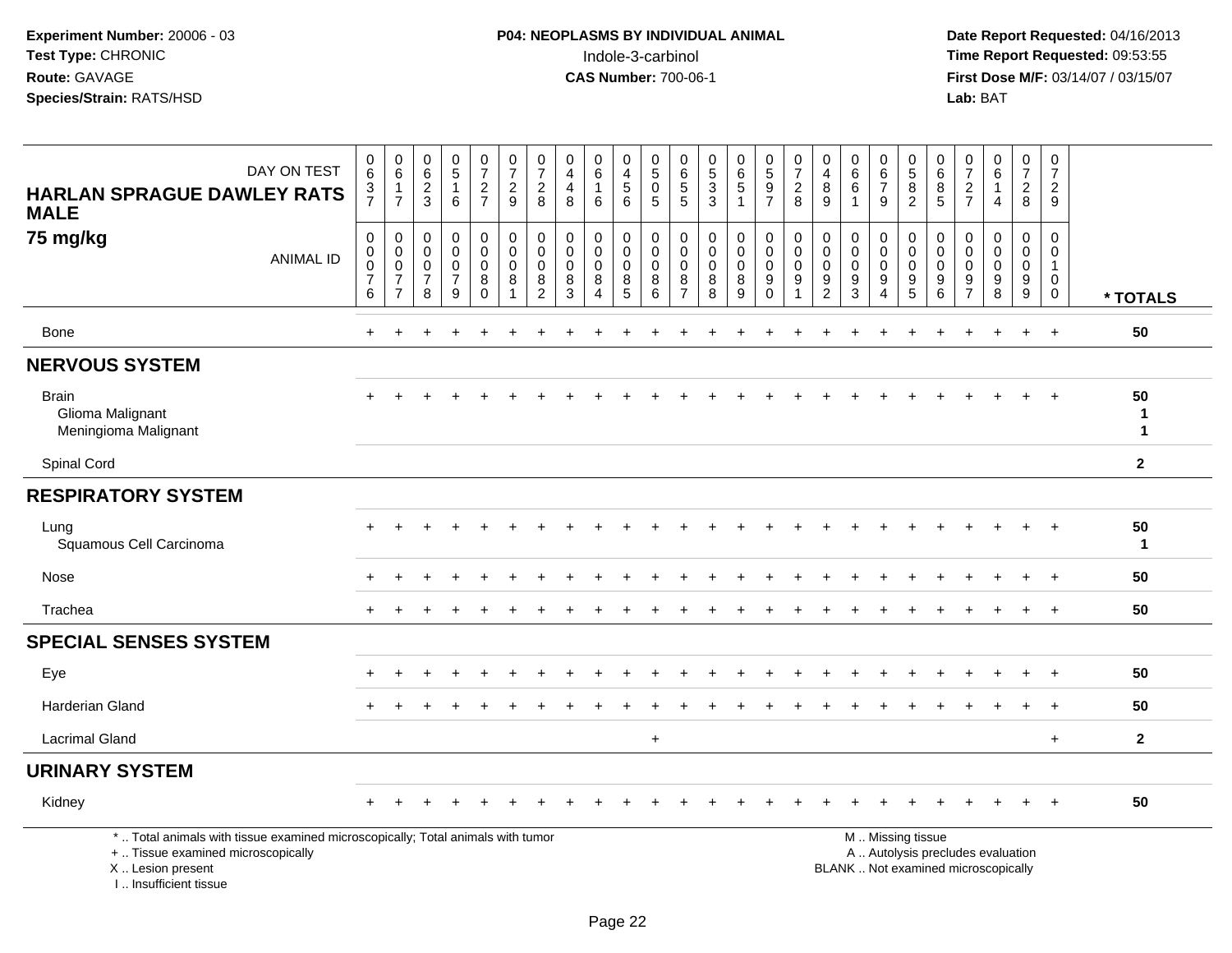# **P04: NEOPLASMS BY INDIVIDUAL ANIMAL**Indole-3-carbinol **Time Report Requested:** 09:53:55

 **Date Report Requested:** 04/16/2013 **First Dose M/F:** 03/14/07 / 03/15/07<br>**Lab: BAT** 

| <b>HARLAN SPRAGUE DAWLEY RATS</b><br><b>MALE</b> | DAY ON TEST | $6^{\circ}$<br>3<br>$\overline{ }$   | $\begin{matrix} 0 \\ 6 \end{matrix}$<br>$\overline{A}$<br>$\overline{ }$ | 0<br>6<br>C<br>$\epsilon$<br>3          | $\begin{array}{c} 0 \\ 5 \end{array}$<br>6 | $\frac{0}{7}$<br>$\frac{2}{7}$ | 0<br>$\rightarrow$<br>$\overline{c}$<br>9 | $\frac{0}{7}$<br>$\sim$<br>$rac{2}{8}$ | $\frac{0}{4}$<br>4<br>8                   | 0<br>6<br>6                   | 0<br>$\overline{4}$<br>$\,$ 5 $\,$<br>6 | 0<br>$\overline{5}$<br>$\pmb{0}$<br>$\sqrt{5}$ | $\begin{array}{c} 0 \\ 6 \end{array}$<br>$\mathbf 5$<br>5       | $\frac{0}{5}$<br>$\sqrt{3}$<br>3             | $\begin{matrix} 0 \\ 6 \\ 5 \end{matrix}$ | $\begin{matrix} 0 \\ 5 \end{matrix}$<br>$\frac{9}{7}$ | $\frac{0}{7}$<br>$\overline{c}$<br>8 | $\begin{smallmatrix}0\0\4\end{smallmatrix}$<br>$\bf 8$<br>$\boldsymbol{9}$ | $\begin{array}{c} 0 \\ 6 \\ 6 \end{array}$ | $\mathbf{0}$<br>6<br>$\overline{ }$<br>9 | $\begin{array}{c} 0 \\ 5 \end{array}$<br>8<br>$\overline{c}$ | $\begin{matrix} 0 \\ 6 \end{matrix}$<br>8<br>$5\phantom{.0}$ | $\frac{0}{7}$<br>$\sim$<br>$\epsilon$<br>$\rightarrow$ | $\mathbf 0$<br>$\,6\,$<br>$\overline{4}$                  | $\frac{0}{7}$<br>$\overline{2}$<br>8 | 0<br>$\overline{ }$<br>$\overline{2}$<br>9 |          |
|--------------------------------------------------|-------------|--------------------------------------|--------------------------------------------------------------------------|-----------------------------------------|--------------------------------------------|--------------------------------|-------------------------------------------|----------------------------------------|-------------------------------------------|-------------------------------|-----------------------------------------|------------------------------------------------|-----------------------------------------------------------------|----------------------------------------------|-------------------------------------------|-------------------------------------------------------|--------------------------------------|----------------------------------------------------------------------------|--------------------------------------------|------------------------------------------|--------------------------------------------------------------|--------------------------------------------------------------|--------------------------------------------------------|-----------------------------------------------------------|--------------------------------------|--------------------------------------------|----------|
| 75 mg/kg                                         | ANIMAL ID   | 0<br>$\pmb{0}$<br>$\frac{0}{7}$<br>6 | $\overline{0}$<br>$\,0\,$<br>$\pmb{0}$<br>$\rightarrow$<br>$\rightarrow$ | 0<br>$\,0\,$<br>0<br>$\rightarrow$<br>8 | 0<br>$\pmb{0}$<br>$\frac{0}{7}$<br>9       | 0<br>0<br>$_{8}^{\rm 0}$<br>0  | 0<br>0<br>$\mathbf 0$<br>8                | 0<br>$\pmb{0}$<br>0<br>8<br>$\sim$     | 0<br>$\pmb{0}$<br>$_{\rm 0}^{\rm 0}$<br>3 | 0<br>0<br>$\overline{0}$<br>8 | 0<br>$\mathbf 0$<br>$\pmb{0}$<br>8<br>5 | 0<br>$\pmb{0}$<br>$\pmb{0}$<br>$\, 8$<br>6     | $\mathbf 0$<br>$\,0\,$<br>$\pmb{0}$<br>$\bf 8$<br>$\rightarrow$ | 0<br>$\pmb{0}$<br>$\boldsymbol{0}$<br>8<br>8 | 0<br>0<br>$_8^0$<br>9                     | 0<br>$\boldsymbol{0}$<br>$_{9}^{\rm 0}$               | 0<br>$\mathbf 0$<br>$_{9}^{\rm 0}$   | 0<br>$\mathbf 0$<br>$_{9}^{\rm 0}$<br>2                                    | 0<br>$\pmb{0}$<br>$_{9}^{\rm 0}$<br>3      | $\mathbf 0$<br>0<br>0<br>9<br>4          | 0<br>$\pmb{0}$<br>9<br>5                                     | $\mathbf 0$<br>$\pmb{0}$<br>$_{9}^{\rm 0}$<br>6              | U<br>0<br>O<br>$\boldsymbol{9}$<br>$\rightarrow$       | 0<br>$\overline{0}$<br>$\pmb{0}$<br>$\boldsymbol{9}$<br>8 | $\mathbf{0}$<br>0<br>0<br>9<br>9     | 0<br>$\mathbf 0$<br>0<br>$\mathbf 0$       | * TOTALS |
| <b>Urinary Bladder</b>                           |             |                                      |                                                                          |                                         |                                            |                                |                                           |                                        |                                           |                               |                                         |                                                |                                                                 |                                              |                                           |                                                       |                                      |                                                                            |                                            |                                          |                                                              |                                                              |                                                        |                                                           | $+$                                  | $+$                                        | 50       |
| <b>SYSTEMIC LESIONS</b>                          |             |                                      |                                                                          |                                         |                                            |                                |                                           |                                        |                                           |                               |                                         |                                                |                                                                 |                                              |                                           |                                                       |                                      |                                                                            |                                            |                                          |                                                              |                                                              |                                                        |                                                           |                                      |                                            |          |
| Multiple Organ<br>Mesothelioma Malignant         |             |                                      |                                                                          |                                         |                                            |                                |                                           |                                        |                                           |                               |                                         |                                                |                                                                 |                                              |                                           |                                                       |                                      |                                                                            |                                            |                                          |                                                              |                                                              |                                                        |                                                           | $+$                                  | $\div$                                     | 50       |

\* .. Total animals with tissue examined microscopically; Total animals with tumor

+ .. Tissue examined microscopically

X .. Lesion present

I .. Insufficient tissue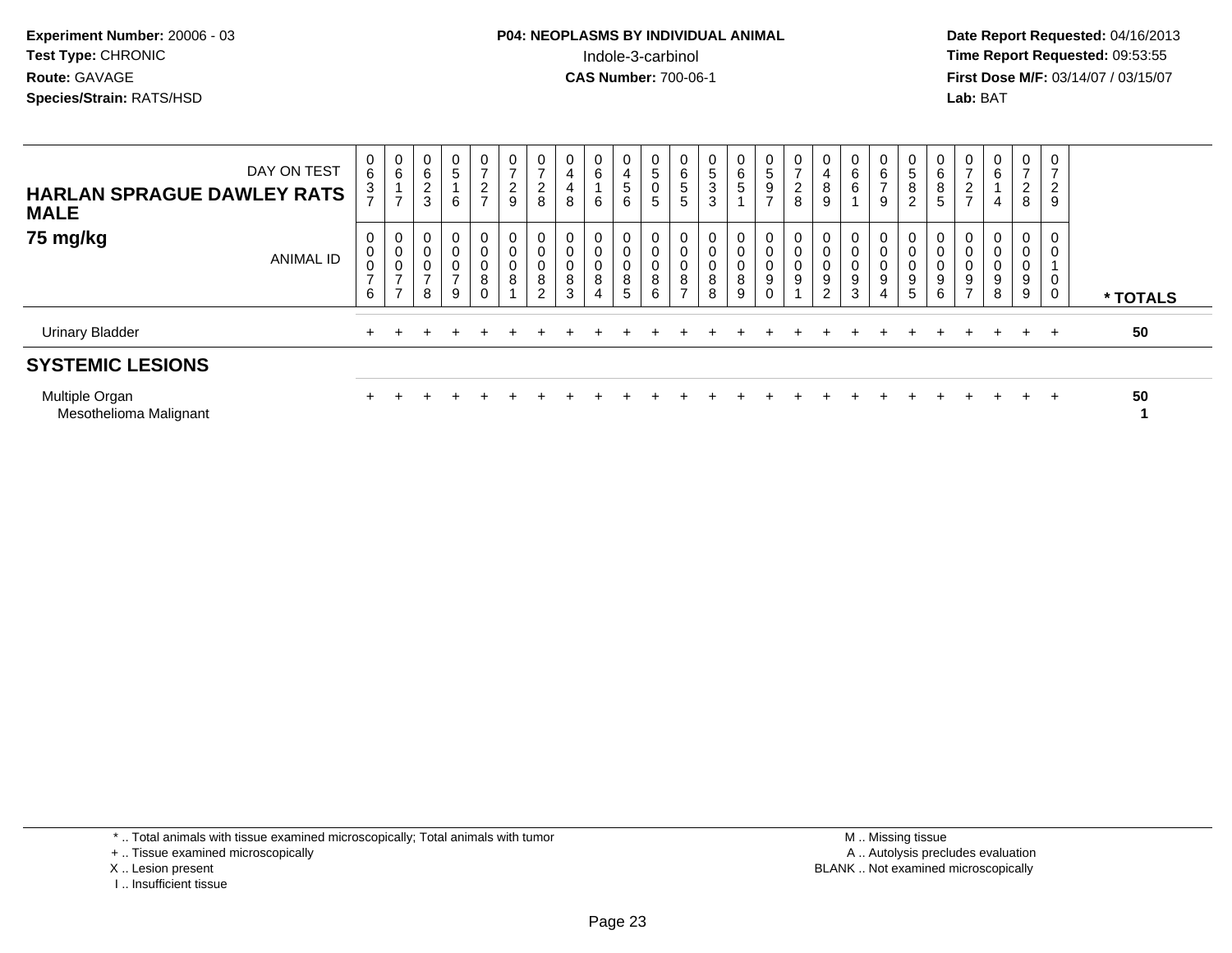**Date Report Requested:** 04/16/2013 **First Dose M/F:** 03/14/07 / 03/15/07<br>**Lab: BAT** 

| DAY ON TEST<br><b>HARLAN SPRAGUE DAWLEY RATS</b><br><b>MALE</b>                            | $\,0\,$<br>$\,6\,$<br>9<br>3                                                   | $\begin{array}{c} 0 \\ 7 \end{array}$<br>$_{8}^2$               | $\begin{array}{c} 0 \\ 5 \end{array}$<br>8<br>$\overline{7}$ | $\frac{0}{7}$<br>$\pmb{0}$<br>9                                       | $\begin{array}{c} 0 \\ 7 \end{array}$<br>$\frac{2}{7}$           | $\begin{array}{c} 0 \\ 5 \end{array}$<br>$\mathbf 0$<br>$\Omega$ | $\pmb{0}$<br>$6\phantom{a}$<br>$\sqrt{5}$<br>$\overline{7}$                   | $\begin{array}{c} 0 \\ 5 \end{array}$<br>$\boldsymbol{9}$<br>$\overline{4}$ | $\begin{array}{c} 0 \\ 5 \end{array}$<br>$\pmb{0}$<br>3 | $\pmb{0}$<br>$6\overline{6}$<br>$\frac{2}{4}$                 | $\frac{0}{7}$<br>$\mathbf{1}$<br>3             | $\frac{0}{7}$<br>$\frac{2}{7}$                                                 | $\frac{0}{7}$<br>$\frac{2}{7}$                                    | $\begin{array}{c} 0 \\ 4 \\ 8 \end{array}$<br>6                    | $\frac{0}{7}$<br>$\frac{2}{9}$                                  | $\begin{smallmatrix}0\\7\end{smallmatrix}$<br>$\frac{2}{7}$     | $\begin{array}{c} 0 \\ 7 \end{array}$<br>$\mathsf 0$<br>9 | $\frac{0}{7}$<br>$\frac{2}{7}$                      | $\begin{array}{c} 0 \\ 6 \end{array}$<br>$\mathbf{1}$<br>6        | $\frac{0}{7}$<br>$\frac{2}{9}$                                   | 0<br>$\overline{4}$<br>$\overline{2}$<br>3                               | $\pmb{0}$<br>$\overline{7}$<br>$\frac{2}{7}$      | $0$<br>$3$<br>$6$<br>$7$                | $\begin{array}{c} 0 \\ 5 \\ 7 \end{array}$<br>$\mathbf 0$                    | $\pmb{0}$<br>$\overline{7}$<br>0<br>6   |                 |
|--------------------------------------------------------------------------------------------|--------------------------------------------------------------------------------|-----------------------------------------------------------------|--------------------------------------------------------------|-----------------------------------------------------------------------|------------------------------------------------------------------|------------------------------------------------------------------|-------------------------------------------------------------------------------|-----------------------------------------------------------------------------|---------------------------------------------------------|---------------------------------------------------------------|------------------------------------------------|--------------------------------------------------------------------------------|-------------------------------------------------------------------|--------------------------------------------------------------------|-----------------------------------------------------------------|-----------------------------------------------------------------|-----------------------------------------------------------|-----------------------------------------------------|-------------------------------------------------------------------|------------------------------------------------------------------|--------------------------------------------------------------------------|---------------------------------------------------|-----------------------------------------|------------------------------------------------------------------------------|-----------------------------------------|-----------------|
| 150 mg/kg<br><b>ANIMAL ID</b>                                                              | $\mathbf 0$<br>$\pmb{0}$<br>$\mathbf{1}$<br>$\boldsymbol{0}$<br>$\overline{1}$ | 0<br>$\pmb{0}$<br>$\mathbf{1}$<br>$\mathbf 0$<br>$\overline{2}$ | 0<br>0<br>$\mathbf{1}$<br>0<br>3                             | $\pmb{0}$<br>$\pmb{0}$<br>$\mathbf{1}$<br>$\pmb{0}$<br>$\overline{4}$ | $\mathbf 0$<br>$\mathbf 0$<br>$\overline{1}$<br>$\mathsf 0$<br>5 | $\mathbf 0$<br>$\mathbf 0$<br>$\overline{1}$<br>$\mathbf 0$<br>6 | $\mathbf 0$<br>$\mathbf 0$<br>$\overline{1}$<br>$\mathbf 0$<br>$\overline{7}$ | $\mathbf 0$<br>$\mathbf 0$<br>$\overline{1}$<br>$\pmb{0}$<br>8              | 0<br>0<br>$\mathbf{1}$<br>0<br>9                        | 0<br>$\mathsf{O}\xspace$<br>$\mathbf{1}$<br>$\mathbf{1}$<br>0 | 0<br>$\pmb{0}$<br>$\mathbf{1}$<br>$\mathbf{1}$ | $\mathbf 0$<br>$\mathbf 0$<br>$\overline{1}$<br>$\mathbf{1}$<br>$\overline{2}$ | $\mathbf 0$<br>$\mathbf 0$<br>$\overline{1}$<br>$\mathbf{1}$<br>3 | 0<br>$\mathbf 0$<br>$\mathbf{1}$<br>$\mathbf{1}$<br>$\overline{4}$ | $\mathbf 0$<br>$\mathbf 0$<br>$\mathbf{1}$<br>$\mathbf{1}$<br>5 | $\mathbf 0$<br>$\mathbf 0$<br>$\mathbf{1}$<br>$\mathbf{1}$<br>6 | 0<br>0<br>$\mathbf{1}$<br>$\mathbf{1}$<br>$\overline{7}$  | 0<br>$\pmb{0}$<br>$\mathbf{1}$<br>$\mathbf{1}$<br>8 | $\mathbf 0$<br>$\mathbf 0$<br>$\overline{1}$<br>$\mathbf{1}$<br>9 | 0<br>$\mathbf 0$<br>$\overline{1}$<br>$\overline{2}$<br>$\Omega$ | $\mathbf 0$<br>$\mathbf 0$<br>$\mathbf{1}$<br>$\sqrt{2}$<br>$\mathbf{1}$ | 0<br>$\mathbf 0$<br>$\mathbf{1}$<br>$\frac{2}{2}$ | 0<br>0<br>$\mathbf{1}$<br>$\frac{2}{3}$ | $\pmb{0}$<br>$\mathbf 0$<br>$\mathbf{1}$<br>$\overline{a}$<br>$\overline{4}$ | 0<br>0<br>$\mathbf{1}$<br>$\frac{2}{5}$ | males<br>(cont) |
| <b>ALIMENTARY SYSTEM</b>                                                                   |                                                                                |                                                                 |                                                              |                                                                       |                                                                  |                                                                  |                                                                               |                                                                             |                                                         |                                                               |                                                |                                                                                |                                                                   |                                                                    |                                                                 |                                                                 |                                                           |                                                     |                                                                   |                                                                  |                                                                          |                                                   |                                         |                                                                              |                                         |                 |
| Esophagus                                                                                  |                                                                                |                                                                 |                                                              |                                                                       |                                                                  |                                                                  |                                                                               |                                                                             |                                                         |                                                               |                                                |                                                                                |                                                                   |                                                                    |                                                                 |                                                                 |                                                           |                                                     |                                                                   |                                                                  |                                                                          |                                                   |                                         |                                                                              | $+$                                     |                 |
| Intestine Large, Cecum<br>Lymphoma Malignant                                               |                                                                                |                                                                 |                                                              |                                                                       |                                                                  |                                                                  |                                                                               |                                                                             |                                                         |                                                               |                                                |                                                                                |                                                                   |                                                                    |                                                                 |                                                                 |                                                           |                                                     |                                                                   |                                                                  |                                                                          |                                                   |                                         |                                                                              |                                         |                 |
| Intestine Large, Colon                                                                     |                                                                                |                                                                 |                                                              |                                                                       |                                                                  |                                                                  |                                                                               |                                                                             |                                                         |                                                               |                                                |                                                                                |                                                                   |                                                                    |                                                                 |                                                                 |                                                           |                                                     |                                                                   |                                                                  |                                                                          |                                                   |                                         |                                                                              | $\overline{1}$                          |                 |
| Intestine Large, Rectum                                                                    |                                                                                |                                                                 |                                                              |                                                                       |                                                                  |                                                                  |                                                                               |                                                                             |                                                         |                                                               |                                                |                                                                                |                                                                   |                                                                    |                                                                 |                                                                 |                                                           |                                                     |                                                                   |                                                                  |                                                                          |                                                   |                                         |                                                                              | $+$                                     |                 |
| Intestine Small, Duodenum                                                                  |                                                                                |                                                                 |                                                              |                                                                       |                                                                  |                                                                  |                                                                               |                                                                             |                                                         |                                                               |                                                |                                                                                |                                                                   |                                                                    |                                                                 |                                                                 |                                                           |                                                     |                                                                   |                                                                  |                                                                          |                                                   |                                         |                                                                              | $^{+}$                                  |                 |
| Intestine Small, Ileum                                                                     |                                                                                |                                                                 |                                                              |                                                                       |                                                                  |                                                                  |                                                                               |                                                                             |                                                         | А                                                             |                                                |                                                                                |                                                                   |                                                                    |                                                                 |                                                                 |                                                           |                                                     |                                                                   |                                                                  |                                                                          |                                                   |                                         |                                                                              |                                         |                 |
| Intestine Small, Jejunum                                                                   |                                                                                |                                                                 | А                                                            | A                                                                     |                                                                  |                                                                  |                                                                               |                                                                             |                                                         |                                                               |                                                |                                                                                |                                                                   |                                                                    |                                                                 |                                                                 |                                                           |                                                     |                                                                   |                                                                  |                                                                          |                                                   |                                         |                                                                              | A                                       |                 |
| Liver<br>Lymphoma Malignant                                                                |                                                                                |                                                                 |                                                              |                                                                       |                                                                  |                                                                  |                                                                               |                                                                             |                                                         |                                                               |                                                |                                                                                |                                                                   |                                                                    |                                                                 |                                                                 |                                                           |                                                     |                                                                   |                                                                  |                                                                          |                                                   |                                         |                                                                              | $\overline{+}$                          |                 |
| Mesentery<br>Fat, Sarcoma                                                                  | $\ddot{}$<br>$\sf X$                                                           |                                                                 |                                                              |                                                                       |                                                                  |                                                                  |                                                                               |                                                                             |                                                         |                                                               |                                                |                                                                                |                                                                   |                                                                    |                                                                 |                                                                 |                                                           |                                                     |                                                                   |                                                                  |                                                                          |                                                   |                                         |                                                                              |                                         |                 |
| Oral Mucosa<br>Squamous Cell Carcinoma                                                     |                                                                                |                                                                 |                                                              |                                                                       |                                                                  |                                                                  |                                                                               |                                                                             |                                                         |                                                               |                                                |                                                                                |                                                                   |                                                                    |                                                                 |                                                                 |                                                           |                                                     |                                                                   |                                                                  |                                                                          |                                                   | $\ddot{}$                               | $+$<br>$\pmb{\times}$                                                        | $+$                                     |                 |
| Pancreas                                                                                   |                                                                                |                                                                 |                                                              |                                                                       |                                                                  |                                                                  |                                                                               |                                                                             |                                                         |                                                               |                                                |                                                                                | $\boldsymbol{\mathsf{X}}$                                         |                                                                    |                                                                 |                                                                 |                                                           |                                                     |                                                                   |                                                                  |                                                                          |                                                   |                                         |                                                                              | $\overline{1}$                          |                 |
| <b>Mixed Tumor Malignant</b><br>Acinus, Adenoma                                            |                                                                                |                                                                 |                                                              |                                                                       |                                                                  |                                                                  |                                                                               |                                                                             |                                                         | X                                                             |                                                |                                                                                |                                                                   |                                                                    |                                                                 |                                                                 |                                                           |                                                     |                                                                   |                                                                  |                                                                          |                                                   |                                         |                                                                              | $\mathsf X$                             |                 |
| $\star$ . Tatel existents with theme expected actors constability Tatel existents with the |                                                                                |                                                                 |                                                              |                                                                       |                                                                  |                                                                  |                                                                               |                                                                             |                                                         |                                                               |                                                |                                                                                |                                                                   |                                                                    |                                                                 |                                                                 |                                                           |                                                     |                                                                   | $M = M(x, y)$ and $f(x, y)$                                      |                                                                          |                                                   |                                         |                                                                              |                                         |                 |

\* .. Total animals with tissue examined microscopically; Total animals with tumor

+ .. Tissue examined microscopically

X .. Lesion present

I .. Insufficient tissue

 M .. Missing tissuey the contract of the contract of the contract of the contract of the contract of the contract of the contract of  $A$ . Autolysis precludes evaluation

Lesion present BLANK .. Not examined microscopically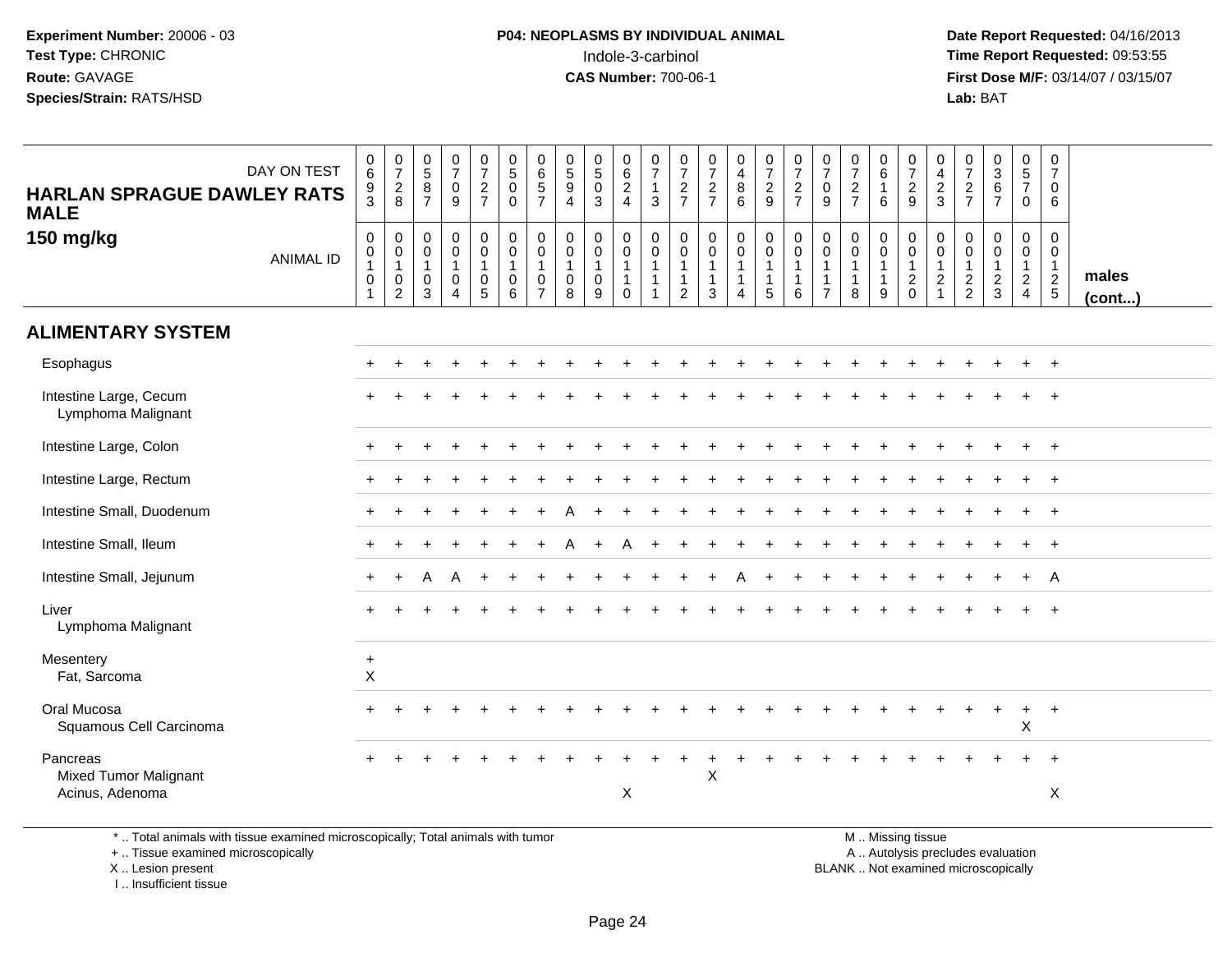| DAY ON TEST<br><b>HARLAN SPRAGUE DAWLEY RATS</b><br><b>MALE</b>                                                                                                       | $\begin{array}{c} 0 \\ 6 \end{array}$<br>$\frac{9}{3}$   | $\begin{smallmatrix}0\\7\end{smallmatrix}$<br>$\frac{2}{8}$ | $\begin{array}{c} 0 \\ 5 \end{array}$<br>8<br>$\overline{7}$ | $\begin{array}{c} 0 \\ 7 \end{array}$<br>$\mathbf 0$<br>9                   | $\frac{0}{7}$<br>$\frac{2}{7}$                                    | $\begin{array}{c} 0 \\ 5 \end{array}$<br>$\mathbf 0$<br>$\mathbf 0$ | 0<br>$\,6\,$<br>$\overline{5}$<br>$\overline{7}$                | $\begin{array}{c} 0 \\ 5 \end{array}$<br>$\boldsymbol{9}$<br>$\overline{4}$ | $\begin{smallmatrix}0\0\5\end{smallmatrix}$<br>$\pmb{0}$<br>3 | $\pmb{0}$<br>$\overline{6}$<br>$\frac{2}{4}$                             | 0<br>$\overline{7}$<br>1<br>3                      | $\frac{0}{7}$<br>$rac{2}{7}$                             | $\frac{0}{7}$<br>$\frac{2}{7}$                        | $\pmb{0}$<br>$\overline{4}$<br>$\begin{matrix} 8 \\ 6 \end{matrix}$   | $\begin{array}{c} 0 \\ 7 \end{array}$<br>$\frac{2}{9}$                     | $\frac{0}{7}$<br>$\frac{2}{7}$                                  | $\mathbf 0$<br>$\overline{7}$<br>$\mathbf 0$<br>9                            | $\frac{0}{7}$<br>$\frac{2}{7}$                        | $\begin{array}{c} 0 \\ 6 \end{array}$<br>$\mathbf{1}$<br>6            | $\frac{0}{7}$<br>$\frac{2}{9}$                                                                | $\mathbf 0$<br>$\frac{4}{2}$ 3                                         | $\begin{array}{c} 0 \\ 7 \end{array}$<br>$\frac{2}{7}$      | $\frac{0}{3}$<br>$\frac{6}{7}$                    | $\begin{array}{c} 0 \\ 5 \\ 7 \end{array}$<br>$\mathbf 0$   | $\mathbf 0$<br>$\overline{7}$<br>$\Omega$<br>6             |                       |
|-----------------------------------------------------------------------------------------------------------------------------------------------------------------------|----------------------------------------------------------|-------------------------------------------------------------|--------------------------------------------------------------|-----------------------------------------------------------------------------|-------------------------------------------------------------------|---------------------------------------------------------------------|-----------------------------------------------------------------|-----------------------------------------------------------------------------|---------------------------------------------------------------|--------------------------------------------------------------------------|----------------------------------------------------|----------------------------------------------------------|-------------------------------------------------------|-----------------------------------------------------------------------|----------------------------------------------------------------------------|-----------------------------------------------------------------|------------------------------------------------------------------------------|-------------------------------------------------------|-----------------------------------------------------------------------|-----------------------------------------------------------------------------------------------|------------------------------------------------------------------------|-------------------------------------------------------------|---------------------------------------------------|-------------------------------------------------------------|------------------------------------------------------------|-----------------------|
| 150 mg/kg<br><b>ANIMAL ID</b>                                                                                                                                         | $\mathbf 0$<br>$\,0\,$<br>$\mathbf{1}$<br>$\pmb{0}$<br>1 | $\mathbf 0$<br>0<br>$\mathbf{1}$<br>$\mathbf 0$<br>2        | 0<br>$\mathbf 0$<br>$\overline{1}$<br>0<br>3                 | $\mathbf 0$<br>$\mathbf 0$<br>$\mathbf{1}$<br>$\mathbf 0$<br>$\overline{4}$ | 0<br>$\mathbf 0$<br>$\mathbf{1}$<br>$\mathbf 0$<br>5 <sup>5</sup> | 0<br>$\mathsf{O}\xspace$<br>$\mathbf{1}$<br>0<br>6                  | 0<br>$\mathbf 0$<br>$\mathbf{1}$<br>$\pmb{0}$<br>$\overline{7}$ | $\mathbf 0$<br>$\mathbf 0$<br>$\mathbf{1}$<br>$\mathbf 0$<br>8              | 0<br>$\mathbf 0$<br>$\mathbf{1}$<br>$\pmb{0}$<br>9            | $\mathbf 0$<br>$\mathbf 0$<br>$\overline{1}$<br>$\mathbf{1}$<br>$\Omega$ | 0<br>0<br>$\mathbf 1$<br>1<br>$\blacktriangleleft$ | 0<br>0<br>$\mathbf{1}$<br>$\mathbf{1}$<br>$\overline{2}$ | 0<br>$\mathbf 0$<br>$\mathbf{1}$<br>$\mathbf{1}$<br>3 | 0<br>$\overline{0}$<br>$\mathbf{1}$<br>$\mathbf{1}$<br>$\overline{4}$ | $\mathbf 0$<br>$\pmb{0}$<br>$\mathbf{1}$<br>$\mathbf{1}$<br>$\overline{5}$ | $\mathbf 0$<br>$\mathbf 0$<br>$\mathbf{1}$<br>$\mathbf{1}$<br>6 | $\mathbf 0$<br>$\mathbf 0$<br>$\mathbf{1}$<br>$\mathbf{1}$<br>$\overline{7}$ | 0<br>$\mathbf 0$<br>$\mathbf{1}$<br>$\mathbf{1}$<br>8 | $\pmb{0}$<br>$\mathsf{O}\xspace$<br>$\mathbf{1}$<br>$\mathbf{1}$<br>9 | 0<br>$\pmb{0}$<br>$\mathbf{1}$<br>$\sqrt{2}$<br>$\mathbf 0$                                   | $\mathbf 0$<br>0<br>$\overline{1}$<br>$\overline{c}$<br>$\overline{1}$ | $\mathbf 0$<br>$\mathbf 0$<br>$\mathbf{1}$<br>$\frac{2}{2}$ | 0<br>$\mathbf 0$<br>$\mathbf{1}$<br>$\frac{2}{3}$ | $\mathbf 0$<br>$\mathbf 0$<br>$\mathbf{1}$<br>$\frac{2}{4}$ | 0<br>0<br>$\mathbf{1}$<br>$\overline{c}$<br>$\overline{5}$ | males<br>$($ cont $)$ |
| Salivary Glands                                                                                                                                                       |                                                          |                                                             |                                                              |                                                                             |                                                                   |                                                                     |                                                                 |                                                                             |                                                               |                                                                          |                                                    |                                                          |                                                       |                                                                       |                                                                            |                                                                 |                                                                              |                                                       |                                                                       |                                                                                               |                                                                        |                                                             |                                                   |                                                             | $\ddot{}$                                                  |                       |
| Stomach, Forestomach<br>Squamous Cell Carcinoma<br>Squamous Cell Papilloma                                                                                            |                                                          |                                                             |                                                              |                                                                             |                                                                   |                                                                     |                                                                 |                                                                             |                                                               | X                                                                        |                                                    |                                                          |                                                       |                                                                       |                                                                            |                                                                 |                                                                              |                                                       |                                                                       |                                                                                               |                                                                        |                                                             |                                                   |                                                             |                                                            |                       |
| Stomach, Glandular                                                                                                                                                    |                                                          |                                                             |                                                              |                                                                             |                                                                   |                                                                     |                                                                 |                                                                             |                                                               |                                                                          |                                                    |                                                          |                                                       |                                                                       |                                                                            |                                                                 |                                                                              |                                                       |                                                                       |                                                                                               |                                                                        |                                                             |                                                   |                                                             | $\overline{+}$                                             |                       |
| Tooth                                                                                                                                                                 |                                                          |                                                             |                                                              |                                                                             |                                                                   |                                                                     |                                                                 |                                                                             |                                                               |                                                                          |                                                    |                                                          |                                                       |                                                                       |                                                                            |                                                                 |                                                                              |                                                       |                                                                       |                                                                                               |                                                                        |                                                             | $\ddot{}$                                         |                                                             |                                                            |                       |
| <b>CARDIOVASCULAR SYSTEM</b>                                                                                                                                          |                                                          |                                                             |                                                              |                                                                             |                                                                   |                                                                     |                                                                 |                                                                             |                                                               |                                                                          |                                                    |                                                          |                                                       |                                                                       |                                                                            |                                                                 |                                                                              |                                                       |                                                                       |                                                                                               |                                                                        |                                                             |                                                   |                                                             |                                                            |                       |
| <b>Blood Vessel</b><br>Lymphoma Malignant                                                                                                                             |                                                          |                                                             |                                                              |                                                                             |                                                                   |                                                                     |                                                                 |                                                                             |                                                               |                                                                          |                                                    |                                                          |                                                       |                                                                       |                                                                            |                                                                 |                                                                              |                                                       |                                                                       |                                                                                               |                                                                        |                                                             |                                                   | $+$                                                         | $+$                                                        |                       |
| Heart                                                                                                                                                                 | $\pm$                                                    |                                                             |                                                              |                                                                             |                                                                   |                                                                     |                                                                 |                                                                             |                                                               |                                                                          |                                                    |                                                          |                                                       |                                                                       |                                                                            |                                                                 |                                                                              |                                                       |                                                                       |                                                                                               |                                                                        |                                                             |                                                   | $+$                                                         | $+$                                                        |                       |
| <b>ENDOCRINE SYSTEM</b>                                                                                                                                               |                                                          |                                                             |                                                              |                                                                             |                                                                   |                                                                     |                                                                 |                                                                             |                                                               |                                                                          |                                                    |                                                          |                                                       |                                                                       |                                                                            |                                                                 |                                                                              |                                                       |                                                                       |                                                                                               |                                                                        |                                                             |                                                   |                                                             |                                                            |                       |
| <b>Adrenal Cortex</b>                                                                                                                                                 |                                                          |                                                             |                                                              |                                                                             |                                                                   |                                                                     |                                                                 |                                                                             |                                                               |                                                                          |                                                    |                                                          |                                                       |                                                                       |                                                                            |                                                                 |                                                                              |                                                       |                                                                       |                                                                                               |                                                                        |                                                             |                                                   |                                                             |                                                            |                       |
| Adrenal Medulla<br>Pheochromocytoma Benign<br>Pheochromocytoma Malignant<br>Bilateral, Pheochromocytoma Benign                                                        |                                                          |                                                             |                                                              | X                                                                           |                                                                   |                                                                     | X                                                               |                                                                             |                                                               |                                                                          | X                                                  |                                                          |                                                       |                                                                       |                                                                            |                                                                 |                                                                              |                                                       |                                                                       |                                                                                               |                                                                        |                                                             |                                                   |                                                             |                                                            |                       |
| Islets, Pancreatic<br>Adenoma                                                                                                                                         |                                                          |                                                             |                                                              |                                                                             |                                                                   |                                                                     |                                                                 |                                                                             |                                                               |                                                                          |                                                    |                                                          |                                                       |                                                                       |                                                                            |                                                                 |                                                                              |                                                       |                                                                       |                                                                                               |                                                                        |                                                             |                                                   |                                                             | $^{+}$                                                     |                       |
| Parathyroid Gland                                                                                                                                                     |                                                          |                                                             |                                                              |                                                                             |                                                                   |                                                                     |                                                                 |                                                                             |                                                               |                                                                          |                                                    |                                                          |                                                       |                                                                       |                                                                            |                                                                 |                                                                              |                                                       |                                                                       |                                                                                               |                                                                        |                                                             |                                                   |                                                             | $+$                                                        |                       |
| *  Total animals with tissue examined microscopically; Total animals with tumor<br>+  Tissue examined microscopically<br>X  Lesion present<br>I., Insufficient tissue |                                                          |                                                             |                                                              |                                                                             |                                                                   |                                                                     |                                                                 |                                                                             |                                                               |                                                                          |                                                    |                                                          |                                                       |                                                                       |                                                                            |                                                                 |                                                                              |                                                       |                                                                       | M  Missing tissue<br>A  Autolysis precludes evaluation<br>BLANK  Not examined microscopically |                                                                        |                                                             |                                                   |                                                             |                                                            |                       |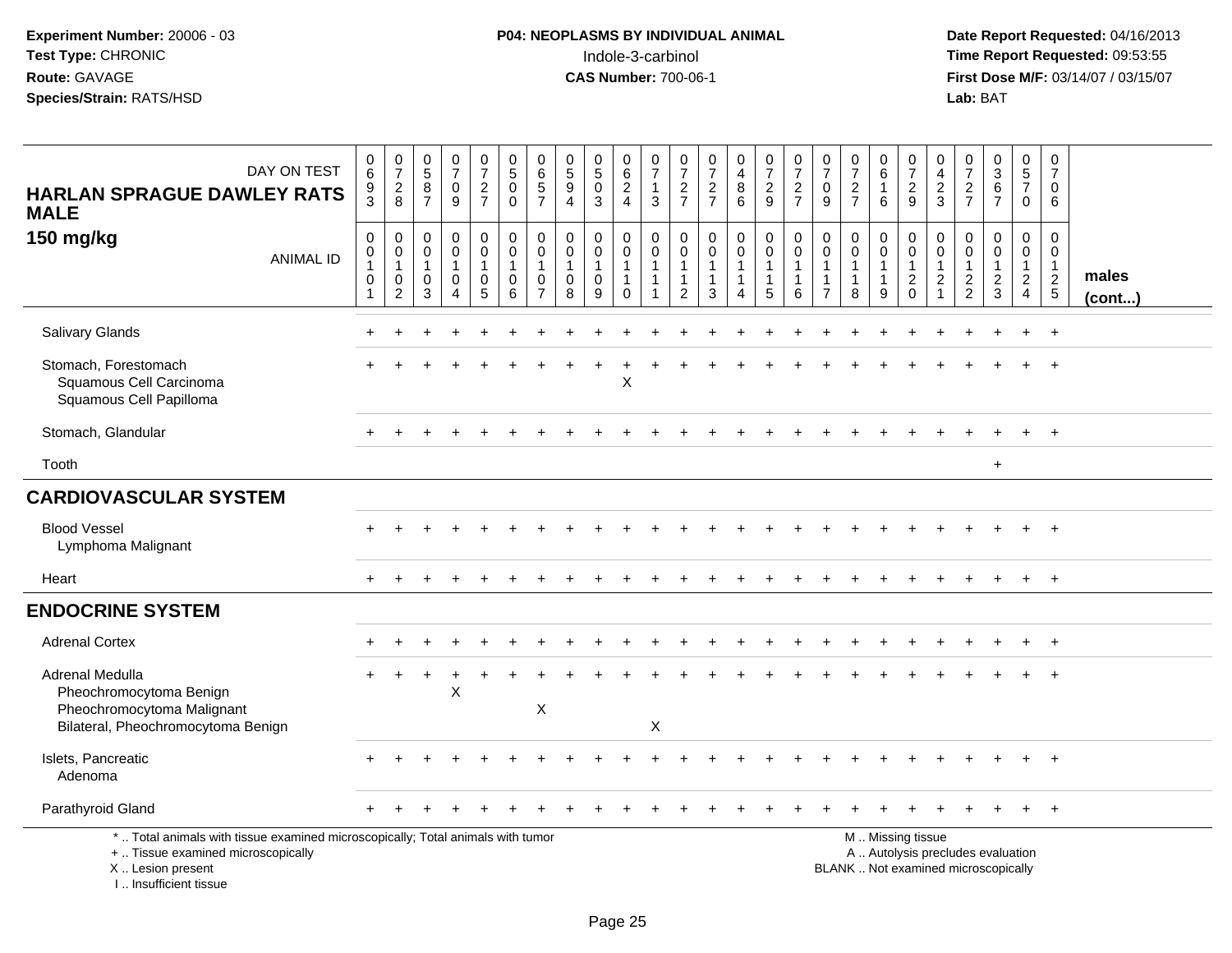**Date Report Requested:** 04/16/2013 **First Dose M/F:** 03/14/07 / 03/15/07<br>**Lab: BAT Lab:** BAT

| HARLAN SPRAGUE DAWLEY RATS<br><b>MALE</b>                                                  | DAY ON TEST      | $\mathbf 0$<br>$\,6\,$<br>$\frac{9}{3}$ | $\frac{0}{7}$<br>$\frac{2}{8}$                                      | $\begin{array}{c} 0 \\ 5 \end{array}$<br>8<br>$\overline{7}$   | 0<br>$\overline{7}$<br>0<br>9                              | $\frac{0}{7}$<br>$\frac{2}{7}$             | $\begin{matrix} 0 \\ 5 \end{matrix}$<br>$\mathsf 0$<br>0 | 0<br>$\frac{6}{5}$                                    | 0<br>$\,$ 5 $\,$<br>$\boldsymbol{9}$<br>$\overline{4}$ | $\begin{matrix} 0 \\ 5 \end{matrix}$<br>$\mathbf 0$<br>3       | 0<br>$\,6\,$<br>$\overline{\mathbf{c}}$<br>$\overline{4}$    | 0<br>$\boldsymbol{7}$<br>$\overline{1}$<br>$\mathbf{3}$    | 0<br>$\overline{7}$<br>$\frac{2}{7}$ | $\frac{0}{7}$<br>$\frac{2}{7}$ | 0<br>$\overline{\mathbf{4}}$<br>$\begin{array}{c} 8 \\ 6 \end{array}$ | 0<br>$\overline{7}$<br>$\frac{2}{9}$    | $\frac{0}{7}$<br>$\frac{2}{7}$                               | 0<br>$\overline{7}$<br>0<br>9                   | 0<br>$\overline{7}$<br>$\frac{2}{7}$        | 0<br>6<br>6                           | $\frac{0}{7}$<br>$\frac{2}{9}$                  | 0<br>$\overline{4}$<br>$\frac{2}{3}$                    | 0<br>$\overline{7}$<br>$\frac{2}{7}$   | $0$<br>$3$<br>$6$<br>$7$                                    | $\frac{0}{5}$<br>$\overline{7}$<br>$\mathbf 0$                       | 0<br>$\overline{7}$<br>0<br>6                       |                       |
|--------------------------------------------------------------------------------------------|------------------|-----------------------------------------|---------------------------------------------------------------------|----------------------------------------------------------------|------------------------------------------------------------|--------------------------------------------|----------------------------------------------------------|-------------------------------------------------------|--------------------------------------------------------|----------------------------------------------------------------|--------------------------------------------------------------|------------------------------------------------------------|--------------------------------------|--------------------------------|-----------------------------------------------------------------------|-----------------------------------------|--------------------------------------------------------------|-------------------------------------------------|---------------------------------------------|---------------------------------------|-------------------------------------------------|---------------------------------------------------------|----------------------------------------|-------------------------------------------------------------|----------------------------------------------------------------------|-----------------------------------------------------|-----------------------|
| 150 mg/kg                                                                                  | <b>ANIMAL ID</b> | 0<br>$\mathsf{O}\xspace$<br>$\mathbf 0$ | $\mathbf 0$<br>$\overline{0}$<br>1<br>$\mathbf 0$<br>$\overline{2}$ | $\mathbf 0$<br>$\mathbf 0$<br>$\mathbf{1}$<br>$\mathbf 0$<br>3 | $\mathbf 0$<br>$\mathbf 0$<br>1<br>$\mathbf 0$<br>$\Delta$ | 0<br>$\mathbf 0$<br>$\mathbf{1}$<br>0<br>5 | $\mathbf 0$<br>$\pmb{0}$<br>$\mathbf{1}$<br>0<br>6       | 0<br>$\pmb{0}$<br>$\mathbf{1}$<br>0<br>$\overline{7}$ | 0<br>$\mathbf 0$<br>$\overline{1}$<br>0<br>8           | $\mathbf 0$<br>$\mathsf 0$<br>$\mathbf{1}$<br>$\mathbf 0$<br>9 | 0<br>$\mathbf 0$<br>$\mathbf{1}$<br>$\mathbf{1}$<br>$\Omega$ | $\mathbf 0$<br>$\pmb{0}$<br>$\overline{1}$<br>$\mathbf{1}$ | 0<br>0<br>2                          | 0<br>$\pmb{0}$<br>1<br>3       | 0<br>$\pmb{0}$<br>1<br>1<br>$\Delta$                                  | $\mathbf 0$<br>$\overline{0}$<br>1<br>5 | 0<br>$\overline{0}$<br>$\overline{1}$<br>$\overline{1}$<br>6 | $\mathbf{0}$<br>0<br>-1<br>-1<br>$\overline{7}$ | 0<br>0<br>$\mathbf{1}$<br>$\mathbf{1}$<br>8 | 0<br>$\mathbf 0$<br>$\mathbf{1}$<br>9 | 0<br>$\pmb{0}$<br>$\mathbf{1}$<br>$\frac{2}{0}$ | 0<br>$\mathbf 0$<br>$\mathbf{1}$<br>$\overline{c}$<br>1 | 0<br>0<br>$\mathbf 1$<br>$\frac{2}{2}$ | $\mathbf 0$<br>$\mathbf 0$<br>$\mathbf{1}$<br>$\frac{2}{3}$ | 0<br>$\mathbf 0$<br>$\mathbf{1}$<br>$\overline{2}$<br>$\overline{4}$ | 0<br>$\mathbf 0$<br>$\overline{1}$<br>$\frac{2}{5}$ | males<br>$($ cont $)$ |
| <b>Pituitary Gland</b><br>Pars Distalis, Adenoma                                           |                  |                                         | $\pmb{\times}$                                                      |                                                                | X                                                          |                                            |                                                          | X                                                     |                                                        | X                                                              |                                                              |                                                            |                                      |                                |                                                                       |                                         |                                                              |                                                 |                                             |                                       |                                                 |                                                         |                                        |                                                             | +                                                                    | $\ddot{}$<br>$\boldsymbol{\mathsf{X}}$              |                       |
| <b>Thyroid Gland</b><br>Bilateral, C-cell, Adenoma<br>C-cell, Adenoma<br>C-cell, Carcinoma |                  |                                         |                                                                     |                                                                |                                                            |                                            |                                                          | X                                                     | X                                                      | X                                                              |                                                              |                                                            | X                                    |                                |                                                                       |                                         |                                                              | Χ                                               |                                             | $X$ $X$                               |                                                 |                                                         |                                        |                                                             | X                                                                    |                                                     |                       |
| <b>GENERAL BODY SYSTEM</b>                                                                 |                  |                                         |                                                                     |                                                                |                                                            |                                            |                                                          |                                                       |                                                        |                                                                |                                                              |                                                            |                                      |                                |                                                                       |                                         |                                                              |                                                 |                                             |                                       |                                                 |                                                         |                                        |                                                             |                                                                      |                                                     |                       |
| <b>NONE</b>                                                                                |                  |                                         |                                                                     |                                                                |                                                            |                                            |                                                          |                                                       |                                                        |                                                                |                                                              |                                                            |                                      |                                |                                                                       |                                         |                                                              |                                                 |                                             |                                       |                                                 |                                                         |                                        |                                                             |                                                                      |                                                     |                       |
| <b>GENITAL SYSTEM</b>                                                                      |                  |                                         |                                                                     |                                                                |                                                            |                                            |                                                          |                                                       |                                                        |                                                                |                                                              |                                                            |                                      |                                |                                                                       |                                         |                                                              |                                                 |                                             |                                       |                                                 |                                                         |                                        |                                                             |                                                                      |                                                     |                       |
| Epididymis                                                                                 |                  |                                         |                                                                     |                                                                |                                                            |                                            |                                                          |                                                       |                                                        |                                                                |                                                              |                                                            |                                      |                                |                                                                       |                                         |                                                              |                                                 |                                             |                                       |                                                 |                                                         |                                        |                                                             | $\ddot{}$                                                            | $+$                                                 |                       |
| <b>Preputial Gland</b>                                                                     |                  |                                         |                                                                     |                                                                |                                                            |                                            |                                                          |                                                       |                                                        |                                                                |                                                              |                                                            |                                      |                                |                                                                       |                                         |                                                              |                                                 |                                             |                                       |                                                 |                                                         |                                        |                                                             |                                                                      | $+$                                                 |                       |
| Prostate<br>Lymphoma Malignant                                                             |                  |                                         |                                                                     |                                                                |                                                            |                                            |                                                          |                                                       |                                                        |                                                                |                                                              |                                                            |                                      |                                |                                                                       |                                         |                                                              |                                                 |                                             |                                       |                                                 |                                                         |                                        |                                                             |                                                                      | $+$                                                 |                       |
| Seminal Vesicle                                                                            |                  |                                         |                                                                     |                                                                |                                                            |                                            |                                                          |                                                       |                                                        |                                                                |                                                              |                                                            |                                      |                                |                                                                       |                                         |                                                              |                                                 |                                             |                                       |                                                 |                                                         |                                        |                                                             |                                                                      | $+$                                                 |                       |
| <b>Testes</b><br>Interstitial Cell, Adenoma                                                |                  |                                         |                                                                     |                                                                |                                                            |                                            |                                                          |                                                       |                                                        |                                                                | $\sf X$                                                      |                                                            |                                      |                                |                                                                       |                                         |                                                              |                                                 |                                             |                                       |                                                 |                                                         |                                        |                                                             | $\ddot{}$<br>$\pmb{\times}$                                          | $+$                                                 |                       |
| <b>HEMATOPOIETIC SYSTEM</b>                                                                |                  |                                         |                                                                     |                                                                |                                                            |                                            |                                                          |                                                       |                                                        |                                                                |                                                              |                                                            |                                      |                                |                                                                       |                                         |                                                              |                                                 |                                             |                                       |                                                 |                                                         |                                        |                                                             |                                                                      |                                                     |                       |
| <b>Bone Marrow</b>                                                                         |                  | $+$                                     |                                                                     |                                                                |                                                            |                                            |                                                          |                                                       |                                                        |                                                                |                                                              |                                                            |                                      |                                |                                                                       |                                         |                                                              |                                                 |                                             |                                       |                                                 |                                                         |                                        | $\div$                                                      | $+$                                                                  | $+$                                                 |                       |

\* .. Total animals with tissue examined microscopically; Total animals with tumor

+ .. Tissue examined microscopically

X .. Lesion present

I .. Insufficient tissue

 M .. Missing tissuey the contract of the contract of the contract of the contract of the contract of the contract of the contract of  $A$ . Autolysis precludes evaluation Lesion present BLANK .. Not examined microscopically

<sup>+</sup> <sup>+</sup> <sup>+</sup> <sup>+</sup> <sup>+</sup> <sup>+</sup> <sup>+</sup> <sup>+</sup> <sup>+</sup> <sup>+</sup> <sup>+</sup> <sup>+</sup> <sup>+</sup> <sup>+</sup> <sup>+</sup> <sup>+</sup> <sup>+</sup> <sup>+</sup> <sup>+</sup> <sup>+</sup> <sup>+</sup> <sup>+</sup> <sup>+</sup> <sup>+</sup> <sup>+</sup>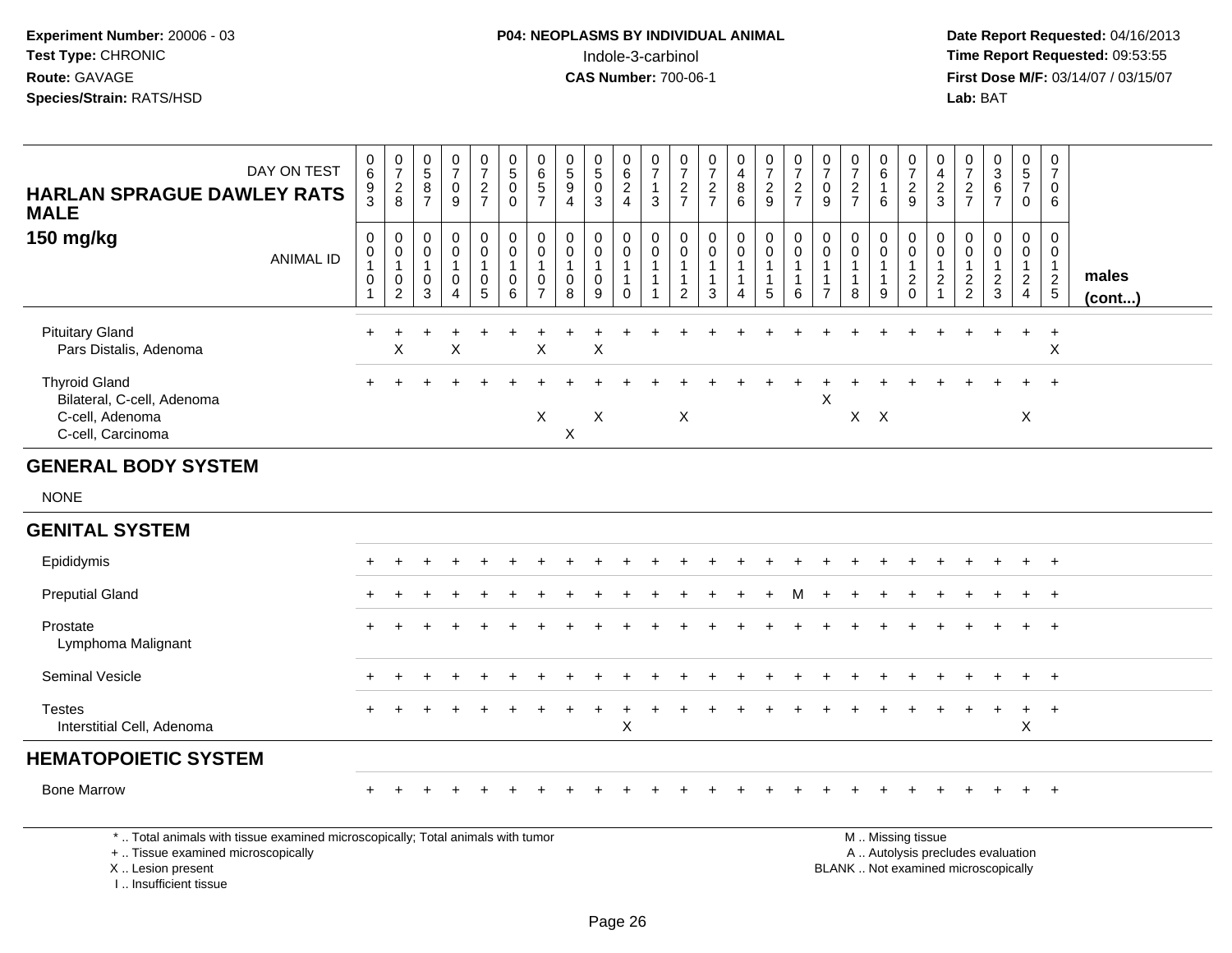**Date Report Requested:** 04/16/2013 **First Dose M/F:** 03/14/07 / 03/15/07<br>**Lab: BAT** 

| DAY ON TEST<br><b>HARLAN SPRAGUE DAWLEY RATS</b><br><b>MALE</b><br>150 mg/kg<br><b>ANIMAL ID</b>               | $0\over 6$<br>$\frac{9}{3}$<br>$\mathbf 0$<br>$\pmb{0}$<br>$\mathbf{1}$<br>$\pmb{0}$ | $\frac{0}{7}$<br>$^2_8$<br>$\mathbf 0$<br>$\mathbf 0$<br>$\mathbf{1}$<br>$\mathsf{O}\xspace$ | $\begin{array}{c} 0 \\ 5 \end{array}$<br>$\bf 8$<br>$\overline{7}$<br>$\mathbf 0$<br>$\pmb{0}$<br>$\mathbf{1}$<br>0 | $\begin{smallmatrix}0\\7\end{smallmatrix}$<br>$_{9}^{\rm 0}$<br>$\mathbf 0$<br>$\pmb{0}$<br>$\mathbf{1}$<br>$\mathsf{O}\xspace$ | $\frac{0}{7}$<br>$rac{2}{7}$<br>0<br>$\ddot{\mathbf{0}}$<br>$\mathbf 1$<br>$\boldsymbol{0}$ | $\begin{array}{c} 0 \\ 5 \end{array}$<br>$\mathbf 0$<br>$\Omega$<br>$\mathbf 0$<br>$\ddot{\mathbf{0}}$<br>$\mathbf{1}$<br>$\mathbf 0$ | 0657<br>$\mathbf 0$<br>$\pmb{0}$<br>$\mathbf{1}$<br>$\pmb{0}$ | $\begin{array}{c} 0 \\ 5 \\ 9 \end{array}$<br>$\overline{4}$<br>$\mathbf 0$<br>$\mathsf{O}\xspace$<br>$\mathbf{1}$<br>$\mathbf 0$ | $\begin{smallmatrix}0\0\5\end{smallmatrix}$<br>$\pmb{0}$<br>$\overline{3}$<br>$\pmb{0}$<br>$\pmb{0}$<br>0 | $\begin{matrix} 0 \\ 6 \\ 2 \\ 4 \end{matrix}$<br>$\mathbf 0$<br>$\ddot{\mathbf{0}}$<br>$\overline{1}$<br>$\overline{1}$ | $\frac{0}{7}$<br>$\overline{1}$<br>3<br>0<br>$\mathbf 0$<br>$\overline{1}$<br>$\overline{1}$ | $\frac{0}{7}$<br>$\frac{2}{7}$<br>$\pmb{0}$<br>$\mathbf 0$<br>$\mathbf{1}$<br>$\mathbf{1}$ | $\frac{0}{7}$<br>$\frac{2}{7}$<br>$\begin{smallmatrix} 0\\0 \end{smallmatrix}$<br>$\mathbf{1}$<br>$\mathbf{1}$ | 0<br>4<br>8<br>6<br>$\begin{smallmatrix}0\0\0\end{smallmatrix}$<br>$\mathbf{1}$<br>$\mathbf{1}$ | $\frac{0}{7}$<br>$\frac{2}{9}$<br>$\begin{smallmatrix} 0\\0 \end{smallmatrix}$<br>$\mathbf{1}$ | $\frac{0}{7}$<br>$\frac{2}{7}$<br>$\mathbf 0$<br>$\ddot{\mathbf{0}}$<br>$\mathbf{1}$<br>1 | $\frac{0}{7}$<br>$\pmb{0}$<br>9<br>0<br>$\mathbf 0$<br>-1 | $\frac{0}{7}$<br>$\frac{2}{7}$<br>$\mathbf 0$<br>$\mathsf 0$<br>$\mathbf{1}$<br>$\mathbf{1}$ | $_6^0$<br>$\mathbf{1}$<br>6<br>$\mathbf 0$<br>$\mathsf{O}\xspace$<br>$\mathbf{1}$<br>$\mathbf{1}$ | $\frac{0}{7}$<br>$\frac{2}{9}$<br>$\pmb{0}$<br>$\overline{0}$<br>1<br>$\frac{2}{0}$ | $\begin{smallmatrix}0\0\4\end{smallmatrix}$<br>$\frac{2}{3}$<br>$\pmb{0}$<br>$\ddot{\mathbf{0}}$<br>$\overline{1}$<br>$\overline{c}$ | $\frac{0}{7}$<br>$\frac{2}{7}$<br>$\mathbf 0$<br>$\mathbf 0$<br>$\overline{1}$<br>$\frac{2}{2}$ | $0$<br>$3$<br>$6$<br>$7$<br>$\mathbf 0$<br>$\pmb{0}$<br>$\overline{1}$<br>$\frac{2}{3}$ | $\begin{array}{c} 0 \\ 5 \\ 7 \end{array}$<br>$\mathbf 0$<br>$\mathbf 0$<br>$\ddot{\mathbf{0}}$<br>$\mathbf{1}$<br>$\frac{2}{4}$ | 0<br>$\overline{7}$<br>$\mathbf 0$<br>6<br>0<br>$\mathbf 0$<br>$\frac{1}{2}$ | males        |
|----------------------------------------------------------------------------------------------------------------|--------------------------------------------------------------------------------------|----------------------------------------------------------------------------------------------|---------------------------------------------------------------------------------------------------------------------|---------------------------------------------------------------------------------------------------------------------------------|---------------------------------------------------------------------------------------------|---------------------------------------------------------------------------------------------------------------------------------------|---------------------------------------------------------------|-----------------------------------------------------------------------------------------------------------------------------------|-----------------------------------------------------------------------------------------------------------|--------------------------------------------------------------------------------------------------------------------------|----------------------------------------------------------------------------------------------|--------------------------------------------------------------------------------------------|----------------------------------------------------------------------------------------------------------------|-------------------------------------------------------------------------------------------------|------------------------------------------------------------------------------------------------|-------------------------------------------------------------------------------------------|-----------------------------------------------------------|----------------------------------------------------------------------------------------------|---------------------------------------------------------------------------------------------------|-------------------------------------------------------------------------------------|--------------------------------------------------------------------------------------------------------------------------------------|-------------------------------------------------------------------------------------------------|-----------------------------------------------------------------------------------------|----------------------------------------------------------------------------------------------------------------------------------|------------------------------------------------------------------------------|--------------|
|                                                                                                                | 1                                                                                    | $\overline{2}$                                                                               | 3                                                                                                                   | $\overline{A}$                                                                                                                  | 5                                                                                           | 6                                                                                                                                     | $\overline{7}$                                                | 8                                                                                                                                 | 9                                                                                                         | $\Omega$                                                                                                                 |                                                                                              | 2                                                                                          | 3                                                                                                              | 4                                                                                               | 5                                                                                              | 6                                                                                         | $\overline{7}$                                            | 8                                                                                            | 9                                                                                                 |                                                                                     |                                                                                                                                      |                                                                                                 |                                                                                         |                                                                                                                                  |                                                                              | $($ cont $)$ |
| Lymph Node<br>Renal, Lymphoma Malignant                                                                        |                                                                                      |                                                                                              |                                                                                                                     |                                                                                                                                 |                                                                                             |                                                                                                                                       |                                                               |                                                                                                                                   |                                                                                                           |                                                                                                                          | $\ddot{}$                                                                                    |                                                                                            |                                                                                                                | $+$                                                                                             |                                                                                                |                                                                                           | $+$                                                       |                                                                                              |                                                                                                   |                                                                                     |                                                                                                                                      |                                                                                                 |                                                                                         |                                                                                                                                  | $\ddot{}$                                                                    |              |
| Lymph Node, Mandibular                                                                                         |                                                                                      |                                                                                              |                                                                                                                     |                                                                                                                                 |                                                                                             |                                                                                                                                       |                                                               |                                                                                                                                   |                                                                                                           |                                                                                                                          |                                                                                              |                                                                                            |                                                                                                                |                                                                                                 |                                                                                                |                                                                                           |                                                           |                                                                                              |                                                                                                   |                                                                                     |                                                                                                                                      |                                                                                                 |                                                                                         |                                                                                                                                  | $\overline{ }$                                                               |              |
| Lymph Node, Mesenteric                                                                                         |                                                                                      |                                                                                              |                                                                                                                     |                                                                                                                                 |                                                                                             |                                                                                                                                       |                                                               |                                                                                                                                   |                                                                                                           |                                                                                                                          |                                                                                              |                                                                                            |                                                                                                                |                                                                                                 |                                                                                                |                                                                                           |                                                           |                                                                                              |                                                                                                   |                                                                                     |                                                                                                                                      |                                                                                                 |                                                                                         |                                                                                                                                  | $^{+}$                                                                       |              |
| Spleen<br>Lymphoma Malignant                                                                                   |                                                                                      |                                                                                              |                                                                                                                     |                                                                                                                                 |                                                                                             |                                                                                                                                       |                                                               |                                                                                                                                   |                                                                                                           |                                                                                                                          |                                                                                              |                                                                                            |                                                                                                                |                                                                                                 |                                                                                                |                                                                                           |                                                           |                                                                                              |                                                                                                   |                                                                                     |                                                                                                                                      |                                                                                                 |                                                                                         |                                                                                                                                  |                                                                              |              |
| Thymus                                                                                                         |                                                                                      |                                                                                              |                                                                                                                     |                                                                                                                                 |                                                                                             |                                                                                                                                       |                                                               |                                                                                                                                   |                                                                                                           |                                                                                                                          |                                                                                              |                                                                                            |                                                                                                                |                                                                                                 |                                                                                                |                                                                                           |                                                           |                                                                                              |                                                                                                   |                                                                                     |                                                                                                                                      |                                                                                                 |                                                                                         |                                                                                                                                  | $+$                                                                          |              |
| <b>INTEGUMENTARY SYSTEM</b>                                                                                    |                                                                                      |                                                                                              |                                                                                                                     |                                                                                                                                 |                                                                                             |                                                                                                                                       |                                                               |                                                                                                                                   |                                                                                                           |                                                                                                                          |                                                                                              |                                                                                            |                                                                                                                |                                                                                                 |                                                                                                |                                                                                           |                                                           |                                                                                              |                                                                                                   |                                                                                     |                                                                                                                                      |                                                                                                 |                                                                                         |                                                                                                                                  |                                                                              |              |
| <b>Mammary Gland</b><br>Fibroadenoma                                                                           |                                                                                      |                                                                                              |                                                                                                                     |                                                                                                                                 |                                                                                             |                                                                                                                                       |                                                               |                                                                                                                                   |                                                                                                           |                                                                                                                          |                                                                                              |                                                                                            |                                                                                                                |                                                                                                 |                                                                                                |                                                                                           |                                                           |                                                                                              |                                                                                                   |                                                                                     |                                                                                                                                      |                                                                                                 |                                                                                         |                                                                                                                                  | $\overline{ }$                                                               |              |
| Skin<br>Squamous Cell Carcinoma<br>Squamous Cell Papilloma                                                     |                                                                                      |                                                                                              |                                                                                                                     |                                                                                                                                 |                                                                                             |                                                                                                                                       |                                                               |                                                                                                                                   |                                                                                                           | $\mathsf{X}$                                                                                                             |                                                                                              |                                                                                            |                                                                                                                |                                                                                                 |                                                                                                |                                                                                           |                                                           |                                                                                              |                                                                                                   |                                                                                     |                                                                                                                                      |                                                                                                 |                                                                                         |                                                                                                                                  |                                                                              |              |
| Subcutaneous Tissue, Fibroma<br>Subcutaneous Tissue, Fibrosarcoma<br>Subcutaneous Tissue, Schwannoma Malignant |                                                                                      | X                                                                                            |                                                                                                                     |                                                                                                                                 |                                                                                             | $X$ $X$                                                                                                                               |                                                               |                                                                                                                                   |                                                                                                           |                                                                                                                          |                                                                                              | X                                                                                          |                                                                                                                |                                                                                                 |                                                                                                |                                                                                           | $\pmb{\times}$                                            |                                                                                              | $\pmb{\times}$                                                                                    |                                                                                     | X                                                                                                                                    |                                                                                                 |                                                                                         |                                                                                                                                  |                                                                              |              |
| <b>MUSCULOSKELETAL SYSTEM</b>                                                                                  |                                                                                      |                                                                                              |                                                                                                                     |                                                                                                                                 |                                                                                             |                                                                                                                                       |                                                               |                                                                                                                                   |                                                                                                           |                                                                                                                          |                                                                                              |                                                                                            |                                                                                                                |                                                                                                 |                                                                                                |                                                                                           |                                                           |                                                                                              |                                                                                                   |                                                                                     |                                                                                                                                      |                                                                                                 |                                                                                         |                                                                                                                                  |                                                                              |              |
| Bone                                                                                                           |                                                                                      |                                                                                              |                                                                                                                     |                                                                                                                                 |                                                                                             |                                                                                                                                       |                                                               |                                                                                                                                   |                                                                                                           |                                                                                                                          |                                                                                              |                                                                                            |                                                                                                                |                                                                                                 |                                                                                                |                                                                                           |                                                           |                                                                                              |                                                                                                   |                                                                                     |                                                                                                                                      |                                                                                                 |                                                                                         |                                                                                                                                  | $+$                                                                          |              |

#### **NERVOUS SYSTEM**

\* .. Total animals with tissue examined microscopically; Total animals with tumor

+ .. Tissue examined microscopically

X .. Lesion present

I .. Insufficient tissue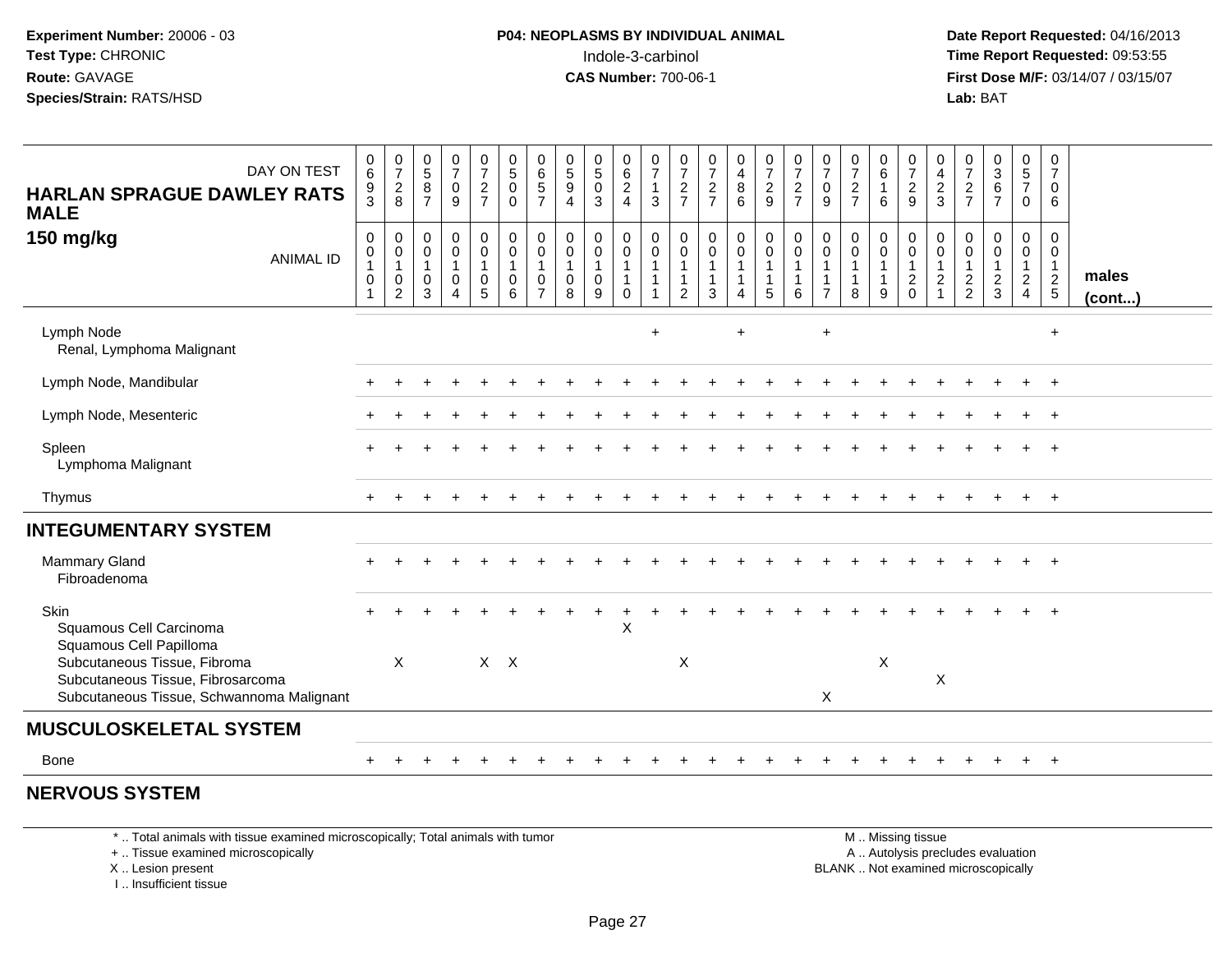| DAY ON TEST<br><b>HARLAN SPRAGUE DAWLEY RATS</b><br><b>MALE</b>                                                                                                     | $\begin{array}{c} 0 \\ 6 \end{array}$<br>9<br>3                 | $\frac{0}{7}$<br>$\overline{2}$<br>8                            | $\begin{array}{c} 0 \\ 5 \end{array}$<br>8<br>$\overline{7}$          | $\frac{0}{7}$<br>$\pmb{0}$<br>9 | $\frac{0}{7}$<br>$\overline{c}$<br>$\overline{7}$                         | $\begin{smallmatrix}0\0\5\end{smallmatrix}$<br>$\pmb{0}$<br>$\mathbf 0$ | $\begin{array}{c} 0 \\ 6 \end{array}$<br>$\overline{5}$<br>$\overline{7}$ | $\begin{array}{c} 0 \\ 5 \end{array}$<br>$\overline{9}$<br>$\boldsymbol{\Lambda}$ | $\begin{array}{c} 0 \\ 5 \end{array}$<br>$\mathsf 0$<br>3 | 0<br>$\,6$<br>$\boldsymbol{2}$<br>$\overline{4}$                      | $\frac{0}{7}$<br>$\mathbf{1}$<br>3          | $\begin{smallmatrix}0\\7\end{smallmatrix}$<br>$\sqrt{2}$<br>$\overline{7}$ | $\frac{0}{7}$<br>$\frac{2}{7}$                                  | $\begin{smallmatrix}0\\4\end{smallmatrix}$<br>$\bf 8$<br>6                                       | $\frac{0}{7}$<br>$\sqrt{2}$<br>9                                                              | $\frac{0}{7}$<br>$\overline{c}$<br>$\overline{7}$ | $\frac{0}{7}$<br>$\mathbf 0$<br>9                                | $\frac{0}{7}$<br>$\overline{c}$<br>$\overline{7}$             | $_{6}^{\rm 0}$<br>$\mathbf{1}$<br>6         | $\frac{0}{7}$<br>$\frac{2}{9}$                                                                | 0<br>4<br>$\overline{c}$<br>3                                        | $\frac{0}{7}$<br>$\overline{c}$<br>$\overline{7}$             | $\begin{smallmatrix}0\3\6\end{smallmatrix}$<br>$\overline{7}$ | $\begin{array}{c} 0 \\ 5 \end{array}$<br>$\overline{7}$<br>$\mathbf 0$ | $\pmb{0}$<br>$\overline{7}$<br>0<br>6                      |                 |
|---------------------------------------------------------------------------------------------------------------------------------------------------------------------|-----------------------------------------------------------------|-----------------------------------------------------------------|-----------------------------------------------------------------------|---------------------------------|---------------------------------------------------------------------------|-------------------------------------------------------------------------|---------------------------------------------------------------------------|-----------------------------------------------------------------------------------|-----------------------------------------------------------|-----------------------------------------------------------------------|---------------------------------------------|----------------------------------------------------------------------------|-----------------------------------------------------------------|--------------------------------------------------------------------------------------------------|-----------------------------------------------------------------------------------------------|---------------------------------------------------|------------------------------------------------------------------|---------------------------------------------------------------|---------------------------------------------|-----------------------------------------------------------------------------------------------|----------------------------------------------------------------------|---------------------------------------------------------------|---------------------------------------------------------------|------------------------------------------------------------------------|------------------------------------------------------------|-----------------|
| 150 mg/kg<br><b>ANIMAL ID</b>                                                                                                                                       | 0<br>$\mathsf{O}\xspace$<br>$\overline{1}$<br>0<br>$\mathbf{1}$ | $\mathbf 0$<br>$\mathbf 0$<br>$\overline{1}$<br>0<br>$\sqrt{2}$ | $\mathbf 0$<br>$\boldsymbol{0}$<br>$\overline{1}$<br>$\mathbf 0$<br>3 | 0<br>$\mathbf 0$<br>1<br>0<br>4 | 0<br>$\mathsf{O}\xspace$<br>$\mathbf{1}$<br>$\mathbf 0$<br>$\overline{5}$ | $\pmb{0}$<br>$\ddot{\mathbf{0}}$<br>$\mathbf{1}$<br>0<br>6              | $\mathbf 0$<br>0<br>$\overline{1}$<br>0<br>$\overline{7}$                 | $\mathbf 0$<br>$\mathbf 0$<br>$\mathbf{1}$<br>$\mathbf 0$<br>8                    | 0<br>$\pmb{0}$<br>$\mathbf{1}$<br>$\mathbf 0$<br>9        | 0<br>$\mathsf{O}$<br>$\mathbf{1}$<br>$\mathbf{1}$<br>$\boldsymbol{0}$ | 0<br>0<br>$\mathbf{1}$<br>$\mathbf{1}$<br>1 | 0<br>$\mathbf 0$<br>$\overline{1}$<br>$\mathbf{1}$<br>2                    | 0<br>$\ddot{\mathbf{0}}$<br>1<br>$\mathbf{1}$<br>$\mathfrak{Z}$ | $\begin{smallmatrix} 0\\0 \end{smallmatrix}$<br>$\overline{1}$<br>$\mathbf{1}$<br>$\overline{4}$ | $\begin{smallmatrix}0\0\0\end{smallmatrix}$<br>$\mathbf{1}$<br>$\mathbf{1}$<br>$\overline{5}$ | 0<br>0<br>1<br>-1<br>$\,6$                        | 0<br>$\pmb{0}$<br>$\mathbf{1}$<br>$\mathbf{1}$<br>$\overline{7}$ | 0<br>$\mathsf{O}\xspace$<br>$\mathbf{1}$<br>$\mathbf{1}$<br>8 | 0<br>$\mathbf 0$<br>-1<br>$\mathbf{1}$<br>9 | $\mathbf 0$<br>$\ddot{\mathbf{0}}$<br>$\overline{1}$<br>$\sqrt{2}$<br>$\mathbf 0$             | 0<br>$\mathbf 0$<br>$\mathbf{1}$<br>$\overline{2}$<br>$\overline{1}$ | $\mathbf 0$<br>$\mathbf 0$<br>$\overline{1}$<br>$\frac{2}{2}$ | 0<br>0<br>1<br>$\overline{2}$<br>$\mathbf{3}$                 | 0<br>$\mathbf 0$<br>$\mathbf{1}$<br>$\overline{2}$<br>$\overline{4}$   | 0<br>0<br>$\mathbf{1}$<br>$\overline{c}$<br>$\overline{5}$ | males<br>(cont) |
| <b>Brain</b><br>Medulloblastoma Mal                                                                                                                                 |                                                                 |                                                                 |                                                                       |                                 |                                                                           |                                                                         |                                                                           |                                                                                   |                                                           |                                                                       |                                             |                                                                            |                                                                 |                                                                                                  |                                                                                               |                                                   |                                                                  |                                                               |                                             |                                                                                               |                                                                      |                                                               |                                                               |                                                                        | $+$                                                        |                 |
| Spinal Cord                                                                                                                                                         |                                                                 |                                                                 |                                                                       |                                 |                                                                           |                                                                         |                                                                           |                                                                                   |                                                           |                                                                       |                                             |                                                                            |                                                                 |                                                                                                  |                                                                                               |                                                   |                                                                  |                                                               |                                             |                                                                                               |                                                                      |                                                               |                                                               |                                                                        |                                                            |                 |
| <b>RESPIRATORY SYSTEM</b>                                                                                                                                           |                                                                 |                                                                 |                                                                       |                                 |                                                                           |                                                                         |                                                                           |                                                                                   |                                                           |                                                                       |                                             |                                                                            |                                                                 |                                                                                                  |                                                                                               |                                                   |                                                                  |                                                               |                                             |                                                                                               |                                                                      |                                                               |                                                               |                                                                        |                                                            |                 |
| Lung<br>Alveolar/Bronchiolar Adenoma<br>Lymphoma Malignant                                                                                                          |                                                                 |                                                                 |                                                                       |                                 |                                                                           |                                                                         |                                                                           |                                                                                   |                                                           |                                                                       |                                             |                                                                            |                                                                 |                                                                                                  |                                                                                               |                                                   |                                                                  | $\pmb{\mathsf{X}}$                                            |                                             |                                                                                               |                                                                      |                                                               |                                                               | $+$                                                                    | $+$                                                        |                 |
| Nose                                                                                                                                                                |                                                                 |                                                                 |                                                                       |                                 |                                                                           |                                                                         |                                                                           |                                                                                   |                                                           |                                                                       |                                             |                                                                            |                                                                 |                                                                                                  |                                                                                               |                                                   |                                                                  |                                                               |                                             |                                                                                               |                                                                      |                                                               |                                                               |                                                                        | $+$                                                        |                 |
| Trachea                                                                                                                                                             |                                                                 |                                                                 |                                                                       |                                 |                                                                           |                                                                         |                                                                           |                                                                                   |                                                           |                                                                       |                                             |                                                                            |                                                                 |                                                                                                  |                                                                                               |                                                   |                                                                  |                                                               |                                             |                                                                                               |                                                                      |                                                               |                                                               | $+$                                                                    | $+$                                                        |                 |
| <b>SPECIAL SENSES SYSTEM</b>                                                                                                                                        |                                                                 |                                                                 |                                                                       |                                 |                                                                           |                                                                         |                                                                           |                                                                                   |                                                           |                                                                       |                                             |                                                                            |                                                                 |                                                                                                  |                                                                                               |                                                   |                                                                  |                                                               |                                             |                                                                                               |                                                                      |                                                               |                                                               |                                                                        |                                                            |                 |
| Ear                                                                                                                                                                 |                                                                 |                                                                 |                                                                       |                                 | $+$                                                                       |                                                                         |                                                                           |                                                                                   |                                                           |                                                                       |                                             |                                                                            |                                                                 |                                                                                                  |                                                                                               |                                                   |                                                                  |                                                               |                                             |                                                                                               |                                                                      |                                                               |                                                               |                                                                        |                                                            |                 |
| Eye                                                                                                                                                                 |                                                                 |                                                                 |                                                                       |                                 |                                                                           |                                                                         |                                                                           |                                                                                   |                                                           |                                                                       |                                             |                                                                            |                                                                 |                                                                                                  |                                                                                               |                                                   |                                                                  |                                                               |                                             |                                                                                               |                                                                      |                                                               |                                                               |                                                                        | $\ddot{}$                                                  |                 |
| Harderian Gland<br>Lymphoma Malignant                                                                                                                               |                                                                 |                                                                 |                                                                       |                                 |                                                                           |                                                                         |                                                                           |                                                                                   |                                                           |                                                                       |                                             |                                                                            |                                                                 |                                                                                                  |                                                                                               |                                                   |                                                                  |                                                               |                                             |                                                                                               |                                                                      |                                                               |                                                               |                                                                        | $\overline{+}$                                             |                 |
| <b>Lacrimal Gland</b>                                                                                                                                               |                                                                 |                                                                 |                                                                       | $+$ $+$                         |                                                                           |                                                                         |                                                                           |                                                                                   |                                                           |                                                                       |                                             |                                                                            |                                                                 |                                                                                                  |                                                                                               |                                                   |                                                                  |                                                               |                                             |                                                                                               |                                                                      |                                                               |                                                               |                                                                        |                                                            |                 |
| <b>URINARY SYSTEM</b>                                                                                                                                               |                                                                 |                                                                 |                                                                       |                                 |                                                                           |                                                                         |                                                                           |                                                                                   |                                                           |                                                                       |                                             |                                                                            |                                                                 |                                                                                                  |                                                                                               |                                                   |                                                                  |                                                               |                                             |                                                                                               |                                                                      |                                                               |                                                               |                                                                        |                                                            |                 |
| Kidney<br>Lymphoma Malignant                                                                                                                                        |                                                                 |                                                                 |                                                                       |                                 |                                                                           |                                                                         |                                                                           |                                                                                   |                                                           |                                                                       |                                             |                                                                            |                                                                 |                                                                                                  |                                                                                               |                                                   |                                                                  |                                                               |                                             |                                                                                               |                                                                      |                                                               |                                                               | $+$                                                                    | $+$                                                        |                 |
| *  Total animals with tissue examined microscopically; Total animals with tumor<br>+  Tissue examined microscopically<br>X  Lesion present<br>I Insufficient tissue |                                                                 |                                                                 |                                                                       |                                 |                                                                           |                                                                         |                                                                           |                                                                                   |                                                           |                                                                       |                                             |                                                                            |                                                                 |                                                                                                  |                                                                                               |                                                   |                                                                  |                                                               |                                             | M  Missing tissue<br>A  Autolysis precludes evaluation<br>BLANK  Not examined microscopically |                                                                      |                                                               |                                                               |                                                                        |                                                            |                 |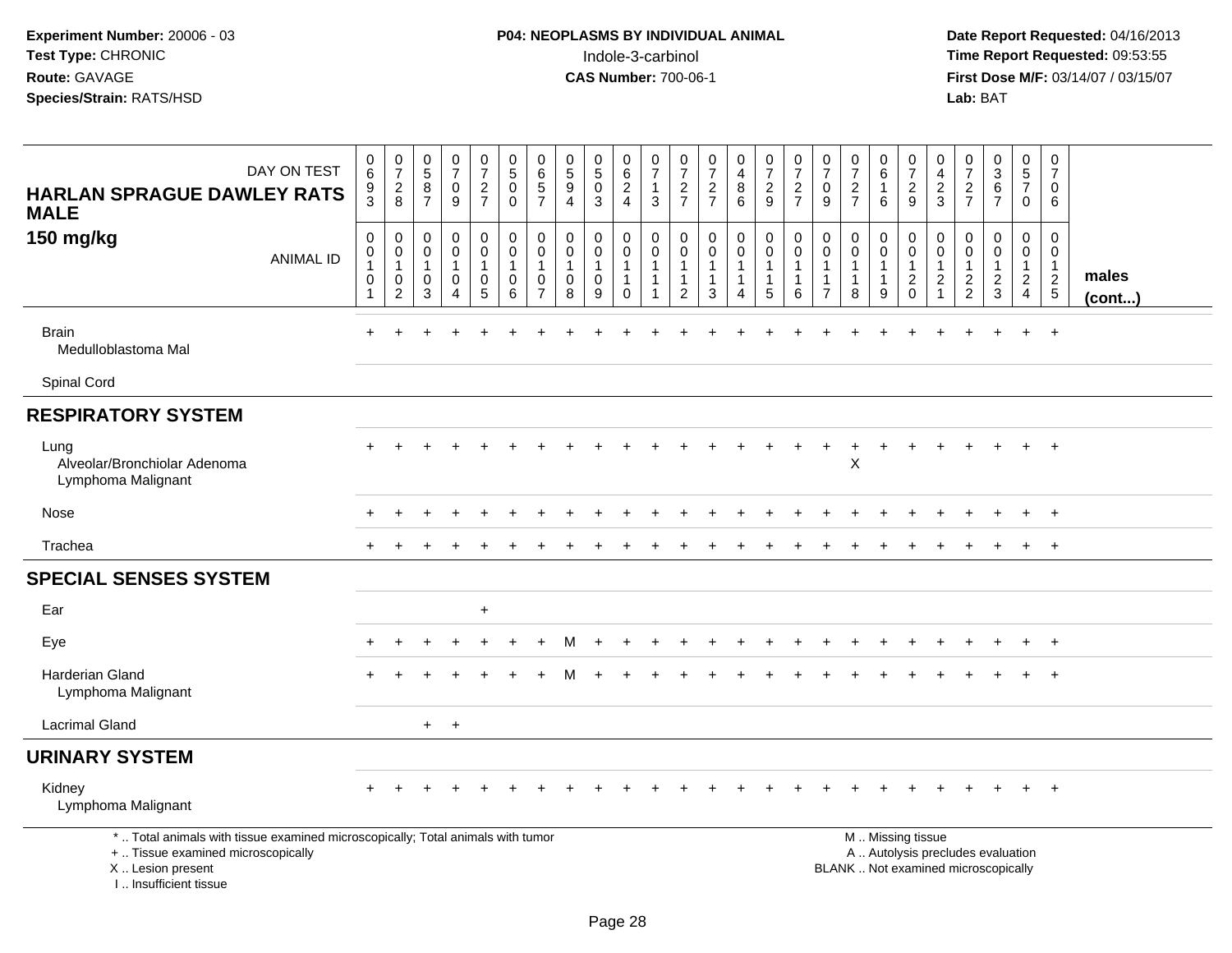**Date Report Requested:** 04/16/2013 **First Dose M/F:** 03/14/07 / 03/15/07<br>**Lab: BAT** 

| DAY ON TEST<br><b>HARLAN SPRAGUE DAWLEY RATS</b><br><b>MALE</b> |                  | $6\phantom{1}$<br>9 | $\frac{0}{7}$<br>$_{\rm 8}^2$                 | 0<br>$\overline{5}$<br>8 | $\mathbf 0$<br>$\overline{ }$<br>$\mathbf 0$<br>$\boldsymbol{9}$ | $\frac{0}{7}$<br>$\frac{2}{7}$ | $\mathbf 0$<br>$\sqrt{5}$<br>$\pmb{0}$<br>$\mathbf 0$ | $\mathbf{0}$<br>$\,6\,$<br>$\,$ 5 $\,$<br>$\rightarrow$    | $\frac{0}{5}$<br>$\boldsymbol{9}$<br>$\overline{4}$ | 0<br>$\sqrt{5}$<br>0<br>$\sqrt{3}$ | 0<br>6<br>2<br>$\overline{4}$ | $\frac{0}{7}$<br>$\mathbf{3}$ | $\frac{0}{7}$<br>$\frac{2}{7}$ | $\frac{0}{7}$<br>$\frac{2}{7}$ | 0<br>4<br>8<br>6 | $\frac{0}{7}$<br>$\frac{2}{9}$ | 0<br>$\rightarrow$<br>$\overline{\mathbf{c}}$<br>$\rightarrow$ | $\frac{0}{7}$<br>$\pmb{0}$<br>9               | $\frac{0}{7}$<br>$\frac{2}{7}$ | 0<br>$\,6\,$<br>6     | 0<br>$\overline{ }$<br>$\boldsymbol{2}$<br>$\boldsymbol{9}$ | 0<br>$\overline{4}$<br>$\frac{2}{3}$ | $\frac{0}{7}$<br>$\frac{2}{7}$                         | $\frac{0}{3}$<br>6<br>$\overline{ }$ | $\frac{0}{5}$<br>$\overline{7}$<br>$\mathbf 0$ | 0<br>$\overline{7}$<br>0<br>6 |                 |
|-----------------------------------------------------------------|------------------|---------------------|-----------------------------------------------|--------------------------|------------------------------------------------------------------|--------------------------------|-------------------------------------------------------|------------------------------------------------------------|-----------------------------------------------------|------------------------------------|-------------------------------|-------------------------------|--------------------------------|--------------------------------|------------------|--------------------------------|----------------------------------------------------------------|-----------------------------------------------|--------------------------------|-----------------------|-------------------------------------------------------------|--------------------------------------|--------------------------------------------------------|--------------------------------------|------------------------------------------------|-------------------------------|-----------------|
| 150 mg/kg                                                       | <b>ANIMAL ID</b> | $\mathbf 0$         | 0<br>$\pmb{0}$<br>$\pmb{0}$<br>$\overline{c}$ | 0<br>$\pmb{0}$<br>0<br>3 | $\mathbf 0$<br>$\pmb{0}$<br>$\pmb{0}$<br>$\overline{4}$          | $\overline{0}$<br>0<br>0<br>5  | $\mathbf 0$<br>$\pmb{0}$<br>$\pmb{0}$<br>6            | $\mathbf 0$<br>$\mathbf 0$<br>$\mathbf 0$<br>$\rightarrow$ | $\mathbf 0$<br>$\mathbf 0$<br>8                     | 0<br>0<br>9                        | 0<br>0                        | 0<br>$\pmb{0}$                | 0<br>$\pmb{0}$<br>2            | 0<br>$\mathbf 0$<br>3          | 0<br>0<br>4      | 0<br>0<br>5                    | 0<br>0<br>6                                                    | $\overline{0}$<br>$\pmb{0}$<br>$\overline{ }$ | 0<br>$\mathbf 0$<br>8          | 0<br>$\mathbf 0$<br>9 | $\mathbf 0$<br>$\mathbf 0$<br>$\boldsymbol{2}$<br>0         | $\overline{a}$                       | $\overline{0}$<br>$\mathsf{O}\xspace$<br>$\frac{2}{2}$ | 0<br>0<br>$\frac{2}{3}$              | $\overline{0}$<br>$\pmb{0}$<br>$\frac{2}{4}$   | 0<br>0<br>$\frac{2}{5}$       | males<br>(cont) |
| <b>Urinary Bladder</b><br>Lymphoma Malignant                    |                  |                     |                                               |                          |                                                                  |                                |                                                       |                                                            |                                                     |                                    |                               |                               |                                |                                |                  |                                |                                                                |                                               |                                |                       |                                                             |                                      |                                                        | $+$                                  |                                                | $+$ $+$                       |                 |
| <b>SYSTEMIC LESIONS</b>                                         |                  |                     |                                               |                          |                                                                  |                                |                                                       |                                                            |                                                     |                                    |                               |                               |                                |                                |                  |                                |                                                                |                                               |                                |                       |                                                             |                                      |                                                        |                                      |                                                |                               |                 |
| Multiple Organ<br>Lymphoma Malignant                            |                  |                     |                                               |                          |                                                                  |                                |                                                       |                                                            |                                                     |                                    |                               |                               |                                |                                |                  |                                |                                                                |                                               |                                |                       |                                                             |                                      | ÷.                                                     | $+$                                  | $+$                                            | $^{+}$                        |                 |

\* .. Total animals with tissue examined microscopically; Total animals with tumor

+ .. Tissue examined microscopically

X .. Lesion present

I .. Insufficient tissue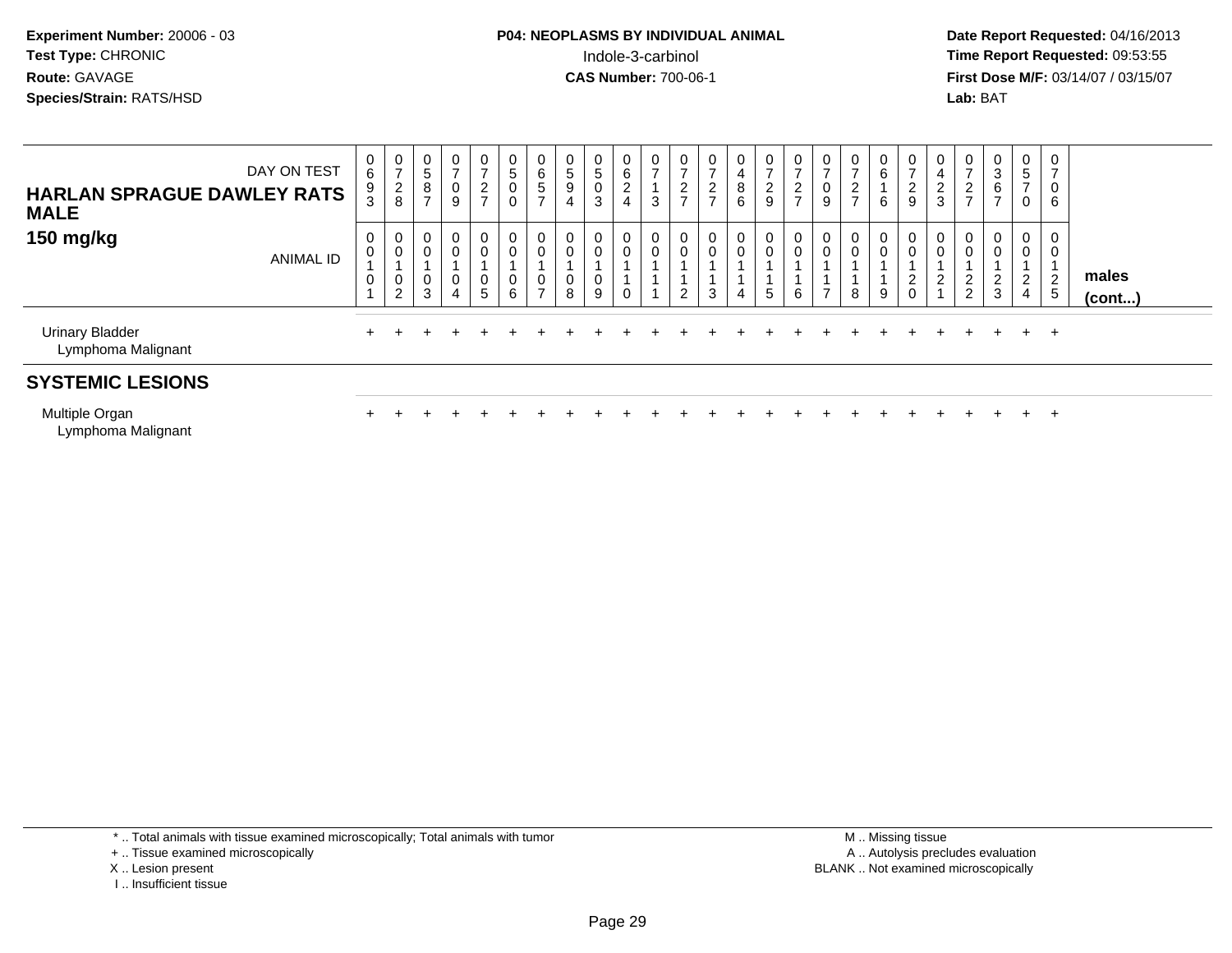**Date Report Requested:** 04/16/2013 **First Dose M/F:** 03/14/07 / 03/15/07<br>**Lab: BAT Lab:** BAT

| DAY ON TEST<br><b>HARLAN SPRAGUE DAWLEY RATS</b><br><b>MALE</b> | $\frac{0}{7}$<br>$\frac{2}{9}$                            | $\begin{array}{c} 0 \\ 7 \end{array}$<br>$\frac{2}{9}$              | $\begin{smallmatrix}0\\4\end{smallmatrix}$<br>$\begin{smallmatrix} 8 \\ 2 \end{smallmatrix}$ | $\begin{array}{c} 0 \\ 5 \\ 9 \end{array}$<br>$\overline{3}$ | $\frac{0}{7}$<br>$\overline{c}$<br>$\,8\,$                             | $\begin{array}{c} 0 \\ 5 \\ 5 \end{array}$<br>$\,8\,$                            | $\begin{array}{c} 0 \\ 5 \end{array}$<br>$\,8\,$<br>3 | $\begin{array}{c} 0 \\ 6 \\ 2 \\ 3 \end{array}$ | 0<br>$\overline{\mathbf{4}}$<br>$_{9}^9$                                              | $\begin{array}{c} 0 \\ 7 \end{array}$<br>$\overline{2}$<br>9     | $\begin{array}{c} 0 \\ 6 \\ 9 \end{array}$<br>$\mathbf 0$ | $\mathbf 0$<br>$\,6\,$<br>$6\phantom{1}6$<br>$\overline{4}$                     | $\mathbf 0$<br>$\overline{4}$<br>$\,6\,$<br>8                              | $\begin{array}{c} 0 \\ 5 \\ 4 \end{array}$<br>$6\phantom{a}$ | 0697                                                                                          | $\begin{array}{c} 0 \\ 5 \\ 4 \end{array}$<br>$\boldsymbol{9}$ | $\frac{0}{7}$<br>$\overline{2}$<br>$\overline{7}$                              | $\frac{0}{7}$<br>$\mathbf{1}$<br>$\overline{1}$                                       | $\frac{0}{7}$<br>$\overline{c}$<br>$\overline{7}$                             | $\begin{array}{c} 0 \\ 5 \\ 3 \\ 1 \end{array}$                             | $\begin{array}{c} 0 \\ 6 \\ 6 \end{array}$<br>$\,6$                    | 0<br>$\overline{7}$<br>$\mathbf{1}$<br>$\overline{c}$      | $\begin{array}{c} 0 \\ 6 \end{array}$<br>$\overline{1}$<br>$\overline{1}$ | $\frac{0}{7}$<br>$\frac{2}{7}$                            | 0<br>$\boldsymbol{7}$<br>$\overline{2}$<br>$\overline{7}$         |                             |
|-----------------------------------------------------------------|-----------------------------------------------------------|---------------------------------------------------------------------|----------------------------------------------------------------------------------------------|--------------------------------------------------------------|------------------------------------------------------------------------|----------------------------------------------------------------------------------|-------------------------------------------------------|-------------------------------------------------|---------------------------------------------------------------------------------------|------------------------------------------------------------------|-----------------------------------------------------------|---------------------------------------------------------------------------------|----------------------------------------------------------------------------|--------------------------------------------------------------|-----------------------------------------------------------------------------------------------|----------------------------------------------------------------|--------------------------------------------------------------------------------|---------------------------------------------------------------------------------------|-------------------------------------------------------------------------------|-----------------------------------------------------------------------------|------------------------------------------------------------------------|------------------------------------------------------------|---------------------------------------------------------------------------|-----------------------------------------------------------|-------------------------------------------------------------------|-----------------------------|
| 150 mg/kg<br><b>ANIMAL ID</b>                                   | $\pmb{0}$<br>$\mathbf 0$<br>$\mathbf{1}$<br>$\frac{2}{6}$ | $\mathbf 0$<br>$\mathsf{O}\xspace$<br>$\mathbf{1}$<br>$\frac{2}{7}$ | $\pmb{0}$<br>$\mathbf 0$<br>$\mathbf{1}$<br>$\frac{2}{8}$                                    | $\pmb{0}$<br>$\pmb{0}$<br>$\mathbf{1}$<br>$\frac{2}{9}$      | $\mathbf 0$<br>$\mathbf 0$<br>$\overline{1}$<br>$\sqrt{3}$<br>$\Omega$ | $\pmb{0}$<br>$\ddot{\mathbf{0}}$<br>$\mathbf{1}$<br>$\mathbf{3}$<br>$\mathbf{1}$ | 0<br>$\mathbf 0$<br>$\mathbf{1}$<br>$\mathbf{3}$<br>2 | 0<br>$\pmb{0}$<br>$\mathbf{1}$<br>$\frac{3}{3}$ | 0<br>$\pmb{0}$<br>$\mathbf{1}$<br>$\ensuremath{\mathsf{3}}$<br>$\boldsymbol{\Lambda}$ | 0<br>$\mathbf 0$<br>$\mathbf{1}$<br>$\sqrt{3}$<br>$\overline{5}$ | $\pmb{0}$<br>$\pmb{0}$<br>$\overline{1}$<br>$\frac{3}{6}$ | $\mathbf 0$<br>$\boldsymbol{0}$<br>$\mathbf{1}$<br>$\sqrt{3}$<br>$\overline{7}$ | $\pmb{0}$<br>$\mathsf 0$<br>$\mathbf{1}$<br>$\ensuremath{\mathsf{3}}$<br>8 | $\mathbf 0$<br>$\mathbf 0$<br>$\mathbf{1}$<br>$\frac{3}{9}$  | $\begin{smallmatrix} 0\\0 \end{smallmatrix}$<br>$\mathbf{1}$<br>$\overline{4}$<br>$\mathbf 0$ | $\mathbf 0$<br>$\mathbf 0$<br>$\mathbf{1}$<br>4                | $\pmb{0}$<br>$\mathbf 0$<br>$\overline{1}$<br>$\overline{4}$<br>$\overline{2}$ | $\mathbf 0$<br>$\mathbf 0$<br>$\mathbf{1}$<br>$\overline{\mathbf{4}}$<br>$\mathbf{3}$ | 0<br>$\mathbf 0$<br>$\mathbf{1}$<br>$\overline{4}$<br>$\overline{\mathbf{4}}$ | $_{\rm 0}^{\rm 0}$<br>$\mathbf{1}$<br>$\begin{array}{c} 4 \\ 5 \end{array}$ | 0<br>$\mathsf 0$<br>$\mathbf{1}$<br>$\overline{\mathbf{4}}$<br>$\,6\,$ | 0<br>0<br>$\mathbf{1}$<br>$\overline{4}$<br>$\overline{7}$ | $\mathbf 0$<br>$\pmb{0}$<br>$\mathbf{1}$<br>$\overline{\mathbf{4}}$<br>8  | 0<br>$\mathbf 0$<br>$\mathbf{1}$<br>4<br>$\boldsymbol{9}$ | $\mathbf 0$<br>$\mathsf 0$<br>$\mathbf{1}$<br>$\overline{5}$<br>0 | * TOTALS                    |
| <b>ALIMENTARY SYSTEM</b>                                        |                                                           |                                                                     |                                                                                              |                                                              |                                                                        |                                                                                  |                                                       |                                                 |                                                                                       |                                                                  |                                                           |                                                                                 |                                                                            |                                                              |                                                                                               |                                                                |                                                                                |                                                                                       |                                                                               |                                                                             |                                                                        |                                                            |                                                                           |                                                           |                                                                   |                             |
| Esophagus                                                       |                                                           |                                                                     |                                                                                              |                                                              |                                                                        |                                                                                  |                                                       |                                                 |                                                                                       |                                                                  |                                                           |                                                                                 |                                                                            |                                                              |                                                                                               |                                                                |                                                                                |                                                                                       |                                                                               |                                                                             |                                                                        |                                                            |                                                                           |                                                           | $+$                                                               | 50                          |
| Intestine Large, Cecum<br>Lymphoma Malignant                    |                                                           |                                                                     |                                                                                              |                                                              |                                                                        |                                                                                  |                                                       |                                                 |                                                                                       |                                                                  |                                                           |                                                                                 |                                                                            |                                                              |                                                                                               |                                                                |                                                                                |                                                                                       |                                                                               |                                                                             |                                                                        | X                                                          |                                                                           |                                                           |                                                                   | 50<br>$\mathbf{1}$          |
| Intestine Large, Colon                                          |                                                           |                                                                     |                                                                                              |                                                              |                                                                        |                                                                                  |                                                       |                                                 |                                                                                       |                                                                  |                                                           |                                                                                 |                                                                            |                                                              |                                                                                               |                                                                |                                                                                |                                                                                       |                                                                               |                                                                             |                                                                        |                                                            |                                                                           |                                                           |                                                                   | 50                          |
| Intestine Large, Rectum                                         |                                                           |                                                                     |                                                                                              |                                                              |                                                                        |                                                                                  |                                                       |                                                 |                                                                                       |                                                                  |                                                           |                                                                                 |                                                                            |                                                              |                                                                                               |                                                                |                                                                                |                                                                                       |                                                                               |                                                                             |                                                                        |                                                            |                                                                           |                                                           |                                                                   | 50                          |
| Intestine Small, Duodenum                                       |                                                           |                                                                     |                                                                                              |                                                              |                                                                        |                                                                                  |                                                       |                                                 |                                                                                       |                                                                  |                                                           |                                                                                 |                                                                            |                                                              |                                                                                               |                                                                |                                                                                |                                                                                       |                                                                               |                                                                             |                                                                        |                                                            |                                                                           |                                                           | $+$                                                               | 47                          |
| Intestine Small, Ileum                                          |                                                           |                                                                     |                                                                                              |                                                              |                                                                        |                                                                                  |                                                       |                                                 |                                                                                       |                                                                  |                                                           |                                                                                 |                                                                            |                                                              |                                                                                               |                                                                |                                                                                |                                                                                       |                                                                               |                                                                             | $\div$                                                                 |                                                            |                                                                           | $\ddot{}$                                                 | $^{+}$                                                            | 42                          |
| Intestine Small, Jejunum                                        |                                                           |                                                                     |                                                                                              |                                                              |                                                                        |                                                                                  |                                                       |                                                 |                                                                                       | $\ddot{}$                                                        | A                                                         | $+$                                                                             |                                                                            |                                                              | А                                                                                             |                                                                |                                                                                |                                                                                       | ÷                                                                             | A                                                                           | $\ddot{}$                                                              |                                                            |                                                                           | $\ddot{}$                                                 | $+$                                                               | 40                          |
| Liver<br>Lymphoma Malignant                                     |                                                           |                                                                     |                                                                                              |                                                              |                                                                        |                                                                                  |                                                       |                                                 |                                                                                       |                                                                  |                                                           |                                                                                 |                                                                            |                                                              |                                                                                               |                                                                |                                                                                |                                                                                       |                                                                               |                                                                             | $\ddot{}$                                                              | X                                                          |                                                                           | $+$                                                       | $+$                                                               | 50<br>$\mathbf{1}$          |
| Mesentery<br>Fat, Sarcoma                                       |                                                           |                                                                     |                                                                                              |                                                              |                                                                        |                                                                                  |                                                       |                                                 |                                                                                       |                                                                  |                                                           |                                                                                 |                                                                            |                                                              |                                                                                               |                                                                |                                                                                |                                                                                       |                                                                               |                                                                             |                                                                        |                                                            |                                                                           |                                                           |                                                                   | $\mathbf{1}$<br>$\mathbf 1$ |
| Oral Mucosa<br>Squamous Cell Carcinoma                          |                                                           |                                                                     |                                                                                              |                                                              |                                                                        |                                                                                  |                                                       |                                                 |                                                                                       |                                                                  |                                                           |                                                                                 |                                                                            |                                                              |                                                                                               |                                                                |                                                                                |                                                                                       |                                                                               |                                                                             |                                                                        |                                                            |                                                                           |                                                           |                                                                   | 50<br>$\mathbf{1}$          |
| Pancreas<br><b>Mixed Tumor Malignant</b><br>Acinus, Adenoma     | X                                                         |                                                                     |                                                                                              |                                                              |                                                                        |                                                                                  |                                                       |                                                 |                                                                                       | X                                                                |                                                           |                                                                                 |                                                                            |                                                              |                                                                                               |                                                                |                                                                                |                                                                                       |                                                                               |                                                                             |                                                                        |                                                            |                                                                           |                                                           |                                                                   | 50<br>$\mathbf 1$<br>4      |
|                                                                 |                                                           |                                                                     |                                                                                              |                                                              |                                                                        |                                                                                  |                                                       |                                                 |                                                                                       |                                                                  |                                                           |                                                                                 |                                                                            |                                                              |                                                                                               |                                                                |                                                                                |                                                                                       |                                                                               |                                                                             |                                                                        |                                                            |                                                                           |                                                           |                                                                   |                             |

\* .. Total animals with tissue examined microscopically; Total animals with tumor

+ .. Tissue examined microscopically

 Lesion present BLANK .. Not examined microscopicallyX .. Lesion present

I .. Insufficient tissue

M .. Missing tissue

y the contract of the contract of the contract of the contract of the contract of the contract of the contract of  $A$ . Autolysis precludes evaluation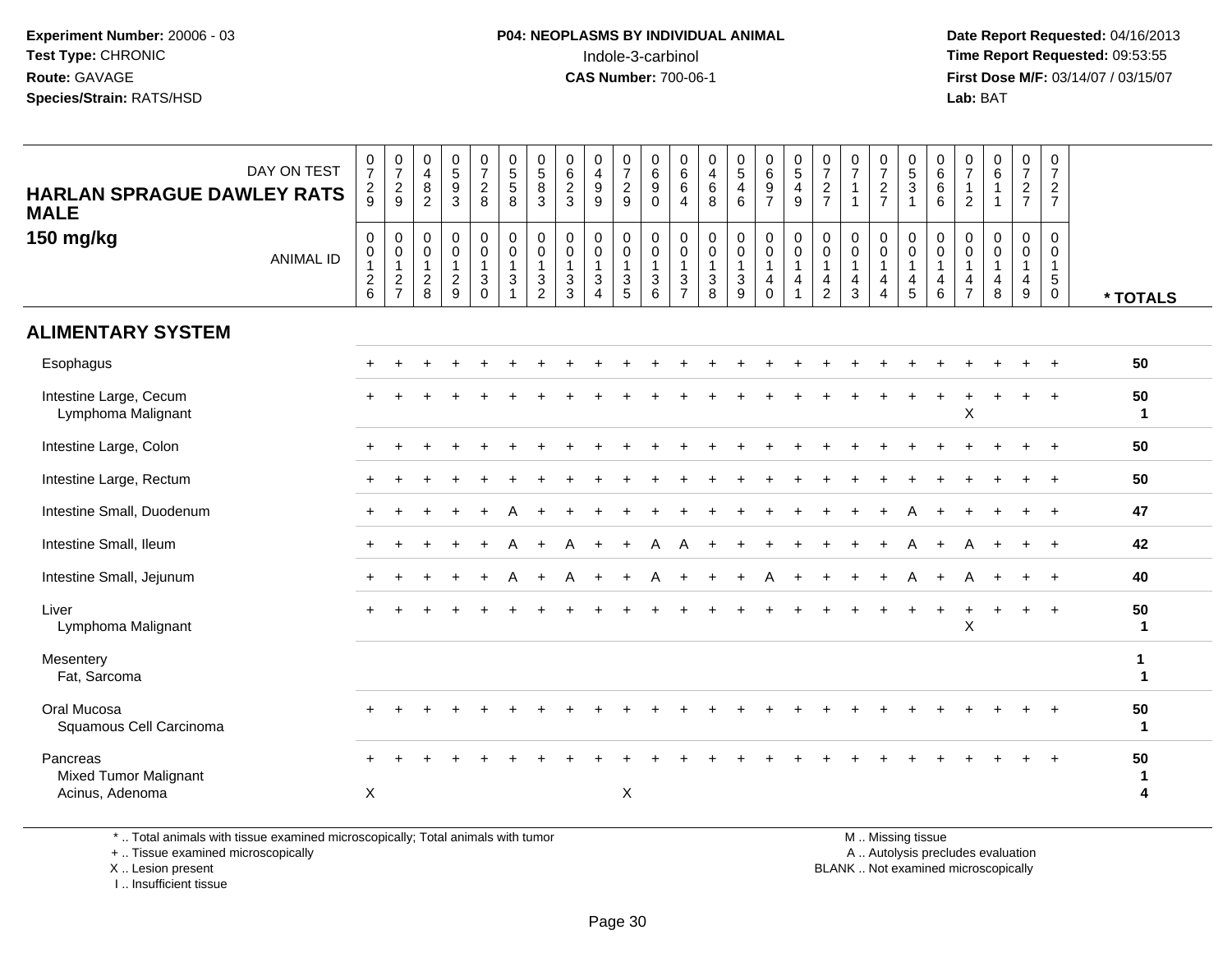# **P04: NEOPLASMS BY INDIVIDUAL ANIMAL**<br>Indole-3-carbinol Indole-3-carbinol **Time Report Requested:** 09:53:55

| DAY ON TEST<br><b>HARLAN SPRAGUE DAWLEY RATS</b><br><b>MALE</b>                                                                                                       | $\frac{0}{7}$<br>$\overline{c}$<br>9                      | $\frac{0}{7}$<br>$\overline{2}$<br>9              | $\mathbf 0$<br>$\overline{4}$<br>$\bf 8$<br>$\overline{2}$    | $\begin{array}{c} 0 \\ 5 \end{array}$<br>$\overline{9}$<br>3 | $\begin{smallmatrix}0\\7\end{smallmatrix}$<br>$\sqrt{2}$<br>8 | $\begin{array}{c} 0 \\ 5 \\ 5 \end{array}$<br>8 | $\begin{array}{c} 0 \\ 5 \\ 8 \end{array}$<br>3             | $\begin{array}{c} 0 \\ 6 \end{array}$<br>$\overline{2}$<br>3 | $\begin{smallmatrix}0\0\4\end{smallmatrix}$<br>$\boldsymbol{9}$<br>9 | $\frac{0}{7}$<br>$\frac{2}{9}$                            | $\mathbf 0$<br>$\overline{6}$<br>$\overline{9}$<br>$\mathbf 0$ | $\mathbf 0$<br>6<br>6<br>$\overline{4}$                 | 0<br>$\overline{4}$<br>$\,6\,$<br>8                                 | $\begin{array}{c} 0 \\ 5 \end{array}$<br>$\overline{\mathbf{4}}$<br>$\,6\,$ | $_{6}^{\rm 0}$<br>$\boldsymbol{9}$<br>$\overline{7}$              | $\begin{array}{c} 0 \\ 5 \end{array}$<br>$\overline{4}$<br>9     | 0<br>$\overline{7}$<br>$\sqrt{2}$<br>$\overline{7}$     | $\begin{array}{c} 0 \\ 7 \end{array}$<br>$\overline{1}$ | $\frac{0}{7}$<br>$\frac{2}{7}$                          | $\begin{array}{c} 0 \\ 5 \end{array}$<br>$\overline{3}$<br>$\overline{1}$             | 0<br>$\,6\,$<br>$\,6\,$<br>6                         | 0<br>$\overline{7}$<br>$\mathbf{1}$<br>2                          | $\begin{array}{c} 0 \\ 6 \end{array}$                                    | $\begin{array}{c} 0 \\ 7 \end{array}$<br>$\frac{2}{7}$                            | $\frac{0}{7}$<br>$\sqrt{2}$<br>$\overline{7}$                                |                   |
|-----------------------------------------------------------------------------------------------------------------------------------------------------------------------|-----------------------------------------------------------|---------------------------------------------------|---------------------------------------------------------------|--------------------------------------------------------------|---------------------------------------------------------------|-------------------------------------------------|-------------------------------------------------------------|--------------------------------------------------------------|----------------------------------------------------------------------|-----------------------------------------------------------|----------------------------------------------------------------|---------------------------------------------------------|---------------------------------------------------------------------|-----------------------------------------------------------------------------|-------------------------------------------------------------------|------------------------------------------------------------------|---------------------------------------------------------|---------------------------------------------------------|---------------------------------------------------------|---------------------------------------------------------------------------------------|------------------------------------------------------|-------------------------------------------------------------------|--------------------------------------------------------------------------|-----------------------------------------------------------------------------------|------------------------------------------------------------------------------|-------------------|
| 150 mg/kg<br><b>ANIMAL ID</b>                                                                                                                                         | $\mathbf 0$<br>$\pmb{0}$<br>$\mathbf{1}$<br>$\frac{2}{6}$ | 0<br>$\mathbf 0$<br>$\mathbf{1}$<br>$\frac{2}{7}$ | $\mathbf 0$<br>$\mathbf 0$<br>$\overline{1}$<br>$\frac{2}{8}$ | 0<br>$\mathbf 0$<br>$\mathbf{1}$<br>$\frac{2}{9}$            | $\mathsf 0$<br>$\mathbf 0$<br>$\mathbf{1}$<br>$\frac{3}{0}$   | $\mathbf 0$<br>$\pmb{0}$<br>$\mathbf{1}$<br>3   | $\mathbf 0$<br>$\mathbf 0$<br>$\mathbf{1}$<br>$\frac{3}{2}$ | $\pmb{0}$<br>$\mathbf 0$<br>$\mathbf{1}$<br>$\frac{3}{3}$    | 0<br>$\mathbf 0$<br>3<br>$\Delta$                                    | $\pmb{0}$<br>$\mathbf 0$<br>$\mathbf{1}$<br>$\frac{3}{5}$ | 0<br>$\mathsf 0$<br>$\mathbf{1}$<br>$\mathbf{3}$<br>6          | $\mathbf 0$<br>0<br>$\mathbf{1}$<br>3<br>$\overline{7}$ | $\mathbf 0$<br>$\mathsf{O}\xspace$<br>$\mathbf{1}$<br>$\frac{3}{8}$ | 0<br>$\mathbf 0$<br>$\mathbf{1}$<br>$\frac{3}{9}$                           | 0<br>$\mathbf 0$<br>$\mathbf{1}$<br>$\overline{4}$<br>$\mathsf 0$ | $\mathsf{O}$<br>$\mathsf 0$<br>$\mathbf{1}$<br>4<br>$\mathbf{1}$ | $\mathbf 0$<br>0<br>$\mathbf{1}$<br>4<br>$\overline{2}$ | $\mathbf 0$<br>$\mathbf 0$<br>$\mathbf{1}$<br>4<br>3    | 0<br>$\mathbf 0$<br>$\mathbf{1}$<br>4<br>$\overline{4}$ | $\mathbf 0$<br>$\mathbf 0$<br>$\overline{1}$<br>$\begin{array}{c} 4 \\ 5 \end{array}$ | $\mathbf 0$<br>$\mathbf 0$<br>$\mathbf{1}$<br>4<br>6 | $\mathbf 0$<br>$\mathbf 0$<br>$\mathbf{1}$<br>4<br>$\overline{7}$ | $\mathbf 0$<br>$\pmb{0}$<br>$\mathbf{1}$<br>4<br>8                       | $\mathbf 0$<br>$\pmb{0}$<br>$\mathbf{1}$<br>$\begin{array}{c} 4 \\ 9 \end{array}$ | $\mathbf 0$<br>$\mathbf 0$<br>$\mathbf{1}$<br>$5\phantom{.0}$<br>$\mathbf 0$ | * TOTALS          |
| Salivary Glands                                                                                                                                                       |                                                           |                                                   |                                                               |                                                              |                                                               |                                                 |                                                             |                                                              |                                                                      |                                                           |                                                                |                                                         |                                                                     |                                                                             |                                                                   |                                                                  |                                                         |                                                         |                                                         |                                                                                       |                                                      |                                                                   |                                                                          |                                                                                   |                                                                              | 49                |
| Stomach, Forestomach<br>Squamous Cell Carcinoma<br>Squamous Cell Papilloma                                                                                            |                                                           |                                                   |                                                               |                                                              |                                                               |                                                 |                                                             |                                                              |                                                                      | Χ                                                         |                                                                |                                                         |                                                                     |                                                                             |                                                                   |                                                                  |                                                         |                                                         |                                                         |                                                                                       |                                                      |                                                                   |                                                                          |                                                                                   |                                                                              | 50<br>1<br>1      |
| Stomach, Glandular                                                                                                                                                    |                                                           |                                                   |                                                               |                                                              |                                                               |                                                 |                                                             |                                                              |                                                                      |                                                           |                                                                |                                                         |                                                                     |                                                                             |                                                                   |                                                                  |                                                         |                                                         |                                                         |                                                                                       |                                                      |                                                                   |                                                                          |                                                                                   |                                                                              | 50                |
| Tooth                                                                                                                                                                 |                                                           |                                                   |                                                               |                                                              |                                                               |                                                 |                                                             |                                                              |                                                                      |                                                           |                                                                |                                                         |                                                                     |                                                                             |                                                                   |                                                                  |                                                         |                                                         |                                                         |                                                                                       |                                                      |                                                                   |                                                                          |                                                                                   |                                                                              | $\mathbf{1}$      |
| <b>CARDIOVASCULAR SYSTEM</b>                                                                                                                                          |                                                           |                                                   |                                                               |                                                              |                                                               |                                                 |                                                             |                                                              |                                                                      |                                                           |                                                                |                                                         |                                                                     |                                                                             |                                                                   |                                                                  |                                                         |                                                         |                                                         |                                                                                       |                                                      |                                                                   |                                                                          |                                                                                   |                                                                              |                   |
| <b>Blood Vessel</b><br>Lymphoma Malignant                                                                                                                             |                                                           |                                                   |                                                               |                                                              |                                                               |                                                 |                                                             |                                                              |                                                                      |                                                           |                                                                |                                                         |                                                                     |                                                                             |                                                                   |                                                                  |                                                         |                                                         |                                                         |                                                                                       |                                                      | X                                                                 | $\div$                                                                   | $+$                                                                               | $+$                                                                          | 50<br>$\mathbf 1$ |
| Heart                                                                                                                                                                 | $\ddot{}$                                                 |                                                   |                                                               |                                                              |                                                               |                                                 |                                                             |                                                              |                                                                      |                                                           |                                                                |                                                         |                                                                     |                                                                             |                                                                   |                                                                  |                                                         |                                                         |                                                         |                                                                                       |                                                      |                                                                   |                                                                          |                                                                                   | $+$                                                                          | 50                |
| <b>ENDOCRINE SYSTEM</b>                                                                                                                                               |                                                           |                                                   |                                                               |                                                              |                                                               |                                                 |                                                             |                                                              |                                                                      |                                                           |                                                                |                                                         |                                                                     |                                                                             |                                                                   |                                                                  |                                                         |                                                         |                                                         |                                                                                       |                                                      |                                                                   |                                                                          |                                                                                   |                                                                              |                   |
| <b>Adrenal Cortex</b>                                                                                                                                                 |                                                           |                                                   |                                                               |                                                              |                                                               |                                                 |                                                             |                                                              |                                                                      |                                                           |                                                                |                                                         |                                                                     |                                                                             |                                                                   |                                                                  |                                                         |                                                         |                                                         |                                                                                       |                                                      |                                                                   |                                                                          |                                                                                   |                                                                              | 50                |
| Adrenal Medulla<br>Pheochromocytoma Benign<br>Pheochromocytoma Malignant<br>Bilateral, Pheochromocytoma Benign                                                        |                                                           | X                                                 |                                                               | X                                                            |                                                               |                                                 |                                                             |                                                              |                                                                      |                                                           |                                                                |                                                         |                                                                     |                                                                             |                                                                   |                                                                  |                                                         |                                                         |                                                         |                                                                                       |                                                      |                                                                   |                                                                          | X                                                                                 |                                                                              | 50<br>1<br>1      |
| Islets, Pancreatic<br>Adenoma                                                                                                                                         |                                                           |                                                   |                                                               |                                                              |                                                               |                                                 |                                                             |                                                              |                                                                      |                                                           |                                                                |                                                         |                                                                     |                                                                             |                                                                   |                                                                  | Х                                                       |                                                         |                                                         |                                                                                       |                                                      |                                                                   |                                                                          |                                                                                   |                                                                              | 50<br>$\mathbf 1$ |
| Parathyroid Gland                                                                                                                                                     |                                                           |                                                   |                                                               |                                                              |                                                               |                                                 |                                                             |                                                              |                                                                      |                                                           |                                                                |                                                         |                                                                     |                                                                             |                                                                   |                                                                  |                                                         |                                                         |                                                         |                                                                                       |                                                      |                                                                   |                                                                          |                                                                                   | $+$                                                                          | 50                |
| *  Total animals with tissue examined microscopically; Total animals with tumor<br>+  Tissue examined microscopically<br>X  Lesion present<br>I., Insufficient tissue |                                                           |                                                   |                                                               |                                                              |                                                               |                                                 |                                                             |                                                              |                                                                      |                                                           |                                                                |                                                         |                                                                     |                                                                             |                                                                   |                                                                  |                                                         |                                                         |                                                         | M  Missing tissue                                                                     |                                                      |                                                                   | A  Autolysis precludes evaluation<br>BLANK  Not examined microscopically |                                                                                   |                                                                              |                   |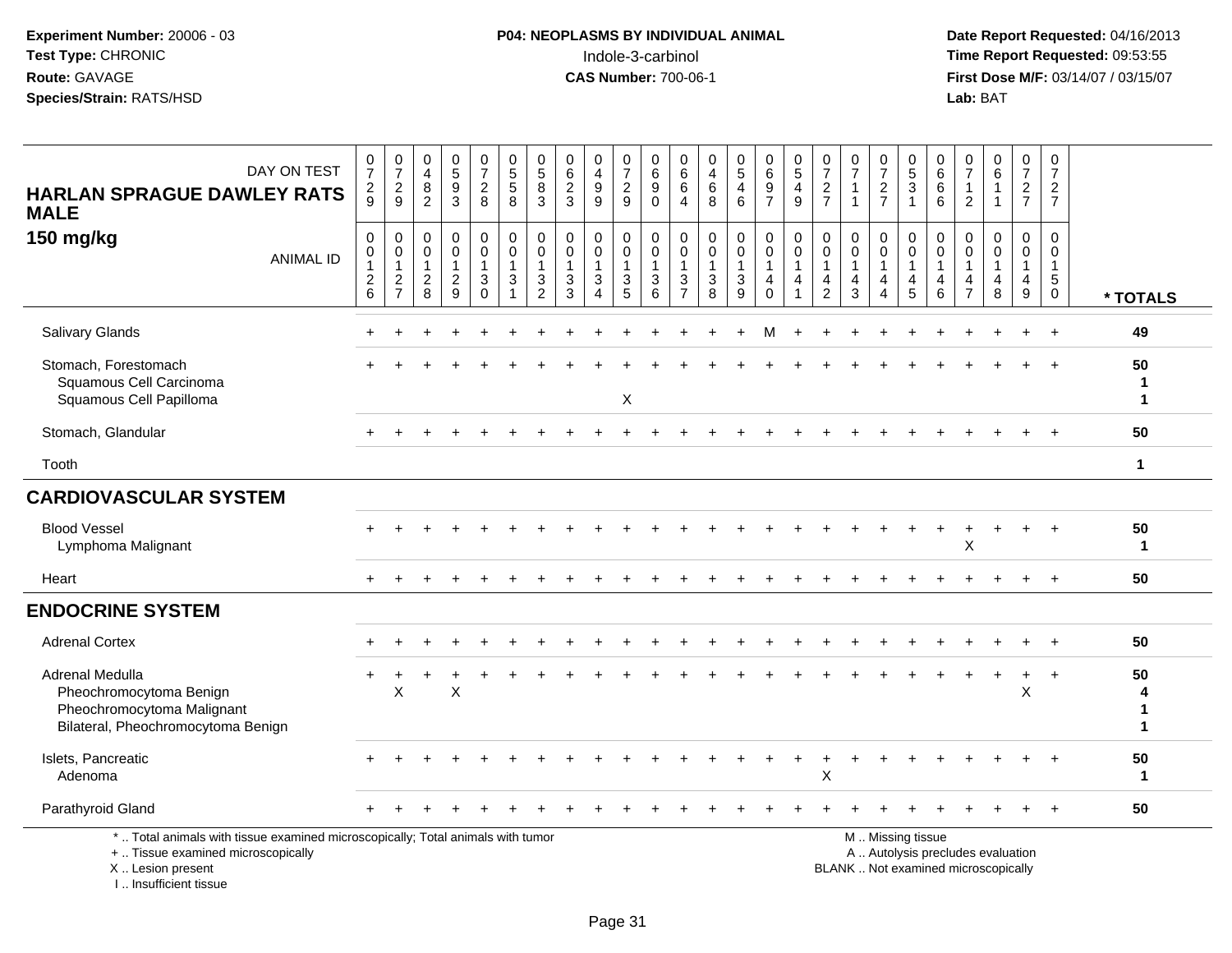**Date Report Requested:** 04/16/2013 **First Dose M/F:** 03/14/07 / 03/15/07<br>**Lab: BAT** 

| DAY ON TEST<br><b>HARLAN SPRAGUE DAWLEY RATS</b><br><b>MALE</b>                            | $\begin{array}{c} 0 \\ 7 \end{array}$<br>$\frac{2}{9}$ | $\frac{0}{7}$<br>$\frac{2}{9}$                    | 0<br>$\overline{4}$<br>$\bf 8$<br>$\overline{c}$      | 0<br>5<br>$\boldsymbol{9}$<br>3              | $\frac{0}{7}$<br>$\frac{2}{8}$  | $\begin{array}{c} 0 \\ 5 \end{array}$<br>$\overline{5}$<br>8                    | $\begin{smallmatrix}0\\5\end{smallmatrix}$<br>$\overline{8}$<br>3 | $\begin{array}{c} 0 \\ 6 \\ 2 \\ 3 \end{array}$              | 0<br>$\overline{4}$<br>$\boldsymbol{9}$<br>9 | $\frac{0}{7}$<br>$\frac{2}{9}$                                            | $\mathbf 0$<br>6<br>$\boldsymbol{9}$<br>$\mathbf 0$              | 0<br>6<br>$\,6$<br>4                   | 0<br>4<br>$\,6\,$<br>8                                           | $\begin{smallmatrix} 0\\5 \end{smallmatrix}$<br>$\overline{\mathbf{4}}$<br>$\,6\,$ | 0697                                                                | $\begin{array}{c} 0 \\ 5 \\ 4 \end{array}$<br>$\boldsymbol{9}$ | 0<br>$\overline{7}$<br>$\overline{\mathbf{c}}$<br>$\overline{7}$ | $\frac{0}{7}$<br>$\mathbf{1}$ | 0<br>$\overline{7}$<br>$\frac{2}{7}$ | $\begin{array}{c} 0 \\ 5 \\ 3 \end{array}$<br>$\mathbf{1}$   | 0<br>$6\phantom{a}$<br>$\,6$<br>6 | 0<br>$\overline{7}$<br>$\overline{1}$<br>$\overline{2}$ | $\begin{matrix} 0 \\ 6 \\ 1 \end{matrix}$<br>$\mathbf{1}$    | $\frac{0}{7}$<br>$\frac{2}{7}$ | 0<br>$\overline{7}$<br>$\frac{2}{7}$       |          |
|--------------------------------------------------------------------------------------------|--------------------------------------------------------|---------------------------------------------------|-------------------------------------------------------|----------------------------------------------|---------------------------------|---------------------------------------------------------------------------------|-------------------------------------------------------------------|--------------------------------------------------------------|----------------------------------------------|---------------------------------------------------------------------------|------------------------------------------------------------------|----------------------------------------|------------------------------------------------------------------|------------------------------------------------------------------------------------|---------------------------------------------------------------------|----------------------------------------------------------------|------------------------------------------------------------------|-------------------------------|--------------------------------------|--------------------------------------------------------------|-----------------------------------|---------------------------------------------------------|--------------------------------------------------------------|--------------------------------|--------------------------------------------|----------|
| 150 mg/kg<br><b>ANIMAL ID</b>                                                              | 0<br>0<br>$^2\phantom{1}6$                             | 0<br>$\pmb{0}$<br>$\overline{1}$<br>$\frac{2}{7}$ | 0<br>$\pmb{0}$<br>$\mathbf{1}$<br>$\overline{c}$<br>8 | 0<br>$\pmb{0}$<br>1<br>$\boldsymbol{2}$<br>9 | 0<br>$\boldsymbol{0}$<br>3<br>0 | 0<br>$\pmb{0}$<br>$\overline{1}$<br>$\ensuremath{\mathsf{3}}$<br>$\overline{1}$ | 0<br>$\pmb{0}$<br>$\ensuremath{\mathsf{3}}$<br>$\overline{2}$     | 0<br>$\pmb{0}$<br>$\mathbf{1}$<br>$\sqrt{3}$<br>$\mathbf{3}$ | 0<br>0<br>$\overline{1}$<br>$\sqrt{3}$<br>4  | 0<br>$\pmb{0}$<br>$\mathbf{1}$<br>$\ensuremath{\mathsf{3}}$<br>$\sqrt{5}$ | 0<br>$\pmb{0}$<br>$\mathbf{1}$<br>$\ensuremath{\mathsf{3}}$<br>6 | 0<br>0<br>$\sqrt{3}$<br>$\overline{ }$ | 0<br>$\pmb{0}$<br>$\mathbf{1}$<br>$\ensuremath{\mathsf{3}}$<br>8 | 0<br>$\pmb{0}$<br>$\sqrt{3}$<br>$\boldsymbol{9}$                                   | 0<br>$\mathsf 0$<br>$\overline{1}$<br>$\overline{4}$<br>$\mathbf 0$ | 0<br>$\pmb{0}$<br>$\mathbf{1}$<br>$\overline{\mathbf{4}}$<br>1 | 0<br>$\pmb{0}$<br>4<br>$\overline{c}$                            | 0<br>$\pmb{0}$<br>1<br>4<br>3 | 0<br>0<br>4<br>4                     | $_{0}^{0}$<br>$\overline{1}$<br>$\overline{\mathbf{4}}$<br>5 | 0<br>$\pmb{0}$<br>4<br>$\,6\,$    | $\mathbf 0$<br>0<br>$\frac{4}{7}$                       | 0<br>0<br>$\mathbf{1}$<br>$\overline{\mathbf{4}}$<br>$\,8\,$ | 0<br>0<br>4<br>9               | 0<br>0<br>$\mathbf{1}$<br>5<br>$\mathbf 0$ | * TOTALS |
| <b>Pituitary Gland</b><br>Pars Distalis, Adenoma                                           |                                                        |                                                   |                                                       |                                              |                                 |                                                                                 | X                                                                 | X                                                            |                                              |                                                                           |                                                                  |                                        |                                                                  |                                                                                    |                                                                     |                                                                |                                                                  | X                             |                                      |                                                              |                                   | X                                                       |                                                              | $\ddot{}$                      | $\overline{+}$                             | 50<br>9  |
| <b>Thyroid Gland</b><br>Bilateral, C-cell, Adenoma<br>C-cell, Adenoma<br>C-cell, Carcinoma |                                                        |                                                   |                                                       |                                              |                                 |                                                                                 |                                                                   |                                                              |                                              |                                                                           |                                                                  |                                        |                                                                  |                                                                                    |                                                                     |                                                                |                                                                  |                               | $X$ $X$                              |                                                              |                                   |                                                         |                                                              | $\ddot{}$                      | $+$                                        | 48<br>8  |
| <b>GENERAL BODY SYSTEM</b>                                                                 |                                                        |                                                   |                                                       |                                              |                                 |                                                                                 |                                                                   |                                                              |                                              |                                                                           |                                                                  |                                        |                                                                  |                                                                                    |                                                                     |                                                                |                                                                  |                               |                                      |                                                              |                                   |                                                         |                                                              |                                |                                            |          |
| <b>NONE</b>                                                                                |                                                        |                                                   |                                                       |                                              |                                 |                                                                                 |                                                                   |                                                              |                                              |                                                                           |                                                                  |                                        |                                                                  |                                                                                    |                                                                     |                                                                |                                                                  |                               |                                      |                                                              |                                   |                                                         |                                                              |                                |                                            |          |
| <b>GENITAL SYSTEM</b>                                                                      |                                                        |                                                   |                                                       |                                              |                                 |                                                                                 |                                                                   |                                                              |                                              |                                                                           |                                                                  |                                        |                                                                  |                                                                                    |                                                                     |                                                                |                                                                  |                               |                                      |                                                              |                                   |                                                         |                                                              |                                |                                            |          |
| Epididymis                                                                                 |                                                        |                                                   |                                                       |                                              |                                 |                                                                                 |                                                                   |                                                              |                                              |                                                                           |                                                                  |                                        |                                                                  |                                                                                    |                                                                     |                                                                |                                                                  |                               |                                      |                                                              |                                   |                                                         |                                                              | $\ddot{}$                      | $^+$                                       | 50       |
| <b>Preputial Gland</b>                                                                     |                                                        |                                                   |                                                       |                                              |                                 |                                                                                 |                                                                   |                                                              |                                              |                                                                           |                                                                  |                                        |                                                                  |                                                                                    |                                                                     |                                                                |                                                                  |                               |                                      |                                                              |                                   |                                                         |                                                              |                                |                                            | 49       |

#### **HEMATOPOIETIC SYSTEM**

Prostate

**Testes** 

Seminal Vesicle

Bone Marrow<sup>+</sup> <sup>+</sup> <sup>+</sup> <sup>+</sup> <sup>+</sup> <sup>+</sup> <sup>+</sup> <sup>+</sup> <sup>+</sup> <sup>+</sup> <sup>+</sup> <sup>+</sup> <sup>+</sup> <sup>+</sup> <sup>+</sup> <sup>+</sup> <sup>+</sup> <sup>+</sup> <sup>+</sup> <sup>+</sup> <sup>+</sup> <sup>+</sup> <sup>+</sup> <sup>+</sup> <sup>+</sup> **<sup>50</sup>**

50 - Stes<br>Interstitial Cell, Adenoma<br>2 - Interstitial Cell, Adenoma

<sup>+</sup> <sup>+</sup> <sup>+</sup> <sup>+</sup> <sup>+</sup> <sup>+</sup> <sup>+</sup> <sup>+</sup> <sup>+</sup> <sup>+</sup> <sup>+</sup> <sup>+</sup> <sup>+</sup> <sup>+</sup> <sup>+</sup> <sup>+</sup> <sup>+</sup> <sup>+</sup> <sup>+</sup> <sup>+</sup> <sup>+</sup> <sup>+</sup> <sup>+</sup> <sup>+</sup> **<sup>50</sup>**

<sup>+</sup> <sup>+</sup> <sup>+</sup> <sup>+</sup> <sup>+</sup> <sup>+</sup> <sup>+</sup> <sup>+</sup> <sup>+</sup> <sup>+</sup> <sup>+</sup> <sup>+</sup> <sup>+</sup> <sup>+</sup> <sup>+</sup> <sup>+</sup> <sup>+</sup> <sup>+</sup> <sup>+</sup> <sup>+</sup> <sup>+</sup> <sup>+</sup> <sup>+</sup> <sup>+</sup> **<sup>50</sup>**

<sup>+</sup> <sup>+</sup> <sup>+</sup> <sup>+</sup> <sup>+</sup> <sup>+</sup> <sup>+</sup> <sup>+</sup> <sup>+</sup> <sup>+</sup> <sup>+</sup> <sup>+</sup> <sup>+</sup> <sup>+</sup> <sup>+</sup> <sup>+</sup> <sup>+</sup> <sup>+</sup> <sup>+</sup> <sup>+</sup> <sup>+</sup> <sup>+</sup> <sup>+</sup> <sup>+</sup> **<sup>50</sup>**

X **1**

\* .. Total animals with tissue examined microscopically; Total animals with tumor

+ .. Tissue examined microscopically

<sup>+</sup>Lymphoma Malignant

 $e$  +

X .. Lesion present

I .. Insufficient tissue

 M .. Missing tissuey the contract of the contract of the contract of the contract of the contract of the contract of the contract of  $A$ . Autolysis precludes evaluation

Lesion present BLANK .. Not examined microscopically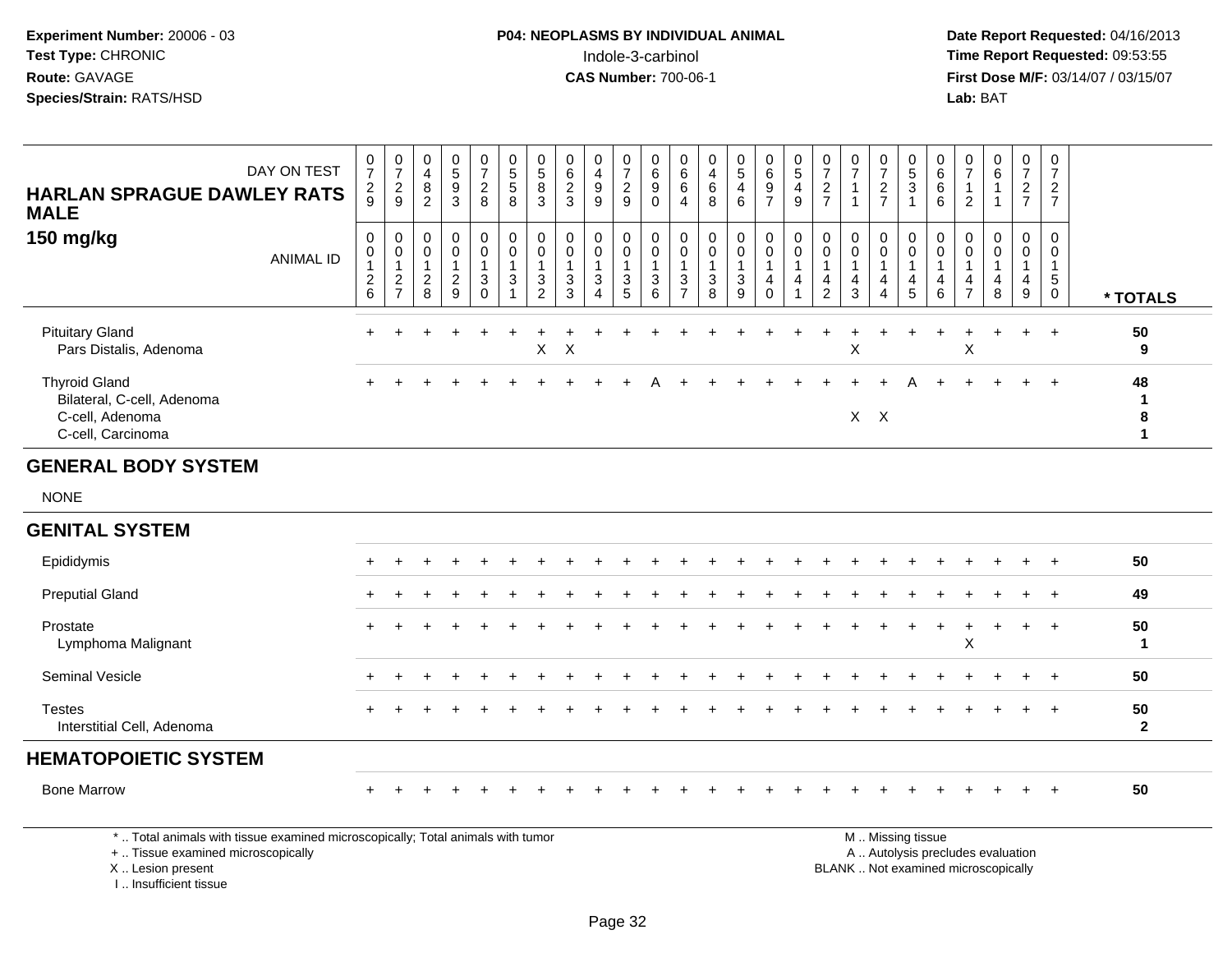**Date Report Requested:** 04/16/2013 **First Dose M/F:** 03/14/07 / 03/15/07<br>**Lab: BAT** 

| DAY ON TEST<br><b>HARLAN SPRAGUE DAWLEY RATS</b><br><b>MALE</b>                                                                                                              | $\frac{0}{7}$<br>$\frac{2}{9}$ | $\frac{0}{7}$<br>$\frac{2}{9}$                             | 0<br>$\overline{4}$<br>$\bf 8$<br>$\overline{2}$ | $\begin{array}{c} 0 \\ 5 \\ 9 \end{array}$<br>3                                 | $\frac{0}{7}$<br>$\frac{2}{8}$                                             | $\begin{matrix} 0 \\ 5 \end{matrix}$<br>5<br>8                  | $\begin{array}{c} 0 \\ 5 \end{array}$<br>8<br>3 | $\begin{array}{c} 0 \\ 6 \end{array}$<br>$\sqrt{2}$<br>3 | $\begin{smallmatrix}0\0\4\end{smallmatrix}$<br>$\boldsymbol{9}$<br>9         | $\frac{0}{7}$<br>$\frac{2}{9}$                                      | $\boldsymbol{0}$<br>$6\overline{6}$<br>$\boldsymbol{9}$<br>$\mathbf 0$ | 0<br>$\,6\,$<br>6<br>$\overline{4}$                     | $\begin{smallmatrix}0\0\4\end{smallmatrix}$<br>$\,6\,$<br>8              | $\begin{array}{c} 0 \\ 5 \end{array}$<br>$\overline{\mathbf{4}}$<br>6        | $\begin{array}{c} 0 \\ 6 \end{array}$<br>$\boldsymbol{9}$<br>$\overline{7}$                     | $\begin{array}{c} 0 \\ 5 \end{array}$<br>$\overline{\mathbf{4}}$<br>$9\,$ | $\frac{0}{7}$<br>$\boldsymbol{2}$<br>$\overline{7}$ | $\frac{0}{7}$<br>$\overline{1}$<br>-1 | $\frac{0}{7}$<br>$\frac{2}{7}$                     | $\begin{array}{c} 0 \\ 5 \\ 3 \end{array}$<br>$\overline{1}$ | $\begin{array}{c} 0 \\ 6 \end{array}$<br>$\,6\,$<br>6    | $\frac{0}{7}$<br>$\overline{c}$ | $\begin{matrix} 0 \\ 6 \end{matrix}$<br>$\mathbf{1}$<br>$\mathbf{1}$ | $\frac{0}{7}$<br>$\frac{2}{7}$                        | $\frac{0}{7}$<br>$\overline{c}$<br>$\overline{7}$ |                   |
|------------------------------------------------------------------------------------------------------------------------------------------------------------------------------|--------------------------------|------------------------------------------------------------|--------------------------------------------------|---------------------------------------------------------------------------------|----------------------------------------------------------------------------|-----------------------------------------------------------------|-------------------------------------------------|----------------------------------------------------------|------------------------------------------------------------------------------|---------------------------------------------------------------------|------------------------------------------------------------------------|---------------------------------------------------------|--------------------------------------------------------------------------|------------------------------------------------------------------------------|-------------------------------------------------------------------------------------------------|---------------------------------------------------------------------------|-----------------------------------------------------|---------------------------------------|----------------------------------------------------|--------------------------------------------------------------|----------------------------------------------------------|---------------------------------|----------------------------------------------------------------------|-------------------------------------------------------|---------------------------------------------------|-------------------|
| 150 mg/kg<br><b>ANIMAL ID</b>                                                                                                                                                | 0<br>$\pmb{0}$<br>1<br>$^2$ 6  | 0<br>0<br>$\mathbf{1}$<br>$\overline{c}$<br>$\overline{7}$ | 0<br>0<br>$_{\rm 8}^2$                           | $\begin{smallmatrix} 0\\0 \end{smallmatrix}$<br>$\overline{1}$<br>$\frac{2}{9}$ | 0<br>$\pmb{0}$<br>$\mathbf{1}$<br>$\ensuremath{\mathsf{3}}$<br>$\mathbf 0$ | 0<br>$\pmb{0}$<br>1<br>$\ensuremath{\mathsf{3}}$<br>$\mathbf 1$ | 0<br>$\mathbf 0$<br>1<br>3<br>$\overline{2}$    | 0<br>0<br>$\mathbf{1}$<br>$\mathbf{3}$<br>$\sqrt{3}$     | $\begin{smallmatrix} 0\\0 \end{smallmatrix}$<br>$\sqrt{3}$<br>$\overline{4}$ | 0<br>0<br>$\overline{1}$<br>$\ensuremath{\mathsf{3}}$<br>$\sqrt{5}$ | 0<br>$\pmb{0}$<br>$\mathbf{1}$<br>$\mathbf{3}$<br>6                    | 0<br>$\mathbf 0$<br>1<br>$\mathbf{3}$<br>$\overline{7}$ | 0<br>$\mathbf 0$<br>$\mathbf{1}$<br>$\ensuremath{\mathsf{3}}$<br>$\,8\,$ | $\boldsymbol{0}$<br>$\pmb{0}$<br>$\ensuremath{\mathsf{3}}$<br>$\overline{9}$ | $\begin{smallmatrix} 0\\0 \end{smallmatrix}$<br>$\overline{1}$<br>$\overline{4}$<br>$\mathbf 0$ | $_{\rm 0}^{\rm 0}$<br>$\overline{1}$<br>$\overline{4}$<br>$\overline{1}$  | 0<br>$\mathbf 0$<br>4<br>$\overline{c}$             | 0<br>0<br>1<br>4<br>$\mathbf{3}$      | 0<br>$\pmb{0}$<br>$\overline{4}$<br>$\overline{4}$ | 0<br>$\mathbf 0$<br>$\overline{4}$<br>$\overline{5}$         | 0<br>$\mathsf 0$<br>$\mathbf{1}$<br>4<br>$6\phantom{1}6$ | 0<br>0<br>4<br>$\overline{7}$   | 0<br>0<br>$\overline{1}$<br>$\overline{\mathbf{4}}$<br>8             | 0<br>$\pmb{0}$<br>$\mathbf{1}$<br>$\overline{4}$<br>9 | 0<br>$\Omega$<br>5<br>0                           | * TOTALS          |
| Lymph Node<br>Renal, Lymphoma Malignant                                                                                                                                      |                                |                                                            |                                                  |                                                                                 |                                                                            |                                                                 |                                                 | $+$                                                      | $+$                                                                          |                                                                     |                                                                        |                                                         |                                                                          |                                                                              |                                                                                                 |                                                                           |                                                     |                                       |                                                    |                                                              |                                                          | X                               |                                                                      |                                                       |                                                   | 8<br>$\mathbf{1}$ |
| Lymph Node, Mandibular                                                                                                                                                       |                                |                                                            |                                                  |                                                                                 |                                                                            |                                                                 |                                                 |                                                          |                                                                              |                                                                     |                                                                        |                                                         |                                                                          |                                                                              |                                                                                                 |                                                                           |                                                     |                                       |                                                    |                                                              |                                                          |                                 |                                                                      |                                                       |                                                   | 49                |
| Lymph Node, Mesenteric                                                                                                                                                       |                                |                                                            |                                                  |                                                                                 |                                                                            |                                                                 |                                                 |                                                          |                                                                              |                                                                     |                                                                        |                                                         |                                                                          |                                                                              |                                                                                                 |                                                                           |                                                     |                                       |                                                    |                                                              |                                                          |                                 |                                                                      |                                                       |                                                   | 50                |
| Spleen<br>Lymphoma Malignant                                                                                                                                                 |                                |                                                            |                                                  |                                                                                 |                                                                            |                                                                 |                                                 |                                                          |                                                                              |                                                                     |                                                                        |                                                         |                                                                          |                                                                              |                                                                                                 |                                                                           |                                                     |                                       |                                                    |                                                              |                                                          | X                               |                                                                      |                                                       | $\overline{1}$                                    | 50<br>1           |
| Thymus                                                                                                                                                                       |                                |                                                            |                                                  |                                                                                 |                                                                            |                                                                 |                                                 |                                                          |                                                                              |                                                                     |                                                                        |                                                         |                                                                          |                                                                              |                                                                                                 |                                                                           |                                                     |                                       |                                                    | м                                                            |                                                          |                                 |                                                                      | $\ddot{}$                                             | $+$                                               | 49                |
| <b>INTEGUMENTARY SYSTEM</b>                                                                                                                                                  |                                |                                                            |                                                  |                                                                                 |                                                                            |                                                                 |                                                 |                                                          |                                                                              |                                                                     |                                                                        |                                                         |                                                                          |                                                                              |                                                                                                 |                                                                           |                                                     |                                       |                                                    |                                                              |                                                          |                                 |                                                                      |                                                       |                                                   |                   |
| <b>Mammary Gland</b><br>Fibroadenoma                                                                                                                                         |                                |                                                            | $\mathsf X$                                      |                                                                                 |                                                                            |                                                                 |                                                 |                                                          |                                                                              |                                                                     |                                                                        |                                                         |                                                                          |                                                                              |                                                                                                 |                                                                           |                                                     |                                       |                                                    |                                                              |                                                          |                                 |                                                                      |                                                       |                                                   | 50<br>1           |
| Skin<br>Squamous Cell Carcinoma<br>Squamous Cell Papilloma<br>Subcutaneous Tissue, Fibroma<br>Subcutaneous Tissue, Fibrosarcoma<br>Subcutaneous Tissue, Schwannoma Malignant | X                              |                                                            |                                                  |                                                                                 |                                                                            |                                                                 |                                                 |                                                          |                                                                              |                                                                     |                                                                        |                                                         |                                                                          |                                                                              |                                                                                                 |                                                                           |                                                     |                                       |                                                    |                                                              |                                                          |                                 |                                                                      |                                                       |                                                   | 50                |
| <b>MUSCULOSKELETAL SYSTEM</b>                                                                                                                                                |                                |                                                            |                                                  |                                                                                 |                                                                            |                                                                 |                                                 |                                                          |                                                                              |                                                                     |                                                                        |                                                         |                                                                          |                                                                              |                                                                                                 |                                                                           |                                                     |                                       |                                                    |                                                              |                                                          |                                 |                                                                      |                                                       |                                                   |                   |

#### Bone $e$  +

<sup>+</sup> <sup>+</sup> <sup>+</sup> <sup>+</sup> <sup>+</sup> <sup>+</sup> <sup>+</sup> <sup>+</sup> <sup>+</sup> <sup>+</sup> <sup>+</sup> <sup>+</sup> <sup>+</sup> <sup>+</sup> <sup>+</sup> <sup>+</sup> <sup>+</sup> <sup>+</sup> <sup>+</sup> <sup>+</sup> <sup>+</sup> <sup>+</sup> <sup>+</sup> <sup>+</sup> **<sup>50</sup>**

## **NERVOUS SYSTEM**

\* .. Total animals with tissue examined microscopically; Total animals with tumor

+ .. Tissue examined microscopically

X .. Lesion present

I .. Insufficient tissue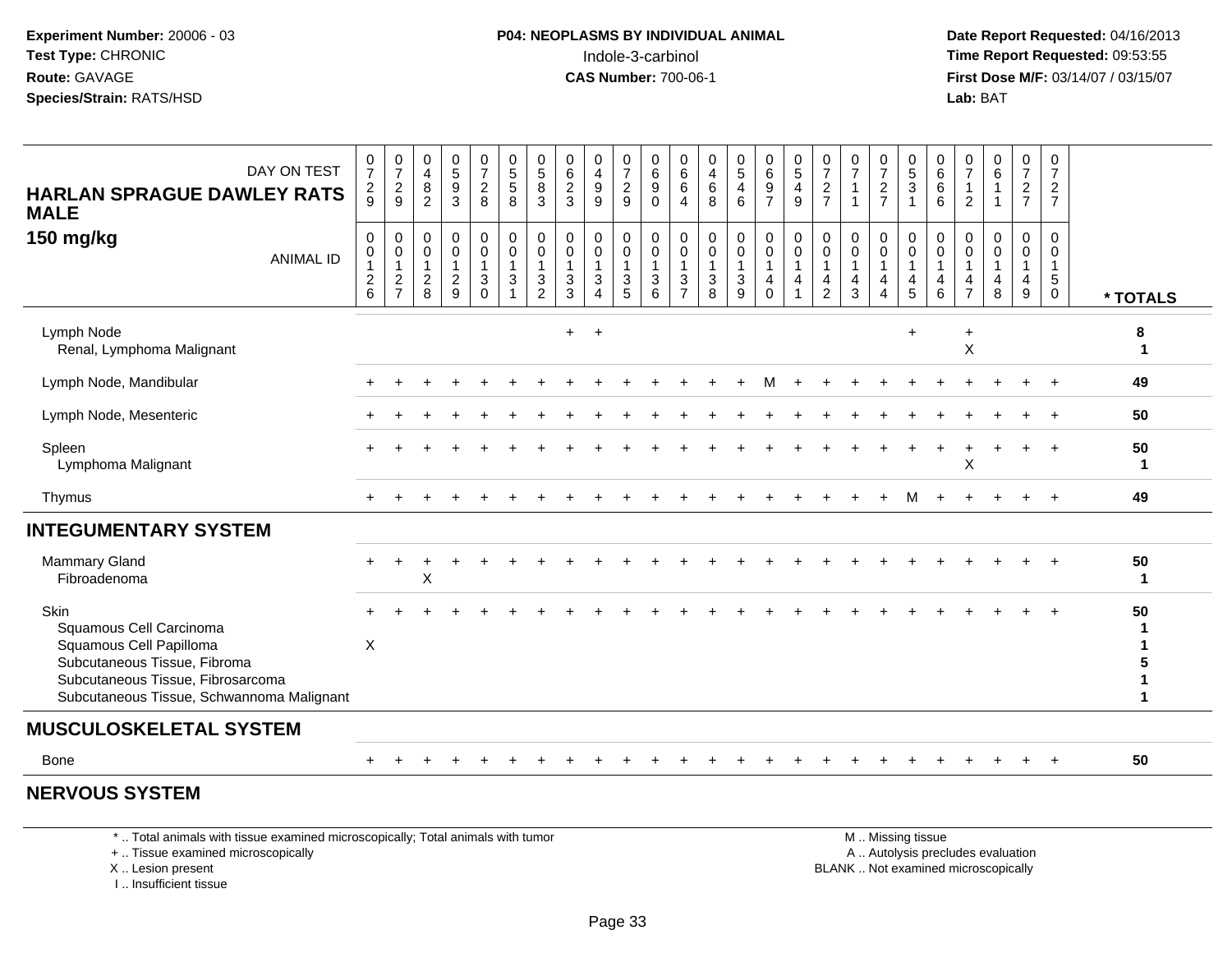**Date Report Requested:** 04/16/2013 **First Dose M/F:** 03/14/07 / 03/15/07<br>Lab: BAT

| DAY ON TEST<br><b>HARLAN SPRAGUE DAWLEY RATS</b><br><b>MALE</b>                                                                                                     | $\frac{0}{7}$<br>$\frac{2}{9}$                              | $\frac{0}{7}$<br>$\frac{2}{9}$                                     | 0<br>$\overline{4}$<br>8<br>$\overline{2}$    | $\begin{array}{c} 0 \\ 5 \end{array}$<br>$\boldsymbol{9}$<br>$\overline{3}$ | $\begin{smallmatrix}0\\7\end{smallmatrix}$<br>$\frac{2}{8}$                                    | $\begin{array}{c} 0 \\ 5 \end{array}$<br>$\sqrt{5}$<br>8                                     | $\begin{array}{c} 0 \\ 5 \end{array}$<br>$\bf 8$<br>$\mathbf{3}$ | $\begin{array}{c} 0 \\ 6 \end{array}$<br>$\frac{2}{3}$        | 0<br>$\overline{4}$<br>9<br>$\overline{9}$                       | 0<br>$\boldsymbol{7}$<br>$\frac{2}{9}$                          | $\mathbf 0$<br>$\,6\,$<br>$\boldsymbol{9}$<br>$\mathbf 0$   | 0<br>6<br>6<br>4                                        | 0<br>$\overline{\mathbf{4}}$<br>6<br>8             | $\begin{array}{c} 0 \\ 5 \end{array}$<br>$\overline{4}$<br>6 | $\pmb{0}$<br>$\,6\,$<br>$\frac{9}{7}$                                     | $\begin{array}{c} 0 \\ 5 \end{array}$<br>4<br>$\overline{9}$ | $\frac{0}{7}$<br>$\frac{2}{7}$                                                 | $\frac{0}{7}$<br>$\mathbf{1}$<br>$\overline{1}$                            | 0<br>$\overline{7}$<br>$\frac{2}{7}$         | $\pmb{0}$<br>$5\,$<br>$\mathbf{3}$<br>$\overline{1}$                | $\pmb{0}$<br>$\,6$<br>$\,6$<br>$6\phantom{a}$          | 0<br>$\overline{7}$<br>1<br>2      | $\begin{array}{c} 0 \\ 6 \end{array}$<br>$\mathbf 1$<br>$\overline{1}$ | $\pmb{0}$<br>$\overline{7}$<br>$rac{2}{7}$              | 0<br>$\overline{7}$<br>$rac{2}{7}$                                 |                        |
|---------------------------------------------------------------------------------------------------------------------------------------------------------------------|-------------------------------------------------------------|--------------------------------------------------------------------|-----------------------------------------------|-----------------------------------------------------------------------------|------------------------------------------------------------------------------------------------|----------------------------------------------------------------------------------------------|------------------------------------------------------------------|---------------------------------------------------------------|------------------------------------------------------------------|-----------------------------------------------------------------|-------------------------------------------------------------|---------------------------------------------------------|----------------------------------------------------|--------------------------------------------------------------|---------------------------------------------------------------------------|--------------------------------------------------------------|--------------------------------------------------------------------------------|----------------------------------------------------------------------------|----------------------------------------------|---------------------------------------------------------------------|--------------------------------------------------------|------------------------------------|------------------------------------------------------------------------|---------------------------------------------------------|--------------------------------------------------------------------|------------------------|
| 150 mg/kg<br><b>ANIMAL ID</b>                                                                                                                                       | $\mathbf 0$<br>$\pmb{0}$<br>$\mathbf{1}$<br>$\sqrt{2}$<br>6 | 0<br>$\pmb{0}$<br>$\mathbf{1}$<br>$\overline{c}$<br>$\overline{7}$ | 0<br>0<br>$\mathbf{1}$<br>$\overline{c}$<br>8 | $\pmb{0}$<br>$\pmb{0}$<br>1<br>$\sqrt{2}$<br>$\overline{9}$                 | $\mathbf 0$<br>$\mathsf{O}\xspace$<br>$\mathbf{1}$<br>$\ensuremath{\mathsf{3}}$<br>$\mathbf 0$ | $\boldsymbol{0}$<br>$\mathbf 0$<br>$\mathbf{1}$<br>$\ensuremath{\mathsf{3}}$<br>$\mathbf{1}$ | 0<br>$\mathbf 0$<br>1<br>3<br>$\overline{2}$                     | $\mathbf 0$<br>$\pmb{0}$<br>$\mathbf{1}$<br>$\mathbf{3}$<br>3 | $\mathbf 0$<br>$\mathbf{0}$<br>$\mathbf{1}$<br>$\mathbf{3}$<br>4 | 0<br>$\pmb{0}$<br>$\mathbf 1$<br>$\ensuremath{\mathsf{3}}$<br>5 | $\pmb{0}$<br>$\pmb{0}$<br>$\overline{1}$<br>$\sqrt{3}$<br>6 | 0<br>$\mathbf 0$<br>$\mathbf{1}$<br>3<br>$\overline{7}$ | $\mathbf 0$<br>$\mathbf 0$<br>1<br>$\sqrt{3}$<br>8 | 0<br>$\mathbf 0$<br>$\mathbf{1}$<br>$\mathbf{3}$<br>9        | $\pmb{0}$<br>$\mathbf 0$<br>$\mathbf{1}$<br>$\overline{4}$<br>$\mathbf 0$ | $\mathbf 0$<br>$\pmb{0}$<br>1<br>4                           | $\mathbf 0$<br>$\mathbf 0$<br>$\mathbf{1}$<br>$\overline{4}$<br>$\overline{2}$ | $\mathbf 0$<br>$\mathbf 0$<br>$\mathbf{1}$<br>$\overline{\mathbf{4}}$<br>3 | 0<br>$\mathbf 0$<br>1<br>$\overline{4}$<br>4 | 0<br>$\pmb{0}$<br>$\mathbf{1}$<br>$\overline{4}$<br>$5\phantom{.0}$ | 0<br>$\mathsf{O}\xspace$<br>$\mathbf{1}$<br>4<br>$\,6$ | 0<br>0<br>1<br>4<br>$\overline{7}$ | $\mathbf 0$<br>$\mathbf 0$<br>$\mathbf 1$<br>$\overline{4}$<br>8       | 0<br>$\mathbf 0$<br>$\mathbf{1}$<br>$\overline{4}$<br>9 | 0<br>$\mathbf 0$<br>$\mathbf{1}$<br>$5\phantom{.0}$<br>$\mathbf 0$ | * TOTALS               |
| <b>Brain</b><br>Medulloblastoma Mal                                                                                                                                 |                                                             |                                                                    |                                               |                                                                             |                                                                                                |                                                                                              |                                                                  |                                                               |                                                                  |                                                                 |                                                             |                                                         |                                                    |                                                              |                                                                           | $\pmb{\times}$                                               |                                                                                |                                                                            |                                              |                                                                     |                                                        |                                    |                                                                        |                                                         | $\overline{ }$                                                     | 50<br>$\mathbf{1}$     |
| Spinal Cord                                                                                                                                                         |                                                             |                                                                    |                                               |                                                                             |                                                                                                |                                                                                              |                                                                  |                                                               |                                                                  |                                                                 |                                                             |                                                         |                                                    |                                                              |                                                                           |                                                              |                                                                                | $\ddot{}$                                                                  |                                              |                                                                     |                                                        |                                    |                                                                        |                                                         |                                                                    | $\mathbf{1}$           |
| <b>RESPIRATORY SYSTEM</b>                                                                                                                                           |                                                             |                                                                    |                                               |                                                                             |                                                                                                |                                                                                              |                                                                  |                                                               |                                                                  |                                                                 |                                                             |                                                         |                                                    |                                                              |                                                                           |                                                              |                                                                                |                                                                            |                                              |                                                                     |                                                        |                                    |                                                                        |                                                         |                                                                    |                        |
| Lung<br>Alveolar/Bronchiolar Adenoma<br>Lymphoma Malignant                                                                                                          |                                                             |                                                                    |                                               |                                                                             |                                                                                                |                                                                                              |                                                                  |                                                               |                                                                  |                                                                 |                                                             |                                                         |                                                    |                                                              |                                                                           |                                                              |                                                                                |                                                                            |                                              |                                                                     |                                                        | X                                  |                                                                        |                                                         |                                                                    | 50<br>$\mathbf 1$<br>1 |
| Nose                                                                                                                                                                |                                                             |                                                                    |                                               |                                                                             |                                                                                                |                                                                                              |                                                                  |                                                               |                                                                  |                                                                 |                                                             |                                                         |                                                    |                                                              |                                                                           |                                                              |                                                                                |                                                                            |                                              |                                                                     |                                                        |                                    |                                                                        |                                                         |                                                                    | 50                     |
| Trachea                                                                                                                                                             |                                                             |                                                                    |                                               |                                                                             |                                                                                                |                                                                                              |                                                                  |                                                               |                                                                  |                                                                 |                                                             |                                                         |                                                    |                                                              |                                                                           |                                                              |                                                                                |                                                                            |                                              |                                                                     |                                                        |                                    |                                                                        | $\ddot{}$                                               | $+$                                                                | 50                     |
| <b>SPECIAL SENSES SYSTEM</b>                                                                                                                                        |                                                             |                                                                    |                                               |                                                                             |                                                                                                |                                                                                              |                                                                  |                                                               |                                                                  |                                                                 |                                                             |                                                         |                                                    |                                                              |                                                                           |                                                              |                                                                                |                                                                            |                                              |                                                                     |                                                        |                                    |                                                                        |                                                         |                                                                    |                        |
| Ear                                                                                                                                                                 |                                                             |                                                                    |                                               |                                                                             |                                                                                                |                                                                                              |                                                                  |                                                               |                                                                  |                                                                 |                                                             |                                                         |                                                    |                                                              |                                                                           |                                                              |                                                                                |                                                                            |                                              |                                                                     |                                                        |                                    |                                                                        |                                                         |                                                                    | $\mathbf{1}$           |
| Eye                                                                                                                                                                 |                                                             |                                                                    |                                               |                                                                             |                                                                                                |                                                                                              |                                                                  |                                                               |                                                                  |                                                                 |                                                             |                                                         |                                                    |                                                              |                                                                           |                                                              |                                                                                |                                                                            |                                              |                                                                     |                                                        |                                    |                                                                        |                                                         |                                                                    | 49                     |
| Harderian Gland<br>Lymphoma Malignant                                                                                                                               |                                                             |                                                                    |                                               |                                                                             |                                                                                                |                                                                                              |                                                                  |                                                               |                                                                  |                                                                 |                                                             |                                                         |                                                    |                                                              |                                                                           |                                                              |                                                                                |                                                                            |                                              |                                                                     | $\ddot{}$                                              | $\mathsf X$                        |                                                                        | +                                                       |                                                                    | 49<br>1                |
| <b>Lacrimal Gland</b>                                                                                                                                               |                                                             | $\ddot{}$                                                          |                                               | $\ddot{}$                                                                   |                                                                                                |                                                                                              |                                                                  |                                                               |                                                                  |                                                                 |                                                             |                                                         |                                                    |                                                              |                                                                           |                                                              |                                                                                |                                                                            |                                              |                                                                     |                                                        |                                    |                                                                        |                                                         |                                                                    | 4                      |
| <b>URINARY SYSTEM</b>                                                                                                                                               |                                                             |                                                                    |                                               |                                                                             |                                                                                                |                                                                                              |                                                                  |                                                               |                                                                  |                                                                 |                                                             |                                                         |                                                    |                                                              |                                                                           |                                                              |                                                                                |                                                                            |                                              |                                                                     |                                                        |                                    |                                                                        |                                                         |                                                                    |                        |
| Kidney<br>Lymphoma Malignant                                                                                                                                        |                                                             |                                                                    |                                               |                                                                             |                                                                                                |                                                                                              |                                                                  |                                                               |                                                                  |                                                                 |                                                             |                                                         |                                                    |                                                              |                                                                           |                                                              |                                                                                |                                                                            |                                              |                                                                     | $\div$                                                 | X                                  |                                                                        | $\ddot{}$                                               | $+$                                                                | 50<br>$\mathbf{1}$     |
| *  Total animals with tissue examined microscopically; Total animals with tumor<br>+  Tissue examined microscopically<br>X  Lesion present<br>I Insufficient tissue |                                                             |                                                                    |                                               |                                                                             |                                                                                                |                                                                                              |                                                                  |                                                               |                                                                  |                                                                 |                                                             |                                                         |                                                    |                                                              |                                                                           |                                                              |                                                                                | BLANK  Not examined microscopically                                        |                                              | M  Missing tissue                                                   |                                                        |                                    | A  Autolysis precludes evaluation                                      |                                                         |                                                                    |                        |

Page 34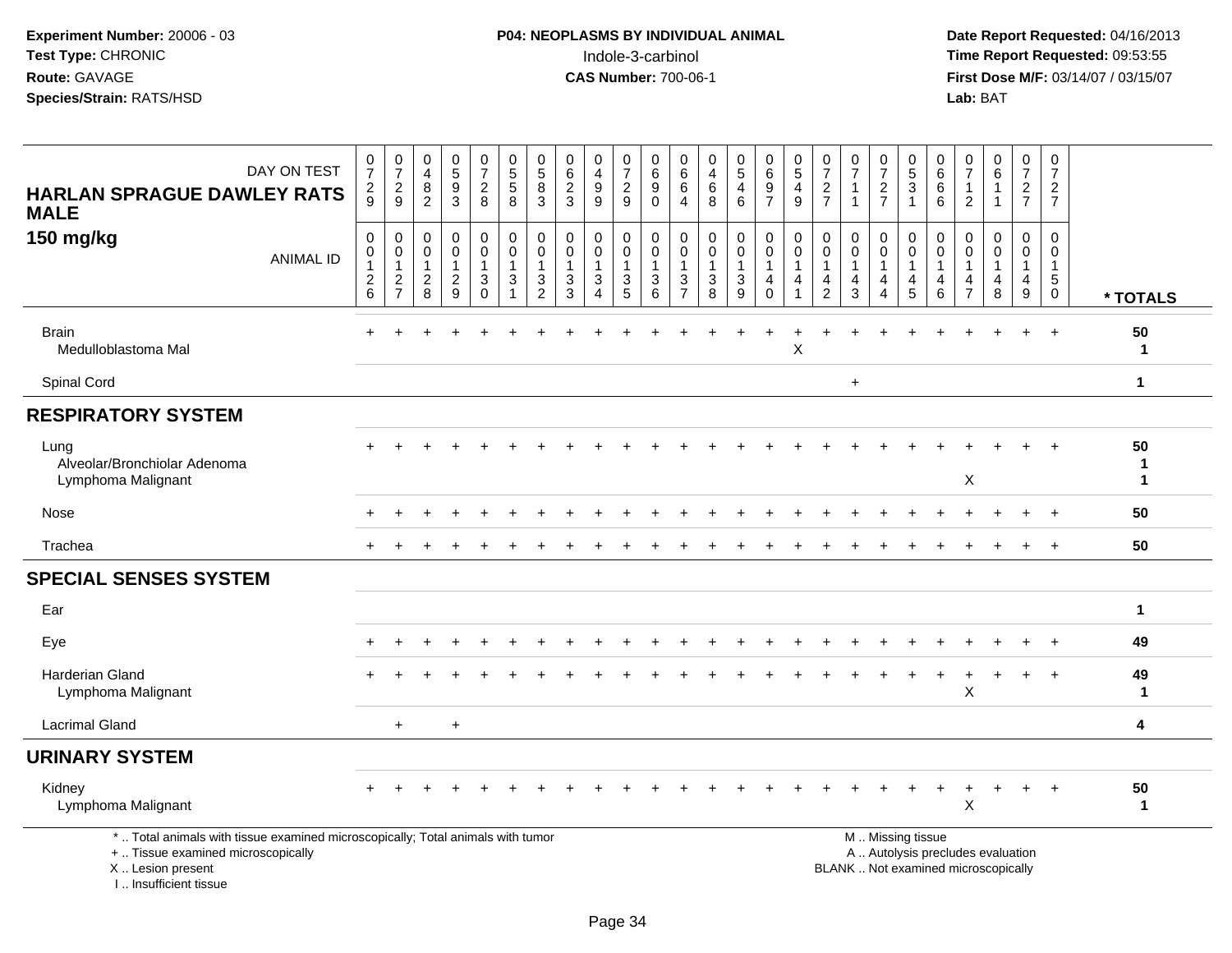# **P04: NEOPLASMS BY INDIVIDUAL ANIMAL**Indole-3-carbinol **Time Report Requested:** 09:53:55

 **Date Report Requested:** 04/16/2013 **First Dose M/F:** 03/14/07 / 03/15/07<br>**Lab: BAT** 

| DAY ON TEST<br><b>HARLAN SPRAGUE DAWLEY RATS</b><br><b>MALE</b> | 0<br>$\overline{ }$<br>$\frac{2}{9}$ | $\frac{0}{7}$<br>$\frac{2}{9}$ | 0<br>$\overline{\mathbf{4}}$<br>$\frac{8}{2}$ | 0<br>$\sqrt{5}$<br>$\frac{9}{3}$             | $\overline{0}$<br>$\overline{z}$<br>$\frac{2}{8}$ | 0<br>5<br>5<br>8                                           | 0<br>$\mathbf 5$<br>8<br>3 | $\begin{array}{c} 0 \\ 6 \end{array}$<br>$\frac{2}{3}$ | 0<br>4<br>$\boldsymbol{9}$<br>9                  | 0<br>$\overline{ }$<br>$\overline{c}$<br>9 | 0<br>$\begin{bmatrix} 6 \\ 9 \\ 0 \end{bmatrix}$ | $\begin{matrix}0\0\0\0\end{matrix}$<br>$\overline{4}$ | 0<br>$\overline{\mathbf{4}}$<br>6<br>8 | $\begin{array}{c} 0 \\ 5 \end{array}$<br>$\overline{4}$<br>6 | 0697                       | 0<br>$\sqrt{5}$<br>$\overline{\mathbf{4}}$<br>$\boldsymbol{9}$ | $\frac{0}{7}$<br>$\frac{2}{7}$                                      | 0<br>$\overline{7}$                                        | $\overline{0}$<br>$\overline{ }$<br>$\frac{2}{7}$ | 0<br>$\frac{5}{3}$                          | $0\over 6$<br>$\,6$<br>$\,6\,$                 | $\frac{0}{7}$<br>$\overline{c}$ | $\begin{matrix} 0 \\ 6 \end{matrix}$ | $\mathbf 0$<br>$\overline{z}$<br>$\frac{2}{7}$ | ⇁<br>$\overline{2}$<br>$\overline{7}$ |          |
|-----------------------------------------------------------------|--------------------------------------|--------------------------------|-----------------------------------------------|----------------------------------------------|---------------------------------------------------|------------------------------------------------------------|----------------------------|--------------------------------------------------------|--------------------------------------------------|--------------------------------------------|--------------------------------------------------|-------------------------------------------------------|----------------------------------------|--------------------------------------------------------------|----------------------------|----------------------------------------------------------------|---------------------------------------------------------------------|------------------------------------------------------------|---------------------------------------------------|---------------------------------------------|------------------------------------------------|---------------------------------|--------------------------------------|------------------------------------------------|---------------------------------------|----------|
| 150 mg/kg<br><b>ANIMAL ID</b>                                   | 0<br>$\boldsymbol{2}$<br>6           | 0<br>0<br>$\frac{2}{7}$        | 0<br>$\mathbf 0$<br>$\frac{2}{8}$             | $\overline{0}$<br>$\pmb{0}$<br>$\frac{2}{9}$ | $\overline{0}$<br>$\mathbf 0$<br>$_0^3$           | $\begin{smallmatrix}0\\0\end{smallmatrix}$<br>$\mathbf{3}$ | 0<br>$\pmb{0}$<br>3<br>2   | 0<br>$\mathbf 0$<br>$\mathbf{3}$<br>$\mathbf{3}$       | 0<br>$\pmb{0}$<br>$\ensuremath{\mathsf{3}}$<br>4 | 0<br>0<br>$\frac{3}{5}$                    | $\overline{0}$<br>$\mathbf 0$<br>$\frac{3}{6}$   | 0<br>$\pmb{0}$<br>$\frac{3}{7}$                       | 0<br>$\sqrt{3}$<br>8                   | 0<br>0<br>$\frac{3}{9}$                                      | $_0^0$<br>4<br>$\mathbf 0$ | 0<br>$\pmb{0}$<br>4                                            | $\begin{smallmatrix} 0\\0 \end{smallmatrix}$<br>4<br>$\overline{c}$ | 0<br>$\pmb{0}$<br>$\overline{\mathcal{L}}$<br>$\mathbf{3}$ | $\mathbf 0$<br>$\pmb{0}$<br>4<br>4                | 0<br>$\overline{0}$<br>4<br>$5\phantom{.0}$ | $\begin{matrix} 0 \\ 0 \end{matrix}$<br>4<br>6 | 0<br>0<br>4<br>$\rightarrow$    | 0<br>$\pmb{0}$<br>4<br>$\,8\,$       | $\overline{0}$<br>$\boldsymbol{0}$<br>4<br>9   | 0<br>0<br>$\sqrt{5}$<br>$\mathbf 0$   | * TOTALS |
| <b>Urinary Bladder</b><br>Lymphoma Malignant                    |                                      |                                |                                               |                                              |                                                   |                                                            |                            |                                                        |                                                  |                                            |                                                  |                                                       |                                        |                                                              |                            |                                                                |                                                                     |                                                            |                                                   |                                             |                                                | Χ                               |                                      |                                                | $\div$                                | 50       |
| <b>SYSTEMIC LESIONS</b>                                         |                                      |                                |                                               |                                              |                                                   |                                                            |                            |                                                        |                                                  |                                            |                                                  |                                                       |                                        |                                                              |                            |                                                                |                                                                     |                                                            |                                                   |                                             |                                                |                                 |                                      |                                                |                                       |          |
| Multiple Organ<br>Lymphoma Malignant                            |                                      |                                |                                               |                                              |                                                   |                                                            |                            |                                                        |                                                  |                                            |                                                  |                                                       |                                        |                                                              |                            |                                                                |                                                                     |                                                            |                                                   |                                             |                                                | X                               |                                      |                                                | $\div$                                | 50       |

\* .. Total animals with tissue examined microscopically; Total animals with tumor

+ .. Tissue examined microscopically

- X .. Lesion present
- I .. Insufficient tissue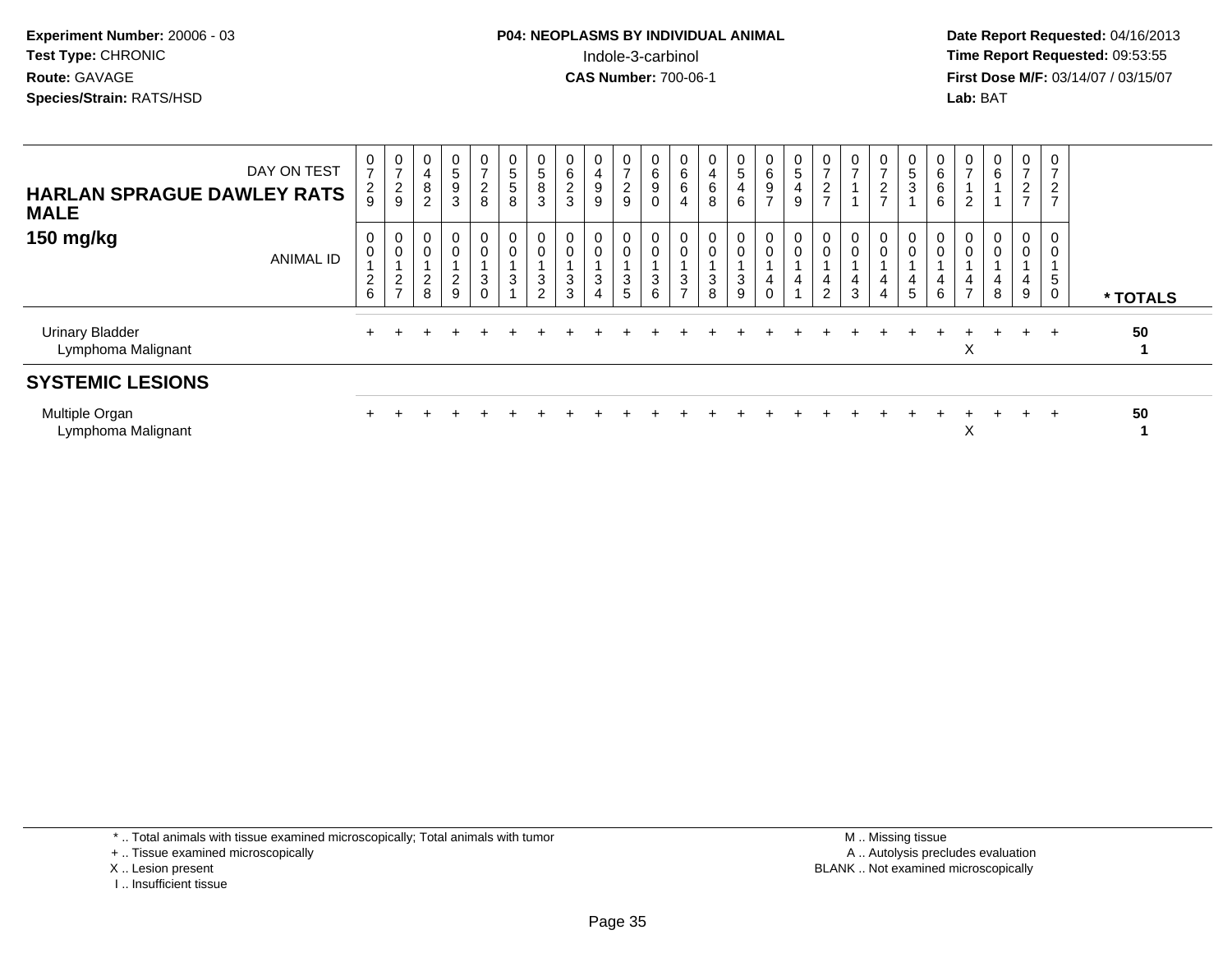**Date Report Requested:** 04/16/2013 **First Dose M/F:** 03/14/07 / 03/15/07<br>**Lab: BAT Lab:** BAT

| DAY ON TEST<br><b>HARLAN SPRAGUE DAWLEY RATS</b><br><b>MALE</b><br>300 mg/kg<br><b>ANIMAL ID</b> | 0<br>6<br>$\frac{7}{3}$<br>$\mathbf 0$<br>$\mathsf{O}\xspace$<br>$\mathbf{1}$<br>$\overline{5}$ | $\frac{0}{7}$<br>$\frac{2}{7}$<br>0<br>$\mathbf 0$<br>1<br>$\sqrt{5}$ | $_{6}^{\rm 0}$<br>$\frac{2}{9}$<br>0<br>$\pmb{0}$<br>$\mathbf{1}$<br>$\,$ 5 $\,$ | $\begin{array}{c} 0 \\ 4 \\ 7 \end{array}$<br>$\overline{7}$<br>$\mathbf 0$<br>$\overline{0}$<br>$\mathbf{1}$<br>$\sqrt{5}$ | $\begin{array}{c} 0 \\ 5 \\ 7 \end{array}$<br>$\overline{5}$<br>0<br>$\overline{0}$<br>1<br>$\sqrt{5}$ | 0<br>$\overline{4}$<br>$\boldsymbol{9}$<br>$\,8\,$<br>$\mathbf 0$<br>$\ddot{\mathbf{0}}$<br>$\mathbf{1}$<br>$\sqrt{5}$ | $\frac{0}{5}$<br>$\overline{9}$<br>$\overline{7}$<br>0<br>$\mathbf 0$<br>$\mathbf{1}$<br>$\sqrt{5}$ | 0<br>$6\phantom{a}$<br>$\mathbf{1}$<br>$\sqrt{5}$<br>0<br>$\mathbf 0$<br>$\mathbf{1}$<br>$\sqrt{5}$ | 0<br>$6\overline{6}$<br>$\mathbf{1}$<br>$\overline{7}$<br>0<br>$\mathbf 0$<br>$\,$ 5 $\,$ | $\begin{array}{c} 0 \\ 5 \\ 8 \end{array}$<br>9<br>0<br>$\ddot{\mathbf{0}}$<br>$\mathbf{1}$<br>6 | $\frac{0}{7}$<br>$\frac{2}{7}$<br>0<br>$\mathbf 0$<br>$\mathbf{1}$<br>$\,6$ | $\frac{0}{7}$<br>$\frac{2}{7}$<br>$\mathbf 0$<br>$\mathbf 0$<br>$\overline{1}$<br>$\,6\,$ | $\frac{0}{7}$<br>$\frac{2}{7}$<br>$\pmb{0}$<br>$\mathbf 0$<br>$\mathbf{1}$<br>$\,6$ | $\frac{0}{7}$<br>$\overline{a}$<br>8<br>0<br>$\mathbf 0$<br>$\mathbf{1}$<br>6 | $_6^0$<br>$\overline{4}$<br>$\mathbf 0$<br>$\begin{smallmatrix} 0\\0 \end{smallmatrix}$<br>$\mathbf{1}$<br>6 | 0<br>$\overline{4}$<br>$\mathbf{1}$<br>$\overline{2}$<br>$\boldsymbol{0}$<br>$\ddot{\mathbf{0}}$<br>$\mathbf{1}$<br>6 | 0<br>$\overline{6}$<br>5<br>8<br>0<br>0<br>$\mathbf{1}$<br>6 | $\begin{smallmatrix}0\\3\\0\end{smallmatrix}$<br>6<br>$\mathbf 0$<br>$\ddot{\mathbf{0}}$<br>$\mathbf{1}$<br>$\,6$ | 0<br>$6\overline{6}$<br>$\overline{8}$<br>3<br>0<br>$\mathbf 0$<br>$\mathbf{1}$<br>$\,6\,$ | 0<br>$\overline{6}$<br>$9\,$<br>$\mathbf 0$<br>$\ddot{\mathbf{0}}$<br>$\frac{1}{7}$ | 0<br>$\overline{7}$<br>$\overline{2}$<br>$\overline{7}$<br>0<br>$\mathbf 0$<br>1<br>$\overline{7}$ | $\begin{array}{c} 0 \\ 6 \\ 5 \end{array}$<br>8<br>0<br>$\mathbf 0$<br>1<br>$\overline{7}$ | $_4^{\rm O}$<br>$\pmb{0}$<br>$\mathbf{1}$<br>0<br>$\pmb{0}$<br>1<br>$\overline{7}$ | 0<br>$6\phantom{a}$<br>$\overline{5}$<br>$\mathbf{1}$<br>0<br>$\mathbf 0$<br>$\mathbf{1}$<br>$\overline{7}$ | 0<br>$\overline{7}$<br>$\overline{1}$<br>2<br>$\mathbf 0$<br>$\mathbf 0$<br>$\mathbf{1}$<br>$\overline{7}$ | males  |
|--------------------------------------------------------------------------------------------------|-------------------------------------------------------------------------------------------------|-----------------------------------------------------------------------|----------------------------------------------------------------------------------|-----------------------------------------------------------------------------------------------------------------------------|--------------------------------------------------------------------------------------------------------|------------------------------------------------------------------------------------------------------------------------|-----------------------------------------------------------------------------------------------------|-----------------------------------------------------------------------------------------------------|-------------------------------------------------------------------------------------------|--------------------------------------------------------------------------------------------------|-----------------------------------------------------------------------------|-------------------------------------------------------------------------------------------|-------------------------------------------------------------------------------------|-------------------------------------------------------------------------------|--------------------------------------------------------------------------------------------------------------|-----------------------------------------------------------------------------------------------------------------------|--------------------------------------------------------------|-------------------------------------------------------------------------------------------------------------------|--------------------------------------------------------------------------------------------|-------------------------------------------------------------------------------------|----------------------------------------------------------------------------------------------------|--------------------------------------------------------------------------------------------|------------------------------------------------------------------------------------|-------------------------------------------------------------------------------------------------------------|------------------------------------------------------------------------------------------------------------|--------|
|                                                                                                  | $\mathbf{1}$                                                                                    | $\overline{c}$                                                        | 3                                                                                | $\overline{4}$                                                                                                              | 5                                                                                                      | 6                                                                                                                      | $\overline{7}$                                                                                      | 8                                                                                                   | 9                                                                                         | 0                                                                                                | $\overline{1}$                                                              | $\overline{2}$                                                                            | 3                                                                                   | 4                                                                             | 5                                                                                                            | 6                                                                                                                     | $\overline{7}$                                               | 8                                                                                                                 | 9                                                                                          | $\mathbf 0$                                                                         | $\mathbf{1}$                                                                                       | $\overline{2}$                                                                             | 3                                                                                  | $\overline{4}$                                                                                              | $5\phantom{.0}$                                                                                            | (cont) |
| <b>ALIMENTARY SYSTEM</b>                                                                         |                                                                                                 |                                                                       |                                                                                  |                                                                                                                             |                                                                                                        |                                                                                                                        |                                                                                                     |                                                                                                     |                                                                                           |                                                                                                  |                                                                             |                                                                                           |                                                                                     |                                                                               |                                                                                                              |                                                                                                                       |                                                              |                                                                                                                   |                                                                                            |                                                                                     |                                                                                                    |                                                                                            |                                                                                    |                                                                                                             |                                                                                                            |        |
| Esophagus                                                                                        |                                                                                                 |                                                                       |                                                                                  |                                                                                                                             |                                                                                                        |                                                                                                                        |                                                                                                     |                                                                                                     |                                                                                           |                                                                                                  |                                                                             |                                                                                           |                                                                                     |                                                                               |                                                                                                              |                                                                                                                       |                                                              |                                                                                                                   |                                                                                            |                                                                                     |                                                                                                    |                                                                                            |                                                                                    |                                                                                                             | $+$                                                                                                        |        |
| Intestine Large, Cecum                                                                           |                                                                                                 |                                                                       |                                                                                  |                                                                                                                             |                                                                                                        |                                                                                                                        |                                                                                                     |                                                                                                     |                                                                                           |                                                                                                  |                                                                             |                                                                                           |                                                                                     |                                                                               |                                                                                                              |                                                                                                                       |                                                              |                                                                                                                   |                                                                                            |                                                                                     |                                                                                                    |                                                                                            |                                                                                    |                                                                                                             | $\ddot{}$                                                                                                  |        |
| Intestine Large, Colon                                                                           |                                                                                                 |                                                                       |                                                                                  |                                                                                                                             |                                                                                                        |                                                                                                                        |                                                                                                     |                                                                                                     |                                                                                           |                                                                                                  |                                                                             |                                                                                           |                                                                                     |                                                                               |                                                                                                              |                                                                                                                       |                                                              |                                                                                                                   |                                                                                            |                                                                                     |                                                                                                    |                                                                                            |                                                                                    |                                                                                                             | $+$                                                                                                        |        |
| Intestine Large, Rectum                                                                          |                                                                                                 |                                                                       |                                                                                  |                                                                                                                             |                                                                                                        |                                                                                                                        |                                                                                                     |                                                                                                     |                                                                                           |                                                                                                  |                                                                             |                                                                                           |                                                                                     |                                                                               |                                                                                                              |                                                                                                                       |                                                              |                                                                                                                   |                                                                                            |                                                                                     |                                                                                                    |                                                                                            |                                                                                    |                                                                                                             | $^{+}$                                                                                                     |        |
| Intestine Small, Duodenum                                                                        |                                                                                                 |                                                                       |                                                                                  |                                                                                                                             |                                                                                                        |                                                                                                                        |                                                                                                     |                                                                                                     |                                                                                           |                                                                                                  |                                                                             |                                                                                           |                                                                                     |                                                                               |                                                                                                              |                                                                                                                       |                                                              |                                                                                                                   |                                                                                            |                                                                                     |                                                                                                    |                                                                                            |                                                                                    | $\ddot{}$                                                                                                   | $+$                                                                                                        |        |
| Intestine Small, Ileum                                                                           |                                                                                                 |                                                                       |                                                                                  |                                                                                                                             | A                                                                                                      |                                                                                                                        |                                                                                                     |                                                                                                     |                                                                                           |                                                                                                  |                                                                             |                                                                                           |                                                                                     |                                                                               |                                                                                                              |                                                                                                                       |                                                              | A                                                                                                                 | A                                                                                          |                                                                                     |                                                                                                    |                                                                                            | $\ddot{}$                                                                          | A                                                                                                           | $+$                                                                                                        |        |
| Intestine Small, Jejunum<br>Carcinoma                                                            |                                                                                                 |                                                                       |                                                                                  |                                                                                                                             |                                                                                                        |                                                                                                                        |                                                                                                     |                                                                                                     |                                                                                           |                                                                                                  |                                                                             |                                                                                           |                                                                                     |                                                                               |                                                                                                              |                                                                                                                       |                                                              |                                                                                                                   | A                                                                                          |                                                                                     |                                                                                                    |                                                                                            |                                                                                    | A                                                                                                           | $+$                                                                                                        |        |
| Liver<br>Carcinoma, Metastatic, Pancreas<br>Hepatocellular Carcinoma<br>Leukemia Granulocytic    | $\boldsymbol{\mathsf{X}}$                                                                       |                                                                       |                                                                                  |                                                                                                                             |                                                                                                        |                                                                                                                        |                                                                                                     |                                                                                                     |                                                                                           | ÷<br>X                                                                                           |                                                                             |                                                                                           |                                                                                     |                                                                               |                                                                                                              |                                                                                                                       |                                                              |                                                                                                                   |                                                                                            |                                                                                     |                                                                                                    |                                                                                            |                                                                                    |                                                                                                             |                                                                                                            |        |
| Oral Mucosa<br>Squamous Cell Carcinoma                                                           |                                                                                                 |                                                                       |                                                                                  |                                                                                                                             |                                                                                                        | $\boldsymbol{\mathsf{X}}$                                                                                              |                                                                                                     |                                                                                                     |                                                                                           |                                                                                                  |                                                                             |                                                                                           |                                                                                     |                                                                               |                                                                                                              |                                                                                                                       |                                                              |                                                                                                                   |                                                                                            |                                                                                     |                                                                                                    |                                                                                            |                                                                                    |                                                                                                             | $\ddot{}$                                                                                                  |        |
| Pancreas<br>Carcinoma<br>Acinus, Adenoma<br>Acinus, Adenoma, Multiple                            |                                                                                                 |                                                                       |                                                                                  |                                                                                                                             |                                                                                                        |                                                                                                                        |                                                                                                     |                                                                                                     |                                                                                           | $\sf X$                                                                                          |                                                                             |                                                                                           |                                                                                     |                                                                               |                                                                                                              |                                                                                                                       |                                                              |                                                                                                                   |                                                                                            |                                                                                     |                                                                                                    |                                                                                            |                                                                                    |                                                                                                             |                                                                                                            |        |

\* .. Total animals with tissue examined microscopically; Total animals with tumor

+ .. Tissue examined microscopically

X .. Lesion present

I .. Insufficient tissue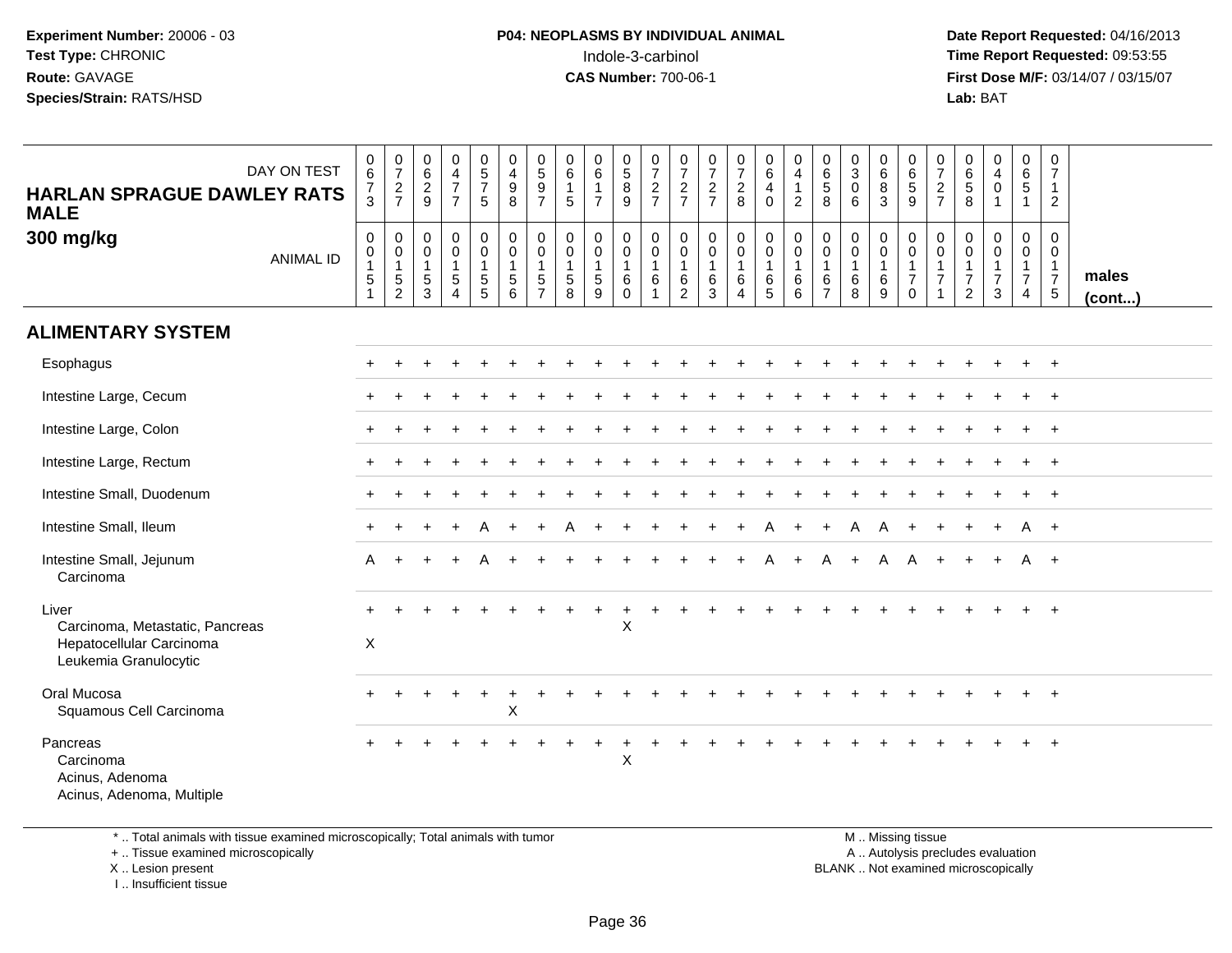**Date Report Requested:** 04/16/2013 **First Dose M/F:** 03/14/07 / 03/15/07<br>Lab: BAT

| DAY ON TEST<br><b>HARLAN SPRAGUE DAWLEY RATS</b><br><b>MALE</b>                                                                           | $\begin{array}{c} 0 \\ 6 \end{array}$<br>7<br>3 | $\frac{0}{7}$<br>$\frac{2}{7}$                           | $\pmb{0}$<br>$\,6\,$<br>$\boldsymbol{2}$<br>9    | 0<br>$\overline{4}$<br>$\overline{7}$<br>$\overline{7}$ | $\begin{array}{c} 0 \\ 5 \\ 7 \end{array}$<br>5          | 0<br>$\overline{4}$<br>$\boldsymbol{9}$<br>8       | $0$<br>5<br>9<br>7            | 0<br>$\,6\,$<br>$\mathbf{1}$<br>5                             | 0<br>6<br>1<br>$\overline{7}$               | $\begin{matrix} 0 \\ 5 \end{matrix}$<br>$\overline{8}$<br>9 | $\frac{0}{7}$<br>$\frac{2}{7}$   | $\frac{0}{7}$<br>$\frac{2}{7}$                | $\frac{0}{7}$<br>$\frac{2}{7}$                           | $\frac{0}{7}$<br>$\sqrt{2}$<br>8             | 0<br>6<br>$\overline{4}$<br>$\mathbf 0$    | 0<br>4<br>$\mathbf{1}$<br>$\overline{2}$ | 0<br>$^6_5$<br>8                                | $_{3}^{\rm 0}$<br>$\pmb{0}$<br>6 | $^{\rm 0}_{\rm 6}$<br>$\overline{8}$<br>3 | 0<br>6<br>$\sqrt{5}$<br>9                                                                    | 0<br>$\overline{7}$<br>$\overline{c}$<br>$\overline{7}$ | 0<br>$\,6\,$<br>$\,$ 5 $\,$<br>8                                         | $\begin{smallmatrix}0\0\4\end{smallmatrix}$<br>$\pmb{0}$ | $\begin{array}{c} 0 \\ 6 \end{array}$<br>$\sqrt{5}$<br>$\overline{1}$          | 0<br>$\overline{7}$<br>$\mathbf{1}$<br>$\sqrt{2}$                            |                 |
|-------------------------------------------------------------------------------------------------------------------------------------------|-------------------------------------------------|----------------------------------------------------------|--------------------------------------------------|---------------------------------------------------------|----------------------------------------------------------|----------------------------------------------------|-------------------------------|---------------------------------------------------------------|---------------------------------------------|-------------------------------------------------------------|----------------------------------|-----------------------------------------------|----------------------------------------------------------|----------------------------------------------|--------------------------------------------|------------------------------------------|-------------------------------------------------|----------------------------------|-------------------------------------------|----------------------------------------------------------------------------------------------|---------------------------------------------------------|--------------------------------------------------------------------------|----------------------------------------------------------|--------------------------------------------------------------------------------|------------------------------------------------------------------------------|-----------------|
| 300 mg/kg<br><b>ANIMAL ID</b>                                                                                                             | 0<br>$\boldsymbol{0}$<br>$\mathbf{1}$<br>5      | 0<br>0<br>$\overline{1}$<br>$\sqrt{5}$<br>$\overline{c}$ | $\Omega$<br>$\Omega$<br>$\overline{1}$<br>5<br>3 | $\mathbf 0$<br>$\mathbf 0$<br>$\mathbf{1}$<br>5<br>4    | 0<br>$\mathbf 0$<br>$\mathbf{1}$<br>$5\phantom{.0}$<br>5 | $\mathbf 0$<br>$\pmb{0}$<br>$\mathbf{1}$<br>5<br>6 | 0<br>0<br>$\overline{1}$<br>5 | $\mathbf 0$<br>$\mathbf 0$<br>$\mathbf{1}$<br>$\sqrt{5}$<br>8 | 0<br>$\mathbf{0}$<br>$\mathbf{1}$<br>5<br>9 | 0<br>$\pmb{0}$<br>$\overline{1}$<br>6<br>$\Omega$           | 0<br>0<br>$\mathbf{1}$<br>6<br>1 | 0<br>0<br>$\mathbf{1}$<br>6<br>$\overline{c}$ | $\mathbf 0$<br>$\mathbf 0$<br>$\mathbf{1}$<br>$\,6$<br>3 | 0<br>$\pmb{0}$<br>$\mathbf{1}$<br>$\,6$<br>4 | 0<br>$\mathbf 0$<br>$\mathbf{1}$<br>6<br>5 | 0<br>0<br>$\mathbf{1}$<br>6<br>6         | $\mathbf 0$<br>$\mathbf 0$<br>$\mathbf{1}$<br>6 | 0<br>0<br>$\mathbf{1}$<br>6<br>8 | 0<br>0<br>$\mathbf{1}$<br>$\,6\,$<br>9    | $\mathbf 0$<br>$\mathbf 0$<br>$\mathbf{1}$<br>$\overline{7}$<br>$\mathbf 0$                  | 0<br>$\Omega$<br>$\mathbf{1}$<br>$\overline{7}$         | $\Omega$<br>$\Omega$<br>$\mathbf{1}$<br>$\overline{7}$<br>$\overline{c}$ | $\mathbf 0$<br>$\Omega$<br>$\overline{7}$<br>3           | $\mathbf 0$<br>$\mathbf 0$<br>$\mathbf{1}$<br>$\overline{7}$<br>$\overline{4}$ | $\mathbf 0$<br>$\Omega$<br>$\mathbf{1}$<br>$\overline{7}$<br>$5\phantom{.0}$ | males<br>(cont) |
| Salivary Glands<br>Schwannoma Malignant                                                                                                   |                                                 | Χ                                                        |                                                  |                                                         |                                                          |                                                    |                               |                                                               |                                             |                                                             |                                  |                                               |                                                          |                                              |                                            |                                          |                                                 |                                  |                                           |                                                                                              |                                                         |                                                                          |                                                          |                                                                                |                                                                              |                 |
| Stomach, Forestomach                                                                                                                      |                                                 |                                                          |                                                  |                                                         |                                                          |                                                    |                               |                                                               |                                             |                                                             |                                  |                                               |                                                          |                                              |                                            |                                          |                                                 |                                  |                                           |                                                                                              |                                                         |                                                                          |                                                          | $+$                                                                            | $+$                                                                          |                 |
| Stomach, Glandular                                                                                                                        |                                                 |                                                          |                                                  |                                                         |                                                          |                                                    |                               |                                                               |                                             |                                                             |                                  |                                               |                                                          |                                              |                                            |                                          |                                                 |                                  |                                           |                                                                                              |                                                         |                                                                          |                                                          |                                                                                | $\overline{+}$                                                               |                 |
| Tongue<br>Squamous Cell Papilloma                                                                                                         |                                                 |                                                          |                                                  |                                                         |                                                          |                                                    |                               |                                                               |                                             |                                                             |                                  | $\ddot{}$<br>$\pmb{\times}$                   |                                                          |                                              |                                            |                                          |                                                 |                                  |                                           |                                                                                              |                                                         |                                                                          |                                                          |                                                                                |                                                                              |                 |
| <b>CARDIOVASCULAR SYSTEM</b>                                                                                                              |                                                 |                                                          |                                                  |                                                         |                                                          |                                                    |                               |                                                               |                                             |                                                             |                                  |                                               |                                                          |                                              |                                            |                                          |                                                 |                                  |                                           |                                                                                              |                                                         |                                                                          |                                                          |                                                                                |                                                                              |                 |
| <b>Blood Vessel</b><br>Aorta, Fibrous Histiocytoma, Metastatic, Skin                                                                      |                                                 |                                                          |                                                  |                                                         |                                                          |                                                    |                               |                                                               |                                             |                                                             |                                  |                                               |                                                          |                                              |                                            |                                          |                                                 |                                  |                                           |                                                                                              |                                                         |                                                                          |                                                          |                                                                                | $^{+}$                                                                       |                 |
| Heart                                                                                                                                     |                                                 |                                                          |                                                  |                                                         |                                                          |                                                    |                               |                                                               |                                             |                                                             |                                  |                                               |                                                          |                                              |                                            |                                          |                                                 |                                  |                                           |                                                                                              |                                                         |                                                                          |                                                          |                                                                                | $+$                                                                          |                 |
| <b>ENDOCRINE SYSTEM</b>                                                                                                                   |                                                 |                                                          |                                                  |                                                         |                                                          |                                                    |                               |                                                               |                                             |                                                             |                                  |                                               |                                                          |                                              |                                            |                                          |                                                 |                                  |                                           |                                                                                              |                                                         |                                                                          |                                                          |                                                                                |                                                                              |                 |
| <b>Adrenal Cortex</b><br>Carcinoma<br>Leukemia Granulocytic                                                                               |                                                 |                                                          | $\ddot{}$                                        | $\div$<br>$\sf X$                                       |                                                          |                                                    |                               |                                                               |                                             |                                                             |                                  |                                               |                                                          |                                              |                                            |                                          |                                                 |                                  |                                           |                                                                                              |                                                         |                                                                          |                                                          |                                                                                |                                                                              |                 |
| Adrenal Medulla<br>Leukemia Granulocytic<br>Pheochromocytoma Benign<br>Bilateral, Pheochromocytoma Benign                                 |                                                 |                                                          |                                                  |                                                         |                                                          |                                                    |                               |                                                               |                                             |                                                             |                                  |                                               |                                                          | X                                            |                                            |                                          |                                                 |                                  |                                           |                                                                                              |                                                         |                                                                          |                                                          |                                                                                | $\ddot{}$                                                                    |                 |
| Islets, Pancreatic                                                                                                                        |                                                 |                                                          |                                                  |                                                         |                                                          |                                                    |                               |                                                               |                                             |                                                             |                                  |                                               |                                                          |                                              |                                            |                                          |                                                 |                                  |                                           |                                                                                              |                                                         |                                                                          |                                                          |                                                                                |                                                                              |                 |
| *  Total animals with tissue examined microscopically; Total animals with tumor<br>+  Tissue examined microscopically<br>X Lesion present |                                                 |                                                          |                                                  |                                                         |                                                          |                                                    |                               |                                                               |                                             |                                                             |                                  |                                               |                                                          |                                              |                                            |                                          |                                                 |                                  |                                           | M  Missing tissue<br>A  Autolysis precludes evaluation<br>BLANK Not examined microscopically |                                                         |                                                                          |                                                          |                                                                                |                                                                              |                 |

I .. Insufficient tissue

ot examined microscopically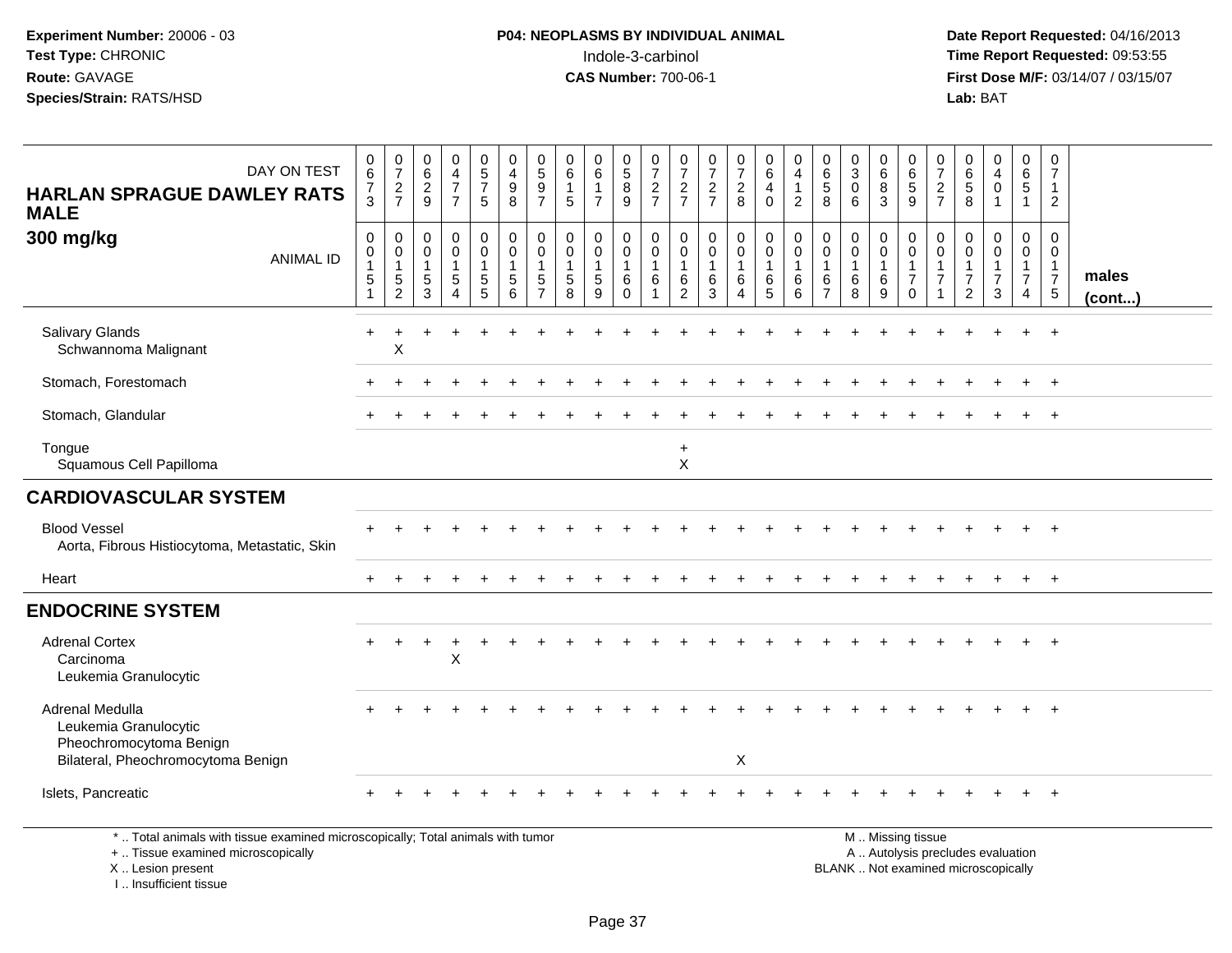**Date Report Requested:** 04/16/2013 **First Dose M/F:** 03/14/07 / 03/15/07<br>Lab: BAT **Lab:** BAT

| DAY ON TEST<br><b>HARLAN SPRAGUE DAWLEY RATS</b><br><b>MALE</b>                                                                            | $_6^0$<br>$\overline{7}$<br>3     | $\frac{0}{7}$<br>$\frac{2}{7}$                                  | $\begin{array}{c} 0 \\ 6 \end{array}$<br>$\overline{c}$<br>9 | $\begin{smallmatrix}0\0\4\end{smallmatrix}$<br>$\overline{7}$<br>$\overline{7}$  | $\begin{array}{c} 0 \\ 5 \end{array}$<br>$\overline{7}$<br>5             | 0<br>$\overline{4}$<br>$\boldsymbol{9}$<br>8                     | $^{\rm 0}_{\rm 5}$<br>$\boldsymbol{9}$<br>$\overline{7}$   | $\begin{array}{c} 0 \\ 6 \end{array}$<br>$\mathbf{1}$<br>5 | $_6^0$<br>$\mathbf{1}$<br>$\overline{7}$             | $\begin{array}{c} 0 \\ 5 \end{array}$<br>$\overline{8}$<br>9 | $\frac{0}{7}$<br>$\frac{2}{7}$                | $\frac{0}{7}$<br>$\frac{2}{7}$                                | $\begin{smallmatrix}0\\7\end{smallmatrix}$<br>$\frac{2}{7}$ | $\frac{0}{7}$<br>$\overline{a}$<br>8                   | $_{6}^{\rm 0}$<br>$\overline{4}$<br>$\Omega$                  | 0<br>4<br>$\mathbf{1}$<br>$\overline{2}$   | $\begin{array}{c} 0 \\ 6 \\ 5 \end{array}$<br>8         | $_3^0$<br>$\pmb{0}$<br>6                       | $\begin{array}{c} 0 \\ 6 \end{array}$<br>$\overline{8}$<br>3 | $\begin{array}{c} 0 \\ 6 \end{array}$<br>$\,$ 5 $\,$<br>9                                     | 0<br>$\overline{7}$<br>$\overline{2}$<br>$\overline{7}$ | 0<br>6<br>$\overline{5}$<br>8                                    | 0<br>$\overline{4}$<br>$\pmb{0}$<br>1 | 0<br>$6\phantom{a}$<br>5<br>$\mathbf{1}$                             | 0<br>$\overline{7}$<br>$\mathbf{1}$<br>2                             |                 |
|--------------------------------------------------------------------------------------------------------------------------------------------|-----------------------------------|-----------------------------------------------------------------|--------------------------------------------------------------|----------------------------------------------------------------------------------|--------------------------------------------------------------------------|------------------------------------------------------------------|------------------------------------------------------------|------------------------------------------------------------|------------------------------------------------------|--------------------------------------------------------------|-----------------------------------------------|---------------------------------------------------------------|-------------------------------------------------------------|--------------------------------------------------------|---------------------------------------------------------------|--------------------------------------------|---------------------------------------------------------|------------------------------------------------|--------------------------------------------------------------|-----------------------------------------------------------------------------------------------|---------------------------------------------------------|------------------------------------------------------------------|---------------------------------------|----------------------------------------------------------------------|----------------------------------------------------------------------|-----------------|
| 300 mg/kg<br><b>ANIMAL ID</b>                                                                                                              | 0<br>0<br>$\mathbf{1}$<br>5<br>-1 | $\,0\,$<br>$\pmb{0}$<br>$\mathbf{1}$<br>$5\,$<br>$\overline{2}$ | $\mathbf 0$<br>0<br>$\mathbf{1}$<br>$\sqrt{5}$<br>3          | $\pmb{0}$<br>$\mathbf 0$<br>$\mathbf{1}$<br>$\sqrt{5}$<br>$\boldsymbol{\Lambda}$ | $\pmb{0}$<br>$\mathbf 0$<br>$\mathbf{1}$<br>$\sqrt{5}$<br>$\overline{5}$ | $\pmb{0}$<br>$\mathbf 0$<br>$\mathbf{1}$<br>5<br>$6\phantom{1}6$ | $\mathbf 0$<br>$\mathbf 0$<br>$\sqrt{5}$<br>$\overline{7}$ | $\mathbf 0$<br>0<br>$\mathbf{1}$<br>$\sqrt{5}$<br>8        | $\mathbf 0$<br>$\mathbf 0$<br>$\mathbf{1}$<br>5<br>9 | $\pmb{0}$<br>0<br>$\mathbf{1}$<br>6<br>$\Omega$              | $\pmb{0}$<br>$\mathbf 0$<br>$\mathbf{1}$<br>6 | $\mathbf 0$<br>0<br>$\overline{1}$<br>$\,6$<br>$\overline{2}$ | $\pmb{0}$<br>$\mathbf 0$<br>$\mathbf{1}$<br>$\,6\,$<br>3    | $\pmb{0}$<br>$\pmb{0}$<br>$\mathbf{1}$<br>$\,6\,$<br>4 | $\pmb{0}$<br>$\pmb{0}$<br>$\mathbf{1}$<br>6<br>$\overline{5}$ | $\mathbf 0$<br>0<br>$\mathbf{1}$<br>6<br>6 | $\mathbf 0$<br>0<br>$\mathbf{1}$<br>6<br>$\overline{7}$ | $\pmb{0}$<br>0<br>$\mathbf{1}$<br>$\,6\,$<br>8 | $\mathbf 0$<br>$\mathbf 0$<br>$\mathbf{1}$<br>$\,6\,$<br>9   | $\mathbf 0$<br>$\mathbf 0$<br>$\mathbf{1}$<br>$\overline{7}$<br>$\Omega$                      | $\mathbf 0$<br>0<br>$\mathbf{1}$<br>$\overline{7}$<br>1 | $\Omega$<br>0<br>$\mathbf 1$<br>$\overline{7}$<br>$\overline{2}$ | $\pmb{0}$<br>0<br>1<br>7<br>3         | $\mathbf 0$<br>0<br>$\mathbf{1}$<br>$\overline{7}$<br>$\overline{4}$ | $\mathbf 0$<br>0<br>$\mathbf{1}$<br>$\overline{7}$<br>$\overline{5}$ | males<br>(cont) |
| Parathyroid Gland                                                                                                                          |                                   |                                                                 |                                                              |                                                                                  |                                                                          |                                                                  |                                                            |                                                            |                                                      |                                                              |                                               |                                                               |                                                             |                                                        |                                                               |                                            |                                                         |                                                |                                                              |                                                                                               |                                                         |                                                                  |                                       |                                                                      | $\overline{+}$                                                       |                 |
| <b>Pituitary Gland</b><br>Leukemia Granulocytic<br>Pars Distalis, Adenoma                                                                  |                                   |                                                                 | $\boldsymbol{\mathsf{X}}$                                    |                                                                                  |                                                                          |                                                                  | X                                                          |                                                            |                                                      | X                                                            |                                               |                                                               |                                                             |                                                        |                                                               |                                            |                                                         |                                                |                                                              |                                                                                               |                                                         | $X$ $X$                                                          |                                       | X                                                                    | $\overline{+}$                                                       |                 |
| <b>Thyroid Gland</b><br>C-cell, Adenoma                                                                                                    | $+$<br>X                          | $\ddot{}$                                                       |                                                              |                                                                                  |                                                                          |                                                                  |                                                            |                                                            |                                                      |                                                              | $\overline{1}$                                | ٠<br>X                                                        |                                                             |                                                        |                                                               |                                            |                                                         |                                                |                                                              |                                                                                               | $\div$<br>Χ                                             |                                                                  | $\div$                                | $+$                                                                  | $+$                                                                  |                 |
| <b>GENERAL BODY SYSTEM</b>                                                                                                                 |                                   |                                                                 |                                                              |                                                                                  |                                                                          |                                                                  |                                                            |                                                            |                                                      |                                                              |                                               |                                                               |                                                             |                                                        |                                                               |                                            |                                                         |                                                |                                                              |                                                                                               |                                                         |                                                                  |                                       |                                                                      |                                                                      |                 |
| <b>NONE</b>                                                                                                                                |                                   |                                                                 |                                                              |                                                                                  |                                                                          |                                                                  |                                                            |                                                            |                                                      |                                                              |                                               |                                                               |                                                             |                                                        |                                                               |                                            |                                                         |                                                |                                                              |                                                                                               |                                                         |                                                                  |                                       |                                                                      |                                                                      |                 |
| <b>GENITAL SYSTEM</b>                                                                                                                      |                                   |                                                                 |                                                              |                                                                                  |                                                                          |                                                                  |                                                            |                                                            |                                                      |                                                              |                                               |                                                               |                                                             |                                                        |                                                               |                                            |                                                         |                                                |                                                              |                                                                                               |                                                         |                                                                  |                                       |                                                                      |                                                                      |                 |
| Epididymis                                                                                                                                 | $\pm$                             |                                                                 |                                                              |                                                                                  |                                                                          |                                                                  |                                                            |                                                            |                                                      |                                                              |                                               |                                                               |                                                             |                                                        |                                                               |                                            |                                                         |                                                |                                                              |                                                                                               |                                                         |                                                                  |                                       | $\pm$                                                                | $+$                                                                  |                 |
| <b>Preputial Gland</b>                                                                                                                     |                                   |                                                                 |                                                              |                                                                                  |                                                                          |                                                                  |                                                            |                                                            |                                                      |                                                              |                                               |                                                               |                                                             |                                                        |                                                               |                                            |                                                         |                                                |                                                              |                                                                                               |                                                         |                                                                  |                                       |                                                                      | $\overline{+}$                                                       |                 |
| Prostate                                                                                                                                   |                                   |                                                                 |                                                              |                                                                                  |                                                                          |                                                                  |                                                            |                                                            |                                                      |                                                              |                                               |                                                               |                                                             |                                                        |                                                               |                                            |                                                         |                                                |                                                              |                                                                                               |                                                         |                                                                  |                                       |                                                                      | $\overline{+}$                                                       |                 |
| <b>Seminal Vesicle</b>                                                                                                                     |                                   |                                                                 |                                                              |                                                                                  |                                                                          |                                                                  |                                                            |                                                            |                                                      |                                                              |                                               |                                                               |                                                             |                                                        |                                                               |                                            |                                                         |                                                |                                                              |                                                                                               |                                                         |                                                                  |                                       |                                                                      | $^+$                                                                 |                 |
| <b>Testes</b><br>Interstitial Cell, Adenoma                                                                                                |                                   |                                                                 |                                                              |                                                                                  |                                                                          |                                                                  |                                                            |                                                            |                                                      |                                                              |                                               |                                                               |                                                             | +<br>X                                                 |                                                               |                                            |                                                         |                                                |                                                              |                                                                                               |                                                         |                                                                  |                                       |                                                                      | $+$                                                                  |                 |
| <b>HEMATOPOIETIC SYSTEM</b>                                                                                                                |                                   |                                                                 |                                                              |                                                                                  |                                                                          |                                                                  |                                                            |                                                            |                                                      |                                                              |                                               |                                                               |                                                             |                                                        |                                                               |                                            |                                                         |                                                |                                                              |                                                                                               |                                                         |                                                                  |                                       |                                                                      |                                                                      |                 |
| <b>Bone Marrow</b><br>Leukemia Granulocytic                                                                                                |                                   |                                                                 |                                                              |                                                                                  |                                                                          |                                                                  |                                                            |                                                            |                                                      |                                                              |                                               |                                                               |                                                             |                                                        |                                                               |                                            |                                                         |                                                |                                                              |                                                                                               |                                                         |                                                                  |                                       |                                                                      | $\div$                                                               |                 |
| *  Total animals with tissue examined microscopically; Total animals with tumor<br>+  Tissue examined microscopically<br>X  Lesion present |                                   |                                                                 |                                                              |                                                                                  |                                                                          |                                                                  |                                                            |                                                            |                                                      |                                                              |                                               |                                                               |                                                             |                                                        |                                                               |                                            |                                                         |                                                |                                                              | M  Missing tissue<br>A  Autolysis precludes evaluation<br>BLANK  Not examined microscopically |                                                         |                                                                  |                                       |                                                                      |                                                                      |                 |

I .. Insufficient tissue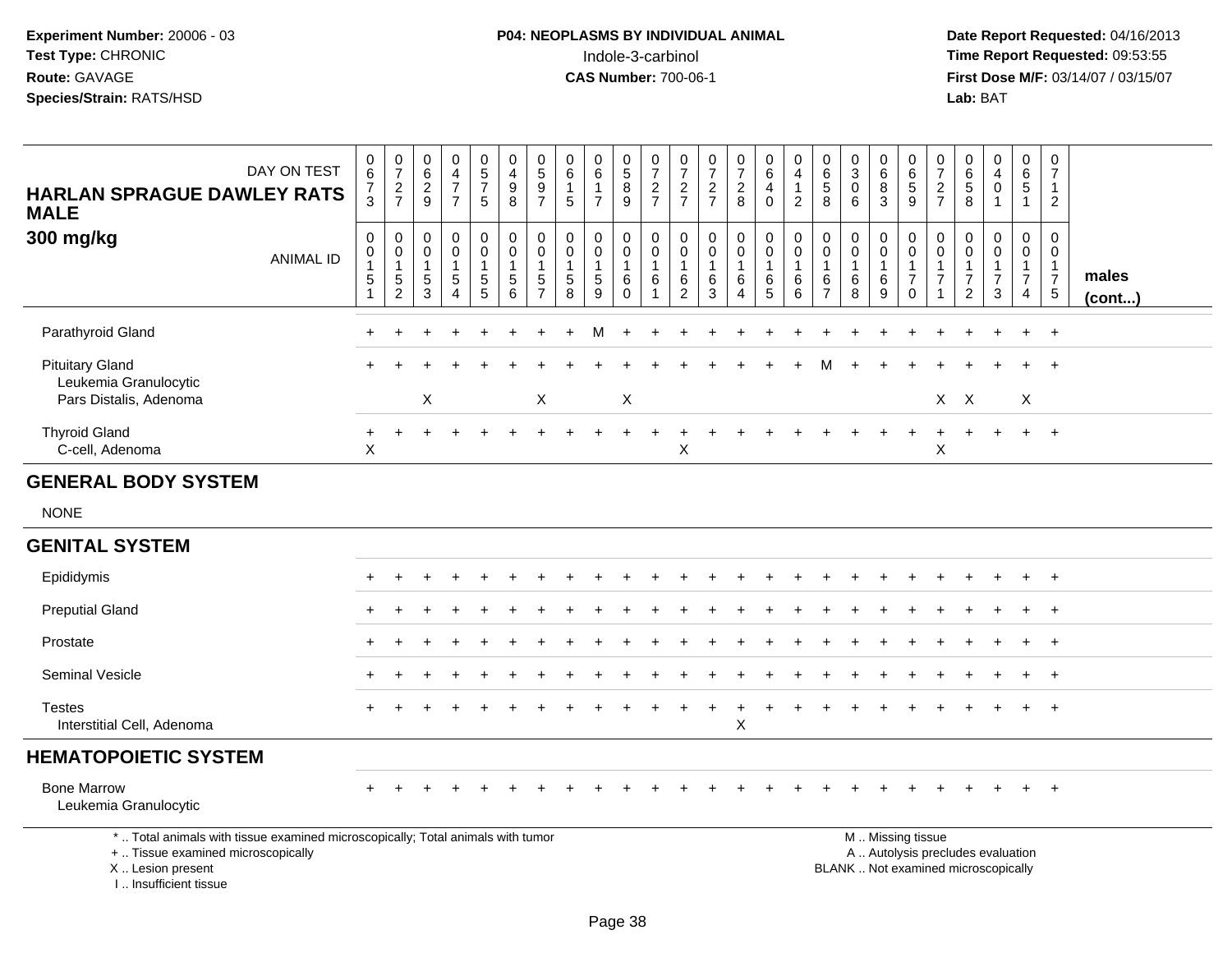**Date Report Requested:** 04/16/2013 **First Dose M/F:** 03/14/07 / 03/15/07<br>**Lab:** BAT **Lab:** BAT

| DAY ON TEST<br><b>HARLAN SPRAGUE DAWLEY RATS</b><br><b>MALE</b>                                                                                   | 0<br>6<br>$\frac{7}{3}$                                                                | 0<br>$\overline{7}$<br>$\frac{2}{7}$          | $_{6}^{\rm 0}$<br>$\frac{2}{9}$                | 0<br>$\overline{4}$<br>$\overline{7}$<br>$\overline{7}$          | $\begin{array}{c} 0 \\ 5 \\ 7 \end{array}$<br>$\sqrt{5}$          | 0<br>$\overline{4}$<br>$\boldsymbol{9}$<br>8              | 0<br>$\overline{5}$<br>9<br>$\overline{7}$                       | 0<br>$\,6\,$<br>$\mathbf{1}$<br>5                             | 0<br>$6\phantom{a}$<br>$\mathbf{1}$<br>$\overline{7}$ | $\begin{array}{c} 0 \\ 5 \end{array}$<br>$\overline{8}$<br>9 | $\frac{0}{7}$<br>$\frac{2}{7}$                      | 0<br>$\overline{7}$<br>$\frac{2}{7}$                         | $\frac{0}{7}$<br>$\frac{2}{7}$                           | $\frac{0}{7}$<br>$\overline{a}$<br>8                          | 0<br>$6\overline{6}$<br>$\overline{4}$<br>$\mathbf 0$      | 0<br>$\overline{4}$<br>$\mathbf{1}$<br>$\overline{2}$ | 0<br>$\,6\,$<br>$\sqrt{5}$<br>8                     | $\begin{smallmatrix}0\\3\\0\end{smallmatrix}$<br>6 | 0<br>$\,6\,$<br>$\, 8$<br>3            | 0<br>$\overline{6}$<br>9                                                                      | 0<br>$\overline{7}$<br>$\overline{c}$<br>$\overline{7}$      | 0<br>$6\phantom{a}$<br>$\sqrt{5}$<br>8                      | $_4^{\rm 0}$<br>$\pmb{0}$                    | 0<br>$\,6\,$<br>$\sqrt{5}$<br>$\overline{1}$              | 0<br>$\overline{7}$<br>$\overline{1}$<br>$\overline{2}$                           |                       |
|---------------------------------------------------------------------------------------------------------------------------------------------------|----------------------------------------------------------------------------------------|-----------------------------------------------|------------------------------------------------|------------------------------------------------------------------|-------------------------------------------------------------------|-----------------------------------------------------------|------------------------------------------------------------------|---------------------------------------------------------------|-------------------------------------------------------|--------------------------------------------------------------|-----------------------------------------------------|--------------------------------------------------------------|----------------------------------------------------------|---------------------------------------------------------------|------------------------------------------------------------|-------------------------------------------------------|-----------------------------------------------------|----------------------------------------------------|----------------------------------------|-----------------------------------------------------------------------------------------------|--------------------------------------------------------------|-------------------------------------------------------------|----------------------------------------------|-----------------------------------------------------------|-----------------------------------------------------------------------------------|-----------------------|
| 300 mg/kg<br><b>ANIMAL ID</b>                                                                                                                     | $\pmb{0}$<br>$\begin{smallmatrix}0\\1\end{smallmatrix}$<br>$\mathbf 5$<br>$\mathbf{1}$ | 0<br>0<br>$\mathbf{1}$<br>5<br>$\overline{c}$ | 0<br>$\mathbf 0$<br>$\mathbf{1}$<br>$5\,$<br>3 | 0<br>$\mathsf 0$<br>$\mathbf{1}$<br>$\sqrt{5}$<br>$\overline{4}$ | 0<br>$\mathbf 0$<br>$\mathbf{1}$<br>$\sqrt{5}$<br>$5\phantom{.0}$ | $\pmb{0}$<br>$\pmb{0}$<br>$\mathbf{1}$<br>$\sqrt{5}$<br>6 | 0<br>$\mathbf 0$<br>$\mathbf{1}$<br>$\sqrt{5}$<br>$\overline{7}$ | $\mathbf 0$<br>$\mathbf 0$<br>$\mathbf{1}$<br>$\sqrt{5}$<br>8 | 0<br>0<br>$\mathbf{1}$<br>$5\phantom{.0}$<br>9        | 0<br>$\mathbf 0$<br>$\mathbf{1}$<br>6<br>0                   | $\mathbf 0$<br>$\pmb{0}$<br>$\mathbf{1}$<br>$\,6\,$ | $\mathbf 0$<br>$\mathbf 0$<br>$\overline{1}$<br>$\,6\,$<br>2 | $\mathbf 0$<br>$\mathbf 0$<br>$\mathbf{1}$<br>$\,6$<br>3 | 0<br>$\mathbf 0$<br>$\mathbf{1}$<br>$\,6\,$<br>$\overline{4}$ | 0<br>$\mathsf{O}\xspace$<br>$\overline{1}$<br>$\,6\,$<br>5 | 0<br>$\pmb{0}$<br>$\mathbf{1}$<br>$\,6$<br>6          | 0<br>0<br>$\mathbf{1}$<br>$\,6\,$<br>$\overline{7}$ | 0<br>$\pmb{0}$<br>$\mathbf{1}$<br>$\,6\,$<br>8     | 0<br>0<br>$\mathbf{1}$<br>$\,6\,$<br>9 | $\mathbf 0$<br>$\mathbf 0$<br>$\mathbf{1}$<br>$\boldsymbol{7}$<br>$\mathbf 0$                 | $\mathbf 0$<br>$\mathbf 0$<br>$\mathbf{1}$<br>$\overline{7}$ | 0<br>$\mathbf 0$<br>1<br>$\boldsymbol{7}$<br>$\overline{2}$ | 0<br>$\mathbf 0$<br>1<br>$\overline{7}$<br>3 | 0<br>$\mathbf 0$<br>$\mathbf{1}$<br>$\boldsymbol{7}$<br>4 | $\mathbf 0$<br>$\mathbf 0$<br>$\mathbf{1}$<br>$\boldsymbol{7}$<br>$5\phantom{.0}$ | males<br>$($ cont $)$ |
| Lymph Node                                                                                                                                        |                                                                                        |                                               |                                                |                                                                  | $\ddot{}$                                                         |                                                           |                                                                  | $\ddot{}$                                                     |                                                       |                                                              |                                                     |                                                              |                                                          |                                                               |                                                            |                                                       |                                                     |                                                    |                                        |                                                                                               | $\ddot{}$                                                    |                                                             |                                              |                                                           |                                                                                   |                       |
| Lymph Node, Mandibular                                                                                                                            |                                                                                        |                                               |                                                |                                                                  |                                                                   |                                                           |                                                                  |                                                               |                                                       |                                                              |                                                     |                                                              |                                                          |                                                               |                                                            |                                                       |                                                     |                                                    |                                        |                                                                                               |                                                              |                                                             |                                              |                                                           |                                                                                   |                       |
| Lymph Node, Mesenteric<br>Hemangiosarcoma                                                                                                         |                                                                                        |                                               |                                                |                                                                  |                                                                   |                                                           |                                                                  |                                                               |                                                       |                                                              |                                                     |                                                              |                                                          |                                                               |                                                            |                                                       | X                                                   |                                                    |                                        |                                                                                               |                                                              |                                                             |                                              |                                                           |                                                                                   |                       |
| Spleen<br>Leukemia Granulocytic                                                                                                                   |                                                                                        |                                               |                                                |                                                                  |                                                                   |                                                           |                                                                  |                                                               |                                                       |                                                              |                                                     |                                                              |                                                          |                                                               |                                                            |                                                       |                                                     |                                                    |                                        |                                                                                               |                                                              |                                                             |                                              |                                                           | $+$                                                                               |                       |
| Thymus<br><b>Neural Crest Tumor</b>                                                                                                               |                                                                                        |                                               |                                                | M                                                                |                                                                   |                                                           |                                                                  |                                                               |                                                       |                                                              |                                                     |                                                              |                                                          |                                                               |                                                            |                                                       |                                                     |                                                    | $\mathsf X$                            |                                                                                               |                                                              |                                                             |                                              |                                                           | $\ddot{}$                                                                         |                       |
| <b>INTEGUMENTARY SYSTEM</b>                                                                                                                       |                                                                                        |                                               |                                                |                                                                  |                                                                   |                                                           |                                                                  |                                                               |                                                       |                                                              |                                                     |                                                              |                                                          |                                                               |                                                            |                                                       |                                                     |                                                    |                                        |                                                                                               |                                                              |                                                             |                                              |                                                           |                                                                                   |                       |
| <b>Mammary Gland</b>                                                                                                                              |                                                                                        |                                               |                                                |                                                                  |                                                                   |                                                           |                                                                  |                                                               |                                                       |                                                              |                                                     |                                                              |                                                          |                                                               |                                                            |                                                       |                                                     |                                                    |                                        |                                                                                               |                                                              |                                                             |                                              |                                                           | $+$                                                                               |                       |
| Skin<br>Squamous Cell Papilloma<br>Subcutaneous Tissue, Fibroma<br>Subcutaneous Tissue, Fibrosarcoma<br>Subcutaneous Tissue, Fibrous Histiocytoma |                                                                                        |                                               | X                                              |                                                                  |                                                                   |                                                           |                                                                  | $\mathsf X$                                                   |                                                       |                                                              |                                                     |                                                              |                                                          |                                                               |                                                            |                                                       |                                                     |                                                    |                                        |                                                                                               |                                                              |                                                             | X                                            |                                                           |                                                                                   |                       |
| <b>MUSCULOSKELETAL SYSTEM</b>                                                                                                                     |                                                                                        |                                               |                                                |                                                                  |                                                                   |                                                           |                                                                  |                                                               |                                                       |                                                              |                                                     |                                                              |                                                          |                                                               |                                                            |                                                       |                                                     |                                                    |                                        |                                                                                               |                                                              |                                                             |                                              |                                                           |                                                                                   |                       |
| Bone<br>Vertebra, Osteoma                                                                                                                         |                                                                                        |                                               |                                                |                                                                  |                                                                   |                                                           |                                                                  |                                                               |                                                       |                                                              |                                                     |                                                              |                                                          |                                                               |                                                            |                                                       |                                                     |                                                    |                                        |                                                                                               |                                                              |                                                             |                                              |                                                           | $+$                                                                               |                       |
| <b>NERVOUS SYSTEM</b>                                                                                                                             |                                                                                        |                                               |                                                |                                                                  |                                                                   |                                                           |                                                                  |                                                               |                                                       |                                                              |                                                     |                                                              |                                                          |                                                               |                                                            |                                                       |                                                     |                                                    |                                        |                                                                                               |                                                              |                                                             |                                              |                                                           |                                                                                   |                       |
| *  Total animals with tissue examined microscopically; Total animals with tumor<br>+  Tissue examined microscopically<br>X  Lesion present        |                                                                                        |                                               |                                                |                                                                  |                                                                   |                                                           |                                                                  |                                                               |                                                       |                                                              |                                                     |                                                              |                                                          |                                                               |                                                            |                                                       |                                                     |                                                    |                                        | M  Missing tissue<br>A  Autolysis precludes evaluation<br>BLANK  Not examined microscopically |                                                              |                                                             |                                              |                                                           |                                                                                   |                       |

X .. Lesion present

I .. Insufficient tissue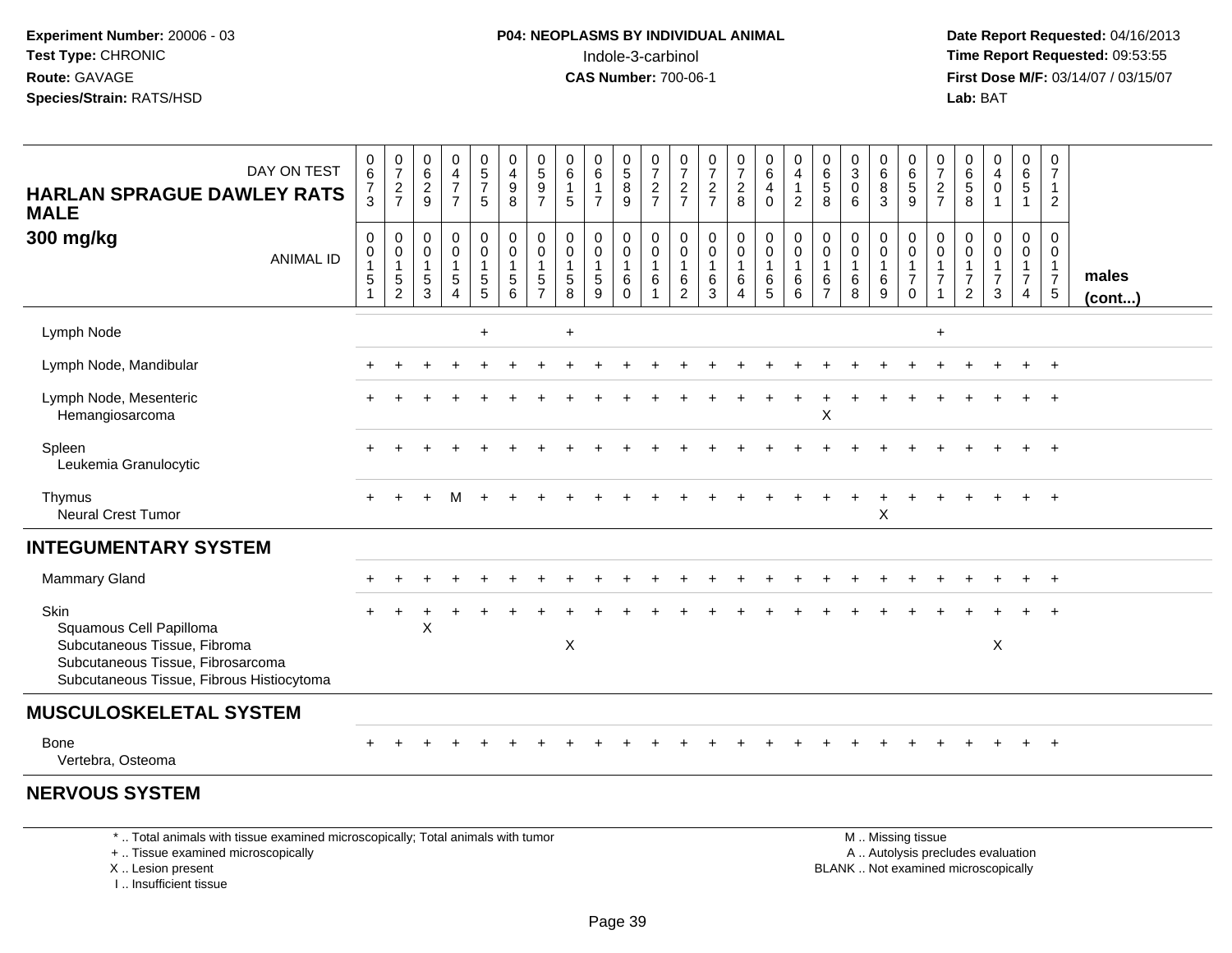**Date Report Requested:** 04/16/2013 **First Dose M/F:** 03/14/07 / 03/15/07<br>Lab: BAT

| DAY ON TEST<br><b>HARLAN SPRAGUE DAWLEY RATS</b><br><b>MALE</b>                                                                                                       | $\begin{array}{c} 0 \\ 6 \end{array}$<br>$\overline{7}$<br>3                     | $\begin{array}{c} 0 \\ 7 \end{array}$<br>$\frac{2}{7}$            | $\begin{array}{c} 0 \\ 6 \end{array}$<br>$\overline{2}$<br>9 | $\begin{smallmatrix}0\0\4\end{smallmatrix}$<br>$\overline{7}$<br>$\overline{7}$ | $\begin{array}{c} 0 \\ 5 \end{array}$<br>$\overline{7}$<br>5                           | $\begin{smallmatrix}0\\4\end{smallmatrix}$<br>9<br>$\bf8$    | $\begin{array}{c} 0 \\ 5 \end{array}$<br>$\overline{9}$<br>$\overline{7}$ | $\begin{array}{c} 0 \\ 6 \end{array}$<br>$\overline{1}$<br>5  | $\begin{array}{c} 0 \\ 6 \end{array}$<br>$\mathbf{1}$<br>$\overline{7}$ | $\begin{array}{c} 0 \\ 5 \end{array}$<br>$\bf 8$<br>9          | $\frac{0}{7}$<br>$\boldsymbol{2}$<br>$\overline{7}$ | $\frac{0}{7}$<br>$\sqrt{2}$<br>$\overline{7}$                | $\frac{0}{7}$<br>$\frac{2}{7}$                                    | $\begin{array}{c} 0 \\ 7 \end{array}$<br>$\sqrt{2}$<br>8                            | $\begin{array}{c} 0 \\ 6 \end{array}$<br>$\overline{a}$<br>$\mathbf 0$ | 0<br>4<br>$\mathbf{1}$<br>$\overline{2}$   | $\begin{array}{c} 0 \\ 6 \end{array}$<br>$\overline{5}$<br>8 | $\frac{0}{3}$<br>$\bar{0}$<br>6                    | $_{6}^{\rm 0}$<br>$\overline{8}$<br>3      | $\begin{array}{c} 0 \\ 6 \end{array}$<br>$\overline{5}$<br>9                                  | $\frac{0}{7}$<br>$\overline{c}$<br>$\overline{7}$       | $\mathbf 0$<br>$\,6$<br>5<br>8                                                 | $\begin{smallmatrix}0\0\4\end{smallmatrix}$<br>$\mathbf 0$<br>$\mathbf{1}$ | 0<br>$6\overline{6}$<br>$\overline{5}$<br>$\mathbf{1}$               | 0<br>$\overline{7}$<br>$\mathbf{1}$<br>$\overline{2}$            |                 |
|-----------------------------------------------------------------------------------------------------------------------------------------------------------------------|----------------------------------------------------------------------------------|-------------------------------------------------------------------|--------------------------------------------------------------|---------------------------------------------------------------------------------|----------------------------------------------------------------------------------------|--------------------------------------------------------------|---------------------------------------------------------------------------|---------------------------------------------------------------|-------------------------------------------------------------------------|----------------------------------------------------------------|-----------------------------------------------------|--------------------------------------------------------------|-------------------------------------------------------------------|-------------------------------------------------------------------------------------|------------------------------------------------------------------------|--------------------------------------------|--------------------------------------------------------------|----------------------------------------------------|--------------------------------------------|-----------------------------------------------------------------------------------------------|---------------------------------------------------------|--------------------------------------------------------------------------------|----------------------------------------------------------------------------|----------------------------------------------------------------------|------------------------------------------------------------------|-----------------|
| 300 mg/kg<br><b>ANIMAL ID</b>                                                                                                                                         | $\mathbf 0$<br>$\mathsf{O}\xspace$<br>$\mathbf{1}$<br>$\sqrt{5}$<br>$\mathbf{1}$ | $\mathbf 0$<br>$\mathbf 0$<br>$\mathbf{1}$<br>5<br>$\overline{c}$ | $\mathbf 0$<br>$\mathbf 0$<br>$\mathbf{1}$<br>5<br>3         | 0<br>$\mathbf 0$<br>$\mathbf{1}$<br>$5\overline{)}$<br>$\overline{A}$           | $\mathbf 0$<br>$\ddot{\mathbf{0}}$<br>$\mathbf{1}$<br>$\overline{5}$<br>$\overline{5}$ | $\mathbf 0$<br>$\ddot{\mathbf{0}}$<br>$\mathbf{1}$<br>5<br>6 | $\mathbf 0$<br>$\mathbf 0$<br>$\overline{1}$<br>5<br>$\overline{7}$       | $\mathbf 0$<br>$\mathbf 0$<br>$\mathbf{1}$<br>$\sqrt{5}$<br>8 | 0<br>$\pmb{0}$<br>$\mathbf{1}$<br>$\sqrt{5}$<br>9                       | $\mathbf 0$<br>$\mathbf 0$<br>$\mathbf{1}$<br>6<br>$\mathbf 0$ | 0<br>$\mathbf 0$<br>$\mathbf{1}$<br>6<br>1          | 0<br>$\boldsymbol{0}$<br>$\mathbf{1}$<br>6<br>$\overline{2}$ | 0<br>$\mathsf{O}\xspace$<br>$\mathbf{1}$<br>$\,6$<br>$\mathbf{3}$ | $\begin{smallmatrix} 0\\0 \end{smallmatrix}$<br>$\mathbf{1}$<br>6<br>$\overline{4}$ | $\mathbf 0$<br>$\overline{0}$<br>$\mathbf{1}$<br>6<br>$\overline{5}$   | 0<br>$\mathbf 0$<br>$\mathbf{1}$<br>6<br>6 | 0<br>$\mathbf 0$<br>$\mathbf{1}$<br>6<br>$\overline{7}$      | 0<br>$\mathsf{O}\xspace$<br>$\mathbf{1}$<br>6<br>8 | 0<br>$\mathbf 0$<br>$\mathbf{1}$<br>6<br>9 | $\mathbf 0$<br>$\overline{0}$<br>$\mathbf{1}$<br>$\overline{7}$<br>$\mathbf 0$                | 0<br>$\mathbf 0$<br>$\mathbf{1}$<br>$\overline{7}$<br>1 | $\mathbf 0$<br>$\mathbf 0$<br>$\mathbf{1}$<br>$\overline{7}$<br>$\overline{2}$ | 0<br>0<br>1<br>$\overline{7}$<br>3                                         | 0<br>$\mathbf 0$<br>$\mathbf{1}$<br>$\overline{7}$<br>$\overline{4}$ | $\mathbf 0$<br>0<br>$\mathbf{1}$<br>$\overline{7}$<br>$\sqrt{5}$ | males<br>(cont) |
| <b>Brain</b><br>Cerebellum, Glioma Malignant                                                                                                                          |                                                                                  |                                                                   |                                                              |                                                                                 |                                                                                        |                                                              |                                                                           |                                                               |                                                                         |                                                                |                                                     |                                                              |                                                                   |                                                                                     |                                                                        |                                            |                                                              |                                                    |                                            |                                                                                               |                                                         |                                                                                |                                                                            |                                                                      | $+$                                                              |                 |
| <b>RESPIRATORY SYSTEM</b>                                                                                                                                             |                                                                                  |                                                                   |                                                              |                                                                                 |                                                                                        |                                                              |                                                                           |                                                               |                                                                         |                                                                |                                                     |                                                              |                                                                   |                                                                                     |                                                                        |                                            |                                                              |                                                    |                                            |                                                                                               |                                                         |                                                                                |                                                                            |                                                                      |                                                                  |                 |
| Lung<br>Carcinoma, Metastatic, Adrenal Cortex<br>Fibrous Histiocytoma, Metastatic, Skin<br>Leukemia Granulocytic                                                      |                                                                                  |                                                                   |                                                              | X                                                                               |                                                                                        |                                                              |                                                                           |                                                               |                                                                         |                                                                |                                                     |                                                              |                                                                   |                                                                                     |                                                                        |                                            |                                                              |                                                    |                                            |                                                                                               |                                                         |                                                                                |                                                                            |                                                                      |                                                                  |                 |
| Lymphoma Malignant                                                                                                                                                    |                                                                                  |                                                                   |                                                              |                                                                                 |                                                                                        |                                                              |                                                                           |                                                               |                                                                         |                                                                |                                                     |                                                              |                                                                   |                                                                                     |                                                                        | X                                          |                                                              |                                                    |                                            |                                                                                               |                                                         |                                                                                |                                                                            |                                                                      |                                                                  |                 |
| Nose                                                                                                                                                                  |                                                                                  |                                                                   |                                                              |                                                                                 |                                                                                        |                                                              |                                                                           |                                                               |                                                                         |                                                                |                                                     |                                                              |                                                                   |                                                                                     |                                                                        |                                            |                                                              |                                                    |                                            |                                                                                               |                                                         |                                                                                |                                                                            |                                                                      | $+$                                                              |                 |
| Trachea                                                                                                                                                               |                                                                                  |                                                                   |                                                              |                                                                                 |                                                                                        |                                                              |                                                                           |                                                               |                                                                         |                                                                |                                                     |                                                              |                                                                   |                                                                                     |                                                                        |                                            |                                                              |                                                    |                                            |                                                                                               |                                                         |                                                                                |                                                                            | $+$                                                                  | $+$                                                              |                 |
| <b>SPECIAL SENSES SYSTEM</b>                                                                                                                                          |                                                                                  |                                                                   |                                                              |                                                                                 |                                                                                        |                                                              |                                                                           |                                                               |                                                                         |                                                                |                                                     |                                                              |                                                                   |                                                                                     |                                                                        |                                            |                                                              |                                                    |                                            |                                                                                               |                                                         |                                                                                |                                                                            |                                                                      |                                                                  |                 |
| Eye                                                                                                                                                                   |                                                                                  |                                                                   |                                                              |                                                                                 |                                                                                        |                                                              |                                                                           |                                                               |                                                                         |                                                                |                                                     |                                                              |                                                                   |                                                                                     |                                                                        |                                            |                                                              |                                                    |                                            |                                                                                               |                                                         |                                                                                |                                                                            |                                                                      | $\div$                                                           |                 |
| <b>Harderian Gland</b><br>Lymphoma Malignant                                                                                                                          |                                                                                  |                                                                   |                                                              |                                                                                 |                                                                                        |                                                              |                                                                           |                                                               |                                                                         |                                                                |                                                     |                                                              |                                                                   |                                                                                     |                                                                        | $\mathsf X$                                |                                                              |                                                    |                                            |                                                                                               |                                                         |                                                                                |                                                                            |                                                                      |                                                                  |                 |
| <b>URINARY SYSTEM</b>                                                                                                                                                 |                                                                                  |                                                                   |                                                              |                                                                                 |                                                                                        |                                                              |                                                                           |                                                               |                                                                         |                                                                |                                                     |                                                              |                                                                   |                                                                                     |                                                                        |                                            |                                                              |                                                    |                                            |                                                                                               |                                                         |                                                                                |                                                                            |                                                                      |                                                                  |                 |
| Kidney<br>Leukemia Granulocytic<br>Renal Tubule, Adenoma                                                                                                              |                                                                                  |                                                                   |                                                              |                                                                                 |                                                                                        |                                                              |                                                                           |                                                               |                                                                         |                                                                |                                                     |                                                              |                                                                   |                                                                                     |                                                                        |                                            |                                                              |                                                    |                                            |                                                                                               |                                                         |                                                                                |                                                                            |                                                                      | $\pm$<br>X                                                       |                 |
| <b>Urinary Bladder</b><br>Leukemia Granulocytic                                                                                                                       |                                                                                  |                                                                   |                                                              |                                                                                 |                                                                                        |                                                              |                                                                           |                                                               |                                                                         |                                                                |                                                     |                                                              |                                                                   |                                                                                     |                                                                        |                                            |                                                              |                                                    |                                            |                                                                                               |                                                         |                                                                                |                                                                            |                                                                      | $+$                                                              |                 |
| *  Total animals with tissue examined microscopically; Total animals with tumor<br>+  Tissue examined microscopically<br>X  Lesion present<br>I., Insufficient tissue |                                                                                  |                                                                   |                                                              |                                                                                 |                                                                                        |                                                              |                                                                           |                                                               |                                                                         |                                                                |                                                     |                                                              |                                                                   |                                                                                     |                                                                        |                                            |                                                              |                                                    |                                            | M  Missing tissue<br>A  Autolysis precludes evaluation<br>BLANK  Not examined microscopically |                                                         |                                                                                |                                                                            |                                                                      |                                                                  |                 |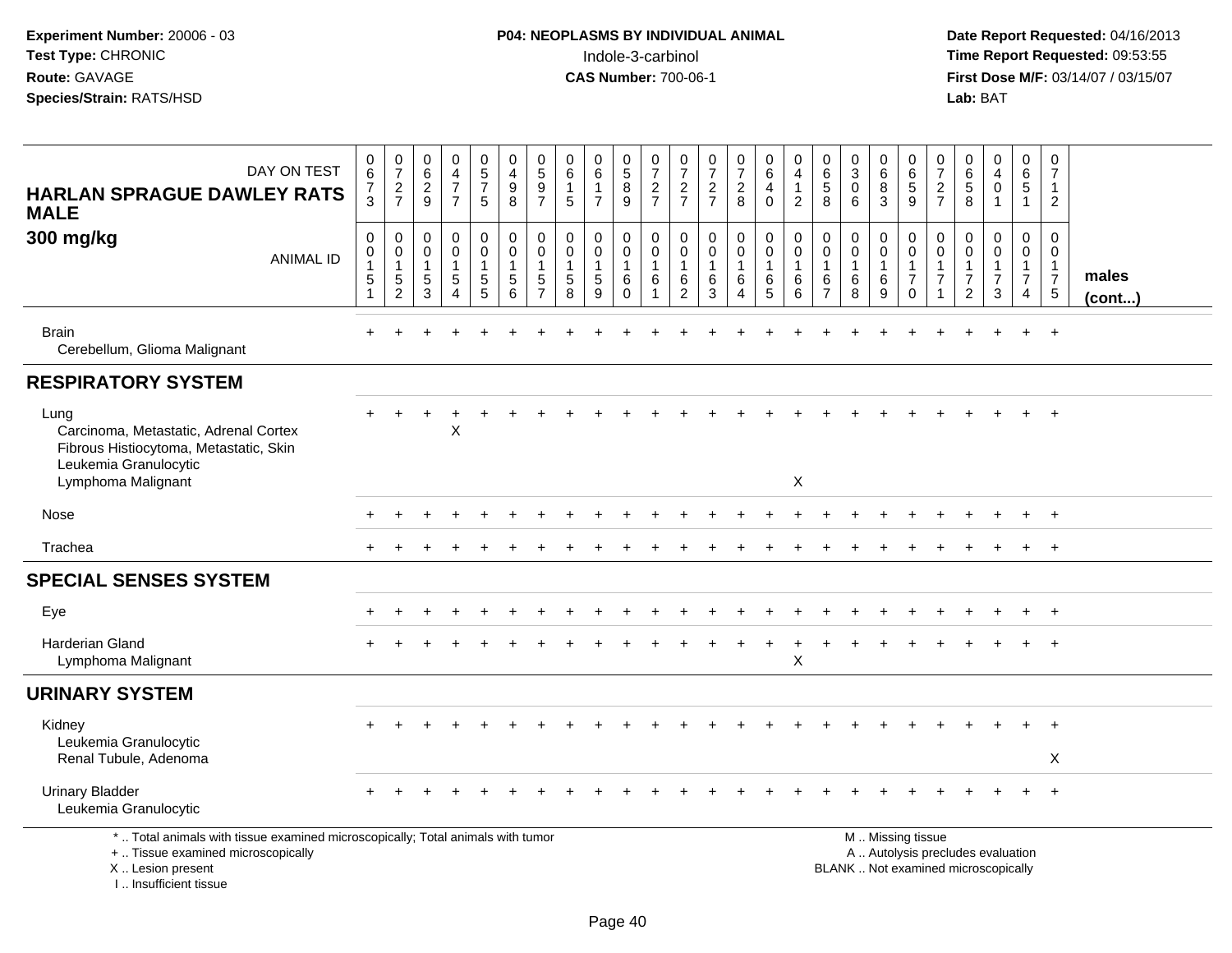**Date Report Requested:** 04/16/2013 **First Dose M/F:** 03/14/07 / 03/15/07<br>**Lab: BAT** 

| DAY ON TEST<br><b>HARLAN SPRAGUE DAWLEY RATS</b><br><b>MALE</b> | 0<br>6<br>ີ<br>w       | 0<br>◠<br>$\epsilon$<br>$\rightarrow$ | 0<br>6<br><u>_</u><br>9 | 0                | э<br>G. |              | ν<br>5<br>9              | 6<br>E<br>$\overline{\phantom{a}}$ | 6            | U<br>°<br>8<br>9 | v | U | 0<br>∼<br>8 | 0<br>6<br>0                            | 0<br>4<br>2      | 0<br>6<br>C.<br>8 | 3<br>υ<br>6 | 0<br>6<br>8<br>3       | 0<br>6<br>э<br>9 | $\cup$<br>$\epsilon$ | 0<br>6<br>G<br>8 | 0<br>4<br>0 | $\sim$<br>6<br>э | 2<br>▵ |                 |
|-----------------------------------------------------------------|------------------------|---------------------------------------|-------------------------|------------------|---------|--------------|--------------------------|------------------------------------|--------------|------------------|---|---|-------------|----------------------------------------|------------------|-------------------|-------------|------------------------|------------------|----------------------|------------------|-------------|------------------|--------|-----------------|
| 300 mg/kg<br>ANIMAL ID                                          | 0<br>0<br><sub>5</sub> | 0<br>0<br>.5<br>ົ<br><u>_</u>         | .5<br>3                 | 0<br>0<br>G<br>4 | G.<br>5 | <sub>5</sub> | <b>U</b><br><sub>5</sub> | $\mathbf{p}$<br>8                  | 0<br>.5<br>9 | U<br>U<br>6<br>v | 6 | O | 0<br>6<br>4 | $\mathbf{0}$<br>0<br>6<br>$\mathbf{p}$ | 0<br>U<br>6<br>6 | 0<br>0<br>6       | 6<br>8      | $\mathbf{0}$<br>6<br>9 | 0<br>J           | 0<br>0               | U<br>2           | 0<br>0<br>3 | 4                | ు      | males<br>(cont) |

## **SYSTEMIC LESIONS**

Multiple Organιπιριe Organ<br>Leukemia Granulocytic Lymphoma Malignantt to the contract of the contract of the contract of the contract of the contract of the contract of the contract of the contract of the contract of the contract of the contract of the contract of the contract of the contr

<sup>+</sup> <sup>+</sup> <sup>+</sup> <sup>+</sup> <sup>+</sup> <sup>+</sup> <sup>+</sup> <sup>+</sup> <sup>+</sup> <sup>+</sup> <sup>+</sup> <sup>+</sup> <sup>+</sup> <sup>+</sup> <sup>+</sup> <sup>+</sup> <sup>+</sup> <sup>+</sup> <sup>+</sup> <sup>+</sup> <sup>+</sup> <sup>+</sup> <sup>+</sup> <sup>+</sup>

\* .. Total animals with tissue examined microscopically; Total animals with tumor

- + .. Tissue examined microscopically
- X .. Lesion present
- I .. Insufficient tissue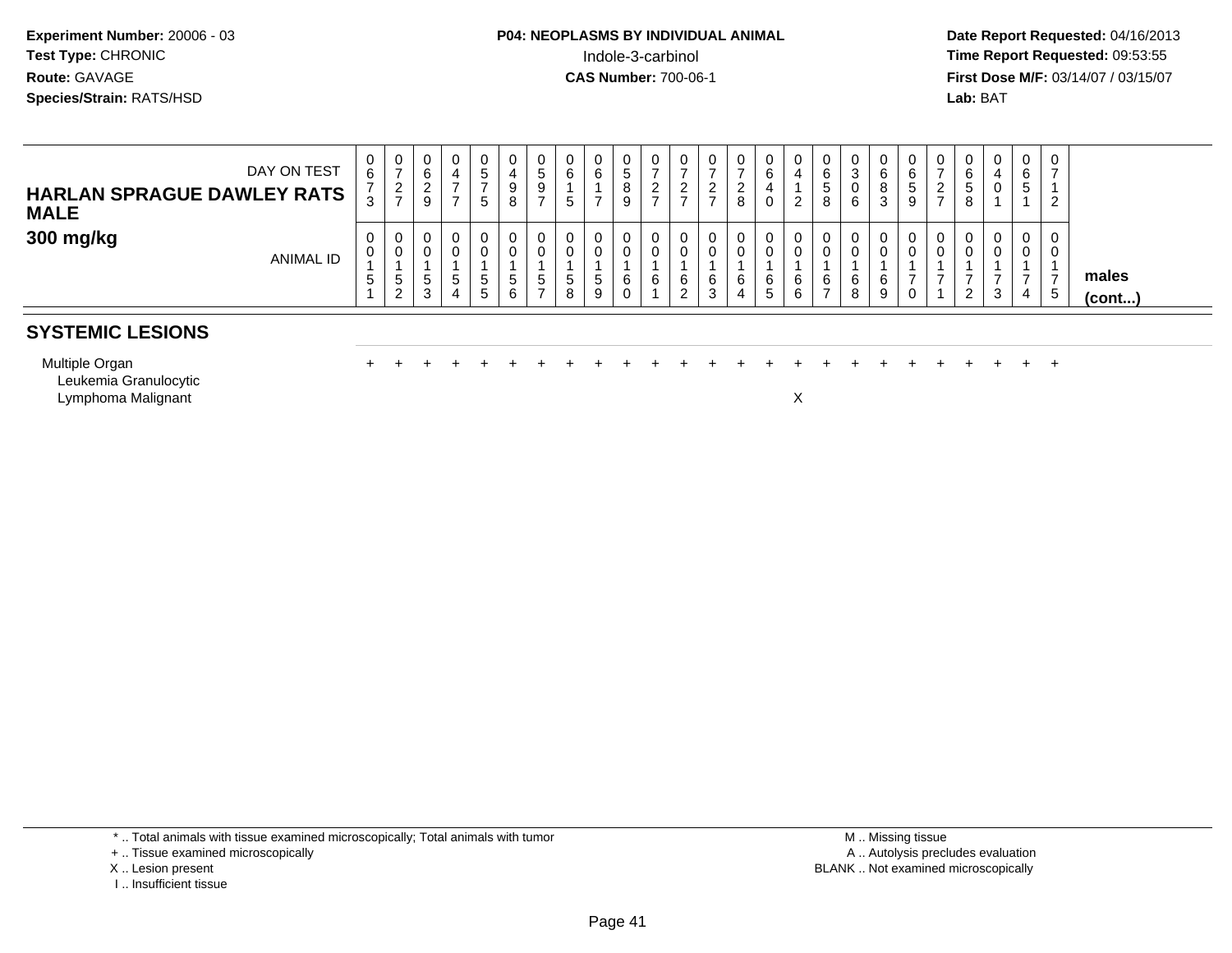**Date Report Requested:** 04/16/2013 **First Dose M/F:** 03/14/07 / 03/15/07<br>**Lab: BAT Lab:** BAT

| DAY ON TEST<br><b>HARLAN SPRAGUE DAWLEY RATS</b><br><b>MALE</b>      | 0<br>$\overline{4}$<br>$\frac{6}{2}$          | $\frac{0}{7}$<br>$\frac{2}{7}$                                                         | $\frac{0}{7}$<br>$\overline{1}$<br>$\Omega$               | $\frac{0}{7}$<br>$\sqrt{2}$<br>$\overline{7}$                    | 0<br>$\mathbf{1}$<br>9<br>$\Omega$                | $\begin{array}{c} 0 \\ 2 \\ 5 \end{array}$<br>8               | $\begin{array}{c} 0 \\ 6 \end{array}$<br>1<br>$\overline{1}$ | $\frac{0}{7}$<br>2<br>2                                                   | $\frac{0}{7}$<br>$\overline{2}$<br>$\mathbf{0}$                           | 0<br>$\overline{7}$<br>$\overline{c}$<br>9              | $\begin{array}{c} 0 \\ 7 \\ 2 \end{array}$<br>9                         | 0<br>$\overline{6}$<br>$\overline{4}$<br>5              | $\frac{0}{5}$<br>$\mathbf{1}$<br>9                            | $\frac{0}{7}$<br>$\mathbf 0$<br>6                                               | $\frac{0}{7}$<br>$\overline{2}$<br>9                                   | $\frac{0}{7}$<br>$\mathbf 0$<br>$\mathbf{1}$              | $0$<br>6<br>6<br>$\mathbf{1}$                                          | $\begin{array}{c} 0 \\ 4 \\ 9 \end{array}$<br>6   | $\begin{array}{c} 0 \\ 5 \\ 3 \end{array}$<br>$\overline{4}$                     | $\frac{0}{7}$<br>$\overline{1}$<br>9                                                | 0<br>6<br>$\mathbf{1}$<br>2                                           | $\frac{0}{5}$<br>3<br>$\overline{2}$                                             | $\begin{smallmatrix}0\\7\end{smallmatrix}$<br>$\boldsymbol{2}$<br>$\overline{7}$ | $\begin{array}{c} 0 \\ 6 \\ 2 \end{array}$<br>$\mathbf{1}$ | 0<br>$\overline{5}$<br>3<br>$\overline{1}$                                         |                                 |
|----------------------------------------------------------------------|-----------------------------------------------|----------------------------------------------------------------------------------------|-----------------------------------------------------------|------------------------------------------------------------------|---------------------------------------------------|---------------------------------------------------------------|--------------------------------------------------------------|---------------------------------------------------------------------------|---------------------------------------------------------------------------|---------------------------------------------------------|-------------------------------------------------------------------------|---------------------------------------------------------|---------------------------------------------------------------|---------------------------------------------------------------------------------|------------------------------------------------------------------------|-----------------------------------------------------------|------------------------------------------------------------------------|---------------------------------------------------|----------------------------------------------------------------------------------|-------------------------------------------------------------------------------------|-----------------------------------------------------------------------|----------------------------------------------------------------------------------|----------------------------------------------------------------------------------|------------------------------------------------------------|------------------------------------------------------------------------------------|---------------------------------|
| 300 mg/kg<br><b>ANIMAL ID</b>                                        | 0<br>0<br>$\mathbf{1}$<br>$\overline{7}$<br>6 | $\mathbf 0$<br>$\mathsf{O}\xspace$<br>$\mathbf{1}$<br>$\overline{7}$<br>$\overline{7}$ | 0<br>$\mathbf 0$<br>$\overline{1}$<br>$\overline{7}$<br>8 | $\mathbf 0$<br>$\Omega$<br>$\overline{1}$<br>$\overline{7}$<br>9 | 0<br>$\mathbf 0$<br>$\mathbf{1}$<br>8<br>$\Omega$ | 0<br>$\mathbf 0$<br>$\mathbf{1}$<br>$\,8\,$<br>$\overline{1}$ | 0<br>$\pmb{0}$<br>$\mathbf{1}$<br>$\bf 8$<br>$\overline{2}$  | $\mathbf 0$<br>$\mathbf 0$<br>$\overline{1}$<br>$\bf 8$<br>$\overline{3}$ | $\mathbf 0$<br>$\mathbf 0$<br>$\overline{1}$<br>$\,8\,$<br>$\overline{A}$ | 0<br>$\mathbf 0$<br>$\mathbf{1}$<br>8<br>$\overline{5}$ | $\pmb{0}$<br>$\mathbf 0$<br>$\overline{1}$<br>$\bf 8$<br>$\overline{6}$ | 0<br>$\mathbf 0$<br>$\mathbf{1}$<br>8<br>$\overline{7}$ | 0<br>$\mathbf 0$<br>$\mathbf{1}$<br>$\bf 8$<br>$\overline{8}$ | $\mathbf 0$<br>$\mathsf{O}\xspace$<br>$\mathbf{1}$<br>$\,8\,$<br>$\overline{9}$ | 0<br>$\mathbf 0$<br>$\mathbf{1}$<br>$\boldsymbol{9}$<br>$\overline{0}$ | 0<br>$\mathbf 0$<br>$\mathbf{1}$<br>$\boldsymbol{9}$<br>1 | 0<br>$\mathbf 0$<br>$\mathbf{1}$<br>$\boldsymbol{9}$<br>$\overline{2}$ | 0<br>$\mathbf 0$<br>$\mathbf{1}$<br>$\frac{9}{3}$ | $\mathbf 0$<br>$\mathbf 0$<br>$\mathbf{1}$<br>$\boldsymbol{9}$<br>$\overline{4}$ | 0<br>$\mathsf{O}\xspace$<br>$\overline{1}$<br>$\begin{array}{c} 9 \\ 5 \end{array}$ | $\mathbf 0$<br>$\mathsf 0$<br>$\overline{1}$<br>$\boldsymbol{9}$<br>6 | $\mathbf 0$<br>$\mathbf 0$<br>$\mathbf{1}$<br>$\boldsymbol{9}$<br>$\overline{7}$ | $\mathbf 0$<br>$\Omega$<br>$\overline{1}$<br>$\boldsymbol{9}$<br>8               | $\mathbf 0$<br>$\mathbf 0$<br>$\mathbf{1}$<br>$^9_9$       | $\mathbf 0$<br>$\mathbf 0$<br>$\overline{2}$<br>$\mathsf{O}\xspace$<br>$\mathbf 0$ | * TOTALS                        |
| <b>ALIMENTARY SYSTEM</b>                                             |                                               |                                                                                        |                                                           |                                                                  |                                                   |                                                               |                                                              |                                                                           |                                                                           |                                                         |                                                                         |                                                         |                                                               |                                                                                 |                                                                        |                                                           |                                                                        |                                                   |                                                                                  |                                                                                     |                                                                       |                                                                                  |                                                                                  |                                                            |                                                                                    |                                 |
| Esophagus                                                            |                                               |                                                                                        |                                                           |                                                                  |                                                   |                                                               |                                                              |                                                                           |                                                                           |                                                         |                                                                         |                                                         |                                                               |                                                                                 |                                                                        |                                                           |                                                                        |                                                   |                                                                                  |                                                                                     |                                                                       |                                                                                  |                                                                                  |                                                            |                                                                                    | 50                              |
| Intestine Large, Cecum                                               |                                               |                                                                                        |                                                           |                                                                  |                                                   |                                                               |                                                              |                                                                           |                                                                           |                                                         |                                                                         |                                                         |                                                               |                                                                                 |                                                                        |                                                           |                                                                        |                                                   |                                                                                  |                                                                                     |                                                                       |                                                                                  |                                                                                  |                                                            | $+$                                                                                | 50                              |
| Intestine Large, Colon                                               |                                               |                                                                                        |                                                           |                                                                  |                                                   |                                                               |                                                              |                                                                           |                                                                           |                                                         |                                                                         |                                                         |                                                               |                                                                                 |                                                                        |                                                           |                                                                        |                                                   |                                                                                  |                                                                                     |                                                                       |                                                                                  |                                                                                  |                                                            |                                                                                    | 50                              |
| Intestine Large, Rectum                                              |                                               |                                                                                        |                                                           |                                                                  |                                                   |                                                               |                                                              |                                                                           |                                                                           |                                                         |                                                                         |                                                         |                                                               |                                                                                 |                                                                        |                                                           |                                                                        |                                                   |                                                                                  |                                                                                     |                                                                       |                                                                                  |                                                                                  |                                                            |                                                                                    | 50                              |
| Intestine Small, Duodenum                                            |                                               |                                                                                        |                                                           |                                                                  |                                                   |                                                               |                                                              |                                                                           |                                                                           |                                                         |                                                                         |                                                         |                                                               |                                                                                 |                                                                        |                                                           |                                                                        |                                                   |                                                                                  |                                                                                     |                                                                       |                                                                                  |                                                                                  |                                                            |                                                                                    | 48                              |
| Intestine Small, Ileum                                               |                                               |                                                                                        | А                                                         |                                                                  |                                                   |                                                               |                                                              |                                                                           |                                                                           |                                                         |                                                                         |                                                         |                                                               |                                                                                 |                                                                        |                                                           |                                                                        |                                                   |                                                                                  | A                                                                                   |                                                                       |                                                                                  | А                                                                                | A                                                          | $+$                                                                                | 38                              |
| Intestine Small, Jejunum<br>Carcinoma                                | $+$                                           |                                                                                        | Α                                                         | X                                                                |                                                   |                                                               |                                                              |                                                                           |                                                                           |                                                         |                                                                         |                                                         |                                                               |                                                                                 |                                                                        |                                                           |                                                                        |                                                   |                                                                                  |                                                                                     |                                                                       |                                                                                  |                                                                                  |                                                            |                                                                                    | 42<br>$\mathbf 1$               |
| Liver<br>Carcinoma, Metastatic, Pancreas<br>Hepatocellular Carcinoma |                                               |                                                                                        |                                                           |                                                                  |                                                   |                                                               |                                                              |                                                                           |                                                                           |                                                         |                                                                         |                                                         |                                                               |                                                                                 |                                                                        |                                                           |                                                                        |                                                   |                                                                                  |                                                                                     |                                                                       |                                                                                  |                                                                                  |                                                            |                                                                                    | 50<br>1<br>1<br>$\mathbf 1$     |
| Leukemia Granulocytic                                                |                                               |                                                                                        |                                                           |                                                                  |                                                   |                                                               |                                                              |                                                                           |                                                                           |                                                         |                                                                         |                                                         |                                                               |                                                                                 |                                                                        |                                                           |                                                                        |                                                   |                                                                                  |                                                                                     |                                                                       | X                                                                                |                                                                                  |                                                            |                                                                                    |                                 |
| Oral Mucosa<br>Squamous Cell Carcinoma                               |                                               |                                                                                        |                                                           |                                                                  |                                                   |                                                               |                                                              |                                                                           |                                                                           |                                                         |                                                                         |                                                         |                                                               |                                                                                 |                                                                        |                                                           |                                                                        |                                                   |                                                                                  |                                                                                     |                                                                       |                                                                                  |                                                                                  |                                                            |                                                                                    | 50<br>$\mathbf{1}$              |
| Pancreas                                                             |                                               |                                                                                        |                                                           |                                                                  |                                                   |                                                               |                                                              |                                                                           |                                                                           |                                                         |                                                                         |                                                         |                                                               |                                                                                 |                                                                        |                                                           |                                                                        |                                                   |                                                                                  |                                                                                     |                                                                       |                                                                                  |                                                                                  |                                                            |                                                                                    | 49                              |
| Carcinoma<br>Acinus, Adenoma<br>Acinus, Adenoma, Multiple            |                                               |                                                                                        |                                                           | $X$ $X$                                                          |                                                   |                                                               |                                                              | $\boldsymbol{\mathsf{X}}$                                                 |                                                                           | X                                                       |                                                                         |                                                         |                                                               |                                                                                 |                                                                        |                                                           |                                                                        |                                                   |                                                                                  |                                                                                     |                                                                       |                                                                                  | $\mathsf X$                                                                      |                                                            |                                                                                    | $\mathbf 1$<br>4<br>$\mathbf 1$ |

\* .. Total animals with tissue examined microscopically; Total animals with tumor

+ .. Tissue examined microscopically

X .. Lesion present

I .. Insufficient tissue

M .. Missing tissue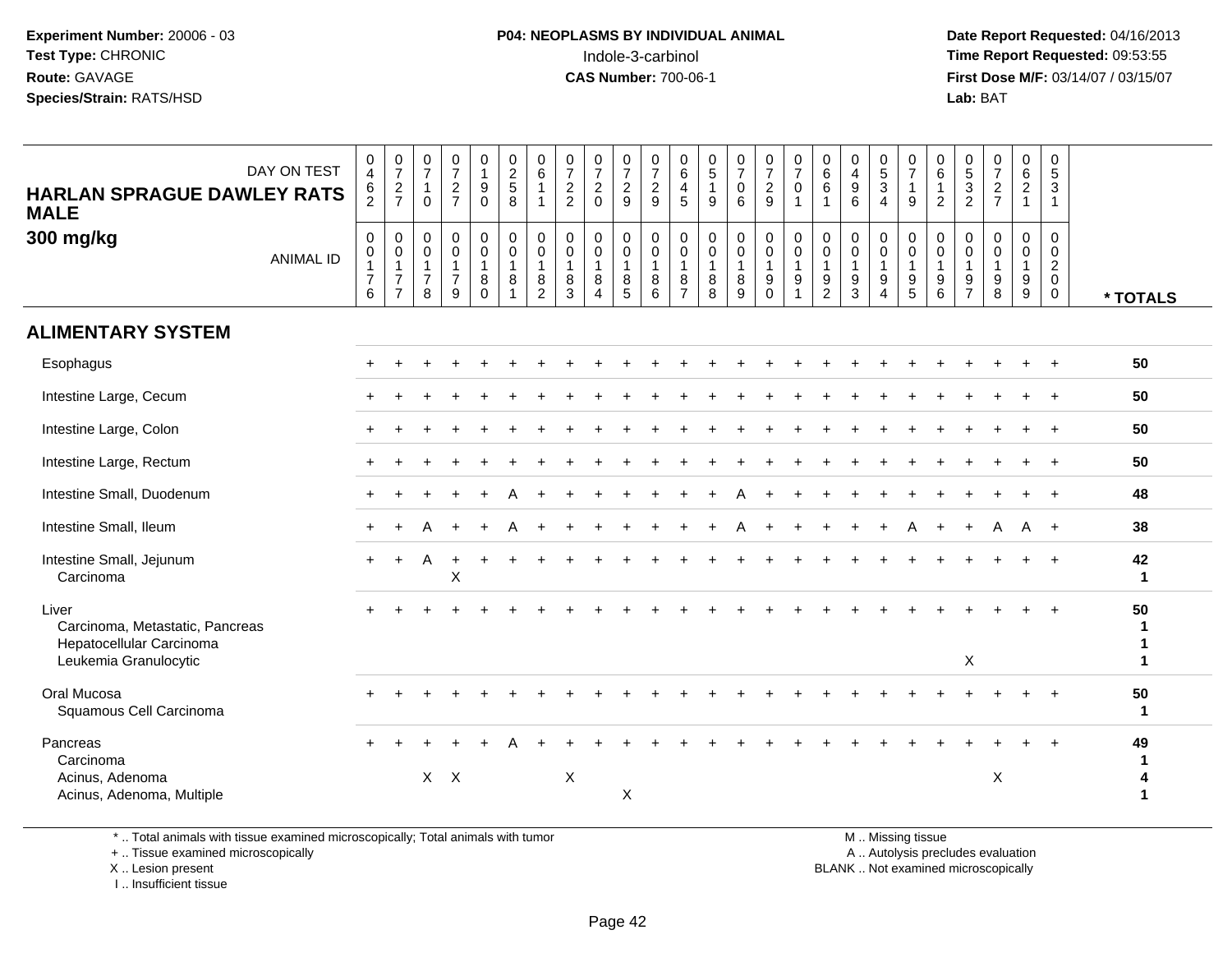**Date Report Requested:** 04/16/2013 **First Dose M/F:** 03/14/07 / 03/15/07<br>**Lab:** BAT **Lab:** BAT

| DAY ON TEST<br><b>HARLAN SPRAGUE DAWLEY RATS</b><br><b>MALE</b>                                                       | $\pmb{0}$<br>$\overline{4}$<br>6<br>$\overline{2}$                                                  | $\begin{array}{c} 0 \\ 7 \end{array}$<br>$\frac{2}{7}$                            | $\frac{0}{7}$<br>$\mathbf{1}$<br>$\mathbf 0$                    | $\frac{0}{7}$<br>$\frac{2}{7}$                                  | 0<br>$\mathbf{1}$<br>9<br>$\mathbf 0$                                  | $\begin{array}{c} 0 \\ 2 \\ 5 \end{array}$<br>8                                | $\begin{array}{c} 0 \\ 6 \end{array}$<br>$\overline{1}$<br>$\mathbf{1}$ | $\frac{0}{7}$<br>$\frac{2}{2}$                   | $\frac{0}{7}$<br>$\overline{2}$<br>$\Omega$                     | $\frac{0}{7}$<br>$\overline{c}$<br>9                  | $\frac{0}{7}$<br>$\frac{2}{9}$                                                         | 0<br>6<br>$\overline{4}$<br>5                                     | $\begin{array}{c} 0 \\ 5 \end{array}$<br>$\mathbf{1}$<br>9 | $\frac{0}{7}$<br>0<br>6          | $\frac{0}{7}$<br>$\overline{a}$<br>9                                   | $\frac{0}{7}$<br>$\mathbf 0$<br>$\overline{1}$                                 | $\begin{array}{c} 0 \\ 6 \end{array}$<br>6<br>$\mathbf{1}$          | 0<br>$\overline{4}$<br>$\boldsymbol{9}$<br>6                    | $\begin{array}{c} 0 \\ 5 \\ 3 \end{array}$<br>$\boldsymbol{\Lambda}$ | $\frac{0}{7}$<br>$\mathbf{1}$<br>9                     | $\mathbf 0$<br>$\,6\,$<br>$\mathbf{1}$<br>$\overline{2}$                          | $\begin{array}{c} 0 \\ 5 \\ 3 \end{array}$<br>$\overline{2}$ | $\frac{0}{7}$<br>$\overline{2}$<br>$\overline{7}$    | $\begin{matrix} 0 \\ 6 \\ 2 \end{matrix}$<br>$\mathbf{1}$ | 0<br>$\overline{5}$<br>$\mathbf{3}$<br>$\mathbf{1}$        |                             |
|-----------------------------------------------------------------------------------------------------------------------|-----------------------------------------------------------------------------------------------------|-----------------------------------------------------------------------------------|-----------------------------------------------------------------|-----------------------------------------------------------------|------------------------------------------------------------------------|--------------------------------------------------------------------------------|-------------------------------------------------------------------------|--------------------------------------------------|-----------------------------------------------------------------|-------------------------------------------------------|----------------------------------------------------------------------------------------|-------------------------------------------------------------------|------------------------------------------------------------|----------------------------------|------------------------------------------------------------------------|--------------------------------------------------------------------------------|---------------------------------------------------------------------|-----------------------------------------------------------------|----------------------------------------------------------------------|--------------------------------------------------------|-----------------------------------------------------------------------------------|--------------------------------------------------------------|------------------------------------------------------|-----------------------------------------------------------|------------------------------------------------------------|-----------------------------|
| 300 mg/kg<br><b>ANIMAL ID</b>                                                                                         | $\boldsymbol{0}$<br>$\begin{smallmatrix}0\\1\end{smallmatrix}$<br>$\overline{7}$<br>$6\phantom{1}6$ | $\boldsymbol{0}$<br>$\pmb{0}$<br>$\mathbf{1}$<br>$\overline{7}$<br>$\overline{7}$ | $\pmb{0}$<br>$\mathbf 0$<br>$\mathbf{1}$<br>$\overline{7}$<br>8 | $\mathsf 0$<br>$\pmb{0}$<br>$\mathbf{1}$<br>$\overline{7}$<br>9 | $\mathbf 0$<br>$\mathsf{O}\xspace$<br>$\mathbf{1}$<br>8<br>$\mathbf 0$ | $\pmb{0}$<br>$\begin{smallmatrix}0\\1\end{smallmatrix}$<br>8<br>$\overline{1}$ | $\pmb{0}$<br>$\mathbf 0$<br>$\overline{1}$<br>8<br>$\overline{2}$       | $\pmb{0}$<br>$\pmb{0}$<br>$\mathbf{1}$<br>8<br>3 | $\mathbf 0$<br>$\pmb{0}$<br>$\mathbf{1}$<br>8<br>$\overline{4}$ | 0<br>$\pmb{0}$<br>$\mathbf{1}$<br>8<br>$\overline{5}$ | $\boldsymbol{0}$<br>$\begin{smallmatrix}0\\1\end{smallmatrix}$<br>8<br>$6\phantom{1}6$ | $\mathbf 0$<br>$\mathbf 0$<br>$\mathbf{1}$<br>8<br>$\overline{7}$ | $\mathbf 0$<br>$\pmb{0}$<br>$\mathbf{1}$<br>8<br>8         | 0<br>0<br>$\mathbf{1}$<br>8<br>9 | $\mathbf 0$<br>$\mathsf{O}\xspace$<br>$\mathbf{1}$<br>9<br>$\mathbf 0$ | $\pmb{0}$<br>$\begin{smallmatrix}0\\1\end{smallmatrix}$<br>9<br>$\overline{1}$ | $\mathbf 0$<br>$\mathbf 0$<br>$\overline{1}$<br>9<br>$\overline{2}$ | $\pmb{0}$<br>$\pmb{0}$<br>$\mathbf{1}$<br>$\boldsymbol{9}$<br>3 | $\mathbf 0$<br>$\mathbf 0$<br>$\mathbf{1}$<br>9<br>$\overline{4}$    | 0<br>$\pmb{0}$<br>$\mathbf{1}$<br>9<br>$\overline{5}$  | $\mathbf 0$<br>$\begin{smallmatrix}0\\1\end{smallmatrix}$<br>9<br>$6\phantom{1}6$ | $\mathbf 0$<br>0<br>$\mathbf{1}$<br>9<br>$\overline{7}$      | $\mathbf 0$<br>$\mathbf 0$<br>$\mathbf{1}$<br>9<br>8 | $\mathbf 0$<br>0<br>$\mathbf{1}$<br>9<br>$\overline{9}$   | $\mathbf 0$<br>$\mathbf 0$<br>$\frac{2}{0}$<br>$\mathbf 0$ | * TOTALS                    |
| <b>Salivary Glands</b><br>Schwannoma Malignant                                                                        |                                                                                                     |                                                                                   |                                                                 |                                                                 |                                                                        |                                                                                |                                                                         |                                                  |                                                                 |                                                       |                                                                                        |                                                                   |                                                            |                                  |                                                                        |                                                                                |                                                                     |                                                                 |                                                                      |                                                        |                                                                                   |                                                              |                                                      |                                                           |                                                            | 50<br>$\mathbf 1$           |
| Stomach, Forestomach                                                                                                  |                                                                                                     |                                                                                   |                                                                 |                                                                 |                                                                        |                                                                                |                                                                         |                                                  |                                                                 |                                                       |                                                                                        |                                                                   |                                                            |                                  |                                                                        |                                                                                |                                                                     |                                                                 |                                                                      |                                                        |                                                                                   |                                                              |                                                      |                                                           |                                                            | 50                          |
| Stomach, Glandular                                                                                                    |                                                                                                     |                                                                                   |                                                                 |                                                                 |                                                                        |                                                                                |                                                                         |                                                  |                                                                 |                                                       |                                                                                        |                                                                   |                                                            |                                  |                                                                        |                                                                                |                                                                     |                                                                 |                                                                      |                                                        |                                                                                   |                                                              |                                                      |                                                           |                                                            | 50                          |
| Tongue<br>Squamous Cell Papilloma                                                                                     |                                                                                                     |                                                                                   |                                                                 |                                                                 |                                                                        |                                                                                |                                                                         |                                                  |                                                                 |                                                       |                                                                                        |                                                                   |                                                            |                                  |                                                                        |                                                                                |                                                                     |                                                                 |                                                                      |                                                        |                                                                                   |                                                              |                                                      |                                                           |                                                            | 1<br>1                      |
| <b>CARDIOVASCULAR SYSTEM</b>                                                                                          |                                                                                                     |                                                                                   |                                                                 |                                                                 |                                                                        |                                                                                |                                                                         |                                                  |                                                                 |                                                       |                                                                                        |                                                                   |                                                            |                                  |                                                                        |                                                                                |                                                                     |                                                                 |                                                                      |                                                        |                                                                                   |                                                              |                                                      |                                                           |                                                            |                             |
| <b>Blood Vessel</b><br>Aorta, Fibrous Histiocytoma, Metastatic, Skin                                                  |                                                                                                     |                                                                                   |                                                                 |                                                                 |                                                                        | $\boldsymbol{\mathsf{X}}$                                                      |                                                                         |                                                  |                                                                 |                                                       |                                                                                        |                                                                   |                                                            |                                  |                                                                        |                                                                                |                                                                     |                                                                 |                                                                      |                                                        |                                                                                   |                                                              |                                                      |                                                           |                                                            | 50<br>$\mathbf{1}$          |
| Heart                                                                                                                 |                                                                                                     |                                                                                   |                                                                 |                                                                 |                                                                        |                                                                                |                                                                         |                                                  |                                                                 |                                                       |                                                                                        |                                                                   |                                                            |                                  |                                                                        |                                                                                |                                                                     |                                                                 |                                                                      |                                                        |                                                                                   |                                                              |                                                      |                                                           |                                                            | 50                          |
| <b>ENDOCRINE SYSTEM</b>                                                                                               |                                                                                                     |                                                                                   |                                                                 |                                                                 |                                                                        |                                                                                |                                                                         |                                                  |                                                                 |                                                       |                                                                                        |                                                                   |                                                            |                                  |                                                                        |                                                                                |                                                                     |                                                                 |                                                                      |                                                        |                                                                                   |                                                              |                                                      |                                                           |                                                            |                             |
| <b>Adrenal Cortex</b><br>Carcinoma<br>Leukemia Granulocytic                                                           |                                                                                                     |                                                                                   |                                                                 |                                                                 |                                                                        |                                                                                |                                                                         |                                                  |                                                                 |                                                       |                                                                                        |                                                                   |                                                            |                                  |                                                                        |                                                                                |                                                                     |                                                                 |                                                                      |                                                        |                                                                                   | X                                                            |                                                      |                                                           |                                                            | 50<br>1<br>1                |
| Adrenal Medulla<br>Leukemia Granulocytic<br>Pheochromocytoma Benign<br>Bilateral, Pheochromocytoma Benign             |                                                                                                     |                                                                                   |                                                                 |                                                                 |                                                                        |                                                                                |                                                                         |                                                  |                                                                 |                                                       | X                                                                                      |                                                                   |                                                            |                                  | X                                                                      |                                                                                |                                                                     |                                                                 |                                                                      |                                                        |                                                                                   | X                                                            |                                                      | X                                                         |                                                            | 50<br>1<br>3<br>$\mathbf 1$ |
| Islets, Pancreatic                                                                                                    |                                                                                                     |                                                                                   |                                                                 |                                                                 |                                                                        |                                                                                |                                                                         |                                                  |                                                                 |                                                       |                                                                                        |                                                                   |                                                            |                                  |                                                                        |                                                                                |                                                                     |                                                                 |                                                                      |                                                        |                                                                                   |                                                              |                                                      |                                                           |                                                            | 50                          |
| *  Total animals with tissue examined microscopically; Total animals with tumor<br>+  Tissue examined microscopically |                                                                                                     |                                                                                   |                                                                 |                                                                 |                                                                        |                                                                                |                                                                         |                                                  |                                                                 |                                                       |                                                                                        |                                                                   |                                                            |                                  |                                                                        |                                                                                |                                                                     |                                                                 |                                                                      | M  Missing tissue<br>A  Autolysis precludes evaluation |                                                                                   |                                                              |                                                      |                                                           |                                                            |                             |

X .. Lesion present

I .. Insufficient tissue

Lesion present BLANK .. Not examined microscopically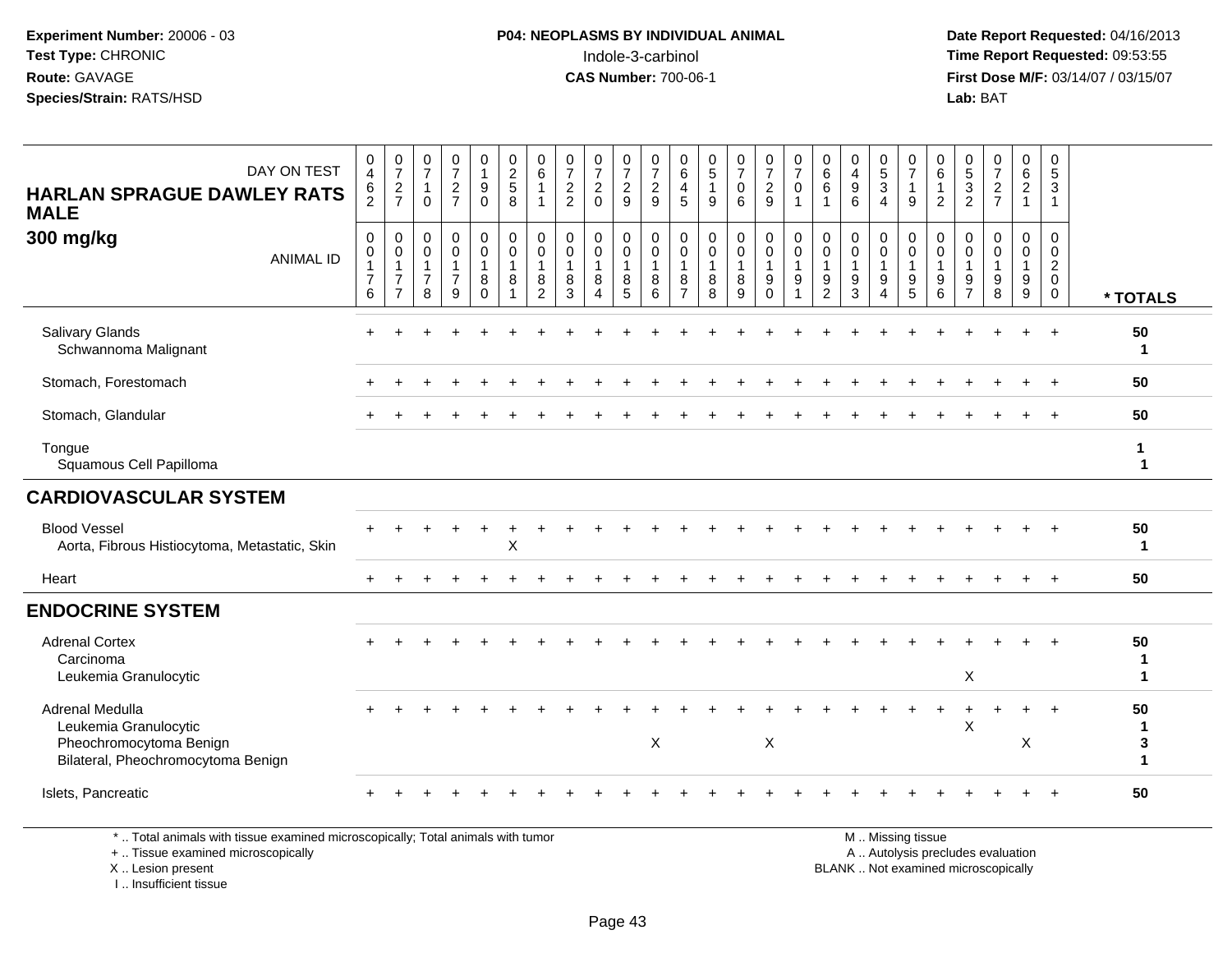**Date Report Requested:** 04/16/2013 **First Dose M/F:** 03/14/07 / 03/15/07<br>**Lab:** BAT **Lab:** BAT

| DAY ON TEST<br><b>HARLAN SPRAGUE DAWLEY RATS</b><br><b>MALE</b>                                                       | $\begin{smallmatrix}0\0\4\end{smallmatrix}$<br>$\frac{6}{2}$ | $\frac{0}{7}$<br>$\frac{2}{7}$                                             | $\frac{0}{7}$<br>$\mathbf{1}$<br>$\mathbf{0}$                     | $\begin{array}{c} 0 \\ 7 \end{array}$<br>$\frac{2}{7}$            | $\pmb{0}$<br>$\mathbf{1}$<br>$\boldsymbol{9}$<br>$\mathbf 0$    | $\pmb{0}$<br>$\overline{c}$<br>$\sqrt{5}$<br>8                   | $\begin{array}{c} 0 \\ 6 \end{array}$<br>$\mathbf{1}$<br>$\mathbf{1}$ | $\frac{0}{7}$<br>$\sqrt{2}$<br>$\overline{2}$        | $\frac{0}{7}$<br>$\sqrt{2}$<br>$\mathbf 0$                                         | $\begin{array}{c} 0 \\ 7 \end{array}$<br>$\frac{2}{9}$             | $\frac{0}{7}$<br>$\overline{c}$<br>9              | 0<br>6<br>$\overline{4}$<br>$\overline{5}$                        | $\begin{array}{c} 0 \\ 5 \end{array}$<br>$\overline{1}$<br>9 | $\frac{0}{7}$<br>$\mathsf{O}$<br>$\,6\,$                     | $\begin{array}{c} 0 \\ 7 \end{array}$<br>$\frac{2}{9}$                                      | $\frac{0}{7}$<br>$\pmb{0}$<br>$\mathbf{1}$                               | $\begin{array}{c} 0 \\ 6 \end{array}$<br>$\,6$<br>$\overline{1}$               | $\pmb{0}$<br>$\overline{\mathbf{4}}$<br>$\boldsymbol{9}$<br>6       | $\begin{smallmatrix}0\0\5\end{smallmatrix}$<br>$\ensuremath{\mathsf{3}}$<br>$\overline{4}$ | $\frac{0}{7}$<br>$\mathbf{1}$<br>9                                          | 0<br>$6\phantom{1}$<br>$\mathbf{1}$<br>$\overline{2}$ | $\begin{array}{c} 0 \\ 5 \\ 2 \end{array}$    | $\begin{array}{c} 0 \\ 7 \end{array}$<br>$\frac{2}{7}$                      | $\begin{array}{c} 0 \\ 6 \end{array}$<br>$\overline{2}$<br>$\overline{1}$ | $\mathbf 0$<br>$\sqrt{5}$<br>$\sqrt{3}$<br>$\mathbf{1}$                    |                    |
|-----------------------------------------------------------------------------------------------------------------------|--------------------------------------------------------------|----------------------------------------------------------------------------|-------------------------------------------------------------------|-------------------------------------------------------------------|-----------------------------------------------------------------|------------------------------------------------------------------|-----------------------------------------------------------------------|------------------------------------------------------|------------------------------------------------------------------------------------|--------------------------------------------------------------------|---------------------------------------------------|-------------------------------------------------------------------|--------------------------------------------------------------|--------------------------------------------------------------|---------------------------------------------------------------------------------------------|--------------------------------------------------------------------------|--------------------------------------------------------------------------------|---------------------------------------------------------------------|--------------------------------------------------------------------------------------------|-----------------------------------------------------------------------------|-------------------------------------------------------|-----------------------------------------------|-----------------------------------------------------------------------------|---------------------------------------------------------------------------|----------------------------------------------------------------------------|--------------------|
| 300 mg/kg<br><b>ANIMAL ID</b>                                                                                         | $\boldsymbol{0}$<br>0<br>$\mathbf{1}$<br>$\overline{7}$<br>6 | $\pmb{0}$<br>$\pmb{0}$<br>$\mathbf{1}$<br>$\overline{7}$<br>$\overline{7}$ | $\mathbf 0$<br>$\mathbf 0$<br>$\mathbf{1}$<br>$\overline{7}$<br>8 | $\mathbf 0$<br>$\mathbf 0$<br>$\mathbf{1}$<br>$\overline{7}$<br>9 | 0<br>$\mathsf{O}\xspace$<br>$\mathbf{1}$<br>$\,8\,$<br>$\Omega$ | $\pmb{0}$<br>$\mathsf{O}\xspace$<br>$\mathbf{1}$<br>$\bf 8$<br>1 | $\mathbf 0$<br>$\pmb{0}$<br>$\mathbf{1}$<br>$\bf 8$<br>$\overline{2}$ | $\mathbf 0$<br>$\mathbf 0$<br>$\mathbf{1}$<br>8<br>3 | $\pmb{0}$<br>$\mathsf{O}\xspace$<br>$\mathbf{1}$<br>8<br>$\boldsymbol{\varLambda}$ | $\mathbf 0$<br>$\mathsf{O}\xspace$<br>$\mathbf{1}$<br>$\bf 8$<br>5 | 0<br>$\mathbf 0$<br>$\overline{1}$<br>$\, 8$<br>6 | $\mathbf 0$<br>$\mathbf 0$<br>$\mathbf{1}$<br>8<br>$\overline{7}$ | $\pmb{0}$<br>$\mathbf 0$<br>$\mathbf{1}$<br>$\bf 8$<br>8     | $\mathbf 0$<br>$\ddot{\mathbf{0}}$<br>$\mathbf{1}$<br>8<br>9 | $\begin{smallmatrix}0\0\0\end{smallmatrix}$<br>$\mathbf{1}$<br>$\boldsymbol{9}$<br>$\Omega$ | $\mathbf 0$<br>$\ddot{\mathbf{0}}$<br>$\overline{1}$<br>$\boldsymbol{9}$ | $\mathbf 0$<br>$\pmb{0}$<br>$\mathbf{1}$<br>$\boldsymbol{9}$<br>$\overline{2}$ | $\mathbf 0$<br>$\mathbf 0$<br>$\mathbf{1}$<br>$\boldsymbol{9}$<br>3 | 0<br>$\mathbf 0$<br>$\mathbf{1}$<br>$\boldsymbol{9}$<br>4                                  | $\mathbf 0$<br>$\mathsf{O}\xspace$<br>$\mathbf{1}$<br>$\boldsymbol{9}$<br>5 | 0<br>0<br>$\mathbf{1}$<br>9<br>6                      | 0<br>0<br>$\mathbf{1}$<br>9<br>$\overline{7}$ | $\mathbf 0$<br>$\mathsf{O}\xspace$<br>$\mathbf{1}$<br>$\boldsymbol{9}$<br>8 | 0<br>$\mathbf 0$<br>$\mathbf{1}$<br>$\boldsymbol{9}$<br>9                 | $\mathbf 0$<br>$\mathbf 0$<br>$\overline{2}$<br>$\mathbf 0$<br>$\mathbf 0$ | * TOTALS           |
| Parathyroid Gland                                                                                                     |                                                              |                                                                            |                                                                   |                                                                   |                                                                 |                                                                  |                                                                       |                                                      |                                                                                    |                                                                    |                                                   |                                                                   |                                                              |                                                              |                                                                                             |                                                                          |                                                                                |                                                                     |                                                                                            |                                                                             |                                                       |                                               |                                                                             | м                                                                         | $+$                                                                        | 47                 |
| <b>Pituitary Gland</b><br>Leukemia Granulocytic<br>Pars Distalis, Adenoma                                             |                                                              |                                                                            |                                                                   |                                                                   |                                                                 |                                                                  |                                                                       |                                                      |                                                                                    |                                                                    |                                                   |                                                                   |                                                              |                                                              |                                                                                             |                                                                          |                                                                                |                                                                     |                                                                                            |                                                                             | $X$ $X$                                               | X                                             |                                                                             | $+$                                                                       | M                                                                          | 47<br>1<br>8       |
| <b>Thyroid Gland</b><br>C-cell, Adenoma                                                                               | $+$                                                          | $\div$                                                                     | Δ                                                                 |                                                                   |                                                                 |                                                                  |                                                                       |                                                      |                                                                                    |                                                                    |                                                   |                                                                   | X                                                            |                                                              |                                                                                             |                                                                          |                                                                                |                                                                     |                                                                                            |                                                                             |                                                       |                                               |                                                                             |                                                                           | $+$                                                                        | 47<br>4            |
| <b>GENERAL BODY SYSTEM</b>                                                                                            |                                                              |                                                                            |                                                                   |                                                                   |                                                                 |                                                                  |                                                                       |                                                      |                                                                                    |                                                                    |                                                   |                                                                   |                                                              |                                                              |                                                                                             |                                                                          |                                                                                |                                                                     |                                                                                            |                                                                             |                                                       |                                               |                                                                             |                                                                           |                                                                            |                    |
| <b>NONE</b>                                                                                                           |                                                              |                                                                            |                                                                   |                                                                   |                                                                 |                                                                  |                                                                       |                                                      |                                                                                    |                                                                    |                                                   |                                                                   |                                                              |                                                              |                                                                                             |                                                                          |                                                                                |                                                                     |                                                                                            |                                                                             |                                                       |                                               |                                                                             |                                                                           |                                                                            |                    |
| <b>GENITAL SYSTEM</b>                                                                                                 |                                                              |                                                                            |                                                                   |                                                                   |                                                                 |                                                                  |                                                                       |                                                      |                                                                                    |                                                                    |                                                   |                                                                   |                                                              |                                                              |                                                                                             |                                                                          |                                                                                |                                                                     |                                                                                            |                                                                             |                                                       |                                               |                                                                             |                                                                           |                                                                            |                    |
| Epididymis                                                                                                            |                                                              |                                                                            |                                                                   |                                                                   |                                                                 |                                                                  |                                                                       |                                                      |                                                                                    |                                                                    |                                                   |                                                                   |                                                              |                                                              |                                                                                             |                                                                          |                                                                                |                                                                     |                                                                                            |                                                                             |                                                       |                                               |                                                                             |                                                                           |                                                                            | 50                 |
| <b>Preputial Gland</b>                                                                                                |                                                              |                                                                            |                                                                   |                                                                   |                                                                 |                                                                  |                                                                       |                                                      |                                                                                    |                                                                    |                                                   |                                                                   |                                                              |                                                              |                                                                                             |                                                                          |                                                                                |                                                                     |                                                                                            |                                                                             |                                                       |                                               |                                                                             |                                                                           | $+$                                                                        | 50                 |
| Prostate                                                                                                              |                                                              |                                                                            |                                                                   |                                                                   |                                                                 |                                                                  |                                                                       |                                                      |                                                                                    |                                                                    |                                                   |                                                                   |                                                              |                                                              |                                                                                             |                                                                          |                                                                                |                                                                     |                                                                                            |                                                                             |                                                       |                                               |                                                                             |                                                                           | $\overline{+}$                                                             | 50                 |
| <b>Seminal Vesicle</b>                                                                                                |                                                              |                                                                            |                                                                   |                                                                   |                                                                 |                                                                  |                                                                       |                                                      |                                                                                    |                                                                    |                                                   |                                                                   |                                                              |                                                              |                                                                                             |                                                                          |                                                                                |                                                                     |                                                                                            |                                                                             |                                                       |                                               |                                                                             |                                                                           |                                                                            | 50                 |
| <b>Testes</b><br>Interstitial Cell, Adenoma                                                                           |                                                              |                                                                            |                                                                   |                                                                   |                                                                 |                                                                  |                                                                       |                                                      |                                                                                    |                                                                    |                                                   |                                                                   |                                                              |                                                              |                                                                                             |                                                                          |                                                                                |                                                                     |                                                                                            |                                                                             |                                                       | X                                             |                                                                             |                                                                           | $+$                                                                        | 50<br>$\mathbf{2}$ |
| <b>HEMATOPOIETIC SYSTEM</b>                                                                                           |                                                              |                                                                            |                                                                   |                                                                   |                                                                 |                                                                  |                                                                       |                                                      |                                                                                    |                                                                    |                                                   |                                                                   |                                                              |                                                              |                                                                                             |                                                                          |                                                                                |                                                                     |                                                                                            |                                                                             |                                                       |                                               |                                                                             |                                                                           |                                                                            |                    |
| <b>Bone Marrow</b><br>Leukemia Granulocytic                                                                           |                                                              |                                                                            |                                                                   |                                                                   |                                                                 |                                                                  |                                                                       |                                                      |                                                                                    |                                                                    |                                                   |                                                                   |                                                              |                                                              |                                                                                             |                                                                          |                                                                                |                                                                     |                                                                                            |                                                                             | $\ddot{}$                                             | $\ddot{}$<br>X                                | $\overline{1}$                                                              | $\ddot{}$                                                                 | $+$                                                                        | 50<br>1            |
| *  Total animals with tissue examined microscopically; Total animals with tumor<br>+  Tissue examined microscopically |                                                              |                                                                            |                                                                   |                                                                   |                                                                 |                                                                  |                                                                       |                                                      |                                                                                    |                                                                    |                                                   |                                                                   |                                                              |                                                              |                                                                                             |                                                                          |                                                                                |                                                                     |                                                                                            | M  Missing tissue<br>A  Autolysis precludes evaluation                      |                                                       |                                               |                                                                             |                                                                           |                                                                            |                    |

X .. Lesion present

I .. Insufficient tissue

Lesion present BLANK .. Not examined microscopically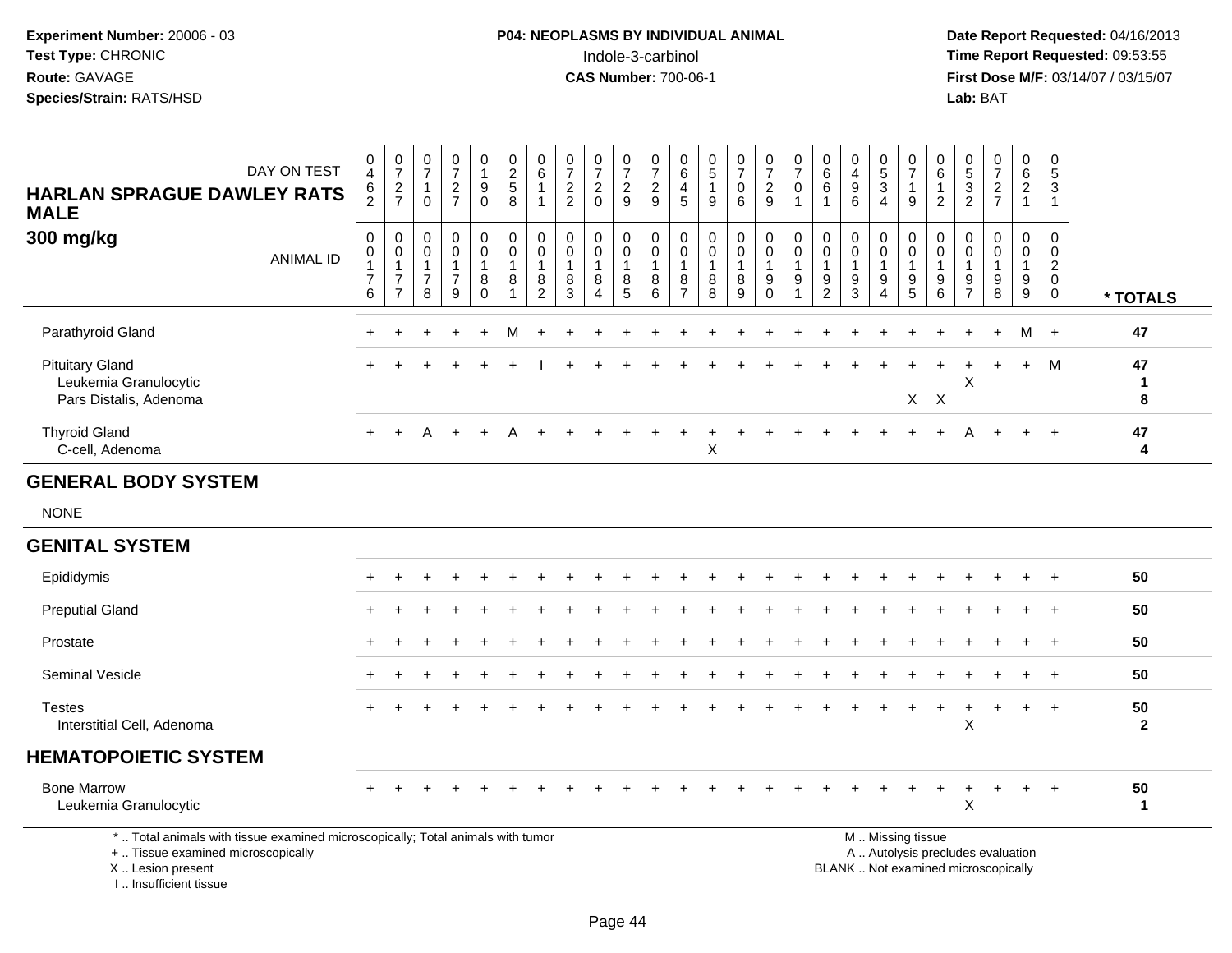**Date Report Requested:** 04/16/2013 **First Dose M/F:** 03/14/07 / 03/15/07<br>**Lab: BAT Lab:** BAT

| DAY ON TEST<br><b>HARLAN SPRAGUE DAWLEY RATS</b><br><b>MALE</b>                | 0<br>$\overline{4}$<br>$\frac{6}{2}$                                | $\frac{0}{7}$<br>$rac{2}{7}$                                       | $\frac{0}{7}$<br>$\mathbf{1}$<br>$\mathbf 0$            | $\frac{0}{7}$<br>$\frac{2}{7}$                       | $\begin{smallmatrix}0\1\end{smallmatrix}$<br>$_{0}^{9}$ | $\begin{smallmatrix} 0\\2 \end{smallmatrix}$<br>$\overline{5}$<br>$\overline{8}$ | $\begin{matrix} 0 \\ 6 \end{matrix}$<br>1<br>$\mathbf 1$ | $\frac{0}{7}$<br>2<br>2                            | $\frac{0}{7}$<br>$\overline{c}$<br>$\mathbf 0$                          | $\frac{0}{7}$<br>$\frac{2}{9}$  | $\frac{0}{7}$<br>$\overline{c}$<br>$\overline{9}$      | $\begin{array}{c} 0 \\ 6 \end{array}$<br>4<br>5 | $\begin{matrix}0\\5\end{matrix}$<br>$\mathbf{1}$<br>9 | $\frac{0}{7}$<br>$\boldsymbol{0}$<br>6     | $\frac{0}{7}$<br>$\frac{2}{9}$                    | $\frac{0}{7}$<br>$\mathbf 0$            | $\begin{array}{c} 0 \\ 6 \end{array}$<br>$\,6\,$<br>$\overline{1}$ | $\begin{smallmatrix}0\0\4\end{smallmatrix}$<br>$\boldsymbol{9}$<br>6 | $\begin{array}{c} 0 \\ 5 \end{array}$<br>$\mathbf{3}$<br>$\overline{4}$ | $\frac{0}{7}$<br>$\mathbf{1}$<br>$\boldsymbol{9}$                 | $\begin{matrix} 0 \\ 6 \end{matrix}$<br>$\mathbf{1}$<br>$\overline{2}$ | $\frac{0}{5}$<br>$\frac{3}{2}$ | $\frac{0}{7}$<br>$\frac{2}{7}$                                     | $\begin{array}{c} 0 \\ 6 \end{array}$<br>$\overline{2}$<br>$\mathbf{1}$ | 0<br>5<br>$\mathbf{3}$<br>$\mathbf{1}$                 |                    |
|--------------------------------------------------------------------------------|---------------------------------------------------------------------|--------------------------------------------------------------------|---------------------------------------------------------|------------------------------------------------------|---------------------------------------------------------|----------------------------------------------------------------------------------|----------------------------------------------------------|----------------------------------------------------|-------------------------------------------------------------------------|---------------------------------|--------------------------------------------------------|-------------------------------------------------|-------------------------------------------------------|--------------------------------------------|---------------------------------------------------|-----------------------------------------|--------------------------------------------------------------------|----------------------------------------------------------------------|-------------------------------------------------------------------------|-------------------------------------------------------------------|------------------------------------------------------------------------|--------------------------------|--------------------------------------------------------------------|-------------------------------------------------------------------------|--------------------------------------------------------|--------------------|
| 300 mg/kg<br><b>ANIMAL ID</b>                                                  | $\mathbf 0$<br>$\pmb{0}$<br>$\mathbf{1}$<br>$\overline{7}$<br>$\,6$ | 0<br>$\pmb{0}$<br>$\mathbf{1}$<br>$\overline{7}$<br>$\overline{7}$ | $\mathbf 0$<br>0<br>$\mathbf{1}$<br>$\overline{7}$<br>8 | 0<br>$\pmb{0}$<br>$\mathbf 1$<br>$\overline{7}$<br>9 | 0<br>$\mathbf 0$<br>$\overline{1}$<br>8<br>$\Omega$     | 0<br>$\mathbf 0$<br>$\mathbf{1}$<br>8<br>$\overline{1}$                          | 0<br>$\mathbf 0$<br>1<br>8<br>$\overline{2}$             | $\mathbf 0$<br>$\pmb{0}$<br>$\mathbf{1}$<br>8<br>3 | 0<br>$\mathsf{O}\xspace$<br>$\mathbf{1}$<br>8<br>$\boldsymbol{\Lambda}$ | 0<br>$\mathbf 0$<br>1<br>$^8_5$ | $\mathbf 0$<br>$\mathbf 0$<br>$\overline{1}$<br>8<br>6 | 0<br>0<br>$\mathbf{1}$<br>8<br>$\overline{7}$   | 0<br>$\mathbf 0$<br>$\mathbf{1}$<br>8<br>8            | 0<br>$\mathbf 0$<br>$\mathbf{1}$<br>8<br>9 | 0<br>$\mathbf 0$<br>$\mathbf{1}$<br>9<br>$\Omega$ | 0<br>$\mathsf 0$<br>$\overline{1}$<br>9 | $\mathbf 0$<br>$\pmb{0}$<br>$\overline{1}$<br>$\frac{9}{2}$        | $\mathbf 0$<br>$\mathbf 0$<br>$\mathbf{1}$<br>9<br>3                 | 0<br>$\mathbf 0$<br>9<br>4                                              | 0<br>$\mathsf{O}\xspace$<br>$\mathbf{1}$<br>$\boldsymbol{9}$<br>5 | 0<br>0<br>$\mathbf{1}$<br>9<br>6                                       | 0<br>0<br>9<br>$\overline{7}$  | 0<br>$\pmb{0}$<br>$\mathbf{1}$<br>$\boldsymbol{9}$<br>$\mathbf{8}$ | 0<br>$\mathbf 0$<br>$\mathbf{1}$<br>9<br>9                              | 0<br>0<br>$\overline{c}$<br>$\mathbf 0$<br>$\mathbf 0$ | * TOTALS           |
| Lymph Node                                                                     | $\ddot{}$                                                           |                                                                    |                                                         |                                                      |                                                         |                                                                                  |                                                          |                                                    |                                                                         |                                 |                                                        | $\ddot{}$                                       |                                                       |                                            |                                                   |                                         |                                                                    | $\ddot{}$                                                            |                                                                         |                                                                   |                                                                        |                                |                                                                    |                                                                         |                                                        | 6                  |
| Lymph Node, Mandibular                                                         |                                                                     |                                                                    |                                                         |                                                      |                                                         |                                                                                  |                                                          |                                                    |                                                                         |                                 |                                                        |                                                 |                                                       |                                            |                                                   |                                         |                                                                    |                                                                      |                                                                         |                                                                   |                                                                        |                                |                                                                    |                                                                         |                                                        | 50                 |
| Lymph Node, Mesenteric<br>Hemangiosarcoma                                      |                                                                     |                                                                    |                                                         |                                                      |                                                         |                                                                                  |                                                          |                                                    |                                                                         |                                 |                                                        |                                                 |                                                       |                                            |                                                   |                                         |                                                                    |                                                                      |                                                                         |                                                                   |                                                                        |                                |                                                                    |                                                                         |                                                        | 50<br>1            |
| Spleen<br>Leukemia Granulocytic                                                |                                                                     |                                                                    |                                                         |                                                      |                                                         |                                                                                  |                                                          |                                                    |                                                                         |                                 |                                                        |                                                 |                                                       |                                            |                                                   |                                         |                                                                    |                                                                      |                                                                         |                                                                   |                                                                        | $\mathsf X$                    |                                                                    |                                                                         |                                                        | 50<br>1            |
| Thymus<br><b>Neural Crest Tumor</b>                                            |                                                                     |                                                                    |                                                         |                                                      |                                                         |                                                                                  |                                                          |                                                    |                                                                         |                                 |                                                        |                                                 |                                                       |                                            |                                                   |                                         |                                                                    |                                                                      |                                                                         |                                                                   |                                                                        |                                |                                                                    | $\ddot{}$                                                               | $+$                                                    | 47<br>1            |
| <b>INTEGUMENTARY SYSTEM</b>                                                    |                                                                     |                                                                    |                                                         |                                                      |                                                         |                                                                                  |                                                          |                                                    |                                                                         |                                 |                                                        |                                                 |                                                       |                                            |                                                   |                                         |                                                                    |                                                                      |                                                                         |                                                                   |                                                                        |                                |                                                                    |                                                                         |                                                        |                    |
| Mammary Gland                                                                  |                                                                     |                                                                    |                                                         |                                                      |                                                         |                                                                                  |                                                          |                                                    |                                                                         |                                 |                                                        |                                                 |                                                       |                                            |                                                   |                                         |                                                                    |                                                                      |                                                                         |                                                                   |                                                                        |                                |                                                                    |                                                                         |                                                        | 50                 |
| Skin<br>Squamous Cell Papilloma<br>Subcutaneous Tissue, Fibroma                |                                                                     |                                                                    |                                                         |                                                      |                                                         |                                                                                  |                                                          |                                                    |                                                                         |                                 |                                                        |                                                 |                                                       |                                            |                                                   |                                         |                                                                    |                                                                      |                                                                         |                                                                   |                                                                        |                                |                                                                    |                                                                         |                                                        | 50<br>$\mathbf{2}$ |
| Subcutaneous Tissue, Fibrosarcoma<br>Subcutaneous Tissue, Fibrous Histiocytoma |                                                                     |                                                                    |                                                         |                                                      |                                                         | X                                                                                |                                                          |                                                    |                                                                         |                                 |                                                        |                                                 |                                                       |                                            |                                                   |                                         | $\boldsymbol{\mathsf{X}}$                                          |                                                                      |                                                                         |                                                                   |                                                                        |                                |                                                                    |                                                                         |                                                        | 1<br>1             |
| <b>MUSCULOSKELETAL SYSTEM</b>                                                  |                                                                     |                                                                    |                                                         |                                                      |                                                         |                                                                                  |                                                          |                                                    |                                                                         |                                 |                                                        |                                                 |                                                       |                                            |                                                   |                                         |                                                                    |                                                                      |                                                                         |                                                                   |                                                                        |                                |                                                                    |                                                                         |                                                        |                    |
| Bone<br>Vertebra, Osteoma                                                      |                                                                     |                                                                    |                                                         |                                                      |                                                         | X                                                                                |                                                          |                                                    |                                                                         |                                 |                                                        |                                                 |                                                       |                                            |                                                   |                                         |                                                                    |                                                                      |                                                                         |                                                                   |                                                                        |                                |                                                                    |                                                                         |                                                        | 50<br>1            |
| <b>NERVOUS SYSTEM</b>                                                          |                                                                     |                                                                    |                                                         |                                                      |                                                         |                                                                                  |                                                          |                                                    |                                                                         |                                 |                                                        |                                                 |                                                       |                                            |                                                   |                                         |                                                                    |                                                                      |                                                                         |                                                                   |                                                                        |                                |                                                                    |                                                                         |                                                        |                    |

\* .. Total animals with tissue examined microscopically; Total animals with tumor

+ .. Tissue examined microscopically

X .. Lesion present

I .. Insufficient tissue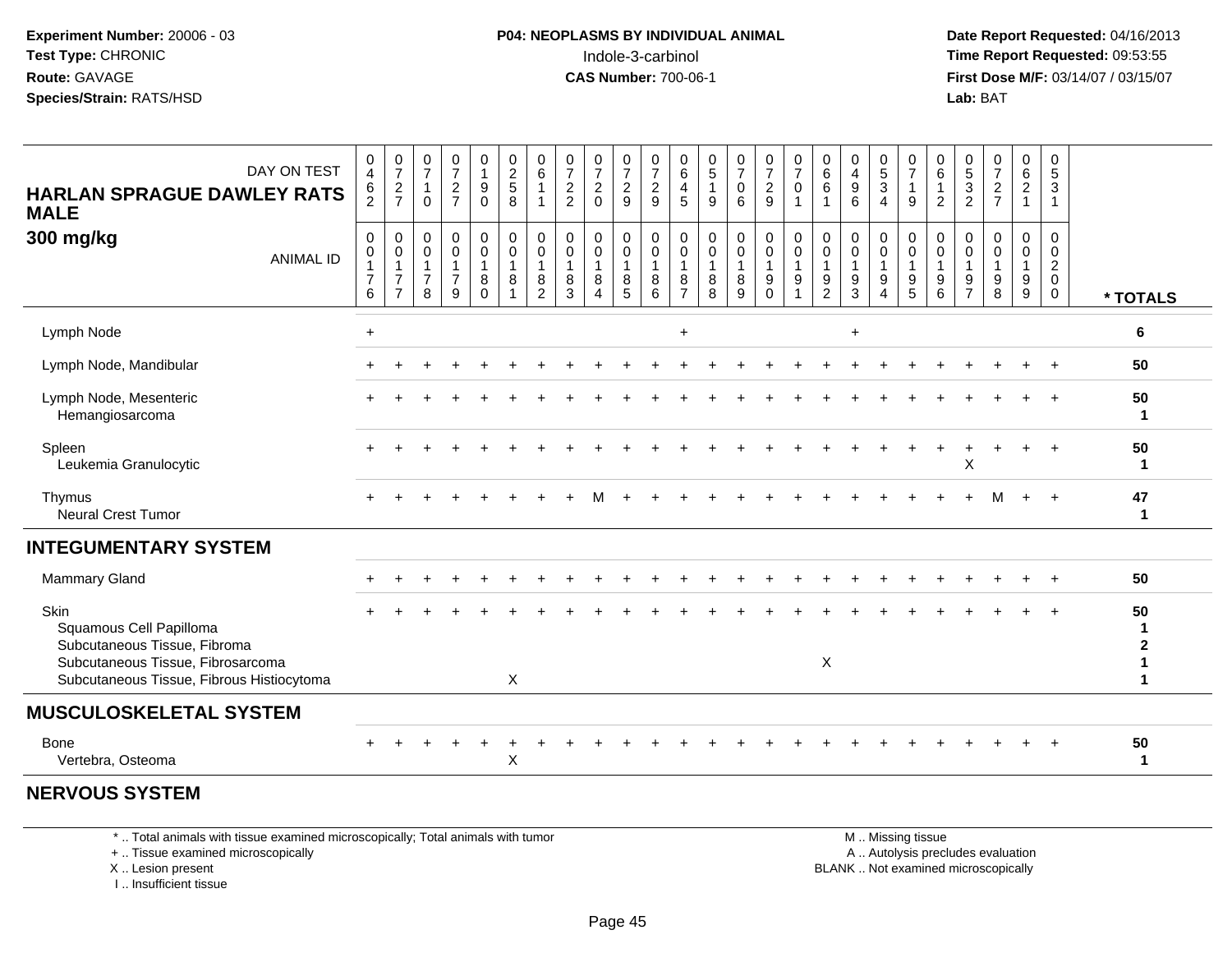I .. Insufficient tissue

 **Date Report Requested:** 04/16/2013 **First Dose M/F:** 03/14/07 / 03/15/07<br>**Lab:** BAT

| DAY ON TEST<br><b>HARLAN SPRAGUE DAWLEY RATS</b><br><b>MALE</b>                                                                            | 0<br>$\overline{4}$<br>6<br>$\overline{2}$                      | $\pmb{0}$<br>$\overline{7}$<br>$\frac{2}{7}$                         | $\frac{0}{7}$<br>$\mathbf{1}$<br>$\mathbf 0$            | 0<br>$\overline{7}$<br>$\frac{2}{7}$          | 0<br>$\mathbf{1}$<br>$\boldsymbol{9}$<br>$\Omega$ | $\begin{array}{c} 0 \\ 2 \\ 5 \end{array}$<br>8                   | 0<br>$\,6\,$<br>$\overline{1}$<br>$\overline{1}$          | 0<br>$\overline{7}$<br>$\overline{c}$<br>$\overline{2}$ | 0<br>$\overline{7}$<br>$\overline{2}$<br>$\Omega$ | 0<br>$\overline{7}$<br>$\frac{2}{9}$                    | 0<br>$\overline{7}$<br>$\boldsymbol{2}$<br>9       | $\mathbf 0$<br>$\,6\,$<br>$\overline{4}$<br>$5\overline{5}$ | $\begin{array}{c} 0 \\ 5 \end{array}$<br>$\mathbf{1}$<br>9 | $\frac{0}{7}$<br>$\mathbf 0$<br>6 | $\frac{0}{7}$<br>$\overline{2}$<br>9                      | 0<br>$\overline{7}$<br>$\mathbf 0$<br>$\overline{1}$            | 0<br>$\,6\,$<br>6                                         | 0<br>$\overline{4}$<br>9<br>6              | 0<br>$\frac{5}{3}$<br>$\overline{4}$                        | 0<br>$\overline{7}$<br>$\mathbf{1}$<br>9 | 0<br>6<br>$\mathbf{1}$<br>$\overline{2}$   | 0<br>$\frac{5}{2}$                                   | $\begin{smallmatrix}0\\7\end{smallmatrix}$<br>$\frac{2}{7}$              | 0<br>$\frac{6}{2}$<br>$\mathbf{1}$ | 0<br>$\sqrt{5}$<br>$\mathbf{3}$<br>$\overline{1}$                          |                         |
|--------------------------------------------------------------------------------------------------------------------------------------------|-----------------------------------------------------------------|----------------------------------------------------------------------|---------------------------------------------------------|-----------------------------------------------|---------------------------------------------------|-------------------------------------------------------------------|-----------------------------------------------------------|---------------------------------------------------------|---------------------------------------------------|---------------------------------------------------------|----------------------------------------------------|-------------------------------------------------------------|------------------------------------------------------------|-----------------------------------|-----------------------------------------------------------|-----------------------------------------------------------------|-----------------------------------------------------------|--------------------------------------------|-------------------------------------------------------------|------------------------------------------|--------------------------------------------|------------------------------------------------------|--------------------------------------------------------------------------|------------------------------------|----------------------------------------------------------------------------|-------------------------|
| 300 mg/kg<br><b>ANIMAL ID</b>                                                                                                              | $\mathsf{O}\xspace$<br>0<br>$\mathbf{1}$<br>$\overline{7}$<br>6 | $\mathbf 0$<br>0<br>$\mathbf{1}$<br>$\overline{7}$<br>$\overline{7}$ | $\mathbf 0$<br>0<br>$\mathbf{1}$<br>$\overline{7}$<br>8 | 0<br>0<br>$\mathbf{1}$<br>$\overline{7}$<br>9 | 0<br>$\pmb{0}$<br>$\mathbf{1}$<br>8<br>$\Omega$   | $\mathbf 0$<br>$\pmb{0}$<br>$\overline{1}$<br>8<br>$\overline{1}$ | $\mathbf 0$<br>0<br>$\overline{1}$<br>8<br>$\overline{2}$ | $\mathbf 0$<br>$\mathbf 0$<br>$\mathbf{1}$<br>8<br>3    | 0<br>0<br>$\mathbf{1}$<br>8<br>4                  | 0<br>$\mathbf 0$<br>$\mathbf{1}$<br>8<br>$\overline{5}$ | $\mathbf 0$<br>$\pmb{0}$<br>$\mathbf{1}$<br>8<br>6 | $\mathbf 0$<br>0<br>$\overline{1}$<br>8<br>$\overline{7}$   | $\mathbf 0$<br>0<br>$\mathbf{1}$<br>$\,8\,$<br>8           | 0<br>0<br>$\mathbf{1}$<br>8<br>9  | 0<br>$\ddot{\mathbf{0}}$<br>$\mathbf{1}$<br>9<br>$\Omega$ | $\pmb{0}$<br>$\overline{0}$<br>$\mathbf{1}$<br>$\boldsymbol{9}$ | $\mathbf 0$<br>0<br>$\overline{1}$<br>9<br>$\overline{2}$ | $\mathbf 0$<br>0<br>$\mathbf{1}$<br>9<br>3 | 0<br>$\mathbf 0$<br>$\mathbf{1}$<br>$9\,$<br>$\overline{4}$ | 0<br>0<br>$\mathbf{1}$<br>9<br>5         | $\mathbf 0$<br>0<br>$\mathbf{1}$<br>9<br>6 | $\Omega$<br>0<br>$\mathbf{1}$<br>9<br>$\overline{7}$ | $\mathbf 0$<br>0<br>$\mathbf{1}$<br>$9\,$<br>8                           | 0<br>0<br>$\mathbf{1}$<br>9<br>9   | $\mathbf 0$<br>$\mathbf 0$<br>$\overline{2}$<br>$\mathbf 0$<br>$\mathbf 0$ | * TOTALS                |
| <b>Brain</b><br>Cerebellum, Glioma Malignant                                                                                               |                                                                 |                                                                      |                                                         |                                               |                                                   |                                                                   |                                                           |                                                         |                                                   |                                                         |                                                    | Χ                                                           |                                                            |                                   |                                                           |                                                                 |                                                           |                                            |                                                             |                                          |                                            |                                                      |                                                                          | $\ddot{}$                          | $+$                                                                        | 50<br>$\mathbf{1}$      |
| <b>RESPIRATORY SYSTEM</b>                                                                                                                  |                                                                 |                                                                      |                                                         |                                               |                                                   |                                                                   |                                                           |                                                         |                                                   |                                                         |                                                    |                                                             |                                                            |                                   |                                                           |                                                                 |                                                           |                                            |                                                             |                                          |                                            |                                                      |                                                                          |                                    |                                                                            |                         |
| Lung<br>Carcinoma, Metastatic, Adrenal Cortex<br>Fibrous Histiocytoma, Metastatic, Skin<br>Leukemia Granulocytic<br>Lymphoma Malignant     |                                                                 |                                                                      |                                                         |                                               |                                                   | X                                                                 |                                                           |                                                         |                                                   |                                                         |                                                    |                                                             |                                                            |                                   |                                                           |                                                                 |                                                           |                                            |                                                             |                                          |                                            | X                                                    |                                                                          |                                    |                                                                            | 50<br>1<br>1<br>1       |
| Nose                                                                                                                                       |                                                                 |                                                                      |                                                         |                                               |                                                   |                                                                   |                                                           |                                                         |                                                   |                                                         |                                                    |                                                             |                                                            |                                   |                                                           |                                                                 |                                                           |                                            |                                                             |                                          |                                            |                                                      |                                                                          |                                    |                                                                            | 50                      |
| Trachea                                                                                                                                    |                                                                 |                                                                      |                                                         |                                               |                                                   |                                                                   |                                                           |                                                         |                                                   |                                                         |                                                    |                                                             |                                                            |                                   |                                                           |                                                                 |                                                           |                                            |                                                             |                                          |                                            |                                                      |                                                                          |                                    |                                                                            | 50                      |
| <b>SPECIAL SENSES SYSTEM</b>                                                                                                               |                                                                 |                                                                      |                                                         |                                               |                                                   |                                                                   |                                                           |                                                         |                                                   |                                                         |                                                    |                                                             |                                                            |                                   |                                                           |                                                                 |                                                           |                                            |                                                             |                                          |                                            |                                                      |                                                                          |                                    |                                                                            |                         |
| Eye                                                                                                                                        |                                                                 |                                                                      |                                                         |                                               |                                                   |                                                                   |                                                           |                                                         |                                                   |                                                         |                                                    |                                                             |                                                            |                                   |                                                           |                                                                 |                                                           |                                            |                                                             |                                          |                                            |                                                      |                                                                          |                                    |                                                                            | 49                      |
| Harderian Gland<br>Lymphoma Malignant                                                                                                      |                                                                 |                                                                      |                                                         |                                               |                                                   |                                                                   |                                                           |                                                         |                                                   |                                                         |                                                    |                                                             |                                                            |                                   |                                                           |                                                                 |                                                           |                                            |                                                             |                                          |                                            |                                                      |                                                                          |                                    |                                                                            | 50<br>1                 |
| <b>URINARY SYSTEM</b>                                                                                                                      |                                                                 |                                                                      |                                                         |                                               |                                                   |                                                                   |                                                           |                                                         |                                                   |                                                         |                                                    |                                                             |                                                            |                                   |                                                           |                                                                 |                                                           |                                            |                                                             |                                          |                                            |                                                      |                                                                          |                                    |                                                                            |                         |
| Kidney<br>Leukemia Granulocytic<br>Renal Tubule, Adenoma                                                                                   |                                                                 |                                                                      |                                                         |                                               |                                                   |                                                                   |                                                           |                                                         |                                                   |                                                         |                                                    |                                                             |                                                            |                                   |                                                           |                                                                 |                                                           |                                            |                                                             |                                          | $\ddot{}$                                  | $\ddot{}$<br>X                                       |                                                                          | $\ddot{}$                          | $\ddot{}$                                                                  | 50<br>1<br>$\mathbf{1}$ |
| <b>Urinary Bladder</b><br>Leukemia Granulocytic                                                                                            |                                                                 |                                                                      |                                                         |                                               |                                                   |                                                                   |                                                           |                                                         |                                                   |                                                         |                                                    |                                                             |                                                            |                                   |                                                           |                                                                 |                                                           |                                            |                                                             |                                          |                                            | X                                                    |                                                                          |                                    | $\ddot{}$                                                                  | 50<br>$\mathbf{1}$      |
| *  Total animals with tissue examined microscopically; Total animals with tumor<br>+  Tissue examined microscopically<br>X  Lesion present |                                                                 |                                                                      |                                                         |                                               |                                                   |                                                                   |                                                           |                                                         |                                                   |                                                         |                                                    |                                                             |                                                            |                                   |                                                           |                                                                 |                                                           |                                            |                                                             | M  Missing tissue                        |                                            |                                                      | A  Autolysis precludes evaluation<br>BLANK  Not examined microscopically |                                    |                                                                            |                         |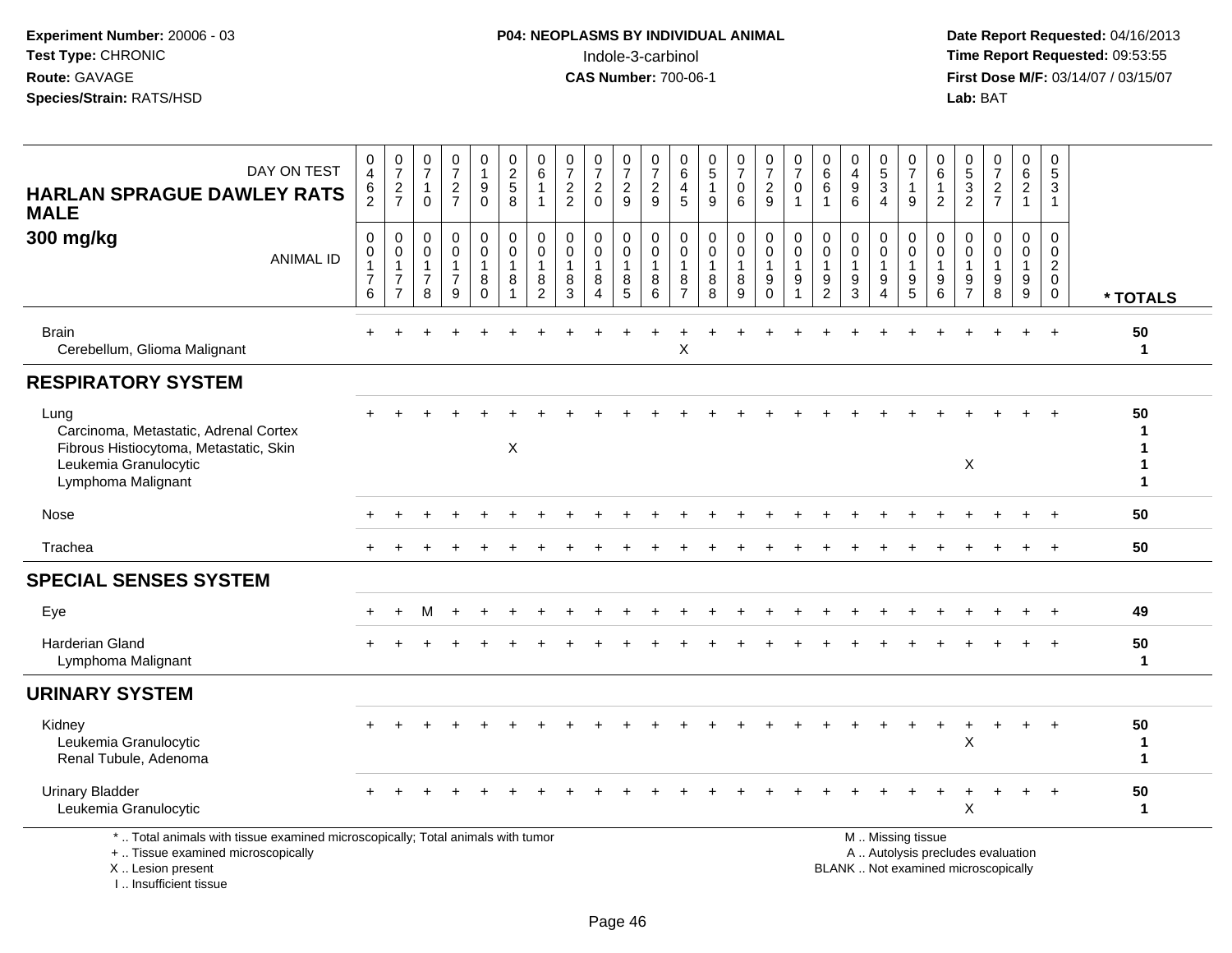| <b>P04: NEOPLASMS BY INDIVIDUAL ANIMAL</b> | Date Rep         |
|--------------------------------------------|------------------|
| Indole-3-carbinol                          | Time Rep         |
| <b>CAS Number: 700-06-1</b>                | <b>First Dos</b> |
|                                            | Lab: BAT         |
|                                            |                  |

 **Date Report Requested:** 04/16/2013 **First Dose M/F:** 03/14/07 / 03/15/07<br>**Lab:** BAT

| <b>HARLAN SPRAGUE DAWLEY RATS</b><br>MALE                     | DAY ON TEST      | 0<br>$\overline{4}$<br>$\frac{6}{2}$            | 0<br>$\overline{ }$<br>$\overline{2}$<br>$\overline{ }$ | 0<br>$\overline{ }$<br>0   | $\mathbf 0$<br>$\overline{ }$<br>$\overline{2}$<br>$\overline{ }$ | $\overline{0}$<br>9<br>0   | 0 <sup>1</sup><br>$\overline{c}$<br>5<br>8 | $\mathbf{0}$<br>6                                 | 0<br>$\overline{ }$<br>$\frac{2}{2}$ | $\mathbf 0$<br>$\overline{ }$<br>$\overline{2}$<br>$\mathbf 0$ | $\mathbf 0$<br>$\overline{ }$<br>$\sim$<br>$\epsilon$<br>9 | 0<br>$\overline{\phantom{0}}$<br>$\frac{2}{9}$ | 0<br>6<br>4<br>5                      | $\frac{0}{5}$<br>9 | $\frac{0}{7}$<br>$\pmb{0}$<br>6                | $\frac{0}{7}$<br>$\overline{2}$<br>9 | 0<br>$\overline{ }$<br>$\mathbf 0$ | 6<br>6                   | $\overline{4}$<br>$\boldsymbol{9}$<br>6 | 0<br>5<br>3<br>4 | 0<br>$\overline{ }$<br>9       | 0<br>$\,6\,$<br>$\overline{2}$ | $\mathbf 0$<br>5<br>3<br>2            | $\overline{0}$<br>$\overline{ }$<br>$\boldsymbol{2}$<br>$\overline{ }$ | $\mathbf 0$<br>6<br>$\overline{2}$ | 0<br>5<br>3                        |          |
|---------------------------------------------------------------|------------------|-------------------------------------------------|---------------------------------------------------------|----------------------------|-------------------------------------------------------------------|----------------------------|--------------------------------------------|---------------------------------------------------|--------------------------------------|----------------------------------------------------------------|------------------------------------------------------------|------------------------------------------------|---------------------------------------|--------------------|------------------------------------------------|--------------------------------------|------------------------------------|--------------------------|-----------------------------------------|------------------|--------------------------------|--------------------------------|---------------------------------------|------------------------------------------------------------------------|------------------------------------|------------------------------------|----------|
| 300 mg/kg                                                     | <b>ANIMAL ID</b> | 0<br>$\mathsf{O}\xspace$<br>$\overline{ }$<br>6 | 0<br>$\pmb{0}$<br>$\overline{ }$<br>$\overline{ }$      | 0<br>$\mathbf 0$<br>⇁<br>8 | $\overline{0}$<br>$\overline{0}$<br>$\overline{ }$<br>9           | $\mathbf 0$<br>0<br>8<br>0 | 0<br>0<br>8                                | $\mathbf 0$<br>$\mathbf 0$<br>8<br>$\overline{2}$ | 0<br>$\pmb{0}$<br>8<br>3             | 0<br>$\mathbf 0$<br>8<br>4                                     | $\mathbf 0$<br>$\overline{0}$<br>8<br>5                    | 0<br>$\mathbf 0$<br>8<br>6                     | 0<br>$\pmb{0}$<br>8<br>$\overline{ }$ | 0<br>8<br>8        | 0<br>$\mathbf 0$<br>$\bf8$<br>$\boldsymbol{9}$ | 0<br>0<br>9<br>0                     | 0<br>$\mathbf 0$<br>9              | 0<br>9<br>$\overline{c}$ | $\mathbf 0$<br>9<br>3                   | 0<br>0<br>9<br>4 | 0<br>0<br>9<br>$5\overline{)}$ | 0<br>$\mathbf 0$<br>9<br>$\,6$ | 0<br>$\pmb{0}$<br>9<br>$\overline{ }$ | 0<br>9<br>8                                                            | 0<br>0<br>9<br>9                   | 0<br>0<br>$\overline{2}$<br>0<br>0 | * TOTALS |
| <b>SYSTEMIC LESIONS</b>                                       |                  |                                                 |                                                         |                            |                                                                   |                            |                                            |                                                   |                                      |                                                                |                                                            |                                                |                                       |                    |                                                |                                      |                                    |                          |                                         |                  |                                |                                |                                       |                                                                        |                                    |                                    |          |
| Multiple Organ<br>Leukemia Granulocytic<br>Lymphoma Malignant |                  |                                                 |                                                         |                            |                                                                   |                            |                                            |                                                   |                                      |                                                                |                                                            |                                                |                                       |                    |                                                |                                      |                                    |                          |                                         |                  |                                |                                | ÷<br>Х                                | $+$                                                                    | $+$                                | $+$                                | 50       |

\*\*\* END OF MALE DATA \*\*\*

\* .. Total animals with tissue examined microscopically; Total animals with tumor

I .. Insufficient tissue

<sup>+ ..</sup> Tissue examined microscopically

X .. Lesion present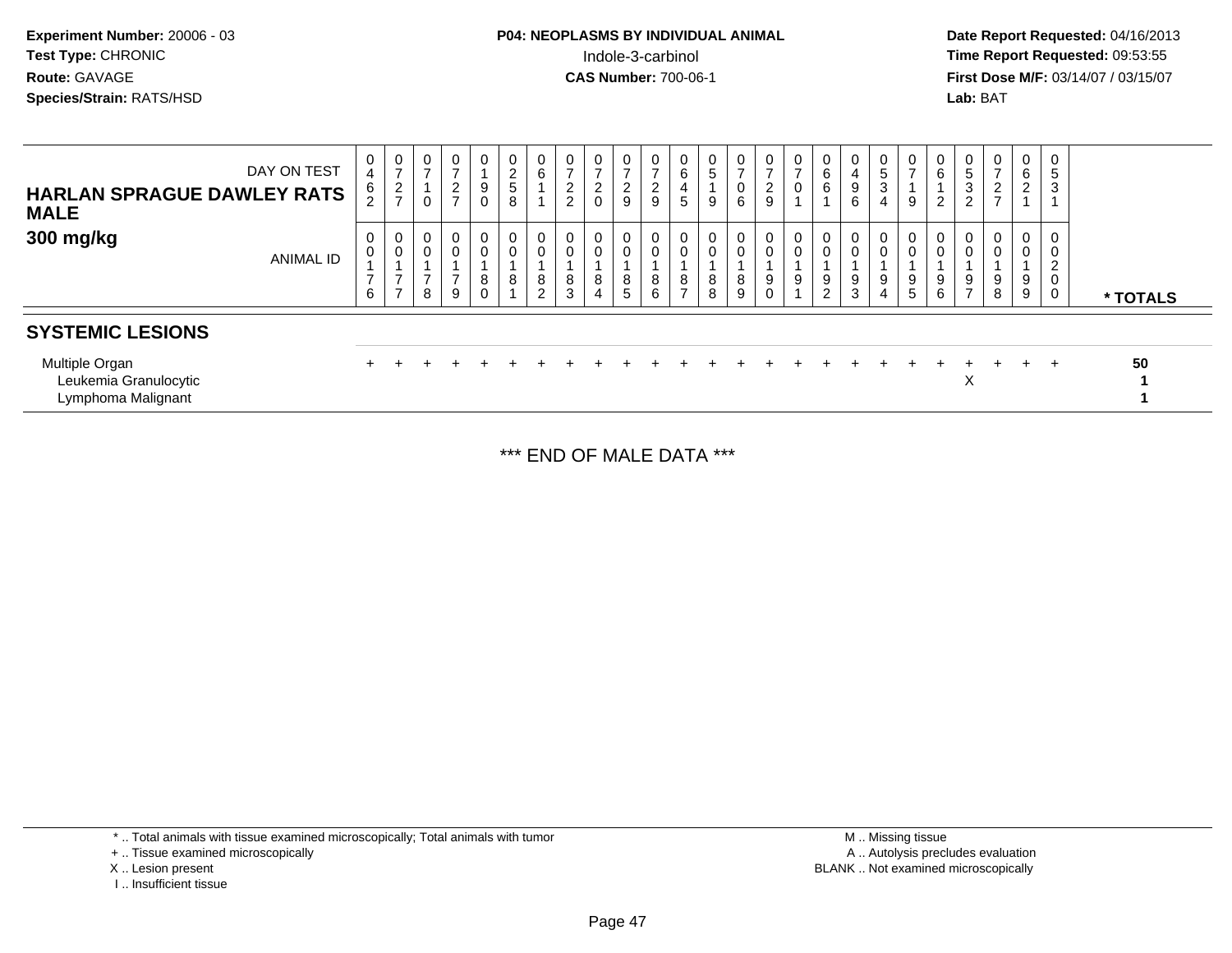**Date Report Requested:** 04/16/2013 **First Dose M/F:** 03/14/07 / 03/15/07<br>**Lab:** BAT

| DAY ON TEST<br><b>HARLAN SPRAGUE DAWLEY RATS</b><br><b>FEMALE</b>                      | $\begin{array}{c} 0 \\ 5 \end{array}$<br>0<br>9                                  | $\frac{0}{7}$<br>$\mathbf{3}$<br>$\Omega$                                   | $\frac{0}{7}$<br>$\frac{2}{9}$                                  | $\frac{0}{7}$<br>$\frac{2}{9}$     | $\begin{array}{c} 0 \\ 6 \end{array}$<br>$\mathbf{1}$<br>$\overline{4}$ | $\frac{0}{7}$<br>$\frac{2}{9}$                                                                 | $\begin{matrix} 0 \\ 6 \end{matrix}$<br>$\overline{4}$<br>5 | 0<br>6<br>$\overline{4}$<br>$\overline{2}$                   | $\frac{0}{7}$<br>3<br>$\Omega$                     | $\frac{0}{7}$<br>$\mathbf{1}$<br>$9\,$                         | $\pmb{0}$<br>$6\phantom{a}$<br>$\overline{8}$<br>$\mathbf{1}$      | 0<br>$\overline{7}$<br>3<br>$\mathbf{0}$                  | $\frac{0}{7}$<br>$\frac{2}{9}$                                                  | $\frac{0}{7}$<br>3<br>$\Omega$                          | $\begin{array}{c} 0 \\ 7 \end{array}$<br>$\frac{2}{9}$       | 0<br>$\,6\,$<br>$\ensuremath{\mathsf{3}}$<br>$\overline{2}$ | 0<br>$\,6\,$<br>$\overline{4}$<br>$\overline{2}$           | $\begin{array}{c} 0 \\ 3 \\ 7 \end{array}$<br>3               | $\frac{0}{7}$<br>$\mathsf 3$<br>$\Omega$            | $\frac{0}{7}$<br>$\frac{2}{9}$    | 0<br>$\overline{7}$<br>$\overline{1}$<br>9                           | 0<br>$\overline{7}$<br>$\sqrt{3}$<br>$\Omega$               | $\frac{0}{7}$<br>$\mathbf{1}$<br>9        | $\mathbf 0$<br>$\frac{5}{3}$<br>8                   | 0<br>4<br>$\overline{c}$<br>$\overline{2}$  |                         |
|----------------------------------------------------------------------------------------|----------------------------------------------------------------------------------|-----------------------------------------------------------------------------|-----------------------------------------------------------------|------------------------------------|-------------------------------------------------------------------------|------------------------------------------------------------------------------------------------|-------------------------------------------------------------|--------------------------------------------------------------|----------------------------------------------------|----------------------------------------------------------------|--------------------------------------------------------------------|-----------------------------------------------------------|---------------------------------------------------------------------------------|---------------------------------------------------------|--------------------------------------------------------------|-------------------------------------------------------------|------------------------------------------------------------|---------------------------------------------------------------|-----------------------------------------------------|-----------------------------------|----------------------------------------------------------------------|-------------------------------------------------------------|-------------------------------------------|-----------------------------------------------------|---------------------------------------------|-------------------------|
| 0 mg/kg<br><b>ANIMAL ID</b>                                                            | $\mathbf 0$<br>$\begin{smallmatrix} 0\\2\\0 \end{smallmatrix}$<br>$\overline{1}$ | $\mathbf 0$<br>$\mathbf 0$<br>$\overline{a}$ <sub>0</sub><br>$\overline{2}$ | $\mathbf 0$<br>0<br>$\overline{c}$<br>$\pmb{0}$<br>$\mathbf{3}$ | 0<br>0<br>$\overline{a}$<br>0<br>4 | $\begin{matrix} 0 \\ 0 \\ 2 \\ 0 \end{matrix}$<br>$\overline{5}$        | $\begin{smallmatrix} 0\\0 \end{smallmatrix}$<br>$\overline{2}$<br>$\pmb{0}$<br>$6\phantom{1}6$ | $\mathbf 0$<br>0<br>$\overline{2}$<br>0<br>$\overline{7}$   | $\mathbf 0$<br>$\mathbf 0$<br>$\sqrt{2}$<br>$\mathbf 0$<br>8 | 0<br>$\mathbf 0$<br>$\sqrt{2}$<br>$\mathbf 0$<br>9 | $\begin{array}{c} 0 \\ 0 \\ 2 \\ 1 \end{array}$<br>$\mathbf 0$ | $\pmb{0}$<br>$\mathsf{O}\xspace$<br>$\overline{2}$<br>$\mathbf{1}$ | 0<br>0<br>$\overline{2}$<br>$\mathbf 1$<br>$\overline{2}$ | $\begin{smallmatrix} 0\\0\\2 \end{smallmatrix}$<br>$\mathbf{1}$<br>$\mathbf{3}$ | 0<br>$\mathbf 0$<br>$\overline{2}$<br>$\mathbf{1}$<br>4 | $\pmb{0}$<br>$\frac{0}{2}$<br>$\mathbf{1}$<br>$\overline{5}$ | 0<br>$\mathbf 0$<br>$\overline{c}$<br>1<br>6                | 0<br>0<br>$\overline{2}$<br>$\mathbf{1}$<br>$\overline{7}$ | $\pmb{0}$<br>$\pmb{0}$<br>$\overline{2}$<br>$\mathbf{1}$<br>8 | 0<br>$\mathbf 0$<br>$\sqrt{2}$<br>$\mathbf{1}$<br>9 | $\mathbf 0$<br>$\frac{0}{2}$<br>0 | 0<br>$\mathbf 0$<br>$\overline{c}$<br>$\overline{c}$<br>$\mathbf{1}$ | $\mathbf 0$<br>$\pmb{0}$<br>$\overline{c}$<br>$\frac{2}{2}$ | 0<br>$\mathsf{O}\xspace$<br>$\frac{2}{3}$ | $\mathbf 0$<br>$\ddot{\mathbf{0}}$<br>$\frac{2}{2}$ | $\mathbf 0$<br>$\mathbf 0$<br>$\frac{2}{2}$ | females<br>$($ cont $)$ |
| <b>ALIMENTARY SYSTEM</b>                                                               |                                                                                  |                                                                             |                                                                 |                                    |                                                                         |                                                                                                |                                                             |                                                              |                                                    |                                                                |                                                                    |                                                           |                                                                                 |                                                         |                                                              |                                                             |                                                            |                                                               |                                                     |                                   |                                                                      |                                                             |                                           |                                                     |                                             |                         |
| Esophagus                                                                              |                                                                                  |                                                                             |                                                                 |                                    |                                                                         |                                                                                                |                                                             |                                                              |                                                    |                                                                |                                                                    |                                                           |                                                                                 |                                                         |                                                              |                                                             |                                                            |                                                               |                                                     |                                   |                                                                      |                                                             |                                           |                                                     | $\overline{+}$                              |                         |
| Intestine Large, Cecum                                                                 |                                                                                  |                                                                             |                                                                 |                                    |                                                                         |                                                                                                |                                                             |                                                              |                                                    |                                                                |                                                                    |                                                           |                                                                                 |                                                         |                                                              |                                                             |                                                            |                                                               |                                                     |                                   |                                                                      |                                                             |                                           |                                                     |                                             |                         |
| Intestine Large, Colon                                                                 |                                                                                  |                                                                             |                                                                 |                                    |                                                                         |                                                                                                |                                                             |                                                              |                                                    |                                                                |                                                                    |                                                           |                                                                                 |                                                         |                                                              |                                                             |                                                            |                                                               |                                                     |                                   |                                                                      |                                                             |                                           |                                                     | $+$                                         |                         |
| Intestine Large, Rectum                                                                |                                                                                  |                                                                             |                                                                 |                                    |                                                                         |                                                                                                |                                                             |                                                              |                                                    |                                                                |                                                                    |                                                           |                                                                                 |                                                         |                                                              |                                                             |                                                            |                                                               |                                                     |                                   |                                                                      |                                                             |                                           |                                                     | $\overline{+}$                              |                         |
| Intestine Small, Duodenum                                                              |                                                                                  |                                                                             |                                                                 |                                    |                                                                         |                                                                                                |                                                             |                                                              |                                                    |                                                                |                                                                    |                                                           |                                                                                 |                                                         |                                                              |                                                             |                                                            |                                                               |                                                     |                                   |                                                                      |                                                             |                                           |                                                     | $\ddot{}$                                   |                         |
| Intestine Small, Ileum                                                                 |                                                                                  |                                                                             |                                                                 |                                    |                                                                         |                                                                                                |                                                             |                                                              |                                                    |                                                                |                                                                    |                                                           |                                                                                 |                                                         |                                                              |                                                             |                                                            |                                                               |                                                     |                                   |                                                                      |                                                             |                                           |                                                     |                                             |                         |
| Intestine Small, Jejunum                                                               |                                                                                  |                                                                             |                                                                 |                                    |                                                                         |                                                                                                |                                                             |                                                              |                                                    |                                                                |                                                                    |                                                           |                                                                                 |                                                         |                                                              |                                                             |                                                            |                                                               |                                                     |                                   |                                                                      |                                                             |                                           |                                                     | $\overline{+}$                              |                         |
| Liver<br>Hepatocellular Adenoma<br>Histiocytic Sarcoma                                 |                                                                                  |                                                                             |                                                                 |                                    |                                                                         |                                                                                                |                                                             | $\boldsymbol{\mathsf{X}}$                                    |                                                    |                                                                |                                                                    |                                                           |                                                                                 |                                                         |                                                              |                                                             |                                                            |                                                               |                                                     | X                                 |                                                                      |                                                             |                                           |                                                     |                                             |                         |
| Oral Mucosa                                                                            |                                                                                  |                                                                             |                                                                 |                                    |                                                                         |                                                                                                |                                                             |                                                              |                                                    |                                                                |                                                                    |                                                           |                                                                                 |                                                         |                                                              |                                                             |                                                            |                                                               |                                                     |                                   |                                                                      |                                                             |                                           |                                                     |                                             |                         |
| Pancreas<br>Sarcoma Stromal, Metastatic, Uterus                                        |                                                                                  |                                                                             |                                                                 | $\pm$                              | ÷<br>$\pmb{\times}$                                                     |                                                                                                |                                                             |                                                              |                                                    |                                                                |                                                                    |                                                           |                                                                                 |                                                         |                                                              |                                                             |                                                            |                                                               |                                                     |                                   |                                                                      |                                                             |                                           |                                                     |                                             |                         |
| Salivary Glands                                                                        |                                                                                  |                                                                             |                                                                 |                                    |                                                                         |                                                                                                |                                                             |                                                              |                                                    |                                                                |                                                                    |                                                           |                                                                                 |                                                         |                                                              |                                                             |                                                            |                                                               |                                                     |                                   |                                                                      |                                                             |                                           | ÷                                                   | $^{+}$                                      |                         |
| Stomach, Forestomach<br>Sarcoma Stromal, Metastatic, Uterus<br>Squamous Cell Carcinoma |                                                                                  |                                                                             |                                                                 | $\overline{+}$                     | $\div$<br>X                                                             |                                                                                                |                                                             |                                                              | X                                                  |                                                                |                                                                    |                                                           |                                                                                 |                                                         |                                                              |                                                             |                                                            |                                                               |                                                     |                                   |                                                                      |                                                             |                                           |                                                     | $\pm$                                       |                         |
| *  Total animals with tissue examined microscopically; Total animals with tumor        |                                                                                  |                                                                             |                                                                 |                                    |                                                                         |                                                                                                |                                                             |                                                              |                                                    |                                                                |                                                                    |                                                           |                                                                                 |                                                         |                                                              |                                                             |                                                            |                                                               |                                                     | M  Missing tissue                 |                                                                      |                                                             |                                           |                                                     |                                             |                         |

+ .. Tissue examined microscopically

X .. Lesion present

I .. Insufficient tissue

y the contract of the contract of the contract of the contract of the contract of the contract of the contract of  $A$ . Autolysis precludes evaluation

Lesion present BLANK .. Not examined microscopically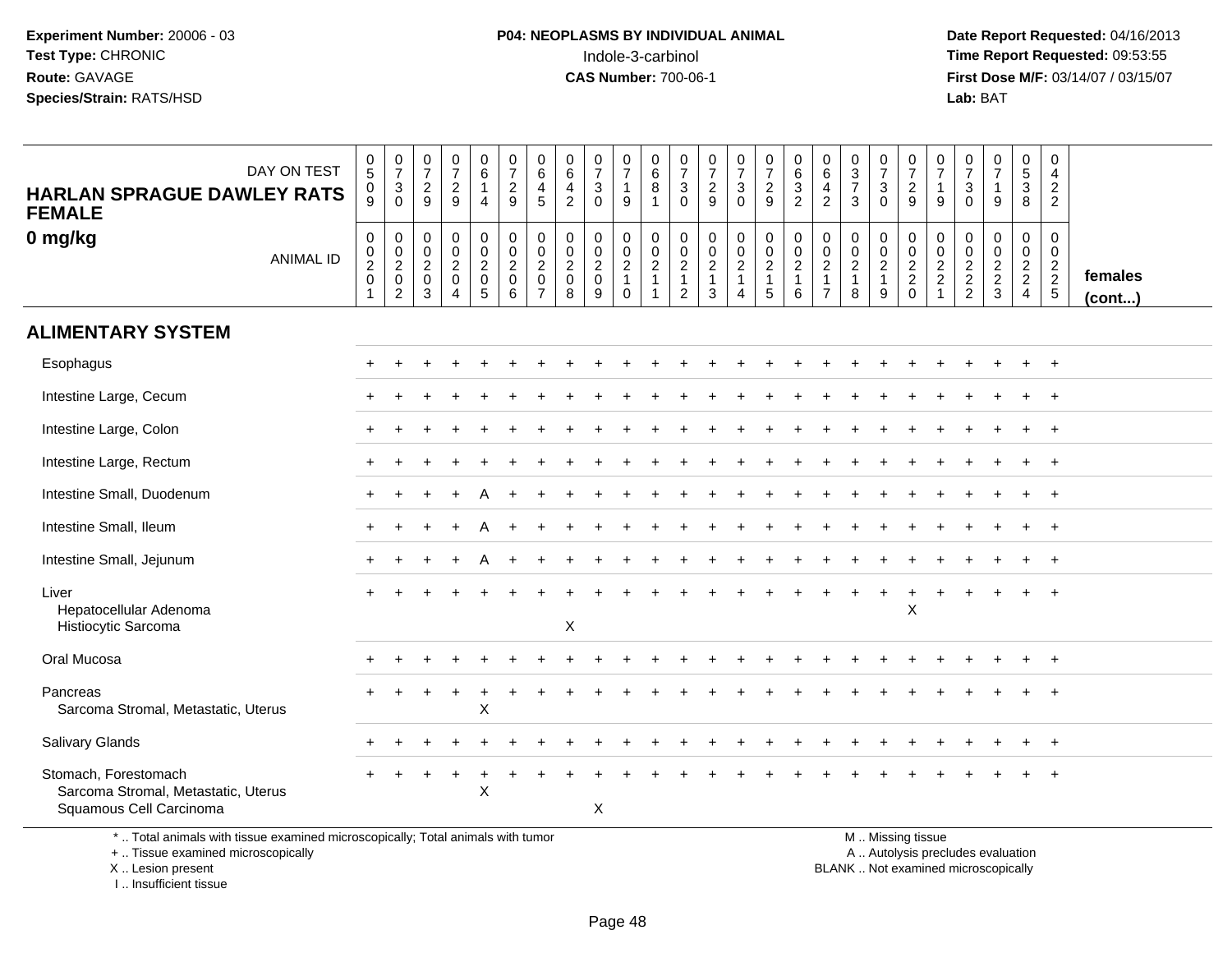**Date Report Requested:** 04/16/2013 **First Dose M/F:** 03/14/07 / 03/15/07<br>**Lab: BAT** 

| DAY ON TEST<br><b>HARLAN SPRAGUE DAWLEY RATS</b><br><b>FEMALE</b><br>0 mg/kg<br><b>ANIMAL ID</b> | $\begin{array}{c} 0 \\ 5 \end{array}$<br>0<br>9<br>$\pmb{0}$<br>$\begin{smallmatrix} 0\\2\\0 \end{smallmatrix}$<br>1 | $\frac{0}{7}$<br>3<br>$\mathbf 0$<br>$\boldsymbol{0}$<br>$\begin{smallmatrix} 0\\2 \end{smallmatrix}$<br>$\mathsf 0$<br>2 | $\frac{0}{7}$<br>$\sqrt{2}$<br>9<br>$\mathbf 0$<br>$\frac{0}{2}$<br>3 | $\frac{0}{7}$<br>$\sqrt{2}$<br>9<br>$\pmb{0}$<br>$\begin{smallmatrix} 0\\2 \end{smallmatrix}$<br>$\pmb{0}$ | $\begin{array}{c} 0 \\ 6 \end{array}$<br>$\mathbf{1}$<br>$\overline{4}$<br>$\mathbf 0$<br>$\frac{0}{2}$<br>5 | $\frac{0}{7}$<br>$\overline{c}$<br>9<br>$\mathbf 0$<br>$\begin{smallmatrix} 0\\2 \end{smallmatrix}$<br>$\pmb{0}$<br>6 | 0<br>$6\overline{6}$<br>4<br>5<br>0<br>$\boldsymbol{0}$<br>$\overline{2}$<br>$\mathbf 0$<br>$\overline{7}$ | $\begin{array}{c} 0 \\ 6 \end{array}$<br>4<br>$\overline{2}$<br>$\begin{matrix} 0 \\ 0 \\ 2 \\ 0 \end{matrix}$<br>8 | $\frac{0}{7}$<br>$\mathbf{3}$<br>$\mathbf 0$<br>0<br>$\frac{0}{2}$<br>9 | $\frac{0}{7}$<br>$\mathbf{1}$<br>9<br>0<br>$_2^0$<br>$\mathbf{1}$<br>$\mathbf 0$ | $\begin{array}{c} 0 \\ 6 \end{array}$<br>8<br>-1<br>$\pmb{0}$<br>$\begin{array}{c} 0 \\ 2 \\ 1 \end{array}$ | $\frac{0}{7}$<br>3<br>$\Omega$<br>0<br>$\pmb{0}$<br>$\overline{2}$<br>$\mathbf{1}$<br>$\overline{2}$ | $\frac{0}{7}$<br>$\overline{c}$<br>9<br>$\mathbf 0$<br>$\begin{smallmatrix} 0\\2 \end{smallmatrix}$<br>$\mathbf{1}$<br>3 | $\frac{0}{7}$<br>$\mathbf{3}$<br>$\Omega$<br>0<br>$_2^0$<br>$\mathbf{1}$ | $\frac{0}{7}$<br>$\overline{2}$<br>9<br>$\pmb{0}$<br>$\frac{0}{2}$<br>5 | $\begin{array}{c} 0 \\ 6 \end{array}$<br>$\ensuremath{\mathsf{3}}$<br>$\overline{2}$<br>$\pmb{0}$<br>$\frac{0}{2}$<br>6 | $\begin{array}{c} 0 \\ 6 \end{array}$<br>$\overline{4}$<br>$\overline{2}$<br>$\mathbf 0$<br>$\frac{0}{2}$<br>$\overline{7}$ | $\frac{0}{3}$<br>$\overline{7}$<br>3<br>$\mathbf 0$<br>$\begin{array}{c} 0 \\ 2 \\ 1 \end{array}$<br>8 | $\frac{0}{7}$<br>3<br>$\Omega$<br>0<br>$_2^0$<br>$\mathbf{1}$<br>9 | $\frac{0}{7}$<br>$\frac{2}{9}$<br>0<br>$\frac{0}{2}$<br>$\mathbf 0$ | $\frac{0}{7}$<br>$\mathbf{1}$<br>9<br>0<br>$\begin{array}{c} 0 \\ 2 \\ 2 \end{array}$<br>$\blacktriangleleft$ | $\frac{0}{7}$<br>3<br>$\Omega$<br>0<br>$\frac{0}{2}$<br>2<br>2 | $\begin{array}{c} 0 \\ 7 \end{array}$<br>$\mathbf{1}$<br>9<br>0<br>$\frac{0}{2}$<br>3 | 0<br>$\overline{5}$<br>$\mathbf{3}$<br>8<br>0<br>$\mathbf 0$<br>$\frac{2}{2}$<br>$\overline{4}$ | 0<br>$\overline{4}$<br>$\overline{a}$<br>$\overline{2}$<br>0<br>$\mathbf 0$<br>$\frac{2}{2}$<br>$\,$ 5 $\,$ | females      |
|--------------------------------------------------------------------------------------------------|----------------------------------------------------------------------------------------------------------------------|---------------------------------------------------------------------------------------------------------------------------|-----------------------------------------------------------------------|------------------------------------------------------------------------------------------------------------|--------------------------------------------------------------------------------------------------------------|-----------------------------------------------------------------------------------------------------------------------|------------------------------------------------------------------------------------------------------------|---------------------------------------------------------------------------------------------------------------------|-------------------------------------------------------------------------|----------------------------------------------------------------------------------|-------------------------------------------------------------------------------------------------------------|------------------------------------------------------------------------------------------------------|--------------------------------------------------------------------------------------------------------------------------|--------------------------------------------------------------------------|-------------------------------------------------------------------------|-------------------------------------------------------------------------------------------------------------------------|-----------------------------------------------------------------------------------------------------------------------------|--------------------------------------------------------------------------------------------------------|--------------------------------------------------------------------|---------------------------------------------------------------------|---------------------------------------------------------------------------------------------------------------|----------------------------------------------------------------|---------------------------------------------------------------------------------------|-------------------------------------------------------------------------------------------------|-------------------------------------------------------------------------------------------------------------|--------------|
| Stomach, Glandular                                                                               | $\pm$                                                                                                                |                                                                                                                           |                                                                       |                                                                                                            |                                                                                                              |                                                                                                                       |                                                                                                            |                                                                                                                     |                                                                         |                                                                                  |                                                                                                             |                                                                                                      |                                                                                                                          |                                                                          |                                                                         |                                                                                                                         |                                                                                                                             |                                                                                                        |                                                                    |                                                                     |                                                                                                               |                                                                |                                                                                       | $\ddot{}$                                                                                       | $+$                                                                                                         | $($ cont $)$ |
| Tongue<br><b>CARDIOVASCULAR SYSTEM</b>                                                           |                                                                                                                      |                                                                                                                           |                                                                       |                                                                                                            |                                                                                                              |                                                                                                                       |                                                                                                            |                                                                                                                     |                                                                         |                                                                                  |                                                                                                             |                                                                                                      |                                                                                                                          |                                                                          |                                                                         |                                                                                                                         |                                                                                                                             |                                                                                                        |                                                                    |                                                                     |                                                                                                               |                                                                |                                                                                       |                                                                                                 |                                                                                                             |              |
| <b>Blood Vessel</b>                                                                              |                                                                                                                      |                                                                                                                           |                                                                       |                                                                                                            |                                                                                                              |                                                                                                                       |                                                                                                            |                                                                                                                     |                                                                         |                                                                                  |                                                                                                             |                                                                                                      |                                                                                                                          |                                                                          |                                                                         |                                                                                                                         |                                                                                                                             |                                                                                                        |                                                                    |                                                                     |                                                                                                               |                                                                |                                                                                       |                                                                                                 | $^{+}$                                                                                                      |              |
| Heart                                                                                            |                                                                                                                      |                                                                                                                           |                                                                       |                                                                                                            |                                                                                                              |                                                                                                                       |                                                                                                            |                                                                                                                     |                                                                         |                                                                                  |                                                                                                             |                                                                                                      |                                                                                                                          |                                                                          |                                                                         |                                                                                                                         |                                                                                                                             |                                                                                                        |                                                                    |                                                                     |                                                                                                               |                                                                |                                                                                       |                                                                                                 |                                                                                                             |              |
| <b>ENDOCRINE SYSTEM</b>                                                                          |                                                                                                                      |                                                                                                                           |                                                                       |                                                                                                            |                                                                                                              |                                                                                                                       |                                                                                                            |                                                                                                                     |                                                                         |                                                                                  |                                                                                                             |                                                                                                      |                                                                                                                          |                                                                          |                                                                         |                                                                                                                         |                                                                                                                             |                                                                                                        |                                                                    |                                                                     |                                                                                                               |                                                                |                                                                                       |                                                                                                 |                                                                                                             |              |
| <b>Adrenal Cortex</b><br>Sarcoma Stromal, Metastatic, Uterus                                     |                                                                                                                      |                                                                                                                           |                                                                       | $\ddot{}$                                                                                                  | X                                                                                                            |                                                                                                                       |                                                                                                            |                                                                                                                     |                                                                         |                                                                                  |                                                                                                             |                                                                                                      |                                                                                                                          |                                                                          |                                                                         |                                                                                                                         |                                                                                                                             |                                                                                                        |                                                                    |                                                                     |                                                                                                               |                                                                |                                                                                       |                                                                                                 | $+$                                                                                                         |              |
| Adrenal Medulla                                                                                  |                                                                                                                      |                                                                                                                           |                                                                       |                                                                                                            |                                                                                                              |                                                                                                                       |                                                                                                            |                                                                                                                     |                                                                         |                                                                                  |                                                                                                             |                                                                                                      |                                                                                                                          |                                                                          |                                                                         |                                                                                                                         |                                                                                                                             |                                                                                                        |                                                                    |                                                                     |                                                                                                               |                                                                |                                                                                       |                                                                                                 |                                                                                                             |              |
| Islets, Pancreatic                                                                               |                                                                                                                      |                                                                                                                           |                                                                       |                                                                                                            |                                                                                                              |                                                                                                                       |                                                                                                            |                                                                                                                     |                                                                         |                                                                                  |                                                                                                             |                                                                                                      |                                                                                                                          |                                                                          |                                                                         |                                                                                                                         |                                                                                                                             |                                                                                                        |                                                                    |                                                                     |                                                                                                               |                                                                |                                                                                       |                                                                                                 |                                                                                                             |              |
| Parathyroid Gland                                                                                | $+$                                                                                                                  | м                                                                                                                         |                                                                       | $\div$                                                                                                     | м                                                                                                            |                                                                                                                       |                                                                                                            |                                                                                                                     |                                                                         |                                                                                  |                                                                                                             |                                                                                                      |                                                                                                                          |                                                                          |                                                                         |                                                                                                                         |                                                                                                                             |                                                                                                        |                                                                    |                                                                     |                                                                                                               |                                                                |                                                                                       |                                                                                                 | $\div$                                                                                                      |              |
| <b>Pituitary Gland</b><br>Pars Distalis, Adenoma                                                 | $+$                                                                                                                  |                                                                                                                           |                                                                       |                                                                                                            |                                                                                                              | X                                                                                                                     | $\mathsf{X}$                                                                                               | X                                                                                                                   | $\mathsf{X}$                                                            |                                                                                  | $\boldsymbol{\mathsf{X}}$                                                                                   | $\times$                                                                                             |                                                                                                                          |                                                                          |                                                                         | X                                                                                                                       |                                                                                                                             |                                                                                                        |                                                                    |                                                                     | X                                                                                                             |                                                                |                                                                                       | $\ddot{}$                                                                                       | $+$                                                                                                         |              |
| <b>Thyroid Gland</b><br>C-cell, Adenoma                                                          |                                                                                                                      |                                                                                                                           |                                                                       |                                                                                                            |                                                                                                              |                                                                                                                       |                                                                                                            |                                                                                                                     |                                                                         | X                                                                                |                                                                                                             |                                                                                                      | $\mathsf{X}$                                                                                                             | $\times$                                                                 |                                                                         |                                                                                                                         |                                                                                                                             |                                                                                                        | X                                                                  | $\boldsymbol{\mathsf{X}}$                                           |                                                                                                               |                                                                | X                                                                                     | ÷                                                                                               | $+$                                                                                                         |              |

### **GENERAL BODY SYSTEM**

NONE

\* .. Total animals with tissue examined microscopically; Total animals with tumor

+ .. Tissue examined microscopically

X .. Lesion present

I .. Insufficient tissue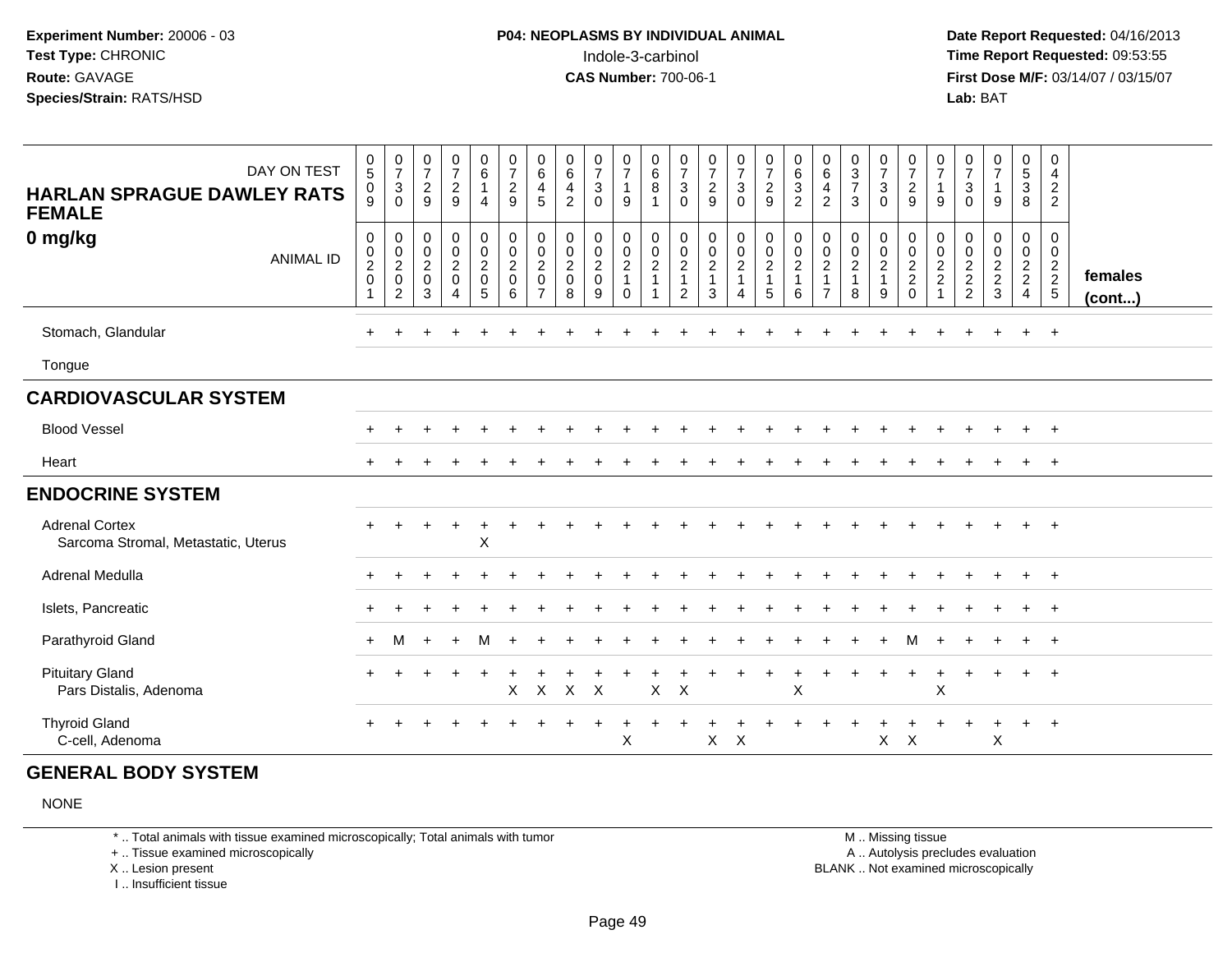**Date Report Requested:** 04/16/2013 **First Dose M/F:** 03/14/07 / 03/15/07<br>Lab: BAT

| DAY ON TEST<br><b>HARLAN SPRAGUE DAWLEY RATS</b><br><b>FEMALE</b>                                                                                                  | $\pmb{0}$<br>$\overline{5}$<br>$\pmb{0}$<br>9                    | $\frac{0}{7}$<br>$\mathsf 3$<br>$\mathbf 0$                         | $\begin{array}{c} 0 \\ 7 \end{array}$<br>$\overline{c}$<br>9 | $\frac{0}{7}$<br>$\boldsymbol{2}$<br>9                                    | $\mathbf 0$<br>$\,6\,$<br>$\mathbf{1}$<br>$\overline{4}$                 | $\frac{0}{7}$<br>$\boldsymbol{2}$<br>9                 | 0<br>$\,6\,$<br>4<br>5                                                    | $\mathbf 0$<br>$\,6\,$<br>$\overline{4}$<br>$\overline{2}$     | $\frac{0}{7}$<br>3<br>$\Omega$                                   | $\frac{0}{7}$<br>$\mathbf{1}$<br>9                                 | $\pmb{0}$<br>$\,6\,$<br>$\bf 8$<br>$\mathbf{1}$                     | $\frac{0}{7}$<br>3<br>$\mathbf 0$                     | $\frac{0}{7}$<br>$\sqrt{2}$<br>9                 | $\frac{0}{7}$<br>$\ensuremath{\mathsf{3}}$<br>$\mathbf 0$ | $\begin{array}{c} 0 \\ 7 \\ 2 \end{array}$<br>9 | $\pmb{0}$<br>$\frac{6}{3}$<br>$\overline{2}$                      | 0<br>6<br>4<br>$\overline{2}$                                        | $\begin{array}{c} 0 \\ 3 \\ 7 \end{array}$<br>3                        | 0<br>$\overline{7}$<br>3<br>$\mathbf{0}$      | $\frac{0}{7}$<br>$\boldsymbol{2}$<br>9                     | 0<br>$\overline{7}$<br>1<br>9                                        | 0<br>$\overline{7}$<br>$\ensuremath{\mathsf{3}}$<br>$\Omega$  | $\frac{0}{7}$<br>1<br>9                                                  | $\mathbf 0$<br>$\frac{5}{3}$<br>8                             | 0<br>4<br>$\boldsymbol{2}$<br>$\overline{2}$                 |                         |
|--------------------------------------------------------------------------------------------------------------------------------------------------------------------|------------------------------------------------------------------|---------------------------------------------------------------------|--------------------------------------------------------------|---------------------------------------------------------------------------|--------------------------------------------------------------------------|--------------------------------------------------------|---------------------------------------------------------------------------|----------------------------------------------------------------|------------------------------------------------------------------|--------------------------------------------------------------------|---------------------------------------------------------------------|-------------------------------------------------------|--------------------------------------------------|-----------------------------------------------------------|-------------------------------------------------|-------------------------------------------------------------------|----------------------------------------------------------------------|------------------------------------------------------------------------|-----------------------------------------------|------------------------------------------------------------|----------------------------------------------------------------------|---------------------------------------------------------------|--------------------------------------------------------------------------|---------------------------------------------------------------|--------------------------------------------------------------|-------------------------|
| 0 mg/kg<br><b>ANIMAL ID</b>                                                                                                                                        | $\mathbf 0$<br>$\mathbf 0$<br>$\overline{2}$<br>$\mathbf 0$<br>1 | 0<br>$\mathbf 0$<br>$\overline{2}$<br>$\mathbf 0$<br>$\overline{2}$ | $\mathbf 0$<br>0<br>$\overline{c}$<br>$\mathbf 0$<br>3       | $\pmb{0}$<br>$\pmb{0}$<br>$\boldsymbol{2}$<br>$\pmb{0}$<br>$\overline{4}$ | $\mathbf 0$<br>$\mathbf 0$<br>$\overline{c}$<br>$\mathsf{O}\xspace$<br>5 | $\mathbf 0$<br>0<br>$\overline{c}$<br>$\mathbf 0$<br>6 | $\mathbf 0$<br>$\mathbf 0$<br>$\sqrt{2}$<br>$\mathbf 0$<br>$\overline{7}$ | $\mathbf 0$<br>$\mathbf 0$<br>$\overline{2}$<br>$\pmb{0}$<br>8 | $\mathbf 0$<br>$\mathbf 0$<br>$\overline{2}$<br>$\mathbf 0$<br>9 | $\pmb{0}$<br>$\mathsf{O}$<br>$\overline{2}$<br>$\overline{1}$<br>0 | $\mathbf 0$<br>$\mathbf 0$<br>$\boldsymbol{2}$<br>$\mathbf{1}$<br>1 | 0<br>$\mathbf 0$<br>$\sqrt{2}$<br>$\overline{1}$<br>2 | $\mathbf 0$<br>$\mathbf 0$<br>$\frac{2}{1}$<br>3 | 0<br>$\mathbf 0$<br>$\overline{2}$<br>1<br>$\overline{4}$ | $\mathbf 0$<br>$\frac{0}{2}$<br>5               | $\mathbf 0$<br>$\mathbf 0$<br>$\overline{2}$<br>$\mathbf{1}$<br>6 | $\mathbf 0$<br>0<br>$\overline{c}$<br>$\mathbf{1}$<br>$\overline{7}$ | $\boldsymbol{0}$<br>$\mathbf 0$<br>$\overline{2}$<br>$\mathbf{1}$<br>8 | 0<br>0<br>$\overline{c}$<br>$\mathbf{1}$<br>9 | $\mathbf 0$<br>$\mathbf 0$<br>$\frac{2}{2}$<br>$\mathbf 0$ | $\mathbf 0$<br>0<br>$\overline{2}$<br>$\overline{c}$<br>$\mathbf{1}$ | $\mathbf 0$<br>$\mathbf 0$<br>$\overline{c}$<br>$\frac{2}{2}$ | $\mathbf 0$<br>$\mathbf 0$<br>$\overline{2}$<br>$\frac{2}{3}$            | $\mathbf 0$<br>$\mathbf 0$<br>$\frac{2}{2}$<br>$\overline{4}$ | $\Omega$<br>$\mathbf{0}$<br>$\frac{2}{2}$<br>$5\phantom{.0}$ | females<br>$($ cont $)$ |
| <b>GENITAL SYSTEM</b>                                                                                                                                              |                                                                  |                                                                     |                                                              |                                                                           |                                                                          |                                                        |                                                                           |                                                                |                                                                  |                                                                    |                                                                     |                                                       |                                                  |                                                           |                                                 |                                                                   |                                                                      |                                                                        |                                               |                                                            |                                                                      |                                                               |                                                                          |                                                               |                                                              |                         |
| <b>Clitoral Gland</b>                                                                                                                                              |                                                                  |                                                                     |                                                              |                                                                           |                                                                          |                                                        |                                                                           |                                                                |                                                                  |                                                                    |                                                                     |                                                       |                                                  |                                                           |                                                 |                                                                   |                                                                      |                                                                        |                                               |                                                            |                                                                      |                                                               |                                                                          |                                                               | $\div$                                                       |                         |
| Ovary<br>Granulosa-Theca Tumor Benign<br>Histiocytic Sarcoma<br><b>Tubulostromal Carcinoma</b>                                                                     |                                                                  |                                                                     |                                                              |                                                                           |                                                                          |                                                        |                                                                           | $\pmb{\times}$                                                 |                                                                  |                                                                    |                                                                     |                                                       |                                                  |                                                           |                                                 |                                                                   |                                                                      |                                                                        |                                               |                                                            |                                                                      |                                                               |                                                                          |                                                               | $\ddot{}$                                                    |                         |
| Uterus<br>Histiocytic Sarcoma<br>Polyp Stromal<br>Sarcoma Stromal<br>Sarcoma Stromal, Multiple                                                                     |                                                                  |                                                                     |                                                              |                                                                           | X                                                                        | $\boldsymbol{\mathsf{X}}$                              |                                                                           | X                                                              | X                                                                | $\mathsf{X}$                                                       |                                                                     |                                                       | $\boldsymbol{\mathsf{X}}$                        |                                                           |                                                 | X                                                                 |                                                                      |                                                                        |                                               | $\boldsymbol{\mathsf{X}}$                                  |                                                                      | $\boldsymbol{X}$                                              |                                                                          |                                                               | X                                                            |                         |
| Vagina<br>Polyp<br>Schwannoma Malignant                                                                                                                            |                                                                  |                                                                     |                                                              |                                                                           |                                                                          | $\ddot{}$<br>$\boldsymbol{\mathsf{X}}$                 |                                                                           |                                                                |                                                                  |                                                                    |                                                                     |                                                       |                                                  |                                                           |                                                 |                                                                   |                                                                      |                                                                        |                                               |                                                            |                                                                      |                                                               |                                                                          |                                                               |                                                              |                         |
| <b>HEMATOPOIETIC SYSTEM</b>                                                                                                                                        |                                                                  |                                                                     |                                                              |                                                                           |                                                                          |                                                        |                                                                           |                                                                |                                                                  |                                                                    |                                                                     |                                                       |                                                  |                                                           |                                                 |                                                                   |                                                                      |                                                                        |                                               |                                                            |                                                                      |                                                               |                                                                          |                                                               |                                                              |                         |
| <b>Bone Marrow</b>                                                                                                                                                 |                                                                  |                                                                     |                                                              |                                                                           |                                                                          |                                                        |                                                                           |                                                                |                                                                  |                                                                    |                                                                     |                                                       |                                                  |                                                           |                                                 |                                                                   |                                                                      |                                                                        |                                               |                                                            |                                                                      |                                                               |                                                                          |                                                               |                                                              |                         |
| Lymph Node<br>Lumbar, Histiocytic Sarcoma<br>Pancreatic, Sarcoma Stromal, Metastatic,<br><b>Uterus</b>                                                             |                                                                  |                                                                     |                                                              |                                                                           | $+$<br>X                                                                 |                                                        |                                                                           | $\ddot{}$<br>$\mathsf{X}$                                      |                                                                  |                                                                    |                                                                     |                                                       |                                                  |                                                           |                                                 | $\ddot{}$                                                         |                                                                      |                                                                        |                                               |                                                            | $\ddot{}$                                                            |                                                               |                                                                          |                                                               |                                                              |                         |
| Lymph Node, Mandibular<br>Histiocytic Sarcoma                                                                                                                      |                                                                  |                                                                     |                                                              |                                                                           |                                                                          |                                                        |                                                                           | Х                                                              |                                                                  |                                                                    |                                                                     |                                                       |                                                  |                                                           |                                                 |                                                                   |                                                                      |                                                                        |                                               |                                                            |                                                                      |                                                               |                                                                          |                                                               | $+$                                                          |                         |
| *  Total animals with tissue examined microscopically; Total animals with tumor<br>+  Tissue examined microscopically<br>X Lesion present<br>I Insufficient tissue |                                                                  |                                                                     |                                                              |                                                                           |                                                                          |                                                        |                                                                           |                                                                |                                                                  |                                                                    |                                                                     |                                                       |                                                  |                                                           |                                                 |                                                                   |                                                                      |                                                                        |                                               | M  Missing tissue                                          |                                                                      |                                                               | A  Autolysis precludes evaluation<br>BLANK  Not examined microscopically |                                                               |                                                              |                         |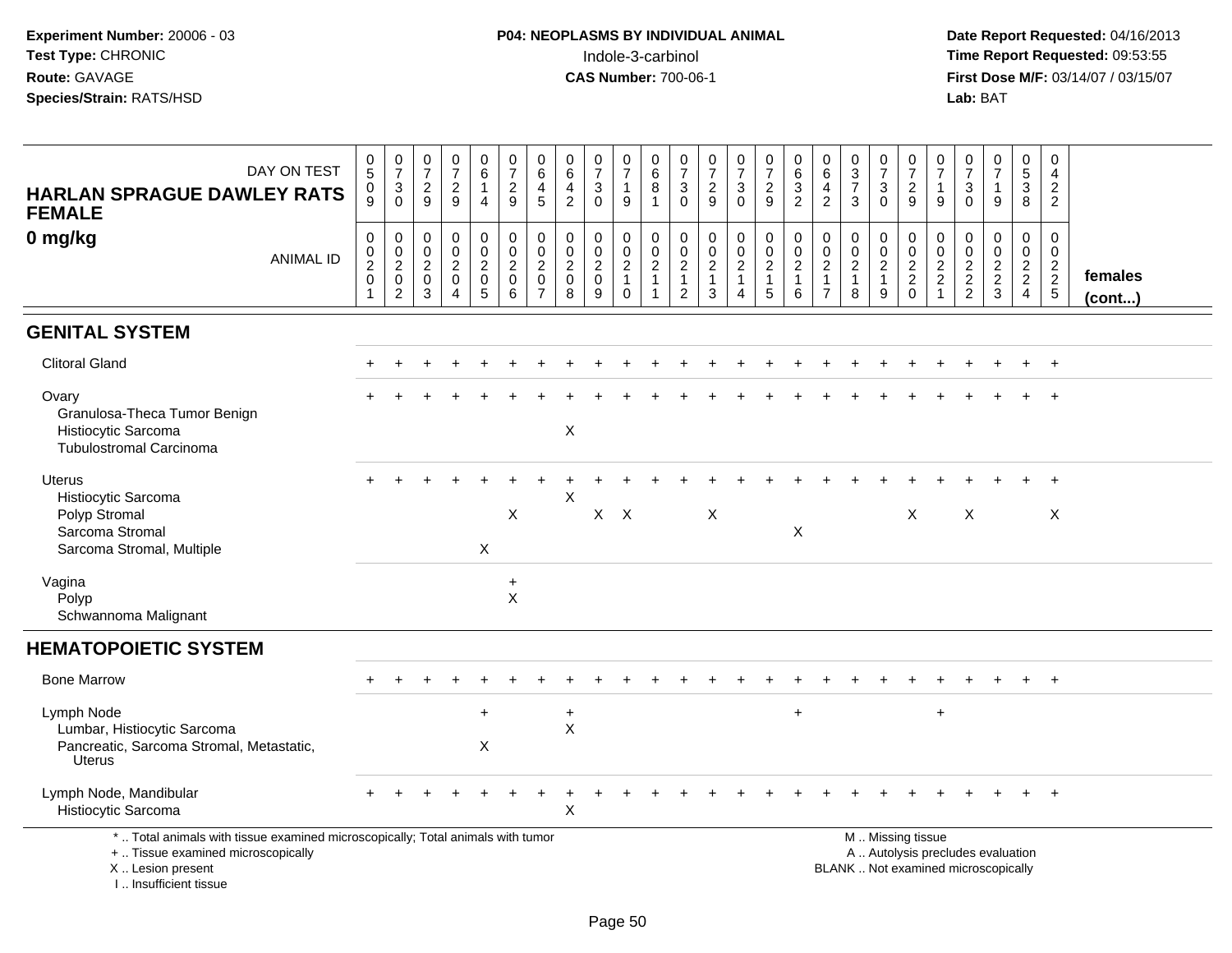**Date Report Requested:** 04/16/2013 **First Dose M/F:** 03/14/07 / 03/15/07<br>Lab: BAT **Lab:** BAT

| DAY ON TEST<br><b>HARLAN SPRAGUE DAWLEY RATS</b><br><b>FEMALE</b>                                                                                                   | $\begin{matrix} 0 \\ 5 \end{matrix}$<br>0<br>9            | $\frac{0}{7}$<br>$\ensuremath{\mathsf{3}}$<br>$\mathbf 0$                      | $\frac{0}{7}$<br>$\overline{c}$<br>9                             | $\frac{0}{7}$<br>$\sqrt{2}$<br>9                                              | $\begin{array}{c} 0 \\ 6 \end{array}$<br>$\mathbf{1}$<br>$\overline{4}$ | $\frac{0}{7}$<br>$\overline{a}$<br>9                                   | $\begin{array}{c} 0 \\ 6 \end{array}$<br>4<br>$\sqrt{5}$               | $\begin{array}{c} 0 \\ 6 \end{array}$<br>$\overline{4}$<br>2 | $\frac{0}{7}$<br>$\ensuremath{\mathsf{3}}$<br>$\mathbf 0$          | $\begin{array}{c} 0 \\ 7 \end{array}$<br>$\mathbf{1}$<br>9      | $\begin{array}{c} 0 \\ 6 \end{array}$<br>8<br>$\mathbf{1}$                     | $\frac{0}{7}$<br>$\mathbf{3}$<br>$\mathbf 0$              | $\begin{smallmatrix}0\\7\end{smallmatrix}$<br>$\sqrt{2}$<br>9              | $\frac{0}{7}$<br>$\ensuremath{\mathsf{3}}$<br>$\mathbf 0$                              | $\frac{0}{7}$<br>$\overline{c}$<br>9                                                        | $\begin{array}{c} 0 \\ 6 \end{array}$<br>$\frac{3}{2}$                 | $\begin{array}{c} 0 \\ 6 \end{array}$<br>$\overline{4}$<br>$\overline{2}$          | $\begin{smallmatrix}0\3\end{smallmatrix}$<br>$\overline{7}$<br>$\mathbf{3}$ | $\frac{0}{7}$<br>$\mathbf{3}$<br>$\Omega$               | $\frac{0}{7}$<br>$\overline{c}$<br>9             | $\begin{array}{c} 0 \\ 7 \end{array}$<br>$\mathbf{1}$<br>$9\,$ | $\frac{0}{7}$<br>$\sqrt{3}$<br>$\mathbf 0$  | $\frac{0}{7}$<br>$\mathbf{1}$<br>9                                       | $\begin{array}{c} 0 \\ 5 \end{array}$<br>$\overline{3}$<br>8 | $\mathbf 0$<br>$\overline{4}$<br>$\overline{c}$<br>$\overline{2}$ |                   |
|---------------------------------------------------------------------------------------------------------------------------------------------------------------------|-----------------------------------------------------------|--------------------------------------------------------------------------------|------------------------------------------------------------------|-------------------------------------------------------------------------------|-------------------------------------------------------------------------|------------------------------------------------------------------------|------------------------------------------------------------------------|--------------------------------------------------------------|--------------------------------------------------------------------|-----------------------------------------------------------------|--------------------------------------------------------------------------------|-----------------------------------------------------------|----------------------------------------------------------------------------|----------------------------------------------------------------------------------------|---------------------------------------------------------------------------------------------|------------------------------------------------------------------------|------------------------------------------------------------------------------------|-----------------------------------------------------------------------------|---------------------------------------------------------|--------------------------------------------------|----------------------------------------------------------------|---------------------------------------------|--------------------------------------------------------------------------|--------------------------------------------------------------|-------------------------------------------------------------------|-------------------|
| 0 mg/kg<br><b>ANIMAL ID</b>                                                                                                                                         | 0<br>0<br>$\overline{2}$<br>$\mathbf 0$<br>$\overline{1}$ | $\pmb{0}$<br>$\overline{0}$<br>$\overline{2}$<br>$\mathbf 0$<br>$\overline{c}$ | $\mathbf 0$<br>$\mathbf 0$<br>$\overline{c}$<br>$\mathbf 0$<br>3 | $\mathbf 0$<br>$\mathbf 0$<br>$\overline{c}$<br>$\mathbf 0$<br>$\overline{4}$ | 0<br>$\mathbf 0$<br>$\sqrt{2}$<br>$\mathbf 0$<br>$\sqrt{5}$             | $\pmb{0}$<br>$\mathsf{O}\xspace$<br>$\overline{c}$<br>$\mathbf 0$<br>6 | $\mathbf 0$<br>$\overline{0}$<br>$\overline{c}$<br>0<br>$\overline{7}$ | 0<br>$\pmb{0}$<br>$\boldsymbol{2}$<br>$\mathbf 0$<br>8       | $\mathbf 0$<br>$\ddot{\mathbf{0}}$<br>$\sqrt{2}$<br>$\pmb{0}$<br>9 | $_{\rm 0}^{\rm 0}$<br>$\sqrt{2}$<br>$\mathbf{1}$<br>$\mathbf 0$ | $\pmb{0}$<br>$\ddot{\mathbf{0}}$<br>$\sqrt{2}$<br>$\mathbf{1}$<br>$\mathbf{1}$ | 0<br>$\mathbf 0$<br>$\overline{c}$<br>1<br>$\overline{c}$ | $\pmb{0}$<br>$\pmb{0}$<br>$\boldsymbol{2}$<br>$\mathbf{1}$<br>$\mathbf{3}$ | $\boldsymbol{0}$<br>$\overline{0}$<br>$\overline{c}$<br>$\mathbf{1}$<br>$\overline{A}$ | $\begin{smallmatrix}0\0\0\end{smallmatrix}$<br>$\overline{a}$<br>$\mathbf{1}$<br>$\sqrt{5}$ | $\begin{matrix} 0 \\ 0 \\ 2 \end{matrix}$<br>$\overline{1}$<br>$\,6\,$ | $\mathbf 0$<br>$\mathbf 0$<br>$\boldsymbol{2}$<br>$\overline{1}$<br>$\overline{7}$ | $\mathbf 0$<br>$\mathbf 0$<br>$\boldsymbol{2}$<br>$\mathbf{1}$<br>8         | 0<br>$\mathbf 0$<br>$\overline{c}$<br>$\mathbf{1}$<br>9 | 0<br>$\mathbf 0$<br>$\frac{2}{2}$<br>$\mathbf 0$ | 0<br>$\ddot{\mathbf{0}}$<br>$\frac{2}{2}$<br>$\mathbf{1}$      | $\mathbf 0$<br>$\mathbf 0$<br>$\frac{2}{2}$ | 0<br>$\mathbf 0$<br>$\sqrt{2}$<br>$\frac{2}{3}$                          | 0<br>$\mathbf 0$<br>$\frac{2}{2}$<br>$\overline{4}$          | 0<br>$\mathbf 0$<br>$\frac{2}{2}$<br>5                            | females<br>(cont) |
| Lymph Node, Mesenteric<br>Histiocytic Sarcoma<br>Sarcoma Stromal, Metastatic, Uterus                                                                                |                                                           |                                                                                |                                                                  |                                                                               | X                                                                       |                                                                        |                                                                        | $\mathsf X$                                                  |                                                                    |                                                                 |                                                                                |                                                           |                                                                            |                                                                                        |                                                                                             |                                                                        |                                                                                    |                                                                             |                                                         |                                                  |                                                                |                                             |                                                                          |                                                              |                                                                   |                   |
| Spleen<br>Histiocytic Sarcoma                                                                                                                                       |                                                           |                                                                                |                                                                  |                                                                               |                                                                         |                                                                        |                                                                        | Х                                                            |                                                                    |                                                                 |                                                                                |                                                           |                                                                            |                                                                                        |                                                                                             |                                                                        |                                                                                    |                                                                             |                                                         |                                                  |                                                                |                                             |                                                                          |                                                              |                                                                   |                   |
| Thymus<br>Histiocytic Sarcoma                                                                                                                                       |                                                           |                                                                                |                                                                  |                                                                               |                                                                         |                                                                        |                                                                        | X                                                            |                                                                    |                                                                 |                                                                                |                                                           |                                                                            |                                                                                        |                                                                                             |                                                                        |                                                                                    |                                                                             |                                                         |                                                  |                                                                |                                             |                                                                          |                                                              |                                                                   |                   |
| <b>INTEGUMENTARY SYSTEM</b>                                                                                                                                         |                                                           |                                                                                |                                                                  |                                                                               |                                                                         |                                                                        |                                                                        |                                                              |                                                                    |                                                                 |                                                                                |                                                           |                                                                            |                                                                                        |                                                                                             |                                                                        |                                                                                    |                                                                             |                                                         |                                                  |                                                                |                                             |                                                                          |                                                              |                                                                   |                   |
| <b>Mammary Gland</b><br>Adenoma<br>Carcinoma                                                                                                                        | ÷                                                         | X                                                                              |                                                                  |                                                                               |                                                                         |                                                                        |                                                                        |                                                              |                                                                    | $\pmb{\times}$                                                  | $\boldsymbol{\mathsf{X}}$                                                      |                                                           |                                                                            |                                                                                        |                                                                                             |                                                                        |                                                                                    |                                                                             |                                                         |                                                  |                                                                |                                             |                                                                          |                                                              |                                                                   |                   |
| Fibroadenoma<br>Fibroadenoma, Multiple<br>Myoepithelioma                                                                                                            | X                                                         | $\times$                                                                       | $\mathsf{X}$                                                     |                                                                               |                                                                         |                                                                        | $X$ $X$                                                                |                                                              | $X$ $X$ $X$                                                        |                                                                 |                                                                                |                                                           | $X$ $X$                                                                    |                                                                                        |                                                                                             |                                                                        | X                                                                                  |                                                                             | X                                                       |                                                  | X                                                              |                                             | X                                                                        | X X                                                          |                                                                   |                   |
| Skin<br>Hemangiosarcoma<br>Schwannoma Malignant<br>Subcutaneous Tissue, Fibroma<br>Subcutaneous Tissue, Fibrosarcoma                                                |                                                           |                                                                                |                                                                  |                                                                               |                                                                         | X                                                                      |                                                                        |                                                              |                                                                    |                                                                 |                                                                                |                                                           |                                                                            |                                                                                        |                                                                                             |                                                                        |                                                                                    |                                                                             |                                                         |                                                  |                                                                |                                             |                                                                          |                                                              | $+$                                                               |                   |
| <b>MUSCULOSKELETAL SYSTEM</b>                                                                                                                                       |                                                           |                                                                                |                                                                  |                                                                               |                                                                         |                                                                        |                                                                        |                                                              |                                                                    |                                                                 |                                                                                |                                                           |                                                                            |                                                                                        |                                                                                             |                                                                        |                                                                                    |                                                                             |                                                         |                                                  |                                                                |                                             |                                                                          |                                                              |                                                                   |                   |
| Bone                                                                                                                                                                |                                                           |                                                                                |                                                                  |                                                                               |                                                                         |                                                                        |                                                                        |                                                              |                                                                    |                                                                 |                                                                                |                                                           |                                                                            |                                                                                        |                                                                                             |                                                                        |                                                                                    |                                                                             |                                                         |                                                  |                                                                |                                             |                                                                          |                                                              | $+$                                                               |                   |
| <b>Skeletal Muscle</b>                                                                                                                                              |                                                           |                                                                                |                                                                  |                                                                               |                                                                         |                                                                        |                                                                        |                                                              |                                                                    |                                                                 |                                                                                |                                                           |                                                                            |                                                                                        |                                                                                             |                                                                        |                                                                                    |                                                                             |                                                         |                                                  |                                                                |                                             |                                                                          |                                                              |                                                                   |                   |
| *  Total animals with tissue examined microscopically; Total animals with tumor<br>+  Tissue examined microscopically<br>X  Lesion present<br>I Insufficient tissue |                                                           |                                                                                |                                                                  |                                                                               |                                                                         |                                                                        |                                                                        |                                                              |                                                                    |                                                                 |                                                                                |                                                           |                                                                            |                                                                                        |                                                                                             |                                                                        |                                                                                    |                                                                             |                                                         | M  Missing tissue                                |                                                                |                                             | A  Autolysis precludes evaluation<br>BLANK  Not examined microscopically |                                                              |                                                                   |                   |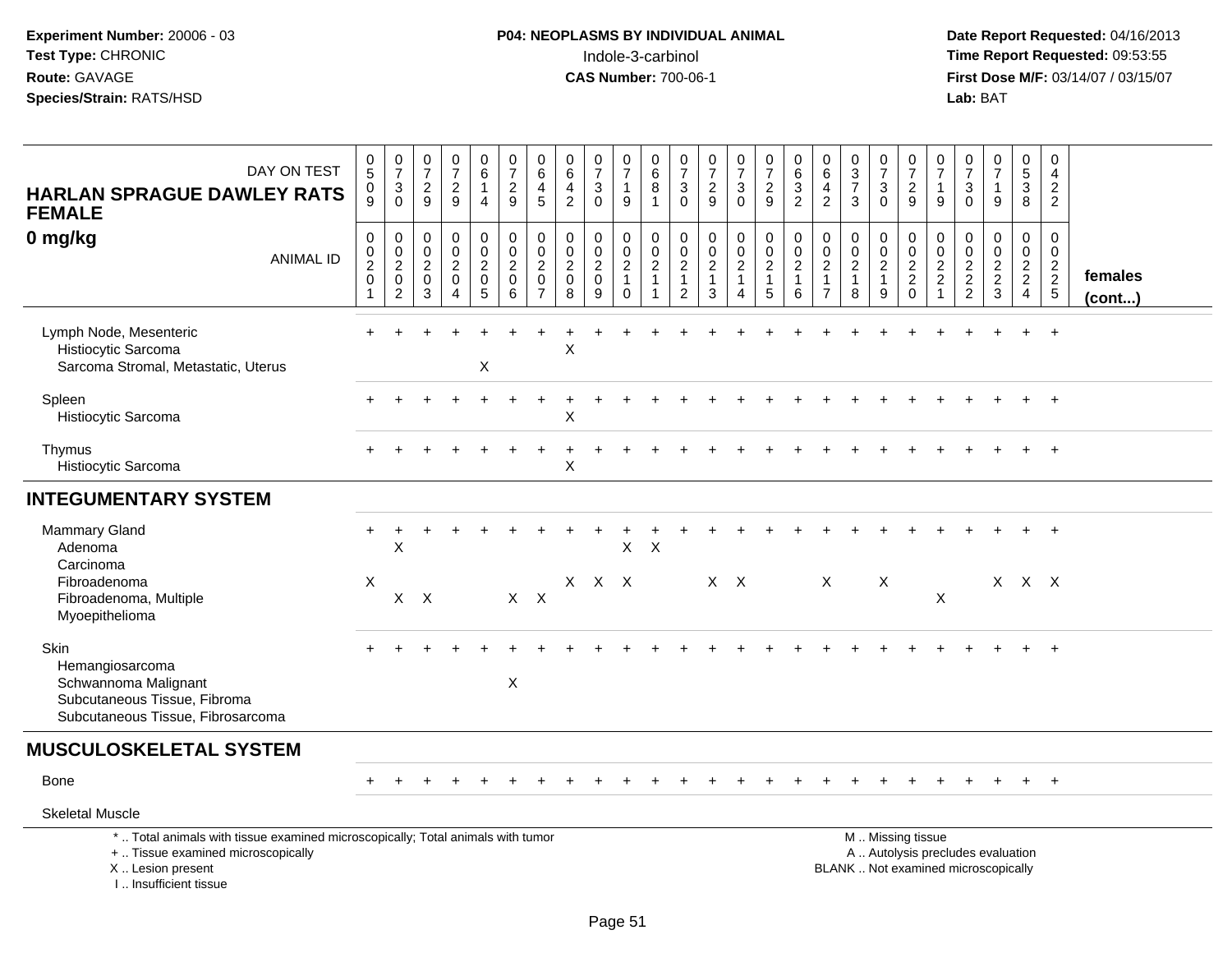**Date Report Requested:** 04/16/2013 **First Dose M/F:** 03/14/07 / 03/15/07<br>**Lab:** BAT

| <b>HARLAN SPRAGUE DAWLEY RATS</b><br><b>FEMALE</b>                                                                    | DAY ON TEST      | $\begin{array}{c} 0 \\ 5 \end{array}$<br>$\pmb{0}$<br>9                | $\frac{0}{7}$<br>$\ensuremath{\mathsf{3}}$<br>$\Omega$       | $\frac{0}{7}$<br>$\frac{2}{9}$                            | $\frac{0}{7}$<br>$\overline{c}$<br>9                              | $\pmb{0}$<br>6<br>$\mathbf{1}$<br>4  | 0<br>$\overline{7}$<br>$\overline{c}$<br>9 | 0<br>$6\overline{6}$<br>4<br>5                   | 0<br>$\,6\,$<br>$\overline{\mathbf{4}}$<br>$\overline{2}$ | $\begin{array}{c} 0 \\ 7 \end{array}$<br>$\sqrt{3}$<br>$\Omega$     | 0<br>$\overline{7}$<br>$\mathbf{1}$<br>9    | 0<br>$\,6\,$<br>$\, 8$<br>$\overline{1}$ | 0<br>$\overline{7}$<br>$\mathbf{3}$<br>$\Omega$                      | 0<br>$\overline{7}$<br>$\overline{c}$<br>9                       | $\frac{0}{7}$<br>$\mathbf{3}$<br>$\Omega$ | $\pmb{0}$<br>$\overline{7}$<br>$\overline{2}$<br>9 | $\pmb{0}$<br>6<br>$\ensuremath{\mathsf{3}}$<br>$\overline{2}$ | $\begin{array}{c} 0 \\ 6 \end{array}$<br>$\overline{4}$<br>$\overline{c}$   | $\begin{array}{c} 0 \\ 3 \\ 7 \end{array}$<br>3                | $\pmb{0}$<br>$\overline{7}$<br>$\ensuremath{\mathsf{3}}$<br>$\Omega$ | 0<br>$\overline{7}$<br>$\overline{c}$<br>9             | 0<br>$\overline{7}$<br>$\mathbf{1}$<br>9 | 0<br>$\overline{7}$<br>$\sqrt{3}$<br>$\Omega$ | $\frac{0}{7}$<br>$\mathbf{1}$<br>$\overline{9}$ | $\mathbf 0$<br>$\overline{5}$<br>$\overline{3}$<br>8 | 0<br>$\overline{4}$<br>$\overline{c}$<br>$\overline{2}$                  |                   |
|-----------------------------------------------------------------------------------------------------------------------|------------------|------------------------------------------------------------------------|--------------------------------------------------------------|-----------------------------------------------------------|-------------------------------------------------------------------|--------------------------------------|--------------------------------------------|--------------------------------------------------|-----------------------------------------------------------|---------------------------------------------------------------------|---------------------------------------------|------------------------------------------|----------------------------------------------------------------------|------------------------------------------------------------------|-------------------------------------------|----------------------------------------------------|---------------------------------------------------------------|-----------------------------------------------------------------------------|----------------------------------------------------------------|----------------------------------------------------------------------|--------------------------------------------------------|------------------------------------------|-----------------------------------------------|-------------------------------------------------|------------------------------------------------------|--------------------------------------------------------------------------|-------------------|
| 0 mg/kg                                                                                                               | <b>ANIMAL ID</b> | $\pmb{0}$<br>$\begin{matrix} 0 \\ 2 \\ 0 \end{matrix}$<br>$\mathbf{1}$ | $\pmb{0}$<br>$\begin{array}{c} 0 \\ 2 \\ 0 \\ 2 \end{array}$ | $\mathbf 0$<br>$\pmb{0}$<br>$\frac{2}{0}$<br>$\mathbf{3}$ | $\mathbf 0$<br>$\pmb{0}$<br>$\overline{c}$<br>0<br>$\overline{4}$ | 0<br>$\frac{0}{2}$<br>$\overline{5}$ | $\pmb{0}$<br>$\frac{0}{2}$<br>6            | 0<br>$\pmb{0}$<br>$^2_{\rm 0}$<br>$\overline{7}$ | 0<br>$\pmb{0}$<br>$^2_{\rm 0}$<br>8                       | $\mathbf 0$<br>$\begin{smallmatrix} 0\\2\\0 \end{smallmatrix}$<br>9 | $\mathbf 0$<br>$\frac{0}{2}$<br>$\mathbf 0$ | 0<br>$\frac{0}{2}$<br>$\overline{1}$     | 0<br>$\mathbf 0$<br>$\overline{c}$<br>$\mathbf{1}$<br>$\overline{2}$ | 0<br>$\mathbf 0$<br>$\overline{\mathbf{c}}$<br>$\mathbf{1}$<br>3 | 0<br>$\frac{0}{2}$<br>$\mathbf{1}$<br>4   | $\pmb{0}$<br>$\frac{0}{2}$<br>1<br>$\overline{5}$  | 0<br>$\frac{0}{2}$<br>$\,6\,$                                 | 0<br>$\pmb{0}$<br>$\overline{\mathbf{c}}$<br>$\mathbf{1}$<br>$\overline{7}$ | $\mathbf 0$<br>$\begin{array}{c} 0 \\ 2 \\ 1 \end{array}$<br>8 | 0<br>$\frac{0}{2}$<br>9                                              | 0<br>$\frac{0}{2}$<br>0                                | 0<br>$\mathbf 0$<br>$\frac{2}{2}$        | $\mathbf 0$<br>0<br>$\frac{2}{2}$             | 0<br>$\begin{array}{c} 0 \\ 2 \\ 3 \end{array}$ | 0<br>$\mathbf 0$<br>$\frac{2}{2}$                    | $\mathbf 0$<br>$\mathbf 0$<br>$\begin{array}{c} 2 \\ 2 \\ 5 \end{array}$ | females<br>(cont) |
| Sarcoma                                                                                                               |                  |                                                                        |                                                              |                                                           |                                                                   |                                      |                                            |                                                  |                                                           |                                                                     |                                             |                                          |                                                                      |                                                                  |                                           |                                                    |                                                               |                                                                             |                                                                |                                                                      |                                                        |                                          |                                               |                                                 |                                                      |                                                                          |                   |
| <b>NERVOUS SYSTEM</b>                                                                                                 |                  |                                                                        |                                                              |                                                           |                                                                   |                                      |                                            |                                                  |                                                           |                                                                     |                                             |                                          |                                                                      |                                                                  |                                           |                                                    |                                                               |                                                                             |                                                                |                                                                      |                                                        |                                          |                                               |                                                 |                                                      |                                                                          |                   |
| <b>Brain</b><br><b>Granular Cell Tumor Benign</b>                                                                     |                  |                                                                        |                                                              |                                                           |                                                                   |                                      |                                            |                                                  |                                                           |                                                                     |                                             |                                          |                                                                      |                                                                  |                                           |                                                    |                                                               |                                                                             |                                                                |                                                                      |                                                        |                                          |                                               |                                                 | $+$                                                  | $+$                                                                      |                   |
| <b>RESPIRATORY SYSTEM</b>                                                                                             |                  |                                                                        |                                                              |                                                           |                                                                   |                                      |                                            |                                                  |                                                           |                                                                     |                                             |                                          |                                                                      |                                                                  |                                           |                                                    |                                                               |                                                                             |                                                                |                                                                      |                                                        |                                          |                                               |                                                 |                                                      |                                                                          |                   |
| Lung<br>Alveolar/Bronchiolar Adenoma<br>Histiocytic Sarcoma<br>Mediastinum, Sarcoma                                   |                  |                                                                        |                                                              |                                                           |                                                                   |                                      |                                            |                                                  | X                                                         |                                                                     |                                             |                                          |                                                                      |                                                                  |                                           |                                                    |                                                               |                                                                             |                                                                |                                                                      |                                                        |                                          |                                               |                                                 | $+$                                                  | $+$                                                                      |                   |
| Nose                                                                                                                  |                  |                                                                        |                                                              |                                                           |                                                                   |                                      |                                            |                                                  |                                                           |                                                                     |                                             |                                          |                                                                      |                                                                  |                                           |                                                    |                                                               |                                                                             |                                                                |                                                                      |                                                        |                                          |                                               |                                                 |                                                      | $+$                                                                      |                   |
| Trachea                                                                                                               |                  |                                                                        |                                                              |                                                           |                                                                   |                                      |                                            |                                                  |                                                           |                                                                     |                                             |                                          |                                                                      |                                                                  |                                           |                                                    |                                                               |                                                                             |                                                                |                                                                      |                                                        |                                          |                                               |                                                 | $\ddot{}$                                            | $+$                                                                      |                   |
| <b>SPECIAL SENSES SYSTEM</b>                                                                                          |                  |                                                                        |                                                              |                                                           |                                                                   |                                      |                                            |                                                  |                                                           |                                                                     |                                             |                                          |                                                                      |                                                                  |                                           |                                                    |                                                               |                                                                             |                                                                |                                                                      |                                                        |                                          |                                               |                                                 |                                                      |                                                                          |                   |
| Eye                                                                                                                   |                  |                                                                        |                                                              |                                                           |                                                                   |                                      |                                            |                                                  |                                                           |                                                                     |                                             |                                          |                                                                      |                                                                  |                                           |                                                    |                                                               |                                                                             |                                                                |                                                                      |                                                        |                                          |                                               |                                                 |                                                      | $+$                                                                      |                   |
| Harderian Gland                                                                                                       |                  |                                                                        |                                                              |                                                           |                                                                   |                                      |                                            |                                                  |                                                           |                                                                     |                                             |                                          |                                                                      |                                                                  |                                           |                                                    |                                                               |                                                                             |                                                                |                                                                      |                                                        |                                          |                                               |                                                 | $\overline{+}$                                       | $+$                                                                      |                   |
| <b>URINARY SYSTEM</b>                                                                                                 |                  |                                                                        |                                                              |                                                           |                                                                   |                                      |                                            |                                                  |                                                           |                                                                     |                                             |                                          |                                                                      |                                                                  |                                           |                                                    |                                                               |                                                                             |                                                                |                                                                      |                                                        |                                          |                                               |                                                 |                                                      |                                                                          |                   |
| Kidney                                                                                                                |                  |                                                                        |                                                              |                                                           |                                                                   |                                      |                                            |                                                  |                                                           |                                                                     |                                             |                                          |                                                                      |                                                                  |                                           |                                                    |                                                               |                                                                             |                                                                |                                                                      |                                                        |                                          |                                               |                                                 |                                                      | $+$                                                                      |                   |
| <b>Urinary Bladder</b>                                                                                                |                  |                                                                        |                                                              |                                                           |                                                                   |                                      |                                            |                                                  |                                                           |                                                                     |                                             |                                          |                                                                      |                                                                  |                                           |                                                    |                                                               |                                                                             |                                                                |                                                                      |                                                        |                                          |                                               |                                                 | $\pm$                                                | $+$                                                                      |                   |
| <b>SYSTEMIC LESIONS</b>                                                                                               |                  |                                                                        |                                                              |                                                           |                                                                   |                                      |                                            |                                                  |                                                           |                                                                     |                                             |                                          |                                                                      |                                                                  |                                           |                                                    |                                                               |                                                                             |                                                                |                                                                      |                                                        |                                          |                                               |                                                 |                                                      |                                                                          |                   |
| *  Total animals with tissue examined microscopically; Total animals with tumor<br>+  Tissue examined microscopically |                  |                                                                        |                                                              |                                                           |                                                                   |                                      |                                            |                                                  |                                                           |                                                                     |                                             |                                          |                                                                      |                                                                  |                                           |                                                    |                                                               |                                                                             |                                                                |                                                                      | M  Missing tissue<br>A  Autolysis precludes evaluation |                                          |                                               |                                                 |                                                      |                                                                          |                   |

X .. Lesion present

I .. Insufficient tissue

 A .. Autolysis precludes evaluationLesion present BLANK .. Not examined microscopically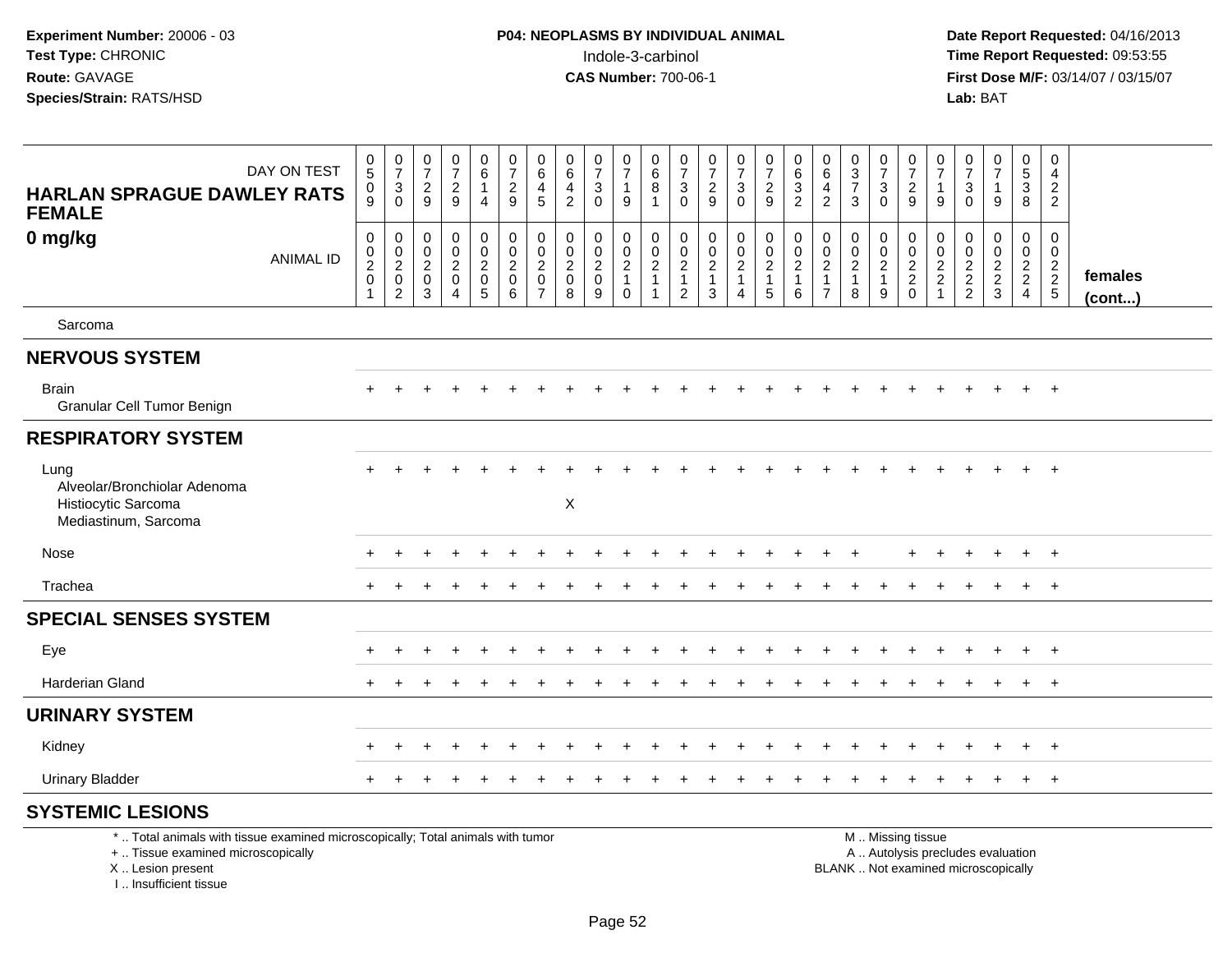# **P04: NEOPLASMS BY INDIVIDUAL ANIMAL**Indole-3-carbinol **Time Report Requested:** 09:53:55

 **Date Report Requested:** 04/16/2013 **First Dose M/F:** 03/14/07 / 03/15/07<br>**Lab: BAT** 

| DAY ON TEST<br><b>HARLAN SPRAGUE DAWLEY RATS</b><br><b>FEMALE</b> | υ<br>5<br>0<br>9      | $\mathbf{0}$<br>3<br>0 | 0<br>ົ<br>$\epsilon$<br>9 | 0<br>ົ<br>∠<br>9 | 0<br>6<br>4 | ∠<br>-9 | U<br>6<br>4<br>5 | 6<br>ے | $\cup$<br>$\sim$<br>ు<br>0 | 9  | U<br>6<br>8 | J | 9 | U<br>د<br>0 | <u>.</u><br>9 | U<br>6<br>ີ<br>ు<br>ົ | U<br>6<br>4<br>ົ | υ<br>3<br>3 |   | 9      | υ<br>9               | υ<br>J.            | 0<br>9                              | 0<br><sub>5</sub><br>3<br>8                     | 0<br>4<br>ີ<br>∼<br>2           |                   |
|-------------------------------------------------------------------|-----------------------|------------------------|---------------------------|------------------|-------------|---------|------------------|--------|----------------------------|----|-------------|---|---|-------------|---------------|-----------------------|------------------|-------------|---|--------|----------------------|--------------------|-------------------------------------|-------------------------------------------------|---------------------------------|-------------------|
| 0 mg/kg<br>ANIMAL ID                                              | υ<br>υ<br>ົ<br>∠<br>υ | 0<br>0<br>ົ<br>0<br>ົ  | <sup>o</sup><br>0<br>3    | 0<br>っ<br>0<br>4 | ⌒<br>5      | 6       | ⌒<br>0<br>-      | 0<br>8 | 0<br>0<br>0<br>9           | C. | 0<br>0<br>ົ | _ |   | 0<br>4      | $5^{\circ}$   | 0<br>0<br>ົ<br>6      | U                | 0<br>8      | 9 | ົ<br>∠ | υ<br>⌒<br>$\sqrt{2}$ | ⌒<br>റ<br><u>L</u> | 0<br>0<br>ົ<br>റ<br>$\epsilon$<br>3 | 0<br>0<br>ົ<br><u>_</u><br>ົ<br>$\epsilon$<br>4 | U.<br>ົ<br>$\overline{2}$<br>-5 | females<br>(cont) |
| Multiple Organ                                                    |                       |                        |                           |                  |             |         |                  |        |                            |    |             |   |   |             |               |                       |                  |             |   |        |                      |                    |                                     |                                                 | $+$                             |                   |

Histiocytic Sarcomaa  $X$ 

\* .. Total animals with tissue examined microscopically; Total animals with tumor

+ .. Tissue examined microscopically

X .. Lesion present

I .. Insufficient tissue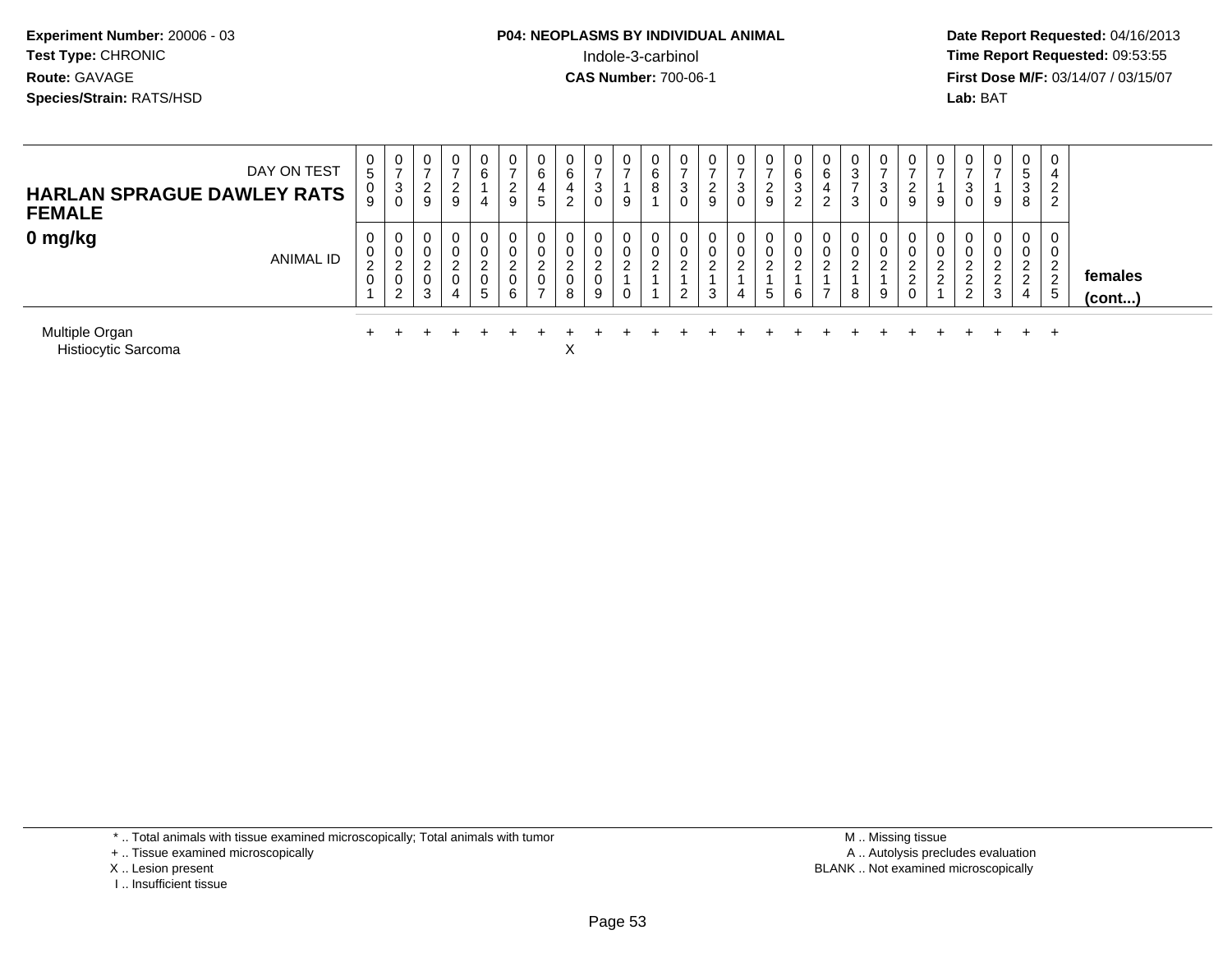**Date Report Requested:** 04/16/2013 **First Dose M/F:** 03/14/07 / 03/15/07<br>**Lab: BAT** 

| DAY ON TEST<br><b>HARLAN SPRAGUE DAWLEY RATS</b><br><b>FEMALE</b>                      | $\begin{matrix} 0 \\ 6 \end{matrix}$<br>$_{8}^8$ | $\begin{array}{c} 0 \\ 6 \end{array}$<br>$\overline{1}$<br>$\mathbf{1}$ | 0<br>$\overline{4}$<br>$\,8\,$<br>8                   | $\frac{0}{7}$<br>$\sqrt{3}$<br>$\Omega$                             | $\begin{array}{c} 0 \\ 5 \\ 5 \end{array}$<br>8    | $\begin{array}{c} 0 \\ 7 \end{array}$<br>$\overline{c}$<br>9                          | $\begin{array}{c} 0 \\ 7 \end{array}$<br>$\overline{c}$<br>9                            | $\pmb{0}$<br>$\,6\,$<br>$\overline{1}$<br>$\overline{7}$                   | $\pmb{0}$<br>$\overline{\mathbf{4}}$<br>$\frac{2}{5}$                        | $\pmb{0}$<br>$\sqrt{3}$<br>$\, 8$<br>9              | 0<br>$\,6\,$<br>$\mathbf 0$<br>$\overline{7}$                  | 0<br>$\frac{2}{8}$<br>8                                            | $0$<br>5<br>5<br>5<br>2                        | $\begin{smallmatrix}0\0\4\end{smallmatrix}$<br>$\overline{4}$<br>6 | $\mathbf 0$<br>$6\phantom{a}$<br>$\overline{\mathbf{4}}$<br>$5\phantom{.0}$ | $\frac{0}{7}$<br>$\mathbf{3}$<br>$\Omega$                                         | 0<br>$\overline{\mathcal{I}}$<br>$\overline{2}$<br>9                   | $\frac{0}{7}$<br>$\ensuremath{\mathsf{3}}$<br>$\Omega$  | $\begin{smallmatrix}0\5\0\end{smallmatrix}$<br>$\overline{2}$        | $\frac{0}{7}$<br>$\frac{2}{9}$                                     | $\frac{0}{7}$<br>$\sqrt{3}$<br>$\mathbf 0$             | 0<br>$\,6\,$<br>$9\,$<br>5                                             | $\frac{0}{7}$<br>$\sqrt{3}$<br>$\Omega$                | 0<br>$rac{6}{5}$<br>6                                                   | $\begin{array}{c} 0 \\ 5 \end{array}$<br>$\mathbf{1}$<br>3      |                                   |
|----------------------------------------------------------------------------------------|--------------------------------------------------|-------------------------------------------------------------------------|-------------------------------------------------------|---------------------------------------------------------------------|----------------------------------------------------|---------------------------------------------------------------------------------------|-----------------------------------------------------------------------------------------|----------------------------------------------------------------------------|------------------------------------------------------------------------------|-----------------------------------------------------|----------------------------------------------------------------|--------------------------------------------------------------------|------------------------------------------------|--------------------------------------------------------------------|-----------------------------------------------------------------------------|-----------------------------------------------------------------------------------|------------------------------------------------------------------------|---------------------------------------------------------|----------------------------------------------------------------------|--------------------------------------------------------------------|--------------------------------------------------------|------------------------------------------------------------------------|--------------------------------------------------------|-------------------------------------------------------------------------|-----------------------------------------------------------------|-----------------------------------|
| 0 mg/kg<br><b>ANIMAL ID</b>                                                            | $\pmb{0}$<br>$0$<br>$2$<br>$2$<br>$6$            | $\pmb{0}$<br>$0$<br>$2$<br>$2$<br>$7$                                   | 0<br>$\mathbf 0$<br>$\overline{c}$<br>$\sqrt{2}$<br>8 | $\mathbf 0$<br>$\mathbf 0$<br>$\overline{c}$<br>$\overline{c}$<br>9 | 0<br>0<br>$\overline{c}$<br>$\sqrt{3}$<br>$\Omega$ | $\boldsymbol{0}$<br>$\mathbf 0$<br>$\boldsymbol{2}$<br>$\mathbf{3}$<br>$\overline{1}$ | $\pmb{0}$<br>$\pmb{0}$<br>$\overline{c}$<br>$\ensuremath{\mathsf{3}}$<br>$\overline{2}$ | $\mathbf 0$<br>$\mathbf 0$<br>$\sqrt{2}$<br>$\ensuremath{\mathsf{3}}$<br>3 | $\mathbf 0$<br>$\mathbf 0$<br>$\overline{2}$<br>$\sqrt{3}$<br>$\overline{A}$ | 0<br>$\mathbf 0$<br>$\frac{2}{3}$<br>$\overline{5}$ | 0<br>$\mathbf 0$<br>$\overline{\mathbf{c}}$<br>$\sqrt{3}$<br>6 | 0<br>$\pmb{0}$<br>$\overline{c}$<br>$\mathbf{3}$<br>$\overline{7}$ | $\pmb{0}$<br>$\mathbf 0$<br>$\frac{2}{3}$<br>8 | $\pmb{0}$<br>$\frac{0}{2}$<br>$\boldsymbol{9}$                     | $\pmb{0}$<br>$\mathbf 0$<br>$\sqrt{2}$<br>$\overline{4}$<br>$\mathbf 0$     | $\pmb{0}$<br>$\overline{0}$<br>$\overline{c}$<br>$\overline{4}$<br>$\overline{1}$ | 0<br>$\mathbf 0$<br>$\overline{c}$<br>$\overline{4}$<br>$\overline{2}$ | 0<br>$\pmb{0}$<br>$\overline{c}$<br>$\overline{4}$<br>3 | 0<br>$\pmb{0}$<br>$\overline{c}$<br>$\overline{4}$<br>$\overline{4}$ | 0<br>$\mathbf 0$<br>$\sqrt{2}$<br>$\overline{4}$<br>$\overline{5}$ | $\mathbf 0$<br>$\mathbf 0$<br>$\frac{2}{4}$<br>$\,6\,$ | 0<br>$\mathbf 0$<br>$\overline{c}$<br>$\overline{a}$<br>$\overline{7}$ | $\mathbf 0$<br>$\mathbf 0$<br>$\overline{c}$<br>4<br>8 | 0<br>0<br>$\overline{\mathbf{c}}$<br>$\overline{4}$<br>$\boldsymbol{9}$ | 0<br>$\mathbf 0$<br>$\sqrt{2}$<br>$\overline{5}$<br>$\mathbf 0$ | * TOTALS                          |
| <b>ALIMENTARY SYSTEM</b>                                                               |                                                  |                                                                         |                                                       |                                                                     |                                                    |                                                                                       |                                                                                         |                                                                            |                                                                              |                                                     |                                                                |                                                                    |                                                |                                                                    |                                                                             |                                                                                   |                                                                        |                                                         |                                                                      |                                                                    |                                                        |                                                                        |                                                        |                                                                         |                                                                 |                                   |
| Esophagus                                                                              |                                                  |                                                                         |                                                       |                                                                     |                                                    |                                                                                       |                                                                                         |                                                                            |                                                                              |                                                     |                                                                |                                                                    |                                                |                                                                    |                                                                             |                                                                                   |                                                                        |                                                         |                                                                      |                                                                    |                                                        |                                                                        |                                                        |                                                                         |                                                                 | 50                                |
| Intestine Large, Cecum                                                                 |                                                  |                                                                         |                                                       |                                                                     |                                                    |                                                                                       |                                                                                         |                                                                            |                                                                              |                                                     |                                                                |                                                                    |                                                |                                                                    |                                                                             |                                                                                   |                                                                        |                                                         |                                                                      |                                                                    |                                                        |                                                                        |                                                        |                                                                         |                                                                 | 50                                |
| Intestine Large, Colon                                                                 |                                                  |                                                                         |                                                       |                                                                     |                                                    |                                                                                       |                                                                                         |                                                                            |                                                                              |                                                     |                                                                |                                                                    |                                                |                                                                    |                                                                             |                                                                                   |                                                                        |                                                         |                                                                      |                                                                    |                                                        |                                                                        |                                                        |                                                                         |                                                                 | 50                                |
| Intestine Large, Rectum                                                                |                                                  |                                                                         |                                                       |                                                                     |                                                    |                                                                                       |                                                                                         |                                                                            |                                                                              |                                                     |                                                                |                                                                    |                                                |                                                                    |                                                                             |                                                                                   |                                                                        |                                                         |                                                                      |                                                                    |                                                        |                                                                        |                                                        |                                                                         | $\ddot{}$                                                       | 50                                |
| Intestine Small, Duodenum                                                              | $\pm$                                            |                                                                         |                                                       |                                                                     |                                                    |                                                                                       |                                                                                         |                                                                            |                                                                              |                                                     |                                                                |                                                                    |                                                |                                                                    |                                                                             |                                                                                   |                                                                        |                                                         |                                                                      |                                                                    |                                                        |                                                                        |                                                        |                                                                         | $\overline{+}$                                                  | 48                                |
| Intestine Small, Ileum                                                                 | $+$                                              |                                                                         |                                                       |                                                                     |                                                    |                                                                                       |                                                                                         |                                                                            |                                                                              |                                                     |                                                                |                                                                    |                                                |                                                                    |                                                                             |                                                                                   |                                                                        |                                                         |                                                                      |                                                                    |                                                        |                                                                        |                                                        |                                                                         |                                                                 | 47                                |
| Intestine Small, Jejunum                                                               |                                                  |                                                                         |                                                       |                                                                     |                                                    |                                                                                       |                                                                                         |                                                                            |                                                                              | A                                                   |                                                                |                                                                    |                                                |                                                                    |                                                                             |                                                                                   |                                                                        |                                                         |                                                                      |                                                                    |                                                        |                                                                        |                                                        |                                                                         |                                                                 | 47                                |
| Liver<br>Hepatocellular Adenoma<br>Histiocytic Sarcoma                                 |                                                  |                                                                         |                                                       |                                                                     |                                                    |                                                                                       |                                                                                         |                                                                            |                                                                              |                                                     |                                                                |                                                                    |                                                |                                                                    |                                                                             |                                                                                   |                                                                        | X                                                       |                                                                      |                                                                    |                                                        |                                                                        |                                                        |                                                                         |                                                                 | 50<br>$\mathbf{2}$<br>$\mathbf 1$ |
| Oral Mucosa                                                                            |                                                  |                                                                         |                                                       |                                                                     |                                                    |                                                                                       |                                                                                         |                                                                            |                                                                              |                                                     |                                                                |                                                                    |                                                |                                                                    |                                                                             |                                                                                   |                                                                        |                                                         |                                                                      |                                                                    |                                                        |                                                                        |                                                        |                                                                         |                                                                 | 50                                |
| Pancreas<br>Sarcoma Stromal, Metastatic, Uterus                                        |                                                  |                                                                         |                                                       |                                                                     |                                                    |                                                                                       |                                                                                         |                                                                            |                                                                              |                                                     |                                                                |                                                                    |                                                |                                                                    |                                                                             |                                                                                   |                                                                        |                                                         |                                                                      |                                                                    |                                                        |                                                                        |                                                        |                                                                         |                                                                 | 50<br>$\mathbf{1}$                |
| Salivary Glands                                                                        |                                                  |                                                                         |                                                       |                                                                     |                                                    |                                                                                       |                                                                                         |                                                                            |                                                                              |                                                     |                                                                |                                                                    |                                                |                                                                    |                                                                             |                                                                                   |                                                                        |                                                         |                                                                      |                                                                    |                                                        |                                                                        |                                                        |                                                                         |                                                                 | 50                                |
| Stomach, Forestomach<br>Sarcoma Stromal, Metastatic, Uterus<br>Squamous Cell Carcinoma |                                                  |                                                                         |                                                       |                                                                     |                                                    |                                                                                       |                                                                                         |                                                                            |                                                                              |                                                     |                                                                |                                                                    |                                                |                                                                    |                                                                             |                                                                                   |                                                                        |                                                         |                                                                      |                                                                    |                                                        |                                                                        |                                                        |                                                                         |                                                                 | 50<br>1<br>1                      |
|                                                                                        |                                                  |                                                                         |                                                       |                                                                     |                                                    |                                                                                       |                                                                                         |                                                                            |                                                                              |                                                     |                                                                |                                                                    |                                                |                                                                    |                                                                             |                                                                                   |                                                                        |                                                         |                                                                      |                                                                    |                                                        |                                                                        |                                                        |                                                                         |                                                                 |                                   |

\* .. Total animals with tissue examined microscopically; Total animals with tumor

+ .. Tissue examined microscopically

X .. Lesion present

I .. Insufficient tissue

M .. Missing tissue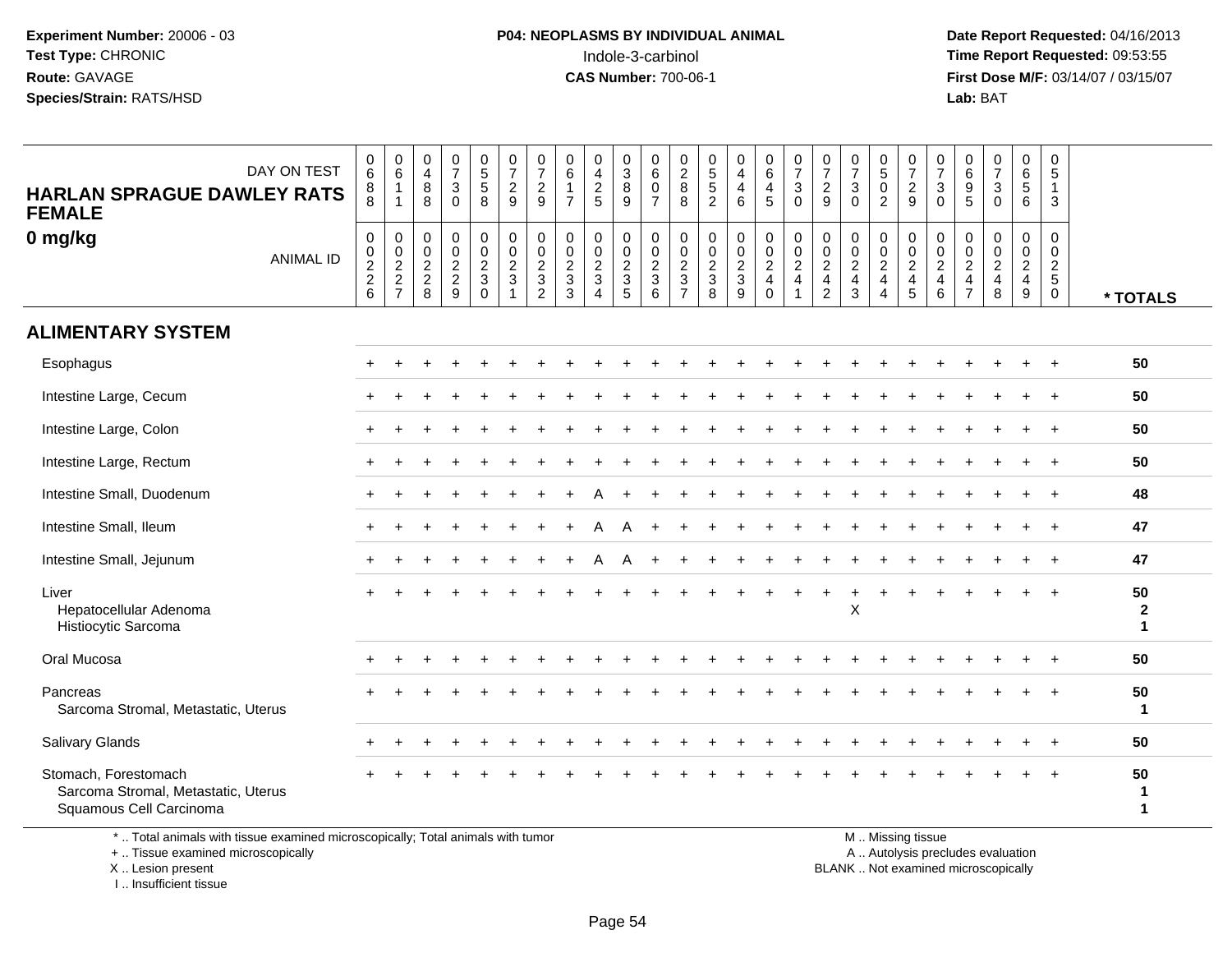**Date Report Requested:** 04/16/2013 **First Dose M/F:** 03/14/07 / 03/15/07<br>**Lab: BAT** 

| DAY ON TEST<br><b>HARLAN SPRAGUE DAWLEY RATS</b><br><b>FEMALE</b> | 0<br>6<br>8<br>8                                      | $\begin{array}{c} 0 \\ 6 \end{array}$<br>$\mathbf{1}$<br>1 | 0<br>$\overline{4}$<br>8<br>8                                     | $\begin{smallmatrix}0\\7\end{smallmatrix}$<br>$\ensuremath{\mathsf{3}}$<br>$\Omega$ | $\begin{array}{c} 0 \\ 5 \\ 5 \end{array}$<br>8                             | $\frac{0}{7}$<br>$\sqrt{2}$<br>9           | 0<br>$\overline{7}$<br>$\overline{c}$<br>9              | 0<br>$6\overline{6}$<br>$\overline{7}$                             | 0<br>$\overline{\mathbf{4}}$<br>$\sqrt{2}$<br>5      | 0<br>$\overline{3}$<br>$\bf 8$<br>9                 | 0<br>$6\phantom{a}$<br>$\boldsymbol{0}$<br>$\overline{7}$ | 0<br>$\overline{2}$<br>$\bf 8$<br>8                          | $\begin{array}{c} 0 \\ 5 \end{array}$<br>5<br>$\overline{2}$ | 0<br>$\overline{4}$<br>4<br>6 | $\begin{array}{c} 0 \\ 6 \end{array}$<br>$\overline{4}$<br>5 | $\frac{0}{7}$<br>$\sqrt{3}$<br>$\Omega$                      | $\frac{0}{7}$<br>$\sqrt{2}$<br>9                                                        | $\frac{0}{7}$<br>$\ensuremath{\mathsf{3}}$<br>$\mathbf{0}$                       | 0<br>$\overline{5}$<br>0<br>$\overline{2}$              | $\frac{0}{7}$<br>$\sqrt{2}$<br>9                       | $\frac{0}{7}$<br>$\ensuremath{\mathsf{3}}$<br>$\mathbf 0$     | 0<br>$6\overline{6}$<br>9<br>$5\phantom{.0}$                      | $\begin{array}{c} 0 \\ 7 \end{array}$<br>$\sqrt{3}$<br>$\Omega$ | 0<br>$\overline{6}$<br>5<br>6                           | 0<br>5<br>$\mathbf{1}$<br>$\mathbf{3}$                   |              |
|-------------------------------------------------------------------|-------------------------------------------------------|------------------------------------------------------------|-------------------------------------------------------------------|-------------------------------------------------------------------------------------|-----------------------------------------------------------------------------|--------------------------------------------|---------------------------------------------------------|--------------------------------------------------------------------|------------------------------------------------------|-----------------------------------------------------|-----------------------------------------------------------|--------------------------------------------------------------|--------------------------------------------------------------|-------------------------------|--------------------------------------------------------------|--------------------------------------------------------------|-----------------------------------------------------------------------------------------|----------------------------------------------------------------------------------|---------------------------------------------------------|--------------------------------------------------------|---------------------------------------------------------------|-------------------------------------------------------------------|-----------------------------------------------------------------|---------------------------------------------------------|----------------------------------------------------------|--------------|
| 0 mg/kg<br><b>ANIMAL ID</b>                                       | 0<br>$\mathbf 0$<br>$\boldsymbol{2}$<br>$\frac{2}{6}$ | 0<br>$\frac{0}{2}$<br>$\frac{2}{7}$                        | 0<br>$\begin{smallmatrix} 0\\2 \end{smallmatrix}$<br>$_{\rm 8}^2$ | $\pmb{0}$<br>$0$<br>$2$<br>$9$                                                      | 0<br>$\begin{smallmatrix} 0\\2 \end{smallmatrix}$<br>$\sqrt{3}$<br>$\Omega$ | $\mathbf 0$<br>$\frac{0}{2}$<br>$\sqrt{3}$ | 0<br>$\pmb{0}$<br>$\overline{c}$<br>3<br>$\overline{2}$ | 0<br>$\pmb{0}$<br>$\overline{2}$<br>$\ensuremath{\mathsf{3}}$<br>3 | $\pmb{0}$<br>$\pmb{0}$<br>$\sqrt{2}$<br>$\mathbf{3}$ | 0<br>$\pmb{0}$<br>$\overline{2}$<br>$\sqrt{3}$<br>5 | 0<br>$\frac{0}{2}$<br>6                                   | 0<br>$\pmb{0}$<br>$\sqrt{2}$<br>$\sqrt{3}$<br>$\overline{7}$ | $\pmb{0}$<br>$\pmb{0}$<br>$\overline{2}$<br>3<br>8           | 0<br>$\frac{0}{2}$<br>3<br>9  | 0<br>$\frac{0}{2}$<br>$\overline{4}$<br>$\pmb{0}$            | $\pmb{0}$<br>$\mathbf 0$<br>$\overline{2}$<br>$\overline{4}$ | $\mathbf 0$<br>$\pmb{0}$<br>$\overline{2}$<br>$\overline{\mathbf{4}}$<br>$\overline{2}$ | $\pmb{0}$<br>$\begin{smallmatrix} 0\\2 \end{smallmatrix}$<br>$\overline{4}$<br>3 | 0<br>$\pmb{0}$<br>$\overline{2}$<br>$\overline{4}$<br>4 | 0<br>$\frac{0}{2}$<br>$\overline{4}$<br>$\overline{5}$ | 0<br>$\pmb{0}$<br>$\overline{2}$<br>$\overline{4}$<br>$\,6\,$ | 0<br>0<br>$\sqrt{2}$<br>$\overline{\mathbf{4}}$<br>$\overline{7}$ | 0<br>$\pmb{0}$<br>$\overline{2}$<br>$\overline{4}$<br>8         | 0<br>$\pmb{0}$<br>$\sqrt{2}$<br>$\overline{4}$<br>$9\,$ | 0<br>$\pmb{0}$<br>$\overline{2}$<br>$5\phantom{.0}$<br>0 | * TOTALS     |
| Stomach, Glandular                                                |                                                       |                                                            |                                                                   |                                                                                     |                                                                             |                                            |                                                         |                                                                    |                                                      |                                                     |                                                           |                                                              |                                                              |                               |                                                              |                                                              |                                                                                         |                                                                                  |                                                         |                                                        |                                                               |                                                                   |                                                                 |                                                         | $\overline{+}$                                           | 50           |
| Tongue                                                            |                                                       |                                                            |                                                                   |                                                                                     |                                                                             |                                            |                                                         |                                                                    | $\ddot{}$                                            |                                                     |                                                           |                                                              |                                                              |                               |                                                              |                                                              |                                                                                         |                                                                                  |                                                         |                                                        |                                                               |                                                                   |                                                                 |                                                         |                                                          | $\mathbf{1}$ |
| <b>CARDIOVASCULAR SYSTEM</b>                                      |                                                       |                                                            |                                                                   |                                                                                     |                                                                             |                                            |                                                         |                                                                    |                                                      |                                                     |                                                           |                                                              |                                                              |                               |                                                              |                                                              |                                                                                         |                                                                                  |                                                         |                                                        |                                                               |                                                                   |                                                                 |                                                         |                                                          |              |
| <b>Blood Vessel</b>                                               |                                                       |                                                            |                                                                   |                                                                                     |                                                                             |                                            |                                                         |                                                                    |                                                      |                                                     |                                                           |                                                              |                                                              |                               |                                                              |                                                              |                                                                                         |                                                                                  |                                                         |                                                        |                                                               |                                                                   |                                                                 |                                                         |                                                          | 50           |
| Heart                                                             |                                                       |                                                            |                                                                   |                                                                                     |                                                                             |                                            |                                                         |                                                                    |                                                      |                                                     |                                                           |                                                              |                                                              |                               |                                                              |                                                              |                                                                                         |                                                                                  |                                                         |                                                        |                                                               |                                                                   |                                                                 |                                                         |                                                          | 50           |
| <b>ENDOCRINE SYSTEM</b>                                           |                                                       |                                                            |                                                                   |                                                                                     |                                                                             |                                            |                                                         |                                                                    |                                                      |                                                     |                                                           |                                                              |                                                              |                               |                                                              |                                                              |                                                                                         |                                                                                  |                                                         |                                                        |                                                               |                                                                   |                                                                 |                                                         |                                                          |              |
| <b>Adrenal Cortex</b><br>Sarcoma Stromal, Metastatic, Uterus      |                                                       |                                                            |                                                                   |                                                                                     |                                                                             |                                            |                                                         |                                                                    |                                                      |                                                     |                                                           |                                                              |                                                              |                               |                                                              |                                                              |                                                                                         |                                                                                  |                                                         |                                                        |                                                               |                                                                   |                                                                 |                                                         |                                                          | 50<br>1      |
| Adrenal Medulla                                                   |                                                       |                                                            |                                                                   |                                                                                     |                                                                             |                                            |                                                         |                                                                    |                                                      |                                                     |                                                           |                                                              |                                                              |                               |                                                              |                                                              |                                                                                         |                                                                                  |                                                         |                                                        |                                                               |                                                                   |                                                                 |                                                         |                                                          | 50           |
| Islets, Pancreatic                                                |                                                       |                                                            |                                                                   |                                                                                     |                                                                             |                                            |                                                         |                                                                    |                                                      |                                                     |                                                           |                                                              |                                                              |                               |                                                              |                                                              |                                                                                         |                                                                                  |                                                         |                                                        |                                                               |                                                                   |                                                                 |                                                         |                                                          | 50           |
| Parathyroid Gland                                                 |                                                       |                                                            |                                                                   |                                                                                     |                                                                             |                                            |                                                         |                                                                    |                                                      |                                                     |                                                           |                                                              |                                                              |                               |                                                              |                                                              |                                                                                         |                                                                                  |                                                         |                                                        |                                                               |                                                                   |                                                                 |                                                         |                                                          | 47           |
| <b>Pituitary Gland</b><br>Pars Distalis, Adenoma                  | $\mathsf X$                                           | $\times$                                                   |                                                                   |                                                                                     |                                                                             |                                            |                                                         |                                                                    |                                                      |                                                     | $\boldsymbol{\mathsf{X}}$                                 |                                                              | X                                                            |                               |                                                              |                                                              | X                                                                                       | $\times$                                                                         |                                                         | $\pmb{\times}$                                         | $\sf X$                                                       |                                                                   | $\mathsf{X}$                                                    | $\times$                                                | $\overline{1}$                                           | 50<br>18     |
| <b>Thyroid Gland</b><br>C-cell, Adenoma                           | $+$                                                   |                                                            |                                                                   |                                                                                     | X                                                                           | $\boldsymbol{\mathsf{X}}$                  |                                                         |                                                                    |                                                      |                                                     |                                                           |                                                              |                                                              |                               |                                                              | X                                                            |                                                                                         | X                                                                                |                                                         | X                                                      |                                                               |                                                                   |                                                                 |                                                         | $+$                                                      | 49<br>11     |

### **GENERAL BODY SYSTEM**

NONE

\* .. Total animals with tissue examined microscopically; Total animals with tumor

+ .. Tissue examined microscopically

X .. Lesion present

I .. Insufficient tissue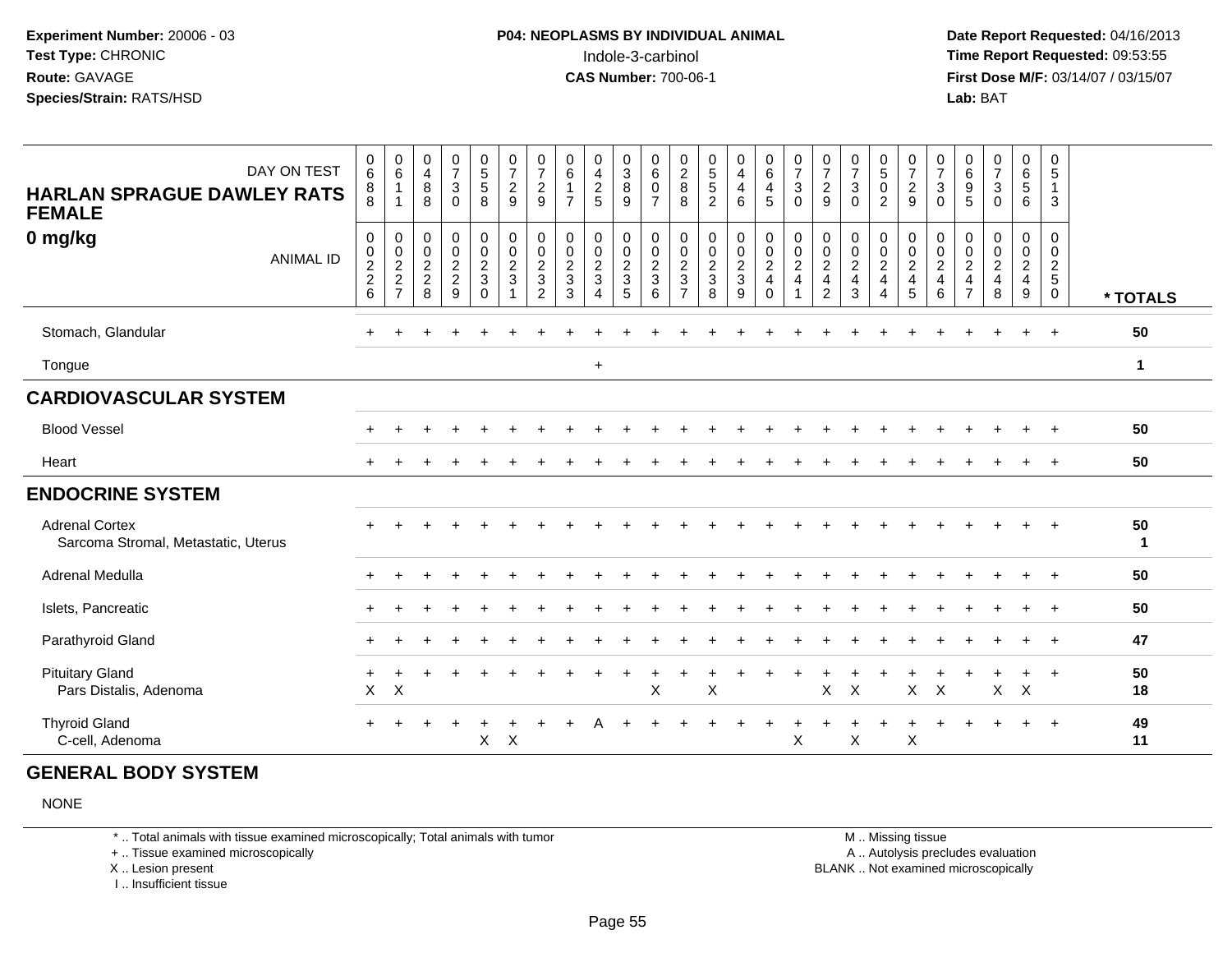**Date Report Requested:** 04/16/2013 **First Dose M/F:** 03/14/07 / 03/15/07<br>Lab: BAT

| DAY ON TEST<br><b>HARLAN SPRAGUE DAWLEY RATS</b><br><b>FEMALE</b>                                                                          | 0<br>$\,6$<br>8<br>$\overline{8}$                                    | $\mathbf 0$<br>$\,6$<br>$\overline{1}$                                          | $\begin{smallmatrix}0\0\4\end{smallmatrix}$<br>8<br>$\overline{8}$ | $\frac{0}{7}$<br>3<br>$\Omega$            | 0<br>5<br>5<br>8                                                                              | $\frac{0}{7}$<br>$\frac{2}{9}$                       | $\frac{0}{7}$<br>$\frac{2}{9}$                              | 0<br>$6\phantom{a}$<br>$\mathbf{1}$<br>$\overline{7}$           | 0<br>$\frac{4}{2}$                                               | 0<br>$\ensuremath{\mathsf{3}}$<br>$\, 8$<br>9                     | 0<br>$\,6$<br>$\mathbf 0$<br>$\overline{7}$  | $\begin{array}{c} 0 \\ 2 \\ 8 \end{array}$<br>8 | 0<br>5<br>5<br>2                                          | 0<br>$\overline{4}$<br>$\overline{4}$<br>6   | $\begin{array}{c} 0 \\ 6 \end{array}$<br>$\overline{4}$<br>$\overline{5}$ | 0<br>$\overline{7}$<br>$\mathbf{3}$<br>$\Omega$  | $\frac{0}{7}$<br>$\frac{2}{9}$                                      | 0<br>$\overline{7}$<br>3<br>$\Omega$                      | $0$<br>$5$<br>$0$<br>$\overline{2}$                                            | 0<br>$\overline{7}$<br>$\frac{2}{9}$            | $\frac{0}{7}$<br>$\sqrt{3}$<br>$\Omega$    | $\begin{matrix} 0 \\ 6 \\ 9 \end{matrix}$<br>$\overline{5}$ | $\frac{0}{7}$<br>$\sqrt{3}$<br>$\mathbf 0$                               | 0<br>$\,6\,$<br>$\sqrt{5}$<br>6                                 | 0<br>5<br>$\mathbf{1}$<br>3                                               |                                   |
|--------------------------------------------------------------------------------------------------------------------------------------------|----------------------------------------------------------------------|---------------------------------------------------------------------------------|--------------------------------------------------------------------|-------------------------------------------|-----------------------------------------------------------------------------------------------|------------------------------------------------------|-------------------------------------------------------------|-----------------------------------------------------------------|------------------------------------------------------------------|-------------------------------------------------------------------|----------------------------------------------|-------------------------------------------------|-----------------------------------------------------------|----------------------------------------------|---------------------------------------------------------------------------|--------------------------------------------------|---------------------------------------------------------------------|-----------------------------------------------------------|--------------------------------------------------------------------------------|-------------------------------------------------|--------------------------------------------|-------------------------------------------------------------|--------------------------------------------------------------------------|-----------------------------------------------------------------|---------------------------------------------------------------------------|-----------------------------------|
| 0 mg/kg<br><b>ANIMAL ID</b>                                                                                                                | $\mathbf 0$<br>$\boldsymbol{0}$<br>$\overline{2}$<br>$\sqrt{2}$<br>6 | $\mathbf 0$<br>$\overline{0}$<br>$\overline{2}$<br>$\sqrt{2}$<br>$\overline{7}$ | 0<br>$\,0\,$<br>$\overline{2}$<br>$\frac{2}{8}$                    | 0<br>0<br>$\overline{2}$<br>$\frac{2}{9}$ | $\begin{smallmatrix} 0\\0 \end{smallmatrix}$<br>$\overline{2}$<br>$\mathbf{3}$<br>$\mathsf 0$ | $_{\rm 0}^{\rm 0}$<br>$\overline{2}$<br>$\mathbf{3}$ | $\mathbf 0$<br>$\pmb{0}$<br>$\frac{2}{3}$<br>$\overline{2}$ | $\mathbf 0$<br>$\mathbf 0$<br>$\overline{2}$<br>$\sqrt{3}$<br>3 | 0<br>$\pmb{0}$<br>$\overline{2}$<br>$\sqrt{3}$<br>$\overline{4}$ | $\mathbf 0$<br>$\mathbf 0$<br>$\overline{2}$<br>$\mathbf{3}$<br>5 | 0<br>$\mathbf 0$<br>$\overline{2}$<br>3<br>6 | 0<br>0<br>$\overline{2}$<br>3<br>$\overline{7}$ | 0<br>$^{\rm 0}_{\rm 2}$<br>$\ensuremath{\mathsf{3}}$<br>8 | 0<br>$\mathbf 0$<br>$\overline{2}$<br>3<br>9 | $_{\rm 0}^{\rm 0}$<br>$\overline{2}$<br>$\overline{4}$<br>$\mathbf 0$     | 0<br>$\mathbf 0$<br>$\sqrt{2}$<br>$\overline{4}$ | $\mathbf 0$<br>$\mathbf 0$<br>$\overline{2}$<br>$\overline{4}$<br>2 | 0<br>$\mathbf 0$<br>$\overline{2}$<br>$\overline{4}$<br>3 | 0<br>$\ddot{\mathbf{0}}$<br>$\overline{2}$<br>$\overline{4}$<br>$\overline{4}$ | 0<br>0<br>$\overline{2}$<br>$\overline{4}$<br>5 | 0<br>$\mathbf 0$<br>$\frac{2}{4}$<br>$\,6$ | $\mathbf 0$<br>$\pmb{0}$<br>$\frac{2}{4}$<br>$\overline{7}$ | $\pmb{0}$<br>$\pmb{0}$<br>$\frac{2}{4}$<br>8                             | $\mathbf 0$<br>$\mathbf 0$<br>$\sqrt{2}$<br>$\overline{4}$<br>9 | $\mathbf 0$<br>$\mathbf 0$<br>$\overline{2}$<br>$\sqrt{5}$<br>$\mathbf 0$ | * TOTALS                          |
| <b>GENITAL SYSTEM</b>                                                                                                                      |                                                                      |                                                                                 |                                                                    |                                           |                                                                                               |                                                      |                                                             |                                                                 |                                                                  |                                                                   |                                              |                                                 |                                                           |                                              |                                                                           |                                                  |                                                                     |                                                           |                                                                                |                                                 |                                            |                                                             |                                                                          |                                                                 |                                                                           |                                   |
| <b>Clitoral Gland</b>                                                                                                                      |                                                                      |                                                                                 |                                                                    |                                           |                                                                                               |                                                      |                                                             |                                                                 |                                                                  |                                                                   |                                              |                                                 |                                                           |                                              |                                                                           |                                                  |                                                                     |                                                           |                                                                                |                                                 |                                            |                                                             |                                                                          |                                                                 |                                                                           | 50                                |
| Ovary<br>Granulosa-Theca Tumor Benign<br>Histiocytic Sarcoma<br><b>Tubulostromal Carcinoma</b>                                             |                                                                      |                                                                                 |                                                                    |                                           |                                                                                               |                                                      |                                                             |                                                                 |                                                                  |                                                                   |                                              |                                                 |                                                           |                                              |                                                                           |                                                  |                                                                     |                                                           |                                                                                |                                                 |                                            | X                                                           | $\sf X$                                                                  |                                                                 | $\overline{+}$                                                            | 50<br>1<br>1<br>1                 |
| <b>Uterus</b><br>Histiocytic Sarcoma<br>Polyp Stromal<br>Sarcoma Stromal<br>Sarcoma Stromal, Multiple                                      |                                                                      |                                                                                 |                                                                    |                                           |                                                                                               | X                                                    |                                                             |                                                                 |                                                                  |                                                                   |                                              |                                                 |                                                           |                                              |                                                                           |                                                  |                                                                     |                                                           |                                                                                | X                                               |                                            |                                                             |                                                                          | X                                                               | $+$                                                                       | 50<br>1<br>10<br>1<br>1           |
| Vagina<br>Polyp<br>Schwannoma Malignant                                                                                                    |                                                                      |                                                                                 |                                                                    |                                           |                                                                                               |                                                      |                                                             |                                                                 |                                                                  |                                                                   |                                              |                                                 |                                                           |                                              |                                                                           |                                                  |                                                                     |                                                           | $\ddot{}$<br>X                                                                 |                                                 |                                            |                                                             |                                                                          |                                                                 |                                                                           | $\mathbf{2}$<br>1<br>$\mathbf{1}$ |
| <b>HEMATOPOIETIC SYSTEM</b>                                                                                                                |                                                                      |                                                                                 |                                                                    |                                           |                                                                                               |                                                      |                                                             |                                                                 |                                                                  |                                                                   |                                              |                                                 |                                                           |                                              |                                                                           |                                                  |                                                                     |                                                           |                                                                                |                                                 |                                            |                                                             |                                                                          |                                                                 |                                                                           |                                   |
| <b>Bone Marrow</b>                                                                                                                         |                                                                      |                                                                                 |                                                                    |                                           |                                                                                               |                                                      |                                                             |                                                                 |                                                                  |                                                                   |                                              |                                                 |                                                           |                                              |                                                                           |                                                  |                                                                     |                                                           |                                                                                |                                                 |                                            |                                                             |                                                                          |                                                                 | $\div$                                                                    | 50                                |
| Lymph Node<br>Lumbar, Histiocytic Sarcoma<br>Pancreatic, Sarcoma Stromal, Metastatic,<br>Uterus                                            |                                                                      |                                                                                 |                                                                    |                                           |                                                                                               | $\overline{ }$                                       |                                                             |                                                                 |                                                                  | ÷                                                                 |                                              |                                                 |                                                           |                                              |                                                                           |                                                  |                                                                     |                                                           | $\ddot{}$                                                                      |                                                 |                                            |                                                             |                                                                          |                                                                 |                                                                           | $\overline{7}$<br>1<br>1          |
| Lymph Node, Mandibular<br>Histiocytic Sarcoma                                                                                              |                                                                      |                                                                                 |                                                                    |                                           |                                                                                               |                                                      |                                                             |                                                                 |                                                                  |                                                                   |                                              |                                                 |                                                           |                                              |                                                                           |                                                  |                                                                     |                                                           |                                                                                |                                                 |                                            |                                                             |                                                                          |                                                                 |                                                                           | 50<br>$\mathbf 1$                 |
| *  Total animals with tissue examined microscopically; Total animals with tumor<br>+  Tissue examined microscopically<br>X  Lesion present |                                                                      |                                                                                 |                                                                    |                                           |                                                                                               |                                                      |                                                             |                                                                 |                                                                  |                                                                   |                                              |                                                 |                                                           |                                              |                                                                           |                                                  |                                                                     |                                                           |                                                                                | M  Missing tissue                               |                                            |                                                             | A  Autolysis precludes evaluation<br>BLANK  Not examined microscopically |                                                                 |                                                                           |                                   |

I .. Insufficient tissue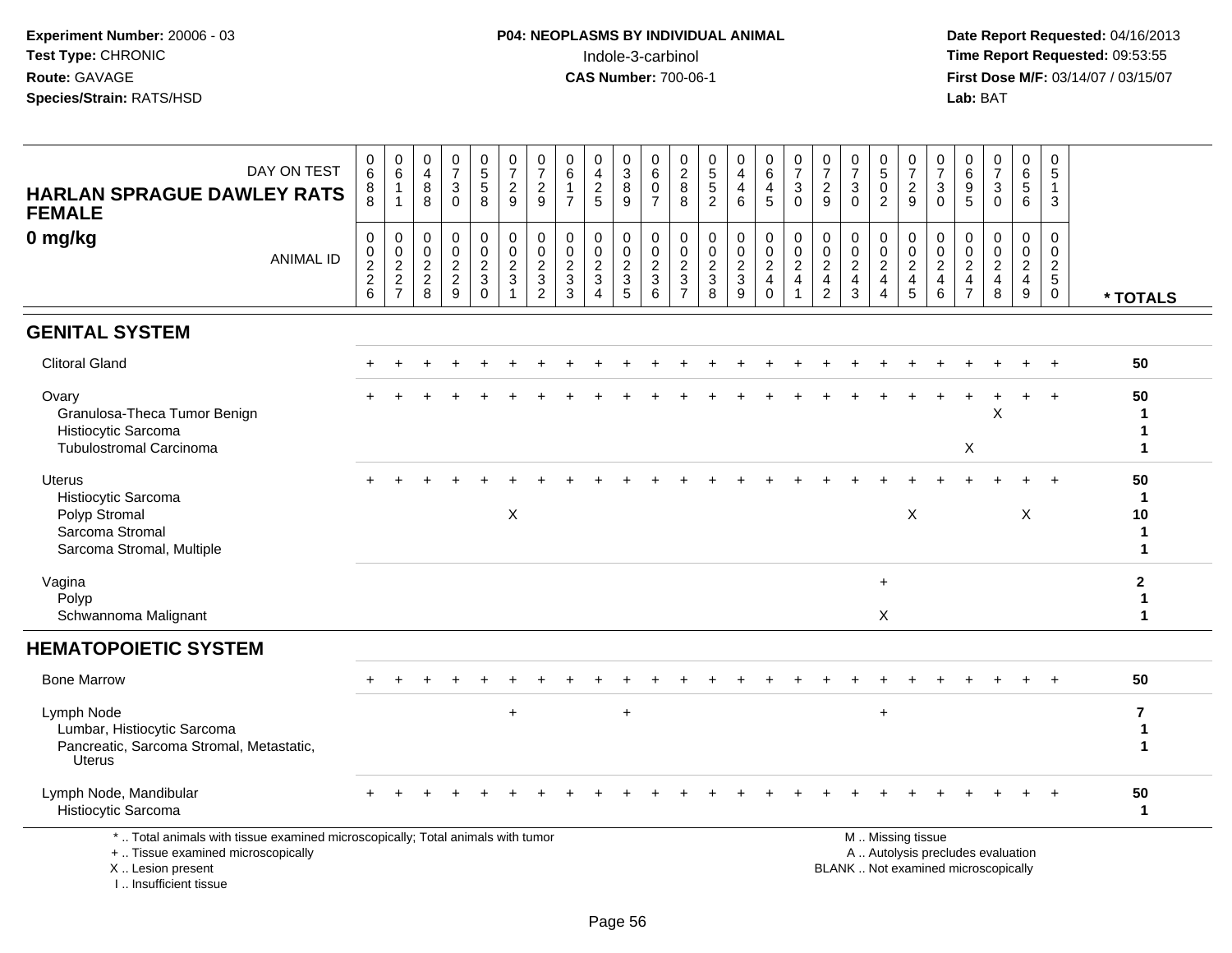**Date Report Requested:** 04/16/2013 **First Dose M/F:** 03/14/07 / 03/15/07<br>Lab: BAT

| DAY ON TEST<br><b>HARLAN SPRAGUE DAWLEY RATS</b><br><b>FEMALE</b>                                                                                                   | $_6^0$<br>8<br>8             | $\begin{array}{c} 0 \\ 6 \end{array}$<br>$\mathbf{1}$<br>$\overline{1}$ | 0<br>$\overline{4}$<br>$\, 8$<br>8          | $\frac{0}{7}$<br>$\mathbf{3}$<br>$\Omega$                         | $\begin{array}{c} 0 \\ 5 \\ 5 \end{array}$<br>8                  | $\frac{0}{7}$<br>$\frac{2}{9}$                                    | 0<br>$\overline{7}$<br>$\overline{c}$<br>9                                  | 0<br>$\,6\,$<br>$\mathbf{1}$<br>$\overline{7}$    | $0$<br>$4$<br>$2$<br>$5$                                            | 0<br>$\ensuremath{\mathsf{3}}$<br>$\overline{8}$<br>9 | 0<br>$\,6\,$<br>$\mathbf 0$<br>$\overline{7}$                     | 0<br>$\frac{2}{8}$<br>8                                        | $\begin{array}{c} 0 \\ 5 \\ 5 \end{array}$<br>$\overline{c}$ | $\mathbf 0$<br>$\overline{\mathbf{4}}$<br>$\overline{\mathbf{4}}$<br>$6\phantom{a}$ | 0<br>$\,6\,$<br>4<br>5                                           | $\frac{0}{7}$<br>$\sqrt{3}$<br>$\Omega$                            | $\pmb{0}$<br>$\overline{7}$<br>$\overline{2}$<br>$9\,$                       | $\frac{0}{7}$<br>$\sqrt{3}$<br>$\mathbf 0$       | $0$<br>$5$<br>$0$<br>$\overline{2}$                  | $\frac{0}{7}$<br>$\frac{2}{9}$  | $\begin{array}{c} 0 \\ 7 \end{array}$<br>$\ensuremath{\mathsf{3}}$<br>$\Omega$ | $\begin{matrix} 0 \\ 6 \end{matrix}$<br>$9\,$<br>$\overline{5}$    | $\begin{smallmatrix}0\\7\end{smallmatrix}$<br>$\sqrt{3}$<br>$\Omega$     | 0<br>$\,6\,$<br>5<br>6                                          | 0<br>$\sqrt{5}$<br>$\mathbf{1}$<br>$\mathbf{3}$                                               |                                          |
|---------------------------------------------------------------------------------------------------------------------------------------------------------------------|------------------------------|-------------------------------------------------------------------------|---------------------------------------------|-------------------------------------------------------------------|------------------------------------------------------------------|-------------------------------------------------------------------|-----------------------------------------------------------------------------|---------------------------------------------------|---------------------------------------------------------------------|-------------------------------------------------------|-------------------------------------------------------------------|----------------------------------------------------------------|--------------------------------------------------------------|-------------------------------------------------------------------------------------|------------------------------------------------------------------|--------------------------------------------------------------------|------------------------------------------------------------------------------|--------------------------------------------------|------------------------------------------------------|---------------------------------|--------------------------------------------------------------------------------|--------------------------------------------------------------------|--------------------------------------------------------------------------|-----------------------------------------------------------------|-----------------------------------------------------------------------------------------------|------------------------------------------|
| 0 mg/kg<br><b>ANIMAL ID</b>                                                                                                                                         | 0<br>0<br>$\frac{2}{2}$<br>6 | $\,0\,$<br>$\frac{0}{2}$<br>$\frac{2}{7}$                               | $\mathbf 0$<br>$\mathbf 0$<br>$\frac{2}{8}$ | $\mathbf 0$<br>$\mathbf 0$<br>$\sqrt{2}$<br>$\boldsymbol{2}$<br>9 | $\pmb{0}$<br>$\mathbf 0$<br>$\sqrt{2}$<br>$\sqrt{3}$<br>$\Omega$ | $\pmb{0}$<br>$\mathsf{O}\xspace$<br>$\frac{2}{3}$<br>$\mathbf{1}$ | $\mathbf 0$<br>$\mathbf 0$<br>$\mathbf 2$<br>$\mathbf{3}$<br>$\overline{2}$ | 0<br>$\pmb{0}$<br>$\sqrt{2}$<br>$\mathbf{3}$<br>3 | $\mathbf 0$<br>$\pmb{0}$<br>$\frac{2}{3}$<br>$\boldsymbol{\Lambda}$ | 0<br>$\mathbf 0$<br>$\sqrt{2}$<br>$\sqrt{3}$<br>5     | $\mathbf 0$<br>$\mathbf 0$<br>$\overline{2}$<br>$\mathbf{3}$<br>6 | 0<br>$\pmb{0}$<br>$\sqrt{2}$<br>$\mathbf{3}$<br>$\overline{7}$ | $\mathbf 0$<br>$\pmb{0}$<br>$\sqrt{2}$<br>$\sqrt{3}$<br>8    | $\pmb{0}$<br>$\pmb{0}$<br>$\frac{2}{3}$<br>9                                        | 0<br>$\mathbf 0$<br>$\overline{2}$<br>$\overline{4}$<br>$\Omega$ | 0<br>$\mathbf 0$<br>$\sqrt{2}$<br>$\overline{4}$<br>$\overline{1}$ | $\mathbf 0$<br>$\mathbf 0$<br>$\sqrt{2}$<br>$\overline{a}$<br>$\overline{c}$ | $\mathbf 0$<br>$\mathbf 0$<br>$\frac{2}{4}$<br>3 | 0<br>$\mathbf 0$<br>$\overline{2}$<br>$\overline{4}$ | $\pmb{0}$<br>$\frac{0}{2}$<br>5 | $\mathbf 0$<br>$\mathbf 0$<br>$\overline{2}$<br>$\overline{4}$<br>$\,6\,$      | 0<br>$\mathbf 0$<br>$\sqrt{2}$<br>$\overline{4}$<br>$\overline{7}$ | $\mathbf 0$<br>$\mathbf 0$<br>$\overline{2}$<br>$\overline{4}$<br>8      | $\mathbf 0$<br>$\mathbf 0$<br>$\sqrt{2}$<br>$\overline{4}$<br>9 | $\mathbf 0$<br>$\mathsf{O}\xspace$<br>$\overline{2}$<br>$\begin{array}{c} 5 \\ 0 \end{array}$ | * TOTALS                                 |
| Lymph Node, Mesenteric<br>Histiocytic Sarcoma<br>Sarcoma Stromal, Metastatic, Uterus                                                                                |                              |                                                                         |                                             |                                                                   |                                                                  |                                                                   |                                                                             |                                                   |                                                                     |                                                       |                                                                   |                                                                |                                                              |                                                                                     |                                                                  |                                                                    |                                                                              |                                                  |                                                      |                                 |                                                                                |                                                                    |                                                                          |                                                                 |                                                                                               | 50<br>1<br>$\mathbf{1}$                  |
| Spleen<br>Histiocytic Sarcoma                                                                                                                                       |                              |                                                                         |                                             |                                                                   |                                                                  |                                                                   |                                                                             |                                                   |                                                                     |                                                       |                                                                   |                                                                |                                                              |                                                                                     |                                                                  |                                                                    |                                                                              |                                                  |                                                      |                                 |                                                                                |                                                                    |                                                                          |                                                                 |                                                                                               | 50<br>$\mathbf 1$                        |
| Thymus<br>Histiocytic Sarcoma                                                                                                                                       |                              |                                                                         |                                             |                                                                   |                                                                  |                                                                   |                                                                             |                                                   |                                                                     |                                                       |                                                                   |                                                                |                                                              |                                                                                     |                                                                  |                                                                    |                                                                              |                                                  |                                                      |                                 |                                                                                |                                                                    |                                                                          |                                                                 |                                                                                               | 47<br>$\mathbf{1}$                       |
| <b>INTEGUMENTARY SYSTEM</b>                                                                                                                                         |                              |                                                                         |                                             |                                                                   |                                                                  |                                                                   |                                                                             |                                                   |                                                                     |                                                       |                                                                   |                                                                |                                                              |                                                                                     |                                                                  |                                                                    |                                                                              |                                                  |                                                      |                                 |                                                                                |                                                                    |                                                                          |                                                                 |                                                                                               |                                          |
| Mammary Gland<br>Adenoma<br>Carcinoma<br>Fibroadenoma<br>Fibroadenoma, Multiple<br>Myoepithelioma                                                                   | $\boldsymbol{\mathsf{X}}$    | X                                                                       | X<br>$\mathsf X$                            | $\boldsymbol{\mathsf{X}}$                                         | $\pmb{\times}$                                                   | X                                                                 | $\boldsymbol{\mathsf{X}}$                                                   | $\pmb{\times}$                                    |                                                                     |                                                       | $\boldsymbol{\mathsf{X}}$                                         | X                                                              |                                                              | $\boldsymbol{\mathsf{X}}$                                                           |                                                                  |                                                                    |                                                                              | $X$ $X$                                          |                                                      |                                 |                                                                                | $\mathsf X$                                                        |                                                                          | $\mathsf X$                                                     | X                                                                                             | 50<br>3<br>3<br>18<br>11<br>$\mathbf{1}$ |
| Skin<br>Hemangiosarcoma<br>Schwannoma Malignant<br>Subcutaneous Tissue, Fibroma<br>Subcutaneous Tissue, Fibrosarcoma                                                |                              |                                                                         |                                             |                                                                   |                                                                  |                                                                   | X                                                                           |                                                   |                                                                     |                                                       |                                                                   |                                                                |                                                              |                                                                                     | X                                                                |                                                                    |                                                                              |                                                  |                                                      |                                 | $\mathsf{X}$                                                                   |                                                                    |                                                                          |                                                                 |                                                                                               | 50<br>$\mathbf{1}$                       |
| <b>MUSCULOSKELETAL SYSTEM</b>                                                                                                                                       |                              |                                                                         |                                             |                                                                   |                                                                  |                                                                   |                                                                             |                                                   |                                                                     |                                                       |                                                                   |                                                                |                                                              |                                                                                     |                                                                  |                                                                    |                                                                              |                                                  |                                                      |                                 |                                                                                |                                                                    |                                                                          |                                                                 |                                                                                               |                                          |
| <b>Bone</b>                                                                                                                                                         |                              |                                                                         |                                             |                                                                   |                                                                  |                                                                   |                                                                             |                                                   |                                                                     |                                                       |                                                                   |                                                                |                                                              |                                                                                     |                                                                  |                                                                    |                                                                              |                                                  |                                                      |                                 |                                                                                |                                                                    |                                                                          |                                                                 |                                                                                               | 50                                       |
| <b>Skeletal Muscle</b>                                                                                                                                              |                              |                                                                         |                                             |                                                                   |                                                                  |                                                                   |                                                                             | $+$                                               |                                                                     |                                                       |                                                                   |                                                                |                                                              |                                                                                     |                                                                  |                                                                    |                                                                              |                                                  |                                                      |                                 |                                                                                |                                                                    |                                                                          |                                                                 |                                                                                               | $\mathbf{1}$                             |
| *  Total animals with tissue examined microscopically; Total animals with tumor<br>+  Tissue examined microscopically<br>X  Lesion present<br>I Insufficient tissue |                              |                                                                         |                                             |                                                                   |                                                                  |                                                                   |                                                                             |                                                   |                                                                     |                                                       |                                                                   |                                                                |                                                              |                                                                                     |                                                                  |                                                                    |                                                                              |                                                  |                                                      | M  Missing tissue               |                                                                                |                                                                    | A  Autolysis precludes evaluation<br>BLANK  Not examined microscopically |                                                                 |                                                                                               |                                          |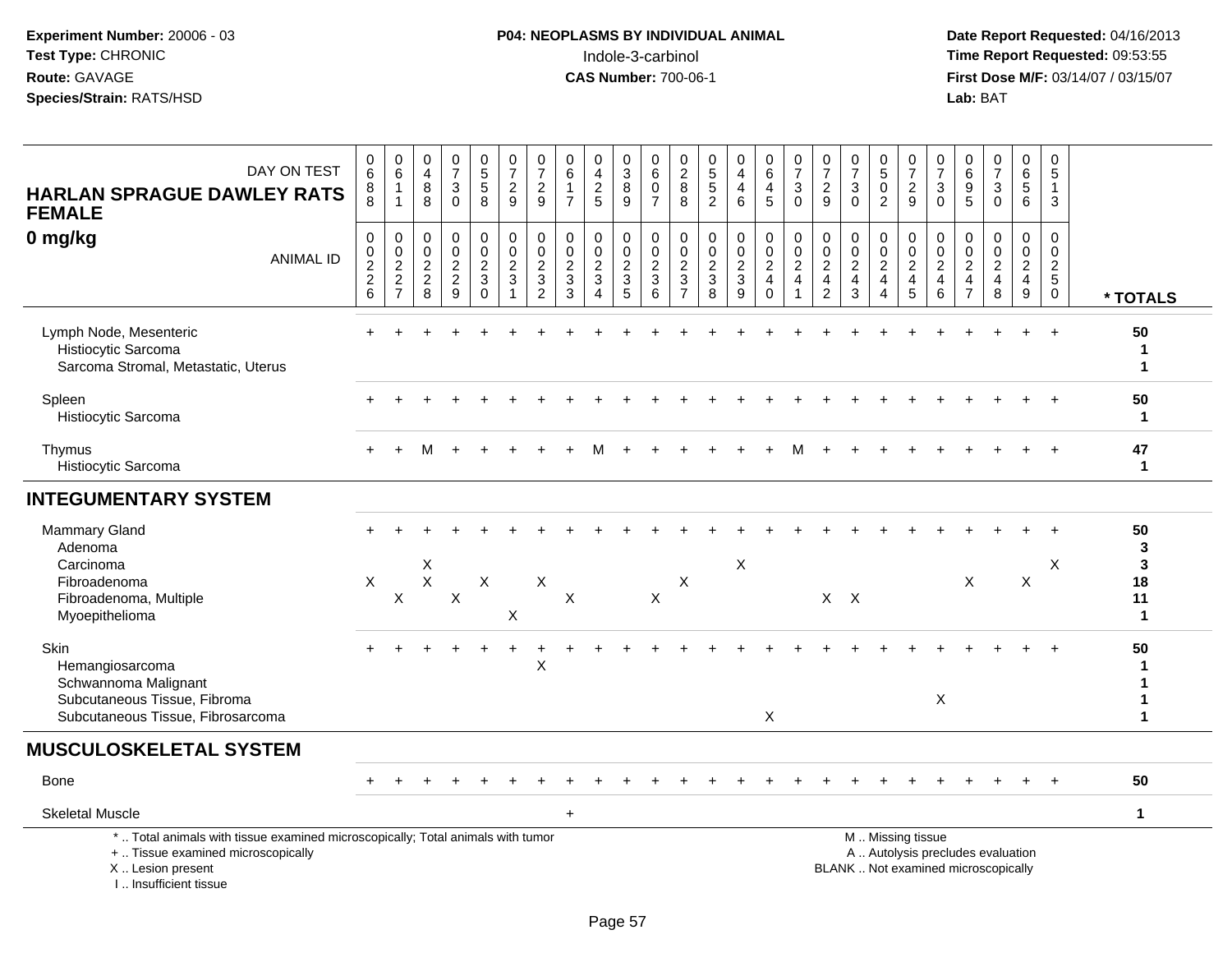**Date Report Requested:** 04/16/2013 **First Dose M/F:** 03/14/07 / 03/15/07<br>**Lab: BAT** 

| DAY ON TEST<br><b>HARLAN SPRAGUE DAWLEY RATS</b><br><b>FEMALE</b>                   | 0<br>6<br>$\begin{array}{c} 8 \\ 8 \end{array}$ | $\pmb{0}$<br>$\,6\,$<br>$\mathbf{1}$<br>$\overline{1}$ | 0<br>$\overline{4}$<br>8<br>8                                  | $\begin{array}{c} 0 \\ 7 \end{array}$<br>$\mathbf{3}$<br>$\mathbf 0$ | $\begin{array}{c} 0 \\ 5 \\ 5 \end{array}$<br>8 | $\begin{smallmatrix}0\\7\end{smallmatrix}$<br>$\frac{2}{9}$                                                     | $\frac{0}{7}$<br>$\sqrt{2}$<br>9          | $\pmb{0}$<br>$\,6\,$<br>$\mathbf{1}$<br>$\overline{7}$            | 0<br>$\overline{\mathbf{4}}$<br>$\frac{2}{5}$               | $\begin{array}{c} 0 \\ 3 \\ 8 \end{array}$<br>9                | 0<br>$\,6\,$<br>$\mathbf 0$<br>$\overline{7}$ | $\begin{array}{c} 0 \\ 2 \\ 8 \end{array}$<br>8 | $\begin{array}{c} 0 \\ 5 \\ 5 \end{array}$<br>$\sqrt{2}$       | $\begin{smallmatrix} 0\\4 \end{smallmatrix}$<br>$\overline{\mathbf{4}}$<br>6 | $0\over 6$<br>$\overline{4}$<br>$\sqrt{5}$          | $\frac{0}{7}$<br>$\mathbf{3}$<br>$\mathbf 0$                                   | $\frac{0}{7}$<br>$\overline{\mathbf{c}}$<br>9       | 0<br>$\overline{7}$<br>$\ensuremath{\mathsf{3}}$<br>$\mathbf 0$ | $\begin{smallmatrix}0\5\0\end{smallmatrix}$<br>$\overline{2}$        | $\frac{0}{7}$<br>$\frac{2}{9}$                                                                                                                                                                                                | $\frac{0}{7}$<br>$\sqrt{3}$<br>$\mathbf 0$                          | $\begin{array}{c} 0 \\ 6 \end{array}$<br>$\boldsymbol{9}$<br>5         | $\frac{0}{7}$<br>$\sqrt{3}$<br>$\mathbf 0$ | $\begin{array}{c} 0 \\ 6 \\ 5 \end{array}$<br>6 | 0<br>$\overline{5}$<br>$\mathbf{1}$<br>3 |                    |
|-------------------------------------------------------------------------------------|-------------------------------------------------|--------------------------------------------------------|----------------------------------------------------------------|----------------------------------------------------------------------|-------------------------------------------------|-----------------------------------------------------------------------------------------------------------------|-------------------------------------------|-------------------------------------------------------------------|-------------------------------------------------------------|----------------------------------------------------------------|-----------------------------------------------|-------------------------------------------------|----------------------------------------------------------------|------------------------------------------------------------------------------|-----------------------------------------------------|--------------------------------------------------------------------------------|-----------------------------------------------------|-----------------------------------------------------------------|----------------------------------------------------------------------|-------------------------------------------------------------------------------------------------------------------------------------------------------------------------------------------------------------------------------|---------------------------------------------------------------------|------------------------------------------------------------------------|--------------------------------------------|-------------------------------------------------|------------------------------------------|--------------------|
| 0 mg/kg<br><b>ANIMAL ID</b>                                                         | 0<br>0<br>$\frac{2}{2}$ 6                       | 0<br>$\,0\,$<br>$\frac{2}{2}$                          | 0<br>$\mathbf 0$<br>$\begin{array}{c} 2 \\ 2 \\ 8 \end{array}$ | 0<br>$\mathbf 0$<br>$\frac{2}{9}$                                    | $\pmb{0}$<br>$\pmb{0}$<br>$\frac{2}{3}$         | $\mathbf 0$<br>$\mathbf 0$<br>$\frac{2}{3}$                                                                     | $\pmb{0}$<br>$\mathbf 0$<br>$\frac{2}{3}$ | 0<br>$\mathbf 0$<br>$\overline{2}$<br>$\mathsf 3$<br>$\mathbf{3}$ | 0<br>$\mathbf 0$<br>$\frac{2}{3}$<br>$\boldsymbol{\Lambda}$ | 0<br>$\mathbf 0$<br>$\begin{array}{c} 2 \\ 3 \\ 5 \end{array}$ | $\pmb{0}$<br>$\mathbf 0$<br>$\frac{2}{3}$     | 0<br>$\pmb{0}$<br>$\frac{2}{3}$                 | $\mathbf 0$<br>$\begin{array}{c} 0 \\ 2 \\ 3 \\ 8 \end{array}$ | $\pmb{0}$<br>$\mathsf 0$<br>$\frac{2}{3}$<br>$\overline{9}$                  | 0<br>$\mathbf 0$<br>$\frac{2}{4}$<br>$\overline{0}$ | $\begin{smallmatrix}0\0\0\end{smallmatrix}$<br>$\frac{2}{4}$<br>$\overline{1}$ | 0<br>$\mathbf 0$<br>$\frac{2}{4}$<br>$\overline{c}$ | 0<br>0<br>$\frac{2}{4}$<br>3                                    | $\mathbf 0$<br>$\pmb{0}$<br>$\frac{2}{4}$<br>$\overline{\mathbf{A}}$ | 0<br>$\mathbf 0$<br>$\frac{2}{4}$                                                                                                                                                                                             | $\pmb{0}$<br>$\mathsf{O}\xspace$<br>$\frac{2}{4}$<br>$6\phantom{a}$ | 0<br>$\mathbf 0$<br>$\overline{c}$<br>$\overline{4}$<br>$\overline{7}$ | 0<br>$\mathbf 0$<br>$\frac{2}{4}$<br>8     | 0<br>$\mathsf 0$<br>$\frac{2}{4}$<br>9          | 0<br>$\mathbf 0$<br>$\frac{2}{5}$        | * TOTALS           |
| Sarcoma                                                                             |                                                 |                                                        |                                                                |                                                                      |                                                 |                                                                                                                 |                                           | $\boldsymbol{\mathsf{X}}$                                         |                                                             |                                                                |                                               |                                                 |                                                                |                                                                              |                                                     |                                                                                |                                                     |                                                                 |                                                                      |                                                                                                                                                                                                                               |                                                                     |                                                                        |                                            |                                                 |                                          | 1                  |
| <b>NERVOUS SYSTEM</b>                                                               |                                                 |                                                        |                                                                |                                                                      |                                                 |                                                                                                                 |                                           |                                                                   |                                                             |                                                                |                                               |                                                 |                                                                |                                                                              |                                                     |                                                                                |                                                     |                                                                 |                                                                      |                                                                                                                                                                                                                               |                                                                     |                                                                        |                                            |                                                 |                                          |                    |
| <b>Brain</b><br>Granular Cell Tumor Benign                                          |                                                 |                                                        |                                                                |                                                                      |                                                 |                                                                                                                 |                                           |                                                                   |                                                             |                                                                |                                               |                                                 |                                                                |                                                                              |                                                     |                                                                                |                                                     | $\pmb{\times}$                                                  |                                                                      |                                                                                                                                                                                                                               |                                                                     |                                                                        |                                            |                                                 | $\ddot{}$                                | 50<br>$\mathbf{1}$ |
| <b>RESPIRATORY SYSTEM</b>                                                           |                                                 |                                                        |                                                                |                                                                      |                                                 |                                                                                                                 |                                           |                                                                   |                                                             |                                                                |                                               |                                                 |                                                                |                                                                              |                                                     |                                                                                |                                                     |                                                                 |                                                                      |                                                                                                                                                                                                                               |                                                                     |                                                                        |                                            |                                                 |                                          |                    |
| Lung<br>Alveolar/Bronchiolar Adenoma<br>Histiocytic Sarcoma<br>Mediastinum, Sarcoma | $\ddot{}$                                       | $\ddot{}$                                              | X                                                              |                                                                      |                                                 |                                                                                                                 |                                           |                                                                   | $\mathsf X$                                                 |                                                                |                                               |                                                 |                                                                |                                                                              |                                                     |                                                                                |                                                     |                                                                 |                                                                      |                                                                                                                                                                                                                               |                                                                     |                                                                        |                                            |                                                 |                                          | 50<br>-1<br>1<br>1 |
| Nose                                                                                |                                                 |                                                        |                                                                |                                                                      |                                                 |                                                                                                                 |                                           |                                                                   |                                                             |                                                                |                                               |                                                 |                                                                |                                                                              |                                                     |                                                                                |                                                     |                                                                 |                                                                      |                                                                                                                                                                                                                               |                                                                     |                                                                        |                                            |                                                 | $\overline{ }$                           | 49                 |
| Trachea                                                                             |                                                 |                                                        |                                                                |                                                                      |                                                 |                                                                                                                 |                                           |                                                                   |                                                             |                                                                |                                               |                                                 |                                                                |                                                                              |                                                     |                                                                                |                                                     |                                                                 |                                                                      |                                                                                                                                                                                                                               |                                                                     |                                                                        |                                            |                                                 |                                          | 50                 |
| <b>SPECIAL SENSES SYSTEM</b>                                                        |                                                 |                                                        |                                                                |                                                                      |                                                 |                                                                                                                 |                                           |                                                                   |                                                             |                                                                |                                               |                                                 |                                                                |                                                                              |                                                     |                                                                                |                                                     |                                                                 |                                                                      |                                                                                                                                                                                                                               |                                                                     |                                                                        |                                            | $\pm$                                           | $\ddot{}$                                |                    |
| Eye                                                                                 |                                                 |                                                        |                                                                |                                                                      |                                                 |                                                                                                                 |                                           |                                                                   |                                                             |                                                                |                                               |                                                 |                                                                |                                                                              |                                                     |                                                                                |                                                     |                                                                 |                                                                      |                                                                                                                                                                                                                               |                                                                     |                                                                        |                                            |                                                 |                                          | 50                 |
| <b>Harderian Gland</b>                                                              |                                                 |                                                        |                                                                |                                                                      |                                                 |                                                                                                                 |                                           |                                                                   |                                                             |                                                                |                                               |                                                 |                                                                |                                                                              |                                                     |                                                                                |                                                     |                                                                 |                                                                      |                                                                                                                                                                                                                               |                                                                     |                                                                        |                                            | $\ddot{}$                                       | $+$                                      | 50                 |
| <b>URINARY SYSTEM</b>                                                               |                                                 |                                                        |                                                                |                                                                      |                                                 |                                                                                                                 |                                           |                                                                   |                                                             |                                                                |                                               |                                                 |                                                                |                                                                              |                                                     |                                                                                |                                                     |                                                                 |                                                                      |                                                                                                                                                                                                                               |                                                                     |                                                                        |                                            |                                                 |                                          |                    |
| Kidney                                                                              | +                                               |                                                        |                                                                |                                                                      |                                                 |                                                                                                                 |                                           |                                                                   |                                                             |                                                                |                                               |                                                 |                                                                |                                                                              |                                                     |                                                                                |                                                     |                                                                 |                                                                      |                                                                                                                                                                                                                               |                                                                     |                                                                        |                                            | $\div$                                          | $+$                                      | 50                 |
| <b>Urinary Bladder</b>                                                              |                                                 |                                                        |                                                                |                                                                      |                                                 |                                                                                                                 |                                           |                                                                   |                                                             |                                                                |                                               |                                                 |                                                                |                                                                              |                                                     |                                                                                |                                                     | $\ddot{}$                                                       | м                                                                    | $\div$                                                                                                                                                                                                                        |                                                                     |                                                                        |                                            | $+$                                             | $+$                                      | 49                 |
| <b>SYSTEMIC LESIONS</b>                                                             |                                                 |                                                        |                                                                |                                                                      |                                                 |                                                                                                                 |                                           |                                                                   |                                                             |                                                                |                                               |                                                 |                                                                |                                                                              |                                                     |                                                                                |                                                     |                                                                 |                                                                      |                                                                                                                                                                                                                               |                                                                     |                                                                        |                                            |                                                 |                                          |                    |
|                                                                                     |                                                 |                                                        |                                                                |                                                                      |                                                 | the contract of the contract of the contract of the contract of the contract of the contract of the contract of |                                           |                                                                   |                                                             |                                                                |                                               |                                                 |                                                                |                                                                              |                                                     |                                                                                |                                                     |                                                                 |                                                                      | and a series and a series of the series of the series of the series of the series of the series of the series of the series of the series of the series of the series of the series of the series of the series of the series |                                                                     |                                                                        |                                            |                                                 |                                          |                    |

\* .. Total animals with tissue examined microscopically; Total animals with tumor

+ .. Tissue examined microscopically

 Lesion present BLANK .. Not examined microscopicallyX .. Lesion present

I .. Insufficient tissue

M .. Missing tissue

y the contract of the contract of the contract of the contract of the contract of the contract of the contract of  $A$ . Autolysis precludes evaluation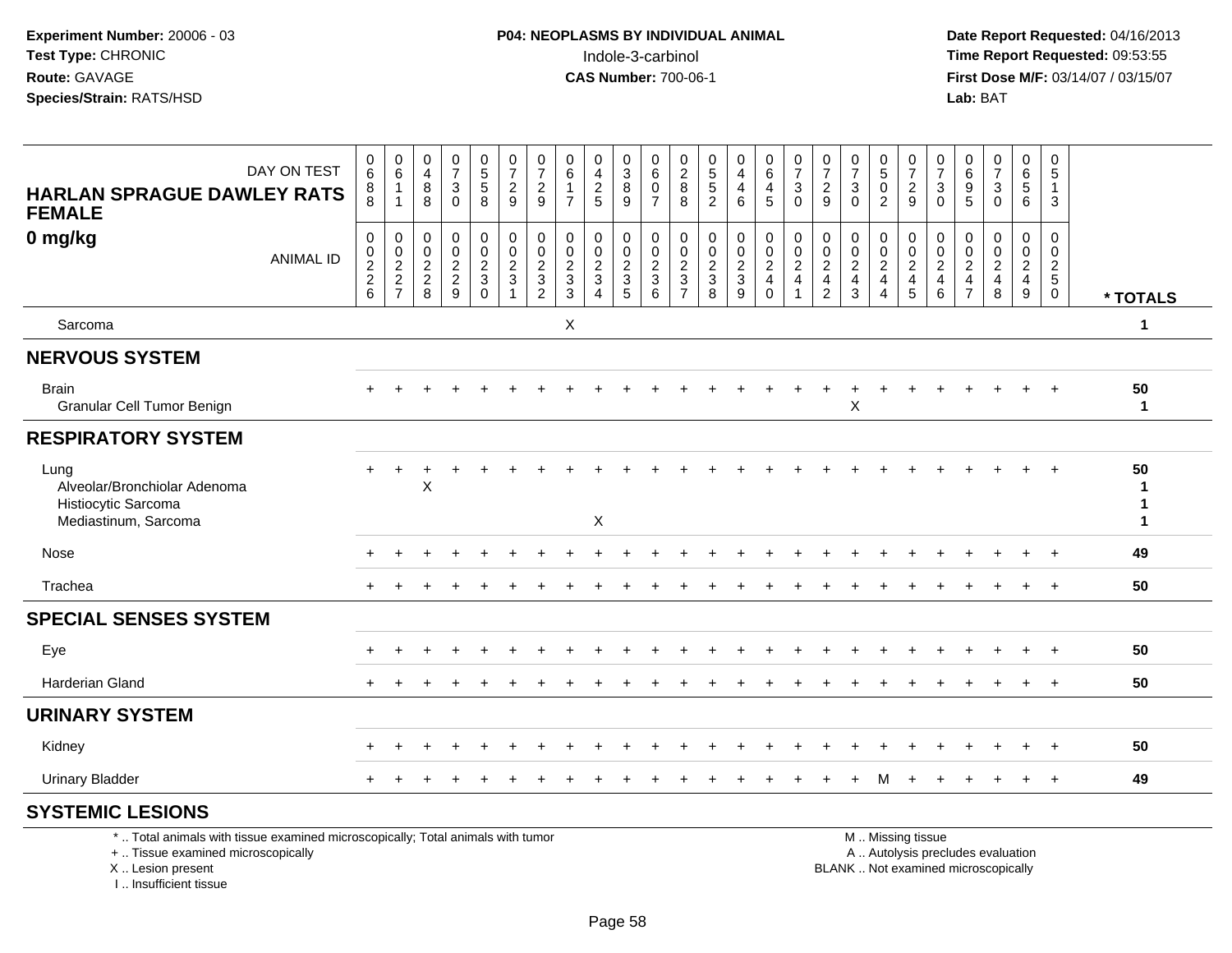# **P04: NEOPLASMS BY INDIVIDUAL ANIMAL**<br>Indole-3-carbinol Indole-3-carbinol **Time Report Requested:** 09:53:55

 **Date Report Requested:** 04/16/2013 **First Dose M/F:** 03/14/07 / 03/15/07<br>**Lab: BAT** 

| <b>HARLAN SPRAGUE DAWLEY RATS</b><br><b>FEMALE</b> | DAY ON TEST      | 0<br>$6\overline{6}$<br>8<br>8                              | $\mathbf{0}$<br>6                                                  | 0<br>4<br>8<br>8                            | $\sim$<br>చ                       | -<br>5<br>5<br>8                | 0<br>2<br>9                | υ<br>$\sim$<br>∠<br>9                                         | 0<br>6<br>$\rightarrow$                        | 0<br>4<br>$\overline{2}$<br>$5\phantom{.0}$ | 0<br>3<br>8<br>9                         | 6<br>$\rightarrow$              | ∼<br>$\circ$<br>$\circ$ | C<br>G<br>$\sim$      | U<br>4<br>4<br>6                | $\overline{0}$<br>6<br>4<br>5             | 0<br>$\overline{ }$<br>3<br>0            | 0<br>2<br>9                             | చ<br>$\sim$      | $\sim$      | ∠<br>9           | υ<br>3<br>U | $\overline{0}$<br>6<br>9<br>5        | 0<br>$\overline{ }$<br>3<br>0 | 0<br>6<br>C.<br>6          | G<br>3      |          |
|----------------------------------------------------|------------------|-------------------------------------------------------------|--------------------------------------------------------------------|---------------------------------------------|-----------------------------------|---------------------------------|----------------------------|---------------------------------------------------------------|------------------------------------------------|---------------------------------------------|------------------------------------------|---------------------------------|-------------------------|-----------------------|---------------------------------|-------------------------------------------|------------------------------------------|-----------------------------------------|------------------|-------------|------------------|-------------|--------------------------------------|-------------------------------|----------------------------|-------------|----------|
| 0 mg/kg                                            | <b>ANIMAL ID</b> | $\mathbf 0$<br>0<br>C.<br>$\epsilon$<br>$\overline{2}$<br>6 | 0<br>0<br>$\Omega$<br><u>_</u><br>$\overline{2}$<br>$\overline{ }$ | 0<br>0<br>ົ<br>∼<br>$\sim$<br><u>_</u><br>8 | ົ<br>▃<br>$\mathcal{L}$<br>∠<br>9 | $\sim$<br>$rac{2}{3}$<br>$\sim$ | 0<br>0<br>$\sim$<br>∠<br>3 | 0<br>U<br>$\sim$<br><u>_</u><br>$\mathbf{3}$<br>ົ<br><u>_</u> | 0<br>0<br>ົ<br>$\epsilon$<br>$\mathbf{3}$<br>3 | 0<br>0<br>ົ<br>$\mathbf{3}$<br>4            | 0<br>0<br>$\sim$<br>$\epsilon$<br>3<br>5 | $\sim$<br>∼<br>$\sim$<br>చ<br>6 | ∸<br>$\sim$<br>P        | $\sim$<br>▃<br>3<br>8 | U<br>U<br>$\sim$<br>∼<br>3<br>9 | 0<br>0<br>ົ<br>$\sim$<br>4<br>$\mathbf 0$ | $\mathbf{0}$<br>0<br>ົ<br>$\overline{4}$ | 0<br>0<br>ົ<br>∼<br>4<br>$\overline{2}$ | $\sim$<br>4<br>3 | $^{4}$<br>4 | $\sim$<br>∼<br>5 | υ<br>⌒<br>6 | 0<br>0<br><u>_</u><br>$\overline{ }$ | 0<br>0<br>ົ<br>4<br>8         | 0<br>0<br>ົ<br>∼<br>4<br>9 | っ<br>∠<br>5 | * TOTALS |
| Multiple Organ<br>Histiocytic Sarcoma              |                  |                                                             |                                                                    |                                             |                                   |                                 |                            |                                                               |                                                |                                             |                                          |                                 |                         |                       |                                 |                                           |                                          |                                         |                  |             |                  |             |                                      |                               |                            | $\pm$       | 50       |

\* .. Total animals with tissue examined microscopically; Total animals with tumor

+ .. Tissue examined microscopically

X .. Lesion present

I .. Insufficient tissue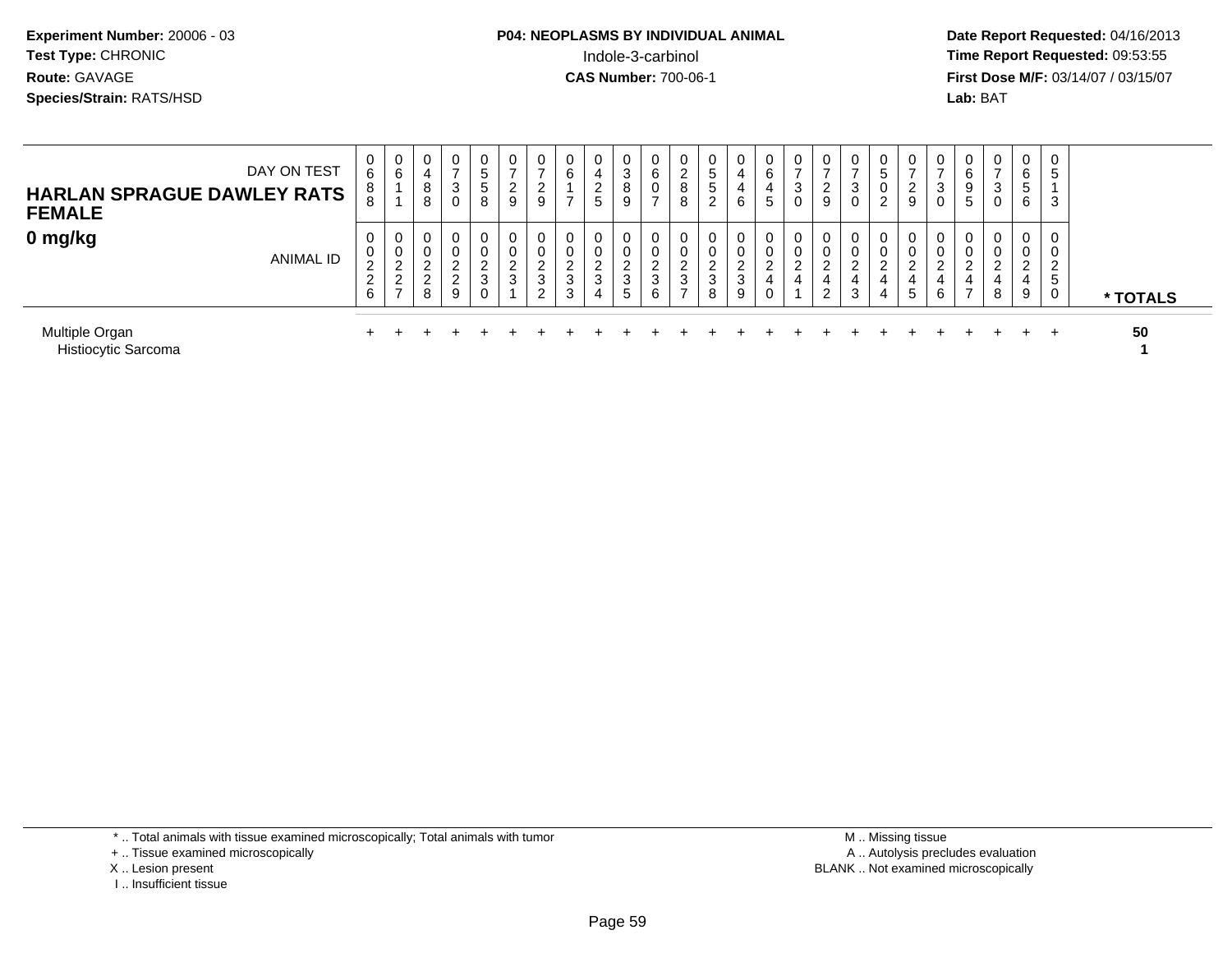**Date Report Requested:** 04/16/2013 **First Dose M/F:** 03/14/07 / 03/15/07<br>**Lab:** BAT

| <b>HARLAN SPRAGUE DAWLEY RATS</b><br><b>FEMALE</b>                                                                    | DAY ON TEST      | $\frac{0}{7}$<br>$\mathbf{1}$<br>9         | $\frac{0}{7}$<br>$\frac{2}{9}$       | $\begin{smallmatrix}0\\7\end{smallmatrix}$<br>$\mathbf{1}$<br>9 | $\frac{0}{7}$<br>$\mathbf{3}$<br>$\overline{0}$   | $062$<br>22                                                 | $\begin{array}{c} 0 \\ 6 \end{array}$<br>$\frac{2}{1}$ | $\begin{array}{c} 0 \\ 5 \end{array}$<br>$\overline{3}$<br>$\mathbf{1}$      | $\begin{array}{c} 0 \\ 6 \end{array}$<br>$\overline{2}$<br>$\overline{2}$ | $\begin{matrix} 0 \\ 6 \\ 3 \end{matrix}$<br>$\overline{3}$ | $\begin{smallmatrix}0\\7\end{smallmatrix}$<br>$\mathbf{1}$<br>3 | $\boldsymbol{0}$<br>$\overline{6}$<br>$6\phantom{a}$<br>5 | $\begin{array}{c} 0 \\ 3 \\ 7 \end{array}$<br>9   | $\begin{array}{c} 0 \\ 6 \end{array}$<br>6<br>5 | $\begin{array}{c} 0 \\ 7 \end{array}$<br>$\mathbf{3}$<br>$\overline{0}$ | $\frac{0}{7}$<br>$\frac{2}{9}$ | $\frac{0}{7}$<br>$\mathbf{3}$<br>$\Omega$                  | $\begin{array}{c} 0 \\ 7 \end{array}$<br>$\mathbf 1$<br>$\mathbf{0}$ | $\begin{array}{c} 0 \\ 7 \end{array}$<br>$\sqrt{3}$<br>$\overline{0}$ | $\frac{0}{7}$<br>$\mathbf{3}$<br>$\Omega$           | $\frac{0}{7}$<br>$\frac{2}{9}$                         | 0<br>$\overline{7}$<br>$\mathbf 0$<br>5 | $\frac{0}{3}$<br>$\mathbf{1}$<br>3   | $\frac{0}{7}$<br>$\mathbf{1}$<br>9     | $\frac{0}{7}$<br>$\frac{2}{9}$                    | 0<br>5<br>$\mathbf 0$<br>9                      |                         |
|-----------------------------------------------------------------------------------------------------------------------|------------------|--------------------------------------------|--------------------------------------|-----------------------------------------------------------------|---------------------------------------------------|-------------------------------------------------------------|--------------------------------------------------------|------------------------------------------------------------------------------|---------------------------------------------------------------------------|-------------------------------------------------------------|-----------------------------------------------------------------|-----------------------------------------------------------|---------------------------------------------------|-------------------------------------------------|-------------------------------------------------------------------------|--------------------------------|------------------------------------------------------------|----------------------------------------------------------------------|-----------------------------------------------------------------------|-----------------------------------------------------|--------------------------------------------------------|-----------------------------------------|--------------------------------------|----------------------------------------|---------------------------------------------------|-------------------------------------------------|-------------------------|
| 75 mg/kg                                                                                                              | <b>ANIMAL ID</b> | $\pmb{0}$<br>$\frac{0}{2}$<br>$\mathbf{1}$ | 0<br>$\frac{0}{2}$<br>$\overline{c}$ | 0<br>$\mathbf 0$<br>$\sqrt{2}$<br>$\overline{5}$<br>3           | 0<br>$\pmb{0}$<br>$\frac{2}{5}$<br>$\overline{4}$ | $\mathbf 0$<br>$\pmb{0}$<br>$\frac{2}{5}$<br>$\overline{5}$ | $_{\rm 0}^{\rm 0}$<br>$\overline{2}$<br>5<br>6         | $\mathbf 0$<br>$\mathbf 0$<br>$\overline{2}$<br>$\sqrt{5}$<br>$\overline{7}$ | $\mathbf 0$<br>$\pmb{0}$<br>$\frac{2}{5}$<br>8                            | 0<br>$\mathbf 0$<br>$\frac{2}{5}$<br>$\overline{9}$         | 0<br>$\frac{0}{2}$ 6<br>$\Omega$                                | $\mathbf 0$<br>$\mathbf 0$<br>$\frac{2}{6}$               | 0<br>$\pmb{0}$<br>$\frac{2}{6}$<br>$\overline{2}$ | $\pmb{0}$<br>$\pmb{0}$<br>$\sqrt{2}$<br>6<br>3  | $\pmb{0}$<br>$\mathsf{O}\xspace$<br>$\frac{2}{6}$<br>$\overline{4}$     | 00026<br>$\overline{5}$        | $\mathbf 0$<br>$\mathsf{O}\xspace$<br>$\sqrt{2}$<br>6<br>6 | $\mathbf 0$<br>$\pmb{0}$<br>$\sqrt{2}$<br>6<br>$\overline{7}$        | $\mathbf 0$<br>$\frac{0}{2}$ 6<br>$\overline{8}$                      | 0<br>$\mathbf 0$<br>$\frac{2}{6}$<br>$\overline{9}$ | $\pmb{0}$<br>$\frac{0}{2}$<br>$\mathbf 0$              | $\mathbf 0$<br>0<br>$\frac{2}{7}$       | 0<br>$\frac{0}{2}$<br>$\overline{2}$ | 0<br>$\mathbf 0$<br>$\frac{2}{7}$<br>3 | 0<br>$\mathbf 0$<br>$rac{2}{7}$<br>$\overline{4}$ | 0<br>$\mathbf 0$<br>$\frac{2}{7}$<br>$\sqrt{5}$ | females<br>$($ cont $)$ |
| <b>ALIMENTARY SYSTEM</b>                                                                                              |                  |                                            |                                      |                                                                 |                                                   |                                                             |                                                        |                                                                              |                                                                           |                                                             |                                                                 |                                                           |                                                   |                                                 |                                                                         |                                |                                                            |                                                                      |                                                                       |                                                     |                                                        |                                         |                                      |                                        |                                                   |                                                 |                         |
| Esophagus                                                                                                             |                  |                                            |                                      |                                                                 |                                                   |                                                             |                                                        |                                                                              |                                                                           |                                                             |                                                                 |                                                           |                                                   |                                                 |                                                                         |                                |                                                            |                                                                      |                                                                       |                                                     |                                                        |                                         |                                      |                                        |                                                   | $\overline{+}$                                  |                         |
| Intestine Large, Cecum                                                                                                |                  |                                            |                                      |                                                                 |                                                   |                                                             |                                                        |                                                                              |                                                                           |                                                             |                                                                 |                                                           |                                                   |                                                 |                                                                         |                                |                                                            |                                                                      |                                                                       |                                                     |                                                        |                                         |                                      |                                        |                                                   | $\ddot{}$                                       |                         |
| Intestine Large, Colon                                                                                                |                  |                                            |                                      |                                                                 |                                                   |                                                             |                                                        |                                                                              |                                                                           |                                                             |                                                                 |                                                           |                                                   |                                                 |                                                                         |                                |                                                            |                                                                      |                                                                       |                                                     |                                                        |                                         |                                      |                                        |                                                   |                                                 |                         |
| Intestine Large, Rectum                                                                                               |                  |                                            |                                      |                                                                 |                                                   |                                                             |                                                        |                                                                              |                                                                           |                                                             |                                                                 |                                                           |                                                   |                                                 |                                                                         |                                |                                                            |                                                                      |                                                                       |                                                     |                                                        |                                         |                                      |                                        |                                                   |                                                 |                         |
| Intestine Small, Duodenum                                                                                             |                  |                                            |                                      |                                                                 |                                                   |                                                             |                                                        |                                                                              |                                                                           |                                                             |                                                                 |                                                           |                                                   |                                                 |                                                                         |                                |                                                            |                                                                      |                                                                       |                                                     |                                                        |                                         |                                      |                                        |                                                   | $+$                                             |                         |
| Intestine Small, Ileum                                                                                                |                  |                                            |                                      |                                                                 |                                                   |                                                             |                                                        |                                                                              |                                                                           |                                                             |                                                                 |                                                           |                                                   |                                                 |                                                                         |                                |                                                            |                                                                      |                                                                       |                                                     |                                                        |                                         |                                      |                                        | $\ddot{}$                                         | $+$                                             |                         |
| Intestine Small, Jejunum                                                                                              |                  |                                            |                                      |                                                                 |                                                   |                                                             |                                                        |                                                                              |                                                                           |                                                             |                                                                 |                                                           |                                                   |                                                 |                                                                         |                                |                                                            |                                                                      |                                                                       |                                                     |                                                        | Α                                       |                                      | $\ddot{}$                              | $\ddot{}$                                         | $+$                                             |                         |
| Liver<br>Hepatocellular Adenoma<br>Hepatocellular Carcinoma<br>Leukemia Mononuclear                                   |                  |                                            |                                      |                                                                 |                                                   |                                                             |                                                        |                                                                              |                                                                           | X                                                           |                                                                 |                                                           |                                                   |                                                 | X                                                                       |                                |                                                            |                                                                      |                                                                       |                                                     |                                                        |                                         |                                      |                                        |                                                   | $\overline{+}$                                  |                         |
| Mesentery<br>Fat, Adenocarcinoma, Metastatic, Uterus                                                                  |                  |                                            |                                      |                                                                 |                                                   |                                                             |                                                        |                                                                              |                                                                           |                                                             |                                                                 |                                                           |                                                   |                                                 |                                                                         |                                |                                                            |                                                                      |                                                                       |                                                     |                                                        |                                         |                                      |                                        |                                                   |                                                 |                         |
| Oral Mucosa                                                                                                           |                  |                                            |                                      |                                                                 |                                                   |                                                             |                                                        |                                                                              |                                                                           |                                                             |                                                                 |                                                           |                                                   |                                                 |                                                                         |                                |                                                            |                                                                      |                                                                       |                                                     |                                                        |                                         |                                      |                                        |                                                   |                                                 |                         |
| Pancreas<br>Adenocarcinoma, Metastatic, Uterus<br>Acinus, Adenoma                                                     |                  |                                            |                                      |                                                                 |                                                   |                                                             |                                                        |                                                                              |                                                                           |                                                             |                                                                 |                                                           |                                                   |                                                 |                                                                         |                                |                                                            |                                                                      |                                                                       |                                                     |                                                        |                                         |                                      |                                        | X                                                 |                                                 |                         |
| *  Total animals with tissue examined microscopically; Total animals with tumor<br>+  Tissue examined microscopically |                  |                                            |                                      |                                                                 |                                                   |                                                             |                                                        |                                                                              |                                                                           |                                                             |                                                                 |                                                           |                                                   |                                                 |                                                                         |                                |                                                            |                                                                      |                                                                       |                                                     | M  Missing tissue<br>A  Autolysis precludes evaluation |                                         |                                      |                                        |                                                   |                                                 |                         |

X .. Lesion present

I .. Insufficient tissue

 A .. Autolysis precludes evaluationLesion present BLANK .. Not examined microscopically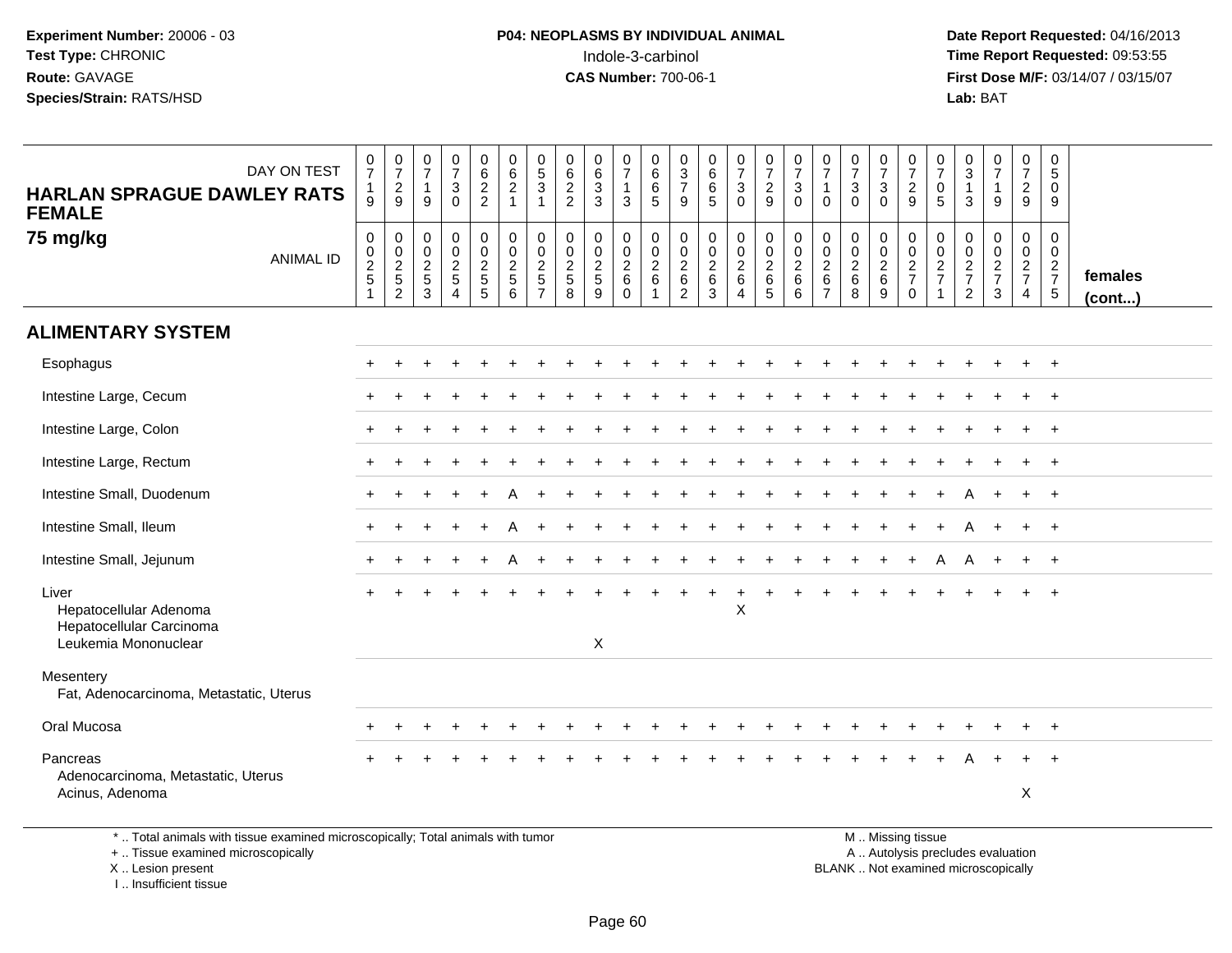**Date Report Requested:** 04/16/2013 **First Dose M/F:** 03/14/07 / 03/15/07<br>Lab: BAT

| DAY ON TEST<br><b>HARLAN SPRAGUE DAWLEY RATS</b><br><b>FEMALE</b>                                                                                                     | $\frac{0}{7}$<br>1<br>9         | $\frac{0}{7}$<br>$\frac{2}{9}$                                 | $\frac{0}{7}$<br>$\overline{1}$<br>9                  | $\begin{array}{c} 0 \\ 7 \end{array}$<br>$\mathbf{3}$<br>$\mathbf 0$ | $\pmb{0}$<br>6<br>$\frac{2}{2}$                | 0<br>6<br>$\overline{c}$<br>$\mathbf{1}$     | $\pmb{0}$<br>$\sqrt{5}$<br>$\ensuremath{\mathsf{3}}$<br>$\overline{1}$     | $_{6}^{\rm 0}$<br>$\frac{2}{2}$                  | 0<br>$\,6\,$<br>$\mathbf{3}$<br>$\mathbf{3}$          | $\pmb{0}$<br>$\overline{7}$<br>$\mathbf{1}$<br>3        | 0<br>$\,6$<br>6<br>5                    | 0<br>$\ensuremath{\mathsf{3}}$<br>$\overline{\mathcal{I}}$<br>9 | $\begin{array}{c} 0 \\ 6 \end{array}$<br>$\,6$<br>$\overline{5}$ | $\frac{0}{7}$<br>3<br>$\mathbf 0$                | $\frac{0}{7}$<br>$\frac{2}{9}$                                  | $\pmb{0}$<br>$\overline{7}$<br>$\mathbf{3}$<br>$\Omega$              | $\pmb{0}$<br>$\overline{7}$<br>$\mathbf{1}$<br>$\Omega$                    | $\frac{0}{7}$<br>3<br>$\mathbf{0}$        | $\frac{0}{7}$<br>$\mathbf{3}$<br>$\overline{0}$ | $\begin{array}{c} 0 \\ 7 \end{array}$<br>$\frac{2}{9}$                                        | $\frac{0}{7}$<br>0<br>5                 | $_{3}^{\rm 0}$<br>$\mathbf{1}$<br>3                           | $\frac{0}{7}$<br>$\mathbf{1}$<br>$\overline{9}$ | 0<br>$\overline{7}$<br>$\frac{2}{9}$         | $\pmb{0}$<br>5<br>0<br>9                                       |                   |
|-----------------------------------------------------------------------------------------------------------------------------------------------------------------------|---------------------------------|----------------------------------------------------------------|-------------------------------------------------------|----------------------------------------------------------------------|------------------------------------------------|----------------------------------------------|----------------------------------------------------------------------------|--------------------------------------------------|-------------------------------------------------------|---------------------------------------------------------|-----------------------------------------|-----------------------------------------------------------------|------------------------------------------------------------------|--------------------------------------------------|-----------------------------------------------------------------|----------------------------------------------------------------------|----------------------------------------------------------------------------|-------------------------------------------|-------------------------------------------------|-----------------------------------------------------------------------------------------------|-----------------------------------------|---------------------------------------------------------------|-------------------------------------------------|----------------------------------------------|----------------------------------------------------------------|-------------------|
| 75 mg/kg<br><b>ANIMAL ID</b>                                                                                                                                          | $\pmb{0}$<br>$\frac{0}{2}$<br>1 | $\mathbf 0$<br>$\begin{array}{c} 0 \\ 2 \\ 5 \end{array}$<br>2 | 0<br>$\mathbf 0$<br>$\overline{2}$<br>$\sqrt{5}$<br>3 | 0<br>$\mathbf 0$<br>$\frac{2}{5}$<br>$\overline{4}$                  | $\mathbf 0$<br>$\pmb{0}$<br>$\frac{2}{5}$<br>5 | 0<br>$\mathbf 0$<br>$\overline{c}$<br>5<br>6 | $\pmb{0}$<br>$\mathbf 0$<br>$\overline{2}$<br>$\sqrt{5}$<br>$\overline{7}$ | $\mathbf 0$<br>$\mathbf 0$<br>$\frac{2}{5}$<br>8 | 0<br>$\mathbf 0$<br>$\overline{c}$<br>$\sqrt{5}$<br>9 | $\pmb{0}$<br>$\mathbf 0$<br>$\sqrt{2}$<br>6<br>$\Omega$ | 0<br>$\mathbf 0$<br>$\overline{c}$<br>6 | $\mathbf 0$<br>$_{2}^{\rm 0}$<br>$\,6$<br>2                     | $\pmb{0}$<br>$\mathsf 0$<br>$^2\phantom{1}6$<br>3                | $\mathbf 0$<br>$\mathbf 0$<br>$\frac{2}{6}$<br>4 | $\begin{smallmatrix} 0\\0\\2 \end{smallmatrix}$<br>$\,6\,$<br>5 | $\mathbf 0$<br>$\mathbf 0$<br>$\overline{2}$<br>$6\phantom{1}6$<br>6 | $\boldsymbol{0}$<br>$\mathbf 0$<br>$\sqrt{2}$<br>$\,6\,$<br>$\overline{7}$ | 0<br>$\mathbf 0$<br>$^2\phantom{1}6$<br>8 | $\pmb{0}$<br>$\frac{0}{2}$<br>9                 | $\pmb{0}$<br>$\pmb{0}$<br>$\frac{2}{7}$<br>$\mathbf 0$                                        | $\boldsymbol{0}$<br>$\frac{0}{2}$<br>-1 | $\mathbf 0$<br>$\mathsf 0$<br>$\frac{2}{7}$<br>$\overline{2}$ | 0<br>$\mathbf 0$<br>$\frac{2}{7}$<br>3          | $\pmb{0}$<br>$\frac{0}{2}$<br>$\overline{4}$ | $\mathbf 0$<br>$\mathbf 0$<br>$\frac{2}{7}$<br>$5\phantom{.0}$ | females<br>(cont) |
| Salivary Glands                                                                                                                                                       |                                 |                                                                |                                                       |                                                                      |                                                |                                              |                                                                            |                                                  |                                                       |                                                         |                                         |                                                                 |                                                                  |                                                  |                                                                 |                                                                      |                                                                            |                                           |                                                 |                                                                                               | +                                       | M                                                             | $\ddot{}$                                       | $\ddot{}$                                    | $+$                                                            |                   |
| Stomach, Forestomach                                                                                                                                                  |                                 |                                                                |                                                       |                                                                      |                                                |                                              |                                                                            |                                                  |                                                       |                                                         |                                         |                                                                 |                                                                  |                                                  |                                                                 |                                                                      |                                                                            |                                           |                                                 |                                                                                               |                                         |                                                               |                                                 |                                              | $^{+}$                                                         |                   |
| Stomach, Glandular<br>Carcinoma                                                                                                                                       |                                 |                                                                |                                                       |                                                                      |                                                |                                              |                                                                            |                                                  |                                                       |                                                         |                                         |                                                                 |                                                                  |                                                  |                                                                 |                                                                      |                                                                            | $\ddot{}$                                 | $\ddot{}$<br>Χ                                  | $\overline{ }$                                                                                | $+$                                     |                                                               | $\ddot{}$                                       | $+$                                          | $+$                                                            |                   |
| Tongue                                                                                                                                                                |                                 |                                                                |                                                       |                                                                      |                                                |                                              |                                                                            |                                                  |                                                       |                                                         |                                         |                                                                 |                                                                  |                                                  |                                                                 |                                                                      |                                                                            |                                           |                                                 |                                                                                               |                                         |                                                               |                                                 |                                              |                                                                |                   |
| Tooth                                                                                                                                                                 |                                 |                                                                |                                                       |                                                                      |                                                |                                              |                                                                            |                                                  |                                                       |                                                         |                                         |                                                                 |                                                                  |                                                  | $\ddot{}$                                                       |                                                                      |                                                                            |                                           |                                                 |                                                                                               |                                         |                                                               |                                                 |                                              |                                                                |                   |
| <b>CARDIOVASCULAR SYSTEM</b>                                                                                                                                          |                                 |                                                                |                                                       |                                                                      |                                                |                                              |                                                                            |                                                  |                                                       |                                                         |                                         |                                                                 |                                                                  |                                                  |                                                                 |                                                                      |                                                                            |                                           |                                                 |                                                                                               |                                         |                                                               |                                                 |                                              |                                                                |                   |
| <b>Blood Vessel</b>                                                                                                                                                   |                                 |                                                                |                                                       |                                                                      |                                                |                                              |                                                                            |                                                  |                                                       |                                                         |                                         |                                                                 |                                                                  |                                                  |                                                                 |                                                                      |                                                                            |                                           |                                                 |                                                                                               |                                         |                                                               |                                                 |                                              | $\overline{ }$                                                 |                   |
| Heart<br>Leukemia Mononuclear<br>Schwannoma Malignant                                                                                                                 |                                 |                                                                |                                                       |                                                                      |                                                |                                              |                                                                            |                                                  | X                                                     |                                                         |                                         |                                                                 |                                                                  |                                                  |                                                                 |                                                                      |                                                                            |                                           |                                                 |                                                                                               | X                                       |                                                               |                                                 |                                              |                                                                |                   |
| <b>ENDOCRINE SYSTEM</b>                                                                                                                                               |                                 |                                                                |                                                       |                                                                      |                                                |                                              |                                                                            |                                                  |                                                       |                                                         |                                         |                                                                 |                                                                  |                                                  |                                                                 |                                                                      |                                                                            |                                           |                                                 |                                                                                               |                                         |                                                               |                                                 |                                              |                                                                |                   |
| <b>Adrenal Cortex</b><br>Adenoma<br>Leukemia Mononuclear                                                                                                              |                                 |                                                                |                                                       |                                                                      |                                                |                                              |                                                                            |                                                  |                                                       |                                                         |                                         |                                                                 |                                                                  |                                                  |                                                                 |                                                                      |                                                                            |                                           |                                                 | $\ddot{}$                                                                                     | $\ddot{}$<br>X                          | $\ddot{}$                                                     | $\ddot{}$                                       | $+$                                          | $+$                                                            |                   |
| Adrenal Medulla<br>Pheochromocytoma Benign                                                                                                                            |                                 |                                                                |                                                       |                                                                      |                                                |                                              |                                                                            |                                                  |                                                       |                                                         |                                         |                                                                 |                                                                  |                                                  |                                                                 |                                                                      |                                                                            |                                           |                                                 | X                                                                                             | X                                       |                                                               |                                                 |                                              |                                                                |                   |
| Islets, Pancreatic<br>Adenoma                                                                                                                                         |                                 |                                                                |                                                       |                                                                      |                                                |                                              |                                                                            |                                                  |                                                       |                                                         |                                         |                                                                 |                                                                  |                                                  |                                                                 |                                                                      |                                                                            |                                           |                                                 |                                                                                               |                                         |                                                               |                                                 |                                              | $+$                                                            |                   |
| *  Total animals with tissue examined microscopically; Total animals with tumor<br>+  Tissue examined microscopically<br>X  Lesion present<br>I., Insufficient tissue |                                 |                                                                |                                                       |                                                                      |                                                |                                              |                                                                            |                                                  |                                                       |                                                         |                                         |                                                                 |                                                                  |                                                  |                                                                 |                                                                      |                                                                            |                                           |                                                 | M  Missing tissue<br>A  Autolysis precludes evaluation<br>BLANK  Not examined microscopically |                                         |                                                               |                                                 |                                              |                                                                |                   |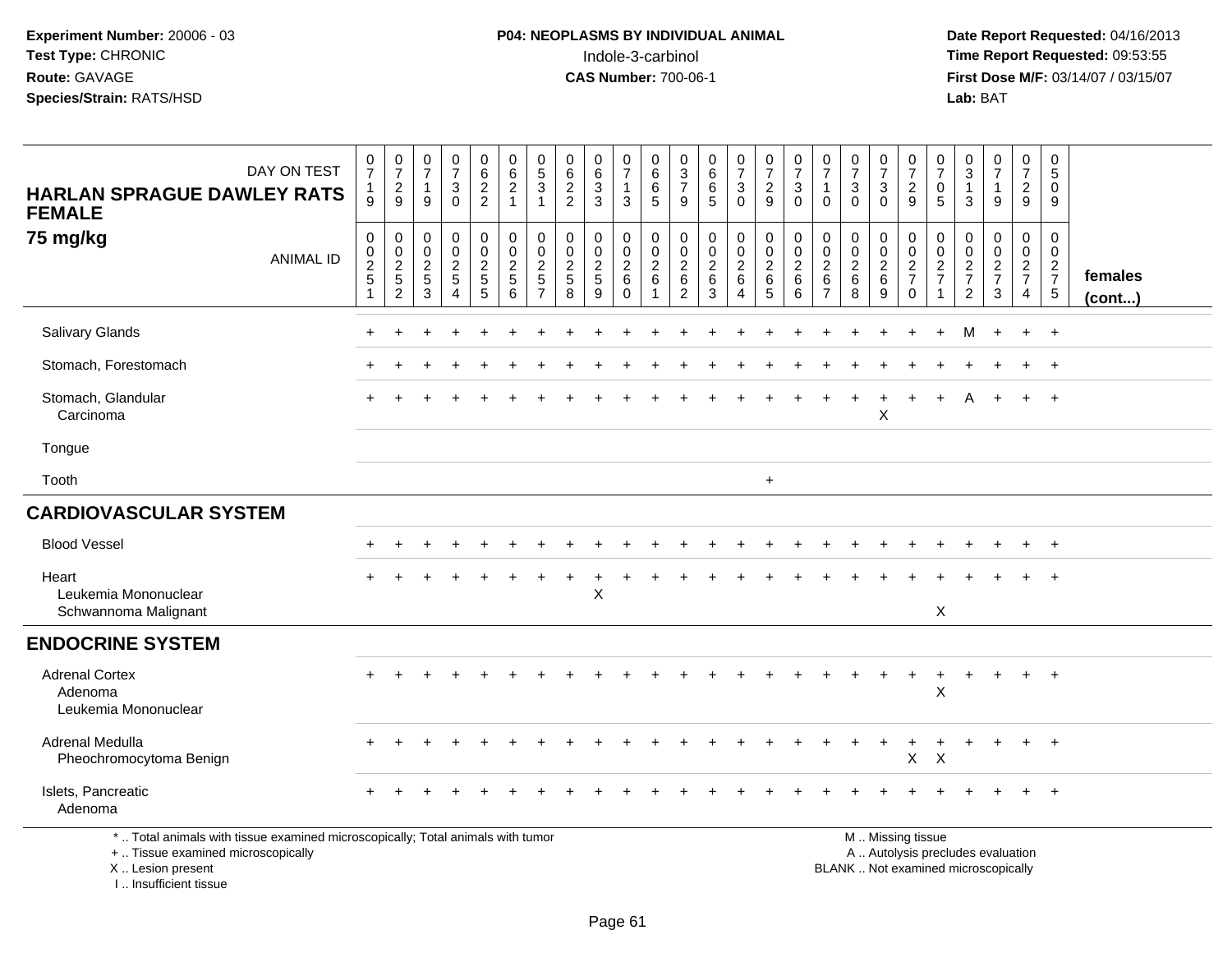**Date Report Requested:** 04/16/2013 **First Dose M/F:** 03/14/07 / 03/15/07<br>**Lab: BAT** 

| DAY ON TEST<br><b>HARLAN SPRAGUE DAWLEY RATS</b><br><b>FEMALE</b>               | $\frac{0}{7}$<br>$\mathbf{1}$<br>9              | $\frac{0}{7}$<br>$\frac{2}{9}$                    | $\frac{0}{7}$<br>$\overline{\mathbf{1}}$<br>9 | $\frac{0}{7}$<br>$\sqrt{3}$<br>$\Omega$                                              | $062$<br>22                            | 0<br>$6^{\circ}$<br>$\frac{2}{1}$              | $\begin{matrix} 0 \\ 5 \end{matrix}$<br>$\mathbf{3}$<br>$\mathbf 1$ | $\begin{array}{c} 0 \\ 6 \end{array}$<br>$\overline{c}$<br>2 | $_{6}^{\rm 0}$<br>$\sqrt{3}$<br>$\mathbf{3}$        | $\frac{0}{7}$<br>$\mathbf{1}$<br>3                | 0<br>$6\phantom{a}$<br>6<br>5                               | 0<br>$\overline{3}$<br>$\overline{7}$<br>9                    | 0<br>$6\phantom{a}$<br>6<br>5                             | $\frac{0}{7}$<br>3<br>$\Omega$         | $\frac{0}{7}$<br>$\frac{2}{9}$                                     | $\frac{0}{7}$<br>$\sqrt{3}$<br>$\Omega$            | $\frac{0}{7}$<br>$\mathbf{1}$<br>$\Omega$              | $\frac{0}{7}$<br>$\sqrt{3}$<br>$\Omega$                 | $\begin{array}{c} 0 \\ 7 \end{array}$<br>$\mathbf 3$<br>$\mathbf{0}$ | 0<br>$\overline{7}$<br>$\sqrt{2}$<br>$\mathsf g$      | $\frac{0}{7}$<br>0<br>5         | 0<br>$\overline{3}$<br>$\mathbf{1}$<br>3 | $\frac{0}{7}$<br>$\mathbf{1}$<br>$\overline{9}$ | 0<br>$\overline{7}$<br>$\frac{2}{9}$              | 0<br>$5\phantom{.0}$<br>$\mathbf 0$<br>9                  |                         |
|---------------------------------------------------------------------------------|-------------------------------------------------|---------------------------------------------------|-----------------------------------------------|--------------------------------------------------------------------------------------|----------------------------------------|------------------------------------------------|---------------------------------------------------------------------|--------------------------------------------------------------|-----------------------------------------------------|---------------------------------------------------|-------------------------------------------------------------|---------------------------------------------------------------|-----------------------------------------------------------|----------------------------------------|--------------------------------------------------------------------|----------------------------------------------------|--------------------------------------------------------|---------------------------------------------------------|----------------------------------------------------------------------|-------------------------------------------------------|---------------------------------|------------------------------------------|-------------------------------------------------|---------------------------------------------------|-----------------------------------------------------------|-------------------------|
| 75 mg/kg<br><b>ANIMAL ID</b>                                                    | 0<br>$\pmb{0}$<br>$\frac{2}{5}$<br>$\mathbf{1}$ | 0<br>$\pmb{0}$<br>$\frac{2}{5}$<br>$\overline{c}$ | 0<br>$\boldsymbol{0}$<br>$\frac{2}{5}$<br>3   | $\mathbf 0$<br>$\boldsymbol{0}$<br>$\boldsymbol{2}$<br>$\,$ 5 $\,$<br>$\overline{4}$ | 0<br>$\mathsf 0$<br>$\frac{2}{5}$<br>5 | 0<br>$\mathsf{O}\xspace$<br>$\frac{2}{5}$<br>6 | 0<br>$\pmb{0}$<br>$\frac{2}{5}$<br>$\overline{7}$                   | 0<br>$\mathbf 0$<br>$\mathbf{2}$<br>$\sqrt{5}$<br>8          | 0<br>$\pmb{0}$<br>$\overline{c}$<br>$\sqrt{5}$<br>9 | 0<br>$\pmb{0}$<br>$^2\phantom{1}6$<br>$\mathbf 0$ | 0<br>$\mathbf 0$<br>$\sqrt{2}$<br>$\,6\,$<br>$\overline{1}$ | $\mathbf 0$<br>$\mathbf 0$<br>$\frac{2}{6}$<br>$\overline{2}$ | 0<br>$\boldsymbol{0}$<br>$\boldsymbol{2}$<br>$\,6\,$<br>3 | 0<br>$\mathbf 0$<br>$\frac{2}{6}$<br>4 | $\pmb{0}$<br>$\mathsf{O}\xspace$<br>$\overline{2}$<br>$\,6\,$<br>5 | 0<br>$\pmb{0}$<br>$\boldsymbol{2}$<br>$\,6\,$<br>6 | 0<br>$\mathbf 0$<br>$^2\phantom{1}6$<br>$\overline{7}$ | 0<br>$\boldsymbol{0}$<br>$\overline{2}$<br>$\,6\,$<br>8 | 0<br>$\pmb{0}$<br>$^2\phantom{1}6$<br>9                              | 0<br>$\boldsymbol{0}$<br>$\frac{2}{7}$<br>$\mathbf 0$ | 0<br>$\pmb{0}$<br>$\frac{2}{7}$ | 0<br>$\pmb{0}$<br>$\frac{2}{7}$<br>2     | 0<br>$\pmb{0}$<br>$\frac{2}{7}$<br>3            | 0<br>$\mathbf 0$<br>$rac{2}{7}$<br>$\overline{4}$ | $\mathbf 0$<br>$\mathbf 0$<br>$\frac{2}{7}$<br>$\sqrt{5}$ | females<br>$($ cont $)$ |
| Parathyroid Gland                                                               |                                                 |                                                   |                                               |                                                                                      |                                        |                                                |                                                                     |                                                              |                                                     |                                                   |                                                             |                                                               |                                                           |                                        |                                                                    |                                                    |                                                        |                                                         |                                                                      |                                                       |                                 |                                          |                                                 | $\ddot{}$                                         | $+$                                                       |                         |
| <b>Pituitary Gland</b><br>Schwannoma Malignant, Metastatic, Peripheral<br>Nerve |                                                 |                                                   |                                               |                                                                                      |                                        |                                                |                                                                     |                                                              |                                                     |                                                   |                                                             |                                                               |                                                           |                                        |                                                                    |                                                    |                                                        |                                                         |                                                                      |                                                       |                                 |                                          |                                                 | $+$                                               | $^{+}$                                                    |                         |
| Pars Distalis, Adenoma                                                          |                                                 |                                                   |                                               | X                                                                                    |                                        |                                                |                                                                     | $X$ $X$                                                      |                                                     | X                                                 |                                                             |                                                               |                                                           |                                        |                                                                    |                                                    |                                                        | $\boldsymbol{\mathsf{X}}$                               |                                                                      |                                                       |                                 |                                          |                                                 | $X$ $X$                                           |                                                           |                         |
| <b>Thyroid Gland</b><br>Leukemia Mononuclear<br>C-cell, Adenoma                 |                                                 | X                                                 |                                               |                                                                                      |                                        |                                                |                                                                     |                                                              | Χ                                                   |                                                   |                                                             |                                                               |                                                           |                                        |                                                                    |                                                    |                                                        |                                                         |                                                                      |                                                       |                                 | X                                        |                                                 |                                                   | $+$                                                       |                         |
| C-cell, Carcinoma                                                               |                                                 |                                                   |                                               |                                                                                      |                                        |                                                |                                                                     |                                                              |                                                     |                                                   |                                                             |                                                               |                                                           |                                        |                                                                    |                                                    |                                                        |                                                         |                                                                      | X                                                     |                                 |                                          |                                                 |                                                   |                                                           |                         |
| <b>GENERAL BODY SYSTEM</b>                                                      |                                                 |                                                   |                                               |                                                                                      |                                        |                                                |                                                                     |                                                              |                                                     |                                                   |                                                             |                                                               |                                                           |                                        |                                                                    |                                                    |                                                        |                                                         |                                                                      |                                                       |                                 |                                          |                                                 |                                                   |                                                           |                         |
| <b>NONE</b>                                                                     |                                                 |                                                   |                                               |                                                                                      |                                        |                                                |                                                                     |                                                              |                                                     |                                                   |                                                             |                                                               |                                                           |                                        |                                                                    |                                                    |                                                        |                                                         |                                                                      |                                                       |                                 |                                          |                                                 |                                                   |                                                           |                         |
| <b>GENITAL SYSTEM</b>                                                           |                                                 |                                                   |                                               |                                                                                      |                                        |                                                |                                                                     |                                                              |                                                     |                                                   |                                                             |                                                               |                                                           |                                        |                                                                    |                                                    |                                                        |                                                         |                                                                      |                                                       |                                 |                                          |                                                 |                                                   |                                                           |                         |
| <b>Clitoral Gland</b>                                                           | $+$                                             |                                                   |                                               |                                                                                      |                                        |                                                |                                                                     |                                                              |                                                     |                                                   |                                                             |                                                               |                                                           |                                        |                                                                    |                                                    |                                                        |                                                         |                                                                      |                                                       |                                 |                                          |                                                 | $\ddot{}$                                         | $+$                                                       |                         |
| Ovary                                                                           |                                                 |                                                   |                                               |                                                                                      |                                        |                                                |                                                                     |                                                              |                                                     |                                                   |                                                             |                                                               |                                                           |                                        |                                                                    |                                                    |                                                        |                                                         |                                                                      |                                                       |                                 |                                          |                                                 |                                                   | $+$                                                       |                         |
| <b>Uterus</b><br>Adenocarcinoma                                                 |                                                 |                                                   |                                               |                                                                                      |                                        |                                                |                                                                     |                                                              |                                                     |                                                   |                                                             |                                                               |                                                           |                                        |                                                                    |                                                    |                                                        |                                                         |                                                                      |                                                       |                                 |                                          |                                                 |                                                   | $+$                                                       |                         |
| Polyp Stromal                                                                   | $\boldsymbol{X}$                                |                                                   |                                               |                                                                                      |                                        |                                                |                                                                     |                                                              |                                                     | X                                                 |                                                             |                                                               |                                                           |                                        |                                                                    |                                                    |                                                        |                                                         | X                                                                    |                                                       | $\boldsymbol{\mathsf{X}}$       |                                          |                                                 | X                                                 |                                                           |                         |
| Vagina<br>Schwannoma Malignant                                                  |                                                 |                                                   |                                               |                                                                                      |                                        |                                                |                                                                     |                                                              |                                                     |                                                   |                                                             |                                                               |                                                           |                                        |                                                                    |                                                    | $\ddot{}$<br>$\pmb{\times}$                            |                                                         |                                                                      |                                                       |                                 |                                          |                                                 |                                                   |                                                           |                         |

### **HEMATOPOIETIC SYSTEM**

\* .. Total animals with tissue examined microscopically; Total animals with tumor

+ .. Tissue examined microscopically

X .. Lesion present

I .. Insufficient tissue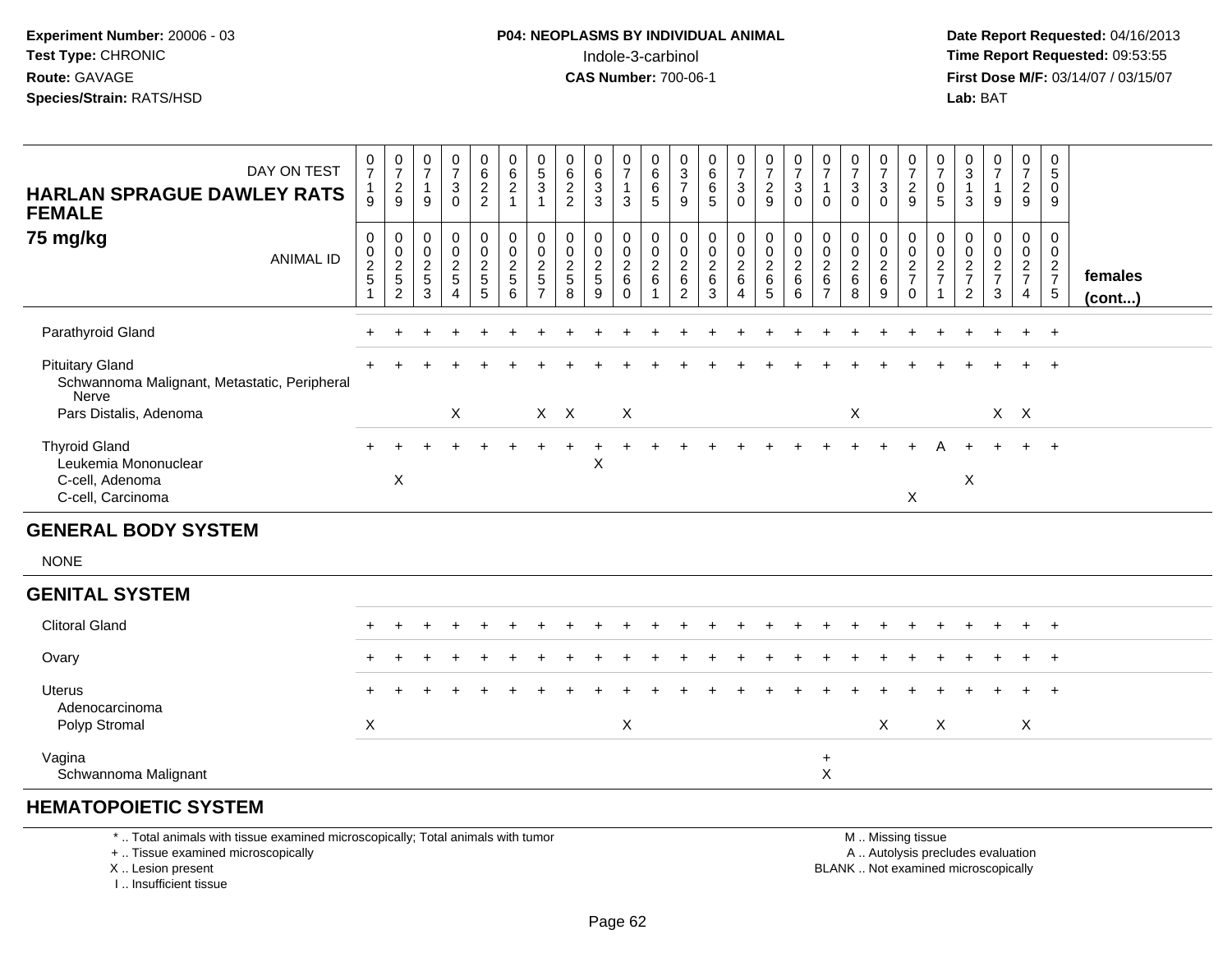**Date Report Requested:** 04/16/2013 **First Dose M/F:** 03/14/07 / 03/15/07<br>**Lab: BAT Lab:** BAT

| DAY ON TEST<br><b>HARLAN SPRAGUE DAWLEY RATS</b><br><b>FEMALE</b>                                              | $\frac{0}{7}$<br>$\mathbf{1}$<br>9 | $\begin{array}{c} 0 \\ 7 \end{array}$<br>$\overline{c}$<br>9        | $\begin{smallmatrix}0\\7\end{smallmatrix}$<br>$\mathbf{1}$<br>9 | $\begin{array}{c} 0 \\ 7 \\ 3 \end{array}$<br>$\mathbf 0$                     | $\begin{matrix} 0 \\ 6 \\ 2 \end{matrix}$<br>$\overline{2}$ | $\begin{matrix} 0 \\ 6 \\ 2 \end{matrix}$<br>$\mathbf{1}$ | $\begin{array}{c} 0 \\ 5 \\ 3 \end{array}$<br>1 | $\begin{matrix} 0 \\ 6 \\ 2 \end{matrix}$<br>$\overline{2}$ | $\begin{matrix} 0 \\ 6 \\ 3 \end{matrix}$<br>3 | $\frac{0}{7}$<br>$\mathbf{1}$<br>3                                    | $\begin{matrix} 0 \\ 6 \\ 6 \end{matrix}$<br>5 | $\begin{array}{c} 0 \\ 3 \\ 7 \end{array}$<br>9                             | $\begin{array}{c} 0 \\ 6 \end{array}$<br>6<br>5           | $\begin{array}{c} 0 \\ 7 \\ 3 \end{array}$<br>$\mathbf 0$        | $\begin{array}{c} 0 \\ 7 \\ 2 \end{array}$<br>9        | $\begin{array}{c} 0 \\ 7 \\ 3 \end{array}$<br>$\mathbf 0$ | $\frac{0}{7}$<br>$\overline{1}$<br>$\mathbf 0$                | $\frac{0}{7}$<br>$\mathbf{3}$<br>$\Omega$              | $\begin{array}{c} 0 \\ 7 \\ 3 \end{array}$<br>$\mathbf 0$ | $\begin{matrix} 0 \\ 7 \\ 2 \end{matrix}$<br>$9\,$ | $\frac{0}{7}$<br>$\mathsf 0$<br>5 | $\begin{array}{c} 0 \\ 3 \\ 1 \end{array}$<br>3          | $\begin{array}{c} 0 \\ 7 \\ 1 \end{array}$<br>$\overline{9}$ | 0729                                                                | 0<br>$\sqrt{5}$<br>$\mathbf 0$<br>9                  |                         |
|----------------------------------------------------------------------------------------------------------------|------------------------------------|---------------------------------------------------------------------|-----------------------------------------------------------------|-------------------------------------------------------------------------------|-------------------------------------------------------------|-----------------------------------------------------------|-------------------------------------------------|-------------------------------------------------------------|------------------------------------------------|-----------------------------------------------------------------------|------------------------------------------------|-----------------------------------------------------------------------------|-----------------------------------------------------------|------------------------------------------------------------------|--------------------------------------------------------|-----------------------------------------------------------|---------------------------------------------------------------|--------------------------------------------------------|-----------------------------------------------------------|----------------------------------------------------|-----------------------------------|----------------------------------------------------------|--------------------------------------------------------------|---------------------------------------------------------------------|------------------------------------------------------|-------------------------|
| 75 mg/kg<br><b>ANIMAL ID</b>                                                                                   | $\,0\,$<br>$\frac{0}{2}$           | $\pmb{0}$<br>$\mathsf{O}\xspace$<br>$\frac{2}{5}$<br>$\overline{2}$ | 0<br>0<br>$\frac{2}{5}$<br>3                                    | $\mathbf 0$<br>$\mathsf{O}\xspace$<br>$\frac{2}{5}$<br>$\boldsymbol{\Lambda}$ | 0<br>$\overline{0}$<br>$rac{2}{5}$<br>5                     | $\pmb{0}$<br>$\mathbf 0$<br>$\frac{2}{5}$<br>6            | 0<br>$\mathbf 0$<br>$\frac{2}{5}$               | $\pmb{0}$<br>$\mathbf 0$<br>$\frac{2}{5}$<br>8              | 0<br>$\pmb{0}$<br>$\frac{2}{5}$<br>9           | 0<br>$\mathbf 0$<br>$\begin{array}{c} 2 \\ 6 \end{array}$<br>$\Omega$ | $\pmb{0}$<br>$\frac{0}{2}$ 6<br>$\overline{1}$ | 0<br>$\mathbf 0$<br>$\begin{array}{c} 2 \\ 6 \end{array}$<br>$\overline{2}$ | $\pmb{0}$<br>$\boldsymbol{0}$<br>$\overline{2}$<br>6<br>3 | 0<br>$\boldsymbol{0}$<br>$\frac{2}{6}$<br>$\boldsymbol{\Lambda}$ | $\pmb{0}$<br>$\ddot{\mathbf{0}}$<br>$\frac{2}{6}$<br>5 | 0<br>$\pmb{0}$<br>$\sqrt{2}$<br>$\,6\,$<br>6              | $\mathbf 0$<br>$\mathbf 0$<br>$\frac{2}{6}$<br>$\overline{7}$ | $\pmb{0}$<br>$\mathbf 0$<br>$\sqrt{2}$<br>$\,6\,$<br>8 | 0<br>$\mathbf 0$<br>$\frac{2}{6}$<br>9                    | 0<br>$\mathbf 0$<br>$\frac{2}{7}$<br>$\Omega$      | 0<br>$\mathsf 0$<br>$\frac{2}{7}$ | 0<br>$\boldsymbol{0}$<br>$\frac{2}{7}$<br>$\overline{2}$ | 0<br>$\mathsf{O}\xspace$<br>$\frac{2}{7}$<br>$\mathbf{3}$    | $\mathbf 0$<br>$\mathsf{O}\xspace$<br>$rac{2}{7}$<br>$\overline{4}$ | 0<br>$\mathbf 0$<br>$\frac{2}{7}$<br>$5\phantom{.0}$ | females<br>$($ cont $)$ |
| <b>Bone Marrow</b>                                                                                             |                                    |                                                                     |                                                                 |                                                                               |                                                             |                                                           |                                                 |                                                             |                                                |                                                                       |                                                |                                                                             |                                                           |                                                                  |                                                        |                                                           |                                                               |                                                        |                                                           |                                                    |                                   |                                                          |                                                              | $+$                                                                 | $+$                                                  |                         |
| Lymph Node<br>Lumbar, Leukemia Mononuclear<br>Mediastinal, Leukemia Mononuclear<br>Renal, Leukemia Mononuclear |                                    |                                                                     | $+$                                                             |                                                                               |                                                             |                                                           |                                                 |                                                             | $\ddot{}$<br>X<br>$\sf X$<br>X                 |                                                                       |                                                |                                                                             |                                                           |                                                                  |                                                        |                                                           |                                                               |                                                        |                                                           |                                                    | $\ddot{}$                         |                                                          |                                                              |                                                                     |                                                      |                         |
| Lymph Node, Mandibular<br>Leukemia Mononuclear                                                                 |                                    |                                                                     |                                                                 |                                                                               |                                                             |                                                           |                                                 |                                                             | X                                              |                                                                       |                                                |                                                                             |                                                           |                                                                  |                                                        |                                                           |                                                               |                                                        |                                                           |                                                    |                                   |                                                          |                                                              | $+$                                                                 | $+$                                                  |                         |
| Lymph Node, Mesenteric<br>Leukemia Mononuclear                                                                 |                                    |                                                                     |                                                                 |                                                                               |                                                             |                                                           |                                                 |                                                             | X                                              |                                                                       |                                                |                                                                             |                                                           |                                                                  |                                                        |                                                           |                                                               |                                                        |                                                           |                                                    |                                   |                                                          |                                                              |                                                                     | $\overline{+}$                                       |                         |
| Spleen<br>Leukemia Mononuclear                                                                                 |                                    |                                                                     |                                                                 |                                                                               |                                                             |                                                           |                                                 |                                                             | X                                              |                                                                       |                                                |                                                                             |                                                           |                                                                  |                                                        |                                                           |                                                               |                                                        |                                                           |                                                    |                                   |                                                          |                                                              |                                                                     | $\overline{+}$                                       |                         |
| Thymus<br>Leukemia Mononuclear                                                                                 |                                    |                                                                     |                                                                 |                                                                               |                                                             |                                                           |                                                 |                                                             | X                                              |                                                                       |                                                |                                                                             |                                                           |                                                                  |                                                        |                                                           |                                                               |                                                        |                                                           |                                                    |                                   |                                                          |                                                              |                                                                     | $+$                                                  |                         |
| <b>INTEGUMENTARY SYSTEM</b>                                                                                    |                                    |                                                                     |                                                                 |                                                                               |                                                             |                                                           |                                                 |                                                             |                                                |                                                                       |                                                |                                                                             |                                                           |                                                                  |                                                        |                                                           |                                                               |                                                        |                                                           |                                                    |                                   |                                                          |                                                              |                                                                     |                                                      |                         |
| <b>Mammary Gland</b><br>Adenoma<br>Carcinoma<br>Fibroadenoma<br>Fibroadenoma, Multiple                         | $\boldsymbol{\mathsf{X}}$          |                                                                     | X                                                               |                                                                               | X                                                           |                                                           |                                                 | x x x x x                                                   |                                                |                                                                       |                                                |                                                                             | $\mathsf X$                                               | X                                                                |                                                        |                                                           | $X$ $X$ $X$                                                   |                                                        | X                                                         |                                                    | X<br>$\sf X$                      |                                                          | $\mathsf{X}$                                                 | X<br>$\mathsf{X}$                                                   | X                                                    |                         |
| Skin                                                                                                           |                                    |                                                                     |                                                                 |                                                                               |                                                             |                                                           |                                                 |                                                             |                                                |                                                                       |                                                |                                                                             |                                                           |                                                                  |                                                        |                                                           |                                                               |                                                        |                                                           |                                                    |                                   |                                                          |                                                              |                                                                     | $+$                                                  |                         |
| MIICCIII OCKEI ETAI CVCTEM                                                                                     |                                    |                                                                     |                                                                 |                                                                               |                                                             |                                                           |                                                 |                                                             |                                                |                                                                       |                                                |                                                                             |                                                           |                                                                  |                                                        |                                                           |                                                               |                                                        |                                                           |                                                    |                                   |                                                          |                                                              |                                                                     |                                                      |                         |

#### **MUSCULOSKELETAL SYSTEM**

\* .. Total animals with tissue examined microscopically; Total animals with tumor

+ .. Tissue examined microscopically

 Lesion present BLANK .. Not examined microscopicallyX .. Lesion present

I .. Insufficient tissue

M .. Missing tissue

y the contract of the contract of the contract of the contract of the contract of the contract of the contract of  $A$ . Autolysis precludes evaluation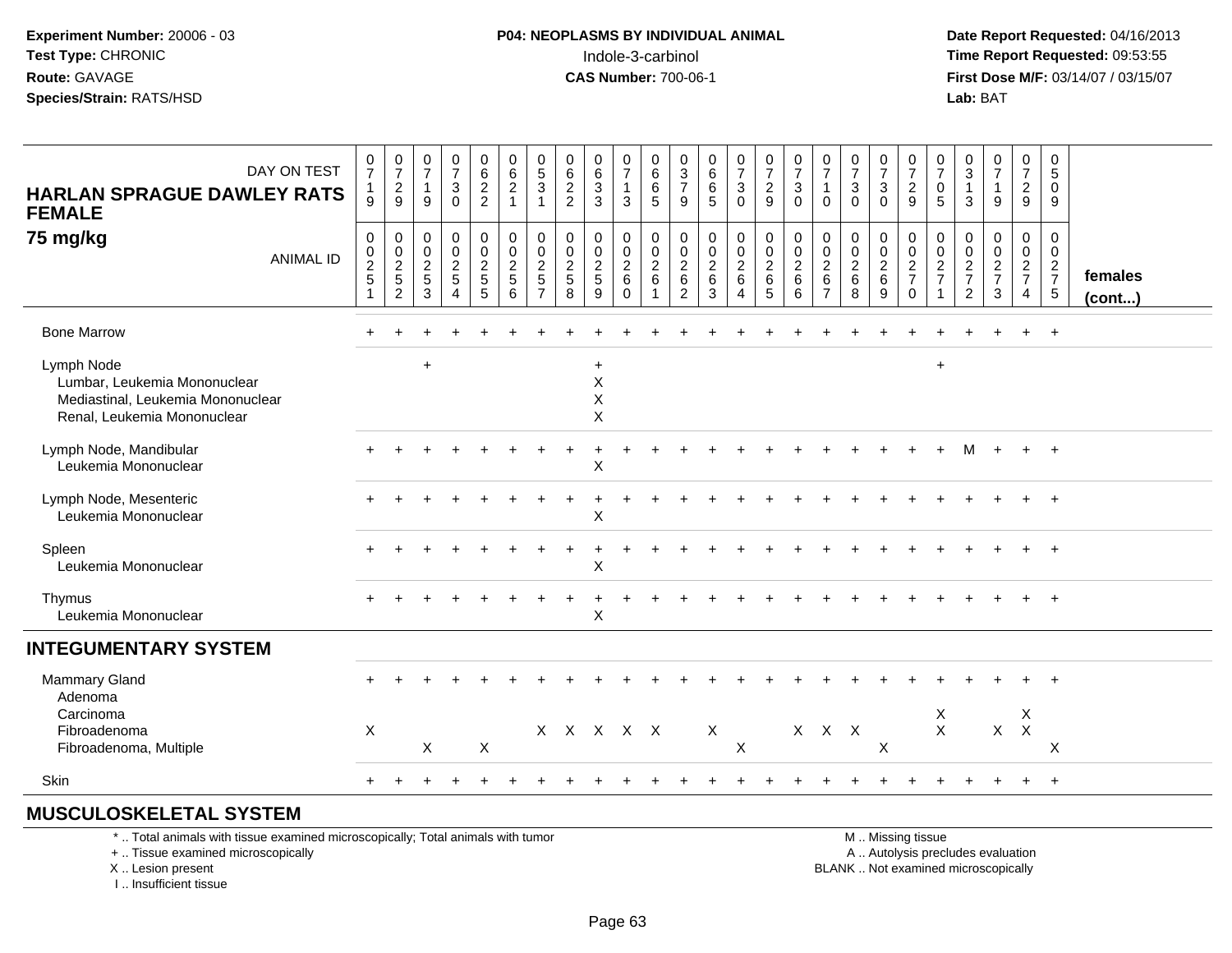**Date Report Requested:** 04/16/2013 **First Dose M/F:** 03/14/07 / 03/15/07<br>**Lab:** BAT

| DAY ON TEST<br><b>HARLAN SPRAGUE DAWLEY RATS</b><br><b>FEMALE</b>                                                                          | $\frac{0}{7}$<br>$\mathbf{1}$<br>9         | $\frac{0}{7}$<br>$\boldsymbol{2}$<br>9       | 0<br>$\overline{7}$<br>$\overline{1}$<br>9 | $\frac{0}{7}$<br>$\sqrt{3}$<br>$\Omega$                       | 0<br>$6\phantom{a}$<br>$\sqrt{2}$<br>$\overline{2}$ | 0<br>$\,6\,$<br>$\overline{2}$<br>$\mathbf{1}$       | 0<br>$\overline{5}$<br>3<br>1       | 0<br>$6\phantom{a}$<br>$\overline{2}$<br>$\overline{2}$ | 0<br>$6\overline{6}$<br>3<br>3             | $\frac{0}{7}$<br>$\mathbf{1}$<br>3 | 0<br>$6\phantom{a}$<br>$\,6\,$<br>5 | 0<br>$\frac{3}{7}$<br>9                             | 0<br>$6\phantom{a}$<br>$\,6\,$<br>5                | $\pmb{0}$<br>$\overline{7}$<br>$\ensuremath{\mathsf{3}}$<br>$\mathbf 0$ | 0<br>$\overline{7}$<br>$\overline{2}$<br>9                   | 0<br>$\overline{7}$<br>$\mathbf{3}$<br>$\mathbf 0$ | 0<br>$\overline{7}$<br>$\mathbf{1}$<br>$\mathbf{0}$ | $\frac{0}{7}$<br>$\sqrt{3}$<br>$\Omega$ | 0<br>$\overline{7}$<br>$\mathbf{3}$<br>$\mathbf{0}$ | 0<br>$\overline{7}$<br>$\sqrt{2}$<br>9                                                        | 0<br>$\overline{7}$<br>$\mathbf 0$<br>5    | 0<br>$\overline{3}$<br>$\overline{1}$<br>3          | 0<br>$\overline{7}$<br>1<br>9 | 0<br>$\overline{7}$<br>$\overline{c}$<br>9                          | 0<br>5<br>$\mathbf 0$<br>9                 |                   |
|--------------------------------------------------------------------------------------------------------------------------------------------|--------------------------------------------|----------------------------------------------|--------------------------------------------|---------------------------------------------------------------|-----------------------------------------------------|------------------------------------------------------|-------------------------------------|---------------------------------------------------------|--------------------------------------------|------------------------------------|-------------------------------------|-----------------------------------------------------|----------------------------------------------------|-------------------------------------------------------------------------|--------------------------------------------------------------|----------------------------------------------------|-----------------------------------------------------|-----------------------------------------|-----------------------------------------------------|-----------------------------------------------------------------------------------------------|--------------------------------------------|-----------------------------------------------------|-------------------------------|---------------------------------------------------------------------|--------------------------------------------|-------------------|
| 75 mg/kg<br><b>ANIMAL ID</b>                                                                                                               | $\pmb{0}$<br>$\frac{0}{2}$<br>$\mathbf{1}$ | $\pmb{0}$<br>$\frac{0}{2}$<br>$\overline{2}$ | 0<br>$\mathbf 0$<br>$\frac{2}{5}$<br>3     | $\mathbf 0$<br>$\mathbf 0$<br>$\overline{2}$<br>5<br>$\Delta$ | 0<br>$\mathbf 0$<br>$\frac{2}{5}$<br>$\sqrt{5}$     | $\pmb{0}$<br>$\mathbf 0$<br>$\overline{2}$<br>5<br>6 | 0<br>$\pmb{0}$<br>$\mathbf{2}$<br>5 | 0<br>$\pmb{0}$<br>$\frac{2}{5}$<br>8                    | 0<br>$\pmb{0}$<br>$\overline{2}$<br>5<br>9 | 0<br>$\frac{0}{2}$<br>$\mathbf 0$  | 0<br>$\mathsf 0$<br>$\frac{2}{6}$   | 0<br>$\mathbf 0$<br>$\frac{2}{6}$<br>$\overline{2}$ | 0<br>$\mathbf 0$<br>$\overline{2}$<br>$\,6\,$<br>3 | $\pmb{0}$<br>$\frac{0}{2}$<br>4                                         | $\pmb{0}$<br>$\mathbf 0$<br>$\frac{2}{6}$<br>$5\phantom{.0}$ | $\pmb{0}$<br>$\frac{0}{2}$<br>6                    | 0<br>$\mathbf 0$<br>$\frac{2}{6}$<br>$\overline{7}$ | 0<br>$_{2}^{\rm 0}$<br>$\,6$<br>8       | 0<br>$\mathbf 0$<br>$\frac{2}{6}$<br>9              | 0<br>$\mathbf 0$<br>$\frac{2}{7}$<br>$\mathbf 0$                                              | 0<br>0<br>$\overline{c}$<br>$\overline{7}$ | 0<br>$\mathbf 0$<br>$\frac{2}{7}$<br>$\overline{2}$ | 0<br>0<br>$\frac{2}{7}$<br>3  | $\pmb{0}$<br>$\mathsf{O}\xspace$<br>$\frac{2}{7}$<br>$\overline{4}$ | 0<br>0<br>$\frac{2}{7}$<br>$5\phantom{.0}$ | females<br>(cont) |
| <b>Bone</b>                                                                                                                                | $+$                                        |                                              |                                            |                                                               |                                                     |                                                      |                                     |                                                         |                                            |                                    |                                     |                                                     |                                                    |                                                                         |                                                              |                                                    |                                                     |                                         |                                                     |                                                                                               |                                            |                                                     |                               |                                                                     | $\ddot{}$                                  |                   |
| <b>NERVOUS SYSTEM</b>                                                                                                                      |                                            |                                              |                                            |                                                               |                                                     |                                                      |                                     |                                                         |                                            |                                    |                                     |                                                     |                                                    |                                                                         |                                                              |                                                    |                                                     |                                         |                                                     |                                                                                               |                                            |                                                     |                               |                                                                     |                                            |                   |
| <b>Brain</b>                                                                                                                               |                                            |                                              |                                            |                                                               |                                                     |                                                      |                                     |                                                         |                                            |                                    |                                     |                                                     |                                                    |                                                                         |                                                              |                                                    |                                                     |                                         |                                                     |                                                                                               |                                            |                                                     |                               |                                                                     | $\ddot{}$                                  |                   |
| Peripheral Nerve<br>Trigeminal, Schwannoma Malignant                                                                                       |                                            |                                              |                                            |                                                               |                                                     |                                                      |                                     |                                                         | $+$                                        |                                    |                                     |                                                     |                                                    |                                                                         |                                                              |                                                    |                                                     |                                         |                                                     |                                                                                               |                                            |                                                     |                               |                                                                     |                                            |                   |
| Spinal Cord<br>Leukemia Mononuclear                                                                                                        |                                            |                                              |                                            |                                                               |                                                     |                                                      |                                     |                                                         | $\ddot{}$<br>$\pmb{\times}$                |                                    |                                     |                                                     |                                                    |                                                                         |                                                              |                                                    |                                                     |                                         |                                                     |                                                                                               |                                            |                                                     |                               |                                                                     |                                            |                   |
| <b>RESPIRATORY SYSTEM</b>                                                                                                                  |                                            |                                              |                                            |                                                               |                                                     |                                                      |                                     |                                                         |                                            |                                    |                                     |                                                     |                                                    |                                                                         |                                                              |                                                    |                                                     |                                         |                                                     |                                                                                               |                                            |                                                     |                               |                                                                     |                                            |                   |
| Lung<br>Adenocarcinoma, Metastatic, Uterus<br><b>Cystic Keratinizing Epithelioma</b>                                                       |                                            | X                                            |                                            |                                                               |                                                     |                                                      |                                     |                                                         |                                            |                                    |                                     |                                                     |                                                    |                                                                         |                                                              |                                                    |                                                     |                                         |                                                     |                                                                                               |                                            |                                                     |                               |                                                                     | $\ddot{}$                                  |                   |
| Leukemia Mononuclear                                                                                                                       |                                            |                                              |                                            |                                                               |                                                     |                                                      |                                     |                                                         | X                                          |                                    |                                     |                                                     |                                                    |                                                                         |                                                              |                                                    |                                                     |                                         |                                                     |                                                                                               |                                            |                                                     |                               |                                                                     |                                            |                   |
| Nose                                                                                                                                       |                                            |                                              |                                            |                                                               |                                                     |                                                      |                                     |                                                         |                                            |                                    |                                     |                                                     |                                                    |                                                                         |                                                              |                                                    |                                                     |                                         |                                                     |                                                                                               |                                            |                                                     |                               |                                                                     | $\overline{ }$                             |                   |
| Trachea                                                                                                                                    |                                            |                                              |                                            |                                                               |                                                     |                                                      |                                     |                                                         |                                            |                                    |                                     |                                                     |                                                    |                                                                         |                                                              |                                                    |                                                     |                                         |                                                     |                                                                                               | $\div$                                     |                                                     | $\div$                        | $+$                                                                 | $+$                                        |                   |
| <b>SPECIAL SENSES SYSTEM</b>                                                                                                               |                                            |                                              |                                            |                                                               |                                                     |                                                      |                                     |                                                         |                                            |                                    |                                     |                                                     |                                                    |                                                                         |                                                              |                                                    |                                                     |                                         |                                                     |                                                                                               |                                            |                                                     |                               |                                                                     |                                            |                   |
| Eye                                                                                                                                        |                                            |                                              |                                            |                                                               |                                                     |                                                      |                                     |                                                         |                                            |                                    |                                     |                                                     |                                                    |                                                                         |                                                              |                                                    |                                                     |                                         |                                                     |                                                                                               |                                            |                                                     |                               |                                                                     | $\ddot{}$                                  |                   |
| Harderian Gland<br>Schwannoma Malignant, Metastatic, Peripheral<br>Nerve                                                                   |                                            |                                              |                                            |                                                               |                                                     |                                                      |                                     |                                                         |                                            |                                    |                                     |                                                     |                                                    |                                                                         |                                                              |                                                    |                                                     |                                         |                                                     |                                                                                               |                                            |                                                     |                               |                                                                     | $\ddot{}$                                  |                   |
| *  Total animals with tissue examined microscopically; Total animals with tumor<br>+  Tissue examined microscopically<br>X  Lesion present |                                            |                                              |                                            |                                                               |                                                     |                                                      |                                     |                                                         |                                            |                                    |                                     |                                                     |                                                    |                                                                         |                                                              |                                                    |                                                     |                                         |                                                     | M  Missing tissue<br>A  Autolysis precludes evaluation<br>BLANK  Not examined microscopically |                                            |                                                     |                               |                                                                     |                                            |                   |

I .. Insufficient tissue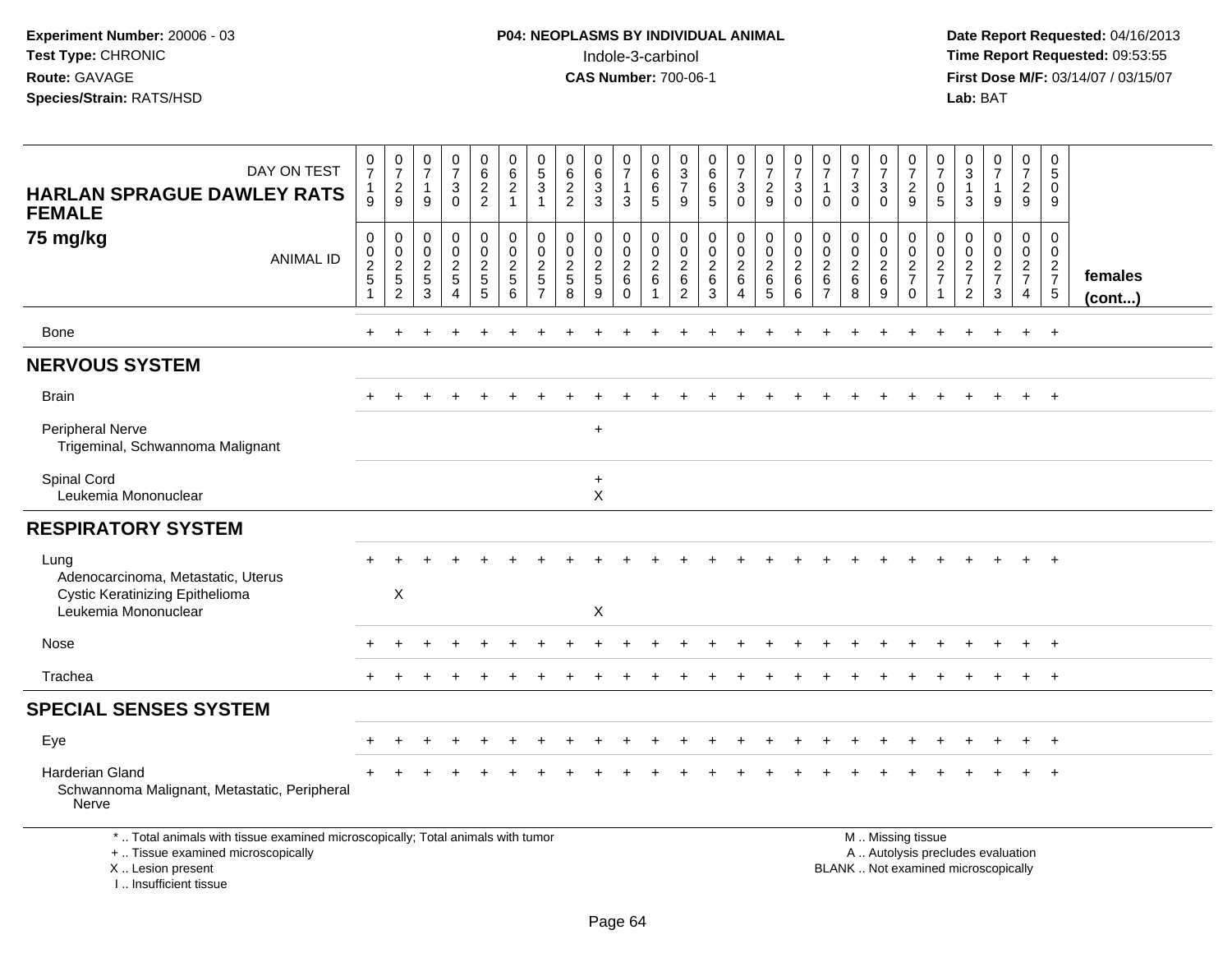**Date Report Requested:** 04/16/2013 **First Dose M/F:** 03/14/07 / 03/15/07<br>**Lab: BAT** 

| <b>HARLAN SPRAGUE DAWLEY RATS</b><br><b>FEMALE</b> | DAY ON TEST      | $\mathbf 0$<br>$\overline{7}$<br>9          | 0<br>$\overline{ }$<br>$\frac{2}{9}$                        | $\pmb{0}$<br>$\overline{ }$<br>9                    | $\mathbf 0$<br>$\overline{ }$<br>$\frac{3}{0}$ | $_6^0$<br>$\frac{2}{2}$      | $\boldsymbol{0}$<br>$\,6\,$<br>$\frac{2}{1}$ | 0<br>$\overline{5}$<br>$\overline{3}$            | $\begin{array}{c} 0 \\ 6 \end{array}$<br>$\overline{2}$<br>$\overline{2}$ | 0<br>6<br>$\mathfrak{S}$<br>3        | $\frac{0}{7}$<br>3           | $_6^0$<br>$\overline{6}$<br>5       | $\frac{0}{3}$<br>$\overline{ }$<br>9 | $\begin{array}{c} 0 \\ 6 \end{array}$<br>$\frac{6}{5}$      | $\frac{0}{7}$<br>$_{0}^{3}$                                                    | $\frac{0}{7}$<br>$\frac{2}{9}$ | 0<br>$\overline{ }$<br>3<br>$\mathbf 0$ | $\overline{ }$<br>$\mathbf 0$                | $\frac{0}{7}$<br>$\mathbf{3}$<br>$\overline{0}$ | $\frac{0}{7}$<br>3<br>0          | 0<br>$\rightarrow$<br>$\frac{2}{9}$                                 | $\frac{0}{7}$<br>$\,0\,$<br>5 | $\pmb{0}$<br>$\ensuremath{\mathsf{3}}$<br>$\mathbf{1}$<br>3                                   | 0<br>$\overline{ }$<br>9                                 | $\mathbf 0$<br>$\overline{7}$<br>$\frac{2}{9}$    | 0<br>5<br>$\mathbf 0$<br>9                                |                         |
|----------------------------------------------------|------------------|---------------------------------------------|-------------------------------------------------------------|-----------------------------------------------------|------------------------------------------------|------------------------------|----------------------------------------------|--------------------------------------------------|---------------------------------------------------------------------------|--------------------------------------|------------------------------|-------------------------------------|--------------------------------------|-------------------------------------------------------------|--------------------------------------------------------------------------------|--------------------------------|-----------------------------------------|----------------------------------------------|-------------------------------------------------|----------------------------------|---------------------------------------------------------------------|-------------------------------|-----------------------------------------------------------------------------------------------|----------------------------------------------------------|---------------------------------------------------|-----------------------------------------------------------|-------------------------|
| 75 mg/kg                                           | <b>ANIMAL ID</b> | $\mathbf 0$<br>$\mathbf 0$<br>$\frac{2}{5}$ | 0<br>$\mathsf{O}\xspace$<br>$\frac{2}{5}$<br>$\overline{2}$ | $\boldsymbol{0}$<br>$\pmb{0}$<br>$\frac{2}{5}$<br>3 | $_0^0$<br>$\frac{2}{5}$<br>4                   | $_0^0$<br>$\frac{2}{5}$<br>5 | $_{\rm 0}^{\rm 0}$<br>$\frac{2}{5}$<br>6     | 0<br>$\pmb{0}$<br>$\frac{2}{5}$<br>$\rightarrow$ | $\begin{smallmatrix} 0\\0 \end{smallmatrix}$<br>$\overline{c}$<br>5<br>8  | 0<br>$\pmb{0}$<br>$\frac{2}{5}$<br>9 | $\mathbf 0$<br>$\frac{2}{6}$ | $_{\rm 0}^{\rm 0}$<br>$\frac{2}{6}$ | 0<br>$\frac{2}{6}$<br>$\overline{2}$ | $\mathbf 0$<br>$\pmb{0}$<br>$\frac{2}{6}$<br>$\overline{3}$ | $\begin{smallmatrix}0\0\0\end{smallmatrix}$<br>$\frac{2}{6}$<br>$\overline{4}$ | 00026<br>5                     | 0<br>$\pmb{0}$<br>$\frac{2}{6}$<br>6    | $\pmb{0}$<br>$\frac{2}{6}$<br>$\overline{ }$ | 0<br>$\mathbf 0$<br>$\frac{2}{6}$<br>8          | $_{0}^{0}$<br>$\frac{2}{6}$<br>9 | 0<br>$\pmb{0}$<br>$\boldsymbol{2}$<br>$\overline{ }$<br>$\mathbf 0$ | $\frac{0}{2}$                 | $\begin{smallmatrix} 0\\0\\2 \end{smallmatrix}$<br>$\overline{\mathcal{I}}$<br>$\overline{2}$ | 0<br>0<br>$\overline{\mathbf{c}}$<br>$\overline{ }$<br>3 | 0<br>$\pmb{0}$<br>$\frac{2}{7}$<br>$\overline{4}$ | 0<br>$\pmb{0}$<br>$\boldsymbol{2}$<br>$\overline{z}$<br>5 | females<br>$($ cont $)$ |
| <b>URINARY SYSTEM</b>                              |                  |                                             |                                                             |                                                     |                                                |                              |                                              |                                                  |                                                                           |                                      |                              |                                     |                                      |                                                             |                                                                                |                                |                                         |                                              |                                                 |                                  |                                                                     |                               |                                                                                               |                                                          |                                                   |                                                           |                         |
| Kidney                                             |                  |                                             |                                                             |                                                     |                                                | $+$                          |                                              |                                                  |                                                                           |                                      |                              |                                     |                                      |                                                             |                                                                                |                                |                                         |                                              |                                                 |                                  |                                                                     |                               | $+$                                                                                           | $+$                                                      | $+$                                               | $+$                                                       |                         |
| <b>Urinary Bladder</b>                             |                  | $\pm$                                       |                                                             |                                                     |                                                |                              |                                              |                                                  |                                                                           |                                      |                              |                                     |                                      |                                                             |                                                                                |                                |                                         |                                              |                                                 |                                  |                                                                     |                               |                                                                                               | $\ddot{}$                                                | $+$                                               | $+$                                                       |                         |
| <b>SYSTEMIC LESIONS</b>                            |                  |                                             |                                                             |                                                     |                                                |                              |                                              |                                                  |                                                                           |                                      |                              |                                     |                                      |                                                             |                                                                                |                                |                                         |                                              |                                                 |                                  |                                                                     |                               |                                                                                               |                                                          |                                                   |                                                           |                         |
| Multiple Organ<br>Leukemia Mononuclear             |                  |                                             |                                                             |                                                     |                                                |                              |                                              |                                                  |                                                                           | $\checkmark$<br>ᄉ                    |                              |                                     |                                      |                                                             |                                                                                |                                |                                         |                                              |                                                 |                                  |                                                                     |                               |                                                                                               |                                                          | $+$                                               | $^{+}$                                                    |                         |

\* .. Total animals with tissue examined microscopically; Total animals with tumor

+ .. Tissue examined microscopically

- X .. Lesion present
- I .. Insufficient tissue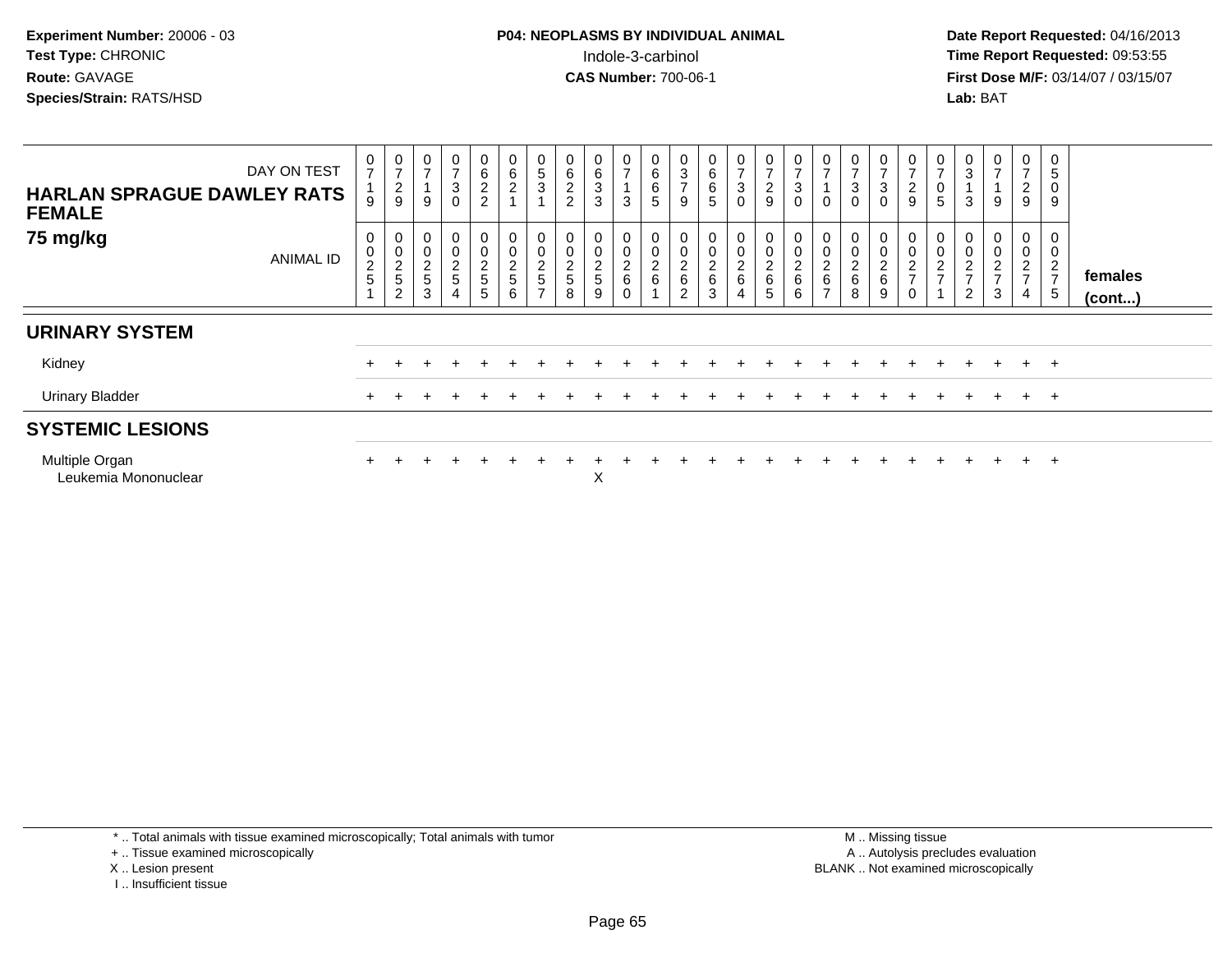**Date Report Requested:** 04/16/2013 **First Dose M/F:** 03/14/07 / 03/15/07<br>**Lab: BAT** 

| DAY ON TEST<br><b>HARLAN SPRAGUE DAWLEY RATS</b><br><b>FEMALE</b><br>75 mg/kg<br><b>ANIMAL ID</b> | $\frac{0}{7}$<br>$\frac{2}{9}$<br>$\mathbf 0$<br>$\mathbf 0$<br>$\frac{2}{7}$<br>6 | $\begin{array}{c} 0 \\ 6 \end{array}$<br>$\overline{\mathbf{4}}$<br>$\overline{5}$<br>$\pmb{0}$<br>$\pmb{0}$<br>$\frac{2}{7}$<br>$\overline{7}$ | $\frac{0}{7}$<br>$\mathbf{3}$<br>$\mathbf 0$<br>$\boldsymbol{0}$<br>$\mathbf 0$<br>$\frac{2}{7}$<br>8 | $\frac{0}{7}$<br>$\sqrt{3}$<br>$\Omega$<br>0<br>$\mathbf 0$<br>$\frac{2}{7}$<br>9 | $\begin{array}{c} 0 \\ 6 \end{array}$<br>$\mathbf{1}$<br>6<br>$\mathbf 0$<br>$\mathbf 0$<br>$\overline{2}$<br>$\bf 8$<br>$\mathbf 0$ | $\begin{array}{c} 0 \\ 6 \\ 7 \end{array}$<br>$\mathbf 0$<br>$\pmb{0}$<br>$\mathbf 0$<br>$\frac{2}{8}$<br>$\overline{1}$ | $\frac{0}{7}$<br>3<br>$\Omega$<br>0<br>$\mathbf 0$<br>$_{8}^2$<br>$\overline{2}$ | $\boldsymbol{0}$<br>$\,6\,$<br>$\overline{4}$<br>5<br>0<br>$\mathbf 0$<br>$\frac{2}{8}$<br>$\mathbf{3}$ | 0<br>$\overline{4}$<br>$\boldsymbol{9}$<br>$\overline{2}$<br>$\mathbf 0$<br>$\pmb{0}$<br>$\frac{2}{8}$<br>$\overline{4}$ | 0<br>$\overline{6}$<br>0<br>$\mathsf 0$<br>$\frac{2}{8}$<br>$\overline{5}$ | $\begin{array}{c} 0 \\ 3 \\ 8 \end{array}$<br>8<br>$\pmb{0}$<br>$\mathbf 0$<br>$\frac{2}{8}$<br>$6\phantom{1}6$ | $\frac{0}{7}$<br>$\overline{c}$<br>9<br>0<br>$\mathbf 0$<br>$\overline{c}$<br>8<br>$\overline{7}$ | $\frac{0}{4}$<br>8<br>$\overline{1}$<br>0<br>$\mathbf 0$<br>$\frac{2}{8}$<br>8 | $\frac{0}{4}$<br>$\overline{c}$<br>$\mathbf 0$<br>$\pmb{0}$<br>$\pmb{0}$<br>$\frac{2}{8}$<br>$\overline{9}$ | $\frac{0}{7}$<br>$\mathbf{3}$<br>$\overline{0}$<br>$\mathbf 0$<br>$\mathbf 0$<br>$\frac{2}{9}$<br>$\Omega$ | $\begin{array}{c} 0 \\ 6 \end{array}$<br>$6\phantom{1}6$<br>9<br>0<br>$\mathbf 0$<br>$\frac{2}{9}$<br>$\overline{1}$ | 0<br>$\overline{4}$<br>6<br>$\mathbf{3}$<br>$\mathbf 0$<br>$\mathbf 0$<br>$\overline{c}$<br>$\boldsymbol{9}$<br>$\overline{c}$ | $\begin{smallmatrix}0\\7\end{smallmatrix}$<br>$\mathbf 0$<br>6<br>$\mathbf 0$<br>$\mathbf 0$<br>$\frac{2}{9}$<br>$\overline{3}$ | $\frac{0}{7}$<br>3<br>$\mathbf{0}$<br>0<br>$\mathbf 0$<br>$\frac{2}{9}$<br>$\overline{4}$ | $\begin{matrix} 0 \\ 6 \\ 6 \end{matrix}$<br>$\overline{4}$<br>$\pmb{0}$<br>$\mathbf 0$<br>$\frac{2}{9}$ | $\begin{smallmatrix}0\3\3\end{smallmatrix}$<br>$\sqrt{5}$<br>0<br>$\mathbf 0$<br>$\frac{2}{9}$<br>$6\phantom{a}$ | $\frac{0}{7}$<br>$\sqrt{3}$<br>$\mathbf 0$<br>0<br>$\mathbf 0$<br>$\frac{2}{9}$ | $\begin{smallmatrix}0\\1\end{smallmatrix}$<br>$\, 8$<br>$\overline{7}$<br>$\mathbf 0$<br>$\mathbf 0$<br>$\frac{2}{9}$<br>$\overline{8}$ | $\frac{0}{7}$<br>3<br>$\mathbf 0$<br>$\mathbf{0}$<br>$\mathbf 0$<br>$\overline{2}$<br>$\boldsymbol{9}$<br>9 | $\frac{0}{7}$<br>3<br>$\mathbf 0$<br>$\mathbf 0$<br>$\mathbf 0$<br>3<br>$\mathsf{O}\xspace$<br>$\mathbf 0$ | * TOTALS                     |
|---------------------------------------------------------------------------------------------------|------------------------------------------------------------------------------------|-------------------------------------------------------------------------------------------------------------------------------------------------|-------------------------------------------------------------------------------------------------------|-----------------------------------------------------------------------------------|--------------------------------------------------------------------------------------------------------------------------------------|--------------------------------------------------------------------------------------------------------------------------|----------------------------------------------------------------------------------|---------------------------------------------------------------------------------------------------------|--------------------------------------------------------------------------------------------------------------------------|----------------------------------------------------------------------------|-----------------------------------------------------------------------------------------------------------------|---------------------------------------------------------------------------------------------------|--------------------------------------------------------------------------------|-------------------------------------------------------------------------------------------------------------|------------------------------------------------------------------------------------------------------------|----------------------------------------------------------------------------------------------------------------------|--------------------------------------------------------------------------------------------------------------------------------|---------------------------------------------------------------------------------------------------------------------------------|-------------------------------------------------------------------------------------------|----------------------------------------------------------------------------------------------------------|------------------------------------------------------------------------------------------------------------------|---------------------------------------------------------------------------------|-----------------------------------------------------------------------------------------------------------------------------------------|-------------------------------------------------------------------------------------------------------------|------------------------------------------------------------------------------------------------------------|------------------------------|
| <b>ALIMENTARY SYSTEM</b>                                                                          |                                                                                    |                                                                                                                                                 |                                                                                                       |                                                                                   |                                                                                                                                      |                                                                                                                          |                                                                                  |                                                                                                         |                                                                                                                          |                                                                            |                                                                                                                 |                                                                                                   |                                                                                |                                                                                                             |                                                                                                            |                                                                                                                      |                                                                                                                                |                                                                                                                                 |                                                                                           |                                                                                                          |                                                                                                                  |                                                                                 |                                                                                                                                         |                                                                                                             |                                                                                                            |                              |
| Esophagus                                                                                         |                                                                                    |                                                                                                                                                 |                                                                                                       |                                                                                   |                                                                                                                                      |                                                                                                                          |                                                                                  |                                                                                                         |                                                                                                                          |                                                                            |                                                                                                                 |                                                                                                   |                                                                                |                                                                                                             |                                                                                                            |                                                                                                                      |                                                                                                                                |                                                                                                                                 |                                                                                           |                                                                                                          |                                                                                                                  |                                                                                 |                                                                                                                                         |                                                                                                             |                                                                                                            | 50                           |
| Intestine Large, Cecum                                                                            |                                                                                    |                                                                                                                                                 |                                                                                                       |                                                                                   |                                                                                                                                      |                                                                                                                          |                                                                                  |                                                                                                         |                                                                                                                          |                                                                            |                                                                                                                 |                                                                                                   |                                                                                |                                                                                                             |                                                                                                            |                                                                                                                      |                                                                                                                                |                                                                                                                                 |                                                                                           |                                                                                                          |                                                                                                                  |                                                                                 |                                                                                                                                         |                                                                                                             | $\pm$                                                                                                      | 50                           |
| Intestine Large, Colon                                                                            |                                                                                    |                                                                                                                                                 |                                                                                                       |                                                                                   |                                                                                                                                      |                                                                                                                          |                                                                                  |                                                                                                         |                                                                                                                          |                                                                            |                                                                                                                 |                                                                                                   |                                                                                |                                                                                                             |                                                                                                            |                                                                                                                      |                                                                                                                                |                                                                                                                                 |                                                                                           |                                                                                                          |                                                                                                                  |                                                                                 |                                                                                                                                         |                                                                                                             |                                                                                                            | 50                           |
| Intestine Large, Rectum                                                                           |                                                                                    |                                                                                                                                                 |                                                                                                       |                                                                                   |                                                                                                                                      |                                                                                                                          |                                                                                  |                                                                                                         |                                                                                                                          |                                                                            |                                                                                                                 |                                                                                                   |                                                                                |                                                                                                             |                                                                                                            |                                                                                                                      |                                                                                                                                |                                                                                                                                 |                                                                                           |                                                                                                          |                                                                                                                  |                                                                                 |                                                                                                                                         |                                                                                                             |                                                                                                            | 50                           |
| Intestine Small, Duodenum                                                                         |                                                                                    |                                                                                                                                                 |                                                                                                       |                                                                                   |                                                                                                                                      |                                                                                                                          |                                                                                  |                                                                                                         |                                                                                                                          |                                                                            |                                                                                                                 |                                                                                                   |                                                                                |                                                                                                             |                                                                                                            |                                                                                                                      |                                                                                                                                |                                                                                                                                 |                                                                                           |                                                                                                          |                                                                                                                  |                                                                                 |                                                                                                                                         |                                                                                                             |                                                                                                            | 47                           |
| Intestine Small, Ileum                                                                            |                                                                                    |                                                                                                                                                 |                                                                                                       |                                                                                   |                                                                                                                                      |                                                                                                                          |                                                                                  |                                                                                                         |                                                                                                                          |                                                                            |                                                                                                                 |                                                                                                   |                                                                                |                                                                                                             |                                                                                                            |                                                                                                                      |                                                                                                                                |                                                                                                                                 |                                                                                           |                                                                                                          |                                                                                                                  |                                                                                 |                                                                                                                                         |                                                                                                             |                                                                                                            | 47                           |
| Intestine Small, Jejunum                                                                          |                                                                                    |                                                                                                                                                 |                                                                                                       |                                                                                   |                                                                                                                                      |                                                                                                                          |                                                                                  |                                                                                                         |                                                                                                                          |                                                                            |                                                                                                                 |                                                                                                   |                                                                                |                                                                                                             |                                                                                                            |                                                                                                                      |                                                                                                                                |                                                                                                                                 |                                                                                           |                                                                                                          |                                                                                                                  |                                                                                 |                                                                                                                                         |                                                                                                             | $\div$                                                                                                     | 46                           |
| Liver<br>Hepatocellular Adenoma<br>Hepatocellular Carcinoma<br>Leukemia Mononuclear               |                                                                                    |                                                                                                                                                 |                                                                                                       |                                                                                   | $\boldsymbol{\mathsf{X}}$                                                                                                            |                                                                                                                          |                                                                                  |                                                                                                         |                                                                                                                          |                                                                            | $\pmb{\times}$                                                                                                  |                                                                                                   |                                                                                |                                                                                                             |                                                                                                            |                                                                                                                      |                                                                                                                                |                                                                                                                                 |                                                                                           |                                                                                                          |                                                                                                                  |                                                                                 |                                                                                                                                         |                                                                                                             |                                                                                                            | 50<br>1<br>1<br>$\mathbf{2}$ |
| Mesentery<br>Fat, Adenocarcinoma, Metastatic, Uterus                                              | $+$                                                                                |                                                                                                                                                 |                                                                                                       |                                                                                   |                                                                                                                                      |                                                                                                                          |                                                                                  | $+$<br>$\sf X$                                                                                          |                                                                                                                          |                                                                            |                                                                                                                 |                                                                                                   |                                                                                |                                                                                                             |                                                                                                            |                                                                                                                      |                                                                                                                                |                                                                                                                                 |                                                                                           |                                                                                                          |                                                                                                                  |                                                                                 |                                                                                                                                         |                                                                                                             |                                                                                                            | $\mathbf{2}$<br>-1           |
| Oral Mucosa                                                                                       |                                                                                    |                                                                                                                                                 |                                                                                                       |                                                                                   |                                                                                                                                      |                                                                                                                          |                                                                                  |                                                                                                         |                                                                                                                          |                                                                            |                                                                                                                 |                                                                                                   |                                                                                |                                                                                                             |                                                                                                            |                                                                                                                      |                                                                                                                                |                                                                                                                                 |                                                                                           |                                                                                                          |                                                                                                                  |                                                                                 |                                                                                                                                         |                                                                                                             |                                                                                                            | 50                           |
| Pancreas<br>Adenocarcinoma, Metastatic, Uterus<br>Acinus, Adenoma                                 |                                                                                    |                                                                                                                                                 |                                                                                                       |                                                                                   |                                                                                                                                      |                                                                                                                          |                                                                                  | X                                                                                                       |                                                                                                                          |                                                                            |                                                                                                                 |                                                                                                   |                                                                                |                                                                                                             |                                                                                                            |                                                                                                                      |                                                                                                                                |                                                                                                                                 |                                                                                           |                                                                                                          |                                                                                                                  |                                                                                 |                                                                                                                                         |                                                                                                             |                                                                                                            | 49<br>-1                     |

\* .. Total animals with tissue examined microscopically; Total animals with tumor

+ .. Tissue examined microscopically

X .. Lesion present

I .. Insufficient tissue

M .. Missing tissue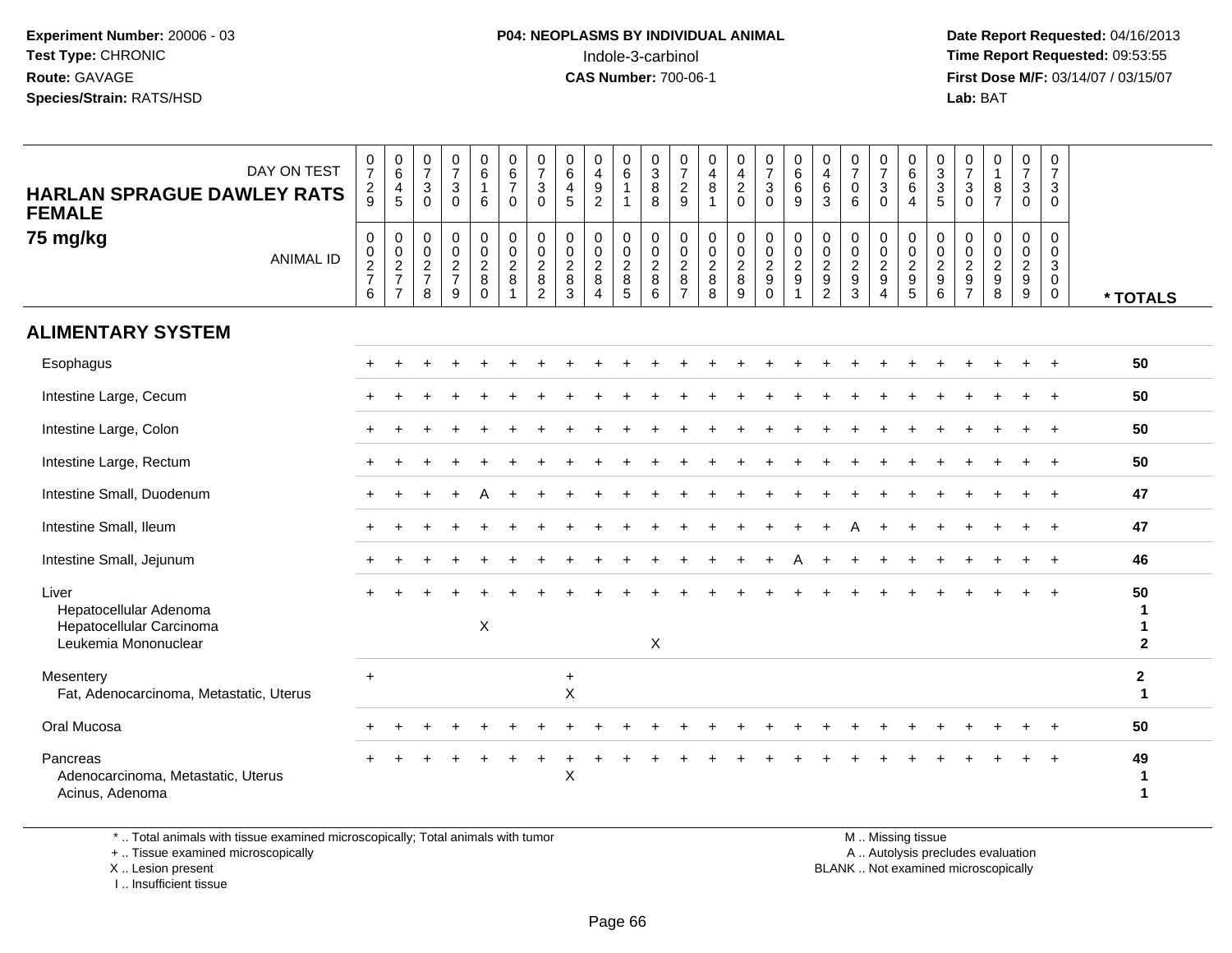**Date Report Requested:** 04/16/2013 **First Dose M/F:** 03/14/07 / 03/15/07<br>**Lab:** BAT

| DAY ON TEST<br><b>HARLAN SPRAGUE DAWLEY RATS</b><br><b>FEMALE</b>                                                     | $\frac{0}{7}$<br>$\frac{2}{9}$                             | $\begin{array}{c} 0 \\ 6 \end{array}$<br>$\begin{array}{c} 4 \\ 5 \end{array}$ | $\frac{0}{7}$<br>$\sqrt{3}$<br>$\Omega$        | $\frac{0}{7}$<br>$\mathbf{3}$<br>$\mathbf 0$                    | $_{6}^{\rm 0}$<br>$\mathbf{1}$<br>6                            | $\begin{array}{c} 0 \\ 6 \end{array}$<br>$\overline{7}$<br>$\Omega$ | $\frac{0}{7}$<br>$\sqrt{3}$<br>$\Omega$                         | $\begin{array}{c} 0 \\ 6 \end{array}$<br>$\overline{\mathbf{4}}$<br>5 | $\pmb{0}$<br>$\overline{\mathbf{4}}$<br>$\boldsymbol{9}$<br>$\overline{2}$ | $\mathbf 0$<br>6<br>$\overline{1}$<br>$\blacktriangleleft$ | $\begin{smallmatrix}0\\3\end{smallmatrix}$<br>$\overline{8}$<br>8 | $\frac{0}{7}$<br>$\sqrt{2}$<br>9                          | $\begin{smallmatrix}0\\4\end{smallmatrix}$<br>$\bf 8$<br>$\overline{ }$ | $\mathbf 0$<br>$\frac{4}{2}$<br>$\mathbf 0$      | $\begin{array}{c} 0 \\ 7 \end{array}$<br>$\mathbf 3$<br>$\Omega$              | $_{6}^{\rm 0}$<br>$\,6\,$<br>9            | $\begin{smallmatrix}0\0\4\end{smallmatrix}$<br>$\,6\,$<br>$\mathbf{3}$           | $\frac{0}{7}$<br>$\pmb{0}$<br>6                        | $\frac{0}{7}$<br>$\ensuremath{\mathsf{3}}$<br>$\mathbf 0$ | $_{6}^{\rm 0}$<br>$\,6\,$<br>$\overline{A}$            | 0<br>$\overline{3}$<br>$\sqrt{3}$<br>5            | $\frac{0}{7}$<br>$\mathbf{3}$<br>$\Omega$                                      | $\pmb{0}$<br>$\mathbf{1}$<br>8<br>$\overline{7}$ | $\begin{array}{c} 0 \\ 7 \end{array}$<br>3<br>$\mathbf 0$ | 0<br>$\overline{7}$<br>3<br>$\mathbf 0$ |                                      |
|-----------------------------------------------------------------------------------------------------------------------|------------------------------------------------------------|--------------------------------------------------------------------------------|------------------------------------------------|-----------------------------------------------------------------|----------------------------------------------------------------|---------------------------------------------------------------------|-----------------------------------------------------------------|-----------------------------------------------------------------------|----------------------------------------------------------------------------|------------------------------------------------------------|-------------------------------------------------------------------|-----------------------------------------------------------|-------------------------------------------------------------------------|--------------------------------------------------|-------------------------------------------------------------------------------|-------------------------------------------|----------------------------------------------------------------------------------|--------------------------------------------------------|-----------------------------------------------------------|--------------------------------------------------------|---------------------------------------------------|--------------------------------------------------------------------------------|--------------------------------------------------|-----------------------------------------------------------|-----------------------------------------|--------------------------------------|
| 75 mg/kg<br><b>ANIMAL ID</b>                                                                                          | $\,0\,$<br>$\begin{array}{c} 0 \\ 2 \\ 7 \end{array}$<br>6 | $\pmb{0}$<br>$\begin{array}{c} 0 \\ 2 \\ 7 \end{array}$<br>$\overline{7}$      | $\mathsf 0$<br>$\pmb{0}$<br>$\frac{2}{7}$<br>8 | $\pmb{0}$<br>$\pmb{0}$<br>$\overline{2}$<br>$\overline{7}$<br>9 | $\begin{array}{c} 0 \\ 0 \\ 2 \\ 8 \end{array}$<br>$\mathbf 0$ | $\pmb{0}$<br>$\mathsf 0$<br>$\overline{2}$<br>8<br>1                | $\pmb{0}$<br>$\pmb{0}$<br>$\overline{2}$<br>8<br>$\overline{2}$ | $\mathbf 0$<br>$\pmb{0}$<br>$\sqrt{2}$<br>$\,8\,$<br>$\mathbf{3}$     | 0<br>$\pmb{0}$<br>$\overline{2}$<br>$\,8\,$<br>$\overline{4}$              | $\mathbf 0$<br>$\mathbf 0$<br>$\overline{2}$<br>8<br>5     | $\mathbf 0$<br>0<br>$\overline{2}$<br>8<br>6                      | 0<br>$\pmb{0}$<br>$\sqrt{2}$<br>$\,8\,$<br>$\overline{7}$ | $\pmb{0}$<br>$\begin{smallmatrix} 0\\2\\8 \end{smallmatrix}$<br>8       | $\mathbf 0$<br>$\mathsf 0$<br>$\frac{2}{8}$<br>9 | $\pmb{0}$<br>$\mathbf 0$<br>$\overline{2}$<br>$\boldsymbol{9}$<br>$\mathbf 0$ | 0<br>$\mathbf 0$<br>$\boldsymbol{2}$<br>9 | $\mathbf 0$<br>$\begin{smallmatrix} 0\\2\\9 \end{smallmatrix}$<br>$\overline{2}$ | 0<br>$\mathbf 0$<br>$\overline{2}$<br>$\mathsf g$<br>3 | 0<br>$\pmb{0}$<br>$\frac{2}{9}$<br>$\overline{4}$         | $\pmb{0}$<br>$\pmb{0}$<br>$\frac{2}{9}$<br>$\sqrt{5}$  | 0<br>0<br>$\overline{2}$<br>$\boldsymbol{9}$<br>6 | $\mathbf 0$<br>$\mathbf 0$<br>$\sqrt{2}$<br>$\boldsymbol{9}$<br>$\overline{7}$ | 0<br>$\pmb{0}$<br>$\overline{2}$<br>9<br>8       | 0<br>$\mathbf 0$<br>$\frac{2}{9}$<br>9                    | 0<br>$\pmb{0}$<br>3<br>0<br>$\mathbf 0$ | * TOTALS                             |
| Salivary Glands                                                                                                       |                                                            |                                                                                |                                                |                                                                 |                                                                |                                                                     |                                                                 |                                                                       |                                                                            |                                                            |                                                                   |                                                           |                                                                         |                                                  |                                                                               |                                           |                                                                                  |                                                        |                                                           |                                                        |                                                   |                                                                                |                                                  |                                                           | $\div$                                  | 49                                   |
| Stomach, Forestomach                                                                                                  |                                                            |                                                                                |                                                |                                                                 |                                                                |                                                                     |                                                                 |                                                                       |                                                                            |                                                            |                                                                   |                                                           |                                                                         |                                                  |                                                                               |                                           |                                                                                  |                                                        |                                                           |                                                        |                                                   |                                                                                |                                                  |                                                           |                                         | 50                                   |
| Stomach, Glandular<br>Carcinoma                                                                                       |                                                            |                                                                                |                                                |                                                                 |                                                                |                                                                     |                                                                 |                                                                       |                                                                            |                                                            |                                                                   |                                                           |                                                                         |                                                  |                                                                               |                                           |                                                                                  |                                                        |                                                           |                                                        |                                                   |                                                                                |                                                  |                                                           | $\ddot{}$                               | 49<br>$\mathbf{1}$                   |
| Tongue                                                                                                                | $\ddot{}$                                                  |                                                                                |                                                |                                                                 |                                                                |                                                                     |                                                                 |                                                                       |                                                                            |                                                            |                                                                   |                                                           |                                                                         |                                                  |                                                                               |                                           |                                                                                  |                                                        |                                                           |                                                        |                                                   |                                                                                |                                                  |                                                           |                                         | $\mathbf{1}$                         |
| Tooth                                                                                                                 |                                                            |                                                                                |                                                |                                                                 |                                                                |                                                                     |                                                                 |                                                                       |                                                                            |                                                            |                                                                   |                                                           |                                                                         |                                                  |                                                                               |                                           |                                                                                  |                                                        |                                                           |                                                        |                                                   |                                                                                |                                                  |                                                           |                                         | $\mathbf 1$                          |
| <b>CARDIOVASCULAR SYSTEM</b>                                                                                          |                                                            |                                                                                |                                                |                                                                 |                                                                |                                                                     |                                                                 |                                                                       |                                                                            |                                                            |                                                                   |                                                           |                                                                         |                                                  |                                                                               |                                           |                                                                                  |                                                        |                                                           |                                                        |                                                   |                                                                                |                                                  |                                                           |                                         |                                      |
| <b>Blood Vessel</b>                                                                                                   |                                                            |                                                                                |                                                |                                                                 |                                                                |                                                                     |                                                                 |                                                                       |                                                                            |                                                            |                                                                   |                                                           |                                                                         |                                                  |                                                                               |                                           |                                                                                  |                                                        |                                                           |                                                        |                                                   |                                                                                |                                                  |                                                           |                                         | 50                                   |
| Heart<br>Leukemia Mononuclear<br>Schwannoma Malignant                                                                 |                                                            |                                                                                | X                                              |                                                                 |                                                                |                                                                     |                                                                 |                                                                       |                                                                            |                                                            | X                                                                 |                                                           |                                                                         |                                                  |                                                                               |                                           |                                                                                  |                                                        |                                                           |                                                        |                                                   |                                                                                |                                                  |                                                           |                                         | 50<br>$\mathbf{2}$<br>$\overline{2}$ |
| <b>ENDOCRINE SYSTEM</b>                                                                                               |                                                            |                                                                                |                                                |                                                                 |                                                                |                                                                     |                                                                 |                                                                       |                                                                            |                                                            |                                                                   |                                                           |                                                                         |                                                  |                                                                               |                                           |                                                                                  |                                                        |                                                           |                                                        |                                                   |                                                                                |                                                  |                                                           |                                         |                                      |
| <b>Adrenal Cortex</b><br>Adenoma<br>Leukemia Mononuclear                                                              |                                                            |                                                                                |                                                |                                                                 |                                                                |                                                                     |                                                                 |                                                                       |                                                                            |                                                            | X                                                                 |                                                           |                                                                         |                                                  |                                                                               |                                           |                                                                                  |                                                        |                                                           |                                                        |                                                   |                                                                                |                                                  |                                                           |                                         | 50<br>$\mathbf 1$<br>$\mathbf 1$     |
| Adrenal Medulla<br>Pheochromocytoma Benign                                                                            |                                                            |                                                                                |                                                |                                                                 |                                                                |                                                                     |                                                                 |                                                                       |                                                                            |                                                            |                                                                   |                                                           |                                                                         |                                                  |                                                                               |                                           |                                                                                  |                                                        |                                                           |                                                        |                                                   |                                                                                |                                                  |                                                           |                                         | 50<br>$\mathbf{2}$                   |
| Islets, Pancreatic<br>Adenoma                                                                                         |                                                            |                                                                                |                                                |                                                                 |                                                                |                                                                     |                                                                 |                                                                       |                                                                            |                                                            |                                                                   |                                                           |                                                                         |                                                  |                                                                               |                                           |                                                                                  |                                                        |                                                           |                                                        |                                                   | X                                                                              | ÷                                                | $\ddot{}$                                                 | $\overline{1}$                          | 50<br>$\mathbf{1}$                   |
| *  Total animals with tissue examined microscopically; Total animals with tumor<br>+  Tissue examined microscopically |                                                            |                                                                                |                                                |                                                                 |                                                                |                                                                     |                                                                 |                                                                       |                                                                            |                                                            |                                                                   |                                                           |                                                                         |                                                  |                                                                               |                                           | $\sim$ $\cdot$                                                                   |                                                        |                                                           | M  Missing tissue<br>A  Autolysis precludes evaluation |                                                   |                                                                                |                                                  |                                                           |                                         |                                      |

X .. Lesion present I .. Insufficient tissue

Lesion present BLANK .. Not examined microscopically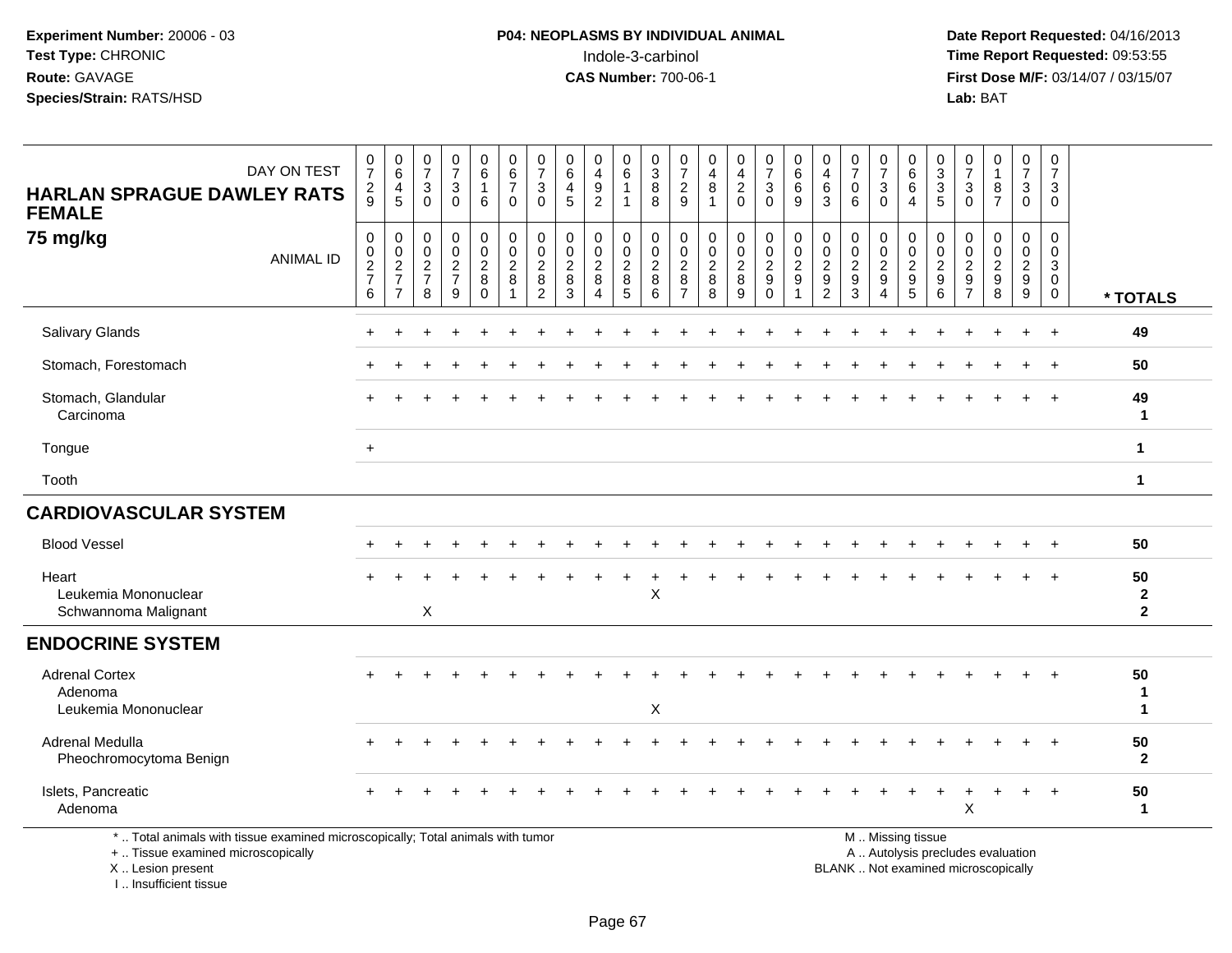**Date Report Requested:** 04/16/2013 **First Dose M/F:** 03/14/07 / 03/15/07<br>**Lab: BAT** 

| DAY ON TEST<br><b>HARLAN SPRAGUE DAWLEY RATS</b><br><b>FEMALE</b>                    | $\frac{0}{7}$<br>$\frac{2}{9}$                               | $\begin{array}{c} 0 \\ 6 \end{array}$<br>$\frac{4}{5}$ | $\frac{0}{7}$<br>$\mathbf{3}$<br>$\mathbf 0$        | $\begin{array}{c} 0 \\ 7 \end{array}$<br>$\sqrt{3}$<br>$\Omega$ | $\begin{matrix} 0 \\ 6 \end{matrix}$<br>$\mathbf{1}$<br>6 | $\begin{array}{c} 0 \\ 6 \end{array}$<br>$\overline{7}$<br>$\mathbf 0$ | $\begin{array}{c} 0 \\ 7 \end{array}$<br>$\sqrt{3}$<br>$\mathbf 0$ | 0<br>$\,6\,$<br>$\overline{\mathbf{4}}$<br>5 | $\begin{smallmatrix}0\\4\end{smallmatrix}$<br>$\boldsymbol{9}$<br>$\overline{2}$         | $\begin{array}{c} 0 \\ 6 \end{array}$<br>$\mathbf{1}$<br>1 | $_{3}^{\rm 0}$<br>$\bf 8$<br>8 | $\frac{0}{7}$<br>$\frac{2}{9}$                    | $\pmb{0}$<br>$\overline{4}$<br>$\,8\,$<br>$\mathbf{1}$ | $\begin{smallmatrix}0\0\4\end{smallmatrix}$<br>$\overline{2}$<br>$\mathbf 0$ | $\frac{0}{7}$<br>$\sqrt{3}$<br>$\mathbf 0$ | $\begin{array}{c} 0 \\ 6 \end{array}$<br>$\,6\,$<br>9 | $_4^{\rm 0}$<br>$\,6\,$<br>3                      | $\frac{0}{7}$<br>$\pmb{0}$<br>6 | $\frac{0}{7}$<br>$\mathbf{3}$<br>$\Omega$                 | $_{6}^{\rm 0}$<br>$6\phantom{1}$<br>$\overline{4}$        | $\begin{array}{c} 0 \\ 3 \\ 5 \end{array}$ | $\frac{0}{7}$<br>$\mathbf{3}$<br>$\mathbf{0}$                    | 0<br>$\mathbf{1}$<br>$\bf 8$<br>$\overline{7}$                          | $\frac{0}{7}$<br>$\mathbf{3}$<br>0   | $\begin{smallmatrix} 0\\7 \end{smallmatrix}$<br>$\ensuremath{\mathsf{3}}$<br>$\mathbf 0$ |                                  |
|--------------------------------------------------------------------------------------|--------------------------------------------------------------|--------------------------------------------------------|-----------------------------------------------------|-----------------------------------------------------------------|-----------------------------------------------------------|------------------------------------------------------------------------|--------------------------------------------------------------------|----------------------------------------------|------------------------------------------------------------------------------------------|------------------------------------------------------------|--------------------------------|---------------------------------------------------|--------------------------------------------------------|------------------------------------------------------------------------------|--------------------------------------------|-------------------------------------------------------|---------------------------------------------------|---------------------------------|-----------------------------------------------------------|-----------------------------------------------------------|--------------------------------------------|------------------------------------------------------------------|-------------------------------------------------------------------------|--------------------------------------|------------------------------------------------------------------------------------------|----------------------------------|
| 75 mg/kg<br><b>ANIMAL ID</b>                                                         | $\pmb{0}$<br>$\begin{array}{c} 0 \\ 2 \\ 7 \end{array}$<br>6 | $\pmb{0}$<br>$\frac{0}{2}$<br>$\overline{7}$           | $\boldsymbol{0}$<br>$\pmb{0}$<br>$\frac{2}{7}$<br>8 | $\pmb{0}$<br>$\frac{0}{2}$<br>9                                 | 0<br>$\pmb{0}$<br>$\frac{2}{8}$<br>$\Omega$               | $\pmb{0}$<br>$\frac{0}{2}$<br>$\overline{1}$                           | 0<br>$\pmb{0}$<br>$\frac{2}{8}$<br>$\overline{2}$                  | 0<br>$\pmb{0}$<br>$\frac{2}{8}$<br>3         | $\boldsymbol{0}$<br>$\begin{array}{c} 0 \\ 2 \\ 8 \end{array}$<br>$\boldsymbol{\Lambda}$ | 0<br>0<br>$\frac{2}{8}$<br>5                               | 0<br>$\frac{0}{2}$<br>6        | 0<br>$\pmb{0}$<br>$\frac{2}{8}$<br>$\overline{7}$ | 0<br>$\pmb{0}$<br>$_{8}^{\rm 2}$<br>8                  | $\mathbf 0$<br>$\frac{0}{2}$<br>9                                            | $\mathbf 0$<br>$\frac{0}{2}$<br>$\Omega$   | $\pmb{0}$<br>$\frac{0}{2}$<br>$\overline{1}$          | 0<br>$\pmb{0}$<br>$\frac{2}{9}$<br>$\overline{2}$ | 0<br>$\frac{0}{2}$<br>3         | 0<br>$\pmb{0}$<br>$\frac{2}{9}$<br>$\boldsymbol{\Lambda}$ | 0<br>$\begin{smallmatrix} 0\\2\\9 \end{smallmatrix}$<br>5 | $\mathbf 0$<br>$\frac{0}{2}$<br>6          | 0<br>0<br>$\boldsymbol{2}$<br>$\boldsymbol{9}$<br>$\overline{7}$ | $\mathbf 0$<br>$\mathbf 0$<br>$\boldsymbol{2}$<br>$\boldsymbol{9}$<br>8 | 0<br>$\pmb{0}$<br>$\frac{2}{9}$<br>9 | $\mathbf 0$<br>$\pmb{0}$<br>$\mathbf{3}$<br>$\mathbf 0$<br>$\mathbf 0$                   | * TOTALS                         |
| Parathyroid Gland                                                                    |                                                              |                                                        |                                                     |                                                                 |                                                           |                                                                        |                                                                    |                                              |                                                                                          |                                                            |                                |                                                   |                                                        |                                                                              |                                            |                                                       |                                                   |                                 |                                                           |                                                           |                                            | M                                                                | $+$                                                                     | $\ddot{}$                            | $+$                                                                                      | 49                               |
| <b>Pituitary Gland</b><br>Schwannoma Malignant, Metastatic, Peripheral<br>Nerve      |                                                              |                                                        |                                                     |                                                                 |                                                           |                                                                        |                                                                    |                                              |                                                                                          |                                                            |                                |                                                   |                                                        |                                                                              |                                            |                                                       |                                                   |                                 |                                                           |                                                           |                                            |                                                                  | X                                                                       | $\ddot{}$                            | $+$                                                                                      | 50<br>-1                         |
| Pars Distalis, Adenoma                                                               |                                                              | X X X X                                                |                                                     |                                                                 |                                                           |                                                                        | $\pmb{\times}$                                                     |                                              |                                                                                          |                                                            |                                | X                                                 |                                                        | X                                                                            |                                            |                                                       | $\mathsf{X}$                                      |                                 | $X$ $X$                                                   |                                                           |                                            |                                                                  |                                                                         | X                                    |                                                                                          | 18                               |
| <b>Thyroid Gland</b><br>Leukemia Mononuclear<br>C-cell, Adenoma<br>C-cell, Carcinoma |                                                              |                                                        |                                                     |                                                                 |                                                           |                                                                        |                                                                    |                                              | X                                                                                        |                                                            |                                | $\boldsymbol{\mathsf{X}}$                         |                                                        |                                                                              |                                            | X                                                     |                                                   |                                 | X                                                         |                                                           |                                            | X                                                                |                                                                         | $+$<br>$X$ $X$                       | $+$                                                                                      | 49<br>1<br>$\boldsymbol{9}$<br>1 |
| <b>GENERAL BODY SYSTEM</b>                                                           |                                                              |                                                        |                                                     |                                                                 |                                                           |                                                                        |                                                                    |                                              |                                                                                          |                                                            |                                |                                                   |                                                        |                                                                              |                                            |                                                       |                                                   |                                 |                                                           |                                                           |                                            |                                                                  |                                                                         |                                      |                                                                                          |                                  |
| <b>NONE</b>                                                                          |                                                              |                                                        |                                                     |                                                                 |                                                           |                                                                        |                                                                    |                                              |                                                                                          |                                                            |                                |                                                   |                                                        |                                                                              |                                            |                                                       |                                                   |                                 |                                                           |                                                           |                                            |                                                                  |                                                                         |                                      |                                                                                          |                                  |
| <b>GENITAL SYSTEM</b>                                                                |                                                              |                                                        |                                                     |                                                                 |                                                           |                                                                        |                                                                    |                                              |                                                                                          |                                                            |                                |                                                   |                                                        |                                                                              |                                            |                                                       |                                                   |                                 |                                                           |                                                           |                                            |                                                                  |                                                                         |                                      |                                                                                          |                                  |
| <b>Clitoral Gland</b>                                                                | $+$                                                          |                                                        |                                                     |                                                                 |                                                           |                                                                        |                                                                    |                                              |                                                                                          |                                                            |                                |                                                   |                                                        |                                                                              |                                            |                                                       |                                                   |                                 |                                                           |                                                           |                                            |                                                                  |                                                                         |                                      | $+$                                                                                      | 50                               |
| Ovary                                                                                |                                                              |                                                        |                                                     |                                                                 |                                                           |                                                                        |                                                                    |                                              |                                                                                          |                                                            |                                |                                                   |                                                        |                                                                              |                                            |                                                       |                                                   |                                 |                                                           |                                                           |                                            |                                                                  |                                                                         |                                      | $\ddot{}$                                                                                | 50                               |
| <b>Uterus</b><br>Adenocarcinoma<br>Polyp Stromal                                     |                                                              |                                                        | $\boldsymbol{\mathsf{X}}$                           |                                                                 |                                                           |                                                                        |                                                                    | $\boldsymbol{\mathsf{X}}$                    |                                                                                          | $\pmb{\times}$                                             |                                |                                                   |                                                        | X                                                                            |                                            |                                                       |                                                   |                                 |                                                           |                                                           |                                            | $\boldsymbol{\mathsf{X}}$                                        |                                                                         |                                      | $\ddot{}$<br>X                                                                           | 50<br>$\mathbf 1$<br>10          |
| Vagina<br>Schwannoma Malignant                                                       |                                                              |                                                        |                                                     |                                                                 |                                                           |                                                                        |                                                                    |                                              |                                                                                          |                                                            |                                |                                                   |                                                        |                                                                              |                                            |                                                       |                                                   |                                 |                                                           |                                                           |                                            |                                                                  |                                                                         |                                      |                                                                                          |                                  |

### **HEMATOPOIETIC SYSTEM**

\* .. Total animals with tissue examined microscopically; Total animals with tumor

+ .. Tissue examined microscopically

X .. Lesion present

I .. Insufficient tissue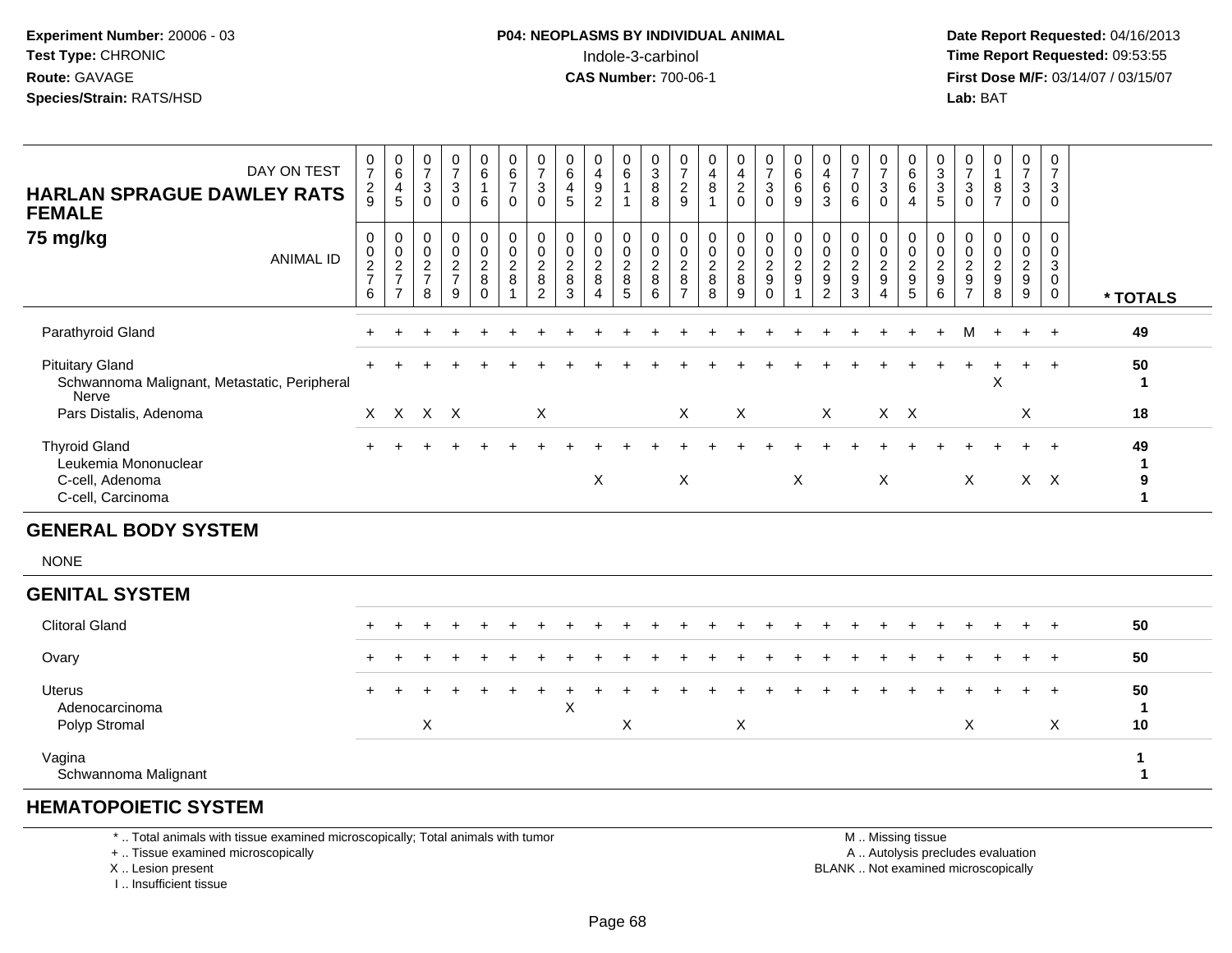**Date Report Requested:** 04/16/2013 **First Dose M/F:** 03/14/07 / 03/15/07<br>**Lab: BAT Lab:** BAT

| DAY ON TEST<br><b>HARLAN SPRAGUE DAWLEY RATS</b><br><b>FEMALE</b>                                              | $\frac{0}{7}$<br>$\frac{2}{9}$  | $\begin{array}{c} 0 \\ 6 \end{array}$<br>$\frac{4}{5}$ | $\begin{array}{c} 0 \\ 7 \end{array}$<br>$\mathbf{3}$<br>$\mathbf 0$ | $\frac{0}{7}$<br>$\mathbf 3$<br>$\mathbf 0$      | $_{6}^{\rm 0}$<br>$\mathbf{1}$<br>6           | $\begin{array}{c} 0 \\ 6 \\ 7 \end{array}$<br>0  | $\begin{array}{c} 0 \\ 7 \end{array}$<br>3<br>$\mathbf 0$     | $_{6}^{\rm 0}$<br>$\overline{4}$<br>5          | $\begin{smallmatrix}0\\4\end{smallmatrix}$<br>$\boldsymbol{9}$<br>$\overline{2}$ | $\begin{array}{c} 0 \\ 6 \end{array}$<br>$\mathbf{1}$<br>$\mathbf{1}$ | $\begin{array}{c} 0 \\ 3 \\ 8 \end{array}$<br>8 | $\frac{0}{7}$<br>$\frac{2}{9}$                      | $\begin{array}{c} 0 \\ 4 \\ 8 \end{array}$<br>$\mathbf{1}$ | $\begin{array}{c} 0 \\ 4 \\ 2 \end{array}$<br>$\mathbf 0$ | $\begin{array}{c} 0 \\ 7 \\ 3 \end{array}$<br>$\mathbf 0$ | $\begin{array}{c} 0 \\ 6 \\ 6 \end{array}$<br>9           | $\begin{array}{c} 0 \\ 4 \\ 6 \end{array}$<br>3     | $\begin{array}{c} 0 \\ 7 \\ 0 \end{array}$<br>6 | $\frac{0}{7}$<br>$\mathbf{3}$<br>$\mathbf 0$                 | $\begin{matrix}0\6\6\end{matrix}$<br>$\overline{4}$ | $\begin{array}{c} 0 \\ 3 \\ 5 \end{array}$ | $\frac{0}{7}$<br>3<br>$\mathbf 0$                | $\begin{smallmatrix}0\\1\end{smallmatrix}$<br>$\boldsymbol{8}$<br>$\overline{7}$ | $\frac{0}{7}$<br>$\mathbf{3}$<br>$\mathbf 0$          | $\begin{array}{c} 0 \\ 7 \end{array}$<br>$\mathbf 3$<br>$\mathbf 0$     |                        |
|----------------------------------------------------------------------------------------------------------------|---------------------------------|--------------------------------------------------------|----------------------------------------------------------------------|--------------------------------------------------|-----------------------------------------------|--------------------------------------------------|---------------------------------------------------------------|------------------------------------------------|----------------------------------------------------------------------------------|-----------------------------------------------------------------------|-------------------------------------------------|-----------------------------------------------------|------------------------------------------------------------|-----------------------------------------------------------|-----------------------------------------------------------|-----------------------------------------------------------|-----------------------------------------------------|-------------------------------------------------|--------------------------------------------------------------|-----------------------------------------------------|--------------------------------------------|--------------------------------------------------|----------------------------------------------------------------------------------|-------------------------------------------------------|-------------------------------------------------------------------------|------------------------|
| 75 mg/kg<br><b>ANIMAL ID</b>                                                                                   | $\pmb{0}$<br>$\frac{0}{2}$<br>6 | $\pmb{0}$<br>$\frac{0}{2}$<br>$\overline{7}$           | $\boldsymbol{0}$<br>$\frac{0}{2}$<br>8                               | $\mathbf 0$<br>$\mathbf 0$<br>$\frac{2}{7}$<br>9 | 0<br>$\mathbf 0$<br>$\frac{2}{8}$<br>$\Omega$ | $\mathbf 0$<br>$\mathbf 0$<br>$\frac{2}{8}$<br>1 | $\mathbf 0$<br>$\mathbf 0$<br>$\frac{2}{8}$<br>$\overline{c}$ | $\pmb{0}$<br>$\mathbf 0$<br>$\frac{2}{8}$<br>3 | $\mathbf 0$<br>$\mathbf 0$<br>$\frac{2}{8}$<br>$\boldsymbol{\Lambda}$            | 0<br>$\mathbf 0$<br>$\frac{2}{8}$<br>5                                | 0<br>$\mathbf 0$<br>$\frac{2}{8}$<br>6          | 0<br>$\mathbf 0$<br>$\frac{2}{8}$<br>$\overline{7}$ | $\boldsymbol{0}$<br>$\mathbf 0$<br>$\frac{2}{8}$<br>8      | $\mathbf 0$<br>$\mathsf{O}\xspace$<br>$\frac{2}{8}$<br>9  | $\boldsymbol{0}$<br>$\pmb{0}$<br>$\frac{2}{9}$            | $\pmb{0}$<br>$\mathbf 0$<br>$\frac{2}{9}$<br>$\mathbf{1}$ | 0<br>$\mathbf 0$<br>$\frac{2}{9}$<br>$\overline{c}$ | $\pmb{0}$<br>$\mathbf 0$<br>$\frac{2}{9}$<br>3  | 0<br>$\mathsf{O}$<br>$\frac{2}{9}$<br>$\boldsymbol{\Lambda}$ | 0<br>$\mathbf 0$<br>$rac{2}{9}$                     | 0<br>$\frac{0}{2}$<br>$6\phantom{1}6$      | 0<br>$\Omega$<br>$\frac{2}{9}$<br>$\overline{7}$ | $\mathbf 0$<br>$\Omega$<br>$\frac{2}{9}$<br>8                                    | 0<br>$\mathbf 0$<br>$\frac{2}{9}$<br>$\boldsymbol{9}$ | $\mathbf 0$<br>$\mathbf 0$<br>$\mathsf 3$<br>$\mathsf 0$<br>$\mathbf 0$ | * TOTALS               |
| <b>Bone Marrow</b>                                                                                             |                                 |                                                        |                                                                      |                                                  |                                               |                                                  |                                                               |                                                |                                                                                  |                                                                       |                                                 |                                                     |                                                            |                                                           |                                                           |                                                           |                                                     |                                                 |                                                              |                                                     |                                            |                                                  |                                                                                  |                                                       | $\ddot{}$                                                               | 50                     |
| Lymph Node<br>Lumbar, Leukemia Mononuclear<br>Mediastinal, Leukemia Mononuclear<br>Renal, Leukemia Mononuclear | $\ddot{}$                       |                                                        |                                                                      |                                                  |                                               |                                                  |                                                               |                                                |                                                                                  |                                                                       |                                                 |                                                     |                                                            |                                                           |                                                           | $\ddot{}$                                                 |                                                     |                                                 |                                                              | $\ddot{}$                                           |                                            |                                                  |                                                                                  |                                                       |                                                                         | 6                      |
| Lymph Node, Mandibular<br>Leukemia Mononuclear                                                                 |                                 |                                                        |                                                                      |                                                  |                                               |                                                  |                                                               |                                                |                                                                                  |                                                                       |                                                 |                                                     |                                                            |                                                           |                                                           |                                                           |                                                     |                                                 |                                                              |                                                     |                                            |                                                  |                                                                                  |                                                       |                                                                         | 49<br>-1               |
| Lymph Node, Mesenteric<br>Leukemia Mononuclear                                                                 |                                 |                                                        |                                                                      |                                                  |                                               |                                                  |                                                               |                                                |                                                                                  |                                                                       |                                                 |                                                     |                                                            |                                                           |                                                           |                                                           |                                                     |                                                 |                                                              |                                                     |                                            |                                                  |                                                                                  |                                                       |                                                                         | 50<br>$\mathbf 1$      |
| Spleen<br>Leukemia Mononuclear                                                                                 |                                 |                                                        |                                                                      |                                                  |                                               |                                                  |                                                               |                                                |                                                                                  |                                                                       | X                                               |                                                     |                                                            |                                                           |                                                           |                                                           |                                                     |                                                 |                                                              |                                                     |                                            |                                                  |                                                                                  |                                                       |                                                                         | 50<br>$\mathbf{2}$     |
| Thymus<br>Leukemia Mononuclear                                                                                 |                                 |                                                        |                                                                      |                                                  |                                               |                                                  |                                                               |                                                |                                                                                  |                                                                       | X                                               |                                                     |                                                            |                                                           |                                                           |                                                           |                                                     |                                                 |                                                              |                                                     |                                            |                                                  |                                                                                  |                                                       |                                                                         | 50<br>$\overline{2}$   |
| <b>INTEGUMENTARY SYSTEM</b>                                                                                    |                                 |                                                        |                                                                      |                                                  |                                               |                                                  |                                                               |                                                |                                                                                  |                                                                       |                                                 |                                                     |                                                            |                                                           |                                                           |                                                           |                                                     |                                                 |                                                              |                                                     |                                            |                                                  |                                                                                  |                                                       |                                                                         |                        |
| Mammary Gland<br>Adenoma<br>Carcinoma                                                                          | $+$                             | $\sf X$                                                |                                                                      |                                                  |                                               |                                                  |                                                               |                                                |                                                                                  |                                                                       |                                                 |                                                     |                                                            |                                                           |                                                           |                                                           |                                                     |                                                 |                                                              |                                                     |                                            |                                                  |                                                                                  |                                                       |                                                                         | 50<br>$\boldsymbol{2}$ |
| Fibroadenoma<br>Fibroadenoma, Multiple                                                                         | $\boldsymbol{\mathsf{X}}$       |                                                        | $X$ $X$                                                              |                                                  |                                               |                                                  | X                                                             |                                                | $X \times$                                                                       |                                                                       |                                                 |                                                     |                                                            |                                                           | X X X X                                                   |                                                           |                                                     |                                                 | X                                                            | X                                                   |                                            | $\times$                                         |                                                                                  |                                                       |                                                                         | 23<br>8                |
| Skin                                                                                                           |                                 |                                                        |                                                                      |                                                  |                                               |                                                  |                                                               |                                                |                                                                                  |                                                                       |                                                 |                                                     |                                                            |                                                           |                                                           |                                                           |                                                     |                                                 |                                                              |                                                     |                                            |                                                  |                                                                                  |                                                       | $\div$                                                                  | 50                     |
|                                                                                                                |                                 |                                                        |                                                                      |                                                  |                                               |                                                  |                                                               |                                                |                                                                                  |                                                                       |                                                 |                                                     |                                                            |                                                           |                                                           |                                                           |                                                     |                                                 |                                                              |                                                     |                                            |                                                  |                                                                                  |                                                       |                                                                         |                        |

#### **MUSCULOSKELETAL SYSTEM**

\* .. Total animals with tissue examined microscopically; Total animals with tumor

+ .. Tissue examined microscopically

X .. Lesion present

I .. Insufficient tissue

M .. Missing tissue

y the contract of the contract of the contract of the contract of the contract of the contract of the contract of  $A$ . Autolysis precludes evaluation

Lesion present BLANK .. Not examined microscopically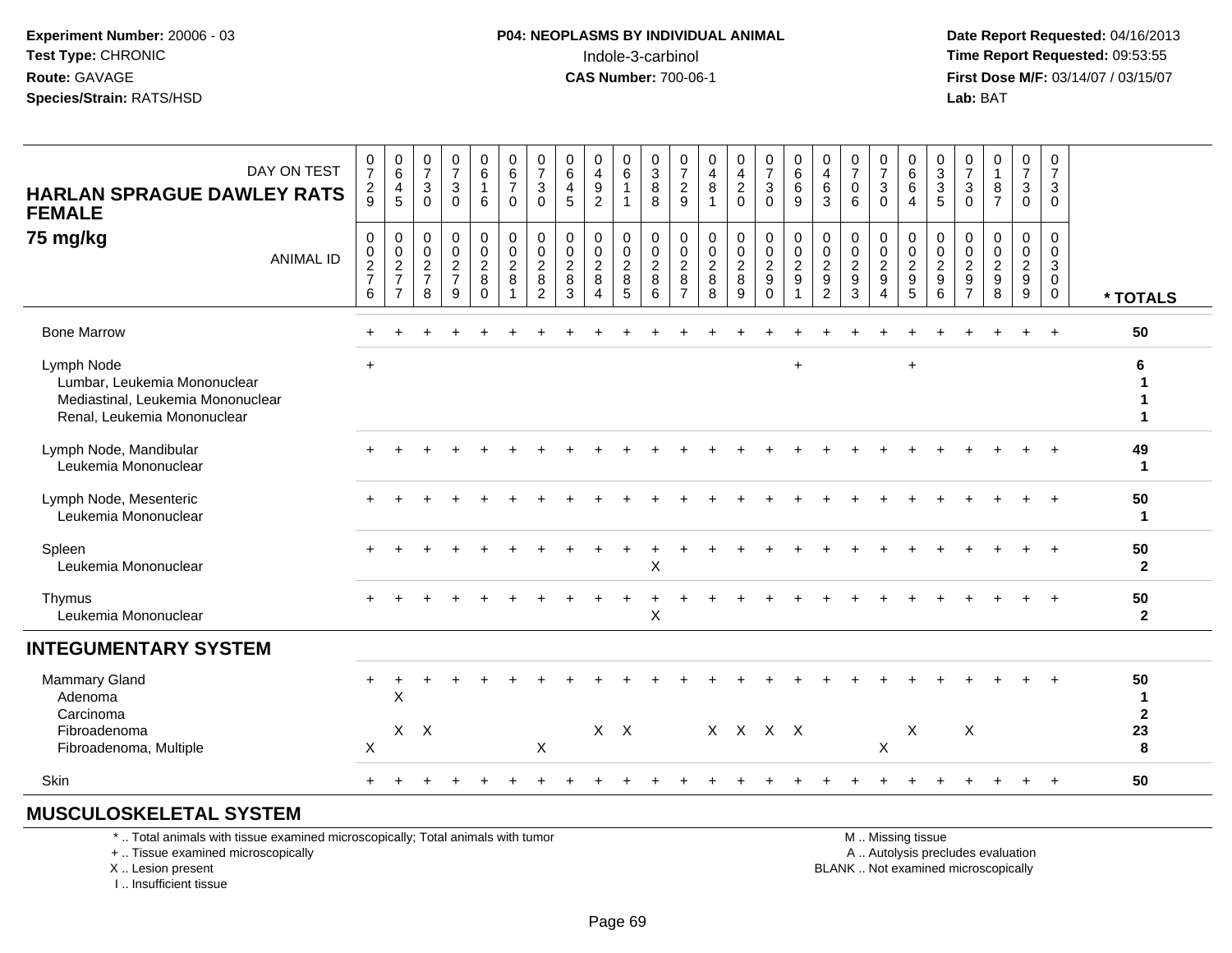**Date Report Requested:** 04/16/2013 **First Dose M/F:** 03/14/07 / 03/15/07<br>**Lab: BAT** 

| DAY ON TEST<br><b>HARLAN SPRAGUE DAWLEY RATS</b><br><b>FEMALE</b>                                                                                                                                                                                                                                                                                                                                                                                               | 0<br>$\overline{7}$<br>$\frac{2}{9}$             | 0<br>$\overline{6}$<br>4<br>5                       | $\frac{0}{7}$<br>$\ensuremath{\mathsf{3}}$<br>$\overline{0}$ | $\frac{0}{7}$<br>$\mathbf{3}$<br>$\mathbf 0$ | $\begin{array}{c} 0 \\ 6 \end{array}$<br>6                | 0<br>$\overline{6}$<br>$\overline{7}$<br>$\mathbf 0$            | 0<br>$\overline{7}$<br>3<br>$\mathbf{0}$                         | 0<br>6<br>$\overline{4}$<br>5                          | 0<br>$\overline{4}$<br>$\frac{9}{2}$                   | $\begin{matrix} 0 \\ 6 \end{matrix}$<br>$\mathbf{1}$<br>$\mathbf{1}$ | $\begin{array}{c} 0 \\ 3 \\ 8 \end{array}$<br>8 | $\frac{0}{7}$<br>$\frac{2}{9}$                              | 0<br>$\overline{4}$<br>$\,8\,$<br>$\overline{1}$        | 0<br>$\overline{4}$<br>$\frac{2}{0}$         | $\frac{0}{7}$<br>$\mathfrak{Z}$<br>$\overline{0}$ | $\begin{array}{c} 0 \\ 6 \end{array}$<br>$\,6\,$<br>9      | 0<br>$\begin{array}{c} 4 \\ 6 \end{array}$<br>$\mathbf{3}$    | $\frac{0}{7}$<br>$\mathbf 0$<br>6                                       | $\frac{0}{7}$<br>3<br>$\mathbf 0$                                    | 0<br>$\overline{6}$<br>$\overline{6}$<br>$\overline{4}$ | $\begin{array}{c} 0 \\ 3 \\ 5 \end{array}$             | $\frac{0}{7}$<br>$\sqrt{3}$<br>$\mathbf 0$                               | $\begin{smallmatrix}0\\1\end{smallmatrix}$<br>$\frac{8}{7}$       | $\frac{0}{7}$<br>$\mathsf 3$<br>$\overline{0}$               | $\mathbf 0$<br>$\overline{7}$<br>$\mathbf{3}$<br>$\Omega$      |                              |
|-----------------------------------------------------------------------------------------------------------------------------------------------------------------------------------------------------------------------------------------------------------------------------------------------------------------------------------------------------------------------------------------------------------------------------------------------------------------|--------------------------------------------------|-----------------------------------------------------|--------------------------------------------------------------|----------------------------------------------|-----------------------------------------------------------|-----------------------------------------------------------------|------------------------------------------------------------------|--------------------------------------------------------|--------------------------------------------------------|----------------------------------------------------------------------|-------------------------------------------------|-------------------------------------------------------------|---------------------------------------------------------|----------------------------------------------|---------------------------------------------------|------------------------------------------------------------|---------------------------------------------------------------|-------------------------------------------------------------------------|----------------------------------------------------------------------|---------------------------------------------------------|--------------------------------------------------------|--------------------------------------------------------------------------|-------------------------------------------------------------------|--------------------------------------------------------------|----------------------------------------------------------------|------------------------------|
| 75 mg/kg<br><b>ANIMAL ID</b>                                                                                                                                                                                                                                                                                                                                                                                                                                    | $\mathbf 0$<br>$\mathbf 0$<br>$\frac{2}{7}$<br>6 | 0<br>$\mathbf 0$<br>$\frac{2}{7}$<br>$\overline{7}$ | 0<br>$\mathbf 0$<br>$\frac{2}{7}$<br>8                       | 0<br>0<br>$\frac{2}{7}$<br>9                 | $\mathbf 0$<br>$\mathbf 0$<br>$\sqrt{2}$<br>8<br>$\Omega$ | $\mathbf 0$<br>$\mathbf 0$<br>$\sqrt{2}$<br>8<br>$\overline{1}$ | $\mathbf 0$<br>$\Omega$<br>$\overline{2}$<br>8<br>$\overline{c}$ | $\mathbf 0$<br>$\mathbf 0$<br>$\overline{c}$<br>8<br>3 | 0<br>$\Omega$<br>$\overline{c}$<br>8<br>$\overline{4}$ | 0<br>$\mathbf 0$<br>$\frac{2}{8}$<br>5                               | $\mathbf 0$<br>$\mathbf 0$<br>$_{\rm 8}^2$<br>6 | 0<br>$\mathbf 0$<br>$\boldsymbol{2}$<br>8<br>$\overline{7}$ | $\mathbf 0$<br>$\mathbf 0$<br>$\sqrt{2}$<br>$\bf8$<br>8 | 0<br>$\mathbf 0$<br>$\overline{c}$<br>8<br>9 | 0<br>0<br>$\sqrt{2}$<br>9<br>$\Omega$             | $\mathbf 0$<br>$\pmb{0}$<br>$\sqrt{2}$<br>$\boldsymbol{9}$ | $\mathbf 0$<br>$\mathbf 0$<br>$\frac{2}{9}$<br>$\overline{2}$ | $\mathbf 0$<br>$\mathbf 0$<br>$\boldsymbol{2}$<br>$\boldsymbol{9}$<br>3 | 0<br>$\mathbf 0$<br>$\sqrt{2}$<br>$\boldsymbol{9}$<br>$\overline{4}$ | 0<br>$\mathsf 0$<br>$\frac{2}{9}$<br>$5\phantom{.0}$    | $\mathbf 0$<br>$\mathbf 0$<br>$\overline{c}$<br>9<br>6 | 0<br>$\mathbf 0$<br>$\overline{a}$<br>$\boldsymbol{9}$<br>$\overline{7}$ | $\mathbf 0$<br>$\mathbf 0$<br>$\sqrt{2}$<br>$\boldsymbol{9}$<br>8 | 0<br>$\mathbf{0}$<br>$\overline{2}$<br>$\boldsymbol{9}$<br>9 | $\mathbf 0$<br>$\mathbf 0$<br>3<br>$\mathbf{0}$<br>$\mathbf 0$ | * TOTALS                     |
| Bone                                                                                                                                                                                                                                                                                                                                                                                                                                                            |                                                  |                                                     |                                                              |                                              |                                                           |                                                                 |                                                                  |                                                        |                                                        |                                                                      |                                                 |                                                             |                                                         |                                              |                                                   |                                                            |                                                               |                                                                         |                                                                      |                                                         |                                                        |                                                                          |                                                                   | $\div$                                                       | $\ddot{}$                                                      | 50                           |
| <b>NERVOUS SYSTEM</b>                                                                                                                                                                                                                                                                                                                                                                                                                                           |                                                  |                                                     |                                                              |                                              |                                                           |                                                                 |                                                                  |                                                        |                                                        |                                                                      |                                                 |                                                             |                                                         |                                              |                                                   |                                                            |                                                               |                                                                         |                                                                      |                                                         |                                                        |                                                                          |                                                                   |                                                              |                                                                |                              |
| <b>Brain</b>                                                                                                                                                                                                                                                                                                                                                                                                                                                    |                                                  |                                                     |                                                              |                                              |                                                           |                                                                 |                                                                  |                                                        |                                                        |                                                                      |                                                 |                                                             |                                                         |                                              |                                                   |                                                            |                                                               |                                                                         |                                                                      |                                                         |                                                        |                                                                          |                                                                   |                                                              |                                                                | 50                           |
| <b>Peripheral Nerve</b><br>Trigeminal, Schwannoma Malignant                                                                                                                                                                                                                                                                                                                                                                                                     |                                                  |                                                     |                                                              |                                              |                                                           |                                                                 |                                                                  |                                                        |                                                        |                                                                      |                                                 |                                                             |                                                         |                                              |                                                   |                                                            |                                                               |                                                                         |                                                                      |                                                         |                                                        |                                                                          | $\ddot{}$<br>$\boldsymbol{\mathsf{X}}$                            |                                                              |                                                                | $\mathbf{2}$<br>1            |
| Spinal Cord<br>Leukemia Mononuclear                                                                                                                                                                                                                                                                                                                                                                                                                             |                                                  |                                                     |                                                              |                                              |                                                           |                                                                 |                                                                  |                                                        |                                                        |                                                                      |                                                 |                                                             |                                                         |                                              |                                                   |                                                            |                                                               |                                                                         |                                                                      |                                                         |                                                        |                                                                          |                                                                   |                                                              |                                                                | 1<br>$\mathbf 1$             |
| <b>RESPIRATORY SYSTEM</b>                                                                                                                                                                                                                                                                                                                                                                                                                                       |                                                  |                                                     |                                                              |                                              |                                                           |                                                                 |                                                                  |                                                        |                                                        |                                                                      |                                                 |                                                             |                                                         |                                              |                                                   |                                                            |                                                               |                                                                         |                                                                      |                                                         |                                                        |                                                                          |                                                                   |                                                              |                                                                |                              |
| Lung<br>Adenocarcinoma, Metastatic, Uterus<br><b>Cystic Keratinizing Epithelioma</b><br>Leukemia Mononuclear                                                                                                                                                                                                                                                                                                                                                    |                                                  |                                                     |                                                              |                                              |                                                           |                                                                 |                                                                  | X                                                      |                                                        |                                                                      |                                                 |                                                             |                                                         |                                              |                                                   |                                                            |                                                               |                                                                         |                                                                      |                                                         |                                                        |                                                                          |                                                                   |                                                              |                                                                | 50<br>1<br>$\mathbf{1}$<br>1 |
| Nose                                                                                                                                                                                                                                                                                                                                                                                                                                                            |                                                  |                                                     |                                                              |                                              |                                                           |                                                                 |                                                                  |                                                        |                                                        |                                                                      |                                                 |                                                             |                                                         |                                              |                                                   |                                                            |                                                               |                                                                         |                                                                      |                                                         |                                                        |                                                                          |                                                                   |                                                              |                                                                | 50                           |
| Trachea                                                                                                                                                                                                                                                                                                                                                                                                                                                         |                                                  |                                                     |                                                              |                                              |                                                           |                                                                 |                                                                  |                                                        |                                                        |                                                                      |                                                 |                                                             |                                                         |                                              |                                                   |                                                            |                                                               |                                                                         |                                                                      |                                                         |                                                        |                                                                          |                                                                   |                                                              | $\pm$                                                          | 50                           |
| <b>SPECIAL SENSES SYSTEM</b>                                                                                                                                                                                                                                                                                                                                                                                                                                    |                                                  |                                                     |                                                              |                                              |                                                           |                                                                 |                                                                  |                                                        |                                                        |                                                                      |                                                 |                                                             |                                                         |                                              |                                                   |                                                            |                                                               |                                                                         |                                                                      |                                                         |                                                        |                                                                          |                                                                   |                                                              |                                                                |                              |
| Eye                                                                                                                                                                                                                                                                                                                                                                                                                                                             |                                                  |                                                     |                                                              |                                              |                                                           |                                                                 |                                                                  |                                                        |                                                        |                                                                      |                                                 |                                                             |                                                         |                                              |                                                   |                                                            |                                                               |                                                                         |                                                                      |                                                         |                                                        |                                                                          |                                                                   | $\pm$                                                        | $\ddot{}$                                                      | 50                           |
| Harderian Gland<br>Schwannoma Malignant, Metastatic, Peripheral<br>Nerve                                                                                                                                                                                                                                                                                                                                                                                        |                                                  |                                                     |                                                              |                                              |                                                           |                                                                 |                                                                  |                                                        |                                                        |                                                                      |                                                 |                                                             |                                                         |                                              |                                                   |                                                            |                                                               |                                                                         |                                                                      |                                                         |                                                        |                                                                          | X                                                                 | +                                                            | $^{+}$                                                         | 50<br>1                      |
| . The contract of the contract of the second second second second second second second second second second second second second second second second second second second second second second second second second second s<br>A strategie of the contract of the state of the contract of the contract of the contract of the contract of the contract of the contract of the contract of the contract of the contract of the contract of the contract of th |                                                  |                                                     |                                                              |                                              |                                                           |                                                                 |                                                                  |                                                        |                                                        |                                                                      |                                                 |                                                             |                                                         |                                              |                                                   |                                                            |                                                               | <b>BALLAND CONTRACT</b>                                                 |                                                                      |                                                         |                                                        |                                                                          |                                                                   |                                                              |                                                                |                              |

\* .. Total animals with tissue examined microscopically; Total animals with tumor

+ .. Tissue examined microscopically

 Lesion present BLANK .. Not examined microscopicallyX .. Lesion present

I .. Insufficient tissue

 M .. Missing tissuey the contract of the contract of the contract of the contract of the contract of the contract of the contract of  $A$ . Autolysis precludes evaluation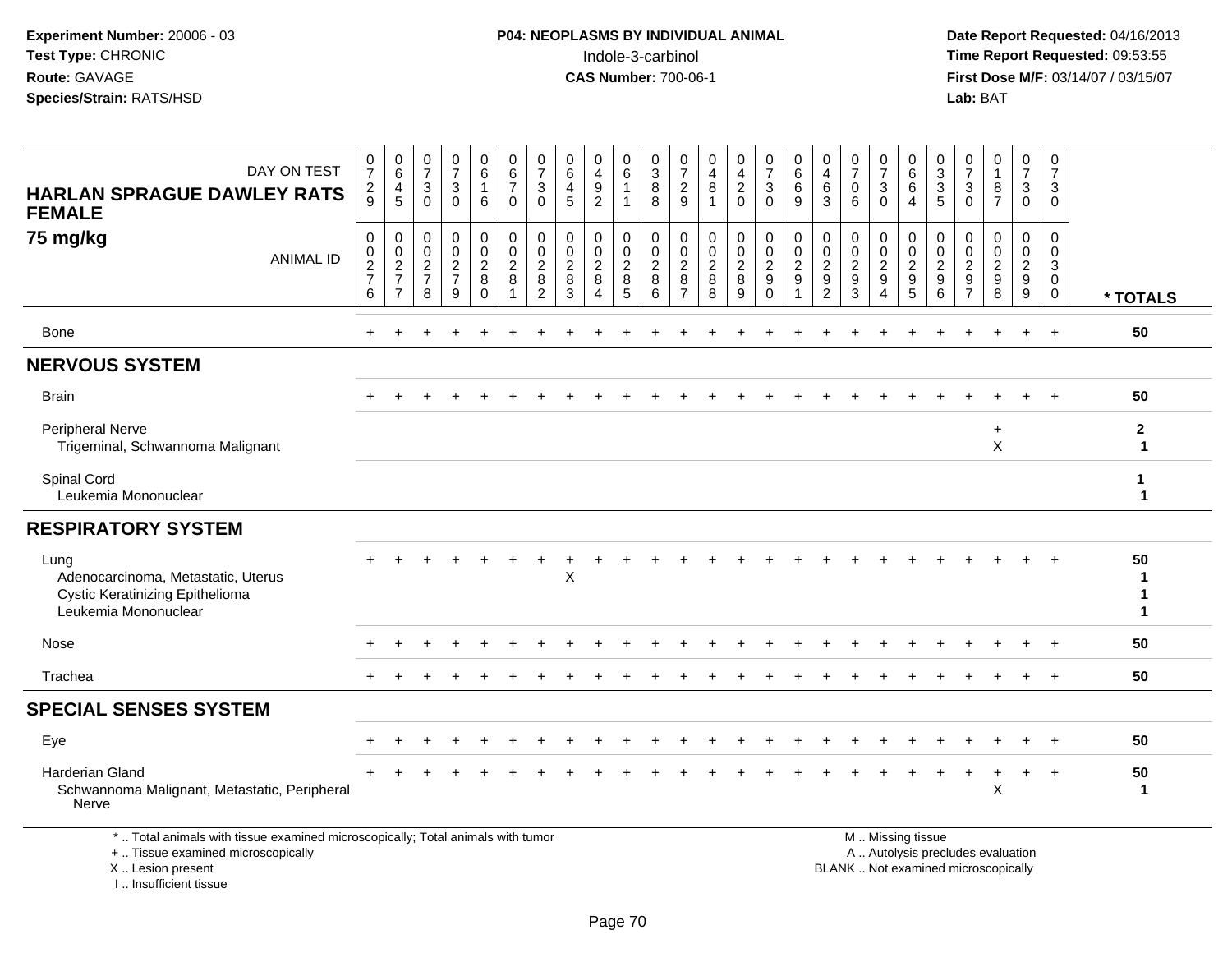**Date Report Requested:** 04/16/2013 **First Dose M/F:** 03/14/07 / 03/15/07<br>**Lab: BAT** 

| <b>HARLAN SPRAGUE DAWLEY RATS</b><br><b>FEMALE</b> | DAY ON TEST | 0<br>$\overline{7}$<br>$\frac{2}{9}$ | $\begin{matrix} 0 \\ 6 \end{matrix}$<br>4<br>$\sqrt{5}$ | $\frac{0}{7}$<br>$\mathsf 3$<br>$\mathbf 0$                   | $\frac{0}{7}$<br>$\ensuremath{\mathsf{3}}$<br>0 | 0<br>6<br>6                       | 0<br>$\frac{6}{7}$<br>$\mathbf 0$   | $\frac{0}{7}$<br>$\ensuremath{\mathsf{3}}$<br>$\mathbf 0$ | 6<br>$\overline{4}$<br>5                                            | 0<br>$\overline{\mathbf{4}}$<br>$\boldsymbol{9}$<br>$\overline{c}$                    | 0<br>6                       | 0<br>$\mathbf{3}$<br>$\, 8$<br>8                   | $\overline{ }$<br>$\overline{c}$<br>9                               | 0<br>$\overline{\mathbf{4}}$<br>8                       | 0<br>4<br>$^2_{\rm 0}$       | $\frac{0}{7}$<br>$_0^3$ | 0<br>6<br>9 | 0<br>4<br>6<br>3                     | $\overline{ }$<br>0<br>6                            | 0<br>$\overline{ }$<br>$\ensuremath{\mathsf{3}}$<br>$\mathbf 0$ | 0<br>6<br>6<br>$\overline{4}$ | 0<br>$\sqrt{3}$<br>$\sqrt{3}$<br>$\overline{5}$            | $\frac{0}{7}$<br>3<br>0                           | $\bf8$<br>$\overline{ }$                                    | 0<br>$\overline{ }$<br>3<br>$\mathbf 0$     | 0<br>$\overline{7}$<br>$\mathbf{3}$<br>$\mathbf 0$ |                    |
|----------------------------------------------------|-------------|--------------------------------------|---------------------------------------------------------|---------------------------------------------------------------|-------------------------------------------------|-----------------------------------|-------------------------------------|-----------------------------------------------------------|---------------------------------------------------------------------|---------------------------------------------------------------------------------------|------------------------------|----------------------------------------------------|---------------------------------------------------------------------|---------------------------------------------------------|------------------------------|-------------------------|-------------|--------------------------------------|-----------------------------------------------------|-----------------------------------------------------------------|-------------------------------|------------------------------------------------------------|---------------------------------------------------|-------------------------------------------------------------|---------------------------------------------|----------------------------------------------------|--------------------|
| 75 mg/kg                                           | ANIMAL ID   | 0<br>$\frac{0}{2}$<br>6              | 0<br>$\pmb{0}$<br>$\frac{2}{7}$<br>$\rightarrow$        | $\begin{smallmatrix} 0 \\ 0 \\ 2 \\ 7 \end{smallmatrix}$<br>8 | 00027<br>9                                      | 0<br>$\mathsf 0$<br>$\frac{2}{8}$ | $_{\rm 0}^{\rm 0}$<br>$\frac{2}{8}$ | $_0^0$<br>$\frac{2}{8}$<br>$\overline{2}$                 | $\boldsymbol{0}$<br>0<br>$\begin{array}{c} 2 \\ 8 \end{array}$<br>3 | $\begin{smallmatrix} 0\\0 \end{smallmatrix}$<br>$\begin{array}{c} 2 \\ 8 \end{array}$ | 0<br>0<br>$\frac{2}{8}$<br>5 | 0<br>$\pmb{0}$<br>$\boldsymbol{2}$<br>$\bf 8$<br>6 | $\pmb{0}$<br>$\begin{array}{c} 2 \\ 8 \end{array}$<br>$\rightarrow$ | $\pmb{0}$<br>$\begin{array}{c} 2 \\ 8 \end{array}$<br>8 | 0<br>0<br>$\frac{2}{8}$<br>9 | 00029<br>$\mathbf 0$    |             | 0<br>$\pmb{0}$<br>$\frac{2}{9}$<br>2 | $\boldsymbol{0}$<br>$\pmb{0}$<br>$\frac{2}{9}$<br>3 | 0<br>$\mathsf 0$<br>$\frac{2}{9}$                               | 0<br>0<br>2<br>9<br>5         | $\begin{matrix} 0 \\ 0 \end{matrix}$<br>$\frac{2}{9}$<br>6 | 0<br>$\pmb{0}$<br>$\frac{2}{9}$<br>$\overline{ }$ | 0<br>$\pmb{0}$<br>$\boldsymbol{2}$<br>$\boldsymbol{9}$<br>8 | 0<br>0<br>$\overline{\mathbf{c}}$<br>9<br>9 | 0<br>$\mathbf 0$<br>3<br>$\mathbf 0$<br>0          | * TOTALS           |
| <b>URINARY SYSTEM</b>                              |             |                                      |                                                         |                                                               |                                                 |                                   |                                     |                                                           |                                                                     |                                                                                       |                              |                                                    |                                                                     |                                                         |                              |                         |             |                                      |                                                     |                                                                 |                               |                                                            |                                                   |                                                             |                                             |                                                    |                    |
| Kidney                                             |             |                                      |                                                         |                                                               |                                                 |                                   |                                     |                                                           |                                                                     |                                                                                       |                              |                                                    |                                                                     |                                                         |                              |                         |             |                                      |                                                     |                                                                 |                               |                                                            |                                                   | $+$                                                         | $+$                                         | $+$                                                | 50                 |
| <b>Urinary Bladder</b>                             |             |                                      |                                                         |                                                               |                                                 |                                   |                                     |                                                           |                                                                     |                                                                                       |                              |                                                    |                                                                     |                                                         |                              |                         |             |                                      |                                                     |                                                                 |                               |                                                            |                                                   |                                                             | $\pm$                                       | $+$                                                | 50                 |
| <b>SYSTEMIC LESIONS</b>                            |             |                                      |                                                         |                                                               |                                                 |                                   |                                     |                                                           |                                                                     |                                                                                       |                              |                                                    |                                                                     |                                                         |                              |                         |             |                                      |                                                     |                                                                 |                               |                                                            |                                                   |                                                             |                                             |                                                    |                    |
| Multiple Organ<br>Leukemia Mononuclear             |             |                                      |                                                         |                                                               |                                                 |                                   |                                     |                                                           |                                                                     |                                                                                       |                              | X                                                  |                                                                     |                                                         |                              |                         |             |                                      |                                                     |                                                                 |                               |                                                            |                                                   |                                                             |                                             | $+$                                                | 50<br>$\mathbf{2}$ |

\* .. Total animals with tissue examined microscopically; Total animals with tumor

+ .. Tissue examined microscopically

- X .. Lesion present
- I .. Insufficient tissue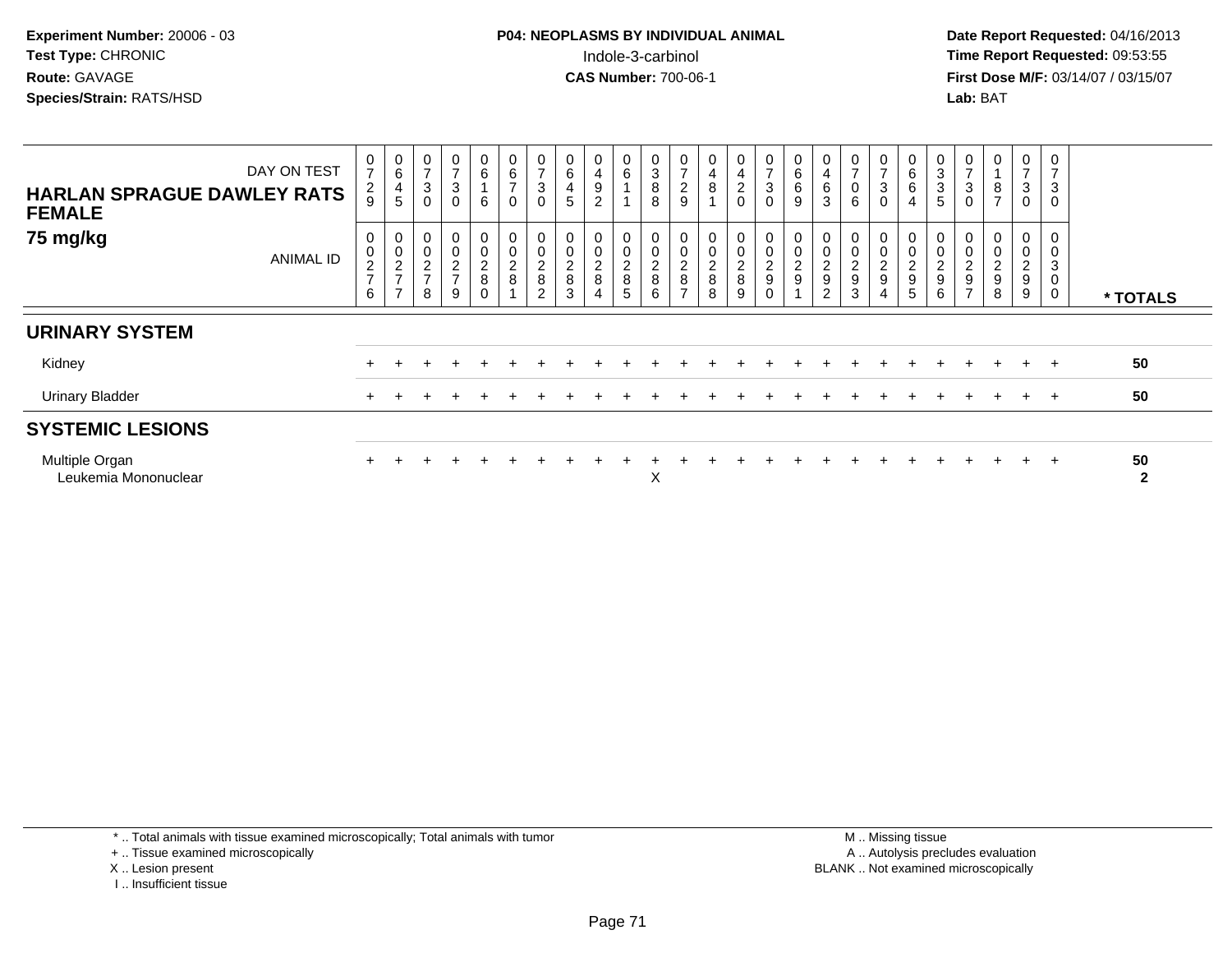**Date Report Requested:** 04/16/2013 **First Dose M/F:** 03/14/07 / 03/15/07<br>Lab: BAT

| DAY ON TEST<br><b>HARLAN SPRAGUE DAWLEY RATS</b><br><b>FEMALE</b>                                                                                                                                                                                                      | $\begin{array}{c} 0 \\ 6 \end{array}$<br>$\mathbf{1}$<br>$\mathbf{1}$     | $\frac{0}{4}$<br>$\overline{4}$<br>6                              | $_{6}^{\rm 0}$<br>$\mathbf{1}$<br>5                               | $\frac{0}{7}$<br>$\mathbf 3$<br>$\mathbf 0$                                | $\begin{array}{c} 0 \\ 7 \end{array}$<br>$\ensuremath{\mathsf{3}}$<br>$\mathbf 0$ | $\frac{0}{7}$<br>$\sqrt{3}$<br>$\mathbf 0$                                 | $\begin{array}{c} 0 \\ 5 \end{array}$<br>$\overline{4}$<br>8                | 0<br>$\,6\,$<br>$\ensuremath{\mathsf{3}}$<br>9                         | $\frac{0}{7}$<br>3<br>$\mathbf{0}$                     | $\begin{array}{c} 0 \\ 5 \end{array}$<br>$\mathbf{1}$<br>6                | $\frac{0}{7}$<br>$\ensuremath{\mathsf{3}}$<br>$\mathbf 0$    | $\frac{0}{7}$<br>$\sqrt{2}$<br>9                                   | $\begin{smallmatrix}0\3\2\end{smallmatrix}$<br>9                         | $\begin{array}{c} 0 \\ 6 \end{array}$<br>$\bf 8$<br>8            | $_{6}^{\rm 0}$<br>$\bf 8$<br>8                                 | $\frac{0}{7}$<br>$\overline{c}$<br>$\overline{7}$                           | $\pmb{0}$<br>$\sqrt{5}$<br>$\boldsymbol{9}$<br>6 | $\frac{0}{7}$<br>$\sqrt{2}$<br>9                                | $\begin{array}{c} 0 \\ 6 \end{array}$<br>$\mathbf 0$<br>8 | $\mathbf 0$<br>$\,6\,$<br>$\overline{4}$<br>5          | $\frac{0}{5}$<br>$\boldsymbol{2}$<br>6                                       | 0<br>$\,6\,$<br>4<br>5                                    | $\begin{matrix} 0 \\ 6 \\ 3 \end{matrix}$<br>$\mathbf{1}$ | $_{3}^{\rm 0}$<br>$\boldsymbol{9}$<br>3             | $\mathbf 0$<br>$\overline{7}$<br>$\overline{2}$<br>9 |                         |
|------------------------------------------------------------------------------------------------------------------------------------------------------------------------------------------------------------------------------------------------------------------------|---------------------------------------------------------------------------|-------------------------------------------------------------------|-------------------------------------------------------------------|----------------------------------------------------------------------------|-----------------------------------------------------------------------------------|----------------------------------------------------------------------------|-----------------------------------------------------------------------------|------------------------------------------------------------------------|--------------------------------------------------------|---------------------------------------------------------------------------|--------------------------------------------------------------|--------------------------------------------------------------------|--------------------------------------------------------------------------|------------------------------------------------------------------|----------------------------------------------------------------|-----------------------------------------------------------------------------|--------------------------------------------------|-----------------------------------------------------------------|-----------------------------------------------------------|--------------------------------------------------------|------------------------------------------------------------------------------|-----------------------------------------------------------|-----------------------------------------------------------|-----------------------------------------------------|------------------------------------------------------|-------------------------|
| 150 mg/kg<br><b>ANIMAL ID</b>                                                                                                                                                                                                                                          | $\pmb{0}$<br>$\mathbf 0$<br>$\overline{3}$<br>$\mathbf 0$<br>$\mathbf{1}$ | $\mathbf 0$<br>$\mathbf 0$<br>$\mathbf{3}$<br>0<br>$\overline{c}$ | $\mathbf 0$<br>0<br>$\overline{3}$<br>$\pmb{0}$<br>$\mathfrak{Z}$ | $\mathsf 0$<br>$\pmb{0}$<br>$\mathbf{3}$<br>$\mathsf{O}$<br>$\overline{4}$ | $\mathbf 0$<br>$\overline{0}$<br>$\overline{3}$<br>0<br>$\overline{5}$            | $\pmb{0}$<br>$\pmb{0}$<br>$\overline{3}$<br>$\mathsf{O}\xspace$<br>$\,6\,$ | $\mathbf 0$<br>$\mathbf 0$<br>$\mathbf{3}$<br>$\mathbf 0$<br>$\overline{7}$ | $\mathsf{O}\xspace$<br>$\mathbf 0$<br>$\mathbf{3}$<br>$\mathbf 0$<br>8 | 0<br>$\mathbf 0$<br>$\overline{3}$<br>$\mathbf 0$<br>9 | $\mathbf 0$<br>$\mathsf{O}\xspace$<br>$\overline{3}$<br>$\mathbf{1}$<br>0 | $\mathbf 0$<br>$\pmb{0}$<br>$\overline{3}$<br>$\overline{1}$ | $\mathbf 0$<br>$\boldsymbol{0}$<br>$\overline{3}$<br>$\frac{1}{2}$ | $\pmb{0}$<br>$\mathbf 0$<br>$\sqrt{3}$<br>$\mathbf{1}$<br>$\overline{3}$ | 0<br>$\mathbf 0$<br>$\sqrt{3}$<br>$\mathbf{1}$<br>$\overline{4}$ | $\begin{smallmatrix}0\\0\\3\end{smallmatrix}$<br>$\frac{1}{5}$ | $\pmb{0}$<br>$\mathbf 0$<br>$\mathbf{3}$<br>$\mathbf{1}$<br>$6\phantom{1}6$ | 0<br>0<br>3<br>-1<br>$\overline{7}$              | $\mathbf 0$<br>$\pmb{0}$<br>$\overline{3}$<br>$\mathbf{1}$<br>8 | 0<br>$\mathbf 0$<br>$\sqrt{3}$<br>$\mathbf{1}$<br>9       | $\mathbf 0$<br>$\mathbf 0$<br>$\overline{3}$<br>$^2_0$ | $\mathbf 0$<br>$\mathbf 0$<br>$\mathbf{3}$<br>$\overline{c}$<br>$\mathbf{1}$ | $\mathbf 0$<br>$\mathbf 0$<br>$\sqrt{3}$<br>$\frac{2}{2}$ | 0<br>$\pmb{0}$<br>$\overline{3}$<br>$\frac{2}{3}$         | 0<br>$\mathbf 0$<br>$\overline{3}$<br>$\frac{2}{4}$ | $\mathbf 0$<br>$\mathbf 0$<br>$\frac{3}{2}$          | females<br>$($ cont $)$ |
| <b>ALIMENTARY SYSTEM</b>                                                                                                                                                                                                                                               |                                                                           |                                                                   |                                                                   |                                                                            |                                                                                   |                                                                            |                                                                             |                                                                        |                                                        |                                                                           |                                                              |                                                                    |                                                                          |                                                                  |                                                                |                                                                             |                                                  |                                                                 |                                                           |                                                        |                                                                              |                                                           |                                                           |                                                     |                                                      |                         |
| Esophagus                                                                                                                                                                                                                                                              |                                                                           |                                                                   |                                                                   |                                                                            |                                                                                   |                                                                            |                                                                             |                                                                        |                                                        |                                                                           |                                                              |                                                                    |                                                                          |                                                                  |                                                                |                                                                             |                                                  |                                                                 |                                                           |                                                        |                                                                              |                                                           |                                                           |                                                     | $\ddot{}$                                            |                         |
| Intestine Large, Cecum                                                                                                                                                                                                                                                 |                                                                           |                                                                   |                                                                   |                                                                            |                                                                                   |                                                                            |                                                                             |                                                                        |                                                        |                                                                           |                                                              |                                                                    |                                                                          |                                                                  |                                                                |                                                                             |                                                  |                                                                 |                                                           |                                                        |                                                                              |                                                           |                                                           |                                                     | $+$                                                  |                         |
| Intestine Large, Colon                                                                                                                                                                                                                                                 |                                                                           |                                                                   |                                                                   |                                                                            |                                                                                   |                                                                            |                                                                             |                                                                        |                                                        |                                                                           |                                                              |                                                                    |                                                                          |                                                                  |                                                                |                                                                             |                                                  |                                                                 |                                                           |                                                        |                                                                              |                                                           |                                                           | $\ddot{}$                                           | $+$                                                  |                         |
| Intestine Large, Rectum                                                                                                                                                                                                                                                |                                                                           |                                                                   |                                                                   |                                                                            |                                                                                   |                                                                            |                                                                             |                                                                        |                                                        |                                                                           |                                                              |                                                                    |                                                                          |                                                                  |                                                                |                                                                             |                                                  |                                                                 |                                                           |                                                        |                                                                              |                                                           |                                                           |                                                     |                                                      |                         |
| Intestine Small, Duodenum                                                                                                                                                                                                                                              |                                                                           |                                                                   |                                                                   |                                                                            |                                                                                   |                                                                            |                                                                             |                                                                        |                                                        |                                                                           |                                                              |                                                                    |                                                                          |                                                                  |                                                                |                                                                             |                                                  |                                                                 |                                                           |                                                        |                                                                              |                                                           |                                                           |                                                     |                                                      |                         |
| Intestine Small, Ileum                                                                                                                                                                                                                                                 |                                                                           |                                                                   |                                                                   |                                                                            |                                                                                   |                                                                            |                                                                             |                                                                        |                                                        |                                                                           |                                                              |                                                                    |                                                                          |                                                                  |                                                                |                                                                             |                                                  |                                                                 |                                                           |                                                        |                                                                              |                                                           |                                                           |                                                     | $+$                                                  |                         |
| Intestine Small, Jejunum<br>Lymphoma Malignant                                                                                                                                                                                                                         |                                                                           |                                                                   |                                                                   |                                                                            |                                                                                   |                                                                            |                                                                             |                                                                        |                                                        |                                                                           |                                                              |                                                                    |                                                                          |                                                                  |                                                                |                                                                             |                                                  |                                                                 |                                                           |                                                        |                                                                              |                                                           |                                                           |                                                     |                                                      |                         |
| Liver                                                                                                                                                                                                                                                                  |                                                                           |                                                                   |                                                                   |                                                                            |                                                                                   |                                                                            |                                                                             |                                                                        |                                                        |                                                                           |                                                              |                                                                    |                                                                          |                                                                  |                                                                |                                                                             |                                                  |                                                                 |                                                           |                                                        |                                                                              |                                                           |                                                           |                                                     | $\ddot{}$                                            |                         |
| Adenocarcinoma, Metastatic, Uterus<br>Hepatocellular Adenoma                                                                                                                                                                                                           |                                                                           |                                                                   |                                                                   |                                                                            |                                                                                   |                                                                            |                                                                             |                                                                        |                                                        |                                                                           |                                                              |                                                                    |                                                                          |                                                                  |                                                                |                                                                             | $\mathsf X$                                      |                                                                 |                                                           |                                                        |                                                                              |                                                           |                                                           |                                                     |                                                      |                         |
| Mesentery                                                                                                                                                                                                                                                              |                                                                           |                                                                   |                                                                   |                                                                            |                                                                                   |                                                                            |                                                                             |                                                                        |                                                        |                                                                           |                                                              |                                                                    |                                                                          |                                                                  |                                                                |                                                                             |                                                  |                                                                 |                                                           | $+$                                                    |                                                                              |                                                           |                                                           |                                                     |                                                      |                         |
| Fat, Adenocarcinoma, Metastatic, Uterus<br>Fat, Squamous Cell Carcinoma, Metastatic,<br><b>Uterus</b>                                                                                                                                                                  |                                                                           |                                                                   |                                                                   |                                                                            |                                                                                   |                                                                            |                                                                             |                                                                        |                                                        |                                                                           |                                                              |                                                                    |                                                                          |                                                                  |                                                                |                                                                             |                                                  |                                                                 |                                                           | $\sf X$                                                |                                                                              |                                                           |                                                           |                                                     |                                                      |                         |
| Oral Mucosa                                                                                                                                                                                                                                                            |                                                                           |                                                                   |                                                                   |                                                                            |                                                                                   |                                                                            |                                                                             |                                                                        |                                                        |                                                                           |                                                              |                                                                    |                                                                          |                                                                  |                                                                |                                                                             |                                                  |                                                                 |                                                           |                                                        |                                                                              |                                                           |                                                           |                                                     |                                                      |                         |
| Pancreas<br>Adenocarcinoma, Metastatic, Uterus                                                                                                                                                                                                                         |                                                                           |                                                                   |                                                                   |                                                                            |                                                                                   |                                                                            |                                                                             |                                                                        |                                                        |                                                                           |                                                              |                                                                    |                                                                          |                                                                  |                                                                |                                                                             |                                                  |                                                                 |                                                           |                                                        |                                                                              |                                                           |                                                           |                                                     |                                                      |                         |
| *  Total animals with tissue examined microscopically; Total animals with tumor<br>M  Missing tissue<br>A  Autolysis precludes evaluation<br>+  Tissue examined microscopically<br>X  Lesion present<br>BLANK  Not examined microscopically<br>I., Insufficient tissue |                                                                           |                                                                   |                                                                   |                                                                            |                                                                                   |                                                                            |                                                                             |                                                                        |                                                        |                                                                           |                                                              |                                                                    |                                                                          |                                                                  |                                                                |                                                                             |                                                  |                                                                 |                                                           |                                                        |                                                                              |                                                           |                                                           |                                                     |                                                      |                         |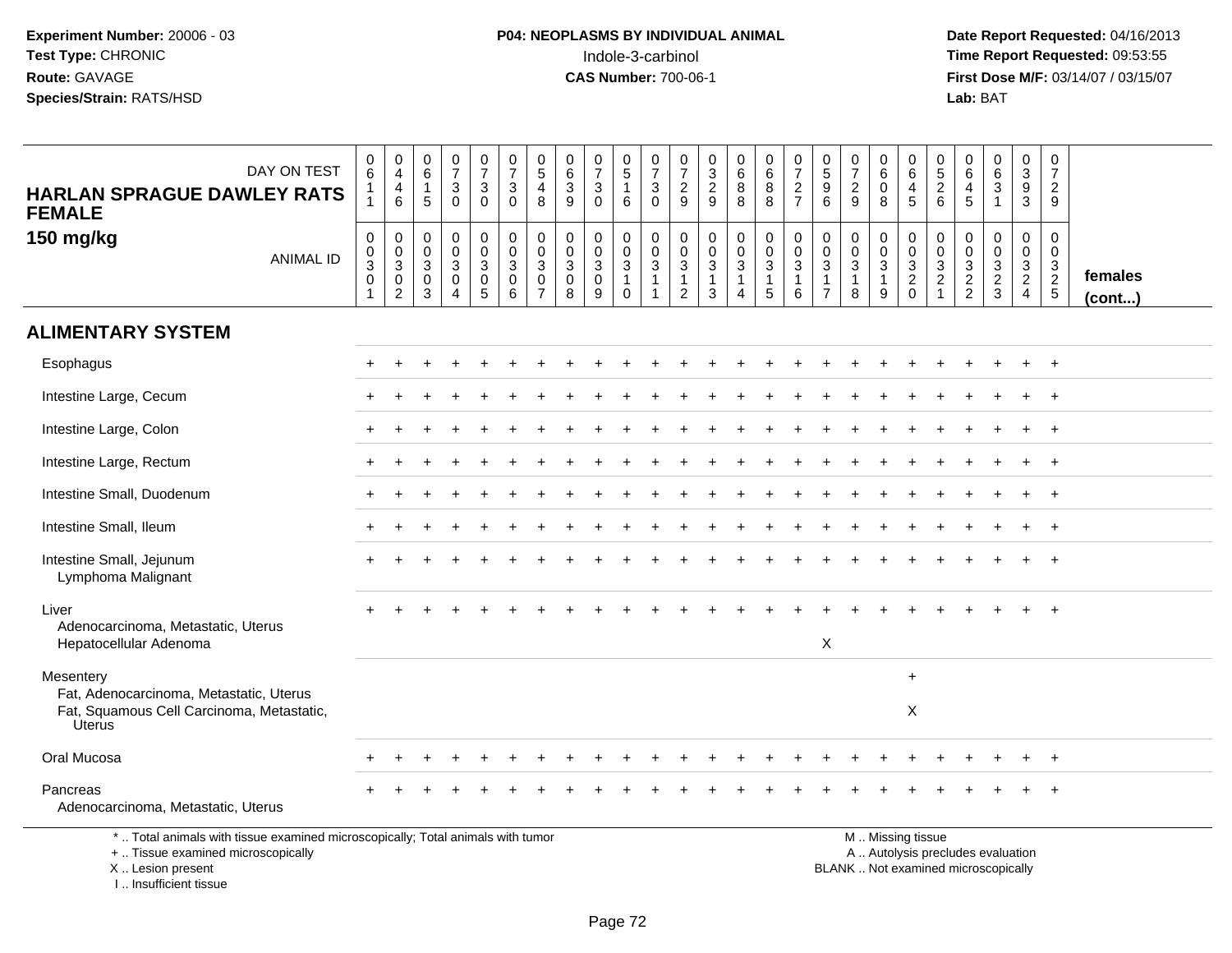| DAY ON TEST<br><b>HARLAN SPRAGUE DAWLEY RATS</b><br><b>FEMALE</b>                                                                                                     | $\pmb{0}$<br>$6\phantom{1}$<br>1<br>$\mathbf{1}$        | $\pmb{0}$<br>$\overline{4}$<br>$\overline{4}$<br>6 | $\mathbf 0$<br>$\,6\,$<br>$\mathbf{1}$<br>5         | $\pmb{0}$<br>$\overline{7}$<br>$\mathbf{3}$<br>$\mathbf 0$        | $\frac{0}{7}$<br>3<br>$\mathbf{0}$                           | $\frac{0}{7}$<br>3<br>$\mathbf 0$                                   | $\begin{smallmatrix}0\0\5\end{smallmatrix}$<br>$\overline{4}$<br>8       | $\begin{array}{c} 0 \\ 6 \end{array}$<br>$\sqrt{3}$<br>9   | $\frac{0}{7}$<br>$\mathbf 3$<br>$\mathbf 0$                    | 0<br>$\sqrt{5}$<br>$\mathbf{1}$<br>6                                      | $\pmb{0}$<br>$\overline{7}$<br>$\ensuremath{\mathsf{3}}$<br>$\Omega$ | $\frac{0}{7}$<br>$\frac{2}{9}$                                            | $\frac{0}{3}$<br>$\overline{a}$<br>9       | $\mathbf 0$<br>$\,6\,$<br>8<br>8                  | $\begin{array}{c} 0 \\ 6 \end{array}$<br>$\bf 8$<br>8              | $\frac{0}{7}$<br>$\boldsymbol{2}$<br>$\overline{7}$               | 0<br>$\overline{5}$<br>$\boldsymbol{9}$<br>6                             | 0<br>$\overline{7}$<br>$\overline{c}$<br>9 | 0<br>$6\phantom{1}$<br>$\mathbf 0$<br>8         | $\pmb{0}$<br>$\,6\,$<br>$\overline{\mathbf{4}}$<br>5                                          | $\begin{array}{c} 0 \\ 5 \end{array}$<br>$\overline{c}$<br>$6\phantom{1}$ | 0<br>$\,6\,$<br>$\overline{a}$<br>5                        | $\boldsymbol{0}$<br>$\,6\,$<br>$\mathbf{3}$<br>$\mathbf{1}$ | 0<br>$\mathbf{3}$<br>9<br>3                                            | $\mathbf 0$<br>$\overline{7}$<br>$\overline{2}$<br>9 |                   |
|-----------------------------------------------------------------------------------------------------------------------------------------------------------------------|---------------------------------------------------------|----------------------------------------------------|-----------------------------------------------------|-------------------------------------------------------------------|--------------------------------------------------------------|---------------------------------------------------------------------|--------------------------------------------------------------------------|------------------------------------------------------------|----------------------------------------------------------------|---------------------------------------------------------------------------|----------------------------------------------------------------------|---------------------------------------------------------------------------|--------------------------------------------|---------------------------------------------------|--------------------------------------------------------------------|-------------------------------------------------------------------|--------------------------------------------------------------------------|--------------------------------------------|-------------------------------------------------|-----------------------------------------------------------------------------------------------|---------------------------------------------------------------------------|------------------------------------------------------------|-------------------------------------------------------------|------------------------------------------------------------------------|------------------------------------------------------|-------------------|
| 150 mg/kg<br><b>ANIMAL ID</b>                                                                                                                                         | $\pmb{0}$<br>$_{3}^{\rm 0}$<br>$\pmb{0}$<br>$\mathbf 1$ | $\mathbf 0$<br>$_{3}^{\rm 0}$<br>$\mathbf 0$<br>2  | $\mathbf 0$<br>$\mathbf 0$<br>$\mathbf 3$<br>0<br>3 | 0<br>$\mathbf 0$<br>$\mathbf{3}$<br>$\mathbf 0$<br>$\overline{4}$ | $\mathbf 0$<br>$\mathbf 0$<br>$\sqrt{3}$<br>$\mathbf 0$<br>5 | $\mathsf{O}\xspace$<br>$\mathsf{O}\xspace$<br>3<br>$\mathbf 0$<br>6 | $\mathbf 0$<br>$\mathbf 0$<br>$\mathbf{3}$<br>$\Omega$<br>$\overline{7}$ | $\mathbf 0$<br>$\mathbf 0$<br>$\sqrt{3}$<br>$\pmb{0}$<br>8 | $\mathbf 0$<br>$\pmb{0}$<br>$\overline{3}$<br>$\mathsf 0$<br>9 | $\mathbf 0$<br>$\mathbf 0$<br>$\mathbf{3}$<br>$\mathbf{1}$<br>$\mathbf 0$ | 0<br>$\mathbf 0$<br>$\mathbf{3}$<br>$\mathbf{1}$<br>-1               | $\mathbf 0$<br>$\pmb{0}$<br>$\mathsf 3$<br>$\mathbf{1}$<br>$\overline{2}$ | 0<br>$\mathbf 0$<br>3<br>$\mathbf{1}$<br>3 | $\mathbf 0$<br>$\frac{0}{3}$<br>$\mathbf{1}$<br>4 | $\begin{smallmatrix}0\\0\\3\end{smallmatrix}$<br>$\mathbf{1}$<br>5 | $\mathbf 0$<br>$\mathbf 0$<br>$\mathbf{3}$<br>$\overline{1}$<br>6 | $\pmb{0}$<br>$\mathbf 0$<br>$\sqrt{3}$<br>$\mathbf{1}$<br>$\overline{7}$ | 0<br>$\mathbf 0$<br>3<br>$\mathbf{1}$<br>8 | $\pmb{0}$<br>$\frac{0}{3}$<br>$\mathbf{1}$<br>9 | $\boldsymbol{0}$<br>$\frac{0}{3}$<br>$\mathbf 0$                                              | $\mathbf 0$<br>$\mathbf 0$<br>$\mathsf 3$<br>$\overline{2}$               | $\mathbf 0$<br>$\mathbf 0$<br>$\mathbf 3$<br>$\frac{2}{2}$ | 0<br>$\mathsf 0$<br>$\mathbf{3}$<br>$\overline{2}$<br>3     | 0<br>$\mathbf 0$<br>$\mathfrak{S}$<br>$\overline{2}$<br>$\overline{4}$ | 0<br>0<br>$\frac{3}{2}$                              | females<br>(cont) |
| Salivary Glands                                                                                                                                                       |                                                         |                                                    |                                                     |                                                                   |                                                              |                                                                     |                                                                          |                                                            |                                                                |                                                                           |                                                                      |                                                                           |                                            |                                                   |                                                                    |                                                                   |                                                                          |                                            |                                                 |                                                                                               |                                                                           |                                                            |                                                             |                                                                        | $\ddot{}$                                            |                   |
| Stomach, Forestomach                                                                                                                                                  |                                                         |                                                    |                                                     |                                                                   |                                                              |                                                                     |                                                                          |                                                            |                                                                |                                                                           |                                                                      |                                                                           |                                            |                                                   |                                                                    |                                                                   |                                                                          |                                            |                                                 |                                                                                               |                                                                           |                                                            |                                                             |                                                                        | $\overline{ }$                                       |                   |
| Stomach, Glandular                                                                                                                                                    | $\ddot{}$                                               |                                                    |                                                     |                                                                   |                                                              |                                                                     |                                                                          |                                                            |                                                                |                                                                           |                                                                      |                                                                           |                                            |                                                   |                                                                    |                                                                   |                                                                          |                                            |                                                 |                                                                                               |                                                                           |                                                            |                                                             |                                                                        | $\ddot{}$                                            |                   |
| <b>CARDIOVASCULAR SYSTEM</b>                                                                                                                                          |                                                         |                                                    |                                                     |                                                                   |                                                              |                                                                     |                                                                          |                                                            |                                                                |                                                                           |                                                                      |                                                                           |                                            |                                                   |                                                                    |                                                                   |                                                                          |                                            |                                                 |                                                                                               |                                                                           |                                                            |                                                             |                                                                        |                                                      |                   |
| <b>Blood Vessel</b><br>Aorta, Squamous Cell Carcinoma, Metastatic,<br>Lung                                                                                            |                                                         |                                                    |                                                     |                                                                   |                                                              |                                                                     |                                                                          |                                                            |                                                                |                                                                           |                                                                      |                                                                           |                                            |                                                   |                                                                    |                                                                   |                                                                          |                                            |                                                 |                                                                                               |                                                                           |                                                            |                                                             |                                                                        |                                                      |                   |
| Heart<br>Hemangioma<br>Squamous Cell Carcinoma, Metastatic, Lung                                                                                                      |                                                         |                                                    |                                                     |                                                                   |                                                              |                                                                     |                                                                          |                                                            |                                                                |                                                                           |                                                                      |                                                                           |                                            |                                                   |                                                                    |                                                                   |                                                                          |                                            |                                                 |                                                                                               |                                                                           |                                                            |                                                             |                                                                        |                                                      |                   |
| <b>ENDOCRINE SYSTEM</b>                                                                                                                                               |                                                         |                                                    |                                                     |                                                                   |                                                              |                                                                     |                                                                          |                                                            |                                                                |                                                                           |                                                                      |                                                                           |                                            |                                                   |                                                                    |                                                                   |                                                                          |                                            |                                                 |                                                                                               |                                                                           |                                                            |                                                             |                                                                        |                                                      |                   |
| <b>Adrenal Cortex</b><br>Adenoma                                                                                                                                      |                                                         |                                                    |                                                     |                                                                   |                                                              |                                                                     |                                                                          |                                                            |                                                                |                                                                           | X                                                                    |                                                                           |                                            |                                                   |                                                                    |                                                                   |                                                                          |                                            |                                                 |                                                                                               |                                                                           |                                                            |                                                             |                                                                        |                                                      |                   |
| Adrenal Medulla<br>Pheochromocytoma Benign                                                                                                                            |                                                         |                                                    |                                                     |                                                                   |                                                              |                                                                     |                                                                          |                                                            |                                                                |                                                                           |                                                                      |                                                                           |                                            |                                                   | $\ddot{}$<br>X                                                     | $\ddot{}$                                                         |                                                                          | $\ddot{}$<br>X                             | $\ddot{}$                                       | $\div$                                                                                        |                                                                           |                                                            |                                                             |                                                                        | $\overline{ }$                                       |                   |
| Islets, Pancreatic<br>Carcinoma                                                                                                                                       |                                                         |                                                    |                                                     |                                                                   |                                                              |                                                                     |                                                                          |                                                            |                                                                |                                                                           |                                                                      |                                                                           |                                            |                                                   |                                                                    |                                                                   |                                                                          |                                            |                                                 |                                                                                               |                                                                           |                                                            |                                                             |                                                                        |                                                      |                   |
| Parathyroid Gland                                                                                                                                                     |                                                         |                                                    |                                                     |                                                                   |                                                              |                                                                     |                                                                          |                                                            |                                                                |                                                                           |                                                                      |                                                                           |                                            |                                                   |                                                                    |                                                                   |                                                                          |                                            |                                                 |                                                                                               |                                                                           |                                                            |                                                             |                                                                        |                                                      |                   |
| <b>Pituitary Gland</b>                                                                                                                                                |                                                         |                                                    |                                                     |                                                                   |                                                              |                                                                     |                                                                          |                                                            |                                                                |                                                                           |                                                                      |                                                                           |                                            |                                                   |                                                                    |                                                                   |                                                                          |                                            |                                                 |                                                                                               |                                                                           |                                                            |                                                             |                                                                        |                                                      |                   |
| *  Total animals with tissue examined microscopically; Total animals with tumor<br>+  Tissue examined microscopically<br>X  Lesion present<br>I., Insufficient tissue |                                                         |                                                    |                                                     |                                                                   |                                                              |                                                                     |                                                                          |                                                            |                                                                |                                                                           |                                                                      |                                                                           |                                            |                                                   |                                                                    |                                                                   |                                                                          |                                            |                                                 | M  Missing tissue<br>A  Autolysis precludes evaluation<br>BLANK  Not examined microscopically |                                                                           |                                                            |                                                             |                                                                        |                                                      |                   |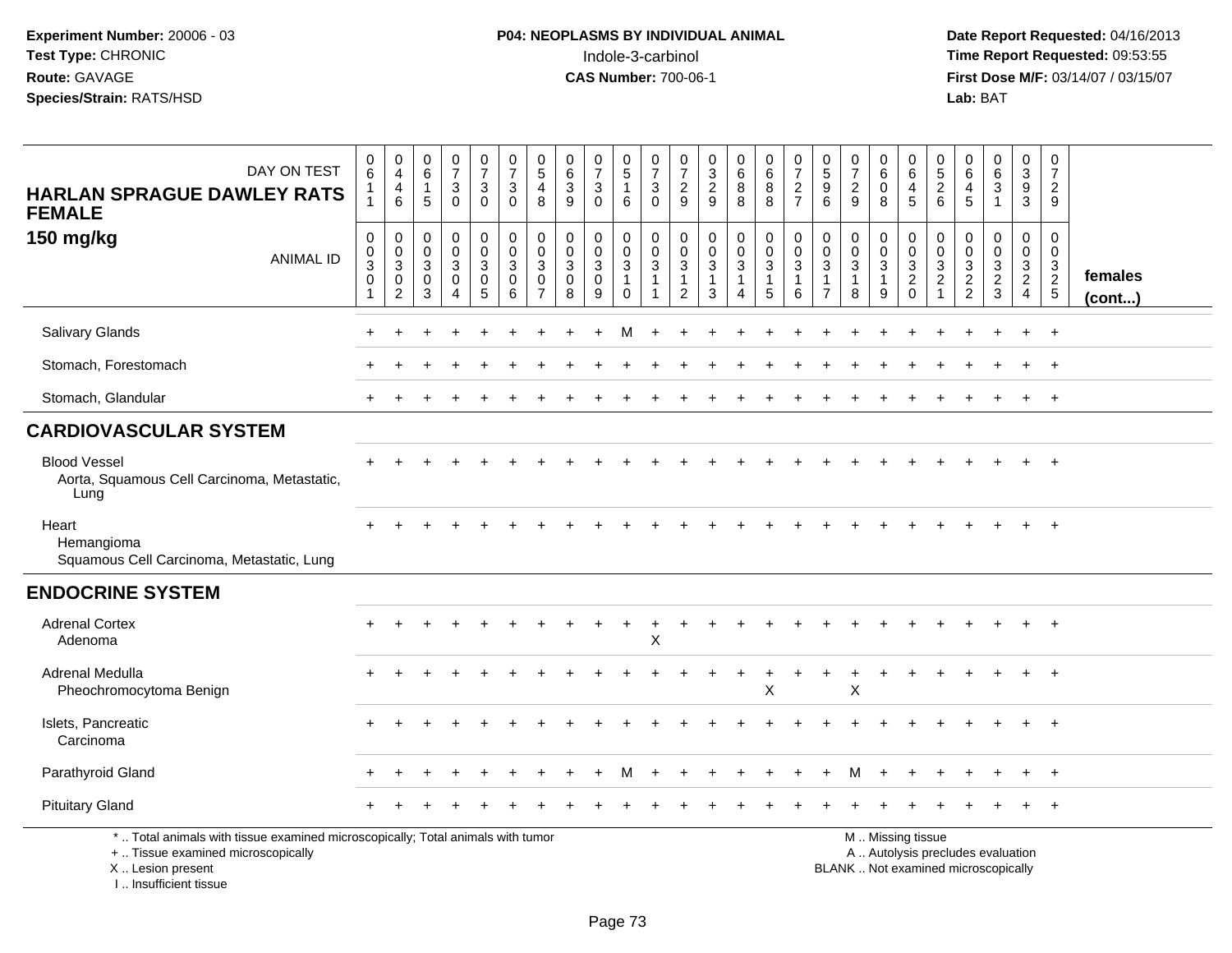**Date Report Requested:** 04/16/2013 **First Dose M/F:** 03/14/07 / 03/15/07<br>**Lab:** BAT

| DAY ON TEST<br><b>HARLAN SPRAGUE DAWLEY RATS</b><br><b>FEMALE</b>                                                     | $\begin{array}{c} 0 \\ 6 \end{array}$<br>$\mathbf 1$<br>$\overline{1}$ | 0<br>$\overline{4}$<br>$\overline{\mathbf{4}}$<br>$6\phantom{a}$  | $\mathbf 0$<br>$\,6\,$<br>$\overline{1}$<br>5 | $\frac{0}{7}$<br>3<br>$\Omega$                           | $\frac{0}{7}$<br>$\mathbf{3}$<br>$\Omega$ | $\begin{smallmatrix}0\\7\end{smallmatrix}$<br>$\mathsf 3$<br>$\Omega$ | $\begin{smallmatrix}0\\5\end{smallmatrix}$<br>$\overline{4}$<br>8 | 0<br>$\,6\,$<br>$\mathbf{3}$<br>9         | $\frac{0}{7}$<br>$\mathbf{3}$<br>$\Omega$            | 0<br>$\overline{5}$<br>$\mathbf{1}$<br>6                       | $\frac{0}{7}$<br>$\mathbf{3}$<br>$\Omega$                                      | 0<br>$\overline{7}$<br>$\overline{c}$<br>9 | $\begin{array}{c} 0 \\ 3 \\ 2 \end{array}$<br>9             | $\begin{array}{c} 0 \\ 6 \\ 8 \end{array}$<br>$\overline{8}$  | $\begin{matrix}0\0\0\8\end{matrix}$<br>$\overline{8}$ | $\frac{0}{7}$<br>$\frac{2}{7}$                 | $\begin{matrix} 0 \\ 5 \end{matrix}$<br>$\overline{9}$<br>6 | $\frac{0}{7}$<br>$\overline{2}$<br>9                          | 0<br>$\,6$<br>$\mathbf 0$<br>8   | $_{6}^{\rm 0}$<br>$\frac{4}{5}$                        | 0<br>$\frac{5}{2}$<br>6                               | $\begin{matrix} 0 \\ 6 \end{matrix}$<br>$\overline{4}$<br>5 | $\begin{array}{c} 0 \\ 6 \\ 3 \end{array}$  | $\mathbf 0$<br>$\overline{3}$<br>$\overline{9}$<br>$\overline{3}$ | 0<br>$\overline{7}$<br>$\overline{2}$<br>9                  |                         |
|-----------------------------------------------------------------------------------------------------------------------|------------------------------------------------------------------------|-------------------------------------------------------------------|-----------------------------------------------|----------------------------------------------------------|-------------------------------------------|-----------------------------------------------------------------------|-------------------------------------------------------------------|-------------------------------------------|------------------------------------------------------|----------------------------------------------------------------|--------------------------------------------------------------------------------|--------------------------------------------|-------------------------------------------------------------|---------------------------------------------------------------|-------------------------------------------------------|------------------------------------------------|-------------------------------------------------------------|---------------------------------------------------------------|----------------------------------|--------------------------------------------------------|-------------------------------------------------------|-------------------------------------------------------------|---------------------------------------------|-------------------------------------------------------------------|-------------------------------------------------------------|-------------------------|
| 150 mg/kg<br><b>ANIMAL ID</b>                                                                                         | $\boldsymbol{0}$<br>$_{3}^{\rm 0}$<br>0                                | $\mathsf 0$<br>$\pmb{0}$<br>$\overline{3}$<br>0<br>$\overline{2}$ | $\mathbf 0$<br>$\mathbf 0$<br>3<br>0<br>3     | $\pmb{0}$<br>$\mathbf 0$<br>3<br>$\mathbf 0$<br>$\Delta$ | 0<br>$\mathbf 0$<br>3<br>$\pmb{0}$<br>5   | $\mathsf 0$<br>$\mathsf{O}$<br>$\mathbf{3}$<br>0<br>$6^{\circ}$       | $\pmb{0}$<br>$\pmb{0}$<br>$\sqrt{3}$<br>0<br>$\overline{7}$       | $\mathbf 0$<br>$\mathbf 0$<br>3<br>0<br>8 | $\mathbf 0$<br>$\mathbf 0$<br>$\mathbf{3}$<br>0<br>9 | 0<br>$\mathbf 0$<br>$\mathbf{3}$<br>$\overline{1}$<br>$\Omega$ | $\mathbf 0$<br>$\mathbf 0$<br>$\overline{3}$<br>$\mathbf{1}$<br>$\overline{1}$ | $\mathbf 0$<br>0<br>$\mathbf{3}$<br>1<br>2 | $\pmb{0}$<br>$\pmb{0}$<br>$\sqrt{3}$<br>$\overline{1}$<br>3 | $\pmb{0}$<br>$\pmb{0}$<br>$\overline{3}$<br>$\mathbf{1}$<br>4 | 0<br>$\overline{0}$<br>3<br>1<br>5                    | $_{\rm 0}^{\rm 0}$<br>$\overline{3}$<br>1<br>6 | 0<br>0<br>$\mathbf{3}$<br>-1<br>$\overline{7}$              | $\mathbf 0$<br>$\mathbf 0$<br>$\sqrt{3}$<br>$\mathbf{1}$<br>8 | 0<br>$\mathsf{O}$<br>3<br>1<br>9 | 0<br>$\begin{array}{c} 0 \\ 3 \\ 2 \\ 0 \end{array}$   | 0<br>0<br>3<br>$\overline{c}$<br>$\blacktriangleleft$ | 0<br>0<br>$\begin{array}{c} 3 \\ 2 \\ 2 \end{array}$        | $\mathbf 0$<br>$\mathbf 0$<br>$\frac{3}{2}$ | $\mathbf 0$<br>$\mathbf 0$<br>$\frac{3}{2}$                       | $\mathbf 0$<br>$\mathbf 0$<br>$\mathbf{3}$<br>$\frac{2}{5}$ | females<br>$($ cont $)$ |
| Pars Distalis, Adenoma                                                                                                |                                                                        |                                                                   |                                               | $X$ $X$ $X$                                              |                                           |                                                                       |                                                                   |                                           |                                                      |                                                                | X X X X X                                                                      |                                            |                                                             |                                                               |                                                       |                                                |                                                             |                                                               |                                  |                                                        | X                                                     |                                                             | X                                           |                                                                   | X                                                           |                         |
| <b>Thyroid Gland</b><br>C-cell, Adenoma<br>Follicular Cell, Adenoma                                                   |                                                                        |                                                                   |                                               |                                                          |                                           | X                                                                     |                                                                   |                                           |                                                      |                                                                |                                                                                |                                            |                                                             | X                                                             |                                                       |                                                |                                                             |                                                               |                                  |                                                        |                                                       | X                                                           |                                             | $+$                                                               | $+$                                                         |                         |
| <b>GENERAL BODY SYSTEM</b>                                                                                            |                                                                        |                                                                   |                                               |                                                          |                                           |                                                                       |                                                                   |                                           |                                                      |                                                                |                                                                                |                                            |                                                             |                                                               |                                                       |                                                |                                                             |                                                               |                                  |                                                        |                                                       |                                                             |                                             |                                                                   |                                                             |                         |
| <b>NONE</b>                                                                                                           |                                                                        |                                                                   |                                               |                                                          |                                           |                                                                       |                                                                   |                                           |                                                      |                                                                |                                                                                |                                            |                                                             |                                                               |                                                       |                                                |                                                             |                                                               |                                  |                                                        |                                                       |                                                             |                                             |                                                                   |                                                             |                         |
| <b>GENITAL SYSTEM</b>                                                                                                 |                                                                        |                                                                   |                                               |                                                          |                                           |                                                                       |                                                                   |                                           |                                                      |                                                                |                                                                                |                                            |                                                             |                                                               |                                                       |                                                |                                                             |                                                               |                                  |                                                        |                                                       |                                                             |                                             |                                                                   |                                                             |                         |
| <b>Clitoral Gland</b>                                                                                                 |                                                                        |                                                                   |                                               |                                                          |                                           |                                                                       |                                                                   |                                           |                                                      |                                                                |                                                                                |                                            |                                                             |                                                               |                                                       |                                                |                                                             |                                                               |                                  |                                                        |                                                       |                                                             |                                             |                                                                   | $\ddot{}$                                                   |                         |
| Ovary<br>Adenocarcinoma, Metastatic, Uterus<br>Granulosa Cell Tumor Benign                                            |                                                                        |                                                                   |                                               |                                                          |                                           |                                                                       |                                                                   |                                           |                                                      |                                                                | X                                                                              |                                            |                                                             |                                                               |                                                       |                                                |                                                             |                                                               |                                  |                                                        |                                                       |                                                             |                                             |                                                                   | $\ddot{}$                                                   |                         |
| Uterus<br>Adenocarcinoma<br>Polyp Stromal<br>Sarcoma Stromal<br>Squamous Cell Carcinoma                               | X                                                                      |                                                                   |                                               |                                                          |                                           |                                                                       |                                                                   |                                           | X                                                    | $\mathsf X$                                                    | X                                                                              |                                            |                                                             |                                                               |                                                       |                                                |                                                             |                                                               | Χ                                | X<br>X                                                 |                                                       |                                                             | X                                           | $\boldsymbol{\mathsf{X}}$                                         | X                                                           |                         |
| <b>HEMATOPOIETIC SYSTEM</b>                                                                                           |                                                                        |                                                                   |                                               |                                                          |                                           |                                                                       |                                                                   |                                           |                                                      |                                                                |                                                                                |                                            |                                                             |                                                               |                                                       |                                                |                                                             |                                                               |                                  |                                                        |                                                       |                                                             |                                             |                                                                   |                                                             |                         |
| <b>Bone Marrow</b>                                                                                                    |                                                                        |                                                                   |                                               |                                                          |                                           |                                                                       |                                                                   |                                           |                                                      |                                                                |                                                                                |                                            |                                                             |                                                               |                                                       |                                                |                                                             |                                                               |                                  |                                                        |                                                       |                                                             |                                             |                                                                   | $+$                                                         |                         |
| Lymph Node                                                                                                            |                                                                        |                                                                   |                                               |                                                          |                                           |                                                                       |                                                                   |                                           |                                                      |                                                                |                                                                                |                                            |                                                             |                                                               | $+$                                                   |                                                |                                                             |                                                               |                                  | $\ddot{}$                                              |                                                       |                                                             |                                             |                                                                   |                                                             |                         |
| *  Total animals with tissue examined microscopically; Total animals with tumor<br>+  Tissue examined microscopically |                                                                        |                                                                   |                                               |                                                          |                                           |                                                                       |                                                                   |                                           |                                                      |                                                                |                                                                                |                                            |                                                             |                                                               |                                                       |                                                |                                                             |                                                               |                                  | M  Missing tissue<br>A  Autolysis precludes evaluation |                                                       |                                                             |                                             |                                                                   |                                                             |                         |

X .. Lesion present

I .. Insufficient tissue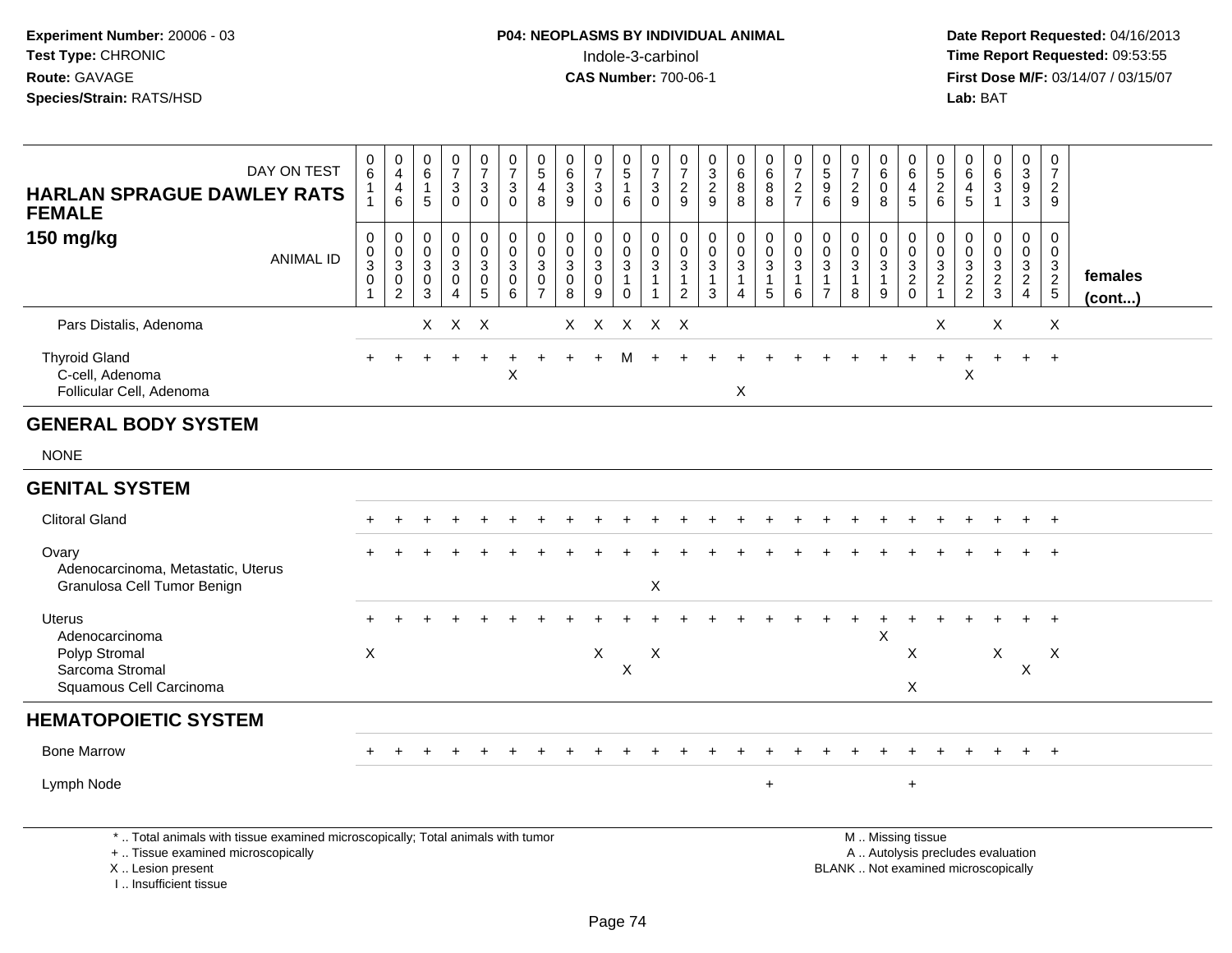I .. Insufficient tissue

| DAY ON TEST<br><b>HARLAN SPRAGUE DAWLEY RATS</b><br><b>FEMALE</b>                                                                          | 0<br>$6\phantom{1}$<br>1<br>1       | 0<br>$\overline{4}$<br>$\begin{array}{c} 4 \\ 6 \end{array}$                  | 0<br>$6\phantom{a}$<br>$\overline{1}$<br>5                               | $\frac{0}{7}$<br>$\ensuremath{\mathsf{3}}$<br>$\mathbf 0$ | $\frac{0}{7}$<br>$\mathbf{3}$<br>$\Omega$                      | $\frac{0}{7}$<br>$\mathbf{3}$<br>$\Omega$            | $\begin{array}{c} 0 \\ 5 \end{array}$<br>$\overline{4}$<br>8                             | $_{6}^{\rm 0}$<br>$\ensuremath{\mathsf{3}}$<br>9 | $\frac{0}{7}$<br>$\ensuremath{\mathsf{3}}$<br>$\Omega$ | 0<br>$\overline{5}$<br>$\overline{1}$<br>6                                         | 0<br>$\overline{7}$<br>$\sqrt{3}$<br>$\Omega$                     | $\frac{0}{7}$<br>$\sqrt{2}$<br>9                                             | $\frac{0}{2}$<br>9                       | $\begin{array}{c} 0 \\ 6 \end{array}$<br>$\bf 8$<br>8                                  | 0<br>$\overline{6}$<br>$\bf 8$<br>8                | $\frac{0}{7}$<br>$\sqrt{2}$<br>$\overline{7}$                   | $\begin{array}{c} 0 \\ 5 \end{array}$<br>$\boldsymbol{9}$<br>6               | $\frac{0}{7}$<br>$\sqrt{2}$<br>9                                | 0<br>6<br>$\mathbf 0$<br>8                                      | 0<br>6<br>$\overline{4}$<br>5 | $\begin{array}{c} 0 \\ 5 \\ 2 \end{array}$<br>6 | $\begin{array}{c} 0 \\ 6 \end{array}$<br>$\overline{4}$<br>5             | $\begin{array}{c} 0 \\ 6 \end{array}$<br>$\overline{3}$<br>$\overline{1}$ | 0<br>$\overline{3}$<br>$\boldsymbol{9}$<br>3        | 0<br>$\overline{7}$<br>$\overline{2}$<br>9                                     |                   |
|--------------------------------------------------------------------------------------------------------------------------------------------|-------------------------------------|-------------------------------------------------------------------------------|--------------------------------------------------------------------------|-----------------------------------------------------------|----------------------------------------------------------------|------------------------------------------------------|------------------------------------------------------------------------------------------|--------------------------------------------------|--------------------------------------------------------|------------------------------------------------------------------------------------|-------------------------------------------------------------------|------------------------------------------------------------------------------|------------------------------------------|----------------------------------------------------------------------------------------|----------------------------------------------------|-----------------------------------------------------------------|------------------------------------------------------------------------------|-----------------------------------------------------------------|-----------------------------------------------------------------|-------------------------------|-------------------------------------------------|--------------------------------------------------------------------------|---------------------------------------------------------------------------|-----------------------------------------------------|--------------------------------------------------------------------------------|-------------------|
| 150 mg/kg<br><b>ANIMAL ID</b>                                                                                                              | $\,0\,$<br>$_3^0$<br>$\pmb{0}$<br>1 | $\mathbf 0$<br>$\mathsf 0$<br>$\overline{3}$<br>$\mathbf 0$<br>$\overline{c}$ | $\mathbf 0$<br>$\mathsf{O}\xspace$<br>$\overline{3}$<br>$\mathbf 0$<br>3 | 0<br>$\mathbf 0$<br>$\overline{3}$<br>$\mathbf 0$<br>4    | $\pmb{0}$<br>$\mathbf 0$<br>$\overline{3}$<br>$\mathbf 0$<br>5 | $\pmb{0}$<br>$\mathsf 0$<br>$\overline{3}$<br>0<br>6 | $\mathbf 0$<br>$\mathbf 0$<br>$\ensuremath{\mathsf{3}}$<br>$\mathbf 0$<br>$\overline{7}$ | 0<br>$_{3}^{\rm 0}$<br>$\mathsf{O}\xspace$<br>8  | 0<br>$\mathbf 0$<br>$\overline{3}$<br>$\mathbf 0$<br>9 | $\mathbf 0$<br>$\mathsf{O}\xspace$<br>$\overline{3}$<br>$\overline{1}$<br>$\Omega$ | $\mathbf 0$<br>$\mathbf 0$<br>$\mathbf{3}$<br>$\overline{1}$<br>1 | $\pmb{0}$<br>$\mathbf 0$<br>$\overline{3}$<br>$\mathbf{1}$<br>$\overline{2}$ | 0<br>$_{3}^{\rm 0}$<br>$\mathbf{1}$<br>3 | $\mathsf 0$<br>$\mathsf{O}\xspace$<br>$\overline{3}$<br>$\mathbf{1}$<br>$\overline{4}$ | $\pmb{0}$<br>$\pmb{0}$<br>$\overline{3}$<br>1<br>5 | $\mathbf 0$<br>$\mathbf 0$<br>$\mathbf{3}$<br>$\mathbf{1}$<br>6 | $\pmb{0}$<br>$\mathbf 0$<br>$\overline{3}$<br>$\mathbf{1}$<br>$\overline{7}$ | 0<br>$\mathsf{O}\xspace$<br>$\overline{3}$<br>$\mathbf{1}$<br>8 | $\mathbf 0$<br>$\pmb{0}$<br>$\overline{3}$<br>$\mathbf{1}$<br>9 | 0<br>0<br>$\frac{3}{2}$<br>0  | 0<br>0<br>$\frac{3}{2}$<br>$\mathbf{1}$         | 0<br>$\mathbf 0$<br>$\frac{3}{2}$                                        | $\mathbf 0$<br>$\mathbf 0$<br>$\frac{3}{2}$<br>3                          | 0<br>$\mathbf 0$<br>$\frac{3}{2}$<br>$\overline{4}$ | $\mathbf 0$<br>$\mathbf 0$<br>$\mathbf{3}$<br>$\overline{2}$<br>$\overline{5}$ | females<br>(cont) |
| Lymph Node, Mandibular                                                                                                                     |                                     |                                                                               |                                                                          |                                                           |                                                                |                                                      |                                                                                          |                                                  |                                                        |                                                                                    |                                                                   |                                                                              |                                          |                                                                                        |                                                    |                                                                 |                                                                              |                                                                 |                                                                 |                               |                                                 |                                                                          |                                                                           |                                                     | $\div$                                                                         |                   |
| Lymph Node, Mesenteric                                                                                                                     |                                     |                                                                               |                                                                          |                                                           |                                                                |                                                      |                                                                                          |                                                  |                                                        |                                                                                    |                                                                   |                                                                              |                                          |                                                                                        |                                                    |                                                                 |                                                                              |                                                                 |                                                                 |                               |                                                 |                                                                          |                                                                           |                                                     |                                                                                |                   |
| Spleen                                                                                                                                     |                                     |                                                                               |                                                                          |                                                           |                                                                |                                                      |                                                                                          |                                                  |                                                        |                                                                                    |                                                                   |                                                                              |                                          |                                                                                        |                                                    |                                                                 |                                                                              |                                                                 |                                                                 |                               |                                                 |                                                                          |                                                                           |                                                     | $^{+}$                                                                         |                   |
| Thymus<br>Squamous Cell Carcinoma, Metastatic, Lung                                                                                        |                                     |                                                                               |                                                                          |                                                           |                                                                |                                                      |                                                                                          |                                                  |                                                        |                                                                                    |                                                                   |                                                                              |                                          |                                                                                        |                                                    |                                                                 |                                                                              |                                                                 |                                                                 |                               |                                                 |                                                                          |                                                                           |                                                     | $+$                                                                            |                   |
| <b>INTEGUMENTARY SYSTEM</b>                                                                                                                |                                     |                                                                               |                                                                          |                                                           |                                                                |                                                      |                                                                                          |                                                  |                                                        |                                                                                    |                                                                   |                                                                              |                                          |                                                                                        |                                                    |                                                                 |                                                                              |                                                                 |                                                                 |                               |                                                 |                                                                          |                                                                           |                                                     |                                                                                |                   |
| Mammary Gland<br>Carcinoma<br>Fibroadenoma<br>Fibroadenoma, Multiple                                                                       |                                     | $X$ $X$                                                                       |                                                                          |                                                           |                                                                | X                                                    |                                                                                          |                                                  |                                                        |                                                                                    |                                                                   | X X X X X X                                                                  |                                          |                                                                                        | X                                                  | X                                                               | X                                                                            | Χ                                                               |                                                                 |                               |                                                 |                                                                          | X                                                                         |                                                     | X                                                                              |                   |
| Skin<br><b>Basal Cell Carcinoma</b><br>Subcutaneous Tissue, Schwannoma Malignant                                                           |                                     |                                                                               |                                                                          |                                                           |                                                                | $\boldsymbol{\mathsf{X}}$                            |                                                                                          |                                                  |                                                        |                                                                                    |                                                                   |                                                                              |                                          |                                                                                        |                                                    |                                                                 |                                                                              |                                                                 |                                                                 |                               |                                                 |                                                                          |                                                                           |                                                     |                                                                                |                   |
| <b>MUSCULOSKELETAL SYSTEM</b>                                                                                                              |                                     |                                                                               |                                                                          |                                                           |                                                                |                                                      |                                                                                          |                                                  |                                                        |                                                                                    |                                                                   |                                                                              |                                          |                                                                                        |                                                    |                                                                 |                                                                              |                                                                 |                                                                 |                               |                                                 |                                                                          |                                                                           |                                                     |                                                                                |                   |
| Bone                                                                                                                                       |                                     |                                                                               |                                                                          |                                                           |                                                                |                                                      |                                                                                          |                                                  |                                                        |                                                                                    |                                                                   |                                                                              |                                          |                                                                                        |                                                    |                                                                 |                                                                              |                                                                 |                                                                 |                               |                                                 |                                                                          |                                                                           |                                                     | $+$                                                                            |                   |
| <b>Skeletal Muscle</b>                                                                                                                     |                                     |                                                                               |                                                                          |                                                           |                                                                |                                                      |                                                                                          |                                                  |                                                        |                                                                                    |                                                                   |                                                                              |                                          |                                                                                        |                                                    |                                                                 |                                                                              |                                                                 |                                                                 |                               | $+$                                             |                                                                          |                                                                           |                                                     |                                                                                |                   |
| <b>NERVOUS SYSTEM</b>                                                                                                                      |                                     |                                                                               |                                                                          |                                                           |                                                                |                                                      |                                                                                          |                                                  |                                                        |                                                                                    |                                                                   |                                                                              |                                          |                                                                                        |                                                    |                                                                 |                                                                              |                                                                 |                                                                 |                               |                                                 |                                                                          |                                                                           |                                                     |                                                                                |                   |
| <b>Brain</b>                                                                                                                               |                                     |                                                                               |                                                                          |                                                           |                                                                |                                                      |                                                                                          |                                                  |                                                        |                                                                                    |                                                                   |                                                                              |                                          |                                                                                        |                                                    |                                                                 |                                                                              |                                                                 |                                                                 |                               |                                                 |                                                                          |                                                                           |                                                     |                                                                                |                   |
| *  Total animals with tissue examined microscopically; Total animals with tumor<br>+  Tissue examined microscopically<br>X  Lesion present |                                     |                                                                               |                                                                          |                                                           |                                                                |                                                      |                                                                                          |                                                  |                                                        |                                                                                    |                                                                   |                                                                              |                                          |                                                                                        |                                                    |                                                                 |                                                                              |                                                                 |                                                                 | M  Missing tissue             |                                                 | A  Autolysis precludes evaluation<br>BLANK  Not examined microscopically |                                                                           |                                                     |                                                                                |                   |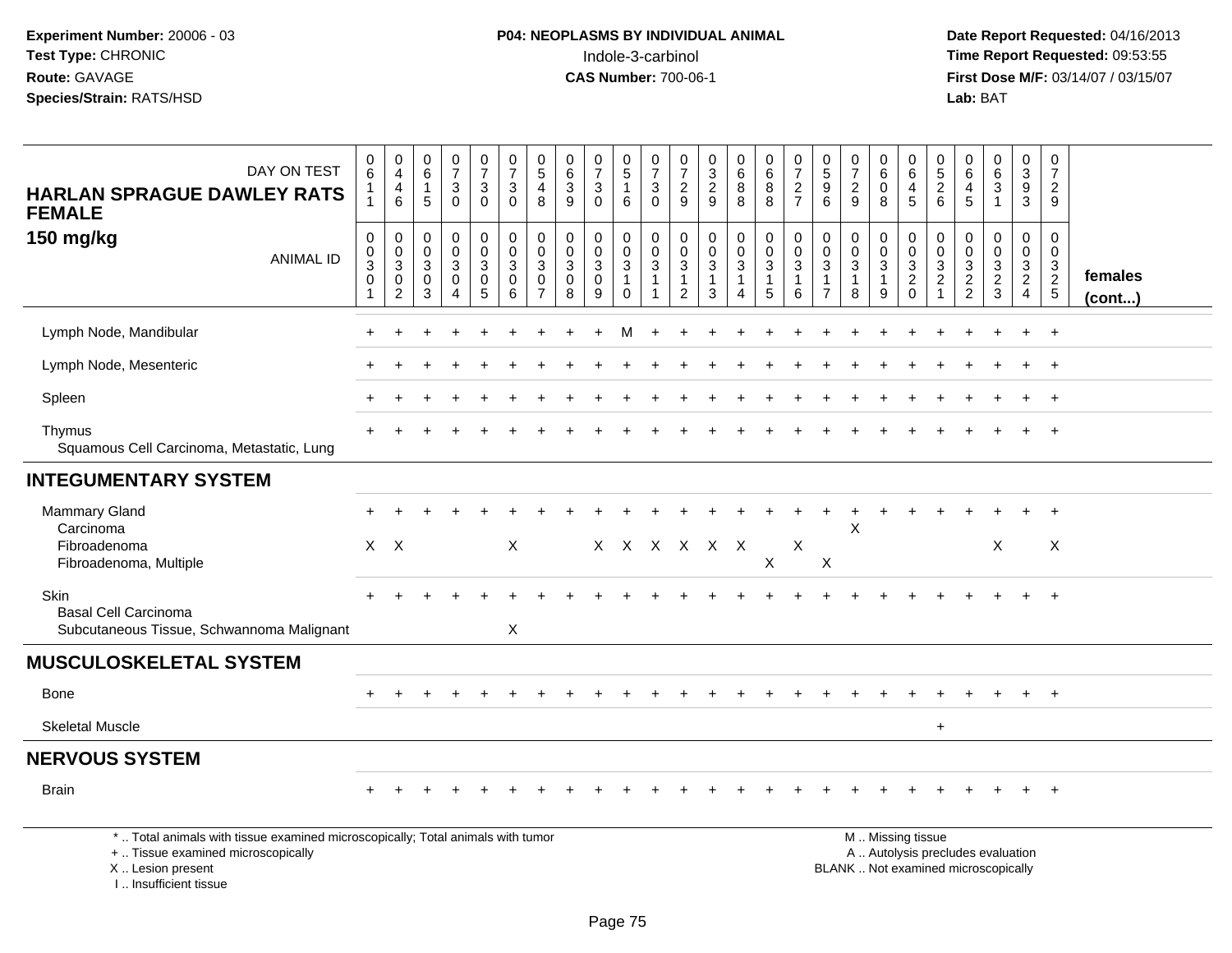| DAY ON TEST<br><b>HARLAN SPRAGUE DAWLEY RATS</b><br><b>FEMALE</b>                                                                                                     | 0<br>6<br>$\mathbf{1}$<br>$\mathbf{1}$                   | $\begin{smallmatrix}0\0\4\end{smallmatrix}$<br>$\overline{4}$<br>$6\phantom{1}$ | $\begin{array}{c} 0 \\ 6 \end{array}$<br>$\overline{1}$<br>5 | $\frac{0}{7}$<br>$\sqrt{3}$<br>$\mathbf 0$                                | $\frac{0}{7}$<br>$\mathbf{3}$<br>$\mathbf 0$                     | $\frac{0}{7}$<br>$_{0}^{3}$                                  | $\begin{array}{c} 0 \\ 5 \end{array}$<br>4<br>8                               | 0<br>$\,6\,$<br>$\ensuremath{\mathsf{3}}$<br>9               | $\frac{0}{7}$<br>$\ensuremath{\mathsf{3}}$<br>$\mathbf 0$        | $\begin{array}{c} 0 \\ 5 \end{array}$<br>$\mathbf{1}$<br>6 | $\frac{0}{7}$<br>$\sqrt{3}$<br>$\mathbf 0$                                   | $\frac{0}{7}$<br>$\overline{c}$<br>9                               | $\pmb{0}$<br>$\frac{3}{2}$                   | $\begin{matrix}0\\6\\8\end{matrix}$<br>8                | $\pmb{0}$<br>$\,6\,$<br>$_{8}^8$                              | $\frac{0}{7}$<br>$\frac{2}{7}$                        | $\begin{smallmatrix} 0\\5 \end{smallmatrix}$<br>$\boldsymbol{9}$<br>6             | $\frac{0}{7}$<br>$\overline{c}$<br>9                              | $_{6}^{\rm 0}$<br>$\mathbf 0$<br>8                      | $_{6}^{\rm 0}$<br>$\begin{array}{c} 4 \\ 5 \end{array}$ | $\begin{array}{c} 0 \\ 5 \\ 2 \end{array}$<br>6                    | 0<br>6<br>$\overline{4}$<br>5     | $\begin{array}{c} 0 \\ 6 \end{array}$<br>$\overline{3}$<br>$\mathbf{1}$ | $\mathbf 0$<br>$\mathbf{3}$<br>$\boldsymbol{9}$<br>$\mathbf{3}$                  | $\pmb{0}$<br>$\overline{7}$<br>$\overline{2}$<br>9             |                   |
|-----------------------------------------------------------------------------------------------------------------------------------------------------------------------|----------------------------------------------------------|---------------------------------------------------------------------------------|--------------------------------------------------------------|---------------------------------------------------------------------------|------------------------------------------------------------------|--------------------------------------------------------------|-------------------------------------------------------------------------------|--------------------------------------------------------------|------------------------------------------------------------------|------------------------------------------------------------|------------------------------------------------------------------------------|--------------------------------------------------------------------|----------------------------------------------|---------------------------------------------------------|---------------------------------------------------------------|-------------------------------------------------------|-----------------------------------------------------------------------------------|-------------------------------------------------------------------|---------------------------------------------------------|---------------------------------------------------------|--------------------------------------------------------------------|-----------------------------------|-------------------------------------------------------------------------|----------------------------------------------------------------------------------|----------------------------------------------------------------|-------------------|
| 150 mg/kg<br><b>ANIMAL ID</b>                                                                                                                                         | $\pmb{0}$<br>$_{3}^{\rm 0}$<br>$\pmb{0}$<br>$\mathbf{1}$ | $\pmb{0}$<br>$_{3}^{\rm 0}$<br>$\mathsf{O}\xspace$<br>$\overline{2}$            | $\mathbf 0$<br>$_{3}^{\rm 0}$<br>$\mathbf 0$<br>3            | $\pmb{0}$<br>$\mathbf 0$<br>$\mathbf{3}$<br>$\mathbf 0$<br>$\overline{4}$ | $\mathbf 0$<br>$\mathbf 0$<br>$\overline{3}$<br>$\mathbf 0$<br>5 | $\pmb{0}$<br>$\overline{0}$<br>3<br>$\mathsf{O}\xspace$<br>6 | $\mathbf 0$<br>$\mathbf 0$<br>$\overline{3}$<br>$\mathbf 0$<br>$\overline{7}$ | $\pmb{0}$<br>$\mathbf 0$<br>$\overline{3}$<br>$\pmb{0}$<br>8 | $\mathbf 0$<br>$\mathbf 0$<br>$\overline{3}$<br>$\mathbf 0$<br>9 | 0<br>$_{3}^{\rm 0}$<br>$\mathbf{1}$<br>$\mathbf 0$         | $\mathbf 0$<br>$\mathbf 0$<br>$\overline{3}$<br>$\mathbf{1}$<br>$\mathbf{1}$ | 0<br>$\pmb{0}$<br>$\overline{3}$<br>$\mathbf{1}$<br>$\overline{2}$ | $\pmb{0}$<br>$_{3}^{\rm 0}$<br>$\frac{1}{3}$ | 0<br>$\mathbf 0$<br>$\overline{3}$<br>$\mathbf{1}$<br>4 | $\pmb{0}$<br>$_{3}^{\rm 0}$<br>$\mathbf{1}$<br>$\overline{5}$ | $\pmb{0}$<br>$\frac{0}{3}$<br>$\mathbf{1}$<br>$\,6\,$ | $\boldsymbol{0}$<br>$\mathbf 0$<br>$\sqrt{3}$<br>$\overline{1}$<br>$\overline{7}$ | $\mathbf 0$<br>$\mathbf 0$<br>$\overline{3}$<br>$\mathbf{1}$<br>8 | 0<br>$\mathbf 0$<br>$\overline{3}$<br>$\mathbf{1}$<br>9 | $0003$<br>$20$                                          | $\mathbf 0$<br>0<br>$\mathbf{3}$<br>$\overline{a}$<br>$\mathbf{1}$ | 0<br>$\mathbf 0$<br>$\frac{3}{2}$ | $\mathbf 0$<br>$\mathbf 0$<br>$\frac{3}{2}$                             | $\mathbf 0$<br>$\mathbf 0$<br>$\overline{3}$<br>$\overline{2}$<br>$\overline{4}$ | $\mathbf 0$<br>$\mathbf 0$<br>$\frac{3}{2}$<br>$5\phantom{.0}$ | females<br>(cont) |
| <b>RESPIRATORY SYSTEM</b>                                                                                                                                             |                                                          |                                                                                 |                                                              |                                                                           |                                                                  |                                                              |                                                                               |                                                              |                                                                  |                                                            |                                                                              |                                                                    |                                              |                                                         |                                                               |                                                       |                                                                                   |                                                                   |                                                         |                                                         |                                                                    |                                   |                                                                         |                                                                                  |                                                                |                   |
| Lung<br>Adenocarcinoma, Metastatic, Uterus<br>Alveolar/Bronchiolar Adenoma<br>Squamous Cell Carcinoma, Multiple                                                       |                                                          |                                                                                 |                                                              |                                                                           |                                                                  |                                                              |                                                                               |                                                              |                                                                  |                                                            |                                                                              |                                                                    |                                              |                                                         |                                                               |                                                       |                                                                                   |                                                                   |                                                         |                                                         |                                                                    |                                   |                                                                         |                                                                                  |                                                                |                   |
| Nose                                                                                                                                                                  |                                                          |                                                                                 |                                                              |                                                                           |                                                                  |                                                              |                                                                               |                                                              |                                                                  |                                                            |                                                                              |                                                                    |                                              |                                                         |                                                               |                                                       |                                                                                   |                                                                   |                                                         |                                                         |                                                                    |                                   |                                                                         | ÷                                                                                | $+$                                                            |                   |
| Trachea                                                                                                                                                               |                                                          |                                                                                 |                                                              |                                                                           |                                                                  |                                                              |                                                                               |                                                              |                                                                  |                                                            |                                                                              |                                                                    |                                              |                                                         |                                                               |                                                       |                                                                                   |                                                                   |                                                         |                                                         |                                                                    |                                   |                                                                         |                                                                                  | $+$                                                            |                   |
| <b>SPECIAL SENSES SYSTEM</b>                                                                                                                                          |                                                          |                                                                                 |                                                              |                                                                           |                                                                  |                                                              |                                                                               |                                                              |                                                                  |                                                            |                                                                              |                                                                    |                                              |                                                         |                                                               |                                                       |                                                                                   |                                                                   |                                                         |                                                         |                                                                    |                                   |                                                                         |                                                                                  |                                                                |                   |
| Eye                                                                                                                                                                   |                                                          |                                                                                 |                                                              |                                                                           |                                                                  |                                                              |                                                                               |                                                              |                                                                  |                                                            |                                                                              |                                                                    |                                              |                                                         |                                                               |                                                       |                                                                                   |                                                                   |                                                         |                                                         |                                                                    |                                   |                                                                         |                                                                                  | $+$                                                            |                   |
| Harderian Gland                                                                                                                                                       | $\div$                                                   |                                                                                 |                                                              |                                                                           |                                                                  |                                                              |                                                                               |                                                              |                                                                  |                                                            |                                                                              |                                                                    |                                              |                                                         |                                                               |                                                       |                                                                                   |                                                                   |                                                         |                                                         |                                                                    |                                   |                                                                         | $\ddot{}$                                                                        | $+$                                                            |                   |
| <b>URINARY SYSTEM</b>                                                                                                                                                 |                                                          |                                                                                 |                                                              |                                                                           |                                                                  |                                                              |                                                                               |                                                              |                                                                  |                                                            |                                                                              |                                                                    |                                              |                                                         |                                                               |                                                       |                                                                                   |                                                                   |                                                         |                                                         |                                                                    |                                   |                                                                         |                                                                                  |                                                                |                   |
| Kidney<br>Capsule, Adenocarcinoma, Metastatic, Uterus<br>Renal Tubule, Adenoma<br>Renal Tubule, Adenoma, Multiple                                                     |                                                          |                                                                                 |                                                              |                                                                           |                                                                  |                                                              |                                                                               |                                                              |                                                                  |                                                            |                                                                              |                                                                    |                                              |                                                         |                                                               |                                                       |                                                                                   |                                                                   |                                                         |                                                         |                                                                    |                                   |                                                                         |                                                                                  | $\overline{+}$                                                 |                   |
| <b>Urinary Bladder</b><br>Squamous Cell Carcinoma                                                                                                                     |                                                          |                                                                                 |                                                              |                                                                           |                                                                  |                                                              |                                                                               |                                                              |                                                                  |                                                            |                                                                              |                                                                    |                                              |                                                         |                                                               |                                                       |                                                                                   |                                                                   |                                                         |                                                         |                                                                    |                                   |                                                                         |                                                                                  | $^{+}$                                                         |                   |
| <b>SYSTEMIC LESIONS</b>                                                                                                                                               |                                                          |                                                                                 |                                                              |                                                                           |                                                                  |                                                              |                                                                               |                                                              |                                                                  |                                                            |                                                                              |                                                                    |                                              |                                                         |                                                               |                                                       |                                                                                   |                                                                   |                                                         |                                                         |                                                                    |                                   |                                                                         |                                                                                  |                                                                |                   |
| Multiple Organ                                                                                                                                                        |                                                          |                                                                                 |                                                              |                                                                           |                                                                  |                                                              |                                                                               |                                                              |                                                                  |                                                            |                                                                              |                                                                    |                                              |                                                         |                                                               |                                                       |                                                                                   |                                                                   |                                                         |                                                         |                                                                    |                                   |                                                                         |                                                                                  |                                                                |                   |
| *  Total animals with tissue examined microscopically; Total animals with tumor<br>+  Tissue examined microscopically<br>X  Lesion present<br>I., Insufficient tissue |                                                          |                                                                                 |                                                              |                                                                           |                                                                  |                                                              |                                                                               |                                                              |                                                                  |                                                            |                                                                              |                                                                    |                                              |                                                         |                                                               |                                                       |                                                                                   | BLANK  Not examined microscopically                               |                                                         | M  Missing tissue                                       |                                                                    | A  Autolysis precludes evaluation |                                                                         |                                                                                  |                                                                |                   |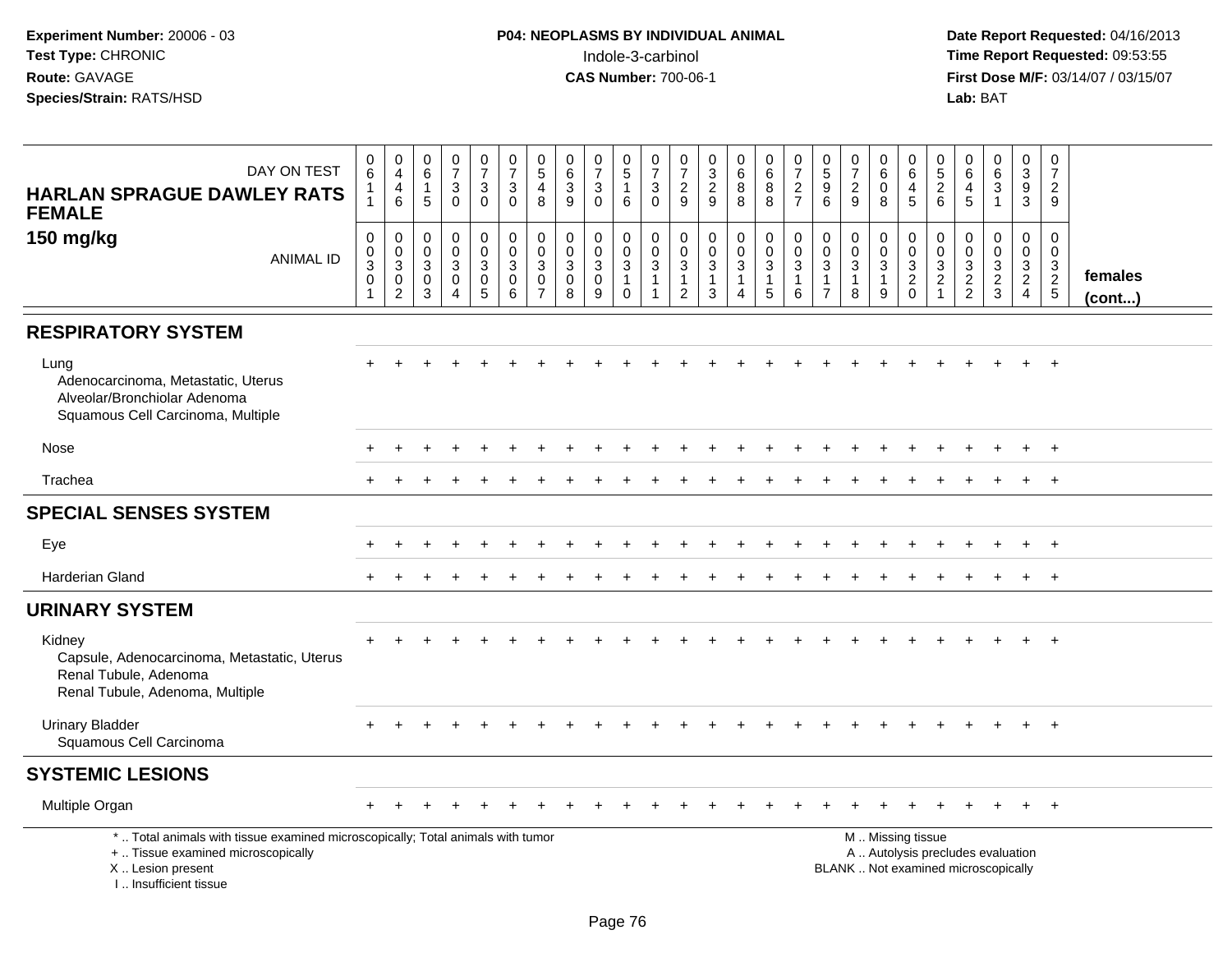# **P04: NEOPLASMS BY INDIVIDUAL ANIMAL**Indole-3-carbinol **Time Report Requested:** 09:53:55

 **Date Report Requested:** 04/16/2013 **First Dose M/F:** 03/14/07 / 03/15/07<br>**Lab: BAT** 

| DAY ON TEST<br><b>HARLAN SPRAGUE DAWLEY RATS</b><br><b>FEMALE</b> | 0<br>6                | U<br>4<br>4<br>6      | 0<br>6<br>∽<br>ູ                | - 0      | v<br>ت | v<br>رب           | υ<br>.៦<br>8          | 0<br>6<br>ົ<br>J.<br>9     | 0<br>3<br>0           | 0<br>ັ<br>6                      | ు   | v<br>a             | ت<br>▃<br>9 | U<br>6<br>o<br>$\circ$<br>8 | 0<br>6<br>8<br>8 | 0<br>っ<br>∼<br>$\rightarrow$ | U<br>ັ<br>9<br>6        | 9 | 0<br>6<br>U.<br>8           | v<br>6<br><sub>5</sub> | v<br>5<br>6 | 6<br>.5                                      | 0<br>6<br>3                | 0<br>C.<br>ت<br>9<br>≏<br>ت | $\circ$<br>. ರ |                         |
|-------------------------------------------------------------------|-----------------------|-----------------------|---------------------------------|----------|--------|-------------------|-----------------------|----------------------------|-----------------------|----------------------------------|-----|--------------------|-------------|-----------------------------|------------------|------------------------------|-------------------------|---|-----------------------------|------------------------|-------------|----------------------------------------------|----------------------------|-----------------------------|----------------|-------------------------|
| 150 mg/kg<br><b>ANIMAL ID</b>                                     | 0<br>0<br>ີ<br>◡<br>0 | U<br>U<br>3<br>U<br>ົ | 0<br>U<br>n<br>ບ<br>0<br>ົ<br>ບ | - 0<br>д | 5      | u<br>J<br>U<br>ีค | U<br>υ<br>ີ<br>ູ<br>U | 0<br>0<br>◠<br>◡<br>0<br>8 | 0<br>0<br>3<br>0<br>9 | 0<br>0<br><sup>o</sup><br>ບ<br>0 | - 0 | v<br>د<br><u>L</u> | N<br>ۍ      | U<br>U<br>3<br>4            | ົ<br>ত<br>5      | 0<br>0<br>3<br>6             | υ<br>υ<br><b>A</b><br>ٮ | ు | $\mathbf{0}$<br>0<br>3<br>9 | U<br>3<br>▃<br>u       | U<br>ູບ     | ູບ<br><sup>o</sup><br><u>_</u><br>$\epsilon$ | 0<br>0<br>3<br>ົ<br>∼<br>3 | 0<br>υ<br>C.<br>ັ<br>◠<br>4 | ు<br>. ჯ       | females<br>$($ cont $)$ |

Lymphoma Malignant

\* .. Total animals with tissue examined microscopically; Total animals with tumor

+ .. Tissue examined microscopically

X .. Lesion present

I .. Insufficient tissue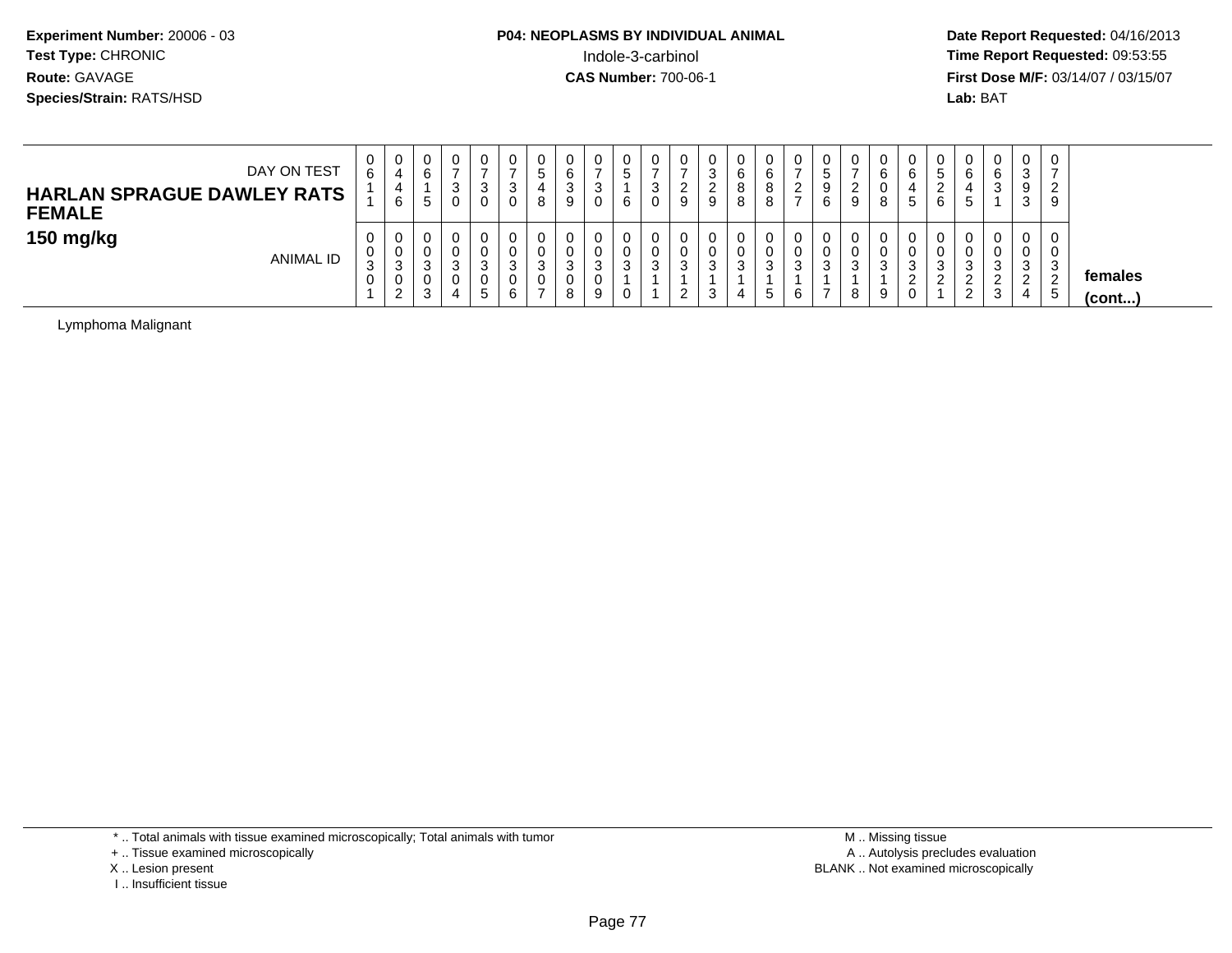I .. Insufficient tissue

| DAY ON TEST<br><b>HARLAN SPRAGUE DAWLEY RATS</b><br><b>FEMALE</b>                                                                          | $\frac{0}{7}$<br>3<br>$\Omega$         | $\frac{0}{7}$<br>$\ensuremath{\mathsf{3}}$<br>$\Omega$ | 0<br>$\overline{7}$<br>$\mathbf{3}$<br>$\Omega$                  | $\begin{smallmatrix}0\\7\end{smallmatrix}$<br>$\sqrt{2}$<br>9                  | 0<br>6<br>$\,6\,$<br>$\overline{4}$                                       | 0<br>6<br>4<br>6                               | 0<br>$6\phantom{a}$<br>4<br>6                             | 0<br>$\overline{7}$<br>$\sqrt{2}$<br>9                 | $\begin{array}{c} 0 \\ 7 \end{array}$<br>$\sqrt{2}$<br>9                     | $\begin{array}{c} 0 \\ 5 \end{array}$<br>$\boldsymbol{9}$<br>$\Omega$ | 0<br>$\overline{7}$<br>$\sqrt{3}$<br>$\Omega$                  | 0<br>$\overline{7}$<br>$\mathbf{3}$<br>$\Omega$           | 0<br>$\,6\,$<br>8<br>8                                            | 0<br>$\mathbf{1}$<br>8<br>9            | $_{6}^{\rm 0}$<br>$\mathsf 3$<br>$\mathbf{1}$                                     | $\frac{0}{7}$<br>$\mathbf{1}$<br>9                         | $\frac{0}{7}$<br>$\sqrt{3}$<br>$\mathbf{0}$                                     | 0<br>$\,6\,$<br>$\overline{4}$<br>3                               | 0<br>$\overline{7}$<br>$\ensuremath{\mathsf{3}}$<br>$\mathbf{0}$             | 0<br>$\mathbf{1}$<br>6<br>$\Omega$                   | 0<br>6<br>4<br>6             | 0<br>$\mathbf{3}$<br>$\mathbf 0$<br>$\overline{7}$                             | $\begin{array}{c} 0 \\ 6 \end{array}$<br>$\mathbf{1}$<br>$\overline{4}$  | 0<br>$\overline{3}$<br>$\boldsymbol{9}$<br>$\overline{7}$                      | 0<br>$\overline{7}$<br>3<br>$\Omega$                                        |                                  |
|--------------------------------------------------------------------------------------------------------------------------------------------|----------------------------------------|--------------------------------------------------------|------------------------------------------------------------------|--------------------------------------------------------------------------------|---------------------------------------------------------------------------|------------------------------------------------|-----------------------------------------------------------|--------------------------------------------------------|------------------------------------------------------------------------------|-----------------------------------------------------------------------|----------------------------------------------------------------|-----------------------------------------------------------|-------------------------------------------------------------------|----------------------------------------|-----------------------------------------------------------------------------------|------------------------------------------------------------|---------------------------------------------------------------------------------|-------------------------------------------------------------------|------------------------------------------------------------------------------|------------------------------------------------------|------------------------------|--------------------------------------------------------------------------------|--------------------------------------------------------------------------|--------------------------------------------------------------------------------|-----------------------------------------------------------------------------|----------------------------------|
| 150 mg/kg<br><b>ANIMAL ID</b>                                                                                                              | 0<br>$\mathbf 0$<br>$\frac{3}{2}$<br>6 | $\,0\,$<br>$\frac{0}{3}$<br>$\overline{7}$             | $\mathbf 0$<br>$\mathbf 0$<br>$\mathsf 3$<br>$\overline{2}$<br>8 | $\mathbf 0$<br>$\mathbf 0$<br>$\ensuremath{\mathsf{3}}$<br>$\overline{2}$<br>9 | 0<br>$\mathbf 0$<br>$\mathbf{3}$<br>$\ensuremath{\mathsf{3}}$<br>$\Omega$ | 0<br>$\mathbf 0$<br>$\mathbf{3}$<br>$\sqrt{3}$ | $\pmb{0}$<br>$\pmb{0}$<br>$\frac{3}{3}$<br>$\overline{2}$ | $\mathbf 0$<br>$\mathbf 0$<br>3<br>$\overline{3}$<br>3 | 0<br>$\mathbf 0$<br>$\sqrt{3}$<br>$\overline{3}$<br>$\boldsymbol{\varDelta}$ | $\mathbf 0$<br>$\mathbf 0$<br>$\mathsf 3$<br>$\overline{3}$<br>5      | $\mathbf 0$<br>$\Omega$<br>$\mathbf{3}$<br>$\overline{3}$<br>6 | $\mathbf 0$<br>$\overline{0}$<br>3<br>3<br>$\overline{7}$ | $\mathbf 0$<br>$\mathbf 0$<br>$\mathbf{3}$<br>$\overline{3}$<br>8 | 0<br>$\mathbf 0$<br>$\frac{3}{3}$<br>9 | $\pmb{0}$<br>$\mathsf{O}\xspace$<br>$\mathbf{3}$<br>$\overline{4}$<br>$\mathbf 0$ | $\pmb{0}$<br>$\mathbf 0$<br>$\mathbf{3}$<br>$\overline{4}$ | 0<br>$\pmb{0}$<br>$\ensuremath{\mathsf{3}}$<br>$\overline{4}$<br>$\overline{2}$ | $\mathbf 0$<br>$\mathbf 0$<br>$\mathbf{3}$<br>$\overline{4}$<br>3 | 0<br>$\mathsf{O}\xspace$<br>$\mathbf{3}$<br>$\overline{4}$<br>$\overline{4}$ | $\pmb{0}$<br>$\mathbf 0$<br>3<br>$\overline{4}$<br>5 | 0<br>$\Omega$<br>3<br>4<br>6 | $\mathbf 0$<br>$\mathbf 0$<br>$\mathbf{3}$<br>$\overline{4}$<br>$\overline{7}$ | $\mathbf 0$<br>$\mathbf 0$<br>$\frac{3}{4}$<br>8                         | $\mathbf 0$<br>$\pmb{0}$<br>$\mathbf{3}$<br>$\overline{4}$<br>$\boldsymbol{9}$ | $\mathbf 0$<br>$\mathbf 0$<br>$\mathbf{3}$<br>$\overline{5}$<br>$\mathbf 0$ | * TOTALS                         |
| <b>ALIMENTARY SYSTEM</b>                                                                                                                   |                                        |                                                        |                                                                  |                                                                                |                                                                           |                                                |                                                           |                                                        |                                                                              |                                                                       |                                                                |                                                           |                                                                   |                                        |                                                                                   |                                                            |                                                                                 |                                                                   |                                                                              |                                                      |                              |                                                                                |                                                                          |                                                                                |                                                                             |                                  |
| Esophagus                                                                                                                                  |                                        |                                                        |                                                                  |                                                                                |                                                                           |                                                |                                                           |                                                        |                                                                              |                                                                       |                                                                |                                                           |                                                                   |                                        |                                                                                   |                                                            |                                                                                 |                                                                   |                                                                              |                                                      |                              |                                                                                |                                                                          |                                                                                |                                                                             | 50                               |
| Intestine Large, Cecum                                                                                                                     |                                        |                                                        |                                                                  |                                                                                |                                                                           |                                                |                                                           |                                                        |                                                                              |                                                                       |                                                                |                                                           |                                                                   |                                        |                                                                                   |                                                            |                                                                                 |                                                                   |                                                                              |                                                      |                              |                                                                                |                                                                          |                                                                                |                                                                             | 50                               |
| Intestine Large, Colon                                                                                                                     |                                        |                                                        |                                                                  |                                                                                |                                                                           |                                                |                                                           |                                                        |                                                                              |                                                                       |                                                                |                                                           |                                                                   |                                        |                                                                                   |                                                            |                                                                                 |                                                                   |                                                                              |                                                      |                              |                                                                                |                                                                          |                                                                                |                                                                             | 50                               |
| Intestine Large, Rectum                                                                                                                    |                                        |                                                        |                                                                  |                                                                                |                                                                           |                                                |                                                           |                                                        |                                                                              |                                                                       |                                                                |                                                           |                                                                   |                                        |                                                                                   |                                                            |                                                                                 |                                                                   |                                                                              |                                                      |                              |                                                                                |                                                                          |                                                                                | $+$                                                                         | 50                               |
| Intestine Small, Duodenum                                                                                                                  |                                        |                                                        |                                                                  |                                                                                |                                                                           |                                                |                                                           |                                                        |                                                                              |                                                                       |                                                                |                                                           |                                                                   |                                        |                                                                                   |                                                            |                                                                                 |                                                                   |                                                                              |                                                      |                              |                                                                                |                                                                          |                                                                                | $+$                                                                         | 48                               |
| Intestine Small, Ileum                                                                                                                     |                                        |                                                        |                                                                  |                                                                                |                                                                           |                                                |                                                           |                                                        |                                                                              |                                                                       |                                                                |                                                           |                                                                   |                                        |                                                                                   |                                                            |                                                                                 |                                                                   |                                                                              |                                                      |                              |                                                                                |                                                                          |                                                                                |                                                                             | 48                               |
| Intestine Small, Jejunum<br>Lymphoma Malignant                                                                                             |                                        |                                                        |                                                                  |                                                                                |                                                                           |                                                |                                                           |                                                        | X                                                                            |                                                                       |                                                                |                                                           |                                                                   |                                        |                                                                                   |                                                            |                                                                                 |                                                                   |                                                                              |                                                      |                              |                                                                                | A                                                                        | A                                                                              | $+$                                                                         | 48<br>1                          |
| Liver<br>Adenocarcinoma, Metastatic, Uterus<br>Hepatocellular Adenoma                                                                      |                                        |                                                        | Χ<br>X                                                           |                                                                                |                                                                           |                                                | $\boldsymbol{\mathsf{X}}$                                 |                                                        |                                                                              |                                                                       | $\boldsymbol{\mathsf{X}}$                                      |                                                           |                                                                   |                                        |                                                                                   |                                                            |                                                                                 | X                                                                 |                                                                              |                                                      |                              |                                                                                |                                                                          |                                                                                |                                                                             | 50<br>$\mathbf{2}$<br>4          |
| Mesentery<br>Fat, Adenocarcinoma, Metastatic, Uterus<br>Fat, Squamous Cell Carcinoma, Metastatic,<br><b>Úterus</b>                         |                                        |                                                        |                                                                  |                                                                                |                                                                           |                                                |                                                           |                                                        |                                                                              |                                                                       |                                                                |                                                           |                                                                   |                                        |                                                                                   |                                                            |                                                                                 | $\ddot{}$<br>X                                                    |                                                                              |                                                      |                              |                                                                                |                                                                          |                                                                                |                                                                             | $\mathbf{2}$<br>1<br>$\mathbf 1$ |
| Oral Mucosa                                                                                                                                |                                        |                                                        |                                                                  |                                                                                |                                                                           |                                                |                                                           |                                                        |                                                                              |                                                                       |                                                                |                                                           |                                                                   |                                        |                                                                                   |                                                            |                                                                                 |                                                                   |                                                                              |                                                      |                              |                                                                                |                                                                          |                                                                                |                                                                             | 50                               |
| Pancreas<br>Adenocarcinoma, Metastatic, Uterus                                                                                             |                                        |                                                        |                                                                  |                                                                                |                                                                           |                                                |                                                           |                                                        |                                                                              |                                                                       |                                                                |                                                           |                                                                   |                                        |                                                                                   |                                                            |                                                                                 | $\mathsf{X}$                                                      |                                                                              |                                                      |                              |                                                                                |                                                                          |                                                                                |                                                                             | 49<br>1                          |
| *  Total animals with tissue examined microscopically; Total animals with tumor<br>+  Tissue examined microscopically<br>X  Lesion present |                                        |                                                        |                                                                  |                                                                                |                                                                           |                                                |                                                           |                                                        |                                                                              |                                                                       |                                                                |                                                           |                                                                   |                                        |                                                                                   |                                                            |                                                                                 |                                                                   |                                                                              | M  Missing tissue                                    |                              |                                                                                | A  Autolysis precludes evaluation<br>BLANK  Not examined microscopically |                                                                                |                                                                             |                                  |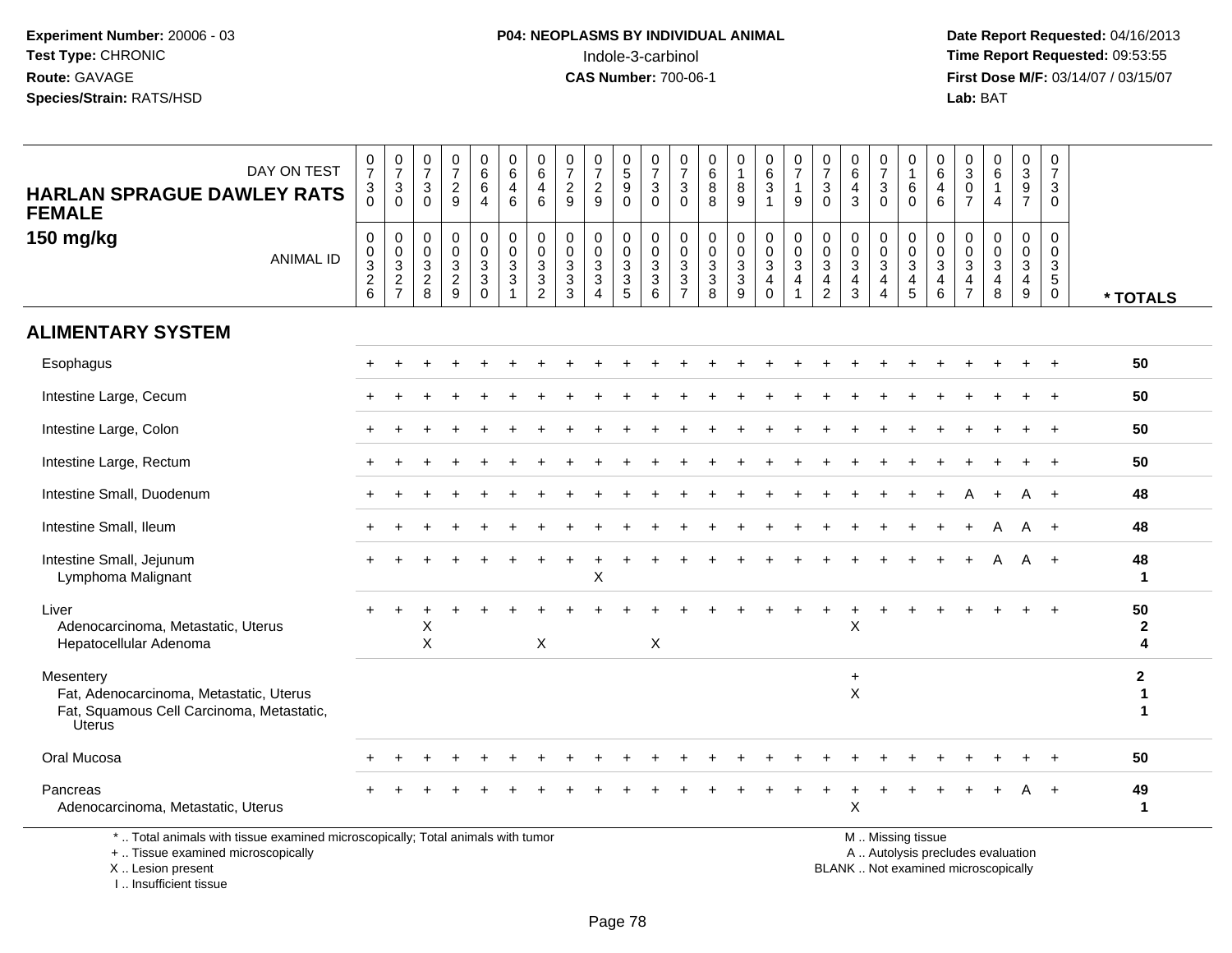**Date Report Requested:** 04/16/2013 **First Dose M/F:** 03/14/07 / 03/15/07<br>Lab: BAT

| DAY ON TEST<br><b>HARLAN SPRAGUE DAWLEY RATS</b><br><b>FEMALE</b>                                                                          | 0<br>$\overline{7}$<br>$\mathbf{3}$<br>$\Omega$                     | $\frac{0}{7}$<br>$\mathbf{3}$<br>$\Omega$                                      | $\frac{0}{7}$<br>$\ensuremath{\mathsf{3}}$<br>$\Omega$ | $\frac{0}{7}$<br>$\overline{a}$<br>9 | 0<br>6<br>6<br>$\overline{4}$                      | $\begin{array}{c} 0 \\ 6 \end{array}$<br>$\overline{4}$<br>6 | 0<br>6<br>4<br>6                             | 0<br>$\overline{7}$<br>$\overline{c}$<br>9                      | 0<br>$\overline{7}$<br>$\frac{2}{9}$                               | 0<br>$\overline{5}$<br>9<br>$\mathbf 0$     | $\frac{0}{7}$<br>$\ensuremath{\mathsf{3}}$<br>$\mathbf 0$      | 0<br>$\overline{7}$<br>3<br>$\Omega$                                           | 0<br>$6\phantom{a}$<br>8<br>8                                  | 0<br>$\mathbf{1}$<br>$\,8\,$<br>9                             | 0<br>6<br>$\mathbf{3}$<br>$\mathbf{1}$              | $\frac{0}{7}$<br>$\mathbf{1}$<br>9 | 0<br>$\overline{7}$<br>$\mathbf{3}$<br>$\mathbf 0$ | $\begin{array}{c} 0 \\ 6 \end{array}$<br>$\overline{a}$<br>3 | 0<br>$\overline{7}$<br>$\ensuremath{\mathsf{3}}$<br>$\mathbf 0$ | 0<br>$\overline{1}$<br>6<br>$\mathbf 0$                                                       | 0<br>$\,6$<br>4<br>6            | 0<br>$\overline{3}$<br>$\mathbf 0$<br>$\overline{7}$ | $_{6}^{\rm 0}$<br>$\mathbf{1}$<br>4                      | 0<br>$\mathsf 3$<br>9<br>$\overline{7}$     | 0<br>$\overline{7}$<br>3<br>$\Omega$                          |                    |
|--------------------------------------------------------------------------------------------------------------------------------------------|---------------------------------------------------------------------|--------------------------------------------------------------------------------|--------------------------------------------------------|--------------------------------------|----------------------------------------------------|--------------------------------------------------------------|----------------------------------------------|-----------------------------------------------------------------|--------------------------------------------------------------------|---------------------------------------------|----------------------------------------------------------------|--------------------------------------------------------------------------------|----------------------------------------------------------------|---------------------------------------------------------------|-----------------------------------------------------|------------------------------------|----------------------------------------------------|--------------------------------------------------------------|-----------------------------------------------------------------|-----------------------------------------------------------------------------------------------|---------------------------------|------------------------------------------------------|----------------------------------------------------------|---------------------------------------------|---------------------------------------------------------------|--------------------|
| 150 mg/kg<br><b>ANIMAL ID</b>                                                                                                              | $\mathbf 0$<br>$\mathbf 0$<br>$\overline{3}$<br>$\overline{2}$<br>6 | $\mathbf 0$<br>$\mathbf 0$<br>$\mathbf{3}$<br>$\overline{2}$<br>$\overline{7}$ | 0<br>$\mathbf 0$<br>$\sqrt{3}$<br>$\overline{2}$<br>8  | 0<br>0<br>3<br>$\overline{2}$<br>9   | 0<br>$\mathbf 0$<br>3<br>$\sqrt{3}$<br>$\mathbf 0$ | $\pmb{0}$<br>$\pmb{0}$<br>$\frac{3}{3}$<br>1                 | 0<br>$\mathbf 0$<br>3<br>3<br>$\overline{2}$ | $\mathbf 0$<br>$\mathbf 0$<br>$\mathbf{3}$<br>$\mathbf{3}$<br>3 | 0<br>$\mathbf 0$<br>$\ensuremath{\mathsf{3}}$<br>$\mathbf{3}$<br>4 | 0<br>0<br>$\sqrt{3}$<br>$\overline{3}$<br>5 | 0<br>$\pmb{0}$<br>$\sqrt{3}$<br>$\ensuremath{\mathsf{3}}$<br>6 | $\mathbf 0$<br>$\mathbf 0$<br>3<br>$\ensuremath{\mathsf{3}}$<br>$\overline{7}$ | $\mathbf 0$<br>$\mathbf 0$<br>$\mathbf{3}$<br>$\mathbf 3$<br>8 | 0<br>$\mathsf{O}\xspace$<br>$\sqrt{3}$<br>$\overline{3}$<br>9 | 0<br>$\mathbf 0$<br>$\mathsf 3$<br>4<br>$\mathbf 0$ | 0<br>0<br>3<br>4<br>1              | 0<br>0<br>$\mathbf{3}$<br>4<br>$\overline{2}$      | 0<br>$\mathbf 0$<br>$\sqrt{3}$<br>$\overline{4}$<br>3        | 0<br>$\mathbf 0$<br>3<br>4<br>$\overline{4}$                    | 0<br>$\mathsf 0$<br>$\mathbf{3}$<br>$\overline{4}$<br>5                                       | 0<br>$\mathbf 0$<br>3<br>4<br>6 | 0<br>0<br>3<br>4<br>$\overline{7}$                   | 0<br>0<br>$\overline{3}$<br>$\overline{\mathbf{4}}$<br>8 | 0<br>$\mathbf{0}$<br>$\mathbf{3}$<br>4<br>9 | $\mathbf 0$<br>$\mathbf 0$<br>3<br>$\,$ 5 $\,$<br>$\mathbf 0$ | * TOTALS           |
| Salivary Glands                                                                                                                            |                                                                     |                                                                                |                                                        |                                      |                                                    |                                                              |                                              |                                                                 |                                                                    |                                             |                                                                |                                                                                |                                                                |                                                               |                                                     |                                    |                                                    |                                                              |                                                                 | м                                                                                             |                                 |                                                      |                                                          |                                             |                                                               | 48                 |
| Stomach, Forestomach                                                                                                                       |                                                                     |                                                                                |                                                        |                                      |                                                    |                                                              |                                              |                                                                 |                                                                    |                                             |                                                                |                                                                                |                                                                |                                                               |                                                     |                                    |                                                    |                                                              |                                                                 |                                                                                               |                                 |                                                      |                                                          |                                             |                                                               | 50                 |
| Stomach, Glandular                                                                                                                         |                                                                     |                                                                                |                                                        |                                      |                                                    |                                                              |                                              |                                                                 |                                                                    |                                             |                                                                |                                                                                |                                                                |                                                               |                                                     |                                    |                                                    |                                                              |                                                                 |                                                                                               |                                 |                                                      |                                                          |                                             |                                                               | 50                 |
| <b>CARDIOVASCULAR SYSTEM</b>                                                                                                               |                                                                     |                                                                                |                                                        |                                      |                                                    |                                                              |                                              |                                                                 |                                                                    |                                             |                                                                |                                                                                |                                                                |                                                               |                                                     |                                    |                                                    |                                                              |                                                                 |                                                                                               |                                 |                                                      |                                                          |                                             |                                                               |                    |
| <b>Blood Vessel</b><br>Aorta, Squamous Cell Carcinoma, Metastatic,<br>Lung                                                                 |                                                                     |                                                                                |                                                        |                                      |                                                    |                                                              |                                              |                                                                 |                                                                    |                                             |                                                                |                                                                                |                                                                |                                                               |                                                     |                                    |                                                    |                                                              |                                                                 |                                                                                               |                                 | X                                                    |                                                          | $+$                                         | $+$                                                           | 50<br>1            |
| Heart<br>Hemangioma<br>Squamous Cell Carcinoma, Metastatic, Lung                                                                           |                                                                     |                                                                                | X                                                      |                                      |                                                    |                                                              |                                              |                                                                 |                                                                    |                                             |                                                                |                                                                                |                                                                |                                                               |                                                     |                                    |                                                    |                                                              |                                                                 |                                                                                               |                                 | X                                                    |                                                          |                                             |                                                               | 50<br>1<br>1       |
| <b>ENDOCRINE SYSTEM</b>                                                                                                                    |                                                                     |                                                                                |                                                        |                                      |                                                    |                                                              |                                              |                                                                 |                                                                    |                                             |                                                                |                                                                                |                                                                |                                                               |                                                     |                                    |                                                    |                                                              |                                                                 |                                                                                               |                                 |                                                      |                                                          |                                             |                                                               |                    |
| <b>Adrenal Cortex</b><br>Adenoma                                                                                                           |                                                                     |                                                                                |                                                        |                                      |                                                    |                                                              |                                              |                                                                 |                                                                    |                                             |                                                                |                                                                                |                                                                |                                                               |                                                     |                                    |                                                    |                                                              |                                                                 |                                                                                               |                                 |                                                      |                                                          |                                             |                                                               | 50<br>$\mathbf{1}$ |
| Adrenal Medulla<br>Pheochromocytoma Benign                                                                                                 |                                                                     |                                                                                |                                                        |                                      |                                                    |                                                              |                                              |                                                                 |                                                                    |                                             |                                                                |                                                                                |                                                                |                                                               |                                                     |                                    |                                                    |                                                              |                                                                 |                                                                                               |                                 |                                                      |                                                          |                                             |                                                               | 50<br>$\mathbf{2}$ |
| Islets, Pancreatic<br>Carcinoma                                                                                                            | $\ddot{}$<br>$\sf X$                                                |                                                                                |                                                        |                                      |                                                    |                                                              |                                              |                                                                 |                                                                    |                                             |                                                                |                                                                                |                                                                |                                                               |                                                     |                                    |                                                    |                                                              |                                                                 |                                                                                               |                                 |                                                      |                                                          |                                             |                                                               | 50<br>$\mathbf 1$  |
| Parathyroid Gland                                                                                                                          |                                                                     |                                                                                |                                                        |                                      |                                                    |                                                              |                                              |                                                                 |                                                                    |                                             |                                                                |                                                                                |                                                                |                                                               |                                                     |                                    |                                                    |                                                              |                                                                 |                                                                                               |                                 |                                                      |                                                          |                                             |                                                               | 46                 |
| <b>Pituitary Gland</b>                                                                                                                     |                                                                     |                                                                                |                                                        |                                      |                                                    |                                                              |                                              |                                                                 |                                                                    |                                             |                                                                |                                                                                |                                                                |                                                               |                                                     |                                    |                                                    |                                                              |                                                                 |                                                                                               |                                 |                                                      |                                                          |                                             |                                                               | 50                 |
| *  Total animals with tissue examined microscopically; Total animals with tumor<br>+  Tissue examined microscopically<br>X  Lesion present |                                                                     |                                                                                |                                                        |                                      |                                                    |                                                              |                                              |                                                                 |                                                                    |                                             |                                                                |                                                                                |                                                                |                                                               |                                                     |                                    |                                                    |                                                              |                                                                 | M  Missing tissue<br>A  Autolysis precludes evaluation<br>BLANK  Not examined microscopically |                                 |                                                      |                                                          |                                             |                                                               |                    |

I .. Insufficient tissue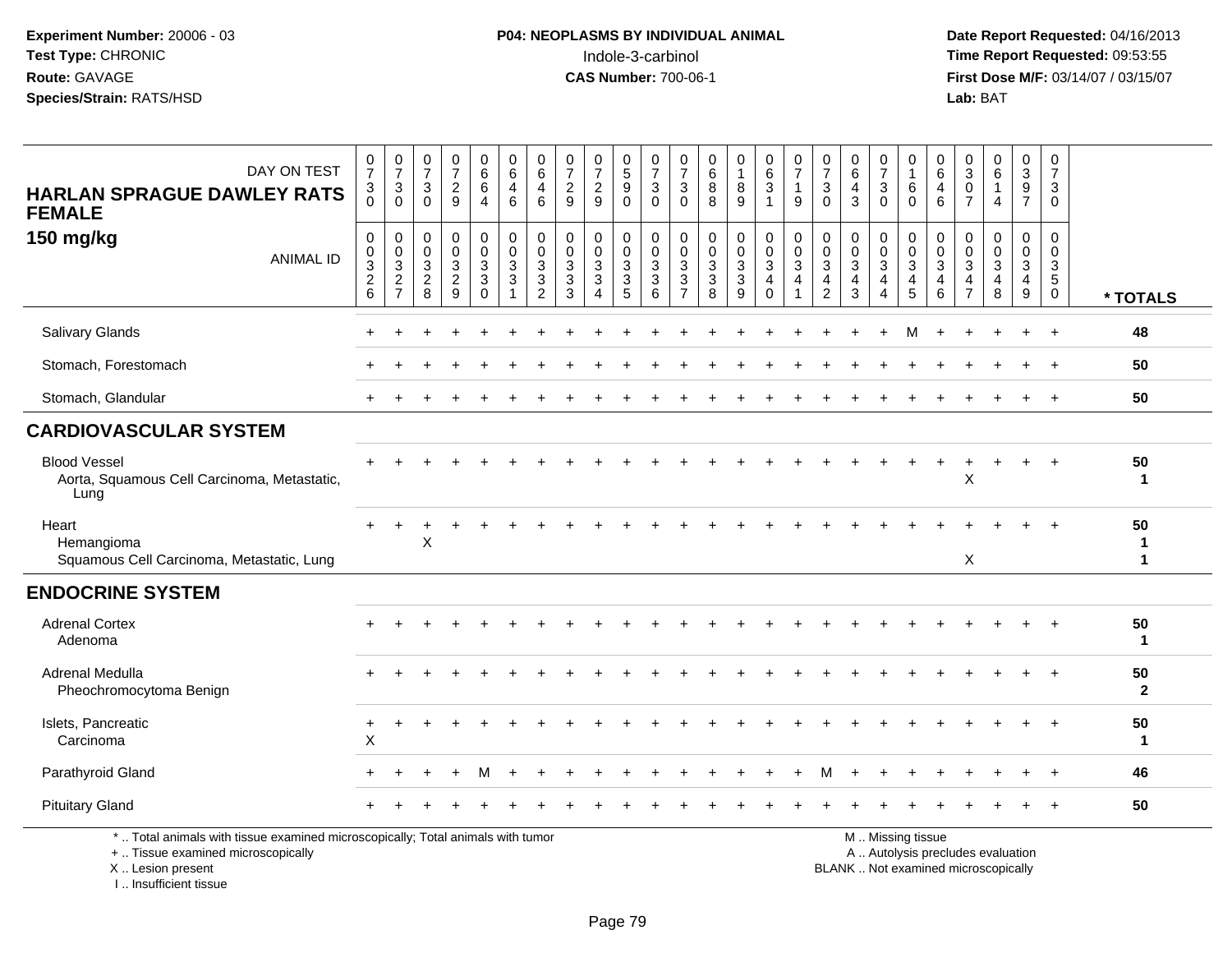**Date Report Requested:** 04/16/2013 **First Dose M/F:** 03/14/07 / 03/15/07<br>**Lab:** BAT

| <b>HARLAN SPRAGUE DAWLEY RATS</b><br><b>FEMALE</b>                  | DAY ON TEST      | 0<br>$\overline{ }$<br>3           | $\frac{0}{7}$<br>$\mathbf{3}$<br>$\mathbf 0$              | $\frac{0}{7}$<br>3<br>0                | $\mathbf 0$<br>$\overline{ }$<br>$\overline{c}$<br>9   | 0<br>6<br>6<br>4                | 0<br>6<br>$\overline{\mathbf{4}}$<br>6                        | 0<br>$\,6\,$<br>$\overline{4}$<br>$\,6\,$                            | 0<br>$\overline{ }$<br>$\overline{c}$<br>$\boldsymbol{9}$ | 0<br>$\overline{7}$<br>$\overline{2}$<br>9                                | $\mathbf 0$<br>5<br>9<br>$\mathbf 0$ | $\overline{ }$<br>3<br>0 | 0<br>$\rightarrow$<br>3<br>0                          | 0<br>6<br>8<br>8              | 0<br>8<br>9                                         | 0<br>6<br>3           | $\overline{\phantom{a}}$<br>9 | $\overline{ }$<br>$\mathbf{3}$<br>0 | U<br>6<br>4<br>3 | 0<br>$\rightarrow$<br>3<br>$\mathbf 0$                  | 0<br>6<br>0           | $\mathbf 0$<br>6<br>$\overline{4}$<br>6    | 3<br>$\mathbf 0$<br>$\rightarrow$ | 6<br>4      | 0<br>$\mathbf{3}$<br>9<br>$\rightarrow$ | 0<br>$\overline{ }$<br>3<br>0 |          |
|---------------------------------------------------------------------|------------------|------------------------------------|-----------------------------------------------------------|----------------------------------------|--------------------------------------------------------|---------------------------------|---------------------------------------------------------------|----------------------------------------------------------------------|-----------------------------------------------------------|---------------------------------------------------------------------------|--------------------------------------|--------------------------|-------------------------------------------------------|-------------------------------|-----------------------------------------------------|-----------------------|-------------------------------|-------------------------------------|------------------|---------------------------------------------------------|-----------------------|--------------------------------------------|-----------------------------------|-------------|-----------------------------------------|-------------------------------|----------|
| 150 mg/kg                                                           | <b>ANIMAL ID</b> | 0<br>0<br>3<br>$\overline{a}$<br>6 | 0<br>0<br>$\mathbf{3}$<br>$\overline{2}$<br>$\rightarrow$ | 0<br>0<br>3<br>$\mathcal{D}$<br>∠<br>8 | $\mathbf 0$<br>$\mathbf 0$<br>3<br>$\overline{2}$<br>9 | $\mathbf 0$<br>0<br>3<br>3<br>0 | 0<br>$\mathbf 0$<br>$\ensuremath{\mathsf{3}}$<br>$\mathbf{3}$ | $\mathbf 0$<br>$\mathbf 0$<br>$\sqrt{3}$<br>$\mathbf{3}$<br>$\Omega$ | 0<br>$\mathbf 0$<br>3<br>$\mathbf{3}$<br>3                | $\mathbf 0$<br>$\pmb{0}$<br>$\mathbf 3$<br>$\mathbf{3}$<br>$\overline{4}$ | $\mathbf 0$<br>0<br>3<br>3<br>5      | 3<br>3<br>6              | $\mathbf 0$<br>$\mathbf 0$<br>3<br>3<br>$\rightarrow$ | 0<br>$\pmb{0}$<br>3<br>3<br>8 | 0<br>$\pmb{0}$<br>$\mathbf{3}$<br>$\mathbf{3}$<br>9 | 0<br>0<br>3<br>4<br>0 | 3<br>4                        | 0<br>3<br>4<br>$\overline{2}$       | 0<br>3<br>3      | 0<br>$\mathbf 0$<br>$\mathbf{3}$<br>4<br>$\overline{4}$ | 0<br>0<br>3<br>4<br>5 | 0<br>$\mathbf 0$<br>$\mathbf{3}$<br>4<br>6 | 3<br>4<br>$\overline{ }$          | 3<br>4<br>8 | 0<br>0<br>3<br>4<br>9                   | 0<br>0<br>3<br>5<br>0         | * TOTALS |
| Pars Distalis, Adenoma                                              |                  |                                    | X                                                         |                                        |                                                        | X                               |                                                               |                                                                      |                                                           | X X X X                                                                   |                                      |                          |                                                       |                               |                                                     |                       |                               | $X \times$                          |                  |                                                         |                       |                                            |                                   |             |                                         |                               | 19       |
| <b>Thyroid Gland</b><br>C-cell, Adenoma<br>Follicular Cell, Adenoma |                  |                                    |                                                           |                                        |                                                        |                                 |                                                               |                                                                      |                                                           |                                                                           |                                      | X                        |                                                       | X                             |                                                     | Х                     |                               |                                     |                  |                                                         |                       |                                            |                                   | $+$         | A                                       |                               | 48<br>5  |

### **GENERAL BODY SYSTEM**

NONE

#### **GENITAL SYSTEM**Clitoral Gland $\alpha$  + <sup>+</sup> <sup>+</sup> <sup>+</sup> <sup>+</sup> <sup>+</sup> <sup>+</sup> <sup>+</sup> <sup>+</sup> <sup>+</sup> <sup>+</sup> <sup>+</sup> <sup>+</sup> <sup>+</sup> <sup>+</sup> <sup>+</sup> <sup>+</sup> <sup>+</sup> <sup>+</sup> <sup>+</sup> <sup>+</sup> <sup>+</sup> <sup>+</sup> <sup>+</sup> <sup>+</sup> **<sup>50</sup> Ovary** \*<br>Adenocarcinoma, Metastatic, Uterus <sup>+</sup> <sup>+</sup> <sup>+</sup> <sup>+</sup> <sup>+</sup> <sup>+</sup> <sup>+</sup> <sup>+</sup> <sup>+</sup> <sup>+</sup> <sup>+</sup> <sup>+</sup> <sup>+</sup> <sup>+</sup> <sup>+</sup> <sup>+</sup> <sup>+</sup> <sup>+</sup> <sup>+</sup> <sup>+</sup> <sup>+</sup> <sup>+</sup> <sup>+</sup> <sup>+</sup> **<sup>50</sup>** s and the set of  $\mathbf{x}$  and  $\mathbf{y}$  and  $\mathbf{y}$  and  $\mathbf{y}$  and  $\mathbf{y}$  and  $\mathbf{y}$  and  $\mathbf{y}$  and  $\mathbf{y}$  and  $\mathbf{y}$  and  $\mathbf{y}$  and  $\mathbf{y}$  and  $\mathbf{y}$  and  $\mathbf{y}$  and  $\mathbf{y}$  and  $\mathbf{y}$  and  $\mathbf{y}$  an  $\mathbf{1}$ Granulosa Cell Tumor Benign **1**Uterus <sup>+</sup> <sup>+</sup> <sup>+</sup> <sup>+</sup> <sup>+</sup> <sup>+</sup> <sup>+</sup> <sup>+</sup> <sup>+</sup> <sup>+</sup> <sup>+</sup> <sup>+</sup> <sup>+</sup> <sup>+</sup> <sup>+</sup> <sup>+</sup> <sup>+</sup> <sup>+</sup> <sup>+</sup> <sup>+</sup> <sup>+</sup> <sup>+</sup> <sup>+</sup> <sup>+</sup> <sup>+</sup> **<sup>50</sup>** Adenocarcinomaa X <sup>X</sup> <sup>X</sup>**<sup>4</sup>** Polyp Stromal $\mathsf{X}$  <sup>X</sup> <sup>X</sup> <sup>X</sup> <sup>X</sup> <sup>X</sup> <sup>X</sup> **<sup>13</sup>** Sarcoma Stromal **2** $\blacktriangleleft$ Squamous Cell Carcinoma **1HEMATOPOIETIC SYSTEM**Bone Marrow <sup>+</sup> <sup>+</sup> <sup>+</sup> <sup>+</sup> <sup>+</sup> <sup>+</sup> <sup>+</sup> <sup>+</sup> <sup>+</sup> <sup>+</sup> <sup>+</sup> <sup>+</sup> <sup>+</sup> <sup>+</sup> <sup>+</sup> <sup>+</sup> <sup>+</sup> <sup>+</sup> <sup>+</sup> <sup>+</sup> <sup>+</sup> <sup>+</sup> <sup>+</sup> <sup>+</sup> <sup>+</sup> **<sup>50</sup>** Lymph Node $e$  + <sup>+</sup> **<sup>4</sup>**

\* .. Total animals with tissue examined microscopically; Total animals with tumor

+ .. Tissue examined microscopically

X .. Lesion present

I .. Insufficient tissue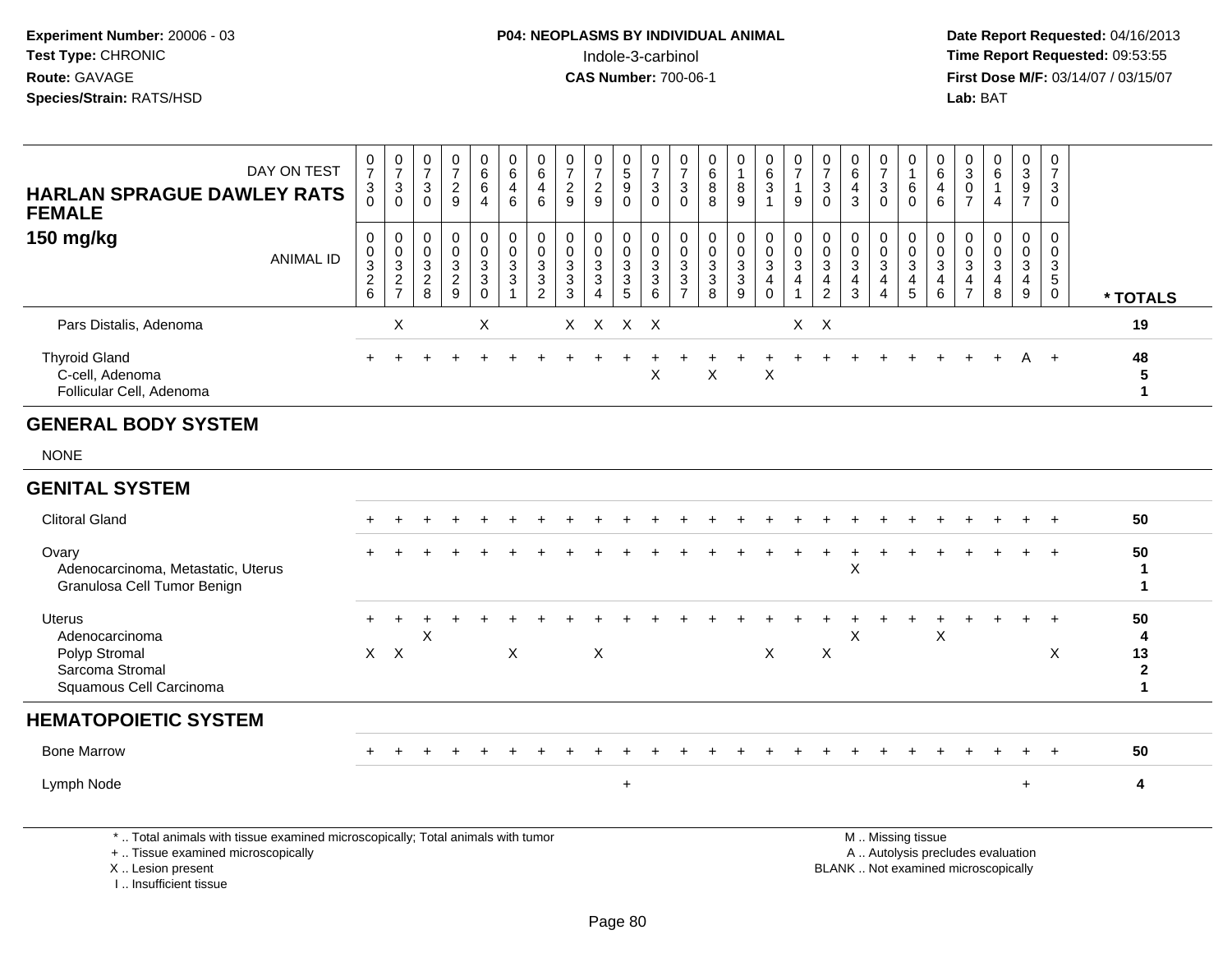**Date Report Requested:** 04/16/2013 **First Dose M/F:** 03/14/07 / 03/15/07<br>**Lab:** BAT

| DAY ON TEST<br><b>HARLAN SPRAGUE DAWLEY RATS</b><br><b>FEMALE</b>                                                     | $\begin{smallmatrix}0\\7\end{smallmatrix}$<br>$\mathbf{3}$<br>$\Omega$ | $\frac{0}{7}$<br>$\mathbf{3}$<br>$\Omega$            | $\frac{0}{7}$<br>3<br>$\Omega$                        | $\frac{0}{7}$<br>$\overline{c}$<br>9                    | $_{6}^{\rm 0}$<br>6<br>$\overline{4}$                                  | $\begin{array}{c} 0 \\ 6 \end{array}$<br>4<br>$\,6$                | $\begin{array}{c} 0 \\ 6 \end{array}$<br>$\overline{\mathbf{4}}$<br>6             | $\frac{0}{7}$<br>$\sqrt{2}$<br>9                                | $\frac{0}{7}$<br>$\overline{c}$<br>9                                          | $\begin{array}{c} 0 \\ 5 \end{array}$<br>$9\,$<br>$\mathbf 0$             | 0<br>$\overline{7}$<br>3<br>$\Omega$ | $\frac{0}{7}$<br>3<br>$\Omega$                                                     | $_{\rm 6}^{\rm 0}$<br>$\,8\,$<br>8                                           | $\mathbf 0$<br>$\mathbf{1}$<br>$\bf 8$<br>9                                       | $\pmb{0}$<br>$6\phantom{a}$<br>$\mathbf{3}$<br>$\overline{1}$                       | 0<br>$\overline{7}$<br>$\mathbf{1}$<br>9 | $\frac{0}{7}$<br>$\mathbf{3}$<br>$\Omega$                                              | $_{6}^{\rm 0}$<br>$\overline{4}$<br>3                   | 0<br>$\overline{7}$<br>$\mathbf{3}$<br>$\Omega$                        | 0<br>$\overline{1}$<br>6<br>$\Omega$                | 0<br>$\,6\,$<br>$\overline{4}$<br>6       | 0<br>$\ensuremath{\mathsf{3}}$<br>$\mathbf 0$<br>$\overline{7}$ | $_6^0$<br>$\mathbf{1}$<br>4                  | $\pmb{0}$<br>$\overline{3}$<br>9<br>$\overline{7}$                 | 0<br>$\overline{7}$<br>3<br>$\mathbf 0$                       |                               |
|-----------------------------------------------------------------------------------------------------------------------|------------------------------------------------------------------------|------------------------------------------------------|-------------------------------------------------------|---------------------------------------------------------|------------------------------------------------------------------------|--------------------------------------------------------------------|-----------------------------------------------------------------------------------|-----------------------------------------------------------------|-------------------------------------------------------------------------------|---------------------------------------------------------------------------|--------------------------------------|------------------------------------------------------------------------------------|------------------------------------------------------------------------------|-----------------------------------------------------------------------------------|-------------------------------------------------------------------------------------|------------------------------------------|----------------------------------------------------------------------------------------|---------------------------------------------------------|------------------------------------------------------------------------|-----------------------------------------------------|-------------------------------------------|-----------------------------------------------------------------|----------------------------------------------|--------------------------------------------------------------------|---------------------------------------------------------------|-------------------------------|
| 150 mg/kg<br><b>ANIMAL ID</b>                                                                                         | $\pmb{0}$<br>$\frac{0}{3}$<br>$\sqrt{2}$<br>6                          | 0<br>0<br>$\sqrt{3}$<br>$\sqrt{2}$<br>$\overline{7}$ | 0<br>$\mathbf 0$<br>$\sqrt{3}$<br>$\overline{c}$<br>8 | 0<br>$\mathbf 0$<br>$\mathbf{3}$<br>$\overline{c}$<br>9 | $\pmb{0}$<br>$\mathbf 0$<br>$\overline{3}$<br>$\mathbf{3}$<br>$\Omega$ | $\pmb{0}$<br>$\ddot{\mathbf{0}}$<br>$\overline{3}$<br>$\mathbf{3}$ | 0<br>$\mathbf 0$<br>$\overline{3}$<br>$\ensuremath{\mathsf{3}}$<br>$\overline{2}$ | $\mathbf 0$<br>$\mathbf 0$<br>$\overline{3}$<br>$\sqrt{3}$<br>3 | 0<br>$\mathbf 0$<br>$\sqrt{3}$<br>$\ensuremath{\mathsf{3}}$<br>$\overline{4}$ | 0<br>$\boldsymbol{0}$<br>$\overline{3}$<br>$\ensuremath{\mathsf{3}}$<br>5 | 0<br>$\mathbf 0$<br>3<br>3<br>6      | 0<br>0<br>$\ensuremath{\mathsf{3}}$<br>$\ensuremath{\mathsf{3}}$<br>$\overline{7}$ | $\mathbf 0$<br>$\pmb{0}$<br>$\overline{3}$<br>$\ensuremath{\mathsf{3}}$<br>8 | 0<br>$\mathbf 0$<br>$\overline{3}$<br>$\ensuremath{\mathsf{3}}$<br>$\overline{9}$ | $\pmb{0}$<br>$\ddot{\mathbf{0}}$<br>$\overline{3}$<br>$\overline{a}$<br>$\mathbf 0$ | 0<br>$\mathbf 0$<br>$\mathbf{3}$<br>4    | $\pmb{0}$<br>$\mathsf{O}\xspace$<br>$\overline{3}$<br>$\overline{4}$<br>$\overline{2}$ | 0<br>$\pmb{0}$<br>$\overline{3}$<br>$\overline{4}$<br>3 | 0<br>$\mathbf 0$<br>$\overline{3}$<br>$\overline{4}$<br>$\overline{4}$ | $\mathbf 0$<br>$\frac{0}{3}$<br>$\overline{4}$<br>5 | $\mathbf 0$<br>$\mathbf 0$<br>3<br>4<br>6 | 0<br>$\mathbf 0$<br>$\sqrt{3}$<br>4<br>$\overline{7}$           | 0<br>$\mathbf 0$<br>$\overline{3}$<br>4<br>8 | 0<br>$\mathbf 0$<br>$\overline{3}$<br>$\overline{\mathbf{4}}$<br>9 | 0<br>$\mathbf 0$<br>$\mathbf{3}$<br>$\sqrt{5}$<br>$\mathbf 0$ | * TOTALS                      |
| Lymph Node, Mandibular                                                                                                |                                                                        |                                                      |                                                       |                                                         |                                                                        |                                                                    |                                                                                   |                                                                 |                                                                               |                                                                           |                                      |                                                                                    |                                                                              |                                                                                   |                                                                                     |                                          |                                                                                        |                                                         |                                                                        |                                                     |                                           |                                                                 |                                              |                                                                    |                                                               | 49                            |
| Lymph Node, Mesenteric                                                                                                |                                                                        |                                                      |                                                       |                                                         |                                                                        |                                                                    |                                                                                   |                                                                 |                                                                               |                                                                           |                                      |                                                                                    |                                                                              |                                                                                   |                                                                                     |                                          |                                                                                        |                                                         |                                                                        |                                                     |                                           |                                                                 |                                              |                                                                    |                                                               | 50                            |
| Spleen                                                                                                                |                                                                        |                                                      |                                                       |                                                         |                                                                        |                                                                    |                                                                                   |                                                                 |                                                                               |                                                                           |                                      |                                                                                    |                                                                              |                                                                                   |                                                                                     |                                          |                                                                                        |                                                         |                                                                        |                                                     |                                           |                                                                 |                                              |                                                                    |                                                               | 50                            |
| Thymus<br>Squamous Cell Carcinoma, Metastatic, Lung                                                                   |                                                                        |                                                      |                                                       |                                                         |                                                                        |                                                                    |                                                                                   |                                                                 |                                                                               |                                                                           |                                      |                                                                                    |                                                                              |                                                                                   |                                                                                     |                                          |                                                                                        |                                                         |                                                                        |                                                     |                                           | X                                                               |                                              | $+$                                                                | M                                                             | 49<br>$\mathbf{1}$            |
| <b>INTEGUMENTARY SYSTEM</b>                                                                                           |                                                                        |                                                      |                                                       |                                                         |                                                                        |                                                                    |                                                                                   |                                                                 |                                                                               |                                                                           |                                      |                                                                                    |                                                                              |                                                                                   |                                                                                     |                                          |                                                                                        |                                                         |                                                                        |                                                     |                                           |                                                                 |                                              |                                                                    |                                                               |                               |
| <b>Mammary Gland</b><br>Carcinoma<br>Fibroadenoma<br>Fibroadenoma, Multiple                                           | $+$                                                                    | X                                                    |                                                       |                                                         | $X$ $X$ $X$                                                            |                                                                    |                                                                                   | Χ<br>$\mathsf X$                                                | X                                                                             | $\boldsymbol{\mathsf{X}}$                                                 |                                      |                                                                                    | X                                                                            |                                                                                   | $\times$                                                                            |                                          |                                                                                        |                                                         |                                                                        |                                                     |                                           |                                                                 |                                              | $\ddot{}$                                                          | $+$<br>X                                                      | 50<br>$\mathbf{2}$<br>20<br>4 |
| Skin<br><b>Basal Cell Carcinoma</b><br>Subcutaneous Tissue, Schwannoma Malignant                                      |                                                                        |                                                      |                                                       |                                                         |                                                                        |                                                                    |                                                                                   |                                                                 |                                                                               |                                                                           |                                      |                                                                                    |                                                                              |                                                                                   |                                                                                     |                                          |                                                                                        |                                                         | $\ddot{}$                                                              | X                                                   |                                           |                                                                 |                                              |                                                                    |                                                               | 50<br>1<br>$\mathbf 1$        |
| <b>MUSCULOSKELETAL SYSTEM</b>                                                                                         |                                                                        |                                                      |                                                       |                                                         |                                                                        |                                                                    |                                                                                   |                                                                 |                                                                               |                                                                           |                                      |                                                                                    |                                                                              |                                                                                   |                                                                                     |                                          |                                                                                        |                                                         |                                                                        |                                                     |                                           |                                                                 |                                              |                                                                    |                                                               |                               |
| <b>Bone</b>                                                                                                           |                                                                        |                                                      |                                                       |                                                         |                                                                        |                                                                    |                                                                                   |                                                                 |                                                                               |                                                                           |                                      |                                                                                    |                                                                              |                                                                                   |                                                                                     |                                          |                                                                                        |                                                         |                                                                        |                                                     |                                           |                                                                 |                                              |                                                                    |                                                               | 50                            |
| <b>Skeletal Muscle</b>                                                                                                |                                                                        |                                                      |                                                       |                                                         |                                                                        |                                                                    |                                                                                   |                                                                 |                                                                               |                                                                           |                                      |                                                                                    |                                                                              |                                                                                   |                                                                                     |                                          |                                                                                        |                                                         |                                                                        |                                                     |                                           |                                                                 |                                              |                                                                    |                                                               | $\mathbf 1$                   |
| <b>NERVOUS SYSTEM</b>                                                                                                 |                                                                        |                                                      |                                                       |                                                         |                                                                        |                                                                    |                                                                                   |                                                                 |                                                                               |                                                                           |                                      |                                                                                    |                                                                              |                                                                                   |                                                                                     |                                          |                                                                                        |                                                         |                                                                        |                                                     |                                           |                                                                 |                                              |                                                                    |                                                               |                               |
| <b>Brain</b>                                                                                                          |                                                                        |                                                      |                                                       |                                                         |                                                                        |                                                                    |                                                                                   |                                                                 |                                                                               |                                                                           |                                      |                                                                                    |                                                                              |                                                                                   |                                                                                     |                                          |                                                                                        |                                                         |                                                                        |                                                     |                                           |                                                                 |                                              |                                                                    | $\pm$                                                         | 50                            |
| *  Total animals with tissue examined microscopically; Total animals with tumor<br>+  Tissue examined microscopically |                                                                        |                                                      |                                                       |                                                         |                                                                        |                                                                    |                                                                                   |                                                                 |                                                                               |                                                                           |                                      |                                                                                    |                                                                              |                                                                                   |                                                                                     |                                          |                                                                                        |                                                         |                                                                        | M  Missing tissue                                   |                                           |                                                                 | A  Autolysis precludes evaluation            |                                                                    |                                                               |                               |

X .. Lesion present

I .. Insufficient tissue

 A .. Autolysis precludes evaluationLesion present BLANK .. Not examined microscopically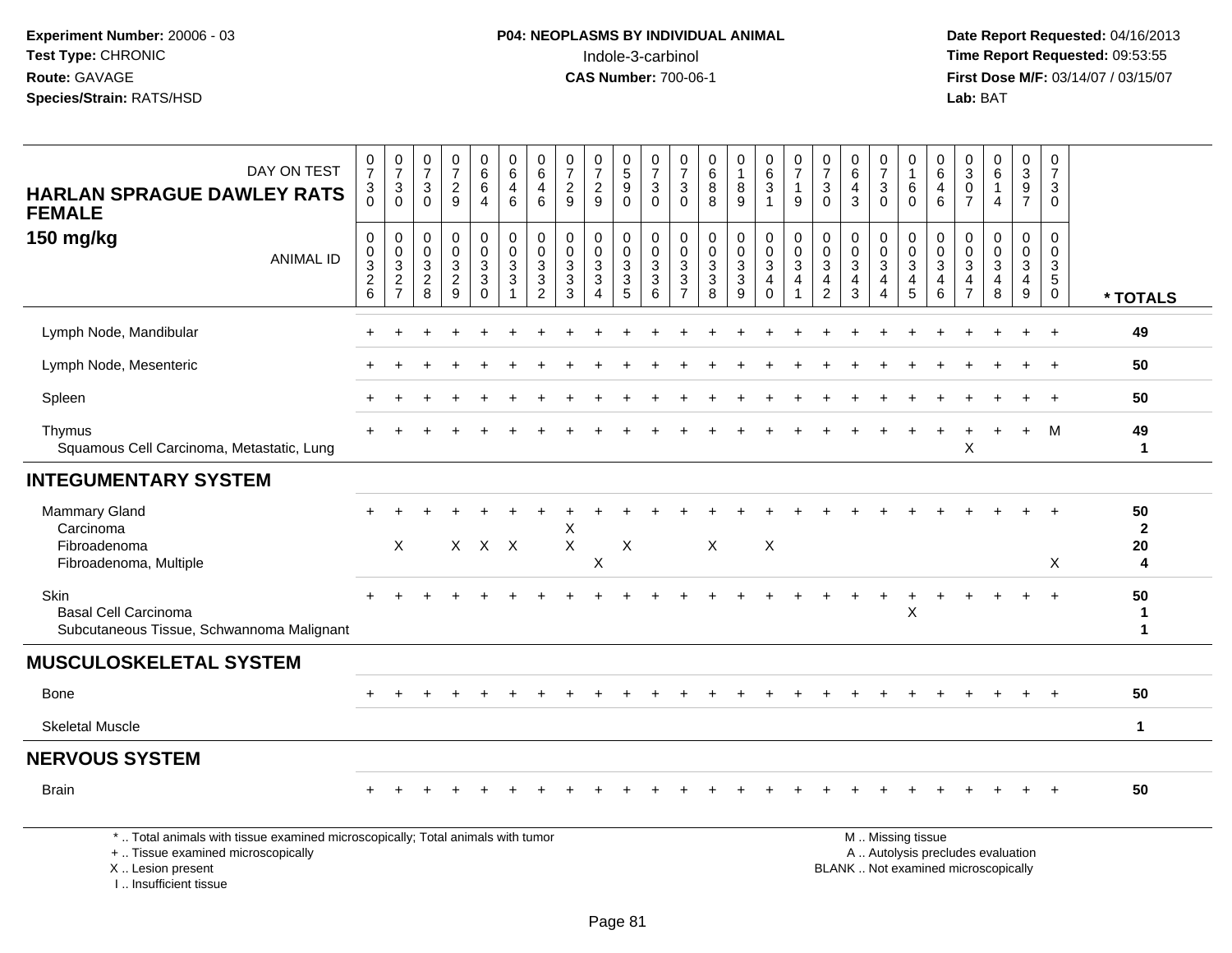| DAY ON TEST<br><b>HARLAN SPRAGUE DAWLEY RATS</b><br><b>FEMALE</b>                                                                                                   | $\begin{array}{c} 0 \\ 7 \end{array}$<br>3<br>$\Omega$              | $\frac{0}{7}$<br>$\sqrt{3}$<br>$\Omega$           | $\frac{0}{7}$<br>$\mathbf{3}$<br>$\mathbf 0$                                         | $\frac{0}{7}$<br>$\overline{c}$<br>9              | $_{6}^{\rm 0}$<br>$6\overline{6}$<br>$\overline{4}$                    | $\begin{array}{c} 0 \\ 6 \end{array}$<br>$\overline{4}$<br>$6\phantom{1}6$      | $\begin{array}{c} 0 \\ 6 \end{array}$<br>$\overline{4}$<br>$6\phantom{1}6$    | $\frac{0}{7}$<br>$\sqrt{2}$<br>9                                         | $\frac{0}{7}$<br>$\sqrt{2}$<br>9                                                    | $\begin{array}{c} 0 \\ 5 \end{array}$<br>$\boldsymbol{9}$<br>$\Omega$ | $\frac{0}{7}$<br>3<br>$\Omega$                                   | $\frac{0}{7}$<br>$\sqrt{3}$<br>$\Omega$              | $\begin{array}{c} 0 \\ 6 \\ 8 \end{array}$<br>8                                      | $\begin{smallmatrix}0\\1\end{smallmatrix}$<br>8<br>$\overline{9}$ | $\begin{array}{c} 0 \\ 6 \end{array}$<br>$\overline{3}$<br>$\mathbf{1}$            | $\frac{0}{7}$<br>$\mathbf{1}$<br>9                                        | $\frac{0}{7}$<br>$\sqrt{3}$<br>$\mathbf{0}$                                                 | $\begin{array}{c} 0 \\ 6 \end{array}$<br>$\overline{4}$<br>$\mathbf{3}$              | $\frac{0}{7}$<br>$\mathbf{3}$<br>$\mathbf 0$                                              | 0<br>$\mathbf{1}$<br>6<br>$\Omega$                   | $\begin{matrix} 0 \\ 6 \end{matrix}$<br>4<br>$6\phantom{1}6$          | $\begin{smallmatrix} 0\\ 3\\ 0 \end{smallmatrix}$<br>$\overline{7}$                    | $\begin{array}{c} 0 \\ 6 \end{array}$<br>$\mathbf{1}$<br>4               | $\begin{smallmatrix}0\3\9\end{smallmatrix}$<br>$\overline{7}$                              | $\mathbf 0$<br>$\overline{7}$<br>3<br>$\Omega$                     |                   |
|---------------------------------------------------------------------------------------------------------------------------------------------------------------------|---------------------------------------------------------------------|---------------------------------------------------|--------------------------------------------------------------------------------------|---------------------------------------------------|------------------------------------------------------------------------|---------------------------------------------------------------------------------|-------------------------------------------------------------------------------|--------------------------------------------------------------------------|-------------------------------------------------------------------------------------|-----------------------------------------------------------------------|------------------------------------------------------------------|------------------------------------------------------|--------------------------------------------------------------------------------------|-------------------------------------------------------------------|------------------------------------------------------------------------------------|---------------------------------------------------------------------------|---------------------------------------------------------------------------------------------|--------------------------------------------------------------------------------------|-------------------------------------------------------------------------------------------|------------------------------------------------------|-----------------------------------------------------------------------|----------------------------------------------------------------------------------------|--------------------------------------------------------------------------|--------------------------------------------------------------------------------------------|--------------------------------------------------------------------|-------------------|
| 150 mg/kg<br><b>ANIMAL ID</b>                                                                                                                                       | $\mathbf 0$<br>$\pmb{0}$<br>$\overline{3}$<br>$\boldsymbol{2}$<br>6 | 0<br>$\pmb{0}$<br>$\overline{3}$<br>$\frac{2}{7}$ | 0<br>$\pmb{0}$<br>$\ensuremath{\mathsf{3}}$<br>$\begin{array}{c} 2 \\ 8 \end{array}$ | 0<br>$\mathsf{O}$<br>$\mathbf 3$<br>$\frac{2}{9}$ | 0<br>$\mathsf{O}\xspace$<br>$\overline{3}$<br>$\mathbf{3}$<br>$\Omega$ | $\begin{smallmatrix} 0\\0 \end{smallmatrix}$<br>$\frac{3}{3}$<br>$\overline{1}$ | $\boldsymbol{0}$<br>$\mathbf 0$<br>$\ensuremath{\mathsf{3}}$<br>$\frac{3}{2}$ | $\mathbf 0$<br>$\mathbf 0$<br>$\ensuremath{\mathsf{3}}$<br>$\frac{3}{3}$ | $\pmb{0}$<br>$\pmb{0}$<br>$\ensuremath{\mathsf{3}}$<br>$\sqrt{3}$<br>$\overline{4}$ | 0<br>$\mathsf{O}$<br>$\sqrt{3}$<br>$\sqrt{3}$<br>5                    | 0<br>$\mathbf 0$<br>$\ensuremath{\mathsf{3}}$<br>$\sqrt{3}$<br>6 | 0<br>0<br>$\ensuremath{\mathsf{3}}$<br>$\frac{3}{7}$ | $\pmb{0}$<br>$\mathsf{O}\xspace$<br>$\overline{3}$<br>$\mathbf{3}$<br>$\overline{8}$ | 0<br>$\mathbf 0$<br>$\overline{3}$<br>$\frac{3}{9}$               | $\begin{smallmatrix} 0\\0 \end{smallmatrix}$<br>$\overline{3}$<br>4<br>$\mathbf 0$ | $\mathbf 0$<br>$\mathbf 0$<br>$\ensuremath{\mathsf{3}}$<br>$\overline{4}$ | $\mathbf 0$<br>$\mathbf 0$<br>$\ensuremath{\mathsf{3}}$<br>$\overline{a}$<br>$\overline{2}$ | $\pmb{0}$<br>$\mathsf{O}\xspace$<br>$\ensuremath{\mathsf{3}}$<br>$\overline{4}$<br>3 | $\mathbf 0$<br>$\mathbf 0$<br>$\overline{3}$<br>$\overline{\mathbf{4}}$<br>$\overline{4}$ | 0<br>$\mathsf{O}\xspace$<br>$\overline{3}$<br>4<br>5 | $\mathbf 0$<br>0<br>$\ensuremath{\mathsf{3}}$<br>4<br>$6\phantom{1}6$ | $\pmb{0}$<br>$\mathsf{O}\xspace$<br>$\overline{3}$<br>$\overline{4}$<br>$\overline{7}$ | 0<br>$\overline{0}$<br>$\overline{3}$<br>4<br>8                          | $\mathbf 0$<br>$\ddot{\mathbf{0}}$<br>$\overline{3}$<br>$\overline{a}$<br>$\boldsymbol{9}$ | 0<br>$\mathbf 0$<br>$\mathbf{3}$<br>$5\phantom{.0}$<br>$\mathbf 0$ | * TOTALS          |
| <b>RESPIRATORY SYSTEM</b>                                                                                                                                           |                                                                     |                                                   |                                                                                      |                                                   |                                                                        |                                                                                 |                                                                               |                                                                          |                                                                                     |                                                                       |                                                                  |                                                      |                                                                                      |                                                                   |                                                                                    |                                                                           |                                                                                             |                                                                                      |                                                                                           |                                                      |                                                                       |                                                                                        |                                                                          |                                                                                            |                                                                    |                   |
| Lung<br>Adenocarcinoma, Metastatic, Uterus<br>Alveolar/Bronchiolar Adenoma<br>Squamous Cell Carcinoma, Multiple                                                     |                                                                     |                                                   |                                                                                      |                                                   |                                                                        |                                                                                 |                                                                               |                                                                          |                                                                                     |                                                                       |                                                                  |                                                      |                                                                                      |                                                                   |                                                                                    |                                                                           |                                                                                             | X                                                                                    | X                                                                                         |                                                      |                                                                       | X                                                                                      |                                                                          |                                                                                            |                                                                    | 50<br>1<br>1<br>1 |
| Nose                                                                                                                                                                |                                                                     |                                                   |                                                                                      |                                                   |                                                                        |                                                                                 |                                                                               |                                                                          |                                                                                     |                                                                       |                                                                  |                                                      |                                                                                      |                                                                   |                                                                                    |                                                                           |                                                                                             |                                                                                      |                                                                                           |                                                      |                                                                       |                                                                                        |                                                                          | A                                                                                          | $+$                                                                | 49                |
| Trachea                                                                                                                                                             |                                                                     |                                                   |                                                                                      |                                                   |                                                                        |                                                                                 |                                                                               |                                                                          |                                                                                     |                                                                       |                                                                  |                                                      |                                                                                      |                                                                   |                                                                                    |                                                                           |                                                                                             |                                                                                      |                                                                                           |                                                      |                                                                       |                                                                                        |                                                                          |                                                                                            |                                                                    | 50                |
| <b>SPECIAL SENSES SYSTEM</b>                                                                                                                                        |                                                                     |                                                   |                                                                                      |                                                   |                                                                        |                                                                                 |                                                                               |                                                                          |                                                                                     |                                                                       |                                                                  |                                                      |                                                                                      |                                                                   |                                                                                    |                                                                           |                                                                                             |                                                                                      |                                                                                           |                                                      |                                                                       |                                                                                        |                                                                          |                                                                                            |                                                                    |                   |
| Eye                                                                                                                                                                 |                                                                     |                                                   |                                                                                      |                                                   |                                                                        |                                                                                 |                                                                               |                                                                          |                                                                                     |                                                                       |                                                                  |                                                      |                                                                                      |                                                                   |                                                                                    |                                                                           |                                                                                             |                                                                                      |                                                                                           |                                                      |                                                                       |                                                                                        |                                                                          |                                                                                            |                                                                    | 50                |
| <b>Harderian Gland</b>                                                                                                                                              |                                                                     |                                                   |                                                                                      |                                                   |                                                                        |                                                                                 |                                                                               |                                                                          |                                                                                     |                                                                       |                                                                  |                                                      |                                                                                      |                                                                   |                                                                                    |                                                                           |                                                                                             |                                                                                      |                                                                                           |                                                      |                                                                       |                                                                                        |                                                                          |                                                                                            |                                                                    | 50                |
| <b>URINARY SYSTEM</b>                                                                                                                                               |                                                                     |                                                   |                                                                                      |                                                   |                                                                        |                                                                                 |                                                                               |                                                                          |                                                                                     |                                                                       |                                                                  |                                                      |                                                                                      |                                                                   |                                                                                    |                                                                           |                                                                                             |                                                                                      |                                                                                           |                                                      |                                                                       |                                                                                        |                                                                          |                                                                                            |                                                                    |                   |
| Kidney<br>Capsule, Adenocarcinoma, Metastatic, Uterus<br>Renal Tubule, Adenoma<br>Renal Tubule, Adenoma, Multiple                                                   |                                                                     |                                                   |                                                                                      |                                                   |                                                                        |                                                                                 |                                                                               |                                                                          |                                                                                     |                                                                       |                                                                  |                                                      |                                                                                      |                                                                   |                                                                                    |                                                                           |                                                                                             | X                                                                                    |                                                                                           |                                                      |                                                                       | X                                                                                      | X                                                                        |                                                                                            |                                                                    | 50<br>1<br>1<br>1 |
| <b>Urinary Bladder</b><br>Squamous Cell Carcinoma                                                                                                                   |                                                                     |                                                   |                                                                                      |                                                   |                                                                        |                                                                                 |                                                                               |                                                                          |                                                                                     |                                                                       |                                                                  |                                                      |                                                                                      |                                                                   |                                                                                    |                                                                           |                                                                                             |                                                                                      |                                                                                           |                                                      |                                                                       |                                                                                        | X                                                                        |                                                                                            |                                                                    | 50<br>1           |
| <b>SYSTEMIC LESIONS</b>                                                                                                                                             |                                                                     |                                                   |                                                                                      |                                                   |                                                                        |                                                                                 |                                                                               |                                                                          |                                                                                     |                                                                       |                                                                  |                                                      |                                                                                      |                                                                   |                                                                                    |                                                                           |                                                                                             |                                                                                      |                                                                                           |                                                      |                                                                       |                                                                                        |                                                                          |                                                                                            |                                                                    |                   |
| Multiple Organ                                                                                                                                                      |                                                                     |                                                   |                                                                                      |                                                   |                                                                        |                                                                                 |                                                                               |                                                                          |                                                                                     |                                                                       |                                                                  |                                                      |                                                                                      |                                                                   |                                                                                    |                                                                           |                                                                                             |                                                                                      |                                                                                           |                                                      |                                                                       |                                                                                        |                                                                          |                                                                                            |                                                                    | 50                |
| *  Total animals with tissue examined microscopically; Total animals with tumor<br>+  Tissue examined microscopically<br>X  Lesion present<br>I Insufficient tissue |                                                                     |                                                   |                                                                                      |                                                   |                                                                        |                                                                                 |                                                                               |                                                                          |                                                                                     |                                                                       |                                                                  |                                                      |                                                                                      |                                                                   |                                                                                    |                                                                           |                                                                                             |                                                                                      |                                                                                           | M  Missing tissue                                    |                                                                       |                                                                                        | A  Autolysis precludes evaluation<br>BLANK  Not examined microscopically |                                                                                            |                                                                    |                   |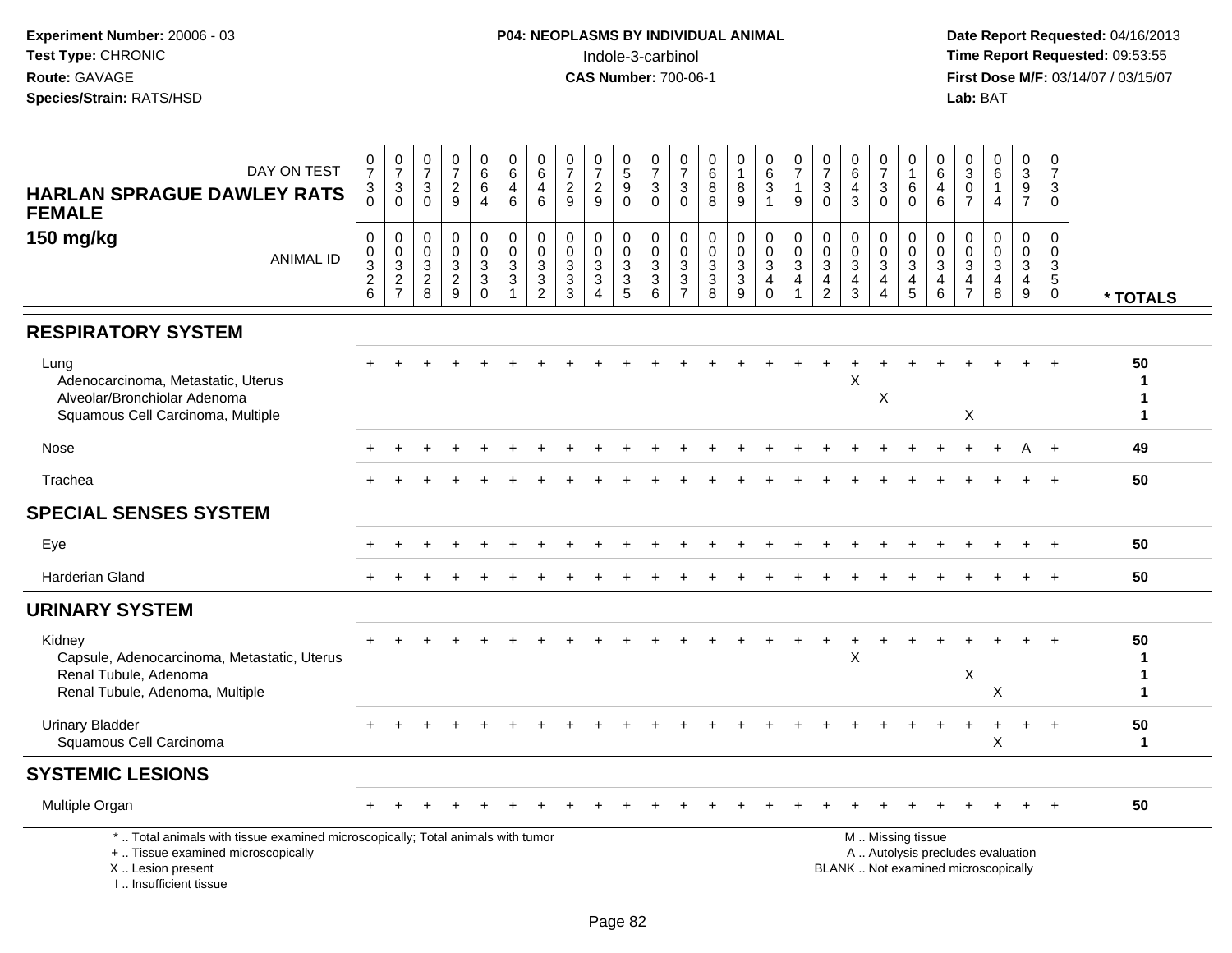# **P04: NEOPLASMS BY INDIVIDUAL ANIMAL**Indole-3-carbinol **Time Report Requested:** 09:53:55

 **Date Report Requested:** 04/16/2013 **First Dose M/F:** 03/14/07 / 03/15/07<br>**Lab: BAT** 

| DAY ON TEST<br><b>HARLAN SPRAGUE DAWLEY RATS</b><br><b>FEMALE</b> | U<br>3<br>J                     | U<br>3<br>0                    | 0<br>ີ<br>◡<br>0           |                           | ν<br>б | υ<br>6<br>6                  | 0<br><u>_</u><br>9                    | 0<br><u>_</u><br>9 | 0<br>°<br>9<br>0                |  | о<br>O | υ<br>o<br>O<br>9           | U<br>6<br>◡           | U<br>9      | 0<br><sup>o</sup><br>ັ<br>0      | 3      | د | v<br>6<br>U | U<br>6 | ົ<br><b>ت</b>      | $\mathbf{0}$<br>6<br>4 | 0<br>C.<br>ت<br>9          |   |          |
|-------------------------------------------------------------------|---------------------------------|--------------------------------|----------------------------|---------------------------|--------|------------------------------|---------------------------------------|--------------------|---------------------------------|--|--------|----------------------------|-----------------------|-------------|----------------------------------|--------|---|-------------|--------|--------------------|------------------------|----------------------------|---|----------|
| 150 mg/kg<br><b>ANIMAL ID</b>                                     | 0<br>U<br>ູບ<br>$\epsilon$<br>6 | ು<br><u>_</u><br>$\rightarrow$ | 0<br>0<br>⌒<br>◡<br>◠<br>8 | ⌒<br>J<br>$\sqrt{2}$<br>Q |        | U<br>υ<br>J<br>చ<br><u>.</u> | 0<br>0<br>ು<br>$\sim$<br>ు<br>◠<br>۰J | 3<br>3             | 0<br>0<br>ົ<br>P<br>ົ<br>◡<br>° |  |        | U<br>U<br>ີ<br>J<br>3<br>9 | 0<br>0<br>ົ<br>◡<br>0 | 0<br>U<br>3 | 0<br>0<br><sup>o</sup><br>ٮ<br>ົ | 4<br>J |   | 0<br>đ      | 6      | ົ<br>$\rightarrow$ | 0<br>0<br>3<br>4<br>8  | 0<br>0<br>ົ<br>ت<br>4<br>9 | G | * TOTALS |

Lymphoma Malignant

X **1**

\* .. Total animals with tissue examined microscopically; Total animals with tumor

+ .. Tissue examined microscopically

- X .. Lesion present
- I .. Insufficient tissue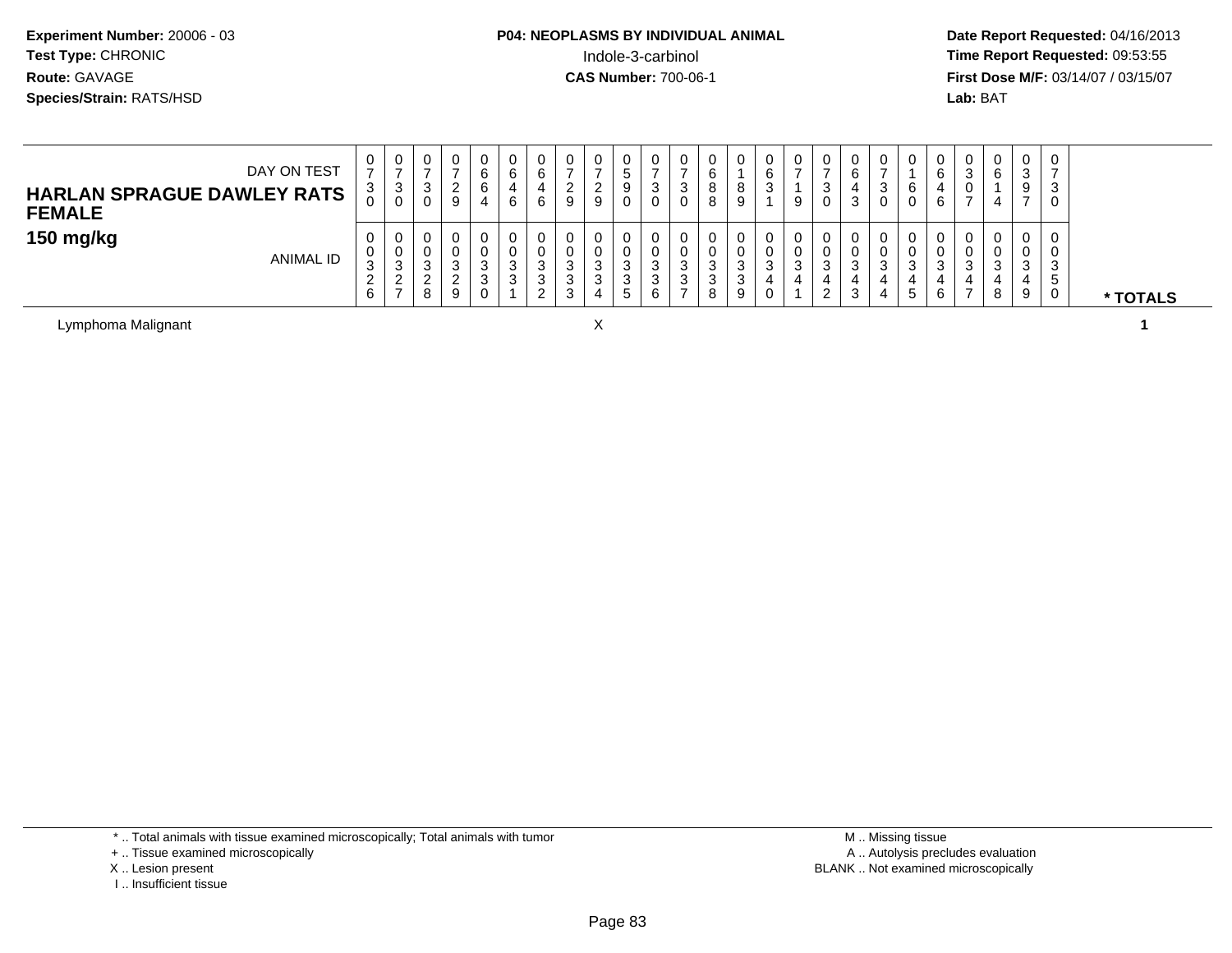| DAY ON TEST<br><b>HARLAN SPRAGUE DAWLEY RATS</b><br><b>FEMALE</b>                                                                                                   | $\begin{array}{c} 0 \\ 6 \end{array}$<br>$\frac{2}{2}$ | $\pmb{0}$<br>$\mathbf{1}$<br>$\overline{7}$<br>5                               | $\frac{0}{7}$<br>$\boldsymbol{2}$<br>9                      | $\frac{0}{7}$<br>3<br>$\Omega$                    | $\begin{array}{c} 0 \\ 3 \\ 5 \end{array}$<br>6                          | $\frac{0}{7}$<br>$\sqrt{2}$<br>9                            | $\pmb{0}$<br>$\overline{7}$<br>$\ensuremath{\mathsf{3}}$<br>$\Omega$                    | 0<br>$\overline{6}$<br>$\sqrt{3}$<br>$\mathbf{0}$                          | $\begin{array}{c} 0 \\ 7 \end{array}$<br>$\frac{2}{9}$                 | $\frac{0}{7}$<br>$\ensuremath{\mathsf{3}}$<br>$\mathbf 0$   | 0<br>1<br>$\overline{7}$<br>6   | 0<br>$\overline{7}$<br>$\ensuremath{\mathsf{3}}$<br>$\mathbf 0$                | $\frac{0}{7}$<br>$\sqrt{2}$<br>$\overline{9}$         | $\pmb{0}$<br>$\overline{4}$<br>$\mathbf{1}$<br>6                          | $\begin{array}{c} 0 \\ 6 \end{array}$<br>$\boldsymbol{9}$<br>$\overline{2}$ | $\frac{0}{7}$<br>$\mathbf{1}$<br>9                       | $\frac{0}{7}$<br>$\sqrt{2}$<br>9                                          | $\frac{0}{7}$<br>3<br>$\Omega$                   | $\frac{0}{7}$<br>$\mathbf 0$<br>$\mathbf{1}$      | $\begin{array}{c} 0 \\ 6 \end{array}$<br>$\, 8$<br>8                                          | $\begin{array}{c} 0 \\ 6 \end{array}$<br>$\,6\,$<br>5 | $\begin{array}{c} 0 \\ 7 \end{array}$<br>$\sqrt{2}$<br>9 | $\begin{smallmatrix}0\\7\end{smallmatrix}$<br>$\mathbf{3}$<br>$\mathbf 0$ | $\begin{array}{c} 0 \\ 7 \end{array}$<br>$\overline{2}$<br>9          | 0<br>$\overline{7}$<br>3<br>$\mathbf 0$      |                         |
|---------------------------------------------------------------------------------------------------------------------------------------------------------------------|--------------------------------------------------------|--------------------------------------------------------------------------------|-------------------------------------------------------------|---------------------------------------------------|--------------------------------------------------------------------------|-------------------------------------------------------------|-----------------------------------------------------------------------------------------|----------------------------------------------------------------------------|------------------------------------------------------------------------|-------------------------------------------------------------|---------------------------------|--------------------------------------------------------------------------------|-------------------------------------------------------|---------------------------------------------------------------------------|-----------------------------------------------------------------------------|----------------------------------------------------------|---------------------------------------------------------------------------|--------------------------------------------------|---------------------------------------------------|-----------------------------------------------------------------------------------------------|-------------------------------------------------------|----------------------------------------------------------|---------------------------------------------------------------------------|-----------------------------------------------------------------------|----------------------------------------------|-------------------------|
| 300 mg/kg<br><b>ANIMAL ID</b>                                                                                                                                       | $\boldsymbol{0}$<br>$_{3}^{\rm 0}$<br>$\sqrt{5}$       | 0<br>$\mathbf 0$<br>$\ensuremath{\mathsf{3}}$<br>$\,$ 5 $\,$<br>$\overline{c}$ | $\mathbf 0$<br>$\mathbf 0$<br>$\mathbf{3}$<br>$\frac{5}{3}$ | 0<br>$\mathsf 0$<br>$\mathbf{3}$<br>5<br>$\Delta$ | $\mathsf 0$<br>$\mathbf 0$<br>$\ensuremath{\mathsf{3}}$<br>$\frac{5}{5}$ | $\pmb{0}$<br>$\pmb{0}$<br>$\overline{3}$<br>$\sqrt{5}$<br>6 | $\mathbf 0$<br>$\mathbf 0$<br>$\ensuremath{\mathsf{3}}$<br>$\sqrt{5}$<br>$\overline{7}$ | $\mathbf 0$<br>$\mathbf 0$<br>$\ensuremath{\mathsf{3}}$<br>$\sqrt{5}$<br>8 | $\mathbf 0$<br>$\pmb{0}$<br>$\ensuremath{\mathsf{3}}$<br>$\frac{5}{9}$ | $\mathbf 0$<br>$\mathbf 0$<br>$\mathbf{3}$<br>6<br>$\Omega$ | 0<br>0<br>$\mathbf{3}$<br>$\,6$ | $\mathsf{O}\xspace$<br>$\mathbf 0$<br>$\mathsf 3$<br>$\,6\,$<br>$\overline{2}$ | $\pmb{0}$<br>$\pmb{0}$<br>$\sqrt{3}$<br>$\frac{6}{3}$ | $\pmb{0}$<br>$\mathsf{O}\xspace$<br>$\overline{3}$<br>6<br>$\overline{4}$ | $\pmb{0}$<br>$\mathbf 0$<br>$\mathbf 3$<br>$\,6\,$<br>$\overline{5}$        | $\mathbf 0$<br>$\mathbf 0$<br>$\mathbf{3}$<br>$\,6$<br>6 | $\mathbf 0$<br>$\mathbf 0$<br>$\overline{3}$<br>$\,6\,$<br>$\overline{7}$ | 0<br>$\mathbf 0$<br>$\mathbf{3}$<br>$\,6\,$<br>8 | $\pmb{0}$<br>$\frac{0}{3}$<br>$\overline{6}$<br>9 | 0<br>$\pmb{0}$<br>$\frac{3}{7}$<br>$\Omega$                                                   | $\boldsymbol{0}$<br>$\mathbf 0$<br>$\frac{3}{7}$      | 0<br>$\boldsymbol{0}$<br>$\frac{3}{7}$<br>$\overline{2}$ | $\mathbf 0$<br>$\mathbf 0$<br>$\frac{3}{7}$<br>3                          | $\mathbf 0$<br>$\mathsf{O}\xspace$<br>$\frac{3}{7}$<br>$\overline{4}$ | $\mathbf 0$<br>0<br>3<br>$\overline{7}$<br>5 | females<br>$($ cont $)$ |
| <b>ALIMENTARY SYSTEM</b>                                                                                                                                            |                                                        |                                                                                |                                                             |                                                   |                                                                          |                                                             |                                                                                         |                                                                            |                                                                        |                                                             |                                 |                                                                                |                                                       |                                                                           |                                                                             |                                                          |                                                                           |                                                  |                                                   |                                                                                               |                                                       |                                                          |                                                                           |                                                                       |                                              |                         |
| Esophagus                                                                                                                                                           |                                                        |                                                                                |                                                             |                                                   |                                                                          |                                                             |                                                                                         |                                                                            |                                                                        |                                                             |                                 |                                                                                |                                                       |                                                                           |                                                                             |                                                          |                                                                           |                                                  |                                                   |                                                                                               |                                                       |                                                          |                                                                           |                                                                       | $\ddot{}$                                    |                         |
| Intestine Large, Cecum                                                                                                                                              |                                                        |                                                                                |                                                             |                                                   |                                                                          |                                                             |                                                                                         |                                                                            |                                                                        |                                                             |                                 |                                                                                |                                                       |                                                                           |                                                                             |                                                          |                                                                           |                                                  |                                                   |                                                                                               |                                                       |                                                          |                                                                           |                                                                       | $\ddot{}$                                    |                         |
| Intestine Large, Colon                                                                                                                                              |                                                        |                                                                                |                                                             |                                                   |                                                                          |                                                             |                                                                                         |                                                                            |                                                                        |                                                             |                                 |                                                                                |                                                       |                                                                           |                                                                             |                                                          |                                                                           |                                                  |                                                   |                                                                                               |                                                       |                                                          |                                                                           |                                                                       | $\ddot{}$                                    |                         |
| Intestine Large, Rectum                                                                                                                                             |                                                        |                                                                                |                                                             |                                                   |                                                                          |                                                             |                                                                                         |                                                                            |                                                                        |                                                             |                                 |                                                                                |                                                       |                                                                           |                                                                             |                                                          |                                                                           |                                                  |                                                   |                                                                                               |                                                       |                                                          |                                                                           |                                                                       | $\ddot{}$                                    |                         |
| Intestine Small, Duodenum                                                                                                                                           |                                                        |                                                                                |                                                             |                                                   |                                                                          |                                                             |                                                                                         |                                                                            |                                                                        |                                                             |                                 |                                                                                |                                                       |                                                                           |                                                                             |                                                          |                                                                           |                                                  |                                                   |                                                                                               |                                                       |                                                          |                                                                           |                                                                       |                                              |                         |
| Intestine Small, Ileum                                                                                                                                              |                                                        |                                                                                |                                                             |                                                   |                                                                          |                                                             |                                                                                         |                                                                            |                                                                        |                                                             |                                 |                                                                                |                                                       |                                                                           |                                                                             |                                                          |                                                                           |                                                  |                                                   |                                                                                               |                                                       |                                                          |                                                                           |                                                                       | $\ddot{}$                                    |                         |
| Intestine Small, Jejunum                                                                                                                                            |                                                        |                                                                                |                                                             |                                                   |                                                                          |                                                             |                                                                                         |                                                                            |                                                                        |                                                             |                                 |                                                                                |                                                       |                                                                           |                                                                             |                                                          |                                                                           |                                                  |                                                   |                                                                                               |                                                       |                                                          |                                                                           |                                                                       | $\ddot{}$                                    |                         |
| Liver<br>Adenocarcinoma, Metastatic, Uterus                                                                                                                         |                                                        |                                                                                |                                                             |                                                   |                                                                          |                                                             |                                                                                         |                                                                            |                                                                        |                                                             |                                 |                                                                                |                                                       |                                                                           |                                                                             |                                                          |                                                                           |                                                  |                                                   |                                                                                               |                                                       |                                                          |                                                                           |                                                                       |                                              |                         |
| Mesentery<br>Fat, Adenocarcinoma, Metastatic, Uterus                                                                                                                |                                                        |                                                                                |                                                             |                                                   |                                                                          |                                                             |                                                                                         |                                                                            |                                                                        |                                                             |                                 |                                                                                |                                                       |                                                                           |                                                                             |                                                          |                                                                           |                                                  |                                                   |                                                                                               |                                                       |                                                          |                                                                           |                                                                       |                                              |                         |
| Oral Mucosa<br>Squamous Cell Carcinoma                                                                                                                              |                                                        |                                                                                |                                                             |                                                   |                                                                          |                                                             |                                                                                         |                                                                            |                                                                        |                                                             |                                 | X                                                                              |                                                       |                                                                           |                                                                             |                                                          |                                                                           |                                                  |                                                   |                                                                                               |                                                       |                                                          |                                                                           |                                                                       |                                              |                         |
| Pancreas<br>Adenocarcinoma, Metastatic, Uterus<br>Acinus, Adenoma                                                                                                   |                                                        |                                                                                |                                                             |                                                   |                                                                          |                                                             |                                                                                         |                                                                            |                                                                        |                                                             |                                 |                                                                                |                                                       |                                                                           |                                                                             |                                                          |                                                                           |                                                  |                                                   |                                                                                               |                                                       |                                                          |                                                                           |                                                                       | Χ                                            |                         |
| <b>Salivary Glands</b>                                                                                                                                              |                                                        |                                                                                |                                                             |                                                   |                                                                          |                                                             |                                                                                         |                                                                            |                                                                        |                                                             |                                 |                                                                                |                                                       |                                                                           |                                                                             |                                                          |                                                                           |                                                  |                                                   |                                                                                               |                                                       |                                                          | $\ddot{}$                                                                 | $+$                                                                   | $+$                                          |                         |
| *  Total animals with tissue examined microscopically; Total animals with tumor<br>+  Tissue examined microscopically<br>X  Lesion present<br>I Insufficient tissue |                                                        |                                                                                |                                                             |                                                   |                                                                          |                                                             |                                                                                         |                                                                            |                                                                        |                                                             |                                 |                                                                                |                                                       |                                                                           |                                                                             |                                                          |                                                                           |                                                  |                                                   | M  Missing tissue<br>A  Autolysis precludes evaluation<br>BLANK  Not examined microscopically |                                                       |                                                          |                                                                           |                                                                       |                                              |                         |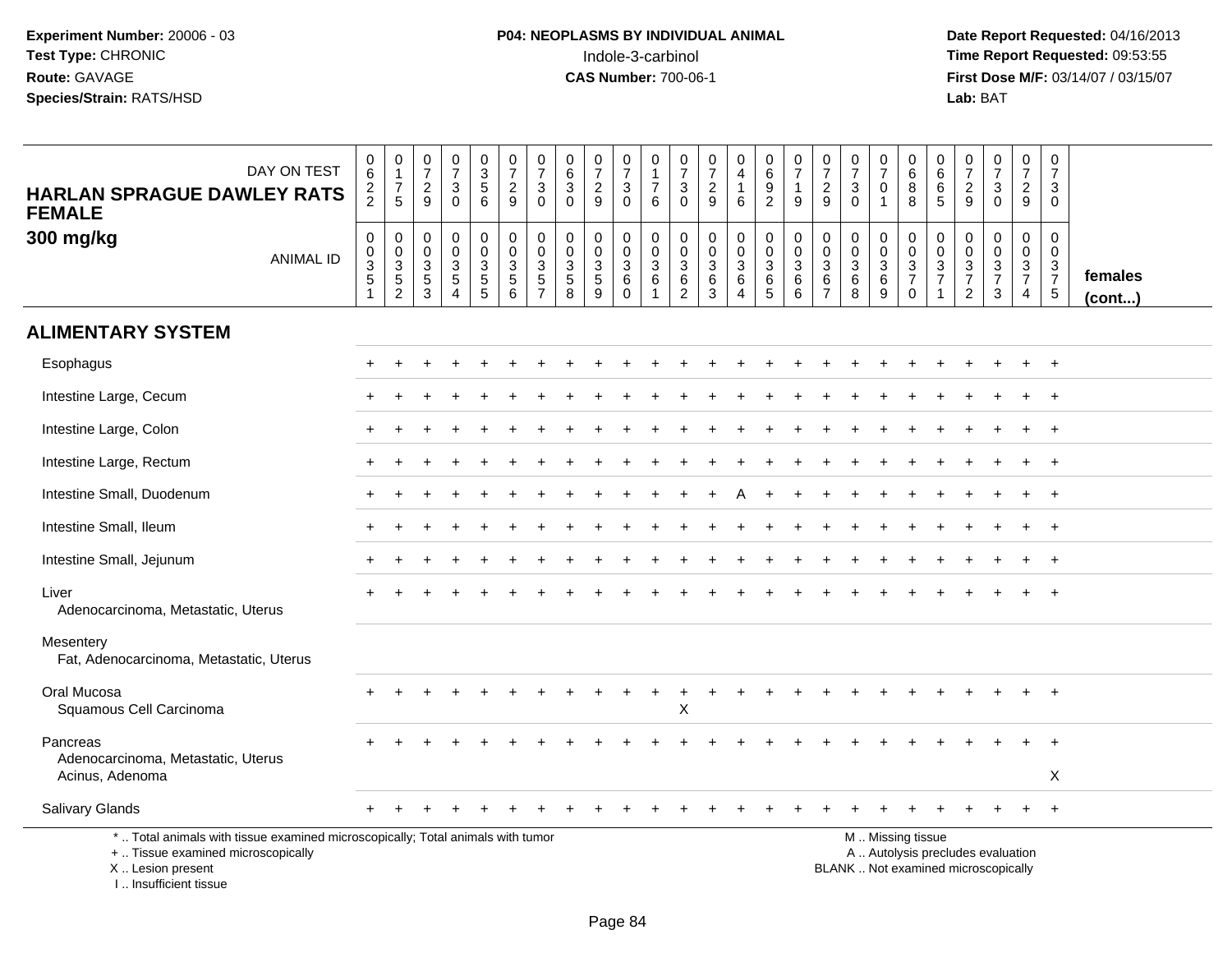| DAY ON TEST<br><b>HARLAN SPRAGUE DAWLEY RATS</b><br><b>FEMALE</b>                                                                                                   | 0<br>$\,6\,$<br>$\frac{2}{2}$                  | $\pmb{0}$<br>$\mathbf{1}$<br>$\frac{7}{5}$                                                       | $\frac{0}{7}$<br>$\frac{2}{9}$                 | $\frac{0}{7}$<br>$\mathbf{3}$<br>$\Omega$                         | 0<br>5<br>5<br>6                                          | $\frac{0}{7}$<br>$\frac{2}{9}$                                                     | $\frac{0}{7}$<br>$\sqrt{3}$<br>$\Omega$                         | 0<br>6<br>$\mathbf{3}$<br>$\Omega$                              | $\frac{0}{7}$<br>$\frac{2}{9}$                   | $\begin{smallmatrix}0\\7\end{smallmatrix}$<br>$\mathfrak{S}$<br>$\Omega$     | 0<br>$\mathbf{1}$<br>$\overline{7}$<br>6             | $\frac{0}{7}$<br>$\ensuremath{\mathsf{3}}$<br>$\Omega$    | $\begin{smallmatrix}0\\7\end{smallmatrix}$<br>$\frac{2}{9}$ | 0<br>$\overline{4}$<br>$\mathbf{1}$<br>6  | $\begin{array}{c} 0 \\ 6 \end{array}$<br>$\frac{9}{2}$        | $\begin{smallmatrix}0\\7\end{smallmatrix}$<br>$\mathbf{1}$<br>9 | $\frac{0}{7}$<br>$\boldsymbol{2}$<br>9       | $\frac{0}{7}$<br>$\ensuremath{\mathsf{3}}$<br>$\Omega$ | 0<br>$\overline{7}$<br>$\mathbf 0$<br>$\mathbf{1}$ | 0<br>$\,6$<br>8<br>8                                                                          | 0<br>$6\overline{6}$<br>$\frac{6}{5}$     | $\begin{smallmatrix}0\\7\end{smallmatrix}$<br>$\frac{2}{9}$ | $\begin{smallmatrix}0\\7\end{smallmatrix}$<br>$\frac{3}{0}$         | $\begin{array}{c} 0 \\ 7 \end{array}$<br>$\frac{2}{9}$                | $\pmb{0}$<br>$\overline{7}$<br>$\mathbf{3}$<br>$\Omega$        |                   |
|---------------------------------------------------------------------------------------------------------------------------------------------------------------------|------------------------------------------------|--------------------------------------------------------------------------------------------------|------------------------------------------------|-------------------------------------------------------------------|-----------------------------------------------------------|------------------------------------------------------------------------------------|-----------------------------------------------------------------|-----------------------------------------------------------------|--------------------------------------------------|------------------------------------------------------------------------------|------------------------------------------------------|-----------------------------------------------------------|-------------------------------------------------------------|-------------------------------------------|---------------------------------------------------------------|-----------------------------------------------------------------|----------------------------------------------|--------------------------------------------------------|----------------------------------------------------|-----------------------------------------------------------------------------------------------|-------------------------------------------|-------------------------------------------------------------|---------------------------------------------------------------------|-----------------------------------------------------------------------|----------------------------------------------------------------|-------------------|
| 300 mg/kg<br><b>ANIMAL ID</b>                                                                                                                                       | $\mathbf 0$<br>$\pmb{0}$<br>$\frac{3}{5}$<br>1 | $\mathbf 0$<br>$\boldsymbol{0}$<br>$\ensuremath{\mathsf{3}}$<br>$\overline{5}$<br>$\overline{c}$ | $\mathbf 0$<br>$\pmb{0}$<br>$\frac{3}{5}$<br>3 | $\mathsf{O}$<br>$\overline{0}$<br>$\frac{3}{5}$<br>$\overline{4}$ | $\mathbf 0$<br>$\overline{0}$<br>3<br>$\overline{5}$<br>5 | $\begin{smallmatrix}0\\0\\3\end{smallmatrix}$<br>$\overline{5}$<br>$6\phantom{1}6$ | $\mathbf 0$<br>$\mathbf 0$<br>3<br>$\sqrt{5}$<br>$\overline{7}$ | $\mathbf 0$<br>$\mathbf 0$<br>$\sqrt{3}$<br>$\overline{5}$<br>8 | $\mathbf 0$<br>$\mathbf 0$<br>$\frac{3}{5}$<br>9 | $\pmb{0}$<br>$\ddot{\mathbf{0}}$<br>$\sqrt{3}$<br>$\overline{6}$<br>$\Omega$ | $\pmb{0}$<br>$\overline{0}$<br>$\sqrt{3}$<br>$\,6\,$ | $\mathbf 0$<br>$\,0\,$<br>$\frac{3}{6}$<br>$\overline{2}$ | $\mathbf 0$<br>$\mathbf 0$<br>$\mathbf{3}$<br>$\,6\,$<br>3  | $\mathbf 0$<br>$\mathbf 0$<br>3<br>6<br>4 | $\begin{smallmatrix}0\0\0\3\end{smallmatrix}$<br>$\,6\,$<br>5 | $\mathsf 0$<br>$\ddot{\mathbf{0}}$<br>$\mathbf{3}$<br>6<br>6    | $\mathbf 0$<br>0<br>3<br>6<br>$\overline{7}$ | $\mathbf 0$<br>$\mathbf 0$<br>3<br>6<br>8              | 0<br>$\mathbf 0$<br>$\frac{3}{6}$<br>9             | $\pmb{0}$<br>$\mathbf 0$<br>$\frac{3}{7}$<br>$\mathbf 0$                                      | 0<br>$\mathsf{O}\xspace$<br>$\frac{3}{7}$ | $\pmb{0}$<br>$\mathbf 0$<br>$\frac{3}{7}$<br>$\overline{2}$ | $\mathbf 0$<br>$\ddot{\mathbf{0}}$<br>$\frac{3}{7}$<br>$\mathbf{3}$ | $\mathbf 0$<br>$\mathsf{O}\xspace$<br>$\frac{3}{7}$<br>$\overline{4}$ | $\mathbf 0$<br>$\mathbf 0$<br>$\frac{3}{7}$<br>$5\phantom{.0}$ | females<br>(cont) |
| Stomach, Forestomach<br>Adenocarcinoma, Metastatic, Uterus<br>Squamous Cell Carcinoma                                                                               |                                                |                                                                                                  |                                                |                                                                   |                                                           |                                                                                    |                                                                 |                                                                 |                                                  |                                                                              |                                                      |                                                           | X                                                           |                                           |                                                               |                                                                 |                                              |                                                        |                                                    |                                                                                               |                                           |                                                             |                                                                     |                                                                       | $\overline{+}$                                                 |                   |
| Stomach, Glandular<br>Adenocarcinoma, Metastatic, Uterus                                                                                                            |                                                |                                                                                                  |                                                |                                                                   |                                                           |                                                                                    |                                                                 |                                                                 |                                                  |                                                                              |                                                      |                                                           |                                                             |                                           |                                                               |                                                                 |                                              |                                                        |                                                    |                                                                                               |                                           |                                                             |                                                                     |                                                                       | $\overline{+}$                                                 |                   |
| Tongue                                                                                                                                                              |                                                |                                                                                                  |                                                |                                                                   |                                                           |                                                                                    |                                                                 |                                                                 |                                                  |                                                                              |                                                      |                                                           |                                                             |                                           |                                                               |                                                                 |                                              |                                                        |                                                    |                                                                                               |                                           |                                                             |                                                                     |                                                                       |                                                                |                   |
| <b>CARDIOVASCULAR SYSTEM</b>                                                                                                                                        |                                                |                                                                                                  |                                                |                                                                   |                                                           |                                                                                    |                                                                 |                                                                 |                                                  |                                                                              |                                                      |                                                           |                                                             |                                           |                                                               |                                                                 |                                              |                                                        |                                                    |                                                                                               |                                           |                                                             |                                                                     |                                                                       |                                                                |                   |
| <b>Blood Vessel</b>                                                                                                                                                 |                                                |                                                                                                  |                                                |                                                                   |                                                           |                                                                                    |                                                                 |                                                                 |                                                  |                                                                              |                                                      |                                                           |                                                             |                                           |                                                               |                                                                 |                                              |                                                        |                                                    |                                                                                               |                                           |                                                             |                                                                     |                                                                       |                                                                |                   |
| Heart                                                                                                                                                               |                                                |                                                                                                  |                                                |                                                                   |                                                           |                                                                                    |                                                                 |                                                                 |                                                  |                                                                              |                                                      |                                                           |                                                             |                                           |                                                               |                                                                 |                                              |                                                        |                                                    |                                                                                               |                                           |                                                             |                                                                     |                                                                       | $+$                                                            |                   |
| <b>ENDOCRINE SYSTEM</b>                                                                                                                                             |                                                |                                                                                                  |                                                |                                                                   |                                                           |                                                                                    |                                                                 |                                                                 |                                                  |                                                                              |                                                      |                                                           |                                                             |                                           |                                                               |                                                                 |                                              |                                                        |                                                    |                                                                                               |                                           |                                                             |                                                                     |                                                                       |                                                                |                   |
| <b>Adrenal Cortex</b><br>Adenocarcinoma, Metastatic, Uterus                                                                                                         |                                                |                                                                                                  |                                                |                                                                   |                                                           |                                                                                    |                                                                 |                                                                 |                                                  |                                                                              |                                                      |                                                           |                                                             |                                           |                                                               |                                                                 |                                              |                                                        |                                                    |                                                                                               |                                           |                                                             |                                                                     |                                                                       | $^{+}$                                                         |                   |
| Adrenal Medulla                                                                                                                                                     |                                                |                                                                                                  |                                                |                                                                   |                                                           |                                                                                    |                                                                 |                                                                 |                                                  |                                                                              |                                                      |                                                           |                                                             |                                           |                                                               |                                                                 |                                              |                                                        |                                                    |                                                                                               |                                           |                                                             |                                                                     |                                                                       | $\overline{+}$                                                 |                   |
| Islets, Pancreatic                                                                                                                                                  |                                                |                                                                                                  |                                                |                                                                   |                                                           |                                                                                    |                                                                 |                                                                 |                                                  |                                                                              |                                                      |                                                           |                                                             |                                           |                                                               |                                                                 |                                              |                                                        |                                                    |                                                                                               |                                           |                                                             |                                                                     |                                                                       |                                                                |                   |
| Parathyroid Gland                                                                                                                                                   |                                                |                                                                                                  |                                                |                                                                   |                                                           |                                                                                    |                                                                 |                                                                 |                                                  |                                                                              |                                                      |                                                           |                                                             |                                           |                                                               |                                                                 |                                              |                                                        |                                                    |                                                                                               |                                           |                                                             | м                                                                   | $+$                                                                   | $+$                                                            |                   |
| <b>Pituitary Gland</b><br>Pars Distalis, Adenoma                                                                                                                    |                                                |                                                                                                  |                                                |                                                                   |                                                           |                                                                                    |                                                                 |                                                                 |                                                  |                                                                              |                                                      |                                                           |                                                             | $\ddot{}$                                 | $\pmb{\times}$                                                | $\times$                                                        |                                              | X                                                      | $\mathsf{X}$                                       | $\ddot{}$<br>$\mathsf{X}$                                                                     | M                                         | $+$                                                         | $+$                                                                 | $\ddot{}$<br>X                                                        | $+$                                                            |                   |
| <b>Thyroid Gland</b>                                                                                                                                                |                                                |                                                                                                  |                                                |                                                                   |                                                           |                                                                                    |                                                                 |                                                                 |                                                  |                                                                              |                                                      |                                                           |                                                             |                                           |                                                               |                                                                 |                                              |                                                        |                                                    |                                                                                               |                                           |                                                             |                                                                     |                                                                       | $+$                                                            |                   |
| *  Total animals with tissue examined microscopically; Total animals with tumor<br>+  Tissue examined microscopically<br>X  Lesion present<br>I Insufficient tissue |                                                |                                                                                                  |                                                |                                                                   |                                                           |                                                                                    |                                                                 |                                                                 |                                                  |                                                                              |                                                      |                                                           |                                                             |                                           |                                                               |                                                                 |                                              |                                                        |                                                    | M  Missing tissue<br>A  Autolysis precludes evaluation<br>BLANK  Not examined microscopically |                                           |                                                             |                                                                     |                                                                       |                                                                |                   |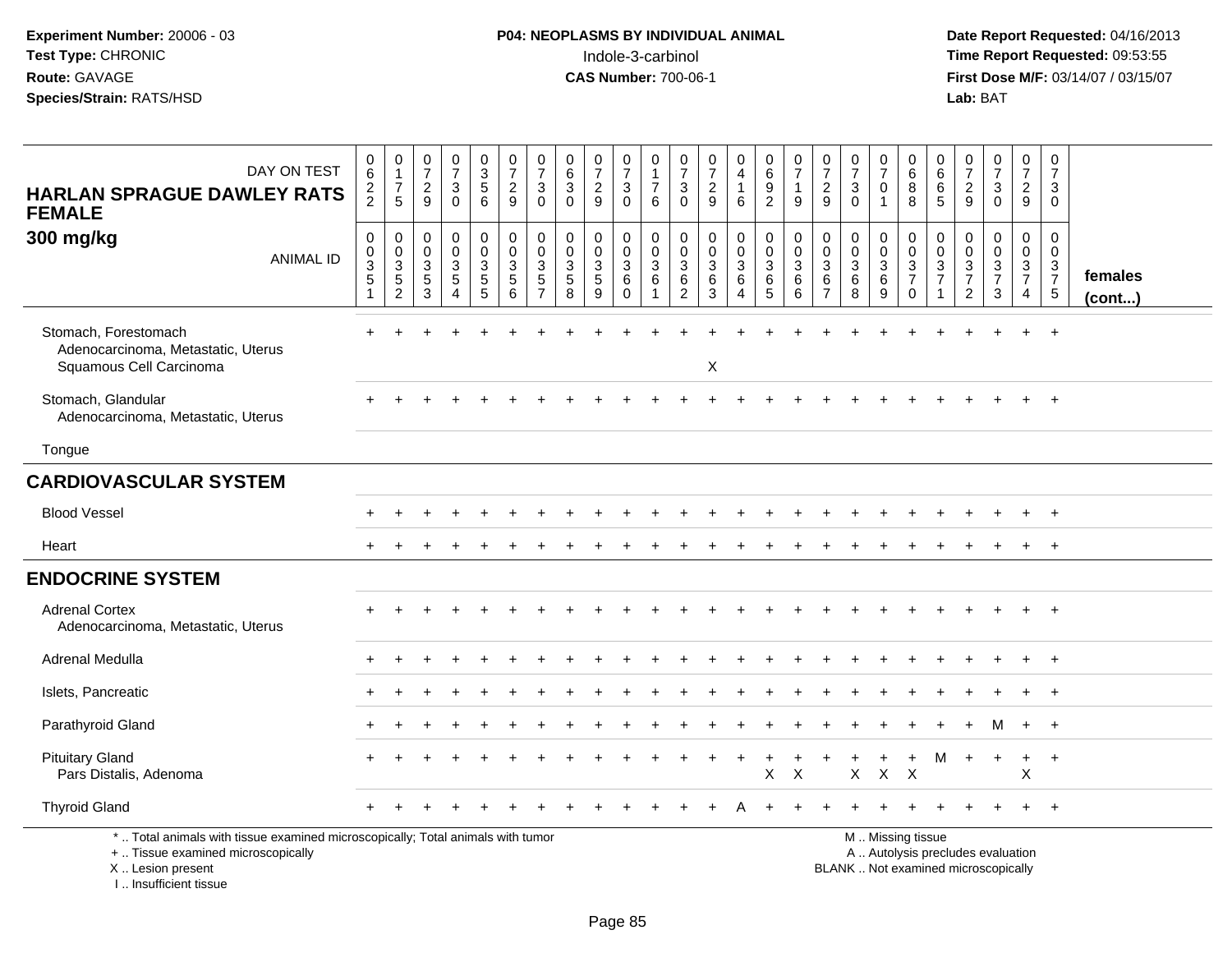| DAY ON TEST<br><b>HARLAN SPRAGUE DAWLEY RATS</b><br><b>FEMALE</b>                                                                                                     | $\begin{array}{c} 0 \\ 6 \end{array}$<br>$\frac{2}{2}$           | $\begin{smallmatrix}0\\1\end{smallmatrix}$<br>$\boldsymbol{7}$<br>$\overline{5}$ | $\begin{array}{c} 0 \\ 7 \end{array}$<br>$\sqrt{2}$<br>9                 | $\frac{0}{7}$<br>$\sqrt{3}$<br>$\Omega$                                     | $\begin{array}{c} 0 \\ 3 \\ 5 \end{array}$<br>$6\phantom{1}$                           | $\begin{array}{c} 0 \\ 7 \end{array}$<br>$\sqrt{2}$<br>9                              | $\frac{0}{7}$<br>$\ensuremath{\mathsf{3}}$<br>$\mathbf 0$ | $\pmb{0}$<br>$6\phantom{a}$<br>$\ensuremath{\mathsf{3}}$<br>$\Omega$          | $\frac{0}{7}$<br>$\sqrt{2}$<br>9 | $\begin{array}{c} 0 \\ 7 \end{array}$<br>$\ensuremath{\mathsf{3}}$<br>$\mathbf 0$ | $\mathbf 0$<br>$\overline{1}$<br>$\boldsymbol{7}$<br>6         | $\pmb{0}$<br>$\overline{7}$<br>$\ensuremath{\mathsf{3}}$<br>$\Omega$ | $\frac{0}{7}$<br>$\sqrt{2}$<br>9                        | $\begin{smallmatrix}0\0\4\end{smallmatrix}$<br>$\mathbf{1}$<br>6                | $\begin{array}{c} 0 \\ 6 \end{array}$<br>$\frac{9}{2}$                       | $\frac{0}{7}$<br>$\mathbf{1}$<br>9       | $\frac{0}{7}$<br>$\sqrt{2}$<br>9                        | $\frac{0}{7}$<br>$\ensuremath{\mathsf{3}}$<br>$\mathbf{0}$ | $\frac{0}{7}$<br>$\pmb{0}$<br>$\mathbf{1}$ | $\begin{array}{c} 0 \\ 6 \end{array}$<br>$\, 8$<br>8                   | $_{6}^{\rm 0}$<br>6<br>5                | $\frac{0}{7}$<br>$\frac{2}{9}$                                           | $\frac{0}{7}$<br>$\mathbf{3}$<br>$\mathbf 0$        | $\pmb{0}$<br>$\overline{7}$<br>$\frac{2}{9}$                           | $\begin{smallmatrix}0\\7\end{smallmatrix}$<br>3<br>$\mathbf 0$ |                         |
|-----------------------------------------------------------------------------------------------------------------------------------------------------------------------|------------------------------------------------------------------|----------------------------------------------------------------------------------|--------------------------------------------------------------------------|-----------------------------------------------------------------------------|----------------------------------------------------------------------------------------|---------------------------------------------------------------------------------------|-----------------------------------------------------------|-------------------------------------------------------------------------------|----------------------------------|-----------------------------------------------------------------------------------|----------------------------------------------------------------|----------------------------------------------------------------------|---------------------------------------------------------|---------------------------------------------------------------------------------|------------------------------------------------------------------------------|------------------------------------------|---------------------------------------------------------|------------------------------------------------------------|--------------------------------------------|------------------------------------------------------------------------|-----------------------------------------|--------------------------------------------------------------------------|-----------------------------------------------------|------------------------------------------------------------------------|----------------------------------------------------------------|-------------------------|
| 300 mg/kg<br><b>ANIMAL ID</b>                                                                                                                                         | $\mathbf 0$<br>$\boldsymbol{0}$<br>$\overline{3}$<br>$\,$ 5 $\,$ | $\mathbf 0$<br>$\begin{array}{c} 0 \\ 3 \\ 5 \\ 2 \end{array}$                   | $\mathbf 0$<br>$\mathbf 0$<br>$\ensuremath{\mathsf{3}}$<br>$\frac{5}{3}$ | $\mathbf 0$<br>$\pmb{0}$<br>$\overline{3}$<br>$\,$ 5 $\,$<br>$\overline{4}$ | 0<br>$\mathbf 0$<br>$\ensuremath{\mathsf{3}}$<br>$\begin{array}{c} 5 \\ 5 \end{array}$ | $\mathbf 0$<br>$\mathbf 0$<br>$\overline{3}$<br>$\begin{array}{c} 5 \\ 6 \end{array}$ | 0<br>$\pmb{0}$<br>$\mathbf 3$<br>$\frac{5}{7}$            | $\pmb{0}$<br>$\pmb{0}$<br>$\sqrt{3}$<br>$\begin{array}{c} 5 \\ 8 \end{array}$ | 0<br>$\pmb{0}$<br>$rac{3}{9}$    | 0<br>$\mathbf 0$<br>$\overline{3}$<br>6<br>$\Omega$                               | $\mathbf 0$<br>$\pmb{0}$<br>$\overline{3}$ 6<br>$\overline{1}$ | 0<br>$\mathbf 0$<br>$\sqrt{3}$<br>$\frac{6}{2}$                      | $\mathbf 0$<br>$\pmb{0}$<br>$\sqrt{3}$<br>$\frac{6}{3}$ | 0<br>$\mathsf{O}\xspace$<br>$\overline{3}$<br>$\,6\,$<br>$\boldsymbol{\Lambda}$ | $\begin{smallmatrix} 0\\0 \end{smallmatrix}$<br>$\overline{3}$<br>$6\over 5$ | $\pmb{0}$<br>$\frac{0}{3}$<br>$\,6$<br>6 | 0<br>$\pmb{0}$<br>$\mathfrak{Z}$<br>6<br>$\overline{7}$ | $\mathbf 0$<br>$\pmb{0}$<br>$\overline{3}$<br>$^6_8$       | 0<br>$\mathbf 0$<br>$\sqrt{3}$<br>$^6_9$   | $\mathbf 0$<br>$\mathbf 0$<br>$\overline{3}$<br>$\bar{7}$ <sub>0</sub> | 0<br>$\mathbf 0$<br>3<br>$\overline{7}$ | 0<br>$\mathbf 0$<br>$\overline{3}$<br>$\frac{7}{2}$                      | 0<br>$\mathbf 0$<br>$\frac{3}{7}$<br>$\overline{3}$ | 0<br>$\mathbf 0$<br>$\overline{3}$<br>$\overline{7}$<br>$\overline{4}$ | $\mathbf 0$<br>$\mathbf 0$<br>$\frac{3}{7}$<br>$5\,$           | females<br>$($ cont $)$ |
| C-cell, Adenoma<br>C-cell, Carcinoma                                                                                                                                  |                                                                  |                                                                                  |                                                                          |                                                                             |                                                                                        |                                                                                       |                                                           |                                                                               |                                  |                                                                                   |                                                                |                                                                      |                                                         |                                                                                 |                                                                              | X X X X                                  |                                                         |                                                            | X                                          |                                                                        |                                         |                                                                          | X                                                   |                                                                        | X                                                              |                         |
| <b>GENERAL BODY SYSTEM</b>                                                                                                                                            |                                                                  |                                                                                  |                                                                          |                                                                             |                                                                                        |                                                                                       |                                                           |                                                                               |                                  |                                                                                   |                                                                |                                                                      |                                                         |                                                                                 |                                                                              |                                          |                                                         |                                                            |                                            |                                                                        |                                         |                                                                          |                                                     |                                                                        |                                                                |                         |
| <b>NONE</b>                                                                                                                                                           |                                                                  |                                                                                  |                                                                          |                                                                             |                                                                                        |                                                                                       |                                                           |                                                                               |                                  |                                                                                   |                                                                |                                                                      |                                                         |                                                                                 |                                                                              |                                          |                                                         |                                                            |                                            |                                                                        |                                         |                                                                          |                                                     |                                                                        |                                                                |                         |
| <b>GENITAL SYSTEM</b>                                                                                                                                                 |                                                                  |                                                                                  |                                                                          |                                                                             |                                                                                        |                                                                                       |                                                           |                                                                               |                                  |                                                                                   |                                                                |                                                                      |                                                         |                                                                                 |                                                                              |                                          |                                                         |                                                            |                                            |                                                                        |                                         |                                                                          |                                                     |                                                                        |                                                                |                         |
| <b>Clitoral Gland</b>                                                                                                                                                 |                                                                  |                                                                                  |                                                                          |                                                                             |                                                                                        |                                                                                       |                                                           |                                                                               |                                  |                                                                                   |                                                                |                                                                      |                                                         |                                                                                 |                                                                              |                                          |                                                         |                                                            |                                            |                                                                        |                                         |                                                                          |                                                     | $\ddot{}$                                                              | $+$                                                            |                         |
| Ovary                                                                                                                                                                 |                                                                  |                                                                                  |                                                                          |                                                                             |                                                                                        |                                                                                       |                                                           |                                                                               |                                  |                                                                                   |                                                                |                                                                      |                                                         |                                                                                 |                                                                              |                                          |                                                         |                                                            |                                            |                                                                        |                                         |                                                                          |                                                     |                                                                        |                                                                |                         |
| Uterus<br>Adenocarcinoma<br>Adenocarcinoma, Multiple<br>Polyp Stromal<br>Sarcoma Stromal                                                                              | X<br>$\mathsf X$                                                 |                                                                                  |                                                                          |                                                                             |                                                                                        | X<br>$\mathsf{X}$                                                                     |                                                           |                                                                               |                                  | X                                                                                 |                                                                |                                                                      |                                                         |                                                                                 |                                                                              | X                                        |                                                         |                                                            |                                            | $\boldsymbol{\mathsf{X}}$                                              |                                         |                                                                          |                                                     |                                                                        |                                                                |                         |
| Vagina<br>Sarcoma Stromal, Metastatic, Uterus<br>Schwannoma Malignant                                                                                                 | $\ddot{}$<br>$\times$                                            |                                                                                  |                                                                          |                                                                             |                                                                                        |                                                                                       | $\ddot{}$<br>X                                            |                                                                               |                                  |                                                                                   |                                                                |                                                                      |                                                         |                                                                                 |                                                                              |                                          |                                                         |                                                            |                                            |                                                                        |                                         |                                                                          |                                                     |                                                                        |                                                                |                         |
| <b>HEMATOPOIETIC SYSTEM</b>                                                                                                                                           |                                                                  |                                                                                  |                                                                          |                                                                             |                                                                                        |                                                                                       |                                                           |                                                                               |                                  |                                                                                   |                                                                |                                                                      |                                                         |                                                                                 |                                                                              |                                          |                                                         |                                                            |                                            |                                                                        |                                         |                                                                          |                                                     |                                                                        |                                                                |                         |
| <b>Bone Marrow</b>                                                                                                                                                    |                                                                  |                                                                                  |                                                                          |                                                                             |                                                                                        |                                                                                       |                                                           |                                                                               |                                  |                                                                                   |                                                                |                                                                      |                                                         |                                                                                 |                                                                              |                                          |                                                         |                                                            |                                            |                                                                        |                                         |                                                                          |                                                     |                                                                        | $\overline{+}$                                                 |                         |
| Lymph Node<br>Renal, Adenocarcinoma, Metastatic, Uterus                                                                                                               |                                                                  |                                                                                  |                                                                          |                                                                             |                                                                                        |                                                                                       |                                                           |                                                                               |                                  | $\ddot{}$<br>$\pmb{\times}$                                                       |                                                                |                                                                      |                                                         | $\ddot{}$                                                                       |                                                                              |                                          |                                                         |                                                            | $\ddot{}$                                  |                                                                        |                                         |                                                                          |                                                     |                                                                        |                                                                |                         |
| *  Total animals with tissue examined microscopically; Total animals with tumor<br>+  Tissue examined microscopically<br>X  Lesion present<br>I., Insufficient tissue |                                                                  |                                                                                  |                                                                          |                                                                             |                                                                                        |                                                                                       |                                                           |                                                                               |                                  |                                                                                   |                                                                |                                                                      |                                                         |                                                                                 |                                                                              |                                          |                                                         |                                                            |                                            | M  Missing tissue                                                      |                                         | A  Autolysis precludes evaluation<br>BLANK  Not examined microscopically |                                                     |                                                                        |                                                                |                         |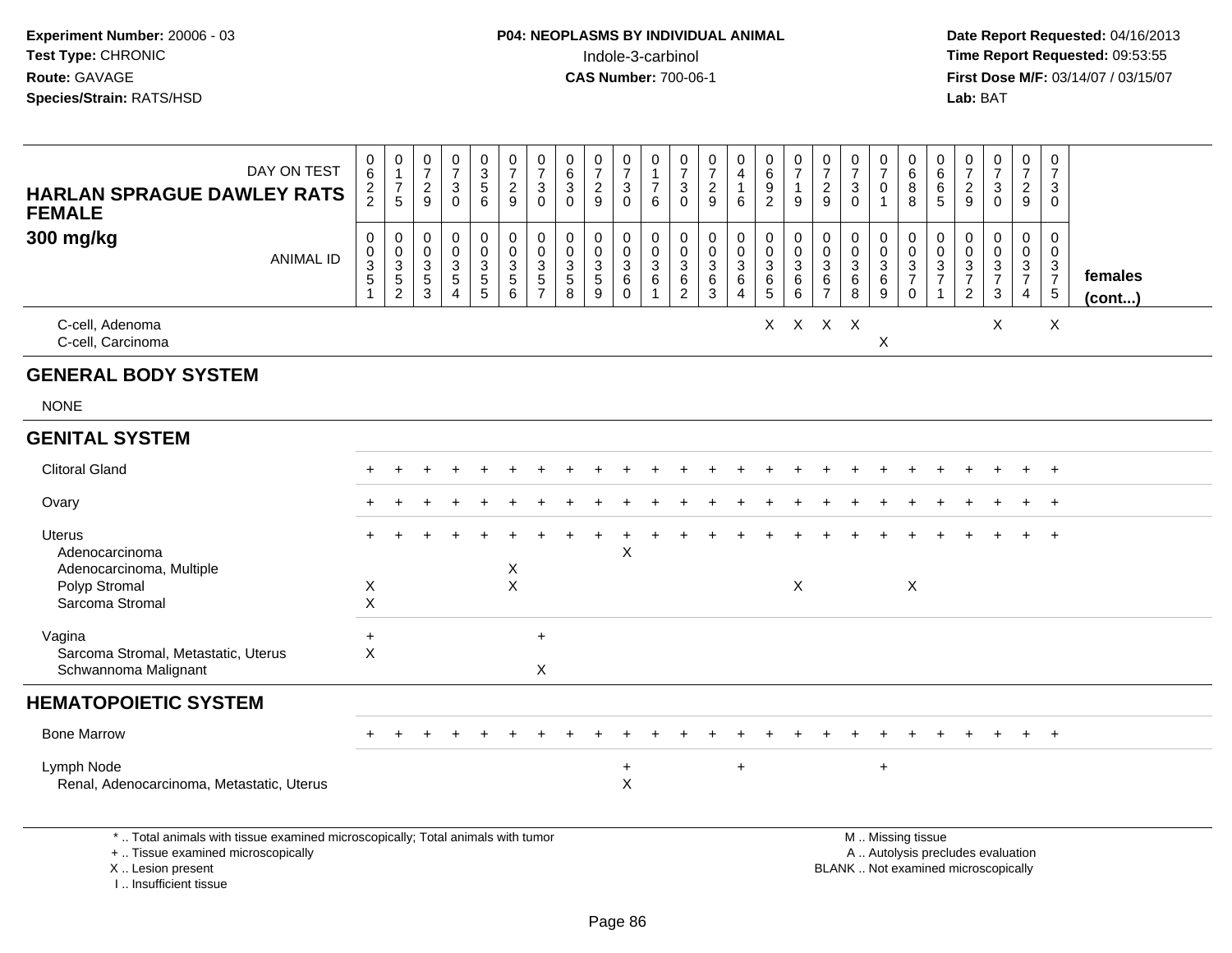| DAY ON TEST<br><b>HARLAN SPRAGUE DAWLEY RATS</b><br><b>FEMALE</b>                                                                                                  | 0<br>$\,6\,$<br>$\frac{2}{2}$                                                             | $\pmb{0}$<br>$\overline{1}$<br>$\overline{7}$<br>5                            | $\frac{0}{7}$<br>$\sqrt{2}$<br>9                                       | $\frac{0}{7}$<br>3<br>$\Omega$                                  | $\begin{array}{c} 0 \\ 3 \\ 5 \\ 6 \end{array}$               | $\frac{0}{7}$<br>$\frac{2}{9}$                                  | $\begin{array}{c} 0 \\ 7 \end{array}$<br>$\ensuremath{\mathsf{3}}$<br>$\mathbf{0}$ | $\begin{array}{c} 0 \\ 6 \end{array}$<br>$\overline{3}$<br>$\Omega$   | $\frac{0}{7}$<br>$\frac{2}{9}$                                   | $\frac{0}{7}$<br>$\ensuremath{\mathsf{3}}$<br>$\mathbf 0$     | 0<br>$\mathbf{1}$<br>$\overline{7}$<br>6                         | 0<br>$\overline{7}$<br>$\ensuremath{\mathsf{3}}$<br>$\Omega$ | $\frac{0}{7}$<br>$\frac{2}{9}$                                        | 0<br>$\overline{4}$<br>$\mathbf{1}$<br>6              | $\begin{array}{c} 0 \\ 6 \end{array}$<br>$\boldsymbol{9}$<br>$\overline{2}$ | $\frac{0}{7}$<br>$\mathbf{1}$<br>9                       | $\frac{0}{7}$<br>$\overline{c}$<br>9                                  | $\frac{0}{7}$<br>$\ensuremath{\mathsf{3}}$<br>$\Omega$                        | $\begin{array}{c} 0 \\ 7 \end{array}$<br>$\mathbf 0$<br>$\mathbf{1}$ | 0<br>$\overline{6}$<br>$\, 8$<br>8                         | $\mathbf 0$<br>$\overline{6}$<br>$\,6\,$<br>5                                   | $\frac{0}{7}$<br>$\overline{c}$<br>9                                                 | $\frac{0}{7}$<br>$\mathbf{3}$<br>$\Omega$                  | $\begin{smallmatrix}0\\7\end{smallmatrix}$<br>$\overline{2}$<br>9     | $\begin{array}{c} 0 \\ 7 \end{array}$<br>3<br>$\mathbf 0$ |                         |
|--------------------------------------------------------------------------------------------------------------------------------------------------------------------|-------------------------------------------------------------------------------------------|-------------------------------------------------------------------------------|------------------------------------------------------------------------|-----------------------------------------------------------------|---------------------------------------------------------------|-----------------------------------------------------------------|------------------------------------------------------------------------------------|-----------------------------------------------------------------------|------------------------------------------------------------------|---------------------------------------------------------------|------------------------------------------------------------------|--------------------------------------------------------------|-----------------------------------------------------------------------|-------------------------------------------------------|-----------------------------------------------------------------------------|----------------------------------------------------------|-----------------------------------------------------------------------|-------------------------------------------------------------------------------|----------------------------------------------------------------------|------------------------------------------------------------|---------------------------------------------------------------------------------|--------------------------------------------------------------------------------------|------------------------------------------------------------|-----------------------------------------------------------------------|-----------------------------------------------------------|-------------------------|
| 300 mg/kg<br><b>ANIMAL ID</b>                                                                                                                                      | $\mathsf 0$<br>$\pmb{0}$<br>$\ensuremath{\mathsf{3}}$<br>$\overline{5}$<br>$\overline{1}$ | $\boldsymbol{0}$<br>$\mathbf 0$<br>$\sqrt{3}$<br>$\sqrt{5}$<br>$\overline{2}$ | $\mathsf{O}\xspace$<br>$\pmb{0}$<br>3<br>$\,$ 5 $\,$<br>$\overline{3}$ | $\mathsf{O}$<br>$\mathbf 0$<br>3<br>5<br>$\boldsymbol{\Lambda}$ | $\begin{smallmatrix} 0\\0 \end{smallmatrix}$<br>$\frac{3}{5}$ | $\mathbf 0$<br>$\overline{0}$<br>$\sqrt{3}$<br>$\,$ 5 $\,$<br>6 | $\mathbf 0$<br>$\boldsymbol{0}$<br>$\sqrt{3}$<br>$\sqrt{5}$<br>$\overline{7}$      | $\pmb{0}$<br>$\mathbf 0$<br>$\mathbf 3$<br>$\sqrt{5}$<br>$\mathbf{8}$ | 0<br>$\mathbf 0$<br>$\ensuremath{\mathsf{3}}$<br>$\sqrt{5}$<br>9 | $\pmb{0}$<br>$\overline{0}$<br>$\sqrt{3}$<br>6<br>$\mathbf 0$ | $\pmb{0}$<br>$\mathsf{O}\xspace$<br>$\mathfrak{S}$<br>$\,6$<br>1 | $\mathsf 0$<br>0<br>$\sqrt{3}$<br>$\,6\,$<br>$\overline{2}$  | $\mathbf 0$<br>$\mathsf 0$<br>$\sqrt{3}$<br>$\,6\,$<br>$\overline{3}$ | 0<br>$\mathbf 0$<br>$\sqrt{3}$<br>6<br>$\overline{A}$ | $\pmb{0}$<br>$\mathbf 0$<br>$\mathbf{3}$<br>$\,6\,$<br>$\overline{5}$       | $\mathsf 0$<br>$\mathbf 0$<br>$\mathbf{3}$<br>$\,6$<br>6 | $\pmb{0}$<br>$\mathbf 0$<br>$\mathbf{3}$<br>$\,6\,$<br>$\overline{7}$ | $\mathsf{O}\xspace$<br>$\pmb{0}$<br>$\ensuremath{\mathsf{3}}$<br>$\,6\,$<br>8 | $\mathbf 0$<br>$\mathbf 0$<br>$\sqrt{3}$<br>6<br>9                   | $\boldsymbol{0}$<br>$\pmb{0}$<br>$\frac{3}{7}$<br>$\Omega$ | $\boldsymbol{0}$<br>$\mathbf 0$<br>$\sqrt{3}$<br>$\overline{7}$<br>$\mathbf{1}$ | $\pmb{0}$<br>$\mathbf 0$<br>$\sqrt{3}$<br>$\overline{\mathcal{I}}$<br>$\overline{c}$ | $\boldsymbol{0}$<br>$\boldsymbol{0}$<br>$\frac{3}{7}$<br>3 | $\mathsf 0$<br>$\mathsf{O}\xspace$<br>$\frac{3}{7}$<br>$\overline{4}$ | $\mathbf 0$<br>$\mathbf 0$<br>$\frac{3}{7}$<br>$5\,$      | females<br>$($ cont $)$ |
| Lymph Node, Mandibular                                                                                                                                             |                                                                                           |                                                                               |                                                                        |                                                                 |                                                               |                                                                 |                                                                                    |                                                                       |                                                                  |                                                               |                                                                  |                                                              |                                                                       |                                                       |                                                                             |                                                          |                                                                       |                                                                               |                                                                      |                                                            |                                                                                 |                                                                                      |                                                            |                                                                       |                                                           |                         |
| Lymph Node, Mesenteric<br>Adenocarcinoma, Metastatic, Uterus<br>Lymphoma Malignant                                                                                 |                                                                                           |                                                                               |                                                                        |                                                                 |                                                               |                                                                 |                                                                                    |                                                                       |                                                                  |                                                               |                                                                  |                                                              |                                                                       |                                                       |                                                                             |                                                          | X                                                                     |                                                                               |                                                                      |                                                            |                                                                                 |                                                                                      |                                                            |                                                                       |                                                           |                         |
| Spleen                                                                                                                                                             |                                                                                           |                                                                               |                                                                        |                                                                 |                                                               |                                                                 |                                                                                    |                                                                       |                                                                  |                                                               |                                                                  |                                                              |                                                                       |                                                       |                                                                             |                                                          |                                                                       |                                                                               |                                                                      |                                                            |                                                                                 |                                                                                      |                                                            |                                                                       | $+$                                                       |                         |
| Thymus<br>Adenocarcinoma, Metastatic, Uterus                                                                                                                       |                                                                                           |                                                                               |                                                                        |                                                                 |                                                               |                                                                 |                                                                                    |                                                                       |                                                                  |                                                               |                                                                  |                                                              |                                                                       |                                                       |                                                                             |                                                          |                                                                       |                                                                               |                                                                      |                                                            |                                                                                 |                                                                                      |                                                            |                                                                       |                                                           |                         |
| <b>INTEGUMENTARY SYSTEM</b>                                                                                                                                        |                                                                                           |                                                                               |                                                                        |                                                                 |                                                               |                                                                 |                                                                                    |                                                                       |                                                                  |                                                               |                                                                  |                                                              |                                                                       |                                                       |                                                                             |                                                          |                                                                       |                                                                               |                                                                      |                                                            |                                                                                 |                                                                                      |                                                            |                                                                       |                                                           |                         |
| <b>Mammary Gland</b><br>Adenoma<br>Fibroadenoma                                                                                                                    | $\times$                                                                                  |                                                                               |                                                                        |                                                                 | X                                                             |                                                                 |                                                                                    |                                                                       |                                                                  |                                                               |                                                                  | $X$ $X$                                                      |                                                                       |                                                       |                                                                             | $X \times$                                               |                                                                       |                                                                               | $\times$                                                             |                                                            |                                                                                 | $X \times X$                                                                         | X                                                          |                                                                       | $\ddot{}$<br>X                                            |                         |
| Fibroadenoma, Multiple<br>Skin<br>Fibrosarcoma<br>Subcutaneous Tissue, Fibroma<br>Subcutaneous Tissue, Sarcoma                                                     |                                                                                           |                                                                               |                                                                        |                                                                 |                                                               |                                                                 |                                                                                    | $X$ $X$                                                               |                                                                  |                                                               |                                                                  |                                                              | X                                                                     |                                                       | X                                                                           |                                                          |                                                                       |                                                                               | X                                                                    |                                                            |                                                                                 |                                                                                      |                                                            |                                                                       | $+$                                                       |                         |
| <b>MUSCULOSKELETAL SYSTEM</b>                                                                                                                                      |                                                                                           |                                                                               |                                                                        |                                                                 |                                                               |                                                                 |                                                                                    |                                                                       |                                                                  |                                                               |                                                                  |                                                              |                                                                       |                                                       |                                                                             |                                                          |                                                                       |                                                                               |                                                                      |                                                            |                                                                                 |                                                                                      |                                                            |                                                                       |                                                           |                         |
| Bone<br>Cranium, Osteoma<br>Periosteum, Sarcoma                                                                                                                    |                                                                                           |                                                                               |                                                                        |                                                                 |                                                               |                                                                 |                                                                                    |                                                                       |                                                                  |                                                               |                                                                  |                                                              |                                                                       |                                                       |                                                                             |                                                          |                                                                       |                                                                               |                                                                      | X<br>X                                                     |                                                                                 |                                                                                      |                                                            |                                                                       |                                                           |                         |
| <b>Skeletal Muscle</b>                                                                                                                                             |                                                                                           |                                                                               |                                                                        |                                                                 |                                                               |                                                                 |                                                                                    |                                                                       |                                                                  |                                                               |                                                                  |                                                              |                                                                       |                                                       |                                                                             |                                                          |                                                                       |                                                                               |                                                                      |                                                            |                                                                                 |                                                                                      |                                                            |                                                                       |                                                           |                         |
| *  Total animals with tissue examined microscopically; Total animals with tumor<br>+  Tissue examined microscopically<br>X Lesion present<br>I Insufficient tissue |                                                                                           |                                                                               |                                                                        |                                                                 |                                                               |                                                                 |                                                                                    |                                                                       |                                                                  |                                                               |                                                                  |                                                              |                                                                       |                                                       |                                                                             |                                                          |                                                                       | BLANK  Not examined microscopically                                           |                                                                      | M  Missing tissue<br>A  Autolysis precludes evaluation     |                                                                                 |                                                                                      |                                                            |                                                                       |                                                           |                         |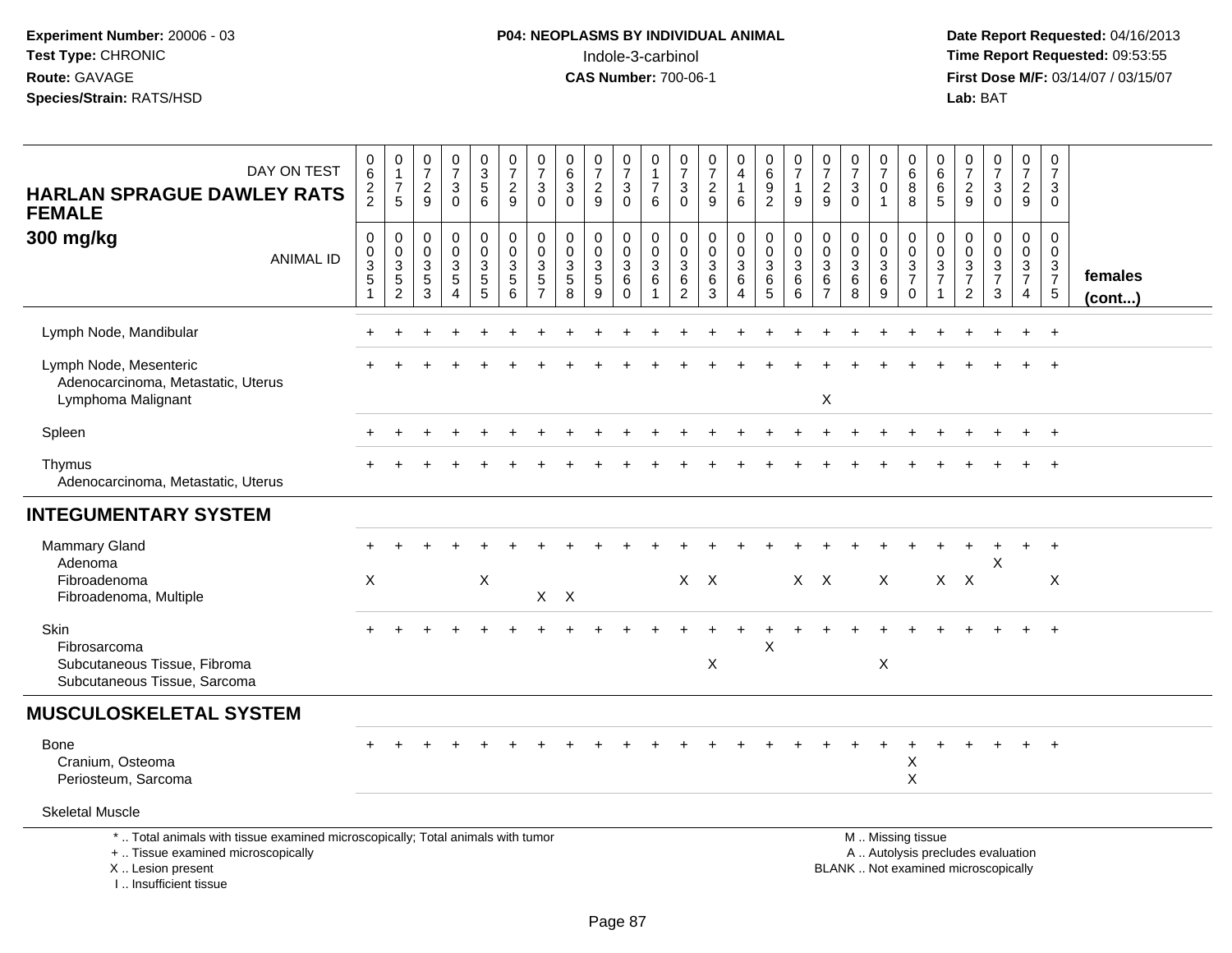**Date Report Requested:** 04/16/2013 **First Dose M/F:** 03/14/07 / 03/15/07<br>**Lab: BAT** 

| DAY ON TEST<br><b>HARLAN SPRAGUE DAWLEY RATS</b><br><b>FEMALE</b> | 0<br>6<br>$\frac{2}{2}$                                          | 0<br>$\mathbf{1}$<br>$\boldsymbol{7}$<br>5          | $\frac{0}{7}$<br>$\overline{c}$<br>9  | $\begin{array}{c} 0 \\ 7 \end{array}$<br>$\ensuremath{\mathsf{3}}$<br>$\mathbf 0$ | $\begin{array}{c} 0 \\ 3 \\ 5 \end{array}$<br>$\,6\,$ | $\begin{array}{c} 0 \\ 7 \\ 2 \end{array}$<br>9 | $\frac{0}{7}$<br>3<br>$\mathbf 0$            | $\begin{matrix} 0 \\ 6 \\ 3 \end{matrix}$<br>$\mathbf 0$ | $\frac{0}{7}$<br>$\overline{c}$<br>9   | $\begin{array}{c} 0 \\ 7 \\ 3 \end{array}$<br>$\mathbf 0$ | $\mathbf 0$<br>$\mathbf{1}$<br>$\overline{7}$<br>$\,6\,$ | $\frac{0}{7}$<br>$\mathbf{3}$<br>$\mathbf 0$            | $\frac{0}{7}$<br>$\overline{c}$<br>9                              | 0<br>$\overline{4}$<br>$\mathbf{1}$<br>6                      | 0<br>$\overline{6}$<br>9<br>$\overline{c}$ | $\frac{0}{7}$<br>$\mathbf{1}$<br>$\boldsymbol{9}$  | 0<br>$\overline{7}$<br>$\sqrt{2}$<br>$9\,$                    | $\mathbf 0$<br>$\overline{7}$<br>$\mathbf 3$<br>$\Omega$ | 0<br>$\overline{7}$<br>$\pmb{0}$<br>$\mathbf{1}$      | $\mathbf 0$<br>$\,6\,$<br>$\bf 8$<br>8           | 0<br>$6\phantom{a}$<br>$\,6$<br>$\overline{5}$ | 0<br>$\overline{7}$<br>$\overline{c}$<br>$\boldsymbol{9}$ | $\frac{0}{7}$<br>$\mathbf{3}$<br>$\mathbf 0$      | $\begin{smallmatrix}0\\7\end{smallmatrix}$<br>$\sqrt{2}$<br>9 | $\pmb{0}$<br>$\overline{7}$<br>$\mathbf{3}$<br>0                     |                         |
|-------------------------------------------------------------------|------------------------------------------------------------------|-----------------------------------------------------|---------------------------------------|-----------------------------------------------------------------------------------|-------------------------------------------------------|-------------------------------------------------|----------------------------------------------|----------------------------------------------------------|----------------------------------------|-----------------------------------------------------------|----------------------------------------------------------|---------------------------------------------------------|-------------------------------------------------------------------|---------------------------------------------------------------|--------------------------------------------|----------------------------------------------------|---------------------------------------------------------------|----------------------------------------------------------|-------------------------------------------------------|--------------------------------------------------|------------------------------------------------|-----------------------------------------------------------|---------------------------------------------------|---------------------------------------------------------------|----------------------------------------------------------------------|-------------------------|
| 300 mg/kg<br><b>ANIMAL ID</b>                                     | $\pmb{0}$<br>0<br>$\ensuremath{\mathsf{3}}$<br>5<br>$\mathbf{1}$ | 0<br>$\mathbf 0$<br>$\frac{3}{5}$<br>$\overline{c}$ | 0<br>0<br>$\frac{3}{5}$<br>$\sqrt{3}$ | $_{\rm 0}^{\rm 0}$<br>$\frac{3}{5}$<br>$\overline{4}$                             | $\boldsymbol{0}$<br>$\mathbf 0$<br>$\frac{3}{5}$      | $_{\rm 0}^{\rm 0}$<br>$\frac{3}{5}$<br>$\,6\,$  | 0<br>$\mathbf 0$<br>3<br>5<br>$\overline{7}$ | $\pmb{0}$<br>$\mathbf 0$<br>$\frac{3}{5}$<br>8           | 0<br>$\mathbf 0$<br>$\frac{3}{5}$<br>9 | 0<br>$\mathsf{O}$<br>$\frac{3}{6}$<br>$\mathsf{O}\xspace$ | 0<br>$\pmb{0}$<br>$\overline{3}$ 6<br>$\overline{1}$     | 0<br>$\mathbf 0$<br>$\mathbf{3}$<br>6<br>$\overline{2}$ | $\pmb{0}$<br>$\mathbf 0$<br>$\sqrt{3}$<br>$\,6\,$<br>$\mathbf{3}$ | 0<br>$\mathbf 0$<br>$\mathbf{3}$<br>$\,6\,$<br>$\overline{4}$ | 0<br>0<br>$\mathbf{3}$<br>$rac{6}{5}$      | $\pmb{0}$<br>$\pmb{0}$<br>$\frac{3}{6}$<br>$\,6\,$ | 0<br>$\mathbf 0$<br>$\mathbf{3}$<br>$\,6\,$<br>$\overline{7}$ | 0<br>$\mathbf 0$<br>$\mathbf{3}$<br>$6\phantom{1}6$<br>8 | 0<br>$\mathbf 0$<br>$\frac{3}{6}$<br>$\boldsymbol{9}$ | 0<br>$\mathbf 0$<br>$\frac{3}{7}$<br>$\mathsf 0$ | 0<br>0<br>$\frac{3}{7}$                        | 0<br>$\mathbf 0$<br>$\frac{3}{7}$<br>$\sqrt{2}$           | 0<br>$\mathbf 0$<br>$\frac{3}{7}$<br>$\mathbf{3}$ | 0<br>$\mathbf 0$<br>$\frac{3}{7}$<br>4                        | 0<br>$\overline{0}$<br>$\mathbf{3}$<br>$\overline{7}$<br>$\,$ 5 $\,$ | females<br>$($ cont $)$ |
| Adenocarcinoma, Metastatic, Uterus                                |                                                                  |                                                     |                                       |                                                                                   |                                                       |                                                 |                                              |                                                          |                                        |                                                           |                                                          |                                                         |                                                                   |                                                               |                                            |                                                    |                                                               |                                                          |                                                       |                                                  |                                                |                                                           |                                                   |                                                               |                                                                      |                         |
| <b>NERVOUS SYSTEM</b>                                             |                                                                  |                                                     |                                       |                                                                                   |                                                       |                                                 |                                              |                                                          |                                        |                                                           |                                                          |                                                         |                                                                   |                                                               |                                            |                                                    |                                                               |                                                          |                                                       |                                                  |                                                |                                                           |                                                   |                                                               |                                                                      |                         |
| <b>Brain</b><br>Glioma Malignant                                  |                                                                  |                                                     |                                       |                                                                                   |                                                       |                                                 |                                              |                                                          |                                        |                                                           |                                                          |                                                         |                                                                   |                                                               |                                            |                                                    |                                                               |                                                          |                                                       |                                                  |                                                |                                                           |                                                   |                                                               | $\overline{ }$                                                       |                         |
| <b>RESPIRATORY SYSTEM</b>                                         |                                                                  |                                                     |                                       |                                                                                   |                                                       |                                                 |                                              |                                                          |                                        |                                                           |                                                          |                                                         |                                                                   |                                                               |                                            |                                                    |                                                               |                                                          |                                                       |                                                  |                                                |                                                           |                                                   |                                                               |                                                                      |                         |
| Lung<br>Adenocarcinoma, Metastatic, Uterus                        |                                                                  |                                                     |                                       |                                                                                   |                                                       |                                                 |                                              |                                                          |                                        |                                                           |                                                          |                                                         |                                                                   |                                                               |                                            |                                                    |                                                               |                                                          |                                                       |                                                  |                                                |                                                           |                                                   | $+$                                                           | $+$                                                                  |                         |
| Nose                                                              |                                                                  |                                                     |                                       |                                                                                   |                                                       |                                                 |                                              |                                                          |                                        |                                                           |                                                          |                                                         |                                                                   |                                                               |                                            |                                                    |                                                               |                                                          |                                                       |                                                  |                                                |                                                           |                                                   |                                                               | $+$                                                                  |                         |
| Trachea                                                           |                                                                  |                                                     |                                       |                                                                                   |                                                       |                                                 |                                              |                                                          |                                        |                                                           |                                                          |                                                         |                                                                   |                                                               |                                            |                                                    |                                                               |                                                          |                                                       |                                                  |                                                |                                                           |                                                   | $+$                                                           | $+$                                                                  |                         |
| <b>SPECIAL SENSES SYSTEM</b>                                      |                                                                  |                                                     |                                       |                                                                                   |                                                       |                                                 |                                              |                                                          |                                        |                                                           |                                                          |                                                         |                                                                   |                                                               |                                            |                                                    |                                                               |                                                          |                                                       |                                                  |                                                |                                                           |                                                   |                                                               |                                                                      |                         |
| Eye                                                               |                                                                  |                                                     |                                       |                                                                                   |                                                       |                                                 |                                              |                                                          |                                        |                                                           |                                                          |                                                         |                                                                   |                                                               |                                            |                                                    |                                                               |                                                          |                                                       |                                                  |                                                |                                                           |                                                   | $\pm$                                                         | $^{+}$                                                               |                         |
| <b>Harderian Gland</b>                                            |                                                                  |                                                     |                                       |                                                                                   |                                                       |                                                 |                                              |                                                          |                                        |                                                           |                                                          |                                                         |                                                                   |                                                               |                                            |                                                    |                                                               |                                                          |                                                       |                                                  |                                                |                                                           |                                                   | $\pm$                                                         | $+$                                                                  |                         |
| <b>URINARY SYSTEM</b>                                             |                                                                  |                                                     |                                       |                                                                                   |                                                       |                                                 |                                              |                                                          |                                        |                                                           |                                                          |                                                         |                                                                   |                                                               |                                            |                                                    |                                                               |                                                          |                                                       |                                                  |                                                |                                                           |                                                   |                                                               |                                                                      |                         |
| Kidney<br>Adenocarcinoma, Metastatic, Uterus                      |                                                                  |                                                     |                                       |                                                                                   |                                                       |                                                 |                                              |                                                          |                                        |                                                           |                                                          |                                                         |                                                                   |                                                               |                                            |                                                    |                                                               |                                                          |                                                       |                                                  |                                                |                                                           |                                                   | $+$                                                           | $+$                                                                  |                         |
| <b>Urinary Bladder</b>                                            |                                                                  |                                                     |                                       |                                                                                   |                                                       |                                                 |                                              |                                                          |                                        |                                                           |                                                          |                                                         |                                                                   |                                                               |                                            |                                                    |                                                               |                                                          |                                                       |                                                  |                                                |                                                           | $\div$                                            | $+$                                                           | $+$                                                                  |                         |
| <b>SYSTEMIC LESIONS</b>                                           |                                                                  |                                                     |                                       |                                                                                   |                                                       |                                                 |                                              |                                                          |                                        |                                                           |                                                          |                                                         |                                                                   |                                                               |                                            |                                                    |                                                               |                                                          |                                                       |                                                  |                                                |                                                           |                                                   |                                                               |                                                                      |                         |

\* .. Total animals with tissue examined microscopically; Total animals with tumor

+ .. Tissue examined microscopically

X .. Lesion present

I .. Insufficient tissue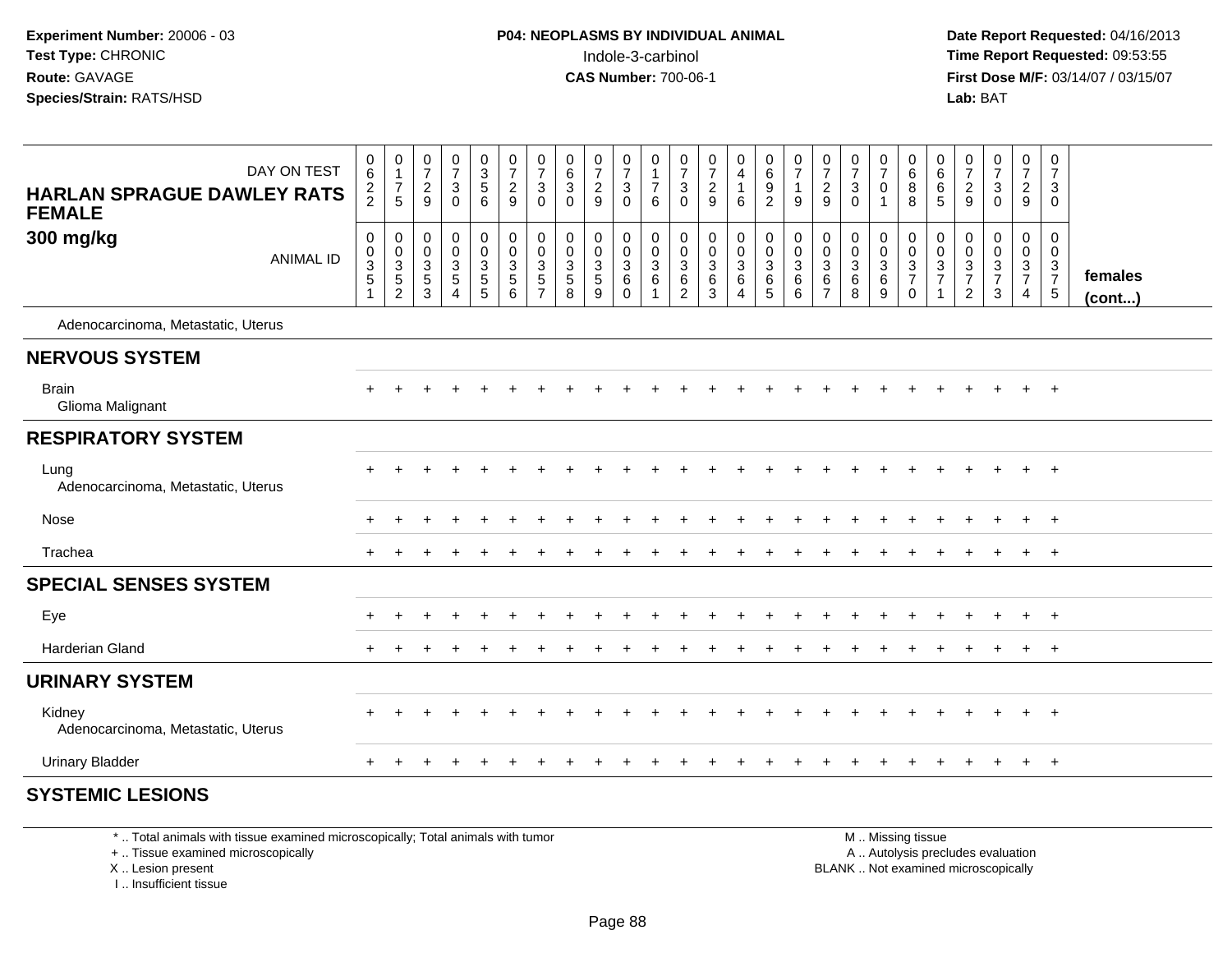# **P04: NEOPLASMS BY INDIVIDUAL ANIMAL**Indole-3-carbinol **Time Report Requested:** 09:53:55

 **Date Report Requested:** 04/16/2013 **First Dose M/F:** 03/14/07 / 03/15/07<br>**Lab: BAT** 

| DAY ON TEST<br><b>HARLAN SPRAGUE DAWLEY RATS</b><br><b>FEMALE</b>  | U<br>6<br>$\frac{2}{2}$ | 0<br><sub>5</sub>               | 0<br>$\epsilon$<br>9 | 0<br>ა<br>0           | 0<br>ົ<br>ت<br><sub>5</sub><br>6 | 0<br>2<br>9                           |   | ⌒<br>3<br>0 | <u>L</u><br>9 | J<br>U | <b>U</b><br>6 | U<br>3<br>0                | 0<br>9                | 6      | 2                | υ<br>9                | <u>_</u><br>9 | U<br>3<br>0      | 0<br>0                | U<br>6<br>8<br>8 | ∠ | 0<br>3<br>0      | 0<br>$\sim$<br>9 | $\mathbf 0$<br>$\overline{ }$<br>3<br>0 |                   |
|--------------------------------------------------------------------|-------------------------|---------------------------------|----------------------|-----------------------|----------------------------------|---------------------------------------|---|-------------|---------------|--------|---------------|----------------------------|-----------------------|--------|------------------|-----------------------|---------------|------------------|-----------------------|------------------|---|------------------|------------------|-----------------------------------------|-------------------|
| 300 mg/kg<br>ANIMAL ID                                             | ⌒<br>3<br><sub>5</sub>  | 0<br>0<br>⌒<br>ن<br>ა<br>ົ<br>∠ | J<br>b<br>3          | 0<br>0<br>3<br>ა<br>4 | 0<br>U<br>3<br>b.<br>5           | 0<br>$\sim$<br>3<br><sub>5</sub><br>6 | G | ৩<br>8      | đ<br>9        | ົ<br>6 | 0<br>3<br>6   | 0<br>U<br>3<br>6<br>ົ<br>▵ | 0<br>⌒<br>చ<br>6<br>3 | 6<br>4 | $\sim$<br>6<br>5 | υ<br>⌒<br>చ<br>6<br>6 | 6             | 0<br>3<br>6<br>8 | 0<br>0<br>3<br>6<br>9 | U<br>⌒<br>ు      | 2 | 0<br>0<br>3<br>3 | 0<br>U<br>3<br>4 | 0<br>3<br><u>_</u><br>$\mathbf b$       | females<br>(cont) |
| Multiple Organ<br>$\sim$ $\sim$ $\sim$ $\sim$ $\sim$ $\sim$ $\sim$ |                         |                                 |                      |                       |                                  |                                       |   |             |               |        |               |                            |                       |        |                  |                       |               |                  |                       |                  |   |                  |                  |                                         |                   |

Lymphoma Malignantt to the contract of the contract of the contract of the contract of the contract of the contract of the contract of the contract of the contract of the contract of the contract of the contract of the contract of the contr

\* .. Total animals with tissue examined microscopically; Total animals with tumor

+ .. Tissue examined microscopically

X .. Lesion present

I .. Insufficient tissue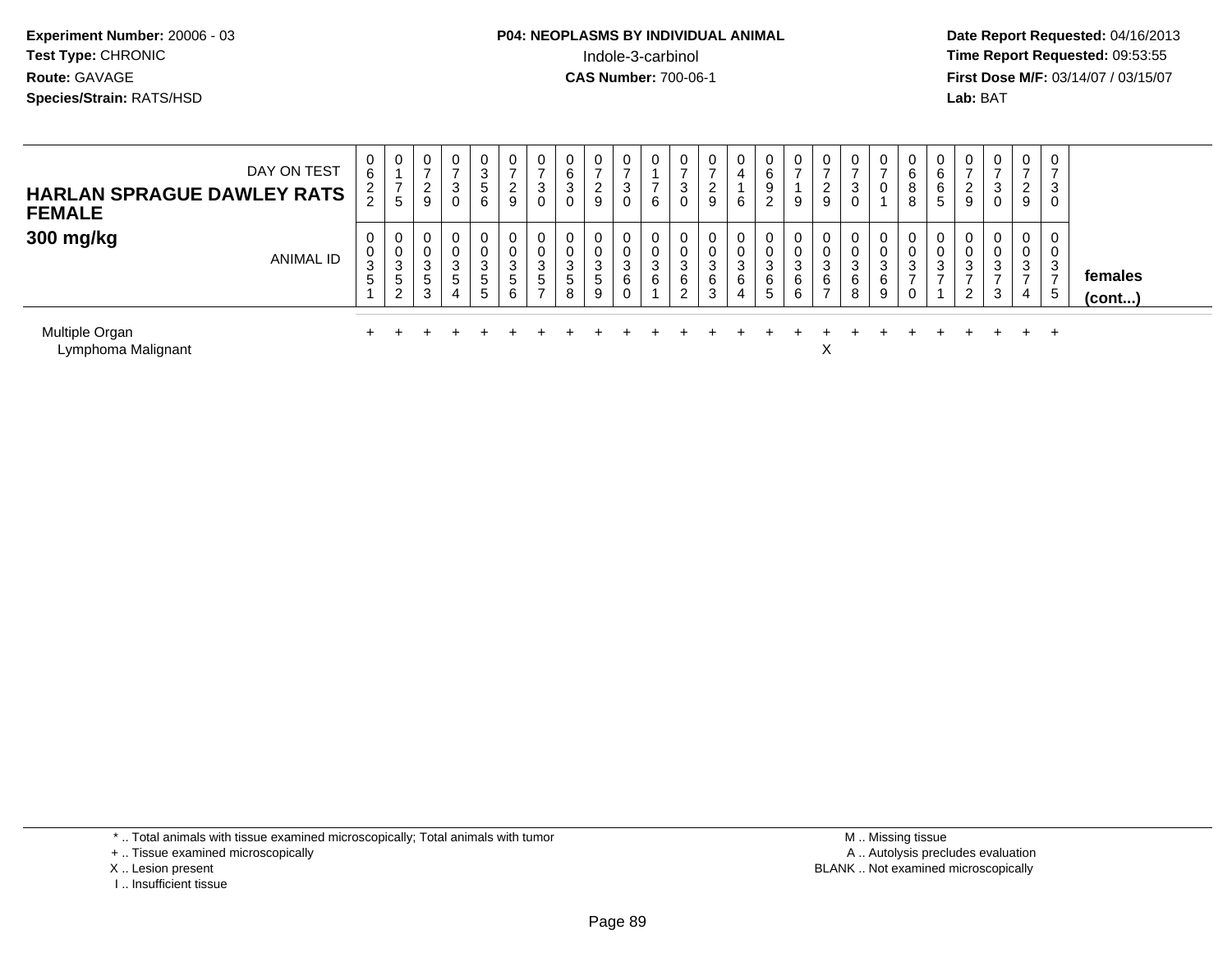**Date Report Requested:** 04/16/2013 **First Dose M/F:** 03/14/07 / 03/15/07<br>Lab: BAT

| DAY ON TEST<br><b>HARLAN SPRAGUE DAWLEY RATS</b><br><b>FEMALE</b>                                                                          | 0<br>$\mathbf{1}$<br>$\frac{9}{7}$ | $\frac{0}{7}$<br>$\frac{3}{0}$                 | $\begin{array}{c} 0 \\ 5 \end{array}$<br>$\boldsymbol{9}$<br>$\overline{2}$ | $\frac{0}{7}$<br>3<br>$\Omega$                                                 | 0<br>$\mathbf{1}$<br>8<br>$\overline{4}$                 | $\frac{0}{7}$<br>$\mathbf{3}$<br>$\overline{0}$      | $\frac{0}{7}$<br>$\sqrt{3}$<br>$\mathbf 0$                                                  | $\frac{0}{7}$<br>3<br>$\Omega$                          | $\begin{array}{c} 0 \\ 5 \end{array}$<br>$\,6$<br>3                       | $\frac{0}{7}$<br>$\frac{2}{9}$                     | $\frac{0}{7}$<br>$\frac{2}{9}$                                     | $\boldsymbol{0}$<br>$\,6\,$<br>$\pmb{0}$<br>$\overline{5}$               | 0<br>$\overline{7}$<br>$\frac{2}{9}$                          | $\frac{0}{7}$<br>$\sqrt{3}$<br>$\overline{0}$            | $\begin{array}{c} 0 \\ 5 \\ 7 \end{array}$<br>$\mathbf{1}$                       | $\frac{0}{7}$<br>$\frac{2}{9}$                                                          | $\frac{0}{7}$<br>3<br>$\Omega$                                         | 0<br>$\overline{7}$<br>$\ensuremath{\mathsf{3}}$<br>$\mathbf{0}$ | $\frac{0}{7}$<br>$\frac{2}{9}$                                                                     | 0<br>$\,6\,$<br>4<br>$\overline{5}$             | $\pmb{0}$<br>$\begin{array}{c} 6 \\ 7 \end{array}$<br>$\overline{4}$ | 0<br>$\overline{7}$<br>$\overline{c}$<br>9                                          | 0<br>6<br>4<br>5                                                       | $\frac{0}{7}$<br>$\overline{c}$<br>$\overline{9}$               | 0<br>$\overline{7}$<br>3<br>$\mathbf 0$             |                                   |
|--------------------------------------------------------------------------------------------------------------------------------------------|------------------------------------|------------------------------------------------|-----------------------------------------------------------------------------|--------------------------------------------------------------------------------|----------------------------------------------------------|------------------------------------------------------|---------------------------------------------------------------------------------------------|---------------------------------------------------------|---------------------------------------------------------------------------|----------------------------------------------------|--------------------------------------------------------------------|--------------------------------------------------------------------------|---------------------------------------------------------------|----------------------------------------------------------|----------------------------------------------------------------------------------|-----------------------------------------------------------------------------------------|------------------------------------------------------------------------|------------------------------------------------------------------|----------------------------------------------------------------------------------------------------|-------------------------------------------------|----------------------------------------------------------------------|-------------------------------------------------------------------------------------|------------------------------------------------------------------------|-----------------------------------------------------------------|-----------------------------------------------------|-----------------------------------|
| 300 mg/kg<br><b>ANIMAL ID</b>                                                                                                              | 0<br>0<br>$\frac{3}{7}$<br>6       | $\mathbf 0$<br>$\frac{0}{3}$<br>$\overline{7}$ | $\mathbf 0$<br>$\mathbf 0$<br>$\mathbf{3}$<br>$\overline{7}$<br>8           | $\mathbf 0$<br>$\mathbf 0$<br>$\ensuremath{\mathsf{3}}$<br>$\overline{7}$<br>9 | $\mathbf 0$<br>$\mathsf{O}\xspace$<br>3<br>8<br>$\Omega$ | $\pmb{0}$<br>$\mathbf 0$<br>$\overline{3}$<br>8<br>1 | $\begin{smallmatrix} 0\\0 \end{smallmatrix}$<br>$\overline{3}$<br>$\,8\,$<br>$\overline{2}$ | $\boldsymbol{0}$<br>$\mathbf 0$<br>$\sqrt{3}$<br>8<br>3 | $\mathbf 0$<br>$\mathbf 0$<br>$\mathbf{3}$<br>8<br>$\boldsymbol{\Lambda}$ | $\mathbf 0$<br>$\mathbf 0$<br>$\sqrt{3}$<br>8<br>5 | $\pmb{0}$<br>$\mathsf{O}\xspace$<br>$\overline{3}$<br>$\,8\,$<br>6 | $\,0\,$<br>$\overline{0}$<br>$\overline{3}$<br>$\bf 8$<br>$\overline{7}$ | $\mathbf 0$<br>0<br>$\ensuremath{\mathsf{3}}$<br>$\bf 8$<br>8 | $\mathbf 0$<br>$\mathbf 0$<br>$\mathbf 3$<br>$\, 8$<br>9 | 0<br>$\mathbf 0$<br>$\ensuremath{\mathsf{3}}$<br>$\boldsymbol{9}$<br>$\mathbf 0$ | $\begin{smallmatrix} 0\\0 \end{smallmatrix}$<br>$\overline{3}$<br>$\boldsymbol{9}$<br>1 | 0<br>$\mathbf 0$<br>$\mathbf{3}$<br>$\boldsymbol{9}$<br>$\overline{2}$ | 0<br>0<br>$\ensuremath{\mathsf{3}}$<br>$\boldsymbol{9}$<br>3     | $\mathbf 0$<br>$\ddot{\mathbf{0}}$<br>$\overline{3}$<br>$\boldsymbol{9}$<br>$\boldsymbol{\Lambda}$ | 0<br>0<br>$\mathbf{3}$<br>$\boldsymbol{9}$<br>5 | $\pmb{0}$<br>$\mathbf 0$<br>$\overline{3}$<br>$9\,$<br>6             | 0<br>$\mathbf 0$<br>$\ensuremath{\mathsf{3}}$<br>$\boldsymbol{9}$<br>$\overline{7}$ | 0<br>$\mathbf 0$<br>$\ensuremath{\mathsf{3}}$<br>$\boldsymbol{9}$<br>8 | $\mathbf 0$<br>$\pmb{0}$<br>$\sqrt{3}$<br>$\boldsymbol{9}$<br>9 | 0<br>$\mathbf 0$<br>4<br>$\mathsf 0$<br>$\mathbf 0$ | * TOTALS                          |
| <b>ALIMENTARY SYSTEM</b>                                                                                                                   |                                    |                                                |                                                                             |                                                                                |                                                          |                                                      |                                                                                             |                                                         |                                                                           |                                                    |                                                                    |                                                                          |                                                               |                                                          |                                                                                  |                                                                                         |                                                                        |                                                                  |                                                                                                    |                                                 |                                                                      |                                                                                     |                                                                        |                                                                 |                                                     |                                   |
| Esophagus                                                                                                                                  |                                    |                                                |                                                                             |                                                                                |                                                          |                                                      |                                                                                             |                                                         |                                                                           |                                                    |                                                                    |                                                                          |                                                               |                                                          |                                                                                  |                                                                                         |                                                                        |                                                                  |                                                                                                    |                                                 |                                                                      |                                                                                     |                                                                        |                                                                 |                                                     | 50                                |
| Intestine Large, Cecum                                                                                                                     | м                                  |                                                |                                                                             |                                                                                |                                                          |                                                      |                                                                                             |                                                         |                                                                           |                                                    |                                                                    |                                                                          |                                                               |                                                          |                                                                                  |                                                                                         |                                                                        |                                                                  |                                                                                                    |                                                 |                                                                      |                                                                                     |                                                                        |                                                                 |                                                     | 48                                |
| Intestine Large, Colon                                                                                                                     | М                                  |                                                |                                                                             |                                                                                |                                                          |                                                      |                                                                                             |                                                         |                                                                           |                                                    |                                                                    |                                                                          |                                                               |                                                          |                                                                                  |                                                                                         |                                                                        |                                                                  |                                                                                                    |                                                 |                                                                      |                                                                                     |                                                                        |                                                                 |                                                     | 48                                |
| Intestine Large, Rectum                                                                                                                    |                                    |                                                |                                                                             |                                                                                |                                                          |                                                      |                                                                                             |                                                         |                                                                           |                                                    |                                                                    |                                                                          |                                                               |                                                          |                                                                                  |                                                                                         |                                                                        |                                                                  |                                                                                                    |                                                 |                                                                      |                                                                                     |                                                                        |                                                                 | $\overline{+}$                                      | 50                                |
| Intestine Small, Duodenum                                                                                                                  | м                                  |                                                |                                                                             |                                                                                |                                                          |                                                      |                                                                                             |                                                         |                                                                           |                                                    |                                                                    |                                                                          |                                                               |                                                          |                                                                                  |                                                                                         |                                                                        |                                                                  |                                                                                                    |                                                 |                                                                      |                                                                                     |                                                                        |                                                                 |                                                     | 47                                |
| Intestine Small, Ileum                                                                                                                     | м                                  |                                                |                                                                             |                                                                                |                                                          |                                                      |                                                                                             |                                                         |                                                                           |                                                    |                                                                    |                                                                          |                                                               |                                                          |                                                                                  |                                                                                         |                                                                        |                                                                  |                                                                                                    |                                                 |                                                                      |                                                                                     |                                                                        |                                                                 |                                                     | 47                                |
| Intestine Small, Jejunum                                                                                                                   | м                                  |                                                |                                                                             |                                                                                |                                                          |                                                      |                                                                                             |                                                         |                                                                           |                                                    |                                                                    |                                                                          |                                                               |                                                          |                                                                                  |                                                                                         |                                                                        |                                                                  |                                                                                                    |                                                 |                                                                      |                                                                                     |                                                                        |                                                                 | $\div$                                              | 48                                |
| Liver<br>Adenocarcinoma, Metastatic, Uterus                                                                                                | м                                  |                                                |                                                                             |                                                                                |                                                          |                                                      |                                                                                             |                                                         |                                                                           |                                                    |                                                                    |                                                                          |                                                               |                                                          |                                                                                  |                                                                                         |                                                                        |                                                                  |                                                                                                    |                                                 | X                                                                    |                                                                                     |                                                                        |                                                                 |                                                     | 48<br>$\mathbf{1}$                |
| Mesentery<br>Fat, Adenocarcinoma, Metastatic, Uterus                                                                                       |                                    |                                                |                                                                             |                                                                                |                                                          |                                                      |                                                                                             |                                                         |                                                                           |                                                    |                                                                    |                                                                          |                                                               |                                                          |                                                                                  |                                                                                         |                                                                        |                                                                  |                                                                                                    |                                                 | $\ddot{}$<br>$\times$                                                |                                                                                     |                                                                        |                                                                 |                                                     | 1<br>$\mathbf 1$                  |
| Oral Mucosa<br>Squamous Cell Carcinoma                                                                                                     |                                    |                                                |                                                                             |                                                                                |                                                          |                                                      |                                                                                             |                                                         |                                                                           |                                                    |                                                                    | X                                                                        |                                                               |                                                          |                                                                                  |                                                                                         |                                                                        |                                                                  |                                                                                                    |                                                 |                                                                      |                                                                                     |                                                                        |                                                                 |                                                     | 50<br>$\mathbf{2}$                |
| Pancreas<br>Adenocarcinoma, Metastatic, Uterus<br>Acinus, Adenoma                                                                          | м                                  |                                                |                                                                             |                                                                                |                                                          |                                                      |                                                                                             |                                                         |                                                                           |                                                    |                                                                    |                                                                          |                                                               |                                                          |                                                                                  |                                                                                         |                                                                        |                                                                  |                                                                                                    |                                                 | +<br>$\times$                                                        |                                                                                     |                                                                        |                                                                 |                                                     | 48<br>$\mathbf 1$<br>$\mathbf{1}$ |
| Salivary Glands                                                                                                                            |                                    |                                                |                                                                             |                                                                                |                                                          |                                                      |                                                                                             |                                                         |                                                                           |                                                    |                                                                    |                                                                          |                                                               |                                                          |                                                                                  |                                                                                         |                                                                        |                                                                  |                                                                                                    |                                                 |                                                                      |                                                                                     |                                                                        |                                                                 |                                                     | 50                                |
| *  Total animals with tissue examined microscopically; Total animals with tumor<br>+  Tissue examined microscopically<br>X  Lesion present |                                    |                                                |                                                                             |                                                                                |                                                          |                                                      |                                                                                             |                                                         |                                                                           |                                                    |                                                                    |                                                                          |                                                               |                                                          |                                                                                  |                                                                                         |                                                                        | BLANK  Not examined microscopically                              |                                                                                                    | M  Missing tissue                               |                                                                      |                                                                                     | A  Autolysis precludes evaluation                                      |                                                                 |                                                     |                                   |

I .. Insufficient tissue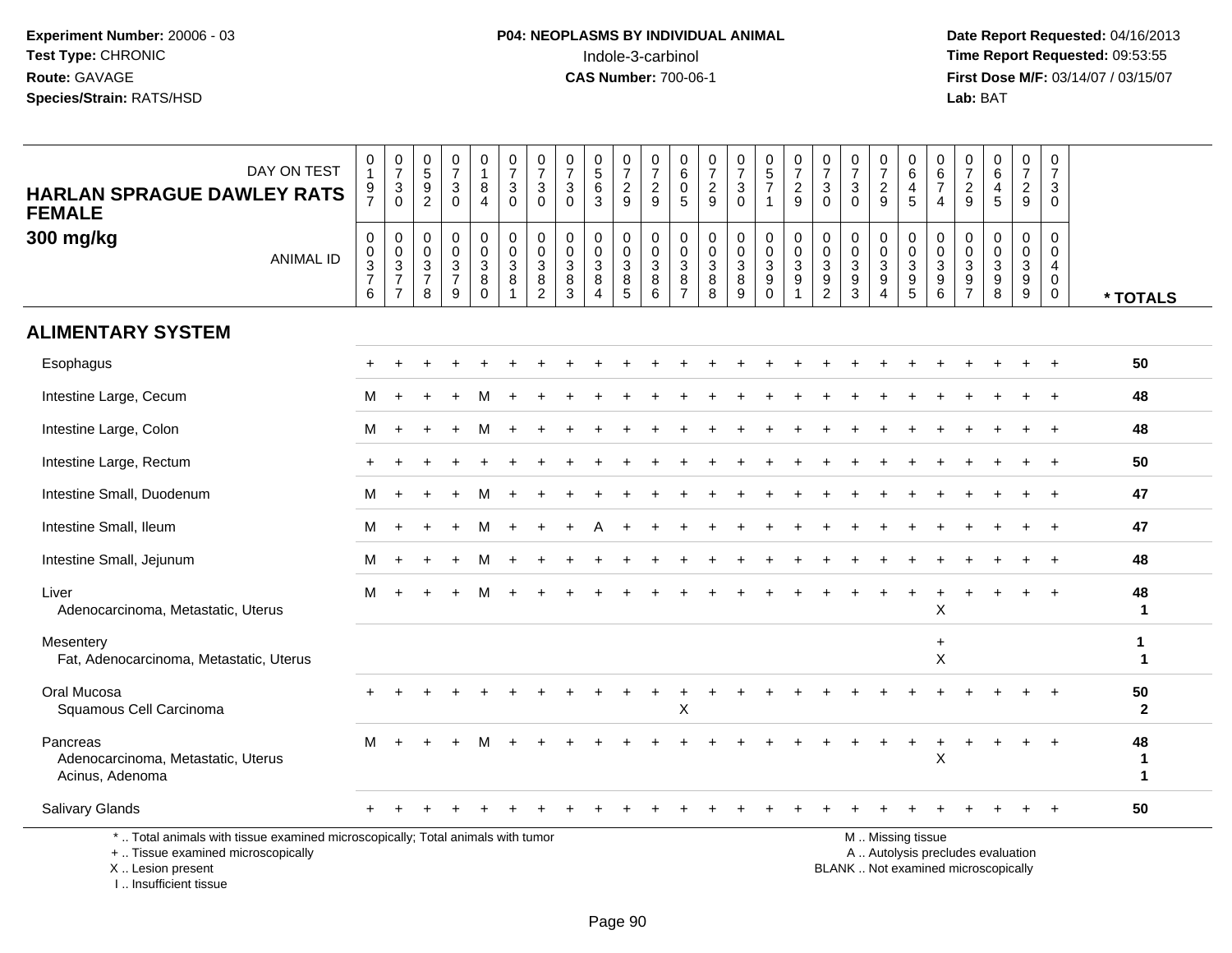**Date Report Requested:** 04/16/2013 **First Dose M/F:** 03/14/07 / 03/15/07<br>Lab: BAT

| DAY ON TEST<br><b>HARLAN SPRAGUE DAWLEY RATS</b><br><b>FEMALE</b>                                                                          | 0<br>$\mathbf{1}$<br>$\frac{9}{7}$     | $\frac{0}{7}$<br>$\frac{3}{0}$       | $\begin{array}{c} 0 \\ 5 \end{array}$<br>$\frac{9}{2}$ | $\frac{0}{7}$<br>$\frac{3}{0}$           | $\begin{smallmatrix}0\\1\end{smallmatrix}$<br>8<br>$\overline{4}$ | $\frac{0}{7}$<br>$\sqrt{3}$<br>$\Omega$                                 | $\frac{0}{7}$<br>3<br>$\mathbf{0}$                                 | $\frac{0}{7}$<br>$\ensuremath{\mathsf{3}}$<br>$\Omega$ | $\begin{smallmatrix}0\0\5\end{smallmatrix}$<br>$\,6$<br>$\overline{3}$ | $\frac{0}{7}$<br>$\frac{2}{9}$                                 | 0<br>$\overline{7}$<br>$\frac{2}{9}$           | 0<br>$\,6\,$<br>$\mathbf 0$<br>5                                   | $\frac{0}{7}$<br>$\frac{2}{9}$                 | $\frac{0}{7}$<br>$\frac{3}{0}$                                     | $\begin{matrix} 0 \\ 5 \end{matrix}$<br>$\overline{7}$<br>$\mathbf{1}$ | $\frac{0}{7}$<br>$\frac{2}{9}$                        | $\frac{0}{7}$<br>$\mathbf{3}$<br>$\mathbf{0}$                 | 0<br>$\overline{7}$<br>3<br>$\Omega$                                  | $\frac{0}{7}$<br>$\frac{2}{9}$                     | 0<br>$\,6\,$<br>$\begin{array}{c} 4 \\ 5 \end{array}$        | $\begin{array}{c} 0 \\ 6 \end{array}$<br>$\overline{7}$<br>$\overline{4}$ | 0<br>$\overline{7}$<br>$\frac{2}{9}$                  | 0<br>$\,6\,$<br>$\overline{4}$<br>5                  | $\frac{0}{7}$<br>$\frac{2}{9}$                               | 0<br>$\overline{7}$<br>$\mathbf{3}$<br>$\Omega$     |                    |
|--------------------------------------------------------------------------------------------------------------------------------------------|----------------------------------------|--------------------------------------|--------------------------------------------------------|------------------------------------------|-------------------------------------------------------------------|-------------------------------------------------------------------------|--------------------------------------------------------------------|--------------------------------------------------------|------------------------------------------------------------------------|----------------------------------------------------------------|------------------------------------------------|--------------------------------------------------------------------|------------------------------------------------|--------------------------------------------------------------------|------------------------------------------------------------------------|-------------------------------------------------------|---------------------------------------------------------------|-----------------------------------------------------------------------|----------------------------------------------------|--------------------------------------------------------------|---------------------------------------------------------------------------|-------------------------------------------------------|------------------------------------------------------|--------------------------------------------------------------|-----------------------------------------------------|--------------------|
| 300 mg/kg<br><b>ANIMAL ID</b>                                                                                                              | $\mathbf 0$<br>0<br>$\frac{3}{7}$<br>6 | 0<br>$\frac{0}{3}$<br>$\overline{7}$ | 0<br>$\pmb{0}$<br>$\frac{3}{7}$<br>8                   | $_{\rm 0}^{\rm 0}$<br>$\frac{3}{7}$<br>9 | $\pmb{0}$<br>$\mathbf 0$<br>$\sqrt{3}$<br>$\bf 8$<br>$\mathbf 0$  | $\pmb{0}$<br>$\mathbf 0$<br>$\overline{3}$<br>$\,8\,$<br>$\overline{1}$ | $\pmb{0}$<br>$\mathbf 0$<br>$\sqrt{3}$<br>$\bf8$<br>$\overline{c}$ | $\pmb{0}$<br>$\mathbf 0$<br>$\sqrt{3}$<br>8<br>3       | 0<br>$\mathsf{O}\xspace$<br>$\sqrt{3}$<br>8<br>$\boldsymbol{\Lambda}$  | 0<br>$\mathbf 0$<br>$\sqrt{3}$<br>$\overline{8}$<br>$\sqrt{5}$ | 0<br>$\mathbf 0$<br>$\sqrt{3}$<br>$\,8\,$<br>6 | 0<br>$\mathsf{O}\xspace$<br>$\sqrt{3}$<br>$\, 8$<br>$\overline{7}$ | $\pmb{0}$<br>$\mathbf 0$<br>$\frac{3}{8}$<br>8 | $\pmb{0}$<br>$\mathsf{O}$<br>$\overline{3}$<br>$\overline{8}$<br>9 | 0<br>$\mathbf 0$<br>$\overline{3}$<br>$\overline{9}$<br>$\mathbf 0$    | $_{\rm 0}^{\rm 0}$<br>$\frac{3}{9}$<br>$\overline{1}$ | $\pmb{0}$<br>$\mathbf 0$<br>$\sqrt{3}$<br>9<br>$\overline{c}$ | $\mathbf 0$<br>$\mathbf 0$<br>$\ensuremath{\mathsf{3}}$<br>$9\,$<br>3 | 0<br>$\mathbf 0$<br>$\mathbf{3}$<br>$\overline{9}$ | $\pmb{0}$<br>$\begin{array}{c} 0 \\ 3 \\ 9 \\ 5 \end{array}$ | 0<br>$\mathbf 0$<br>$\overline{3}$<br>$\overline{9}$<br>$\,6\,$           | 0<br>$\mathbf 0$<br>$\sqrt{3}$<br>9<br>$\overline{7}$ | $\mathbf 0$<br>$\mathbf 0$<br>$\mathbf{3}$<br>9<br>8 | 0<br>$\overline{0}$<br>$\mathbf{3}$<br>$\boldsymbol{9}$<br>9 | $\mathbf 0$<br>0<br>4<br>$\mathbf 0$<br>$\mathbf 0$ | * TOTALS           |
| Stomach, Forestomach<br>Adenocarcinoma, Metastatic, Uterus<br>Squamous Cell Carcinoma                                                      |                                        |                                      |                                                        |                                          |                                                                   |                                                                         |                                                                    |                                                        |                                                                        |                                                                |                                                |                                                                    |                                                |                                                                    |                                                                        |                                                       |                                                               |                                                                       |                                                    | $\ddot{}$                                                    | X                                                                         |                                                       |                                                      |                                                              | $\ddot{}$                                           | 49<br>-1<br>1      |
| Stomach, Glandular<br>Adenocarcinoma, Metastatic, Uterus                                                                                   |                                        |                                      |                                                        |                                          |                                                                   |                                                                         |                                                                    |                                                        |                                                                        |                                                                |                                                |                                                                    |                                                |                                                                    |                                                                        |                                                       |                                                               |                                                                       |                                                    |                                                              | X                                                                         |                                                       |                                                      |                                                              |                                                     | 49<br>$\mathbf 1$  |
| Tongue                                                                                                                                     |                                        |                                      |                                                        |                                          |                                                                   |                                                                         |                                                                    |                                                        |                                                                        |                                                                |                                                |                                                                    |                                                |                                                                    |                                                                        |                                                       |                                                               |                                                                       | $\ddot{}$                                          |                                                              |                                                                           |                                                       |                                                      |                                                              |                                                     | $\mathbf{1}$       |
| <b>CARDIOVASCULAR SYSTEM</b>                                                                                                               |                                        |                                      |                                                        |                                          |                                                                   |                                                                         |                                                                    |                                                        |                                                                        |                                                                |                                                |                                                                    |                                                |                                                                    |                                                                        |                                                       |                                                               |                                                                       |                                                    |                                                              |                                                                           |                                                       |                                                      |                                                              |                                                     |                    |
| <b>Blood Vessel</b>                                                                                                                        |                                        |                                      |                                                        |                                          |                                                                   |                                                                         |                                                                    |                                                        |                                                                        |                                                                |                                                |                                                                    |                                                |                                                                    |                                                                        |                                                       |                                                               |                                                                       |                                                    |                                                              |                                                                           |                                                       |                                                      |                                                              |                                                     | 50                 |
| Heart                                                                                                                                      |                                        |                                      |                                                        |                                          |                                                                   |                                                                         |                                                                    |                                                        |                                                                        |                                                                |                                                |                                                                    |                                                |                                                                    |                                                                        |                                                       |                                                               |                                                                       |                                                    |                                                              |                                                                           |                                                       |                                                      |                                                              |                                                     | 49                 |
| <b>ENDOCRINE SYSTEM</b>                                                                                                                    |                                        |                                      |                                                        |                                          |                                                                   |                                                                         |                                                                    |                                                        |                                                                        |                                                                |                                                |                                                                    |                                                |                                                                    |                                                                        |                                                       |                                                               |                                                                       |                                                    |                                                              |                                                                           |                                                       |                                                      |                                                              |                                                     |                    |
| <b>Adrenal Cortex</b><br>Adenocarcinoma, Metastatic, Uterus                                                                                | М                                      |                                      |                                                        |                                          |                                                                   |                                                                         |                                                                    |                                                        |                                                                        |                                                                |                                                |                                                                    |                                                |                                                                    |                                                                        |                                                       |                                                               |                                                                       |                                                    |                                                              | X                                                                         |                                                       |                                                      |                                                              |                                                     | 48<br>$\mathbf{1}$ |
| Adrenal Medulla                                                                                                                            | м                                      |                                      |                                                        |                                          |                                                                   |                                                                         |                                                                    |                                                        |                                                                        |                                                                |                                                |                                                                    |                                                |                                                                    |                                                                        |                                                       |                                                               |                                                                       |                                                    |                                                              |                                                                           |                                                       |                                                      |                                                              |                                                     | 48                 |
| Islets, Pancreatic                                                                                                                         |                                        |                                      |                                                        |                                          |                                                                   |                                                                         |                                                                    |                                                        |                                                                        |                                                                |                                                |                                                                    |                                                |                                                                    |                                                                        |                                                       |                                                               |                                                                       |                                                    |                                                              |                                                                           |                                                       |                                                      |                                                              |                                                     | 50                 |
| Parathyroid Gland                                                                                                                          |                                        |                                      |                                                        |                                          |                                                                   |                                                                         |                                                                    |                                                        |                                                                        |                                                                |                                                |                                                                    |                                                |                                                                    |                                                                        |                                                       |                                                               |                                                                       |                                                    |                                                              |                                                                           |                                                       |                                                      |                                                              |                                                     | 49                 |
| <b>Pituitary Gland</b><br>Pars Distalis, Adenoma                                                                                           |                                        |                                      |                                                        |                                          |                                                                   |                                                                         |                                                                    |                                                        |                                                                        |                                                                |                                                |                                                                    |                                                |                                                                    | X                                                                      |                                                       |                                                               | X                                                                     |                                                    |                                                              |                                                                           |                                                       |                                                      |                                                              |                                                     | 49<br>8            |
| <b>Thyroid Gland</b>                                                                                                                       |                                        |                                      |                                                        |                                          |                                                                   |                                                                         |                                                                    |                                                        |                                                                        |                                                                |                                                |                                                                    |                                                |                                                                    |                                                                        |                                                       |                                                               |                                                                       |                                                    |                                                              |                                                                           |                                                       |                                                      |                                                              | $\div$                                              | 47                 |
| *  Total animals with tissue examined microscopically; Total animals with tumor<br>+  Tissue examined microscopically<br>X  Lesion present |                                        |                                      |                                                        |                                          |                                                                   |                                                                         |                                                                    |                                                        |                                                                        |                                                                |                                                |                                                                    |                                                |                                                                    |                                                                        |                                                       |                                                               | BLANK  Not examined microscopically                                   |                                                    | M  Missing tissue<br>A  Autolysis precludes evaluation       |                                                                           |                                                       |                                                      |                                                              |                                                     |                    |

I .. Insufficient tissue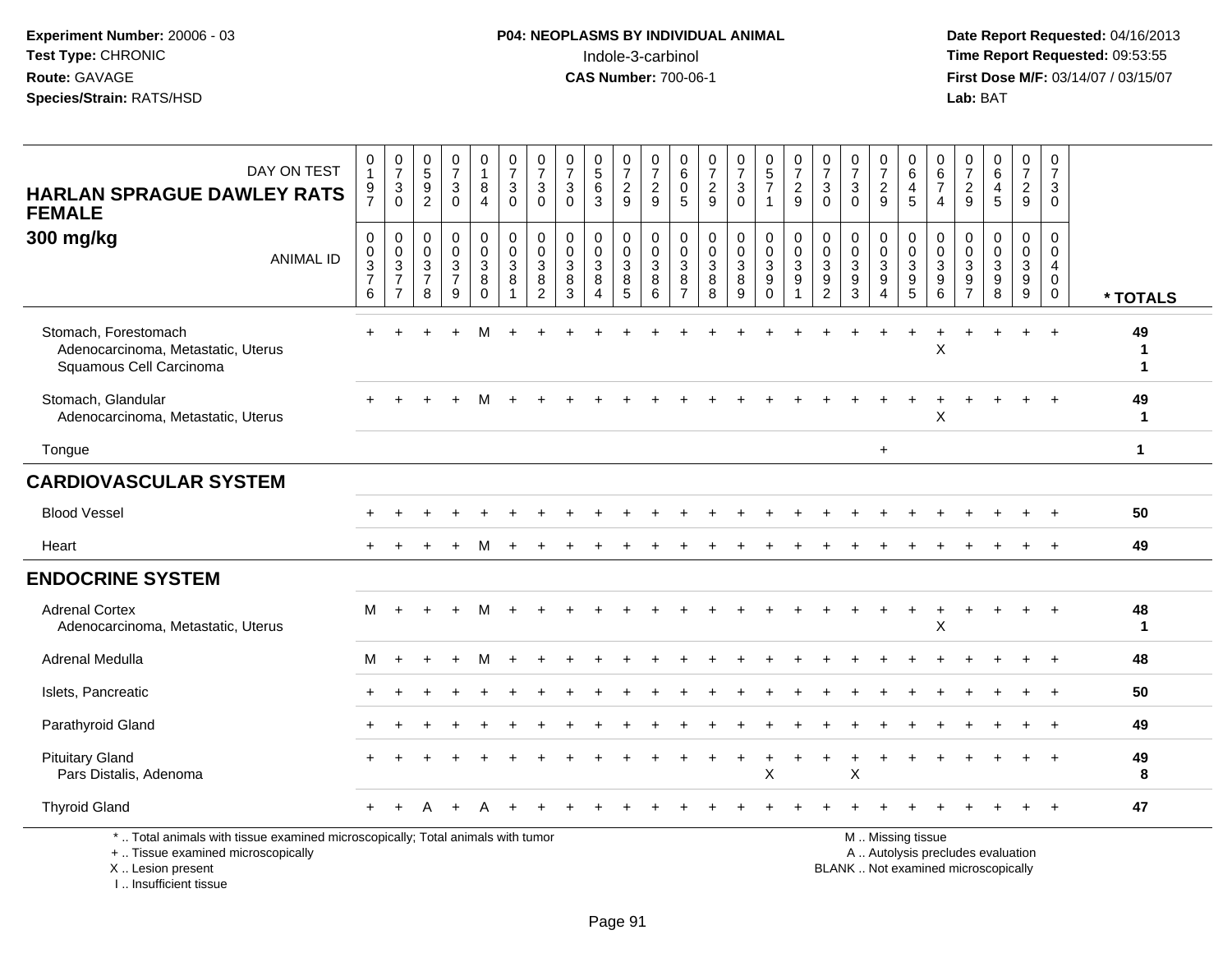**Date Report Requested:** 04/16/2013 **First Dose M/F:** 03/14/07 / 03/15/07<br>**Lab:** BAT

| DAY ON TEST<br><b>HARLAN SPRAGUE DAWLEY RATS</b><br><b>FEMALE</b>                               | 0<br>$\overline{1}$<br>$\frac{9}{7}$                 | $\frac{0}{7}$<br>$\ensuremath{\mathsf{3}}$<br>$\mathbf 0$ | $\begin{array}{c} 0 \\ 5 \end{array}$<br>$\boldsymbol{9}$<br>$\overline{2}$ | $\frac{0}{7}$<br>$\mathbf{3}$<br>$\mathbf 0$                                 | $\begin{smallmatrix}0\1\end{smallmatrix}$<br>8<br>$\overline{4}$ | $\frac{0}{7}$<br>$\mathbf{3}$<br>$\mathbf 0$ | $\frac{0}{7}$<br>$\sqrt{3}$<br>$\pmb{0}$    | $\frac{0}{7}$<br>3<br>$\mathbf 0$ | $\begin{array}{c} 0 \\ 5 \end{array}$<br>$\,6\,$<br>3 | $\frac{0}{7}$<br>$\overline{a}$<br>9         | $\frac{0}{7}$<br>$\overline{c}$<br>9                     | 0<br>$6\phantom{a}$<br>$\mathbf 0$<br>$\overline{5}$                | 0<br>$\overline{7}$<br>$\boldsymbol{2}$<br>$\overline{9}$ | $\frac{0}{7}$<br>$\sqrt{3}$<br>$\mathbf 0$         | $\begin{array}{c} 0 \\ 5 \\ 7 \end{array}$<br>$\mathbf{1}$ | 0<br>$\overline{7}$<br>$\overline{a}$<br>$\overline{9}$ | $\frac{0}{7}$<br>$\sqrt{3}$<br>$\mathbf 0$      | $\frac{0}{7}$<br>$\ensuremath{\mathsf{3}}$<br>$\mathbf 0$      | $\frac{0}{7}$<br>$\overline{c}$<br>$\overline{9}$                                   | 0<br>$6\phantom{a}$<br>$\overline{4}$<br>$5\phantom{.0}$                               | 0<br>$6\phantom{a}$<br>$\overline{7}$<br>$\overline{4}$ | 0<br>$\overline{7}$<br>$\boldsymbol{2}$<br>$\overline{9}$ | 0<br>$6\overline{6}$<br>$\overline{4}$<br>5                                                                     | $\frac{0}{7}$<br>$\overline{a}$<br>9 | 0<br>$\overline{7}$<br>3<br>$\mathbf 0$                          |                                  |
|-------------------------------------------------------------------------------------------------|------------------------------------------------------|-----------------------------------------------------------|-----------------------------------------------------------------------------|------------------------------------------------------------------------------|------------------------------------------------------------------|----------------------------------------------|---------------------------------------------|-----------------------------------|-------------------------------------------------------|----------------------------------------------|----------------------------------------------------------|---------------------------------------------------------------------|-----------------------------------------------------------|----------------------------------------------------|------------------------------------------------------------|---------------------------------------------------------|-------------------------------------------------|----------------------------------------------------------------|-------------------------------------------------------------------------------------|----------------------------------------------------------------------------------------|---------------------------------------------------------|-----------------------------------------------------------|-----------------------------------------------------------------------------------------------------------------|--------------------------------------|------------------------------------------------------------------|----------------------------------|
| 300 mg/kg<br><b>ANIMAL ID</b>                                                                   | 0<br>$\begin{array}{c} 0 \\ 3 \\ 7 \end{array}$<br>6 | 0<br>$\mathbf 0$<br>$\frac{3}{7}$<br>$\overline{7}$       | 0<br>$\mathbf 0$<br>3<br>$\overline{7}$<br>8                                | $\pmb{0}$<br>$\mathbf 0$<br>$\ensuremath{\mathsf{3}}$<br>$\overline{7}$<br>9 | $\boldsymbol{0}$<br>$\mathbf 0$<br>$\mathbf{3}$<br>8<br>$\Omega$ | 0<br>$\mathsf{O}\xspace$<br>$\sqrt{3}$<br>8  | $\mathbf 0$<br>$\mathbf 0$<br>$\frac{3}{8}$ | 0<br>$\Omega$<br>3<br>8<br>3      | 0<br>$\mathbf 0$<br>$\sqrt{3}$<br>8<br>$\overline{4}$ | 0<br>$\mathbf 0$<br>3<br>8<br>$\overline{5}$ | 0<br>$\mathsf{O}\xspace$<br>$\overline{3}$<br>$_{6}^{8}$ | 0<br>$\boldsymbol{0}$<br>$\ensuremath{\mathsf{3}}$<br>$\frac{8}{7}$ | 0<br>$\mathbf 0$<br>$\sqrt{3}$<br>$_{8}^8$                | $\pmb{0}$<br>$\pmb{0}$<br>$\sqrt{3}$<br>8<br>$9\,$ | 0<br>$\mathbf 0$<br>$\mathbf{3}$<br>9<br>$\mathbf 0$       | 0<br>$\mathbf 0$<br>$\sqrt{3}$<br>9<br>$\overline{1}$   | 0<br>$\mathbf 0$<br>$\sqrt{3}$<br>$\frac{9}{2}$ | 0<br>$\mathbf 0$<br>$\ensuremath{\mathsf{3}}$<br>$\frac{9}{3}$ | 0<br>$\mathbf 0$<br>$\ensuremath{\mathsf{3}}$<br>$\boldsymbol{9}$<br>$\overline{4}$ | 0<br>$\mathbf 0$<br>$\ensuremath{\mathsf{3}}$<br>$\begin{array}{c} 9 \\ 5 \end{array}$ | 0<br>$\mathbf 0$<br>3<br>9<br>6                         | 0<br>$\mathbf 0$<br>3<br>9<br>$\overline{7}$              | $\mathbf 0$<br>$\mathbf 0$<br>$\mathbf{3}$<br>9<br>8                                                            | 0<br>$\mathbf 0$<br>3<br>$^9_9$      | 0<br>$\mathbf 0$<br>$\overline{4}$<br>$\mathbf 0$<br>$\mathbf 0$ | * TOTALS                         |
| C-cell, Adenoma<br>C-cell, Carcinoma                                                            |                                                      |                                                           |                                                                             |                                                                              |                                                                  |                                              |                                             |                                   |                                                       |                                              |                                                          | X                                                                   |                                                           | X                                                  |                                                            | X                                                       |                                                 |                                                                | X                                                                                   |                                                                                        |                                                         |                                                           |                                                                                                                 |                                      |                                                                  | 10<br>$\mathbf 1$                |
| <b>GENERAL BODY SYSTEM</b>                                                                      |                                                      |                                                           |                                                                             |                                                                              |                                                                  |                                              |                                             |                                   |                                                       |                                              |                                                          |                                                                     |                                                           |                                                    |                                                            |                                                         |                                                 |                                                                |                                                                                     |                                                                                        |                                                         |                                                           |                                                                                                                 |                                      |                                                                  |                                  |
| <b>NONE</b>                                                                                     |                                                      |                                                           |                                                                             |                                                                              |                                                                  |                                              |                                             |                                   |                                                       |                                              |                                                          |                                                                     |                                                           |                                                    |                                                            |                                                         |                                                 |                                                                |                                                                                     |                                                                                        |                                                         |                                                           |                                                                                                                 |                                      |                                                                  |                                  |
| <b>GENITAL SYSTEM</b>                                                                           |                                                      |                                                           |                                                                             |                                                                              |                                                                  |                                              |                                             |                                   |                                                       |                                              |                                                          |                                                                     |                                                           |                                                    |                                                            |                                                         |                                                 |                                                                |                                                                                     |                                                                                        |                                                         |                                                           |                                                                                                                 |                                      |                                                                  |                                  |
| <b>Clitoral Gland</b>                                                                           |                                                      |                                                           |                                                                             |                                                                              |                                                                  |                                              |                                             |                                   |                                                       |                                              |                                                          |                                                                     |                                                           |                                                    |                                                            |                                                         |                                                 |                                                                |                                                                                     |                                                                                        |                                                         |                                                           |                                                                                                                 |                                      | $\div$                                                           | 50                               |
| Ovary                                                                                           |                                                      |                                                           |                                                                             |                                                                              | м                                                                |                                              |                                             |                                   |                                                       |                                              |                                                          |                                                                     |                                                           |                                                    |                                                            |                                                         |                                                 |                                                                |                                                                                     |                                                                                        |                                                         |                                                           |                                                                                                                 |                                      | $\overline{+}$                                                   | 49                               |
| <b>Uterus</b><br>Adenocarcinoma<br>Adenocarcinoma, Multiple<br>Polyp Stromal<br>Sarcoma Stromal |                                                      |                                                           |                                                                             |                                                                              |                                                                  |                                              |                                             | $\boldsymbol{\mathsf{X}}$         |                                                       |                                              |                                                          |                                                                     | X                                                         |                                                    |                                                            |                                                         | $\boldsymbol{\mathsf{X}}$                       |                                                                |                                                                                     |                                                                                        | $\mathsf X$                                             |                                                           | X                                                                                                               |                                      | $\ddot{}$<br>$X$ $X$                                             | 50<br>3<br>1<br>9<br>1           |
| Vagina<br>Sarcoma Stromal, Metastatic, Uterus<br>Schwannoma Malignant                           |                                                      |                                                           |                                                                             |                                                                              |                                                                  |                                              |                                             |                                   |                                                       |                                              |                                                          |                                                                     |                                                           |                                                    |                                                            |                                                         |                                                 |                                                                |                                                                                     |                                                                                        |                                                         |                                                           |                                                                                                                 |                                      |                                                                  | $\mathbf 2$<br>$\mathbf{1}$<br>1 |
| <b>HEMATOPOIETIC SYSTEM</b>                                                                     |                                                      |                                                           |                                                                             |                                                                              |                                                                  |                                              |                                             |                                   |                                                       |                                              |                                                          |                                                                     |                                                           |                                                    |                                                            |                                                         |                                                 |                                                                |                                                                                     |                                                                                        |                                                         |                                                           |                                                                                                                 |                                      |                                                                  |                                  |
| <b>Bone Marrow</b>                                                                              |                                                      |                                                           |                                                                             |                                                                              |                                                                  |                                              |                                             |                                   |                                                       |                                              |                                                          |                                                                     |                                                           |                                                    |                                                            |                                                         |                                                 |                                                                |                                                                                     |                                                                                        |                                                         |                                                           |                                                                                                                 |                                      | $+$                                                              | 50                               |
| Lymph Node<br>Renal, Adenocarcinoma, Metastatic, Uterus                                         |                                                      |                                                           |                                                                             |                                                                              |                                                                  |                                              |                                             |                                   |                                                       |                                              |                                                          |                                                                     |                                                           |                                                    |                                                            |                                                         |                                                 |                                                                |                                                                                     |                                                                                        |                                                         |                                                           |                                                                                                                 |                                      |                                                                  | 3<br>$\mathbf 1$                 |
| *  Total animals with tissue examined microscopically; Total animals with tumor                 |                                                      |                                                           |                                                                             |                                                                              |                                                                  |                                              |                                             |                                   |                                                       |                                              |                                                          |                                                                     |                                                           |                                                    |                                                            |                                                         |                                                 |                                                                |                                                                                     | M  Missing tissue                                                                      |                                                         |                                                           | the contract of the contract of the contract of the contract of the contract of the contract of the contract of |                                      |                                                                  |                                  |

+ .. Tissue examined microscopically

X .. Lesion present

I .. Insufficient tissue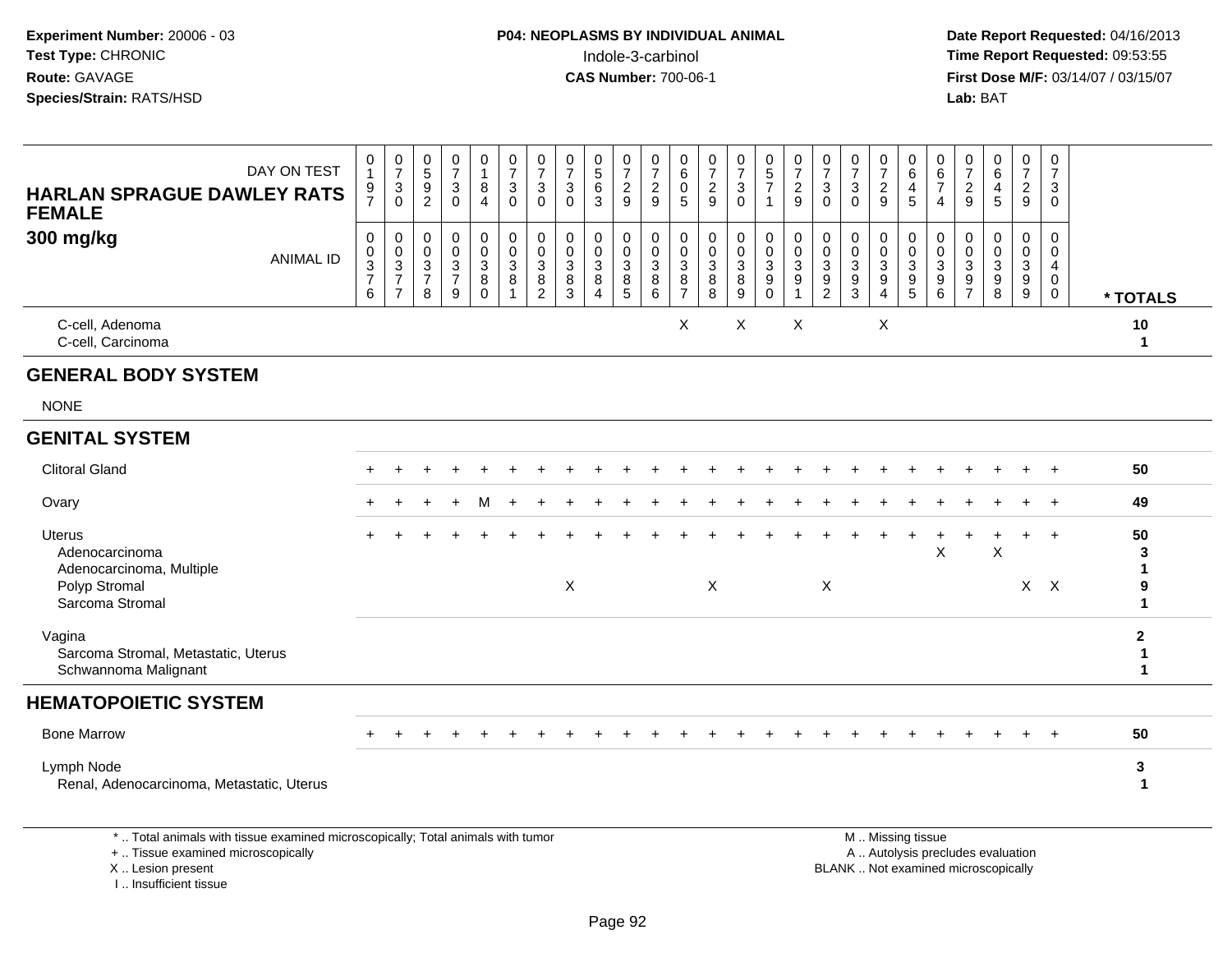**Date Report Requested:** 04/16/2013 **First Dose M/F:** 03/14/07 / 03/15/07<br>Lab: BAT **Lab:** BAT

| DAY ON TEST<br><b>HARLAN SPRAGUE DAWLEY RATS</b><br><b>FEMALE</b>                                                                          | 0<br>$\mathbf{1}$<br>$\frac{9}{7}$             | $\frac{0}{7}$<br>3<br>$\Omega$                                  | $\begin{array}{c} 0 \\ 5 \end{array}$<br>$\frac{9}{2}$ | $\frac{0}{7}$<br>$\mathbf{3}$<br>$\mathbf 0$              | 0<br>$\mathbf{1}$<br>8<br>$\overline{4}$ | $\frac{0}{7}$<br>$\sqrt{3}$<br>$\Omega$                   | $\frac{0}{7}$<br>3<br>$\mathbf{0}$                      | 0<br>$\overline{7}$<br>3<br>$\Omega$                      | $\begin{smallmatrix}0\0\5\end{smallmatrix}$<br>$\,6\,$<br>3 | $\frac{0}{7}$<br>$\frac{2}{9}$       | $\frac{0}{7}$<br>$\frac{2}{9}$                 | $\begin{array}{c} 0 \\ 6 \end{array}$<br>$\mathbf 0$<br>5                     | $\frac{0}{7}$<br>$\sqrt{2}$<br>9                     | $\frac{0}{7}$<br>3<br>$\Omega$            | $\begin{array}{c} 0 \\ 5 \end{array}$<br>$\boldsymbol{7}$<br>$\mathbf{1}$ | $\begin{array}{c} 0 \\ 7 \end{array}$<br>$\overline{c}$<br>9 | 0<br>$\overline{7}$<br>$\mathbf{3}$<br>$\Omega$ | $\frac{0}{7}$<br>$\ensuremath{\mathsf{3}}$<br>$\Omega$    | 0<br>$\overline{7}$<br>$\frac{2}{9}$ | 0<br>$\,6\,$<br>$\overline{4}$<br>5                                                           | 0<br>$\,6\,$<br>$\overline{7}$<br>$\overline{4}$ | 0<br>$\overline{7}$<br>$\overline{a}$<br>9                                | $_{6}^{\rm 0}$<br>$\frac{4}{5}$                         | $\mathbf 0$<br>$\overline{7}$<br>$\frac{2}{9}$            | 0<br>$\overline{7}$<br>3<br>$\Omega$                                       |                              |
|--------------------------------------------------------------------------------------------------------------------------------------------|------------------------------------------------|-----------------------------------------------------------------|--------------------------------------------------------|-----------------------------------------------------------|------------------------------------------|-----------------------------------------------------------|---------------------------------------------------------|-----------------------------------------------------------|-------------------------------------------------------------|--------------------------------------|------------------------------------------------|-------------------------------------------------------------------------------|------------------------------------------------------|-------------------------------------------|---------------------------------------------------------------------------|--------------------------------------------------------------|-------------------------------------------------|-----------------------------------------------------------|--------------------------------------|-----------------------------------------------------------------------------------------------|--------------------------------------------------|---------------------------------------------------------------------------|---------------------------------------------------------|-----------------------------------------------------------|----------------------------------------------------------------------------|------------------------------|
| 300 mg/kg<br><b>ANIMAL ID</b>                                                                                                              | $\pmb{0}$<br>$\mathbf 0$<br>$\frac{3}{7}$<br>6 | $\mathbf 0$<br>$\mathbf 0$<br>$\sqrt{3}$<br>$\overline{7}$<br>7 | 0<br>0<br>$\frac{3}{7}$<br>8                           | 0<br>$\mathsf 0$<br>$\overline{3}$<br>$\overline{7}$<br>9 | 0<br>$\mathbf 0$<br>3<br>8<br>$\Omega$   | $\pmb{0}$<br>$\pmb{0}$<br>$\overline{3}$<br>$\,8\,$<br>-1 | 0<br>$\mathbf 0$<br>$\mathbf{3}$<br>8<br>$\overline{c}$ | $\mathbf 0$<br>$\mathbf 0$<br>$\mathbf{3}$<br>$\, 8$<br>3 | 0<br>$\mathbf 0$<br>3<br>8                                  | 0<br>0<br>$\sqrt{3}$<br>$\,8\,$<br>5 | 0<br>$\mathsf 0$<br>$\sqrt{3}$<br>$\,8\,$<br>6 | $\mathbf 0$<br>$\mathbf 0$<br>$\mathsf 3$<br>$\overline{8}$<br>$\overline{7}$ | $\mathbf 0$<br>$\mathbf 0$<br>$\mathbf{3}$<br>8<br>8 | $\mathbf 0$<br>$\mathbf 0$<br>3<br>8<br>9 | 0<br>$\mathsf{O}\xspace$<br>$\frac{3}{9}$<br>$\Omega$                     | $\pmb{0}$<br>$\mathbf 0$<br>$\mathbf{3}$<br>9                | 0<br>0<br>3<br>$\boldsymbol{9}$<br>2            | 0<br>$\mathbf 0$<br>$\overline{3}$<br>$\overline{9}$<br>3 | 0<br>$\mathbf 0$<br>3<br>$9\,$<br>Δ  | 0<br>$\boldsymbol{0}$<br>$\mathbf{3}$<br>9<br>5                                               | 0<br>$\mathbf 0$<br>3<br>$\boldsymbol{9}$<br>6   | 0<br>0<br>$\ensuremath{\mathsf{3}}$<br>$\boldsymbol{9}$<br>$\overline{7}$ | 0<br>$\pmb{0}$<br>$\overline{3}$<br>$\overline{9}$<br>8 | 0<br>$\mathbf 0$<br>$\mathbf{3}$<br>$\boldsymbol{9}$<br>9 | $\mathbf 0$<br>$\mathbf 0$<br>$\overline{4}$<br>$\mathbf 0$<br>$\mathbf 0$ | * TOTALS                     |
| Lymph Node, Mandibular                                                                                                                     |                                                |                                                                 |                                                        |                                                           |                                          |                                                           |                                                         |                                                           |                                                             |                                      |                                                |                                                                               |                                                      |                                           |                                                                           |                                                              |                                                 |                                                           |                                      |                                                                                               |                                                  |                                                                           |                                                         |                                                           | $+$                                                                        | 50                           |
| Lymph Node, Mesenteric<br>Adenocarcinoma, Metastatic, Uterus<br>Lymphoma Malignant                                                         | М                                              |                                                                 |                                                        |                                                           |                                          |                                                           |                                                         |                                                           |                                                             |                                      |                                                |                                                                               |                                                      |                                           |                                                                           |                                                              |                                                 |                                                           |                                      |                                                                                               | X                                                |                                                                           |                                                         |                                                           | $\div$                                                                     | 48<br>1<br>1                 |
| Spleen                                                                                                                                     | м                                              | $\ddot{}$                                                       |                                                        |                                                           | м                                        |                                                           |                                                         |                                                           |                                                             |                                      |                                                |                                                                               |                                                      |                                           |                                                                           |                                                              |                                                 |                                                           |                                      |                                                                                               |                                                  |                                                                           |                                                         |                                                           |                                                                            | 48                           |
| Thymus<br>Adenocarcinoma, Metastatic, Uterus                                                                                               |                                                |                                                                 |                                                        |                                                           |                                          |                                                           |                                                         |                                                           |                                                             |                                      |                                                |                                                                               |                                                      |                                           |                                                                           |                                                              |                                                 |                                                           |                                      |                                                                                               | X                                                |                                                                           |                                                         |                                                           |                                                                            | 50<br>1                      |
| <b>INTEGUMENTARY SYSTEM</b>                                                                                                                |                                                |                                                                 |                                                        |                                                           |                                          |                                                           |                                                         |                                                           |                                                             |                                      |                                                |                                                                               |                                                      |                                           |                                                                           |                                                              |                                                 |                                                           |                                      |                                                                                               |                                                  |                                                                           |                                                         |                                                           |                                                                            |                              |
| <b>Mammary Gland</b><br>Adenoma<br>Fibroadenoma<br>Fibroadenoma, Multiple                                                                  |                                                |                                                                 |                                                        |                                                           |                                          | X                                                         | X                                                       | X                                                         |                                                             | X                                    |                                                |                                                                               | X                                                    |                                           |                                                                           |                                                              | $X$ $X$                                         |                                                           |                                      | X X X                                                                                         |                                                  |                                                                           | $X$ $X$                                                 |                                                           |                                                                            | 50<br>$\mathbf 2$<br>17<br>6 |
| Skin<br>Fibrosarcoma<br>Subcutaneous Tissue, Fibroma<br>Subcutaneous Tissue, Sarcoma                                                       |                                                | $\boldsymbol{\mathsf{X}}$                                       |                                                        |                                                           |                                          |                                                           |                                                         | $\mathsf{X}$                                              |                                                             |                                      |                                                |                                                                               |                                                      |                                           |                                                                           | $\sf X$                                                      |                                                 |                                                           |                                      |                                                                                               |                                                  |                                                                           |                                                         |                                                           |                                                                            | 50                           |
| <b>MUSCULOSKELETAL SYSTEM</b>                                                                                                              |                                                |                                                                 |                                                        |                                                           |                                          |                                                           |                                                         |                                                           |                                                             |                                      |                                                |                                                                               |                                                      |                                           |                                                                           |                                                              |                                                 |                                                           |                                      |                                                                                               |                                                  |                                                                           |                                                         |                                                           |                                                                            |                              |
| Bone<br>Cranium, Osteoma<br>Periosteum, Sarcoma                                                                                            |                                                |                                                                 |                                                        |                                                           |                                          |                                                           |                                                         |                                                           |                                                             |                                      |                                                |                                                                               |                                                      |                                           |                                                                           |                                                              |                                                 |                                                           |                                      |                                                                                               |                                                  |                                                                           |                                                         |                                                           |                                                                            | 50<br>1<br>$\mathbf 1$       |
| <b>Skeletal Muscle</b>                                                                                                                     |                                                |                                                                 |                                                        |                                                           |                                          |                                                           |                                                         |                                                           |                                                             |                                      |                                                |                                                                               |                                                      |                                           |                                                                           |                                                              |                                                 |                                                           |                                      |                                                                                               | $\ddot{}$                                        |                                                                           |                                                         |                                                           |                                                                            | $\mathbf{1}$                 |
| *  Total animals with tissue examined microscopically; Total animals with tumor<br>+  Tissue examined microscopically<br>X  Lesion present |                                                |                                                                 |                                                        |                                                           |                                          |                                                           |                                                         |                                                           |                                                             |                                      |                                                |                                                                               |                                                      |                                           |                                                                           |                                                              |                                                 |                                                           |                                      | M  Missing tissue<br>A  Autolysis precludes evaluation<br>BLANK  Not examined microscopically |                                                  |                                                                           |                                                         |                                                           |                                                                            |                              |

I .. Insufficient tissue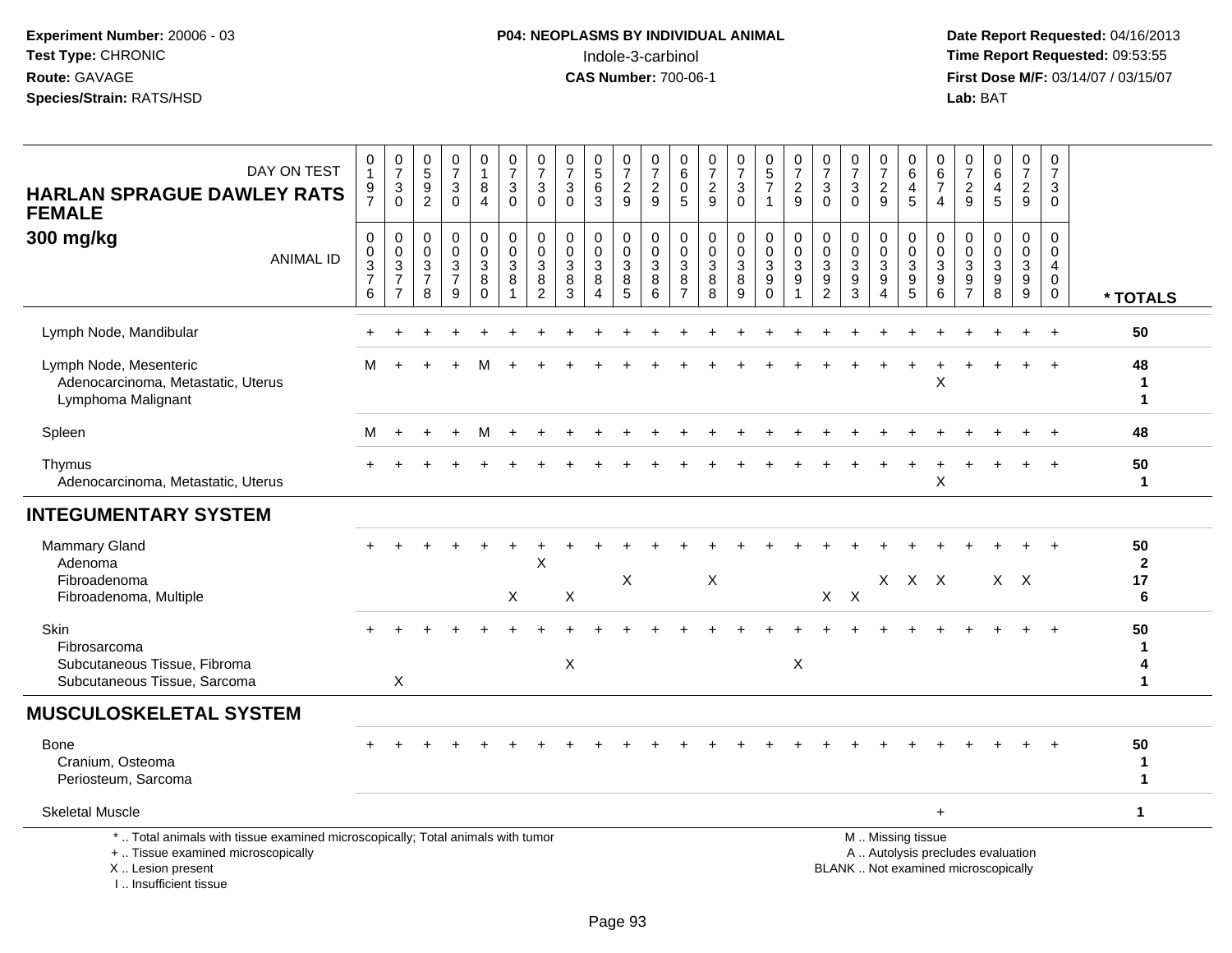**Date Report Requested:** 04/16/2013 **First Dose M/F:** 03/14/07 / 03/15/07<br>**Lab: BAT** 

| DAY ON TEST<br><b>HARLAN SPRAGUE DAWLEY RATS</b><br><b>FEMALE</b> | $\boldsymbol{0}$<br>$\mathbf{1}$<br>$\frac{9}{7}$ | $\begin{array}{c} 0 \\ 7 \\ 3 \end{array}$<br>$\mathbf 0$ | $\begin{array}{c} 0 \\ 5 \\ 9 \end{array}$<br>$\overline{2}$ | $\begin{array}{c} 0 \\ 7 \end{array}$<br>3<br>$\mathbf 0$        | $\pmb{0}$<br>$\mathbf{1}$<br>$\bf 8$<br>$\overline{4}$ | $\begin{smallmatrix}0\\7\end{smallmatrix}$<br>$\mathbf{3}$<br>$\mathbf 0$ | $\frac{0}{7}$<br>$\sqrt{3}$<br>$\mathbf 0$                         | $\frac{0}{7}$<br>$\sqrt{3}$<br>$\mathbf 0$           | $\begin{array}{c} 0 \\ 5 \\ 6 \end{array}$<br>$\mathbf{3}$        | $\frac{0}{7}$<br>$\overline{c}$<br>9          | $\begin{array}{c} 0 \\ 7 \\ 2 \end{array}$<br>9 | $\begin{smallmatrix}0\0\0\end{smallmatrix}$<br>$\sqrt{5}$ | 0729                                          | $\frac{0}{7}$<br>$\overline{3}$<br>$\Omega$    | $\begin{array}{c} 0 \\ 5 \\ 7 \end{array}$<br>1 | 0729                                         | $\frac{0}{7}$<br>$\overline{3}$<br>$\mathbf 0$                       | $\frac{0}{7}$<br>$\mathbf{3}$<br>$\mathbf 0$                           | $\frac{0}{7}$<br>$\overline{2}$<br>9                        | 0<br>$\begin{array}{c} 6 \\ 4 \end{array}$<br>$5\phantom{.0}$             | 0<br>$\frac{6}{7}$<br>$\overline{4}$                              | 0<br>$\overline{7}$<br>$\sqrt{2}$<br>9 | $_{6}^{\rm 0}$<br>$\overline{\mathbf{4}}$<br>5                 | $\frac{0}{7}$<br>$\overline{2}$<br>9                      | $\mathbf 0$<br>$\overline{7}$<br>$\mathsf 3$<br>$\mathbf 0$      |                    |
|-------------------------------------------------------------------|---------------------------------------------------|-----------------------------------------------------------|--------------------------------------------------------------|------------------------------------------------------------------|--------------------------------------------------------|---------------------------------------------------------------------------|--------------------------------------------------------------------|------------------------------------------------------|-------------------------------------------------------------------|-----------------------------------------------|-------------------------------------------------|-----------------------------------------------------------|-----------------------------------------------|------------------------------------------------|-------------------------------------------------|----------------------------------------------|----------------------------------------------------------------------|------------------------------------------------------------------------|-------------------------------------------------------------|---------------------------------------------------------------------------|-------------------------------------------------------------------|----------------------------------------|----------------------------------------------------------------|-----------------------------------------------------------|------------------------------------------------------------------|--------------------|
| 300 mg/kg<br><b>ANIMAL ID</b>                                     | $\pmb{0}$<br>$\pmb{0}$<br>$\frac{3}{7}$<br>6      | $\pmb{0}$<br>$\frac{0}{3}$<br>$\overline{7}$              | 0<br>$\mathbf 0$<br>$\mathbf{3}$<br>$\overline{7}$<br>8      | $\mathbf 0$<br>$\mathbf 0$<br>$\mathbf 3$<br>$\overline{7}$<br>9 | $\pmb{0}$<br>$\pmb{0}$<br>$\frac{3}{8}$<br>$\Omega$    | $\boldsymbol{0}$<br>$\mathbf 0$<br>$\mathsf 3$<br>8                       | $\pmb{0}$<br>$\pmb{0}$<br>$\mathbf{3}$<br>$\, 8$<br>$\overline{2}$ | $\mathbf 0$<br>$\mathbf 0$<br>$\mathbf{3}$<br>8<br>3 | $\mathbf 0$<br>$\mathbf 0$<br>$\mathbf{3}$<br>8<br>$\overline{4}$ | 0<br>0<br>$\mathbf{3}$<br>8<br>$\overline{5}$ | $\pmb{0}$<br>$\frac{0}{3}$<br>6                 | 0<br>$\mathbf 0$<br>$\frac{3}{8}$                         | $\mathbf 0$<br>$\pmb{0}$<br>$_{\rm 8}^3$<br>8 | $\pmb{0}$<br>$\mathbf 0$<br>$\frac{3}{8}$<br>9 | 0<br>0<br>3<br>$\boldsymbol{9}$<br>$\Omega$     | $\pmb{0}$<br>$\frac{0}{3}$<br>$\overline{1}$ | $\pmb{0}$<br>$\pmb{0}$<br>$\begin{array}{c} 3 \\ 9 \\ 2 \end{array}$ | 0<br>$\mathbf 0$<br>$\ensuremath{\mathsf{3}}$<br>$\boldsymbol{9}$<br>3 | 0<br>$\mathbf 0$<br>$\frac{3}{9}$<br>$\boldsymbol{\Lambda}$ | 0<br>0<br>$\ensuremath{\mathsf{3}}$<br>$\boldsymbol{9}$<br>$\overline{5}$ | $\mathbf 0$<br>$\mathbf 0$<br>$\sqrt{3}$<br>$\boldsymbol{9}$<br>6 | 0<br>0<br>$\sqrt{3}$<br>$\frac{9}{7}$  | $\mathbf 0$<br>$\Omega$<br>$\sqrt{3}$<br>$\boldsymbol{9}$<br>8 | 0<br>$\mathbf 0$<br>$\mathbf{3}$<br>$\boldsymbol{9}$<br>9 | 0<br>$\mathbf 0$<br>$\overline{4}$<br>$\mathbf 0$<br>$\mathbf 0$ | * TOTALS           |
| Adenocarcinoma, Metastatic, Uterus                                |                                                   |                                                           |                                                              |                                                                  |                                                        |                                                                           |                                                                    |                                                      |                                                                   |                                               |                                                 |                                                           |                                               |                                                |                                                 |                                              |                                                                      |                                                                        |                                                             |                                                                           | X                                                                 |                                        |                                                                |                                                           |                                                                  | 1                  |
| <b>NERVOUS SYSTEM</b>                                             |                                                   |                                                           |                                                              |                                                                  |                                                        |                                                                           |                                                                    |                                                      |                                                                   |                                               |                                                 |                                                           |                                               |                                                |                                                 |                                              |                                                                      |                                                                        |                                                             |                                                                           |                                                                   |                                        |                                                                |                                                           |                                                                  |                    |
| <b>Brain</b><br>Glioma Malignant                                  |                                                   |                                                           |                                                              |                                                                  |                                                        |                                                                           |                                                                    |                                                      |                                                                   |                                               |                                                 |                                                           | X                                             |                                                |                                                 |                                              |                                                                      |                                                                        |                                                             |                                                                           |                                                                   |                                        |                                                                |                                                           |                                                                  | 50<br>$\mathbf{1}$ |
| <b>RESPIRATORY SYSTEM</b>                                         |                                                   |                                                           |                                                              |                                                                  |                                                        |                                                                           |                                                                    |                                                      |                                                                   |                                               |                                                 |                                                           |                                               |                                                |                                                 |                                              |                                                                      |                                                                        |                                                             |                                                                           |                                                                   |                                        |                                                                |                                                           |                                                                  |                    |
| Lung<br>Adenocarcinoma, Metastatic, Uterus                        |                                                   |                                                           |                                                              |                                                                  |                                                        |                                                                           |                                                                    |                                                      |                                                                   |                                               |                                                 |                                                           |                                               |                                                |                                                 |                                              |                                                                      |                                                                        |                                                             |                                                                           | $\pmb{\times}$                                                    |                                        |                                                                |                                                           |                                                                  | 49<br>$\mathbf{1}$ |
| Nose                                                              |                                                   |                                                           |                                                              |                                                                  |                                                        |                                                                           |                                                                    |                                                      |                                                                   |                                               |                                                 |                                                           |                                               |                                                |                                                 |                                              |                                                                      |                                                                        |                                                             |                                                                           |                                                                   |                                        |                                                                |                                                           | $\ddot{}$                                                        | 50                 |
| Trachea                                                           |                                                   |                                                           |                                                              |                                                                  |                                                        |                                                                           |                                                                    |                                                      |                                                                   |                                               |                                                 |                                                           |                                               |                                                |                                                 |                                              |                                                                      |                                                                        |                                                             |                                                                           |                                                                   |                                        |                                                                |                                                           | $+$                                                              | 50                 |
| <b>SPECIAL SENSES SYSTEM</b>                                      |                                                   |                                                           |                                                              |                                                                  |                                                        |                                                                           |                                                                    |                                                      |                                                                   |                                               |                                                 |                                                           |                                               |                                                |                                                 |                                              |                                                                      |                                                                        |                                                             |                                                                           |                                                                   |                                        |                                                                |                                                           |                                                                  |                    |
| Eye                                                               |                                                   |                                                           |                                                              |                                                                  |                                                        |                                                                           |                                                                    |                                                      |                                                                   |                                               |                                                 |                                                           |                                               |                                                |                                                 |                                              |                                                                      |                                                                        |                                                             |                                                                           |                                                                   |                                        |                                                                |                                                           |                                                                  | 50                 |
| <b>Harderian Gland</b>                                            |                                                   |                                                           |                                                              |                                                                  |                                                        |                                                                           |                                                                    |                                                      |                                                                   |                                               |                                                 |                                                           |                                               |                                                |                                                 |                                              |                                                                      |                                                                        |                                                             |                                                                           |                                                                   |                                        |                                                                |                                                           |                                                                  | 50                 |
| <b>URINARY SYSTEM</b>                                             |                                                   |                                                           |                                                              |                                                                  |                                                        |                                                                           |                                                                    |                                                      |                                                                   |                                               |                                                 |                                                           |                                               |                                                |                                                 |                                              |                                                                      |                                                                        |                                                             |                                                                           |                                                                   |                                        |                                                                |                                                           |                                                                  |                    |
| Kidney<br>Adenocarcinoma, Metastatic, Uterus                      | М                                                 |                                                           |                                                              |                                                                  | м                                                      |                                                                           |                                                                    |                                                      |                                                                   |                                               |                                                 |                                                           |                                               |                                                |                                                 |                                              |                                                                      |                                                                        |                                                             |                                                                           | X                                                                 |                                        |                                                                | $\ddot{}$                                                 | $+$                                                              | 48<br>$\mathbf 1$  |
| <b>Urinary Bladder</b>                                            |                                                   |                                                           |                                                              |                                                                  |                                                        |                                                                           |                                                                    |                                                      |                                                                   |                                               |                                                 |                                                           |                                               |                                                |                                                 |                                              |                                                                      |                                                                        |                                                             |                                                                           |                                                                   |                                        |                                                                |                                                           | $+$                                                              | 50                 |
| <b>SYSTEMIC LESIONS</b>                                           |                                                   |                                                           |                                                              |                                                                  |                                                        |                                                                           |                                                                    |                                                      |                                                                   |                                               |                                                 |                                                           |                                               |                                                |                                                 |                                              |                                                                      |                                                                        |                                                             |                                                                           |                                                                   |                                        |                                                                |                                                           |                                                                  |                    |

\* .. Total animals with tissue examined microscopically; Total animals with tumor

+ .. Tissue examined microscopically

 Lesion present BLANK .. Not examined microscopicallyX .. Lesion present

I .. Insufficient tissue

M .. Missing tissue

y the contract of the contract of the contract of the contract of the contract of the contract of the contract of  $A$ . Autolysis precludes evaluation